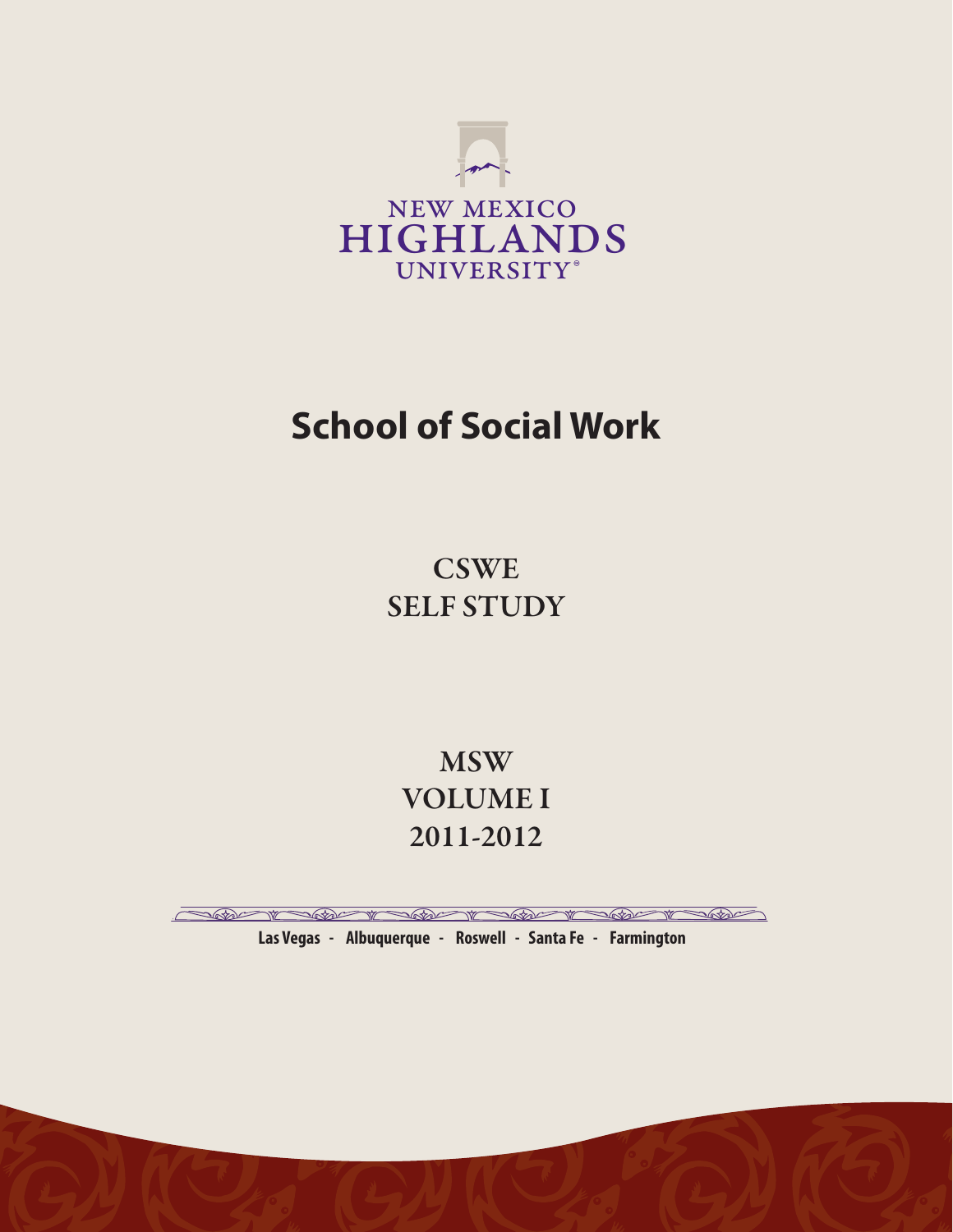# **Chapter 1**

# **Program Mission and Goals**

*AS 1.0.1 The program submits its mission statement and describes how it is consistent with the profession's purpose and values and the program's context.*

#### **Introduction and Statement of Context**

 Reflecting on thirty-five years of providing graduate and undergraduate social work education to New Mexico, the Highlands University School of Social Work welcomes the opportunity presented by the reaffirmation of accreditation process to undertake a comprehensive review of its present programs and to chart its future direction. The School is proud of its record of accomplishment, as exemplified by the recognition afforded to it by the North Central Association as an institution "of distinction," and also by the record of achievement of its graduates as direct service providers, social work educators and social service and mental health administrators and managers. With this acknowledgment, the School nonetheless appreciates the gravity of the responsibility it has to assess the quality of its programs and ensure that they reflect the interests of its broader constituency, including the diverse social work consumers and providers of New Mexico and the Southwest.

New Mexico is one of the first "minority-majority" states in the country, meaning that the Hispanic population now exceeds 46% of the total, with the combined Hispanic and Native American population exceeding 55%. Additionally, New Mexico leads the nation with the highest percentage of Spanish speakers—roughly 30% of the total population. Rather than demonstrating an aberration in terms of demographics within the United States at large, New Mexico contains urban and rural and urban centers whose diverse populations, including such additional groups as African American, and other population clusters, increasingly represent a microcosm of the United States in the twenty-first century.

The foregoing discussion must be understood with the additional qualification that great diversity exists within the population groups already identified. For example, one cannot speak of New Mexico's Hispanic population without noting the mixture of subgroups that exists within the larger population. For example, New Mexico contains native Hispanic persons whose presence in the region and cultural traditions date back more than 400 years. This subgroup is to be compared with the more recent arrival of Mexican American persons whose immigration increases yearly at unprecedented levels. Although both subgroups constitute a significant percentage of the consumers of health, mental health, child protective, and other human services statewide, the newer Mexican American populations additionally require specialized immigration and public assistance services that address basic human needs.

New Mexico's urban/rural population centers demonstrate profound cultural and socioeconomic diversity; extreme poverty and comparative affluence exist virtually side by side in the state. As only one example, two counties, Mora and Los Alamos, have been recognized at various times by the United States Census Bureau as presenting the lowest and highest per capita income respectively within the United States, despite the startling fact that Mora and Los Alamos Counties are geographically separated by less than 150 miles.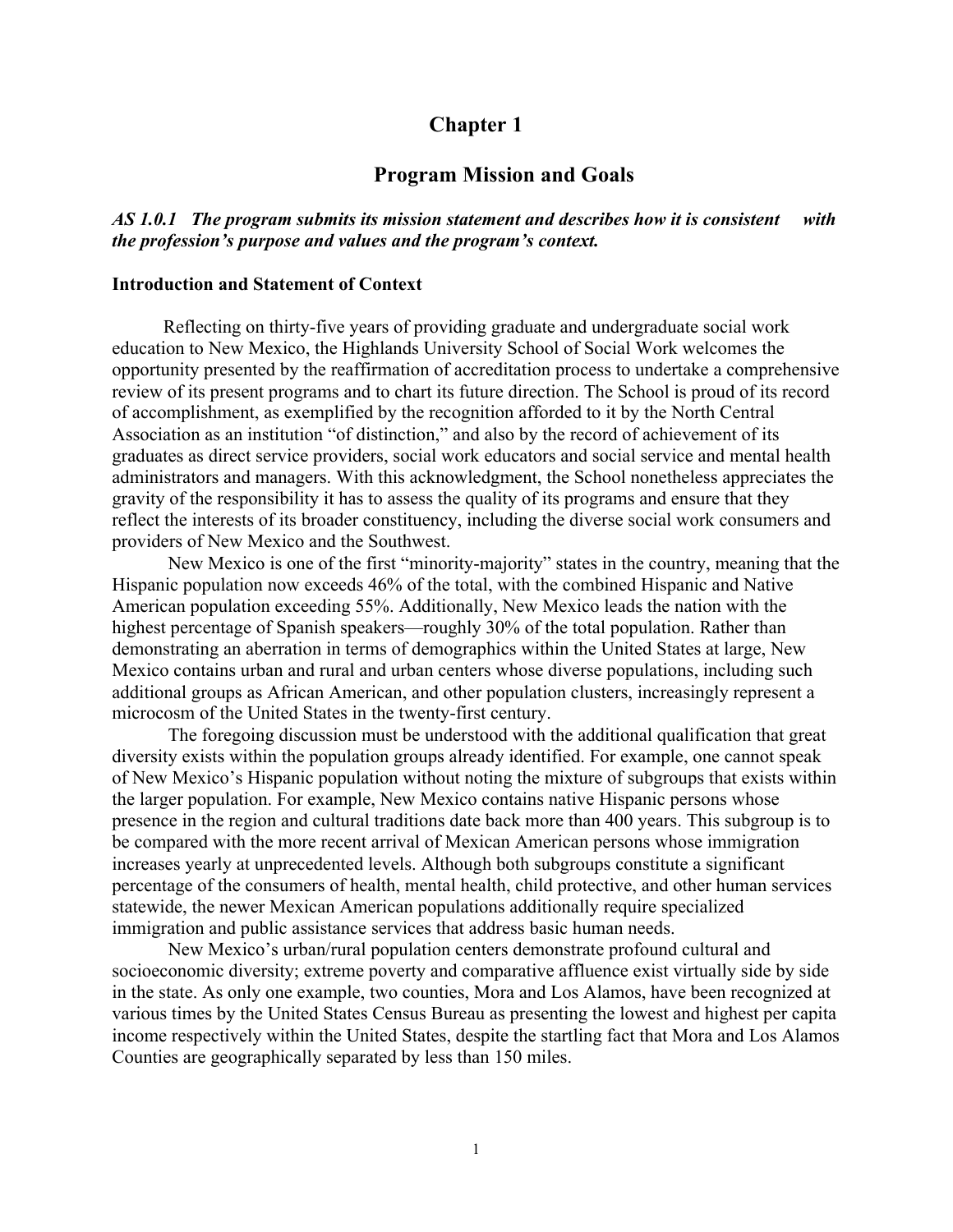New Mexico's Native American populations reflect similarly profound diversity among its subpopulations. New Mexico's three Indian nations (Navajo, Jicarilla Apache, and Mescalero Apache) contrast culturally and socioeconomically with its 19 pueblos. The demographic representation at the School's program sites is itself different. Thus, the Las Vegas, Albuquerque/Rio Rancho, Santa Fe and Roswell program sites have a high percentage of Hispanic constituents. In contrast, the Farmington program site has a significant percentage of Native American constituents from regional Indian nations, most particularly the Navajo Nation.

With the foregoing demographic characteristics considered, several outstanding features must be identified with respect to the manner in which health and human services have been offered to the population groups previously identified. First, particularly in New Mexico's more rural communities, social workers and other care providers must all be prepared to offer a broad range of social work services, including clinical mental health services, income support, community organization and client advocacy services. In other words, the dire and varied needs of New Mexico's client populations require that health and human service practitioners must all be equipped with the knowledge and skills necessary to provide basic clinical, client advocacy, community organizing, program development and administrative services in a culturally, linguistically, and regionally competent manner. Put somewhat differently, it is generally true that among social workers and other behavioral health providers, practitioners must be able to satisfactorily address the urgent and divergent needs of urban and rural populations. Therefore, educational and professional training must be sensitive to this important reality.

Consistent with the needs of its multicultural and impoverished populations, and given the reality of the demand for services within New Mexico's urban and rural environments, health and human service agencies have become increasingly inclined to offer services through the use of multidisciplinary team approaches that unite social workers with medical professionals, counselors, and clinical psychologists. Therefore, it is urgent that social workers have a basic familiarity with the medical and psychological terminology and treatment modalities of allied health professions in order to be able to serve as fully functioning members of a multidisciplinary team.

Given the practice environment already described, the School has embraced its special responsibility to educate social workers with the breadth of knowledge and competencies in the micro, mezzo and macro spheres necessary to provide culturally and regionally competent services to their clients. This need explains the School's creation of graduate concentrations in clinical practice, government/non-profit practice and bilingual/bicultural clinical practice. It also explains the School's development of a bilingual concentration emphasizing clinical practice with the Spanish speaking clients of New Mexico. The School's responsibility to the constituents of its service areas has also led it to take strides in enhancing the diversity representation among its student community and faculty ranks at its program sites in Las Vegas, Albuquerque, Farmington, and Roswell.

The School's commitment to offer regionally relevant programs has directed its present planning to seek broader affiliation—including multidisciplinary collaborations—with other academic program units and the School's community agency partners. Toward this end, as already noted, the School has created graduate concentrations in government/non-profit practice and human resource management. In cooperation with the School of Business, the School has developed a graduate program allowing students to earn both the MSW and MBA degrees simultaneously. Each of these programs represents a specific response to the need in urban and rural New Mexico communities for social workers who are skilled administrators, program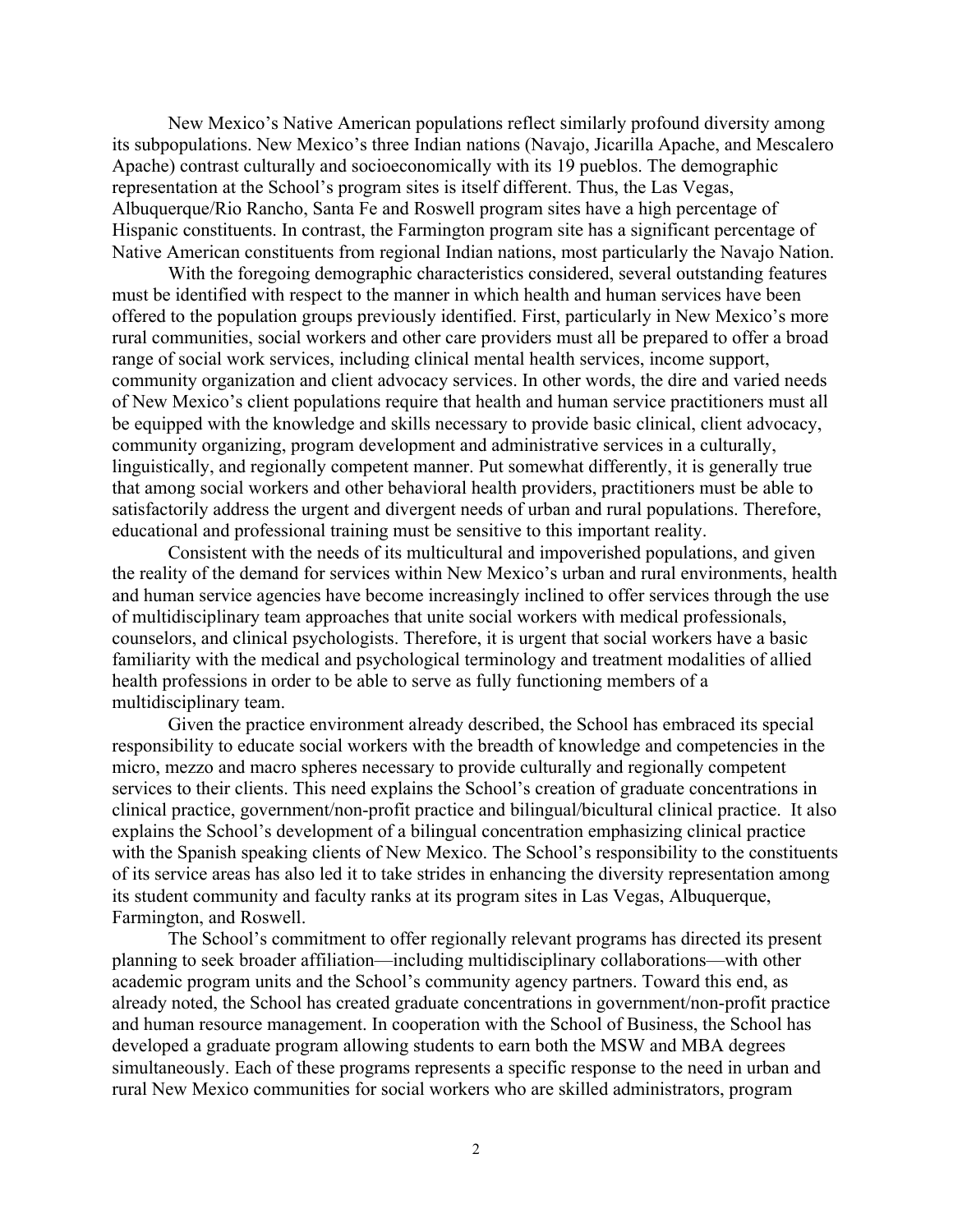designers and supervisors. Moreover, the School's obligation to address the educational needs of New Mexico's expansive rural communities has led it to seek the benefits and assume the challenges of distance education. Indeed, this step is central to the School's planning for programmatic and curricular development in the near future.

Consistent with the foregoing considerations, in 1996 the School adopted a mission statement that reflects its primary commitment to the diverse communities served by its educational programs. The mission, with modifications, has remained undiluted through several reviews by CSWE over the past fourteen years, including the Council's reaffirmation site visits in 1996 and 2004. During this time, the School has endeavored faithfully to apply the mission in its efforts to enhance classroom and field education programs, streamline administrative organization, employ technology in its classroom instruction, and extend course offerings to previously underserved New Mexico communities.

#### **Steps Taken to Review and Revise Mission Statement and Goals**

In initiating the preparatory work for the present self-study, the School has sought the participation of two consultants in helping to review and evaluate the link between the School's academic program offerings and the essential purposes of the social work profession, as required by AS 1.01. The School has benefitted from the advisory assistance provided by Dr. Kay Hoffman, a past president of the Council on Social Work Education and former dean of the University of Kentucky's social work program. Dr. Hoffman has been instrumental in lending advice and consultation to the planning and implementation of the program review associated with this self-study.

The preparatory phase of the self-study was initiated when the School's Curriculum Committee met with Dr. Hoffman during the fall of 2009 and spring of 2010 to plan the review process. The Curriculum Committee consists of the faculty chairs of each of the course sequences, including social policy, research, practice, human behavior in the social environment and the government and non-profit graduate concentration, together with the Director of Field Education. The MSW Program Coordinator also serves on the committee as a non-voting member *ex officio*, as does an additional off-campus site coordinator and a student member nominated by the Graduate Social Work Students Association.

In consultation with faculty members teaching in each of the aforementioned curricular areas, in 2009 and 2010 committee members undertook a comprehensive review of the School's mission statement and goals, as well as present undergraduate and graduate curricula. This review focused on the following tasks: (a) inventorying all present course syllabi in order to evaluate the degree and quality of linkage between the School's mission, goals, core competencies, practice behaviors and objectives outlined within individual social work courses; (b) evaluating and reporting on the degree and quality of linkage between foundational and advanced courses within each sequence; and (c) assessment of the overall social work programs in light of current CSWE Educational Policy and Accreditation Standards. The reports filed by Curriculum Committee members have been assembled and integrated into the present document. Additionally, the Curriculum Committee has created a reaffirmation of accreditation task group which has taken on the task of completing the programmatic review incorporated into this selfstudy. As noted earlier, the continuing relationship between the School and its students, alumni, field agency personnel and constituents has been strengthened recently by means of Web based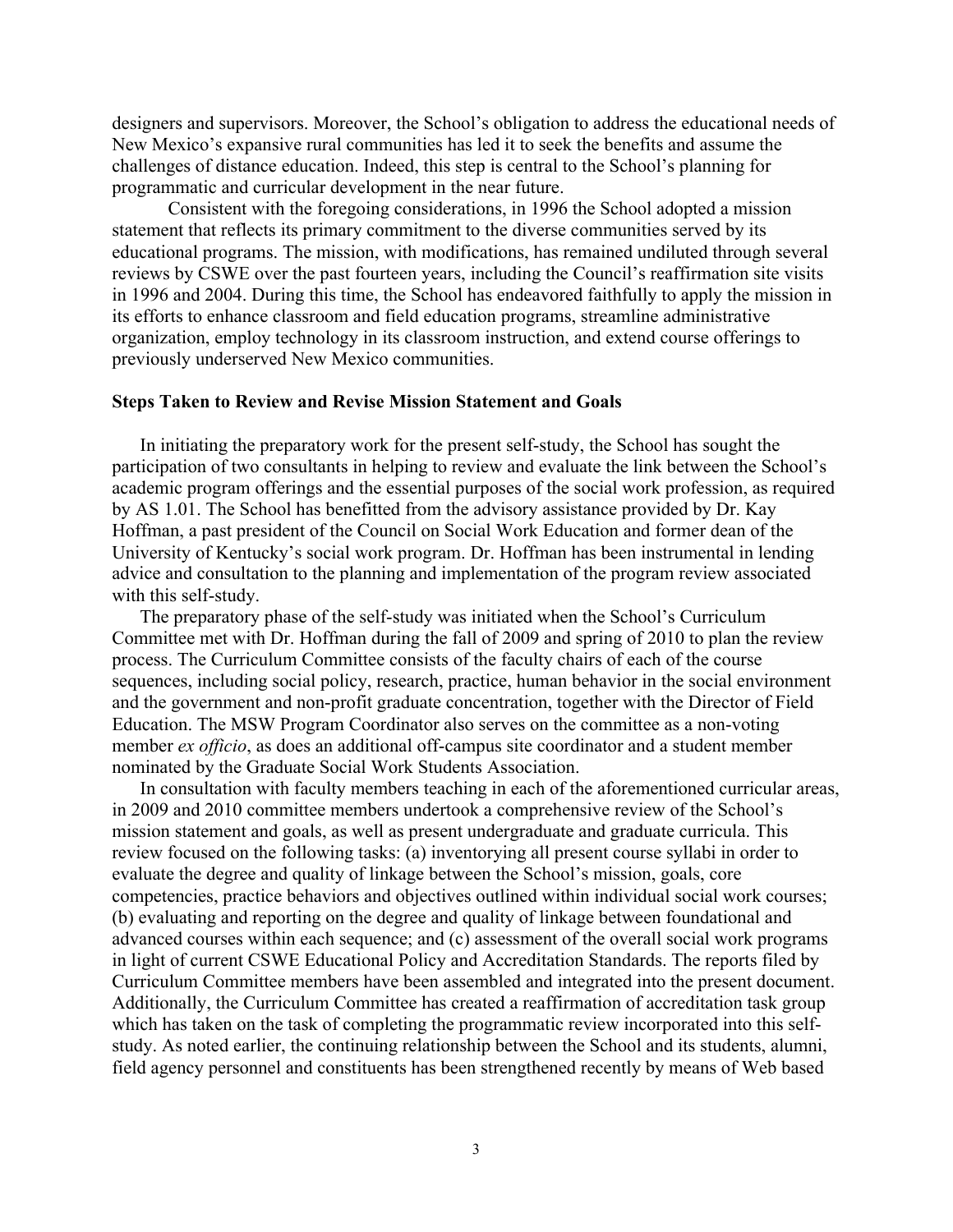technology, an approach that enhances the ability of community constituents to play a direct, ongoing role in program planning.

In light of the foregoing, the present self-study document reflects the combined efforts of the school's stakeholders to identify objectively the collective strengths and areas of concern that now characterize the School's undergraduate and graduate programs. Moreover, it outlines the School's methodology for integrating course and program outcomes into programmatic change. In addition to the direct participation of faculty and course sequence chairs contributing to the construction of the document, draft copies have been submitted for review and approval by the Curriculum Committee, and copies of the document have been made available for review and comment by faculty and staff at all program sites. Finally, a draft copy of the document has been posted on the School's Web based information center for review and comment by members of the community advisory board, participants in distance education programs and other interested constituents.

#### **Mission Statement's Consistency with the Profession's Purpose and Values and the School's Context**

*Consistency of Mission with Profession's Purpose and Values.* CSWE's introductory statement to the EPAS sets forth the idea that:

The purpose of the social work profession is to promote human and community well-being. Guided by a person-and-environment construct, a global perspective, respect for human diversity, and knowledge based on scientific inquiry, social work's purpose is actualized through its quest for social and economic justice, the prevention of conditions that limit human rights, the elimination of poverty, and the enhancement of the quality of life for all persons.

 Consideration of the mission, as set forth below, reflects that its development has been entirely guided and inspired by CSWE's introductory statements quoted above. Indeed, the themes of promotion of client and community well-being, respect for diversity, the quest for social and economic justice, and the elimination of poverty, among others, are concepts directly embedded both in the School's mission, as highlighted below.

*Consistency of Mission with Context.* The School's context as already noted presents a vigorous environment in which the needs and opportunities associated with the social work practice setting, including the historical, political, economic, social, cultural, demographic and global factors presented demand that the School's mission statement, as presented below, address these factors in a manner that bears on the education of contemporary and future social workers and the practice of social work in New Mexico and the Southwest.

**School of Social Work and University Mission Statements.** Consistent with the social work purpose and values cited above, as well as the School's context, the School has adopted the following mission statement:

The mission of the School of Social Work is to educate students to practice social work competently with the diverse, multicultural populations of New Mexico and the Southwest. This context of cultural and regional responsiveness informs the School's creation and implementation of all its educational programs. The School has a primary commitment to Hispanic and Native American people. Our curriculum grounds students in core professional social work values, skills and ethical principles, with a focus on promoting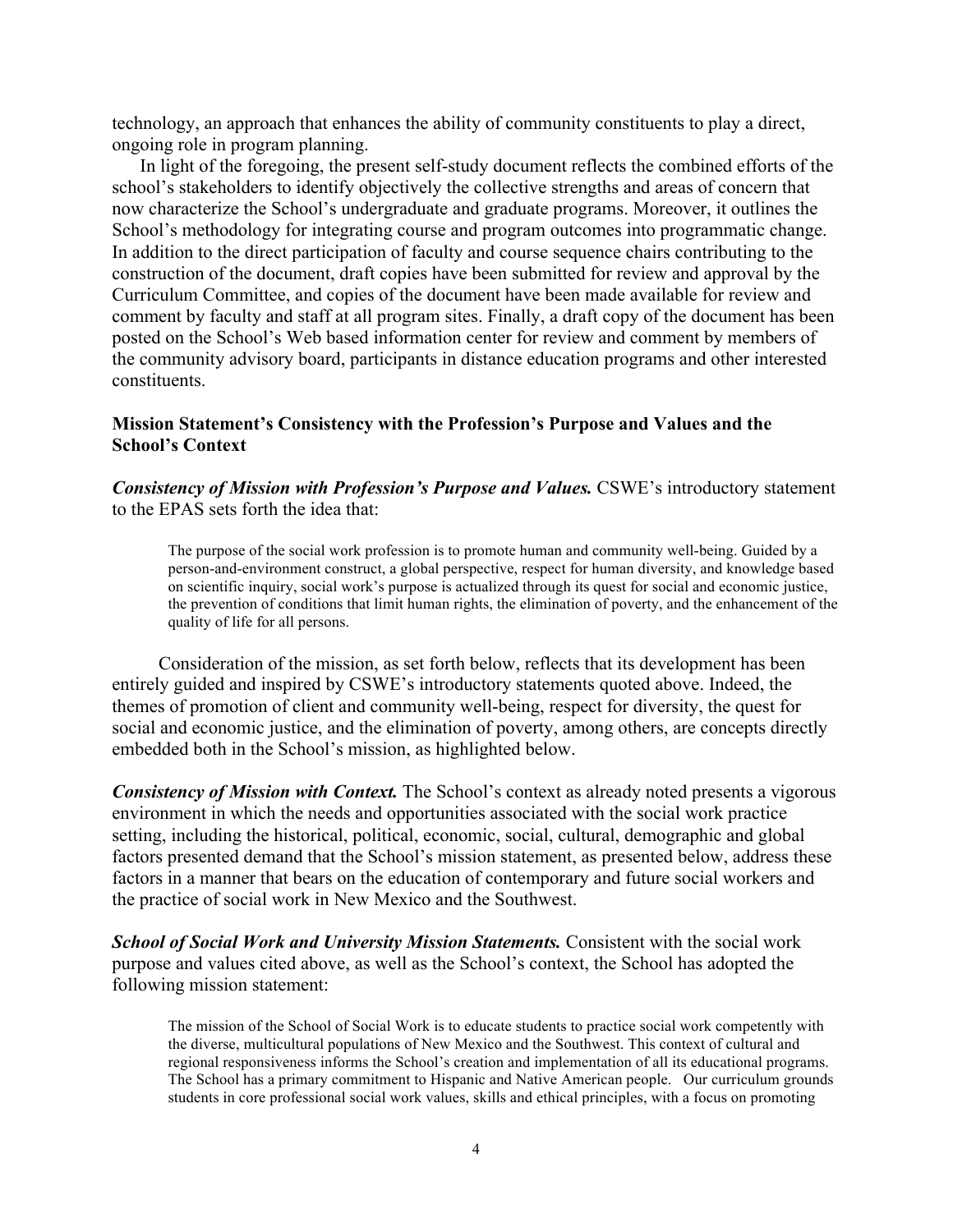an awareness and respect for cultural and gender differences and how poverty affects the well being of people in the region.

As noted, the School's mission derives from the School's context and the essential purpose and values of social work, as well as New Mexico Highlands University's institutional mission, which alludes to Highlands' status as a Hispanic Serving Institution ("HSI," a classification that extends to institutions at which at least 25% of the overall student enrollment is characterized as "Hispanic," with at least half of this student population falling below the federal poverty threshold) (Higher Education Act of 1965, 2004), and which avows its further responsibility to meet the program needs of regional Native American peoples. The University's institutional mission provides as follows:

The vision of New Mexico Highlands University will provide an inspiring multicultural learning environment that promotes excellence, empowerment, transformation, and global understanding.

The mission of New Mexico Highlands University is: Education through teaching, research, and service. The core values are: advancement of knowledge, student success, a diversity of ideas, accessible education, community, individual well-being, sustainable practices, and multiculturalism.

New Mexico Highlands University's primary mission is to advance student knowledge and promote student success. In order to achieve this, all members of the university community will endeavor to promote a respectful and stimulating living and learning environment. To succeed in meeting and, more importantly, maintaining these goals, we will develop effective and efficient academic and administrative processes, systems, and structures that support continuous improvement.

We realize that our responsibility as an institution of higher learning extends beyond the confines of the campus. To meet this responsibility, we will promote the educational, social, cultural, and economic advancement as well as the environmental sustainability of the region. Through these outreach activities, we seek to enhance the University's reputation and external support. Finally, if all of the goals and objectives are successfully met, student enrollment at NMHU will increase.

The School's and University's missions are consistent with the demographic characteristics of a community and region in which Hispanics and Native Americans comprise more than 55% of the overall population. Indeed, the School's mission acknowledges the special needs that these populations have as the dominant consumers of public health and human services in New Mexico. Additionally, the School's mission respects the standing of New Mexico's Hispanic and Native American populations as the poorest residents of the Southwest and United States as a whole.

With the aim of addressing the aforementioned needs, the School's mission is intended to foster the development of curricula that prepare social workers capable of providing competent public and private sector social work services to the most impoverished and oppressed populations in the region. The School's present mission is derived from a version first adopted in 1996. The 1996 version was reviewed by CSWE during the School's previous accreditation cycle, and highlight the School's primary obligation to these groups. Pursuant to then-existing Accreditation Standards 1.3 and 7.0, they were adopted in consultation with a series of community focus groups held statewide during 1996 and approved by the faculty. The mission statement's present version, as highlighted above, has been modified slightly on the basis of outcomes assessment and feedback from faculty members, students and community constituents. Specifically, the present version of the mission statement is intended to advance the social work professionalism of all program participants, in the spirit of CSWE's competency-based ideal that a social work graduate should "identify oneself as a professional social worker and conduct oneself accordingly" (EPAS 2.1.1) in the context of the environment in which the School delivers its program.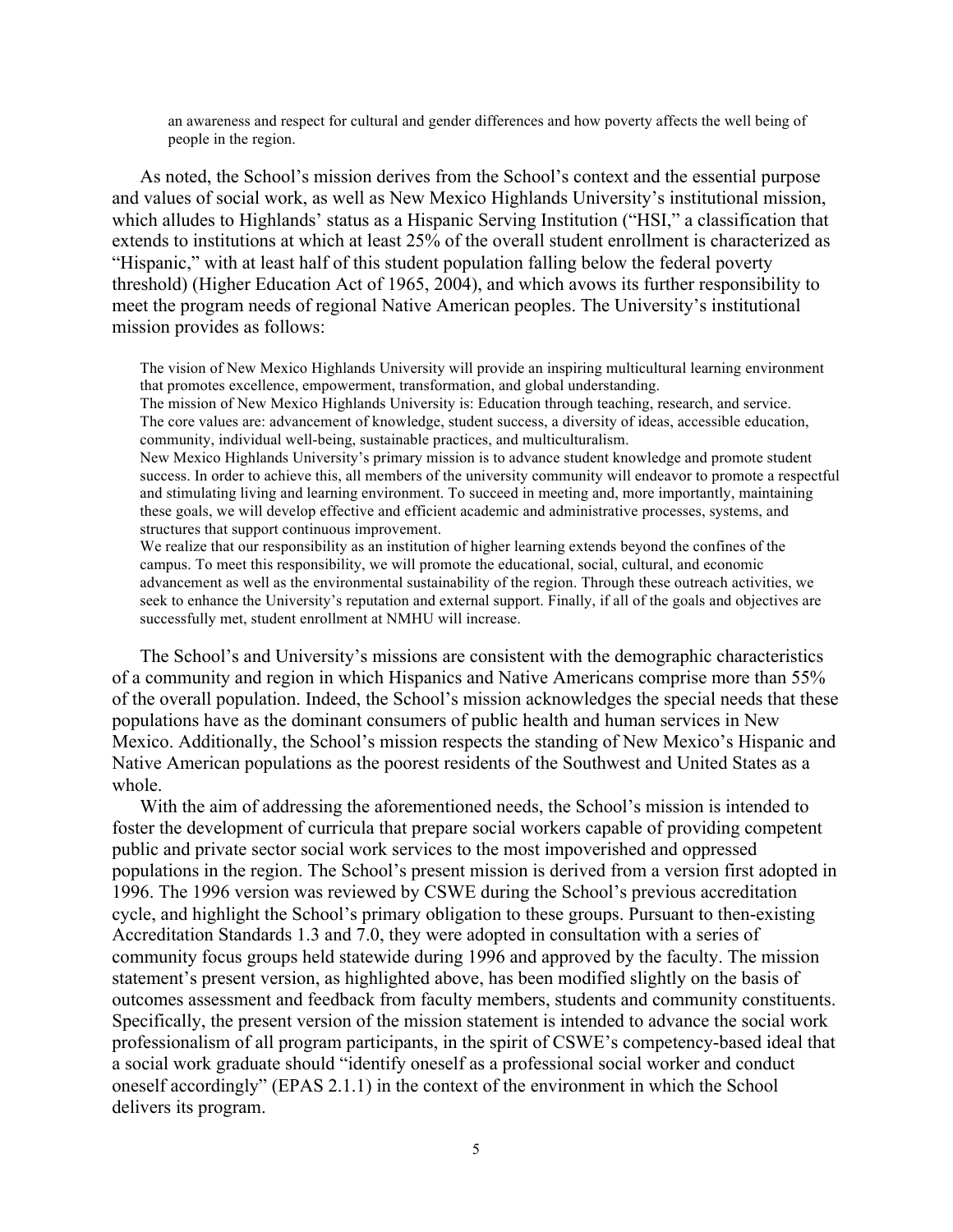The School's implementation of its mission statement, including its development of programmatic goals and objectives, should be understood by reference to New Mexico's geographic and demographic characteristics. New Mexico is the fifth largest state in terms of land mass, yet in terms of its population it can be described as primarily a rural state with several urbanized population areas: Albuquerque (pop. 545,000), Las Cruces (pop. 97,000), Santa Fe (pop. 67,000), Rio Rancho (pop. 87,500) and Roswell (pop. 48,000). (U.S. Census Bureau, 2001). Additionally, New Mexico shares an extensive border with Mexico, a fact that helps to explain the increasing influx of Mexican nationals into the state. Recent federal free trade policy also helps to explain this northern migration, with the result that Mexican immigrants account for an ever-increasing number of consumers of public services in New Mexico and the Southwest (Martin & Midgley, 2003). This migration also adds to the dominance of Spanish-speaking peoples in a state whose already-existing Hispanic population has a rich cultural and historic heritage predating the arrival of the Pilgrims at Plymouth Rock. New Mexico's Native American communities share a legacy equal in richness and diversity to that of its Hispanic peoples. Native American groups represented in New Mexico include the Navajo, Mescalero Apache and Jicarilla Apache Nations, as well as nineteen Pueblos. These native peoples inhabit vast sovereign territories, and are also represented in increasing numbers among the state's urban populations.

The combined experience of New Mexico's Hispanic and Native American populations is characterized by a history of social injustice and discrimination, as well as severe economic deprivation. In the face of this record of oppression, the region's minority populations have maintained coping strategies that draw upon deeply rooted cultural beliefs, traditions, practices and values. Thus, religious institutions, extended family relationships, tribal kinship networks and other social structures continue to provide vital human and economic resources to peoples often beset by poverty and marginalization.

#### *AS 1.0.2 The program identifies its goals and demonstrates how they are derived from the program's mission.*

#### **Issues Addressed by MSW Goals**

In view of the foregoing considerations, the School's implementation of its mission has focused on the design of the MSW program and supportive goals intended primarily to address the social service needs of the underserved populations of the School's constituent communities. Particularly in the rural areas and Indian country served by the School, the need for social work practitioners in child welfare, school settings, mental health, substance abuse treatment and elder care, among other basic service areas, has been apparent. For this reason, the School's mission has been implemented with the intent of training advanced practitioners knowledgeable of the overlapping needs of impoverished rural and urban communities. In the development of the MSW program, the School's intent has been to develop social work practitioners and leaders who are able to improve the social service delivery systems in the rural communities served by the School. In particular, this requires that the School do justice to the simple truth that a rapidly changing global environment has a strong regional and local impact.

In New Mexico, social workers have attained a growing responsibility in recent years to provide clinical psychotherapeutic and counseling services, including the evaluation and treatment of psychosocial dysfunction, to the mentally ill—most particularly the poor mentally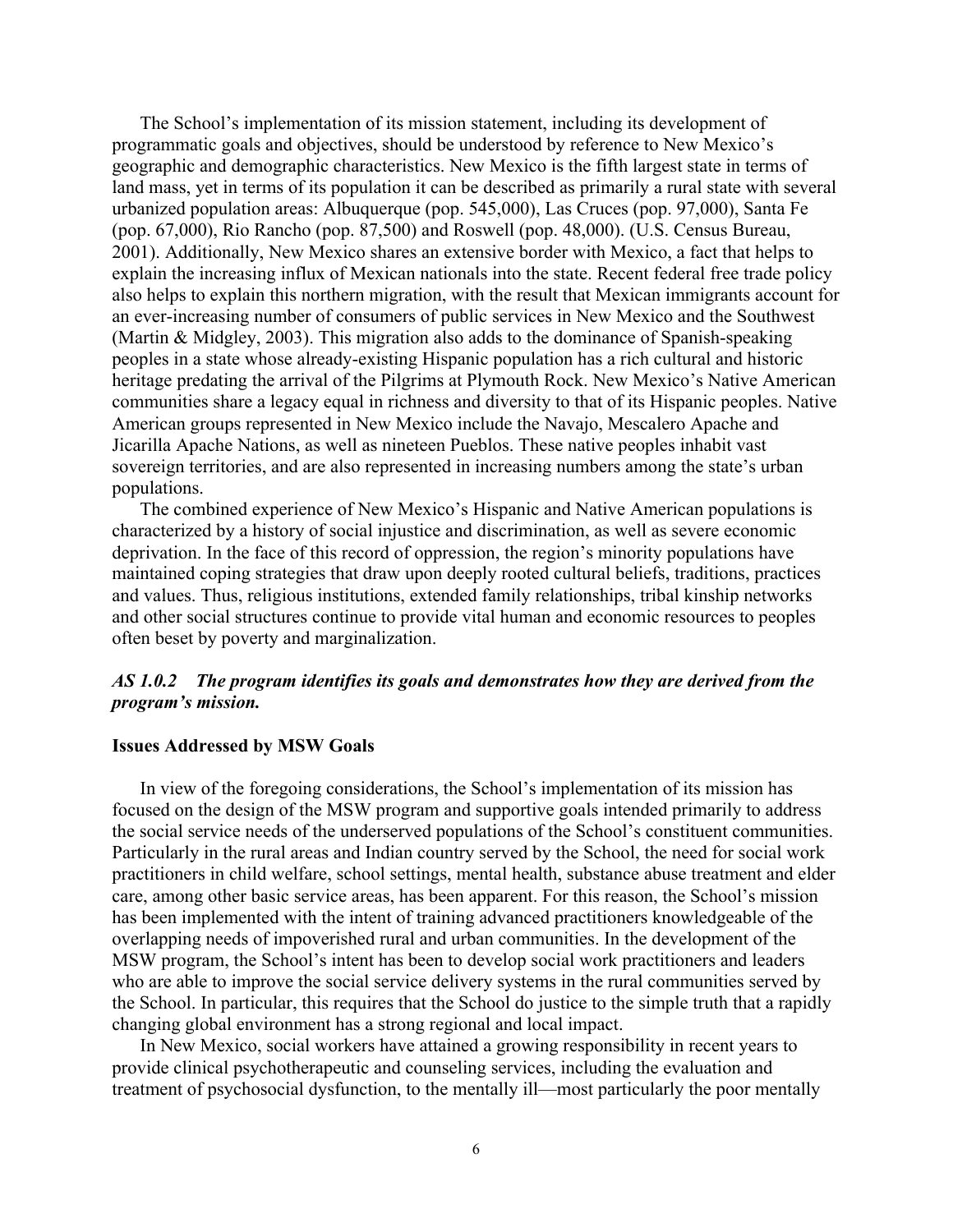ill. The need for social work clinicians and direct service providers skilled at an advanced level in culturally competent treatment methodologies is therefore apparent, and has justified the School's creation of MSW program concentrations in these areas, together with supportive course curricula and field education. Equally evident in New Mexico is the need for social workers to assume a leadership role in the implementation of social policies and services that are both culturally responsive and develop human and economic resources. This particular need has prompted the School to adopt a graduate program concentration addressing the areas of government, non-profit agency and macro-administrative practice, together with relevant course curricula addressing agency practice, resource acquisition and leadership and supervision.

*MSW Goals.* As outlined below, the School has established MSW program goals that link directly to the School's mission statement, as presented in the table below and as discussed more fully in this section. As discussed in Chapter 2, the competencies and practice behaviors established for the MSW program are identical in significant part to the competencies and behaviors defined by the EPAS. Additionally, linkages between goals, mission statement, competencies and practice behaviors are clearly demonstrated within the discussion contained in Chapter 2's narrative.

| <b>MSW Program Goals</b>                                                                         |  |  |
|--------------------------------------------------------------------------------------------------|--|--|
| (1) MSW graduates will incorporate core professional social work values, principles, and         |  |  |
| generalist practice skills into their public and private sector practice with the diverse and    |  |  |
| multicultural individuals, families, groups, organizations, and communities present in New       |  |  |
| Mexico                                                                                           |  |  |
| (2) MSW graduates will conduct themselves ethically by adherence to the ideals, values, and      |  |  |
| principles embedded in the NASW Code of Ethics, will attend to personal bias and                 |  |  |
| differential power, and will attempt to follow the Code's guidance in resolving ethical          |  |  |
| dilemmas.                                                                                        |  |  |
| (3) MSW graduates will critically and comprehensively collect and appraise evidence and          |  |  |
| points of view from multiple sources in making informed professional decisions, will             |  |  |
| question assumptions about the special New Mexican populations they encounter in                 |  |  |
| practice, and will communicate their professional judgments in a logical and clear manner.       |  |  |
| (4) MSW graduates will demonstrate an awareness of and respect for cultural, language,           |  |  |
| country of origin, geographic, socio-economic, and gender differences, and will make             |  |  |
| efforts to practice competently with the diverse Hispanic and Native American, and tribal,       |  |  |
| rural and metropolitan area, individuals and communities present in New Mexico.                  |  |  |
| (5) MSW graduates will recognize discrimination and oppression due to racial or ethnic group     |  |  |
| membership, historical trauma, poverty, and other causes, will advocate for social and           |  |  |
| economic justice, and will work in generalist practice with individuals and communities to       |  |  |
| ameliorate poor and unfair conditions.                                                           |  |  |
| (6) MSW graduates will apply evidenced-based interventions where it is culturally and            |  |  |
| individually appropriate, will systematically assess client and community needs, and will        |  |  |
| evaluate their own and their agency's practices in order to assure quality service delivery.     |  |  |
| (7) MSW graduates will synthesize theory into practice, will assess and attend to the social and |  |  |
| societal contexts in which clients and client groups live and in which social work is            |  |  |
| practiced in New Mexico, and they will intervene within multiple systems, as indicated, in       |  |  |
| order to best meet client and community needs.                                                   |  |  |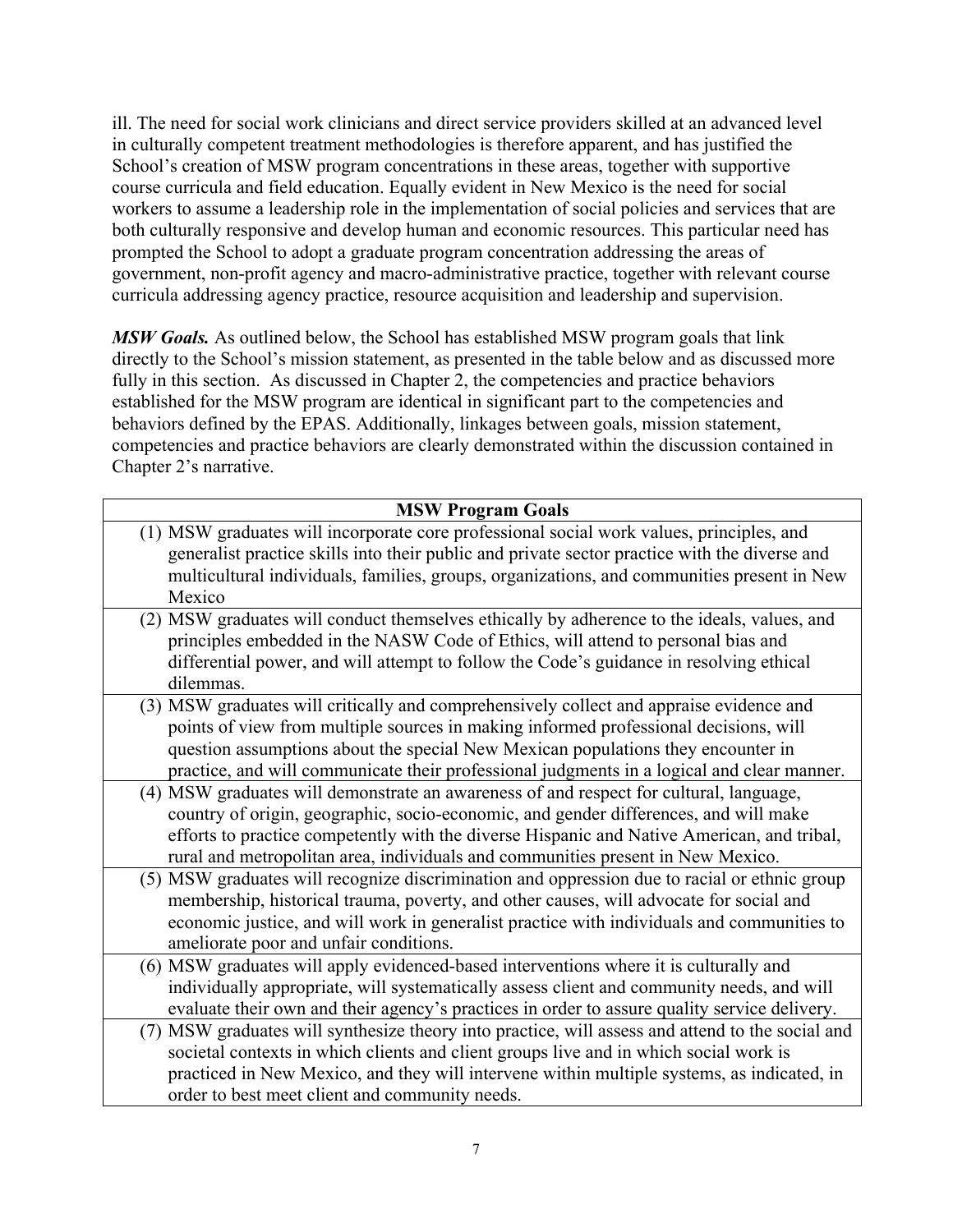- (8) MSW graduates will use insights gained through social work practice with individuals and communities, and through research, to propose, advocate for, and effectively change agency and governmental policies so as to promote social economic justice and well-being, to help powerless groups improve their resources and opportunities, and to improve service delivery to poor and other marginalized groups in New Mexico.
- (9) MSW graduates will continue to assess and build their knowledge base regarding changing community needs and strengths, policy, and best social work practices, and will work collaboratively to respond to and effect systemic change.
- (10)MSW graduates will apply knowledge, theory, values, and skills necessary to form relationships with members of the economically and culturally diverse populations present in New Mexico; they will assess needs, resources, strengths and systemic influences; they will identify, recommend, adapt, and implement interventions based on continuous assessment; and they will assess practice and agency outputs and client and client system outcomes, will make efforts to improve practice, as indicated, and will share and communicate their findings.

*Relationship of MSW Goals to Mission Statement.* MSW Goal 1's promotion of students' incorporation of social work values and principles in their professional practice is a direct application of a dominant theme of the mission statement. Moreover, MSW Goal 1 clearly identifies the expectation that students serve diverse and multicultural populations. This principle is at the forefront of the mission statement's philosophy.

MSW Goal 2 direct that students conduct themselves by adherence to the NASW Code of Ethics implements a central theme of the mission statement addressing the importance of students' observance of ethical principles. Similarly, Goal 2's anticipation that students are to attend to personal bias and differential power is a direct reflection of the mission statement's expression of the need for cultural and regional responsiveness in social work practice, as well as the overriding consideration that students must promote the well-being of all persons, including clients, served or affected by social work interventions.

MSW Goal 3 directs that students use critical thinking and comprehensive analysis in their selection of evidence informing social work practice. This echoes an important theme of the mission statement expressing the value that students should be educated to apply social work skills and awareness of clients and communities in their preparation for practice and the design of interventions.

MSW Goal 4's expectation that students are to demonstrate an awareness of and respect for cultural, language, country of origin, geographic, socioeconomic, and gender differences represents the implementation of the mission statement's ideology that students are to develop an awareness of and respect for cultural and gender differences as well as an appreciation for the impact of poverty and socioeconomic factors on client populations. As well, the mission statement's declaration that the School has a primary commitment to Hispanic and Native American people, the primary recipients and consumers of social work services regionally, is put into action through Goal 4's focus on students engagement in an effort to practice competently with Hispanic and Native American individuals, communities, and client systems.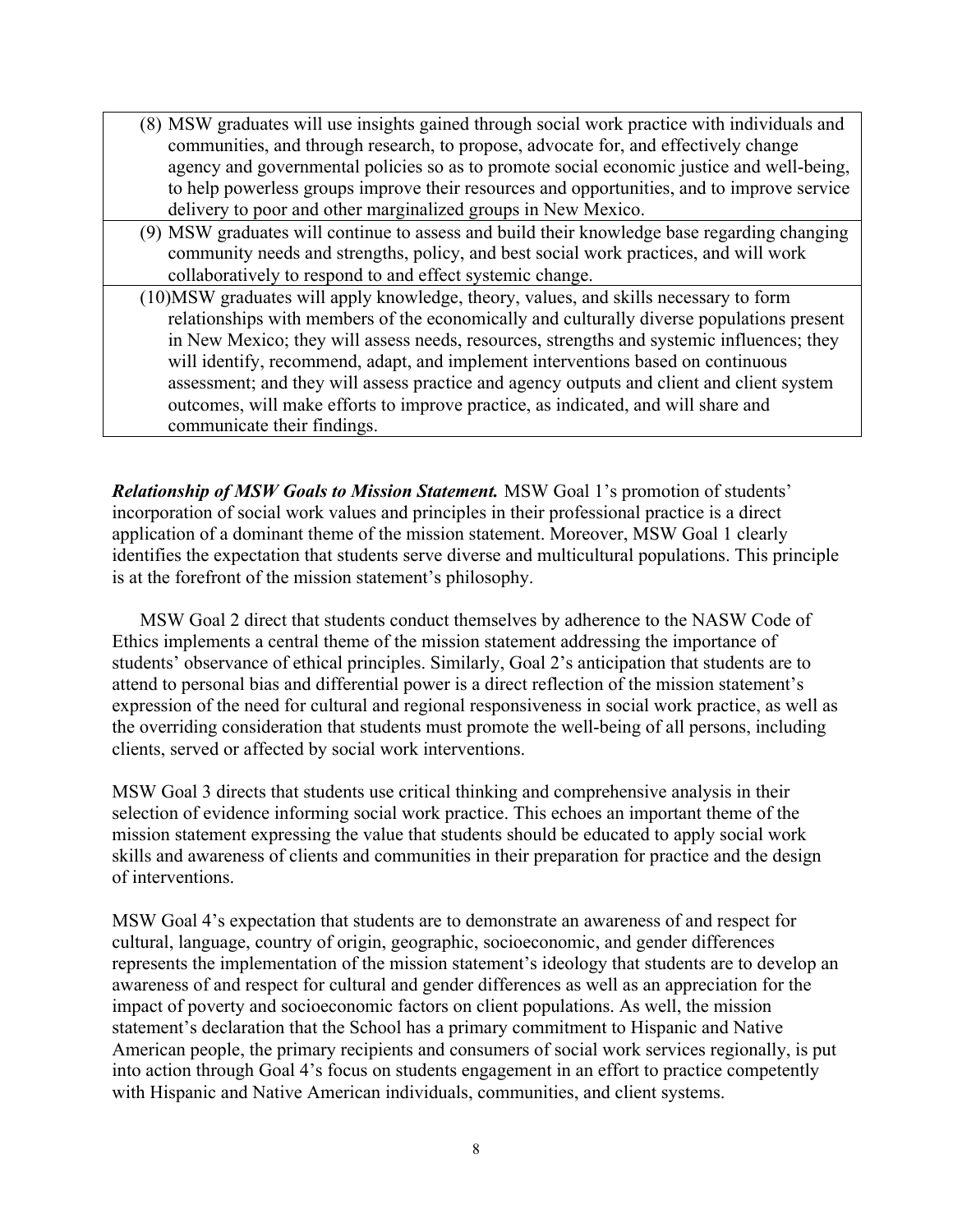MSW Goal 5 anticipates that students are to recognize discrimination and oppression based on race and ethnicity, and that they are to advocate for social and economic justice in a manner that effects change in social conditions. This goal therefore directly expresses the mission statement's provisions addressing cultural and regional responsiveness and the adoption of social work values and skills into students' social consciousness and practice repertoire. Goal 5 additionally places into practice the mission statement's expression of the importance of student awareness of the impact of poverty on regional populations.

MSW Goal 6 expresses the important and interrelated expectations that students will introduce evidence-based analysis into their development of culturally and regionally relevant social work interventions, that they will systematically conduct needs assessments to gauge the competence of their interventions, and that they will evaluate their own practice and their agency's practice in order to ensure the competence and effectiveness of social work interventions. This goal therefore directly conveys the mission statement's communication of the importance of educating students to practice social work competently with the diverse, multicultural populations of New Mexico and the Southwest. Additionally expressed in Goal 6 is the mission's communication of the need to integrate the context of culturally and regionally relevant practice into all of the School's educational programs.

MSW Goal 7's focus is on the preparation of students to integrate theory into their social work practice, and further include the consideration of social and societal contexts into their professional interventions. Furthermore, Goal 7 addresses the aim that students must work within multiple clients systems, as necessary in order to address client and community needs. The main points of MSW Goal 7 therefore execute the mission statement's central focus on competent and ethical social work practice, the design of culturally and regionally relevant social work interventions, and the further integration of an awareness of cultural and gender difference into interactions with a variety of clients systems.

MSW Goal 8 espouses the aspiration that students are to employ social work interventions and research to promote social and economic justice in order to enhance the well-being of their clients. Additionally, MSW Goal 8 expresses the aim that students be educated to improve the resources and opportunities of powerless groups in order to improve service delivery to poor and other marginalized client groups. This goal advances the mission statement's intent that the School's educational programs teach students to understand the impact of poverty on client wellbeing and further learn to integrate the practice of cultural and regional responsiveness into their practice with the divers, multicultural groups of New Mexico and the Southwest.

MSW Goal 9 captures the idea that students should integrate their knowledge base concerning community needs in order to work collaboratively to effect systemic change. This goal advances the mission statement's central theme of creating educational programs that introduce students to regionally and culturally appropriate interventions in an effort to promote the well-being of clients. Also address is the mission's emphasis on educating students in core professional social work values, skills and ethical principles.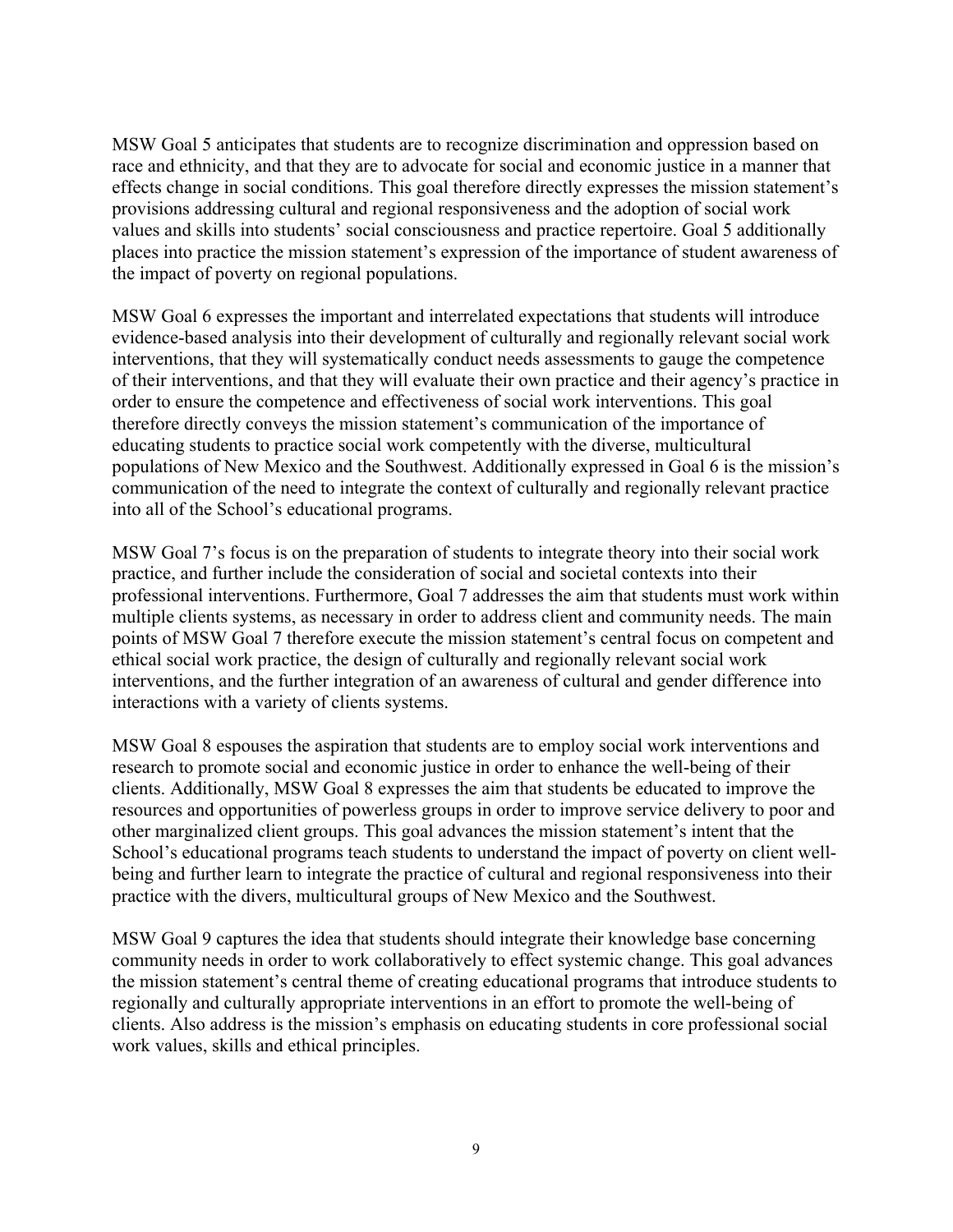MSW Goal 10's purpose is to promote the adoption by students of knowledge, theory, values and skills in order to form professional relationships with member of the economically and culturally diverse populations within students' practice region. As a related point, Goal 10 aspires that students be taught assess their practice and their interventions based on continuous outcome assessment. This goal therefore objectifies the teaching to students of evidence based social work strategies that are vitally necessary in order that students learn to implement and modify their social work interventions as called for by the specific practice context. The aims of MSW Goal 10 therefore advance the mission statement's essential emphasis on the design of educational programs and curricula that teach students to practice social work competently and adopt core professional social work values, skills and ethical principles in their ongoing practice. Additionally, MSW Goal 10 promotes the mission's primary focus on culturally and economically diverse populations and the understanding of how poverty impacts clients wellbeing.

*Consistency of MSW Goals with AS 1.0.2* As a final statement of the School's purpose in adopting the above-presented mission statement and goals, the School has aimed to act in compliance with AS 1.02, which requires schools of social work to demonstrate how programmatic goals are derived from the program's mission. Moreover the school's mission and interconnected goals are entirely consistent with the aim of encouraging social work programs to explain in concrete terms how the School proposes to prepare its students for competent and ethical social work practice in a rapidly changing global environment, educate lifelong learners who can think critically about the world around them, and to develop social work leaders who are ready to practice within and improve the social service delivery systems in rural communities. In furtherance of the mission statement, the School has also established criteria which flow from the mission and make the School's aims more concrete and specific. Further, the School's identification of its goals demonstrates consistency with CSWE's operating definition of the term "goals," through which they are defined as "a limited number of statements which translate the program mission into major...directions." As already noted, the School has endeavored to link its goals directly to the core competencies set forth in the EPAS, presented above. In this respect, the School overall has aspired to reinforce the basic theme set forth in EP 2.1, by which "competency based education is an outcome performance approach to curriculum design."

#### **References**

Higher Education Act of 1965, 20 U.S.C. §1101a(A)(5) (Supp. 2004).

Martin, P., & Midgley, E. (2003). Immigration: Shaping and reshaping America. *Population Bulletin 58,* 3.

Tolson, E., Reid, W., & Garvin, C. (1994). *Generalist practice: a task centered approach*. NY: Columbia University Press.

U.S. Census Bureau. (2011). *Statistical abstract of the United States*. Washington: U.S. G.P.O.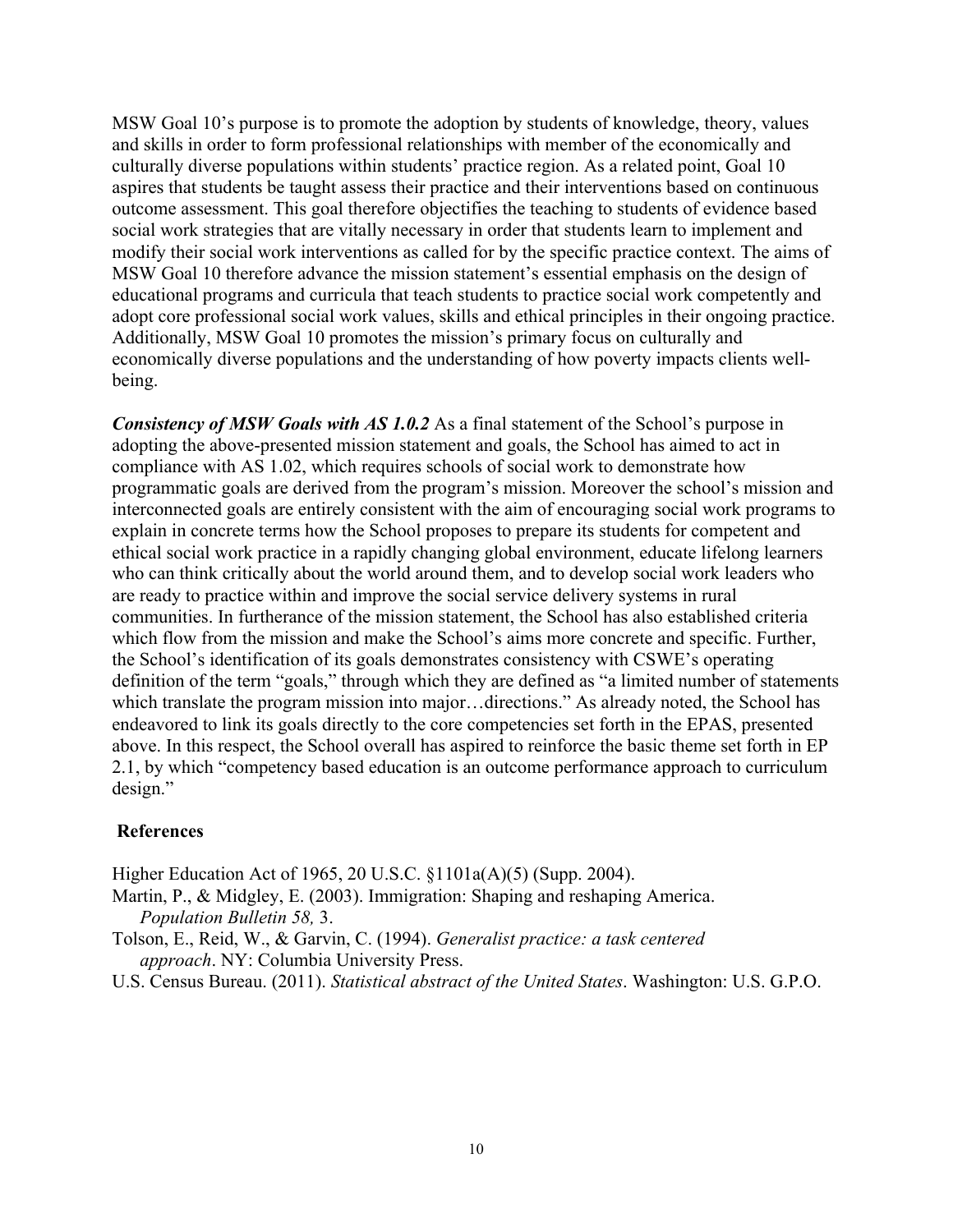# **Chapter 2**

# **MSW Explicit Curriculum**

*AS M2.0.1 The program identifies its concentrations EP M 2.2 Advanced practitioners refine and advance the quality of social work practice and that of the larger social work profession. They synthesize and apply a broad range of interdisciplinary and multidisciplinary knowledge and skills. In areas of specialization, advanced practitioners assess, intervene, and evaluate to promote human and social well-being. To do so they suit each action to the circumstances at hand, using the discrimination learned through experience and selfimprovement. Advanced practice incorporates all of the core competencies, augmented by knowledge and practice behaviors specific to a concentration*

#### **Graduate Concentrations**

The MSW program offers concentrations in Clinical Social Work Practice, Bilingual/Bicultural Clinical Social Work Practice and Government/Non-profit Management Social Work Practice. Each of these concentrations builds upon knowledge and practice behaviors developed during the foundation year. Advanced practice developed in each of the concentrations incorporates all of the core competencies developed in the foundation year, augmented by knowledge and practice behaviors specific to a concentration. The perspectives advanced in all concentrations, together with the coursework presented, are discussed in more detail in section AS M2.05.

*Clinical Concentration*. The clinical concentration within the curriculum of the NMHU School of Social Work focuses on student acquisition of knowledge, values and skills needed to apply social work theory and methods to the assessment, planning, treatment and prevention of psychosocial dysfunction and disability.

*Bilingual/Bicultural Clinical Concentration*. The Bilingual/Bicultural Concentration offered within the NMHU School of Social Work prepares graduate level students with clinical skills to work with the growing Spanish-speaking population in New Mexico and the Southwest.

*Government/Non-profit Management Concentration.* The government/non-profit (GNP) concentration educates students to prepare for practice as professional social workers in the rural communities of New Mexico and the Southwest. Toward this end, the concentration presents students with the mezzo- and macro-level skills, including technical writing competence, advocacy skills, program development and administrative and management abilities, necessary to succeed as program designers and administrators in the multicultural environments in which these skills are desperately needed.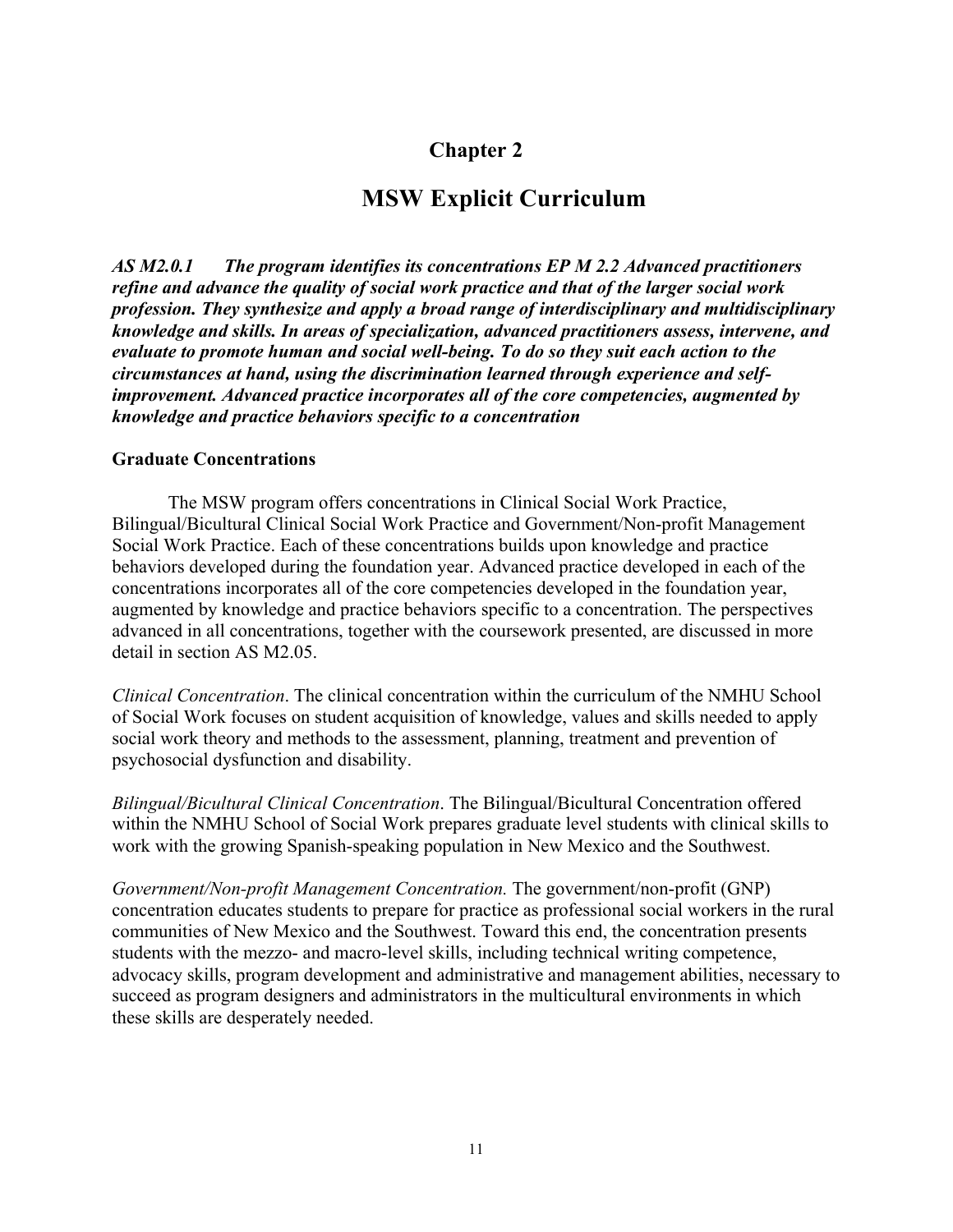# *AS M2.02 The program discusses how its mission and goals are consistent with advanced practice*

The MSW program mission and goals are entirely consistent with advanced practice. The School's mission and MSW program goals are presented in their entirety in Chapter 1. The goals of the program are also consistent with the EPAS as well as with the advanced practice behaviors developed for each of the graduate concentrations. As noted, the alignment between program mission and goals and advanced practice is demonstrated in Chapter 1 and also in the narrative contained in succeeding sections of Chapter 2. The linkage between the goals and program competencies is presented in the table contained in section AS M2.03.

# *AS M2.03 The program identifies its program competencies consistent with EP 2.1.10 and EP M2.2*

The School, upon recommendation of the Curriculum Committee and with the full participation of the faculty, has adopted the core competencies developed by CSWE in the 2008 EPAS. These competencies offer a solid base for the preparation of MSW students for both foundation level and advanced practice. This base is discussed in further detail in succeeding chapters. The table presented below highlights the linkage between MSW program goals and core competencies.

| Competency               | <b>BSW Program Goals</b>                                                                 |
|--------------------------|------------------------------------------------------------------------------------------|
| EP 2.1.1 Identify as a   | MSW graduates will incorporate core professional social work values, principles,<br>(1)  |
| professional social      | and generalist practice skills into their public and private sector practice with the    |
| worker and conduct       | diverse and multicultural individuals, families, groups, organizations, and              |
| oneself accordingly      | communities present in New Mexico                                                        |
| EP 2.1.2 Apply social    | MSW graduates will conduct themselves ethically by adherence to the ideals,<br>(2)       |
| work ethical principles  | values, and principles embedded in the NASW Code of Ethics, will attend to               |
| to guide professional    | personal bias and differential power, and will attempt to follow the Code's              |
| practice.                | guidance in resolving ethical dilemmas.                                                  |
| EP 2.1.3 Apply critical  | MSW graduates will critically and comprehensively collect and appraise evidence<br>(3)   |
| thinking to inform and   | and points of view from multiple sources in making informed professional                 |
| communicate              | decisions, will question assumptions about the special New Mexican populations           |
| professional judgments   | they encounter in practice, and will communicate their professional judgments in a       |
|                          | logical and clear manner.                                                                |
| EP 2.1.4 Engage          | MSW graduates will demonstrate an awareness of and respect for cultural,<br>(4)          |
| diversity and difference | language, country of origin, geographic, socio-economic, and gender differences,         |
| in practice              | and will make efforts to practice competently with the diverse Hispanic and              |
|                          | Native American, and tribal, rural and metropolitan area, individuals and                |
|                          | communities present in New Mexico.                                                       |
| EP 2.1.5 Advance         | MSW graduates will recognize discrimination and oppression due to racial or<br>(5)       |
| human rights and social  | ethnic group membership, historical trauma, poverty, and other causes, will              |
| and economic justice     | advocate for social and economic justice, and will work in generalist practice with      |
|                          | individuals and communities to ameliorate poor and unfair conditions.                    |
| EP 2.1.6 Engage in       | MSW graduates will apply evidenced-based interventions where it is culturally<br>(6)     |
| research-informed        | and individually appropriate, will systematically assess client and community            |
| practice and practice-   | needs, and will evaluate their own and their agency's practices in order to assure       |
| informed research        | quality service delivery.                                                                |
| $EP$ 2.1.7 Apply         | MSW graduates will synthesize theory into practice, will assess and attend to the<br>(7) |
| knowledge of human       | social and societal contexts in which clients and client groups live and in which        |

 **EPAS in Relation to MSW Program Goals**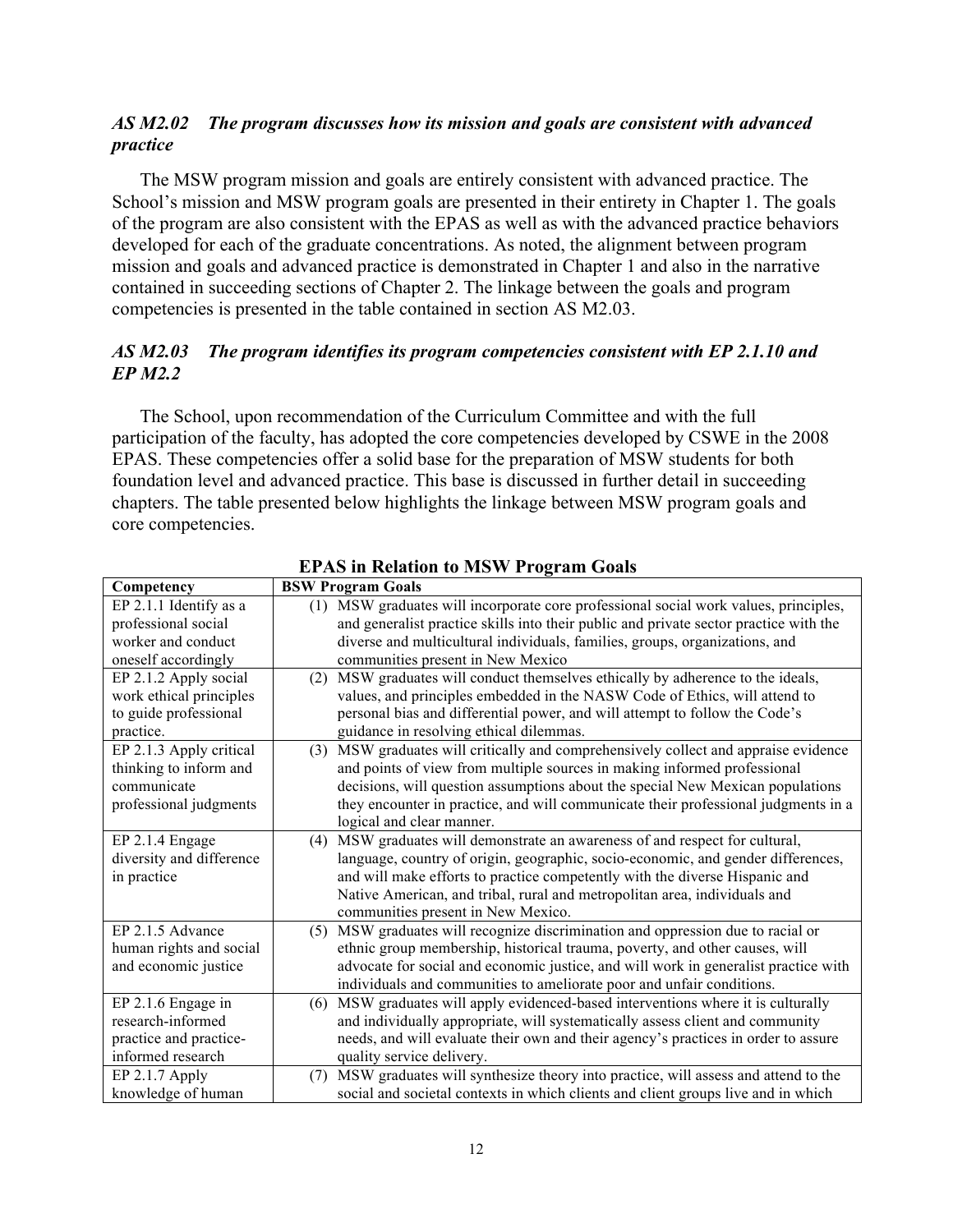| behavior and the social  | social work is practiced in New Mexico, and they will intervene within multiple    |
|--------------------------|------------------------------------------------------------------------------------|
| environment              | systems, as indicated, in order to best meet client and community needs.           |
| EP 2.1.8 Engage in       | (8) MSW graduates will use insights gained through social work practice with       |
| policy practice to       | individuals and communities, and through research, to propose, advocate for, and   |
| advance social and       | effectively change agency and governmental policies so as to promote social        |
| economic well-being      | economic justice and well-being, to help powerless groups improve their            |
| and to deliver effective | resources and opportunities, and to improve service delivery to poor and other     |
| social work services     | marginalized groups in New Mexico.                                                 |
| EP 2.1.9 Respond to      | (9) MSW graduates will continue to assess and build their knowledge base regarding |
| contexts that shape      | changing community needs and strengths, policy, and best social work practices,    |
| practice                 | and will work collaboratively to respond to and effect systemic change.            |
| EP 2.1.10 (a)-(d)        | (10) MSW graduates will apply knowledge, theory, values, and skills necessary to   |
| Engage, assess,          | form relationships with members of the economically and culturally diverse         |
| intervene and evaluate   | populations present in New Mexico; they will assess needs, resources, strengths    |
| with individuals,        | and systemic influences; they will identify, recommend, adapt, and implement       |
| families, groups,        | interventions based on continuous assessment; and they will assess practice and    |
| organizations, and       | agency outputs and client and client system outcomes, will make efforts to         |
| communities              | improve practice, as indicated, and will share and communicate their findings.     |

# *AS M2.04 The program provides an operational definition for each of its competencies used in its curriculum design and its assessment [EP2.1 through 2.1.10(d); EP M2.2]*

## **Competencies and Practice Behaviors**

For the foundation MSW program curriculum, the School has implemented the practice behaviors identified in the 2008 EPAS as the operational definitions of the ten core competencies. For the Clinical Concentration and the Bilingual/Bicultural Clinical Concentrations, the School adopted the advanced social work practice behaviors in clinical social work developed by CSWE. In the Bilingual/Bicultural Clinical Concentration, two additional advanced practice behaviors were added that focus on dual language and bicultural knowledge and skills. The Government/Non-Profit Management Concentration (GNP) developed its own advanced practice behaviors relevant to organizational and community practice. The following table sets forth competencies and related practice behaviors for the MSW foundation level and for each of the three MSW concentrations, Clinical, Bilingual/Bicultural Clinical and Government/Non-profit, together with the two additional practice behaviors added for the Bilingual/Bicultural Clinical Concentration.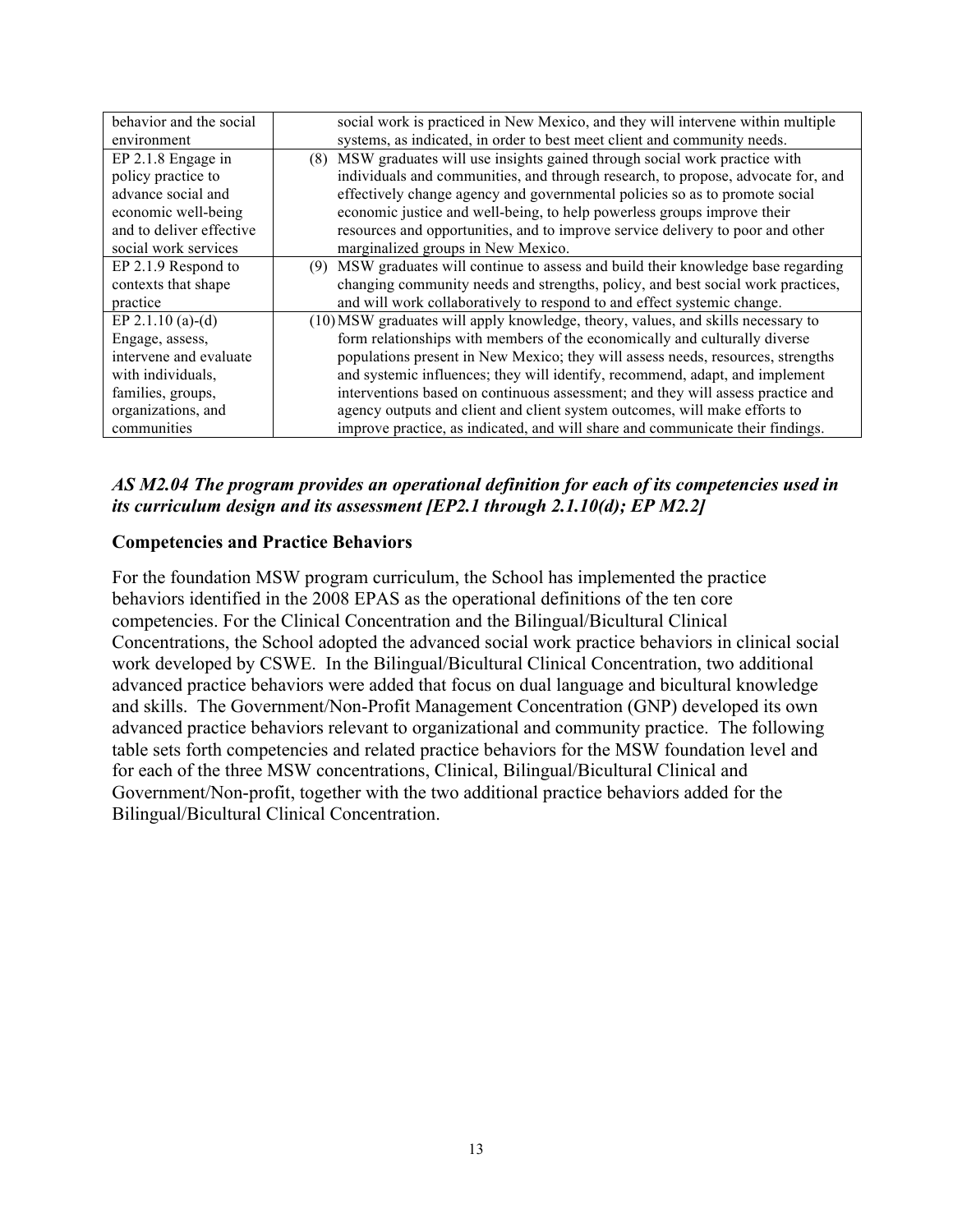|                 |                                                                                                                                                                                                                                                                                                                                                                                                                             | MSW Competencies & Practice Behaviors for Foundation & Concentrations                                                                                                                                                                                                                                                                                                                                                                                                            |                                                                                                                                                                                                                                                                                                       |
|-----------------|-----------------------------------------------------------------------------------------------------------------------------------------------------------------------------------------------------------------------------------------------------------------------------------------------------------------------------------------------------------------------------------------------------------------------------|----------------------------------------------------------------------------------------------------------------------------------------------------------------------------------------------------------------------------------------------------------------------------------------------------------------------------------------------------------------------------------------------------------------------------------------------------------------------------------|-------------------------------------------------------------------------------------------------------------------------------------------------------------------------------------------------------------------------------------------------------------------------------------------------------|
|                 |                                                                                                                                                                                                                                                                                                                                                                                                                             | Competency 1 - Identify as a professional social worker and conduct oneself accordingly.                                                                                                                                                                                                                                                                                                                                                                                         |                                                                                                                                                                                                                                                                                                       |
|                 |                                                                                                                                                                                                                                                                                                                                                                                                                             | Social workers serve as representatives of the profession, its mission, and its core values. They know the profession's history. Social workers<br>commit themselves to the profession's enhancement and to their own professional conduct and growth.                                                                                                                                                                                                                           |                                                                                                                                                                                                                                                                                                       |
|                 | 1 <sup>ST</sup> YEAR MSW<br><b>FOUNDATION PRACTICE</b><br><b>BEHAVIORS</b>                                                                                                                                                                                                                                                                                                                                                  | $2^{ND}$ YEAR MSW<br><b>CLINICAL &amp;</b><br><b>BILINGUAL/BICULTURAL CLINICAL</b><br><b>ADVANCED PRACTICE BEHAVIORS</b>                                                                                                                                                                                                                                                                                                                                                         | 2 <sup>ND</sup> YEAR MSW<br><b>GOVERNMENT NON PROFIT</b><br><b>MANAGEMENT</b><br><b>ADVANCED PRACTICE</b>                                                                                                                                                                                             |
| Social workers: |                                                                                                                                                                                                                                                                                                                                                                                                                             | *BILINGUAL/BICULTURAL SPECIFIC<br>Social workers:                                                                                                                                                                                                                                                                                                                                                                                                                                | <b>BEHAVIORS</b><br>Social workers:                                                                                                                                                                                                                                                                   |
| a)<br>b)        | advocate for client access to the<br>services of social work:<br>practice personal reflection and<br>self-correction to assure<br>continual professional<br>development;                                                                                                                                                                                                                                                    | readily identify as social work professionals<br>a)<br>demonstrate professional use of self with<br>b)<br>client(s)<br>understand and indentify professional<br>$\mathbf{c}$ )<br>strengths,<br>limitations, and challenges                                                                                                                                                                                                                                                      | identify opportunities for social<br>a)<br>workers to participate in formulating,<br>changing and evaluating policies at the<br>agency, local, state, tribal and federal<br>level that enhance the well-being and<br>political and economic sustainability of                                         |
| c)<br>d)<br>e)  | attend to professional roles and<br>boundaries;<br>demonstrate professional<br>demeanor in behavior,<br>appearance, and communication;<br>engage in career-long learning;                                                                                                                                                                                                                                                   | develop, manage, and maintain therapeutic<br>d)<br>relationships with clients within the person-in-<br>environment and strengths perspectives.                                                                                                                                                                                                                                                                                                                                   | communities, organizations and<br>governmental units.                                                                                                                                                                                                                                                 |
| f)              | use supervision and consultation.                                                                                                                                                                                                                                                                                                                                                                                           |                                                                                                                                                                                                                                                                                                                                                                                                                                                                                  |                                                                                                                                                                                                                                                                                                       |
|                 |                                                                                                                                                                                                                                                                                                                                                                                                                             | Competency 2 - Apply social work ethical principles to guide professional practice.                                                                                                                                                                                                                                                                                                                                                                                              |                                                                                                                                                                                                                                                                                                       |
|                 |                                                                                                                                                                                                                                                                                                                                                                                                                             | Social workers have an obligation to conduct themselves ethically and to engage in ethical decision making. Social workers are knowledgeable about                                                                                                                                                                                                                                                                                                                               |                                                                                                                                                                                                                                                                                                       |
| Social workers: | the value base of the profession, its ethical standards, and relevant law.                                                                                                                                                                                                                                                                                                                                                  | Social workers:                                                                                                                                                                                                                                                                                                                                                                                                                                                                  | Social workers:                                                                                                                                                                                                                                                                                       |
| a)<br>b)        | recognize and manage personal<br>values in a way that allows<br>professional values to guide<br>practice:<br>make ethical decisions by<br>applying standards of the<br>National Association of Social<br>Workers Code of Ethics and, as<br>applicable, of the International<br>Federation of Social<br>Workers/International<br>Association of Schools of Social<br>Work Ethics in Social Work,<br>Statement of Principles; | apply ethical decision-making skills to issues<br>a)<br>specific to clinical social work<br>employ strategies of ethical reasoning to<br>b)<br>address the issue of technology in clinical<br>practice and its effect on client rights<br>identify and use knowledge of relationship<br>c)<br>dynamics, including power differentials<br>recognize and manage personal biases as they<br>d)<br>affect the therapeutic relationship in the<br>service of the clients' well-being. | a) apply legal decision making<br>systems and NASW ethical<br>standards to the resolution of<br>practice dilemmas in government<br>and agency settings.                                                                                                                                               |
| c)              | tolerate ambiguity in resolving<br>ethical conflicts:                                                                                                                                                                                                                                                                                                                                                                       |                                                                                                                                                                                                                                                                                                                                                                                                                                                                                  |                                                                                                                                                                                                                                                                                                       |
| d)              | apply strategies of ethical<br>reasoning to arrive at principled<br>decisions.                                                                                                                                                                                                                                                                                                                                              |                                                                                                                                                                                                                                                                                                                                                                                                                                                                                  |                                                                                                                                                                                                                                                                                                       |
|                 |                                                                                                                                                                                                                                                                                                                                                                                                                             | Competency 3 - Apply critical thinking to inform and communicate professional judgments                                                                                                                                                                                                                                                                                                                                                                                          |                                                                                                                                                                                                                                                                                                       |
|                 |                                                                                                                                                                                                                                                                                                                                                                                                                             | Social workers are knowledgeable about the principles of logic, scientific inquiry, and reasoned discernment. They use critical thinking augmented by<br>creativity and curiosity. Critical thinking also requires the synthesis and communication of relevant information.                                                                                                                                                                                                      |                                                                                                                                                                                                                                                                                                       |
| Social workers: |                                                                                                                                                                                                                                                                                                                                                                                                                             | Social workers:                                                                                                                                                                                                                                                                                                                                                                                                                                                                  | Social workers:                                                                                                                                                                                                                                                                                       |
| a)              | distinguish, appraise, and<br>integrate multiple sources of<br>knowledge, including<br>research-based knowledge, and                                                                                                                                                                                                                                                                                                        | engage in reflective practice;<br>a)<br>identify and articulate clients' strengths<br>b)<br>and vulnerabilities;<br>evaluate, select, and implement<br>c)                                                                                                                                                                                                                                                                                                                        | use the practicum experience,<br>a)<br>knowledge of scholarly research and<br>understanding of planning and<br>organizational theory to develop and                                                                                                                                                   |
| b)              | practice wisdom;<br>analyze models of assessment,<br>prevention, intervention, and<br>evaluation;                                                                                                                                                                                                                                                                                                                           | appropriate multidimensional assessment,<br>diagnostic, intervention, and practice<br>evaluation tools-evaluate the strengths and<br>weaknesses of                                                                                                                                                                                                                                                                                                                               | implement health, mental health and<br>human service programs at the agency<br>level;<br>apply knowledge of community needs<br>b)                                                                                                                                                                     |
| c)              | demonstrate effective oral and<br>written communication in<br>working with individuals,<br>families, groups, organizations,<br>communities, and colleagues.                                                                                                                                                                                                                                                                 | multiple theoretical perspectives and<br>differentially apply them to client situations;<br>communicate professional judgments to other<br>d)<br>social workers and to professionals from other<br>disciplines, in both verbal and written format.                                                                                                                                                                                                                               | assessment techniques in the creation<br>and evaluation of methodologies for<br>gauging social needs in communities;<br>critique and apply knowledge relating<br>c)<br>to traditional community organization<br>methods, including social action, social<br>planning and locality, in the creation of |
|                 |                                                                                                                                                                                                                                                                                                                                                                                                                             |                                                                                                                                                                                                                                                                                                                                                                                                                                                                                  | community agency programs;<br>critique and apply knowledge of<br>d)<br>economics and administrative,                                                                                                                                                                                                  |

٦

г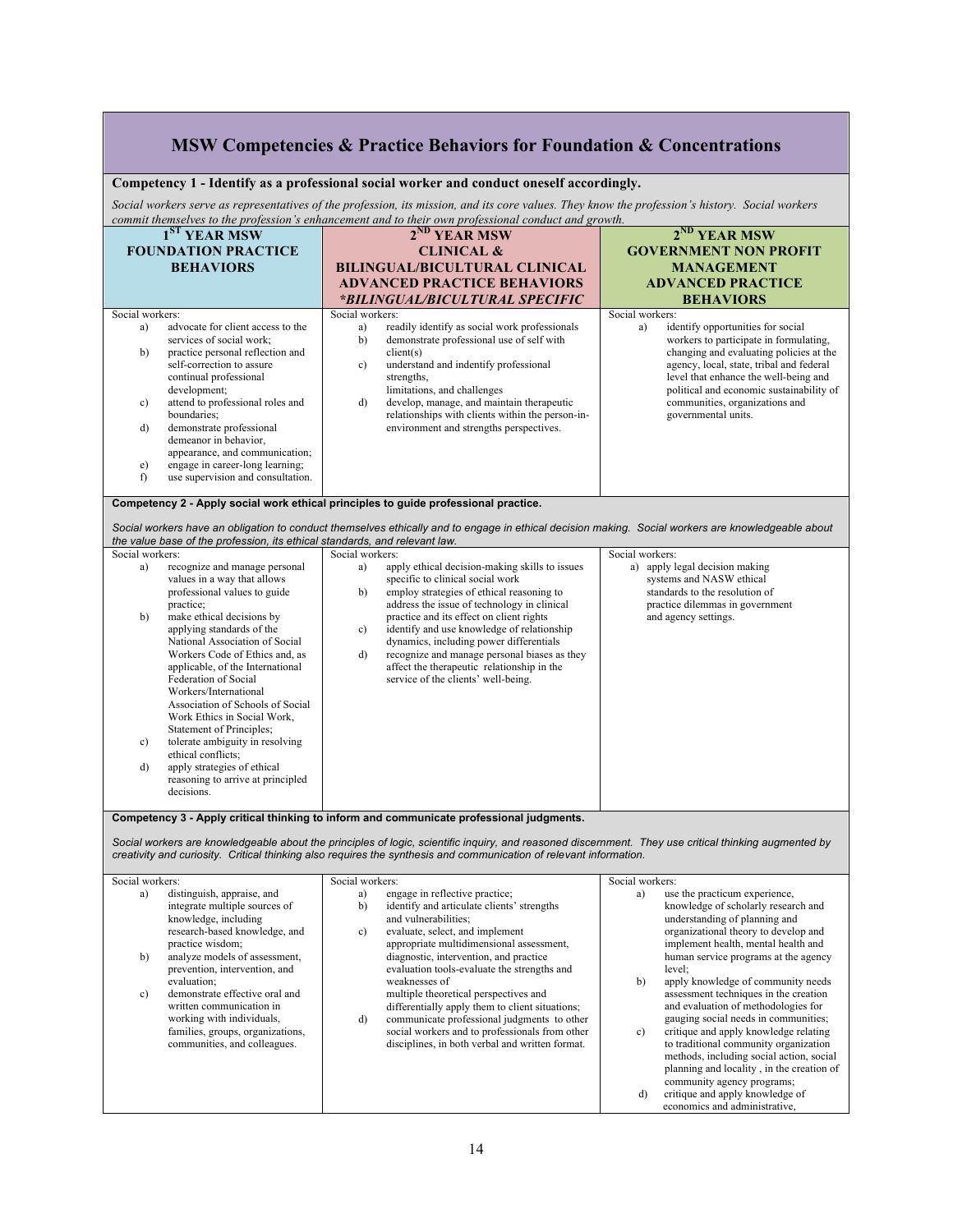|                                                                                                                                                                                                                                                                                                                                                                                                                                                                                                                                               |                                                                                                                                                                                                                                                                                                                                                                                                                                                                           | organizational and political<br>processes in the creation of<br>regionally sustainable health,<br>mental health and human service                                                                                                                                                                                                                                                                                                                                                                                                                              |  |
|-----------------------------------------------------------------------------------------------------------------------------------------------------------------------------------------------------------------------------------------------------------------------------------------------------------------------------------------------------------------------------------------------------------------------------------------------------------------------------------------------------------------------------------------------|---------------------------------------------------------------------------------------------------------------------------------------------------------------------------------------------------------------------------------------------------------------------------------------------------------------------------------------------------------------------------------------------------------------------------------------------------------------------------|----------------------------------------------------------------------------------------------------------------------------------------------------------------------------------------------------------------------------------------------------------------------------------------------------------------------------------------------------------------------------------------------------------------------------------------------------------------------------------------------------------------------------------------------------------------|--|
|                                                                                                                                                                                                                                                                                                                                                                                                                                                                                                                                               |                                                                                                                                                                                                                                                                                                                                                                                                                                                                           | programs.                                                                                                                                                                                                                                                                                                                                                                                                                                                                                                                                                      |  |
| Competency 4 - Engage diversity and difference in practice.<br>Social workers understand how diversity characterizes and shapes the human experience and is critical to the formation of identity. The dimensions of<br>diversity are understood as the intersectionality of multiple factors including age, class, color, culture, disability, ethnicity, gender, gender identity and<br>expression, immigration status, political ideology, race, religion, sex and sexual orientation. Social workers appreciate that, as a consequence of |                                                                                                                                                                                                                                                                                                                                                                                                                                                                           |                                                                                                                                                                                                                                                                                                                                                                                                                                                                                                                                                                |  |
| Social workers:                                                                                                                                                                                                                                                                                                                                                                                                                                                                                                                               | difference, a person's life experiences may include oppression, poverty, marginalization, and alienation as well as privilege, power, and acclaim.<br>Social workers:                                                                                                                                                                                                                                                                                                     | Social workers:                                                                                                                                                                                                                                                                                                                                                                                                                                                                                                                                                |  |
| a)<br>recognize the extent to which a<br>culture's structures and<br>values may oppress, marginalize,<br>alienate, or create or enhance<br>privilege and power;<br>gain sufficient self-awareness to<br>b)<br>eliminate the influence<br>of personal biases and values in<br>working with diverse groups;<br>recognize and communicate their<br>c)<br>understanding of the importance<br>of difference in shaping life<br>experiences;                                                                                                        | research and apply knowledge of diverse<br>a)<br>populations to enhance client well-being;<br>work effectively with diverse populations;<br>b)<br>identify and use practitioner/client differences<br>c)<br>from a strengths perspective;<br>*Demonstrate cultural knowledge,<br>d)<br>appropriate language-use and clinical<br>practice skills with Spanish-speaking clients<br>in New Mexico.                                                                           | demonstrate knowledge of approaches<br>a)<br>to organizational, community and tribal<br>assessment and intervention that are<br>culturally and regionally appropriate for<br>work with culturally diverse and<br>socially, politically and economically<br>marginalized populations;<br>recognize the extent to which<br>b)<br>organizations and political systems and<br>their operations may marginalize or<br>exclude classes of persons;<br>work as advocates for social inclusion<br>c)<br>and social cohesion in at-risk                                 |  |
| view themselves as learners and<br>$\mathbf{d}$<br>engage those with whom they<br>work as informants.                                                                                                                                                                                                                                                                                                                                                                                                                                         |                                                                                                                                                                                                                                                                                                                                                                                                                                                                           | communities.                                                                                                                                                                                                                                                                                                                                                                                                                                                                                                                                                   |  |
| Competency 5 - Advance human rights and social and economic justice.                                                                                                                                                                                                                                                                                                                                                                                                                                                                          |                                                                                                                                                                                                                                                                                                                                                                                                                                                                           |                                                                                                                                                                                                                                                                                                                                                                                                                                                                                                                                                                |  |
| human rights are distributed equitably and without prejudice.                                                                                                                                                                                                                                                                                                                                                                                                                                                                                 | Each person, regardless of position in society, has basic human rights, such as freedom, safety, privacy and adequate standard of living, health care,<br>and education. Social workers recognize the global interconnections of oppression and are knowledgeable about theories of justice and strategies to<br>promote human and civil rights. Social work incorporates social justice practices in organizations, institutions, and society to ensure that these basic |                                                                                                                                                                                                                                                                                                                                                                                                                                                                                                                                                                |  |
| Social workers:                                                                                                                                                                                                                                                                                                                                                                                                                                                                                                                               | Social workers:                                                                                                                                                                                                                                                                                                                                                                                                                                                           | Social worker:                                                                                                                                                                                                                                                                                                                                                                                                                                                                                                                                                 |  |
| a)<br>understand the forms and<br>mechanisms of oppression and<br>discrimination:<br>advocate for human rights and<br>b)<br>social and economic justice; and<br>engage in practices that advance<br>c)<br>social and economic justice.                                                                                                                                                                                                                                                                                                        | use knowledge of the effects of oppression,<br>a)<br>discrimination, and historical trauma on client<br>and client systems to guide treatment planning<br>and intervention;<br>advocate at multiple levels for mental health<br>b)<br>parity and reduction of health disparities for<br>diverse populations;<br>*Engage in practices that advance social<br>c)<br>and economic justice in Spanish-speaking<br>communities, including native-born and<br>immigrant.        | engage in policy practice within<br>a)<br>agency, governmental and tribal<br>settings to advance social and<br>economic well-being and to deliver<br>effective health and social services;<br>b) engage in advocacy by taking<br>action to address discriminatory<br>patterns that underlie the<br>development of policies and<br>services at local, state, tribal and<br>national governmental and within<br>health and in agency settings.                                                                                                                   |  |
|                                                                                                                                                                                                                                                                                                                                                                                                                                                                                                                                               | Competency 6 - Engage in research-informed practice and practice-informed research.                                                                                                                                                                                                                                                                                                                                                                                       |                                                                                                                                                                                                                                                                                                                                                                                                                                                                                                                                                                |  |
| scientific and ethical approaches to building knowledge.                                                                                                                                                                                                                                                                                                                                                                                                                                                                                      | Social workers use practice experience to inform research, employ evidence-based interventions, evaluate their own practice, and use research<br>findings to improve practice, policy, and social service delivery. Social workers comprehend quantitative and qualitative research and understand                                                                                                                                                                        |                                                                                                                                                                                                                                                                                                                                                                                                                                                                                                                                                                |  |
| Social workers:<br>a)<br>use practice experience to                                                                                                                                                                                                                                                                                                                                                                                                                                                                                           | Social workers:<br>use the evidence based practice process<br>a)                                                                                                                                                                                                                                                                                                                                                                                                          | Social workers:<br>use practice experience within<br>a)                                                                                                                                                                                                                                                                                                                                                                                                                                                                                                        |  |
| inform scientific inquiry;<br>b)<br>use research evidence to<br>inform practice.                                                                                                                                                                                                                                                                                                                                                                                                                                                              | in clinical assessment and intervention<br>with clients;<br>participate in the generation of new clinical<br>b)<br>knowledge, through research and<br>practice;<br>use research methodology to evaluate<br>C)<br>clinical practice effectiveness and/or<br>outcomes.                                                                                                                                                                                                      | agency and governmental settings<br>to generate research questions and<br>inform scientific inquiry;<br>b)<br>identify, critically appraise, integrate<br>research-derived knowledge and<br>apply this knowledge to practice<br>within government and agency<br>settings;<br>apply research design knowledge,<br>C)<br>values, ethics and skills to the<br>identification of population and<br>community problems, needs,<br>resources and strengths and to the<br>evaluation of social programs and<br>their outcomes;<br>d)<br>make culturally competent and |  |
|                                                                                                                                                                                                                                                                                                                                                                                                                                                                                                                                               |                                                                                                                                                                                                                                                                                                                                                                                                                                                                           | ethical research decisions in<br>critically assessing, planning,<br>carrying out and interpreting<br>quantitative and qualitative data<br>collection with the Hispanic, Native<br>American and other diverse<br>populations of rural and urban New<br>Mexico and the Southwest.                                                                                                                                                                                                                                                                                |  |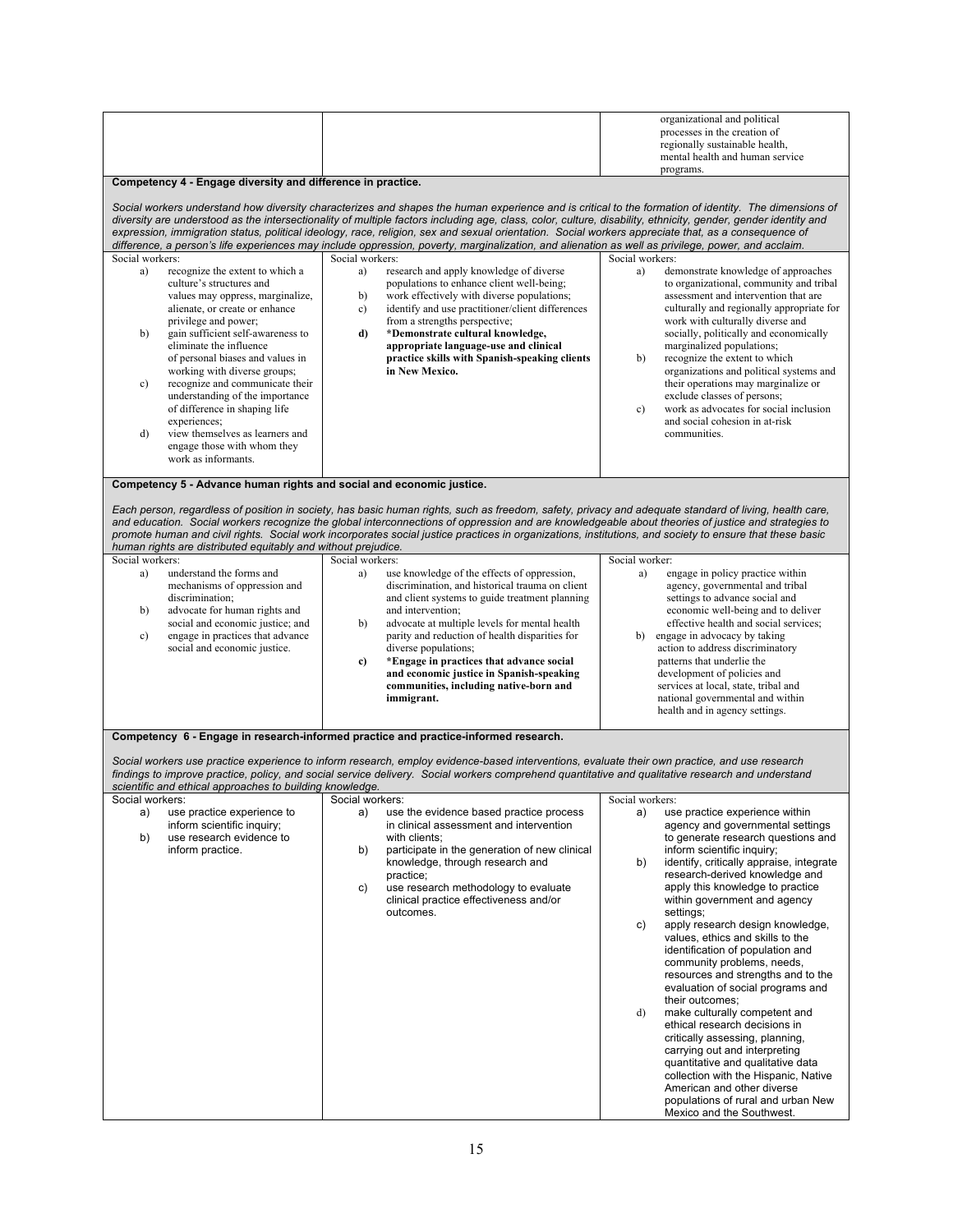| Competency 7 - Apply knowledge of human behavior and the social environment.                                                                                                                                                                                                                                                                                                                                                                                                                                                                                                                                                                                       |                                                                                                                                                                                                                                                                                                                                                |                                                                                                                                                                                                                                                                                                                                                                                                                                            |                                                                                                                                                                                                                                                                                                                                                                                                                                                                                                                                                                                                                                                                                                                                                                                                                                                                                                                    |
|--------------------------------------------------------------------------------------------------------------------------------------------------------------------------------------------------------------------------------------------------------------------------------------------------------------------------------------------------------------------------------------------------------------------------------------------------------------------------------------------------------------------------------------------------------------------------------------------------------------------------------------------------------------------|------------------------------------------------------------------------------------------------------------------------------------------------------------------------------------------------------------------------------------------------------------------------------------------------------------------------------------------------|--------------------------------------------------------------------------------------------------------------------------------------------------------------------------------------------------------------------------------------------------------------------------------------------------------------------------------------------------------------------------------------------------------------------------------------------|--------------------------------------------------------------------------------------------------------------------------------------------------------------------------------------------------------------------------------------------------------------------------------------------------------------------------------------------------------------------------------------------------------------------------------------------------------------------------------------------------------------------------------------------------------------------------------------------------------------------------------------------------------------------------------------------------------------------------------------------------------------------------------------------------------------------------------------------------------------------------------------------------------------------|
|                                                                                                                                                                                                                                                                                                                                                                                                                                                                                                                                                                                                                                                                    | to understand biological, social, cultural, psychological, and spiritual development.                                                                                                                                                                                                                                                          | Social workers are knowledgeable about human behavior across the life course; the range of social systems in which people live; and the ways social<br>systems promote or deter people in maintaining or achieving health and well-being. Social workers apply theories and knowledge from the liberal arts                                                                                                                                |                                                                                                                                                                                                                                                                                                                                                                                                                                                                                                                                                                                                                                                                                                                                                                                                                                                                                                                    |
| Social workers:                                                                                                                                                                                                                                                                                                                                                                                                                                                                                                                                                                                                                                                    |                                                                                                                                                                                                                                                                                                                                                | Social workers:                                                                                                                                                                                                                                                                                                                                                                                                                            | Social workers:                                                                                                                                                                                                                                                                                                                                                                                                                                                                                                                                                                                                                                                                                                                                                                                                                                                                                                    |
| a)<br>b)                                                                                                                                                                                                                                                                                                                                                                                                                                                                                                                                                                                                                                                           | utilize conceptual frameworks to<br>guide the processes of assessment,<br>intervention, and evaluation;<br>critique and apply knowledge to<br>understand person and<br>environment.                                                                                                                                                            | a)<br>synthesize and differentially apply<br>theories of human behavior and the<br>social environment to guide clinical<br>practice;<br>use bio-psycho-social-spiritual<br>b)<br>theories and multiaxial diagnostic<br>classification systems in formulation<br>of comprehensive assessments;<br>consult with medical professionals,<br>C)<br>as needed, to confirm diagnosis<br>and/or to monitor medication in the<br>treatment process. | use conceptual theoretical<br>a)<br>frameworks in HBSE to guide the<br>process of needs assessment and<br>the design and creation of<br>community based agencies and<br>larger social and governmental<br>institutions that promote social<br>welfare and social justice;<br>apply HBSE frameworks to manage<br>b)<br>and administer agencies in<br>promoting the well-being of agency<br>employees and clients.                                                                                                                                                                                                                                                                                                                                                                                                                                                                                                   |
|                                                                                                                                                                                                                                                                                                                                                                                                                                                                                                                                                                                                                                                                    |                                                                                                                                                                                                                                                                                                                                                | Competency 8 - Engage in policy practice to advance social and economic well-being and to deliver effective social work services.<br>Social work practitioners understand that policy affects service delivery, and they actively engage in policy practice. Social workers know the history                                                                                                                                               |                                                                                                                                                                                                                                                                                                                                                                                                                                                                                                                                                                                                                                                                                                                                                                                                                                                                                                                    |
|                                                                                                                                                                                                                                                                                                                                                                                                                                                                                                                                                                                                                                                                    |                                                                                                                                                                                                                                                                                                                                                | and current structures of social policies and services; the role of policy in service delivery; and the role of practice in policy development.                                                                                                                                                                                                                                                                                            |                                                                                                                                                                                                                                                                                                                                                                                                                                                                                                                                                                                                                                                                                                                                                                                                                                                                                                                    |
| Social workers:                                                                                                                                                                                                                                                                                                                                                                                                                                                                                                                                                                                                                                                    |                                                                                                                                                                                                                                                                                                                                                | Social workers:                                                                                                                                                                                                                                                                                                                                                                                                                            | Social workers:                                                                                                                                                                                                                                                                                                                                                                                                                                                                                                                                                                                                                                                                                                                                                                                                                                                                                                    |
| a)<br>b)                                                                                                                                                                                                                                                                                                                                                                                                                                                                                                                                                                                                                                                           | analyze, formulate, and advocate<br>for policies that advance social well-<br>being;<br>collaborate with colleagues and<br>clients for effective policy action.<br>Competency 9 - Respond to contexts that shape practice.                                                                                                                     | communicate to stakeholders the<br>a)<br>implication of policies and policy<br>change in the lives of clients;<br>use evidence-based practice and<br>b)<br>practiced -based evidence in<br>advocacy for policies that advance<br>social and economic well-being;<br>advocate with and inform<br>C)<br>administrators and legislators to<br>influence policies that impact clients<br>and service.                                          | a)<br>demonstrate the ability to<br>communicate both verbally and in<br>writing various analytic methods for<br>the assessment of federal, state,<br>local and tribal government policies,<br>structures, and their<br>interrelationships;<br>use practice, research and<br>b)<br>knowledge of federal and state laws<br>and regulations in the creation of<br>legally viable non-profit<br>organizations for the delivery of<br>health, mental health and human<br>service programs;<br>critique and apply knowledge of<br>c)<br>fiscal management techniques to<br>develop sustainable budgets for<br>non-profit organizations and<br>government institutions that<br>promote social welfare and social<br>justice;<br>understand and apply the<br>d)<br>methodologies of grant writing and<br>resource development in order to<br>respond to the needs of vulnerable<br>populations, communities and<br>tribes. |
|                                                                                                                                                                                                                                                                                                                                                                                                                                                                                                                                                                                                                                                                    |                                                                                                                                                                                                                                                                                                                                                |                                                                                                                                                                                                                                                                                                                                                                                                                                            |                                                                                                                                                                                                                                                                                                                                                                                                                                                                                                                                                                                                                                                                                                                                                                                                                                                                                                                    |
|                                                                                                                                                                                                                                                                                                                                                                                                                                                                                                                                                                                                                                                                    |                                                                                                                                                                                                                                                                                                                                                | Social workers are informed, resourceful, and proactive in responding to evolving organizational, community, and societal contexts at all levels of<br>practice. Social workers recognize that the context of practice is dynamic, and use knowledge and skill to respond proactively.                                                                                                                                                     |                                                                                                                                                                                                                                                                                                                                                                                                                                                                                                                                                                                                                                                                                                                                                                                                                                                                                                                    |
| Social workers:                                                                                                                                                                                                                                                                                                                                                                                                                                                                                                                                                                                                                                                    |                                                                                                                                                                                                                                                                                                                                                | Social workers:                                                                                                                                                                                                                                                                                                                                                                                                                            | Social workers:                                                                                                                                                                                                                                                                                                                                                                                                                                                                                                                                                                                                                                                                                                                                                                                                                                                                                                    |
| a)<br>b)                                                                                                                                                                                                                                                                                                                                                                                                                                                                                                                                                                                                                                                           | continuously discover, appraise,<br>and attend to changing locales,<br>populations, scientific and<br>technological developments, and<br>emerging societal trends to provide<br>relevant services;<br>provide leadership in promoting<br>sustainable changes in service<br>delivery and practice to improve the<br>quality of social services. | a)<br>assess the quality of clients'<br>interactions within<br>their social contexts<br>develop intervention plans to<br>b)<br>accomplish systemic change;<br>work collaboratively with others to<br>C)<br>effect systemic changes that is<br>sustainable.                                                                                                                                                                                 | collaborate with private and public<br>a)<br>health and human service agencies<br>to enhance service effectiveness<br>and efficiency in a manner that<br>promotes social welfare and social<br>justice;<br>apply management techniques<br>b)<br>within health and human service<br>agencies and governmental and<br>tribal institutions to effectively and<br>efficiently deliver community-<br>responsive programs and services.                                                                                                                                                                                                                                                                                                                                                                                                                                                                                  |
|                                                                                                                                                                                                                                                                                                                                                                                                                                                                                                                                                                                                                                                                    |                                                                                                                                                                                                                                                                                                                                                | Competency 10 - (a-d)-Engage, assess, intervene, and evaluate with individuals, families, groups, organizations, and communities.                                                                                                                                                                                                                                                                                                          |                                                                                                                                                                                                                                                                                                                                                                                                                                                                                                                                                                                                                                                                                                                                                                                                                                                                                                                    |
| Professional practice involves the dynamic and interactive processes of engagement, assessment, intervention, and evaluation at multiple levels.<br>Social workers have the knowledge and skills to practice with individuals, families, groups, organizations, and communities. Practice knowledge<br>includes identifying, analyzing, and implementing evidence-based interventions designed to achieve client goals; using research and technological<br>advances; evaluating program outcomes and practice effectiveness; developing, analyzing, advocating, and providing leadership for policies and<br>services; and promoting social and economic justice. |                                                                                                                                                                                                                                                                                                                                                |                                                                                                                                                                                                                                                                                                                                                                                                                                            |                                                                                                                                                                                                                                                                                                                                                                                                                                                                                                                                                                                                                                                                                                                                                                                                                                                                                                                    |
| (a)                                                                                                                                                                                                                                                                                                                                                                                                                                                                                                                                                                                                                                                                | <b>ENGAGEMENT</b>                                                                                                                                                                                                                                                                                                                              | (a) ENGAGEMENT                                                                                                                                                                                                                                                                                                                                                                                                                             | (a) ENGAGEMENT                                                                                                                                                                                                                                                                                                                                                                                                                                                                                                                                                                                                                                                                                                                                                                                                                                                                                                     |
| Social workers:<br>1.                                                                                                                                                                                                                                                                                                                                                                                                                                                                                                                                                                                                                                              | substantively and affectively                                                                                                                                                                                                                                                                                                                  | Social workers:<br>develop a culturally responsive<br>1.                                                                                                                                                                                                                                                                                                                                                                                   | Social workers:<br>through culturally and regionally<br>1.                                                                                                                                                                                                                                                                                                                                                                                                                                                                                                                                                                                                                                                                                                                                                                                                                                                         |
|                                                                                                                                                                                                                                                                                                                                                                                                                                                                                                                                                                                                                                                                    | prepare for action with individuals,                                                                                                                                                                                                                                                                                                           | therapeutic relationship;                                                                                                                                                                                                                                                                                                                                                                                                                  | competent community organizing                                                                                                                                                                                                                                                                                                                                                                                                                                                                                                                                                                                                                                                                                                                                                                                                                                                                                     |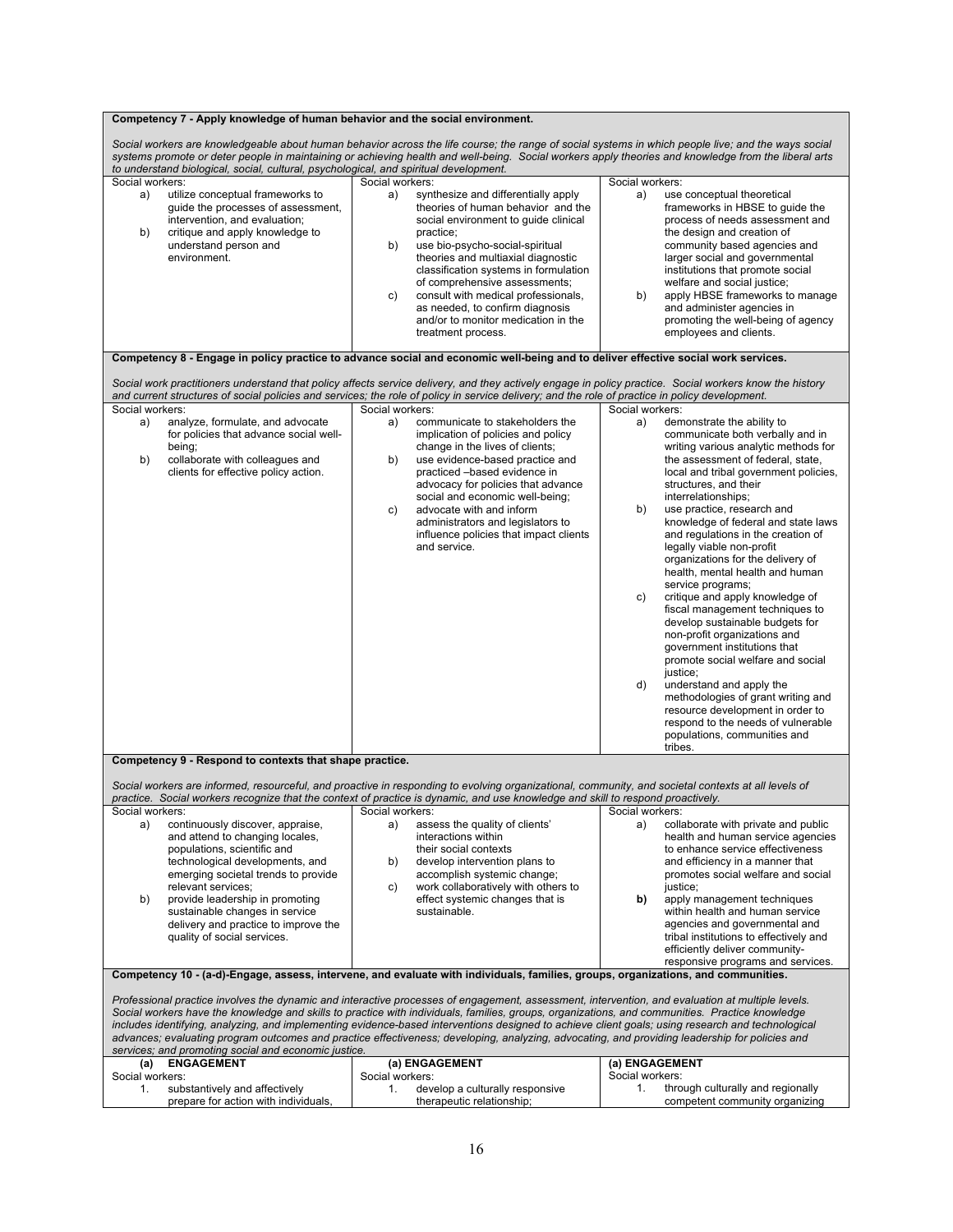| families, groups, organizations, and<br>communities:<br>2.<br>use empathy and other<br>interpersonal skills;<br>develop a mutually agreed-on focus of work<br>and desired outcomes.                                                                                                | 2.<br>attend to the interpersonal dynamic<br>and contextual factors that both<br>strengthen and potentially threaten<br>the therapeutic alliance;<br>3 <sub>1</sub><br>establish a relationally based<br>process that encourages client to be<br>equal participants in the<br>establishment of treatment goals<br>and expected outcomes.                                                                                                                                           | strategies prepare and plan to<br>effectively connect and interact with<br>communities, agencies and<br>governmental institutions to<br>promote social welfare and social<br>iustice:<br>2.<br>collaborate with clients to identify,<br>evaluate and select the appropriate<br>evidence based practice<br>interventions.                                                                                                                                                                                                                                                                                                                     |
|------------------------------------------------------------------------------------------------------------------------------------------------------------------------------------------------------------------------------------------------------------------------------------|------------------------------------------------------------------------------------------------------------------------------------------------------------------------------------------------------------------------------------------------------------------------------------------------------------------------------------------------------------------------------------------------------------------------------------------------------------------------------------|----------------------------------------------------------------------------------------------------------------------------------------------------------------------------------------------------------------------------------------------------------------------------------------------------------------------------------------------------------------------------------------------------------------------------------------------------------------------------------------------------------------------------------------------------------------------------------------------------------------------------------------------|
| <b>ASSESSMENT</b><br>(b)<br>Social workers<br>collect, organize, and interpret<br>1.<br>client data;<br>2.<br>assess client strengths and<br>limitations:<br>3.<br>develop mutually agreed-on<br>intervention goals and objectives;<br>select appropriate intervention strategies. | (b) ASSESSMENT<br>Social workers:<br>use multidimensional bio-psycho-<br>1 <sub>1</sub><br>social-spiritual assessment tools;<br>2.<br>assess clients' readiness for<br>change;<br>assess client coping strategies to<br>3.<br>reinforce and improve adaptation to<br>life situations, circumstances, and<br>events:<br>select and modify appropriate<br>4.<br>intervention strategies based on<br>continuous clinical assessment use<br>differential and multiaxial<br>diagnoses. | (b) ASSESSMENT<br>Social workers:<br>develop and apply culturally and<br>1 <sub>1</sub><br>regionally competent assessment<br>tools and approaches for work with<br>communities, organizations and<br>governmental institutions;<br>select and implement community<br>2.<br>organizational theories, models and<br>research in agencies and<br>governmental practice settings and<br>across multiple systems of care in a<br>culturally and regionally competent<br>matter;<br>critique the validity and reliability of<br>3.<br>assessment tools used with clients<br>representing the diverse cultures of<br>New Mexico and the Southwest. |
| (c) INTERVENTION                                                                                                                                                                                                                                                                   | (c) INTERVENTION                                                                                                                                                                                                                                                                                                                                                                                                                                                                   | (c) INTERVENTION                                                                                                                                                                                                                                                                                                                                                                                                                                                                                                                                                                                                                             |
| Social workers<br>initiate actions to achieve<br>$1_{-}$                                                                                                                                                                                                                           | Social workers:<br>critically evaluate, select, and apply<br>$1_{-}$                                                                                                                                                                                                                                                                                                                                                                                                               | Social workers:<br>identify and select evidence-based<br>1 <sub>1</sub>                                                                                                                                                                                                                                                                                                                                                                                                                                                                                                                                                                      |
| organizational goals;<br>2.<br>implement prevention interventions<br>that enhance client capacities;<br>help clients resolve problems;<br>3.                                                                                                                                       | best practices and evidence-based-<br>interventions:<br>2.<br>demonstrate the use of appropriate<br>clinical techniques for a range of                                                                                                                                                                                                                                                                                                                                             | organizational and community<br>intervention strategies;<br>2.<br>apply culturally and regionally<br>competent intervention strategies                                                                                                                                                                                                                                                                                                                                                                                                                                                                                                       |
| negotiate, mediate, and advocate<br>4.<br>for clients:<br>facilitate transitions and endings.                                                                                                                                                                                      | presenting concerns identified in the<br>assessment, including crisis<br>intervention strategies as needed;<br>collaborate with other professional<br>3.<br>to coordinate treatment<br>interventions.                                                                                                                                                                                                                                                                              | across all client-system levels,<br>including agency, organizations,<br>communities and government and<br>tribal institutions.                                                                                                                                                                                                                                                                                                                                                                                                                                                                                                               |

The implementation of the operational definitions of competencies, i.e., practice behaviors, within specific curriculum content is demonstrated in the narrative contained in AS M2.06 and in the curriculum matrices contained in volume I A.

## *AS M2.05 The program provides a rationale for its formal curriculum design (foundation and advanced), demonstrating how it is used to develop a coherent and integrated curriculum for both classroom and Field EP2.0.*

#### **Rationale for Formal Curriculum Design**

#### **MSW Program Development and Organization**

The MSW Program's curriculum, both at the foundation and concentration level, continues to reflect the School's core commitment to respond to the social service needs of regional individuals, families, groups and communities. The skill-based curriculum provides students with more depth in the areas of practice, research, theory and policy. In addition, courses have been adopted at the foundation and concentration levels that better ensure the development of skills and knowledge necessary to work with these vulnerable populations. Because of the importance of promoting the application of social work values and ethics, a foundation course in social work law and ethics has been developed and implemented.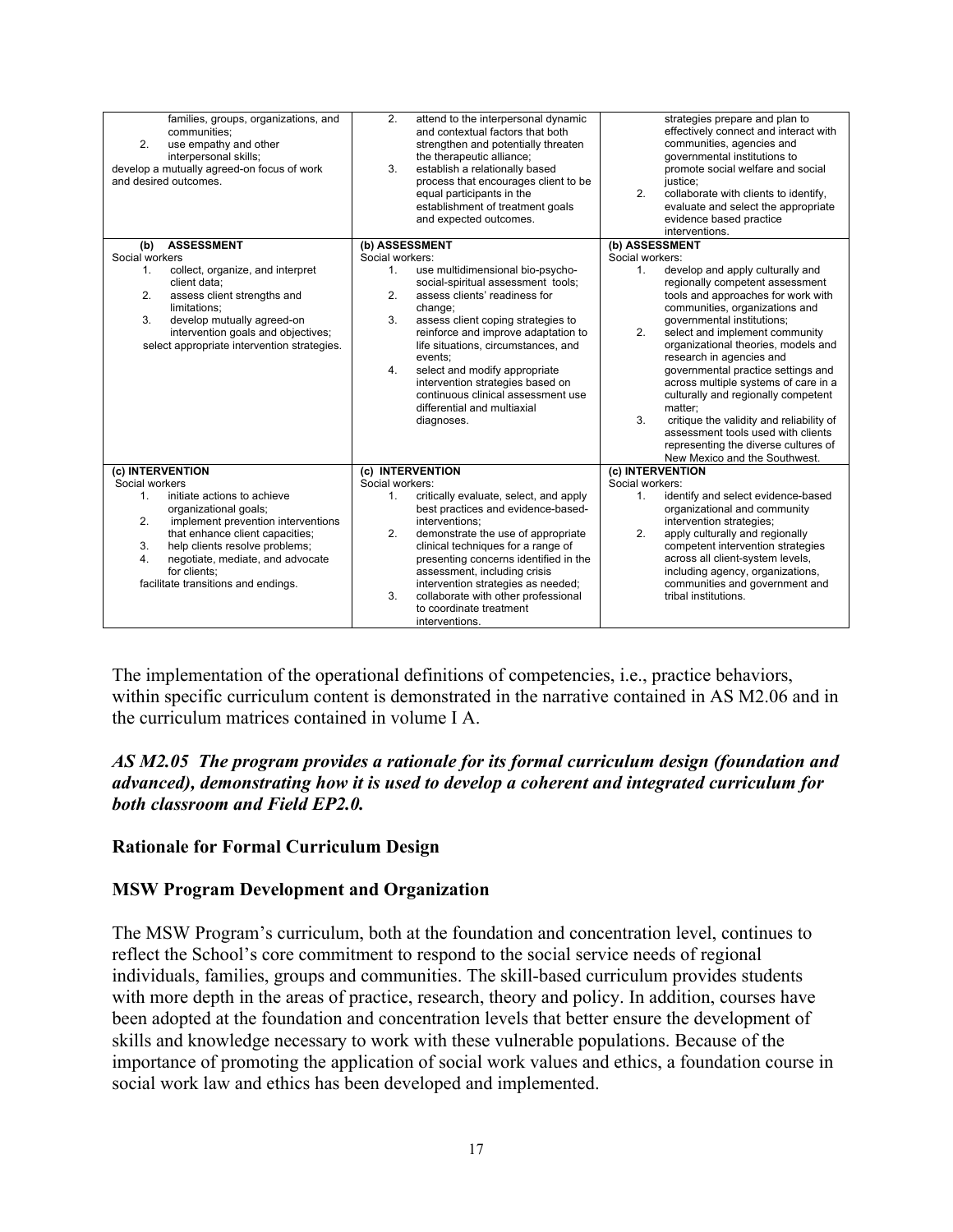MSW course sequencing table outlines the current MSW curriculum, which is offered identically at all current MSW program sites. Prior to implementation, the curriculum was reviewed and approved by the School's Curriculum Committee and approved by the University's Academic Affairs Committee.

The School**'**s Curriculum Committee has identified several themes upon which the MSW foundation curriculum is established. In so doing, the Committee has based its work on the prior discussions of faculty members serving on the Committee and its course sequence subcommittees. Committee and subcommittee meetings have served as forums for discussion and faculty consensus-building, with the result that the Curriculum Committee has been able to identify theoretical approaches that have clear empirical support and are therefore evidencebased, and that also guide and inform generalist practice approaches. Moreover, it is to be noted that the curricular themes developed for the MSW foundation level support and are consistent with those developed for the BSW program. With the acknowledgement that regional social work practice must serve diverse communities, the Curriculum Committee has further sought to target practice approaches that are minimally intrusive with clients, time-limited and costeffective. This emphasis on evidence-based skill development is an integral part of the undergraduate curriculum.

With the foregoing in mind, the MSW Program bases its foundation on several complementary theoretical approaches, including the *Ethnocultural Perspective*, *Strengths Perspective*, *Problem-Solving Perspective*, *Systems Perspective* and *Ecological Perspective*. These perspectives are viewed as interrelated and providing a holistic conceptual foundation for the preparation of advanced social work practitioners at the graduate level. Each of these is discussed in succeeding sections, with relevant authorities referenced.

In addition to the themes mentioned above, a variety of related perspectives are offered to students within individual courses. These are identified within succeeding sections and also in individual course syllabi contained in Volume II. Additionally, the additional perspectives guiding the graduate concentrations, clinical practice, bilingual/bicultural practice and government/non-profit practice, are also identified within succeeding sections of this chapter. The integration of theoretical perspectives in the MSW Program**'**s curriculum, together with the vertical and horizontal linkages between and among foundation and advanced courses, is depicted below.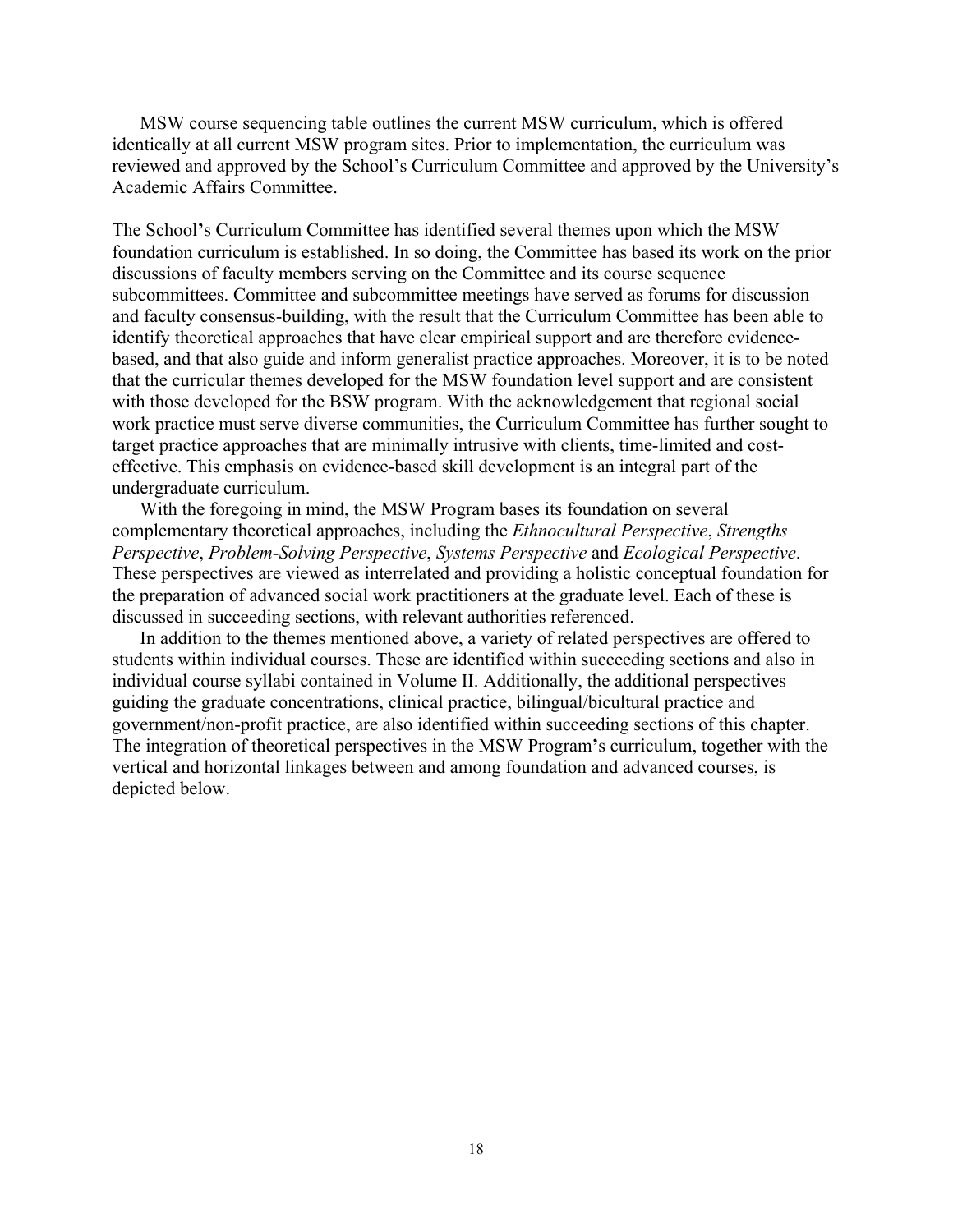#### **MSW Course Sequencing 2011-12**

|                                              | <b>FALL</b><br>(SEMESTER 1)                                 | <b>SPRING</b><br>(SEMESTER 2)                                                                | <b>SUMMER</b><br>(SEMESTER 3)                   |
|----------------------------------------------|-------------------------------------------------------------|----------------------------------------------------------------------------------------------|-------------------------------------------------|
| YEAR<br><b>COURSES REQUIRED</b>              | 541 Social Policy & Services<br>(3)                         | 530 Evaluative Research<br>(3)                                                               |                                                 |
|                                              | 533 Law, Ethics & SW Practice<br>(3)                        | 534 Field Practicum II<br>(3)                                                                |                                                 |
| STUDENTS                                     | 565 Social Work Practice I<br>(3)<br><b>585 HBSE I</b>      | 566 Social Work Practice II<br>(3)<br>546 SW Practice with Diverse                           |                                                 |
|                                              | (3)<br>551 Field Practicum Seminar I<br>(1)                 | Populations<br>(3)                                                                           |                                                 |
| OF ALL MSW 1ST                               | 532 Field Practicum I<br>(3)                                | <b>586 HBSE II</b><br>(3)                                                                    |                                                 |
|                                              | Total: 16                                                   | Total: 15                                                                                    |                                                 |
|                                              | <b>FALL</b>                                                 |                                                                                              | <b>SPRING</b>                                   |
|                                              | (SEMESTER 3)                                                |                                                                                              | (SEMESTER 4)                                    |
|                                              |                                                             | <b>CLINICAL PRACTICE</b>                                                                     |                                                 |
|                                              | 665 Adv. Multicultural Practice I (3)                       | 644 Group Work                                                                               | (3)                                             |
|                                              | 601 DSM for Clinicians<br>(3)                               | 666 Adv. Multicultural Practice II                                                           | (3)                                             |
|                                              | 633 Adv. Clinical Research<br>(3)                           | 652 Clinical Supervision                                                                     | (3)                                             |
|                                              | 632 Field Practicum III<br>(3)<br>*2 Elective Courses       | 634 Field Practicum IV<br>*2 Elective Courses                                                | (3)                                             |
|                                              | (4)<br>Total: 16                                            |                                                                                              | (4)<br>Total: 16                                |
|                                              |                                                             | GOVERNMENT NON-PROFIT MANAGEMENT                                                             |                                                 |
|                                              |                                                             |                                                                                              |                                                 |
|                                              | 664 Organizational Theory<br>(3)                            | 609 Political Economy                                                                        | (3)                                             |
|                                              | 651 Leadership & Supervision (3)                            | 605 Public Budgeting                                                                         | (3)                                             |
|                                              | 630 Advanced Research<br>(3)                                | 642 Advanced Social Policy                                                                   | (3)                                             |
|                                              | 632 Field Practicum III<br>(3)                              | 634 Field Practicum IV                                                                       | (3)                                             |
|                                              | *2 SW Elective Courses<br>(4)<br>Total: 16                  | *2 SW Elective Courses                                                                       | (4)<br>Total: 16                                |
|                                              |                                                             | BILINGUAL/BICULTURAL CLINICAL PRACTICE                                                       |                                                 |
| (BY CONCENTRATION)                           | <b>FALL</b>                                                 | <b>SPRING</b>                                                                                | <b>SUMMER</b>                                   |
| EQUIRED OF 2 <sup>ND</sup> YEAR MSW STUDENTS | (SEMESTER 3)                                                | (SEMESTER 4)                                                                                 | (SEMESTER 5)                                    |
|                                              | 667 Advanced Bilingual Practice I<br>(3)                    | 668 Adv. Bilingual Practice II<br>(3)                                                        | 646 Group Work                                  |
| <b>COURSES R</b>                             | 631 Adv. Qualitative Research<br>(3)                        | 654 The Latino Family<br>(3)                                                                 | (Bilingual/Bicultural)<br>(3)                   |
|                                              | 615 Bilingual/Bicultural Immersion (4)<br>For Social Work I | 632 Bilingual/Bicultural<br>Practicum I<br>(3)                                               | 634 Bilingual/Bicultural<br>Practicum II<br>(3) |
|                                              | 602 DSM (Bilingual)<br>(3)                                  | 661 Field Seminar I<br>(1)                                                                   | 662 Field Seminar II<br>(1)                     |
|                                              | Total: 13                                                   | Bilingual/Bicultural<br>616<br>Immersion for SW II<br>(3)                                    | Total: 7                                        |
|                                              |                                                             | <b>Total</b><br>13                                                                           |                                                 |
|                                              |                                                             | Elective courses are offered during Fall, Spring, and Summer semesters. Effective: Fall 2011 |                                                 |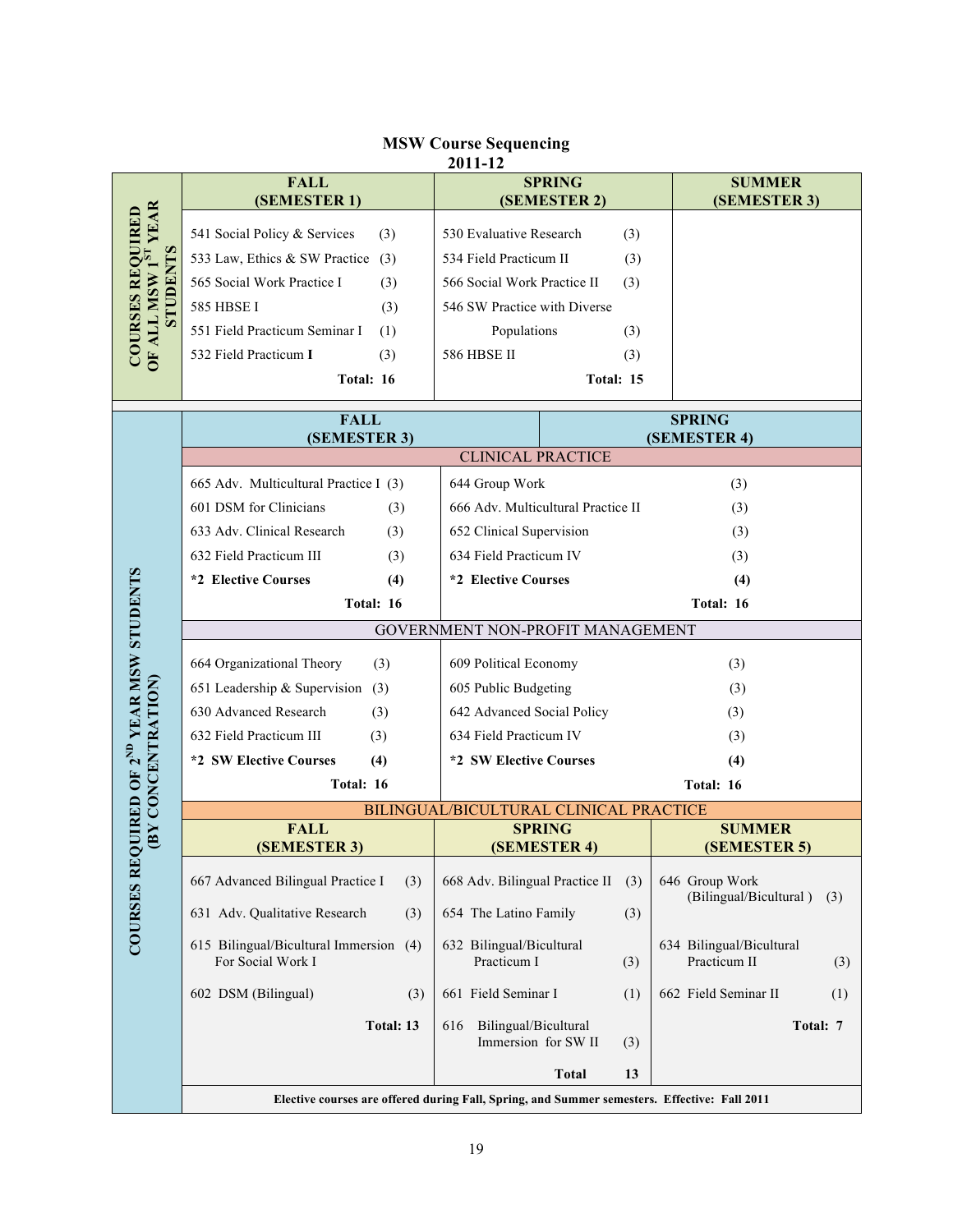*Ethnocultural Perspective.* The ethnocultural perspective is a theoretical and practice paradigm that integrates the ethnic and cultural attributes and psycho-socio-historical experiences of population groups who identify themselves as members of an ethnic and/or cultural family; for example: African American, Hispanic (Mexican American, Puerto Rican, Cuban, New Mexican Hispanic, Central American) or Asian (Japanese, Korean, Chinese, Vietnamese, Pacific Island) persons. The paradigm is based on a concept of cultural competence—the ability to intervene across cultures—as defined by Valle (1986), Cross (1988) and Sergeeva (2003). Valle (p. 29) describes the ethnocultural perspective as follows:

Cross cultural competence can best be conceptualized as the ability of the mental health practitioner and researcher to demonstrate a working understanding of: (1) the symbolic/linguistic systems; (2) the naturalistic interactional pattern; and (3) the values and beliefs held by a target ethnic minority population and the ability to incorporate these elements into any planned intervention with members of the ethnic group.

#### Cross (p. 1) defines "cultural competence" in the following terms:

Cultural competence is a set of congruent behaviors, attitudes, and policies that come together in a system, agency, or among professionals that enable them to work effectively in cross-cultural situations. The word 'cultural' is used because it implies the integrated pattern of human behavior that includes thoughts, communications, actions, customs, beliefs, values, and institutions of racial, ethnic, religious, or social groups. The word 'competence' is used because it implies having the capacity to function effectively. A culturally competent system of care acknowledges and incorporates at all levels the importance of culture, the assessment of cross-cultural relations, vigilance towards the dynamics that result from cultural differences, the expansion of cultural knowledge, and the adaptation of services to meet culturally-unique needs.

With respect to social work in New Mexico and the Southwest, ethnocultural practice and cultural competence are based on (a) a foundation of knowledge about the socio-historical and cultural experiences of Hispanics, American Indians and other ethnic minorities, (b) the influence of culture, ethnicity, race, class and gender on behaviors and life styles and (c) the application of this knowledge in interventions with clients of diverse cultural backgrounds. The culturally competent social worker will also understand the function of languages, speech and communication patterns in the helping process. Similarly, the ethnoculturally appropriate practitioner will be aware of the impact of social policies on ethnic minority populations, their help-seeking behaviors and the responses of health and human service agencies. Implied in the ethnocultural practice approach is the ability to use ethnographic information in the competent planning, delivery and evaluation of social services to various ethnic groups.

The cultural competence-based curricular perspective suggests that practitioners must have knowledge of their clients' ethnocultural attributes in three specific areas identified by Valle (1986): (a) symbolic/linguistic characteristics, including written and spoken languages and traditional cultural identity symbols (such as ethnic ceremonies, celebrations, art and folklore), (b) interactional patterns existing between individuals and their social supports (including families, peers, community groups and natural helpers) and (c) the norms, value and belief systems of each ethnocultural group.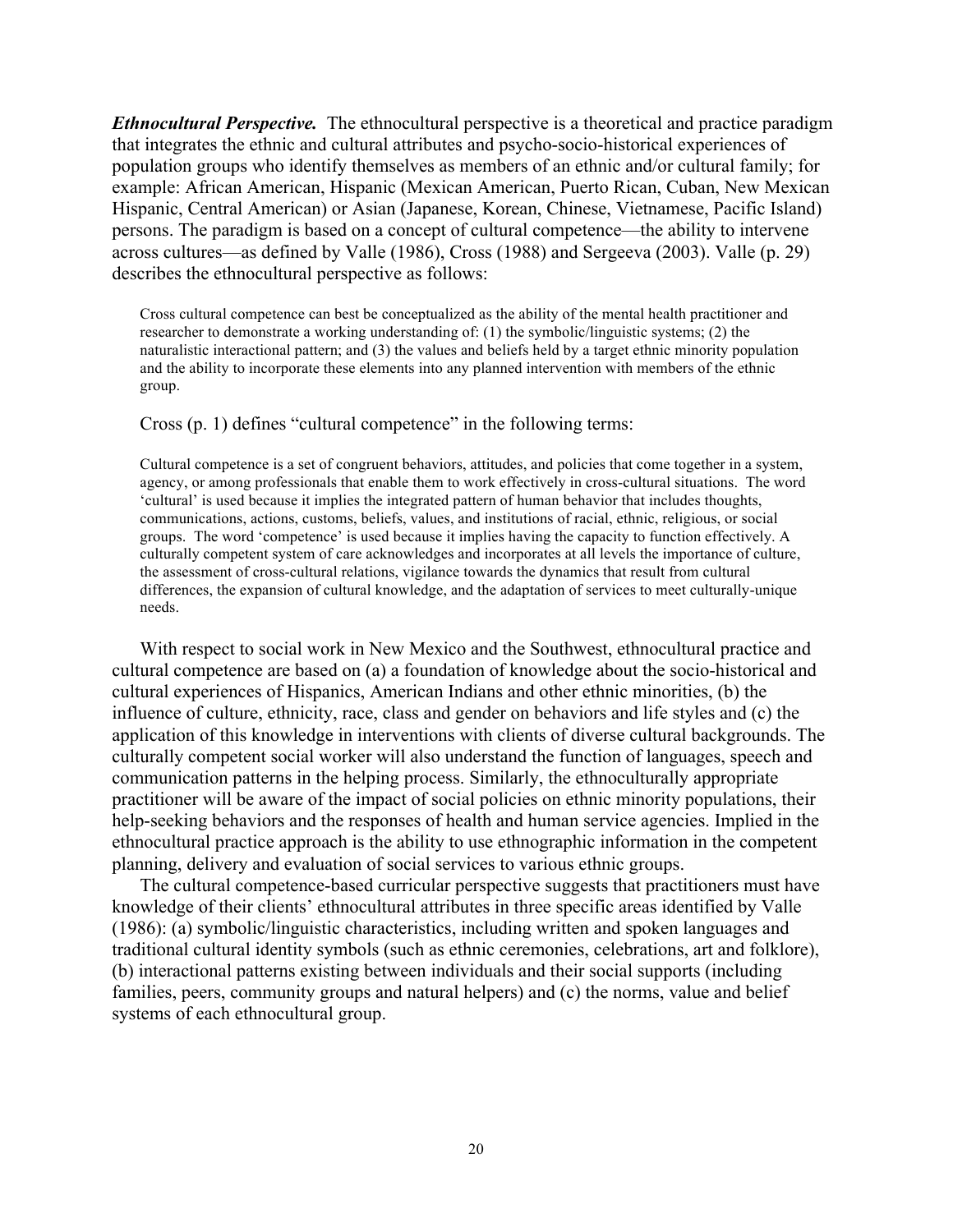Valle (1986, p. 29) summarizes the ethnocultural paradigm as follows:

Within the cross cultural intervention context, the mainstream mental health clinician and researcher must be sufficiently grounded in the day-to-day meanings of the ethnic minority group member's symbolic, interactional and narrative belief system…These competencies are incomplete, if they are not linked to the actual behaviors of the members of ethnic minority groups in the context of their social environment.

Sergeeva (2003, p. 5) further highlights the relationship between ethnocultural factors and the marginalization of individuals and communities:

[I]t is especially important to identify the social activity of ethnoculturally marginal individuals....No matter what society's position is [it] is the marginal individuals that are separated from the commonly used sociocultural mechanisms of self-realization....Society, in turn regards such mechanisms as violating the accepted behavioral patterns.

*The Strengths Perspective.* The strengths perspective complements the ethnocultural or cultural competence paradigm by suggesting that the strengths, potential and capacity of client systems are important focal points for intervention. The symbolic/linguistic attributes, the interventional patterns of primary groups/natural social networks and the norms, values and belief systems of clients are viewed as integral strengths rather than deficits to be corrected.

For many years the body of literature and research that served as the foundation for interventions with ethnic minority populations was found to be ethnocentric, stereotypic, exclusionary, damaging and irrelevant to the reality experienced by people of color. The constructs or frameworks used to analyze and define the experiences of ethnic groups in relation to the continuum of health and illness were expressed in terms of cultural deficits (e.g., the "culture" of poverty), social and individual pathology, ethnocentric life styles, class status and aberrations relevant to minority and immigrant populations. As Montiel & Wong (1982) suggest, in the traditional medical model and derivative social work paradigms, "the social and individual pathology of minority groups is emphasized while neglecting their healthy adjustment as well as positive methods of coping with the problems of living in a racist environment."

The strengths perspective takes the opposite approach in that it is not based on a deficit or pathology perspective. Instead, Lee (2003, p. 386) notes:

The strengths perspective is based on two key assumptions: (1) all people and environments have abilities and resources that are not being used, are underused, or perhaps have been forgotten, and (2) all people are capable of continued growth and change.

Saleebey (1992, p. 169) argues that the strengths perspective is consonant with social work's fundamental values. Montiel & Wong (1982) add that it is consistent with the promotion of human worth and social justice:

Focusing and building on client strengths is not only a counterweight to the prevalent deficit model. It is an imperative of the several values that govern our work and the operation of a democratic and pluralistic society including distributive justice, equality, respect for the dignity of the individual, and the search for maximum autonomy within maximum community.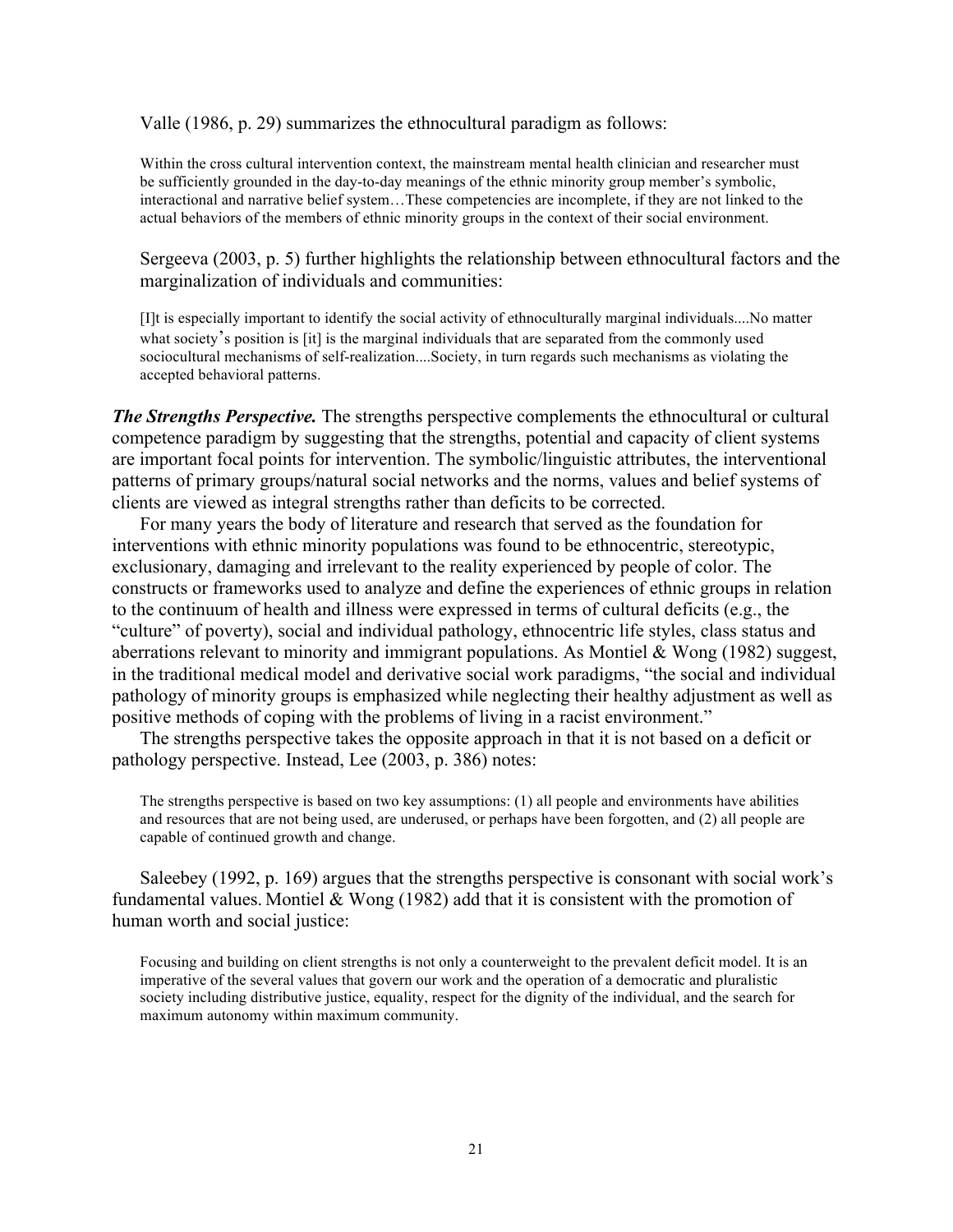According to Miley, O'Melia, & Dubois (1995, p. 70),

Strengths-oriented social workers believe that the strengths of client systems—individual, interpersonal, familial, organizational, and social—are resources to initiate, energize, and sustain change processes. Workers draw upon the resources available, both within client systems and in their environmental contexts, to promote more effective functioning.

The strengths perspective is, therefore, based on strategies of *empowerment* as a "process organizational and community" enabling the gaining of environmental control and the attaining of aspirations (Hosenfeld, 1987, p. 469-83). Rappaport (1981) views empowerment as the process by which client systems, including people, communities and organizations, gain mastery over their own existence. The goals and processes of strengths-focused social work interventions incorporate basic principles of empowerment, including (a) enhancement of the "competence of human systems toward more adaptive social functioning" and (b) seeking "the responsiveness of social institutions by increasing the availability of societal opportunities and resources" (Miley, O'Melia, & Dubois, 1995, p. 70).

*The Problem Solving Perspective.* As interpreted by Kirst-Ashman & Hull (1993, p. 25), generalist practices stresses a problem solving approach with "problem" defined as "an intricate, unsettled question or a source of perplexity, distress or vexation." The problem solving perspective proposes that the function of social workers is "to assist clients to resolve problems in person-situation interactions…and to create healthy communities...by building a meaning, a purpose and sense of obligation for the community" (Specht, 1990, p. 345). Compton & Galaway (1994, p.10) suggest that the process of problem solving "involves the use of strengths brought by the client, the worker and the environment."

Problem solving, as a practice model, is a strengths-focused helping process through which client systems are empowered to find ethnoculturally responsive solutions to their problems through partnerships, resources, opportunities development and environmental enhancement. The problem solving model is applicable to direct services, group work and community organization and development.

As an empowering process that promotes competence within client systems, problem solving is based on the assumption that "clients have strengths, that environments hold potential resources, and that clients should participate as full partners in all aspects of change processes" (Germain & Gitterman, 1996, p. 6). Problem solving is conceived as a planned, systematic, cognitive and affective process based on social work values and ethics, and which follows six major steps or phases: (a) assessment; (b) planning; (c) intervention; (d) evaluation; (e) termination; and (f) follow-up (Kirst-Ashman & Hull, 1993, p. 25-37). These steps are viewed as applicable to the generalist continuum of intervention with all levels of systems—the micro, mezzo and macro.

*The Systems Perspective.* The systems paradigm provides a framework for the understanding of person-environment dynamics at the micro, mezzo and macro levels of social organizations. As defined by Olsen (1968),

a social system is a model of a social organization that possesses a distinct total unit beyond its component parts, that is distinguished from its environment by a clearly defined boundary, and whose sub-units are at least partially interrelated within relatively stable patterns of social order.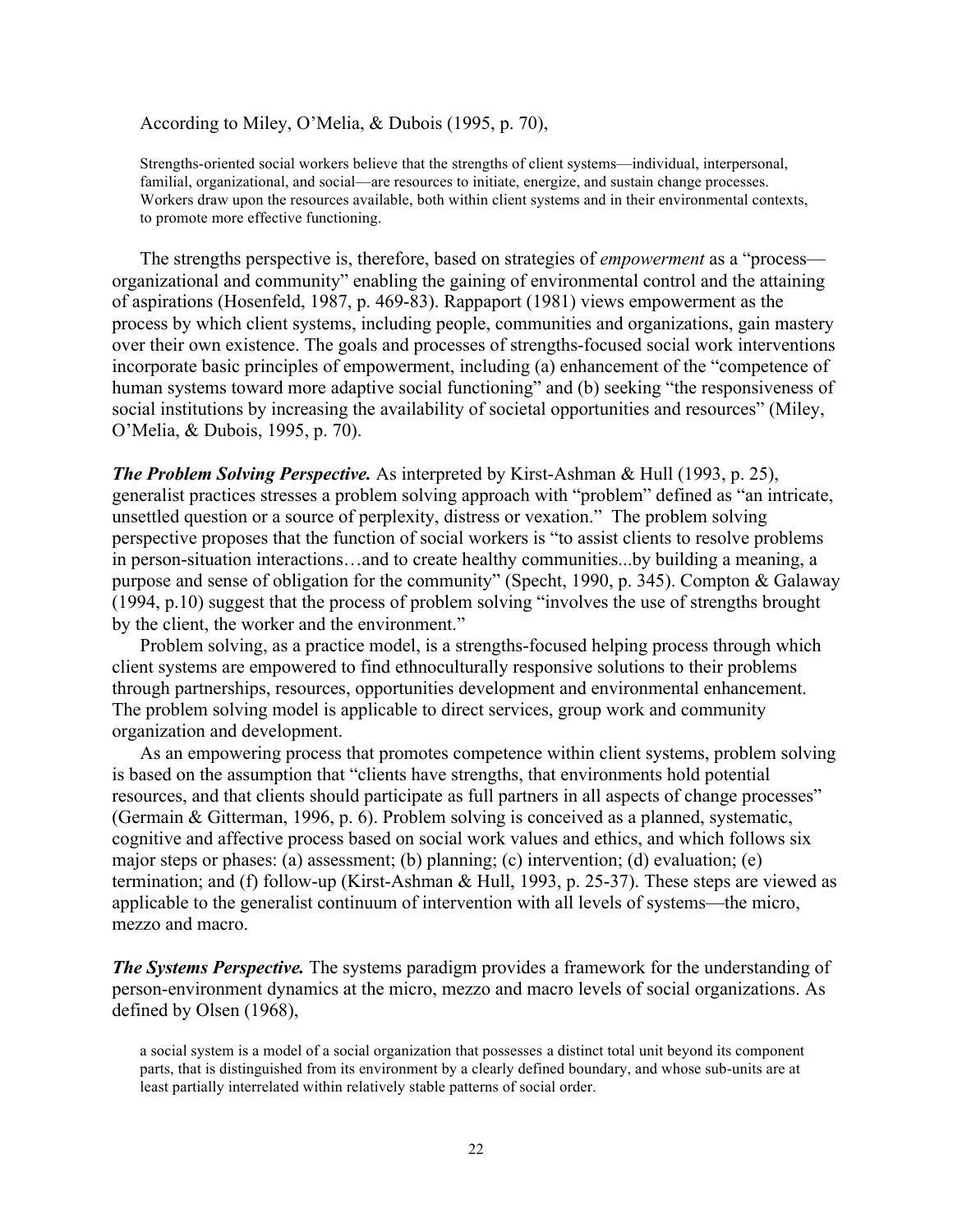Anderson and Carter (1990, p. 266-67) define a system as "an organized whole made up of components that interact in a way distinct with other entities and which endures over a period of time." The systems perspective or paradigm as applied in the School's social work curriculum is based on an ecosystems framework for the understanding of "human diversity and the relationship between humans and their environments" (Miley, O'Melia, & Dubois, 1995, p. 70).

Kozlowska & Hanney (2002, p. 285) add to this definition of the systems perspective by noting that it

refers to the application of general systems theory to living systems.....[It] requires the [holding of] multiple perspectives in mind, considers each system level as both a part and a whole, and shifts the focus of attention between levels as required.

Human systems are defined as structural, bio-psycho-social and ethnocultural entities with intrinsic strengths and interaction among themselves and within their environments. The systems perspective views human entities or systems—individual, family, group, communities, agencies, organizations, institutions and cities—in dynamic interaction with each other and their environment. Problem solving within this ecosystem paradigm is focused on the interaction between individuals, families, groups, communities or organizations and their subsystems and environments. Within this context, social work practitioners are expected to focus on the promotion of growth by individual clients as well as on systemic issues impeding growth, such as inadequate housing, medical care and education, poverty, lack of services, and discrimination within socioeconomic and political environments.

Throughout the curriculum, students are taught that the assessment and design of client interventions must be relevant to the environmental conditions in which clients exist, and must be supported by empirically based theories and research. Students are taught the importance of the evaluation of practice and programs, and learn appropriate evaluative methods and skills. Content provided in each curricular area is related to the School's mission and to the competencies and practice behaviors derived from the mission.

#### *The Ecological Perspective.* Germain & Gitterman (1996, p.6) view culture as

part of the environment, part of the person and...expressed through each person's values, norms, beliefs and language...[It enables] people to transcend limitations imposed by the environmental conditions.

Because the ethnocultural experience of people is "part of their person and their environment," the ecological perspective can be viewed as a complementary model. Indeed, is a very important paradigm in the implementation of NMHU's generalist curriculum given its consistency with NMHU's dedication to the multicultural populations of New Mexico.

The ecological perspective tends to integrate the treatment and reform traditions in social work practice by emphasizing the *person-in-situation*, which can also be described as the interaction and transaction between human systems, including individuals, families, groups, communities and organizations, and their environments. Compton & Galaway (1994, p.4) define the ecological perspective as a reciprocal transaction between individuals and environments that are "in a constant state of reciprocity," each shaping the other.

The School adopts Germain's and Gitterman's concept of the social work function by educating students to help clients (a) "mobilize and draw upon personal and environmental resources for effective coping" and (b) "influence social and physical environmental forces to be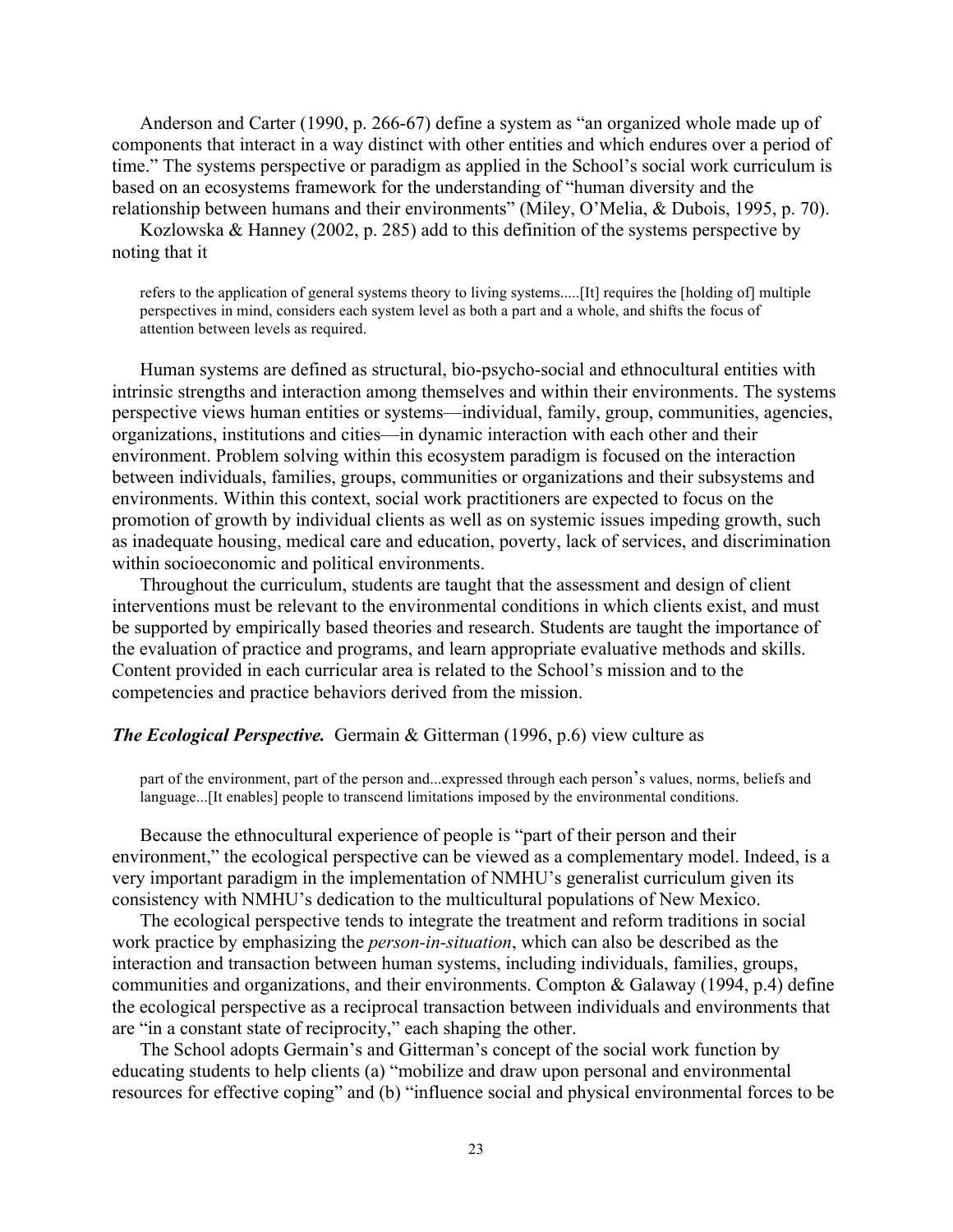responsive to people's needs" (1996, p. 26). When this model is applied to social work education in New Mexico, the School's programs emphasize the teaching of the socio-historical experiences of regional Hispanic and Native American communities, and the identification of ethnocultural attributes that these groups have relied upon to cope with oppression, poverty, discrimination and life transitions. Indeed, empowerment through group, neighborhood, community and tribal involvement and collective action in rural and urban environments are integral aspects of the ecological perspective. The ecological continuum of intervention includes teaching competent practice with individuals, families, groups, communities, tribes, organizations and political units, and is reflected in the School's program at the MSW foundation level.

# *Foundation Curriculum*

The MSW foundation courses are designed to familiarize students with the knowledge, skills, and values of the social work profession and develop competencies in foundation practice. In the first semester, courses cover areas of practice and human behavior theories, law and ethics, social policy and services, as well as field practicum with the accompanying field seminar. The courses in the first semester of the foundation year of the MSW program are SW 565 (Social Work Practice I), SW 541 (Social Policy and Services), SW 533 (Law and Ethics), SW 585 (HBSE I), SW 551 (Field Seminar) and SW 532 (Field Practicum I).

The second semester courses continue the integration of knowledge, values and skills for the MSW foundation. The courses in the second semester of the foundation year of the MSW program are SW 566 (Social Work Practice II), SW 530 (Evaluative Research), SW 546 (Practice with Diverse Populations), SW 586 (HBSE II), and SW 534 (Field Practicum II).

# **530. Evaluative Research**

The foundation research course introduces students to concepts of research for application in various human service contexts. The course covers elements of the research process, research design, statistical analysis, and the ethical issues in conducting research. Both qualitative and quantitative methods are presented, and issues relevant to research focusing on culturally diverse populations. Prerequisite: Evidence of having completed a statistics course within the past five years.

# **532. Field Practicum 1**

This foundation practicum sequence is designed to help students apply foundation knowledge of social work skills, values and ethics to practice. By providing a series of supervised assignments and tasks, the practicum experience will expose students to a variety of social work roles. Students will apply generalist social work knowledge, skills and values to practice with individuals, couples, families, groups and communities.

# **533. Law and Ethics in Social Work Practice**

This course examines areas of the law in which social work and the legal system intertwine. Major emphasis is placed on the operation of the legal system in New Mexico and the Southwest. The course introduces students to critical principles, guidelines, reasoning strategies and legal concepts necessary to make informed, effective practice decisions.

# **534. Field Practicum 2**

This foundation practicum sequence is designed to help students apply foundation knowledge of social work skills, values and ethics to practice. By providing a series of supervised assignments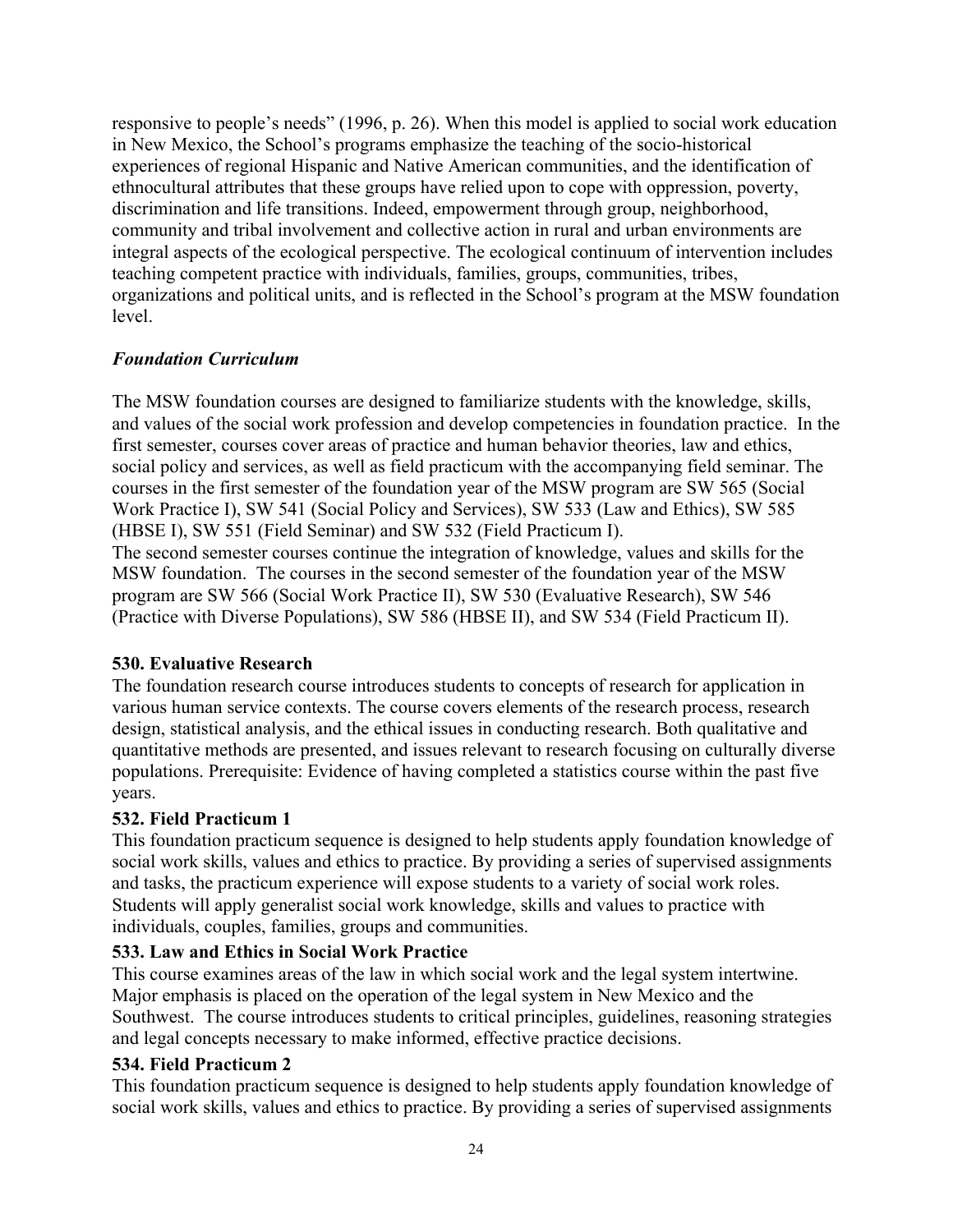and tasks, the practicum experience will expose students to a variety of social work roles. Students will apply generalist social work knowledge, skills and values to practice with individuals, couples, families, groups and communities.

# **541. Social Policy and Services**

This foundational policy course outlines the history of social welfare policy and the manner in which social services have been provided before and after the European conquest of New Mexico and the Southwest. It surveys contemporary social problems, and evaluates social legislation, policies, programs and political and social manifestations of racism, sexism and oppression. It also analyzes the impact of these on the diverse, historically vulnerable populations of the Southwest. It introduces students to advanced policy analysis and advocacy strategies that promote social justice.

# **546. Social Work with Diverse Populations: Issues of Race, Class, Age, Gender**

This course surveys theoretical approaches and outlines practice techniques and interventions useful for competent social work with diverse clientele. Special emphasis is placed on practice with the diverse populations of New Mexico and the Southwest, especially among Hispanic and American Indian populations. This course provides a framework for understanding issues of diversity, oppression and social justice within the context of race, ethnicity, culture, gender, class, age, sexual orientation, spirituality and religion, and physical and mental disability.

# **551. Field Seminar**

This seminar is required during the first semester. It provides students with an opportunity to integrate practice theory with field practicum experience. Instructors will assist students with their understanding and application of social work knowledge to specific programs, issues, and concerns that arise in the provision of social work services.

#### **565. Social Work Practice 1**

This course presents the foundation skills necessary for the provision of generalist social work services to individuals. The course develops the direct practice knowledge and skills necessary for ethical and competent engagement, problem identification, assessment, intervention design, implementation, and termination with diverse, vulnerable, and at risk clients. Emphasis is placed on generalist social work practice with Hispanic, American Indian and other oppressed groups of New Mexico and the Southwest.

#### **566. Social Work Practice 2**

This course focuses on a critical and comparative analysis of frameworks, theories and models of social work practice. The course examines the four forces in psychology as the building blocks of an integrative, multicultural, ecosystems approach to social work practice. Implications of each practice approach for work at the micro, mezzo, and macro level are examined. Emphasis is placed on the evaluation of the practice approaches for work with diverse populations, with emphasis on the Native American, Hispanic and other oppressed populations of New Mexico and the Southwest.

#### **585. Human Behavior and the Social Environment 1**

This two-semester course sequence critically examines traditional and alternative theoretical perspectives of human life course development and the environmental contexts within which development occurs. The sequence explores the interactions among individuals and between individuals and families, groups, organizations, and communities. Particular emphasis is placed on the influence of culture, race and ethnicity on human development and on the effects that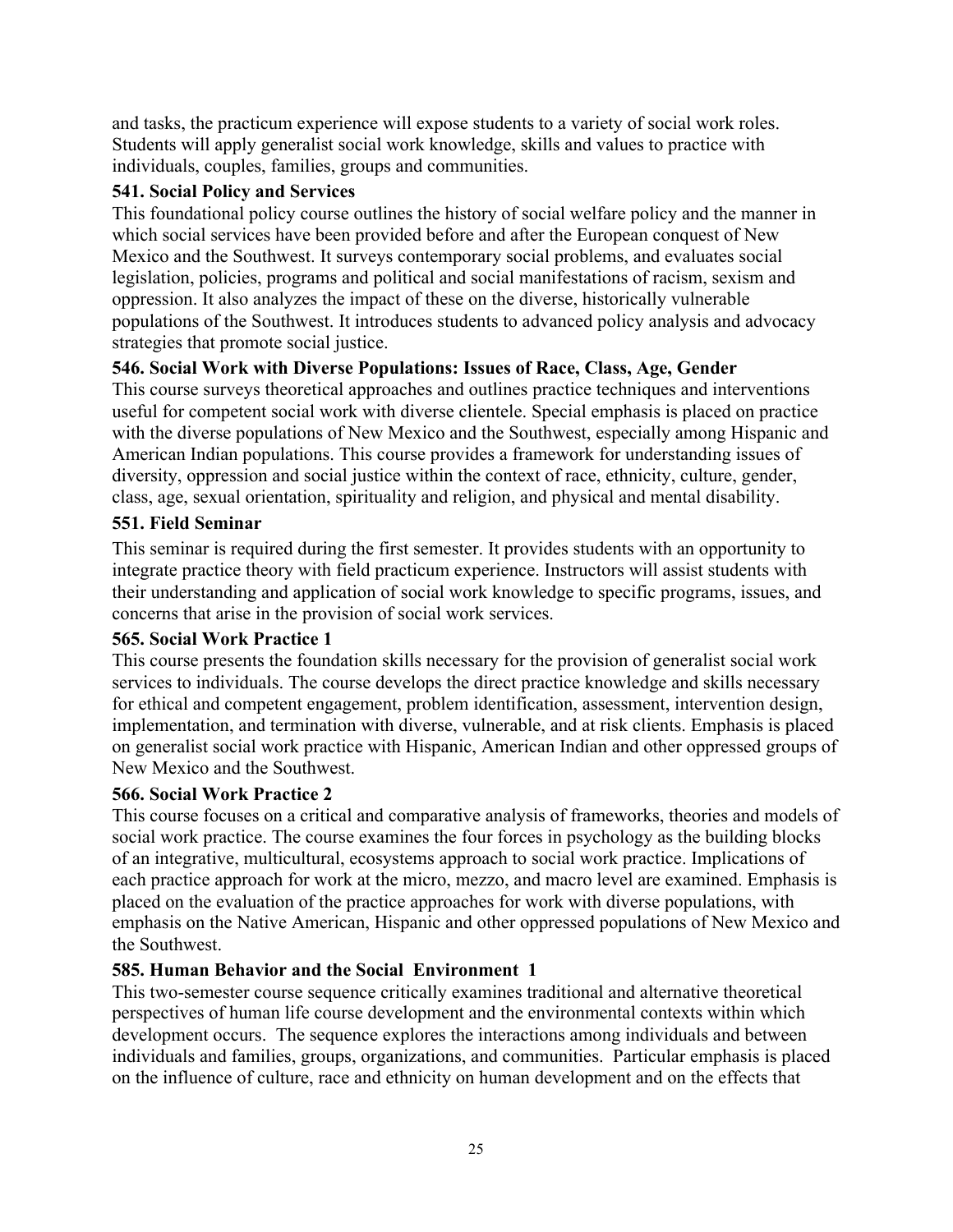oppression and social and economic injustice have on human behavior, with special consideration given to the diverse populations of New Mexico and the Southwest.

# **586. Human Behavior and the Social Environment 2**

This two-semester course sequence critically examines traditional and alternative theoretical perspectives of human life course development and the environmental contexts within which development occurs. The sequence explores the interactions among individuals and between individuals and families, groups, organizations, and communities. Particular emphasis is placed on the influence of culture, race and ethnicity on human development and on the effects that oppression and social and economic injustice have on human behavior, with special consideration given to the diverse populations of New Mexico and the Southwest. This is the second course of a two semester sequence

*Concentration Curriculum: Formal Curriculum Design.* The School offers three concentrations within the MSW program: Clinical Practice, Bilingual/Bicultural Clinical Practice and Government/Non-profit Management practice. In the design of the of each of the concentrations, all of the core competencies created for the foundation level and identified in this chapter are augmented by knowledge and advanced practice skills and behaviors specific to a concentration. These are identified in succeeding sections of this chapter.

*Concentration Curriculum: Clinical Concentration.* The clinical concentration within the curriculum of the NMHU School of Social Work focuses on student acquisition of knowledge, values and skills needed to apply social work theory and methods to the assessment, planning, treatment and prevention of psychosocial dysfunction and disability. The program promotes an emphasis on building positive therapeutic relationships through the use of the core conditions as well as a focus on social work values and principles: client self-determination, a strengths perspective, "starting where the client is", the person-in-environment perspective and sensitivity to diversity and cultural differences.

The courses utilize a combination of didactic content presentation, facilitated discussion to promote critical thinking, and small group experiential activities for the practice of skills. The program recognizes the importance of evidence-based practice and research-informed practice.

Graduates of the program are expected to be able to

- 1. Make informed practice decisions using the application of ethical principles and critical thinking.
- 2. Utilize knowledge and personal/professional values related to diversity and cultural differences.
- 3. Practice within a framework that is conscious of human rights and social and economic justice.
- 4. Integrate theory, personal and professional values and skills into effective implementation of the helping process (engagement, assessment, planning, intervention and evaluation) with client systems.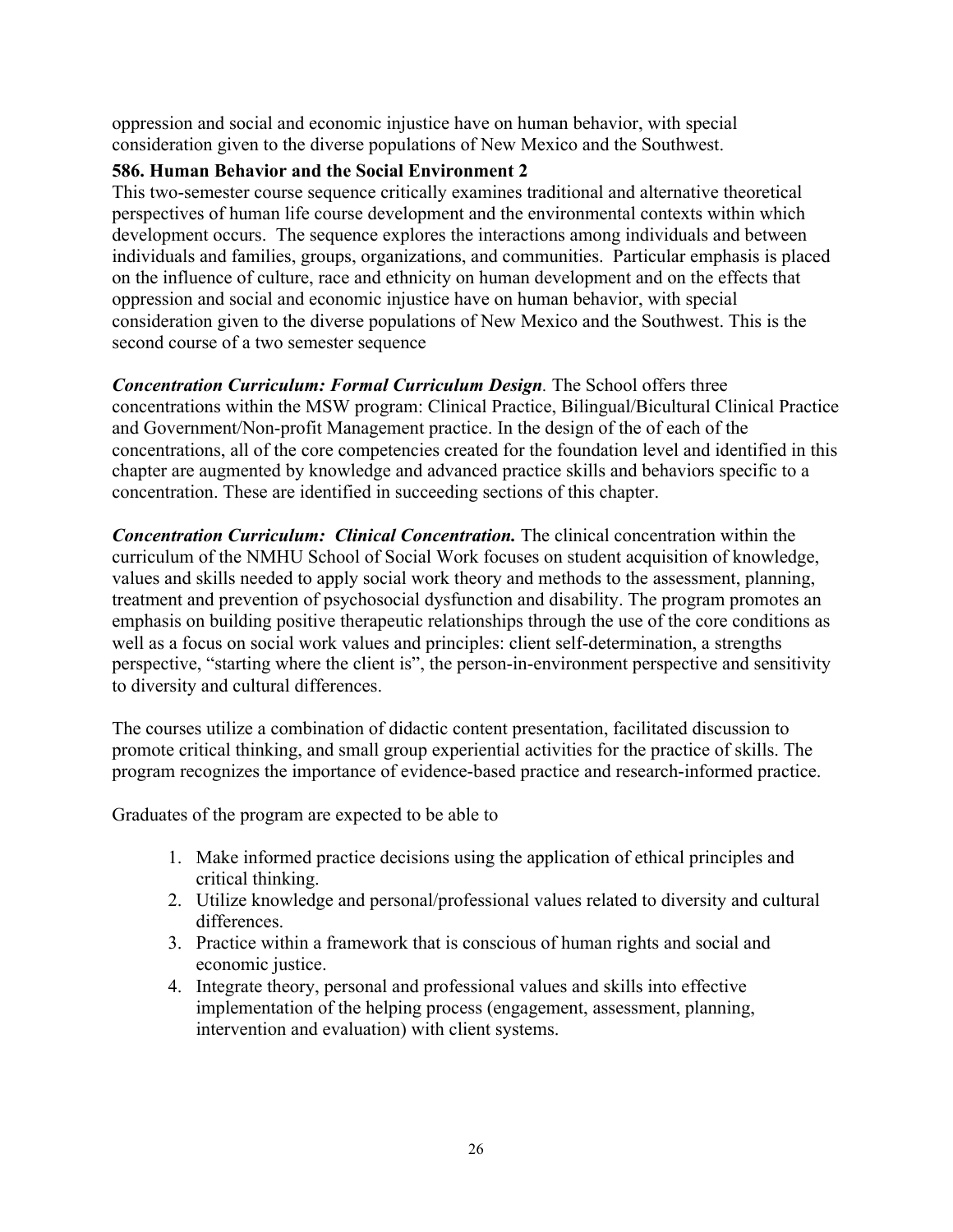**SW 665 (Advanced Multicultural Practice I)** builds on the knowledge provided in the first year foundation practice courses. The course provides a focus on mental disorders from the perspective of etiology, epidemiology and treatment with individual clients and provides a combination of didactic methods with experiential learning through role playing, observation and the writing of progress notes. Attention is paid throughout the course to the importance of culturally sensitive application of treatment services with diverse populations. A signature assignment assesses student ability to conceptualize theory and apply it to individual hypothetical client situations. This course compliments the DSM IV course that places a focus on classification of mental disorders.

**SW 666 (Advanced Multicultural Practice II)** has a dual focus: clinical practice with families and clinical practice with children and adolescents. The course reviews major theoretical approaches for use with families and requires students to utilize theoretical knowledge in combination with social values and principles to apply the approaches in recorded role play assignments. The section on children and adolescents combines didactic presentations with a focus on techniques and methods that have strong evidence-based effectiveness that are also used in structured recorded role played assignments. Throughout the course, emphasis is placed on the need for cultural sensitivity in the application of theory to client systems. A signature assignment assesses student capability in applying family theory or theory related to interventions with children/ adolescents to client situations.

**SW 652 (Clinical Supervision)** promotes a knowledge base related to clinical supervision competencies, supervisory roles, models for provision of supervision, supervisory methods and the supervisor/worker relationship. It also provides students with the opportunity to use intervention skills and models in role played in-class scenarios and a required recorded role played intervention playing the role of a supervisor. The course is designed to prepare students to become effective supervisors and to be able to advocate for effective supervision when they are in the position of supervisee.

# **SW 601 (DSM for Clinicians)**

This course compliments SW 665, but differs in that it does not focus on the etiology or treatment of mental disorders. The focus is on the classification of mental disorders from a descriptive, phenomenological approach. The goal is to enable the student to be able to formulate a diagnosis using the principles and guidelines as outlined in the DSM-IV-TR. It focuses on the diagnostic process and the basics of conducting a psychiatric assessment and mental status exam. It also focuses on how the classification system is used with the vulnerable populations in New Mexico. The course will be taught from a variety of perspectives including didactic, videos, an analysis of cases and practice in formulating a diagnosis.

# **SW 644 (Group Work)**

This course focuses on the use of group work in clinical social work practice. The goal is to prepare students to conceptualize and develop groups from different theoretical perspectives and to be able to provide leadership in different types of groups. In order to do this the student will understand group process and how this group process is played out in the different cultures in New Mexico. The student will learn about the ethical and leadership perspectives of conducting groups and will learn about and be able to understand and incorporate some of the different theories of group practice that are represented in the literature. The class is knowledge based and experiential in that the students will be required to run mock groups which demonstrates their understanding of process, techniques that are required in group work. The signature assignment will require the student to formulate a group proposal.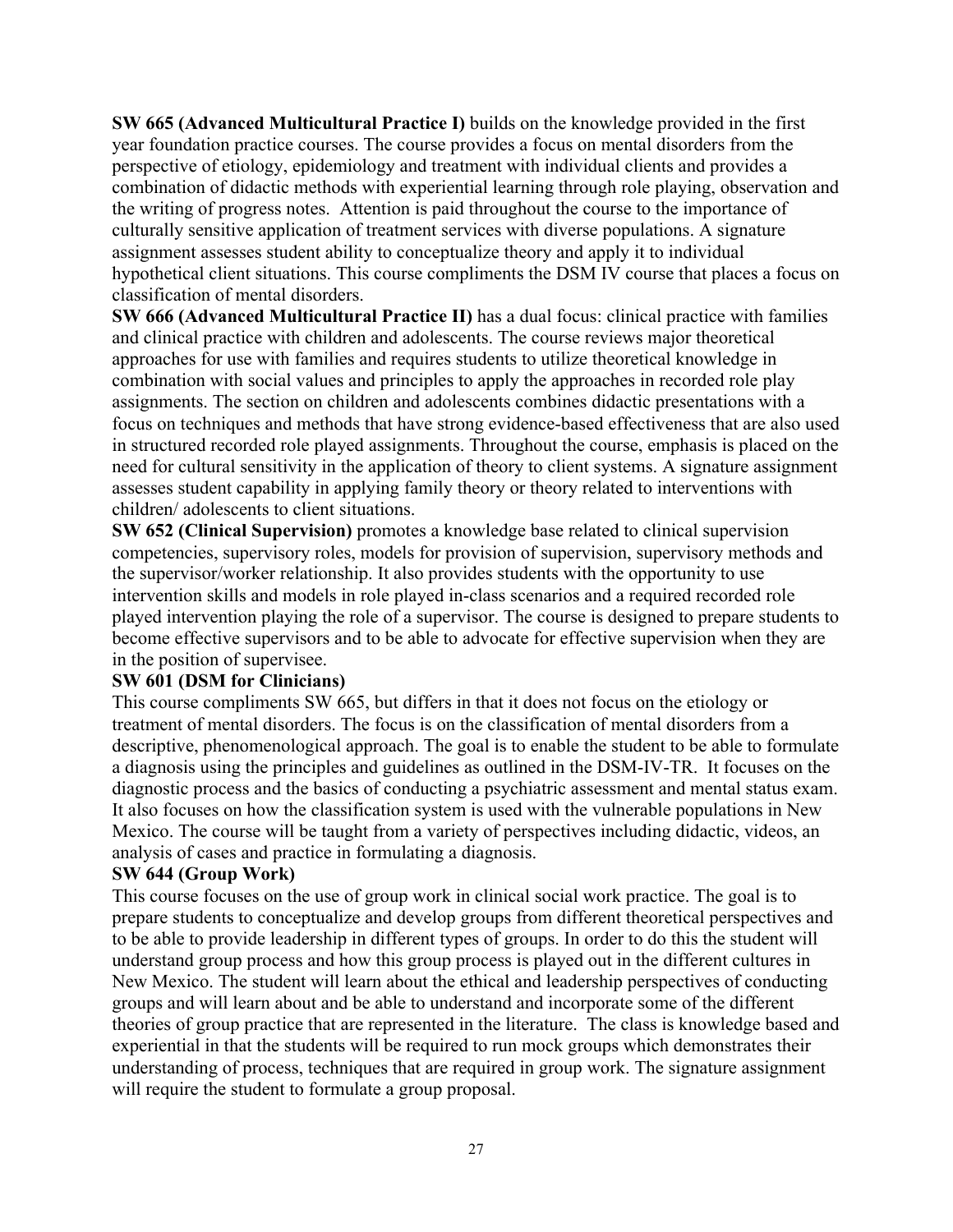#### **SW 633 (Advanced Clinical Research)**

The focus of this course is on the quantitative and qualitative skills needed to evaluate the effectiveness of practice and to critically assess the implications of research findings for practice. Particular emphasis is placed on bridging the gap between research and social work practice. Specific topics addressed include aspects of ethical research, quantitative and qualitative singlecase designs, measurement validity, constructing quantitative and qualitative measurement instruments, reliability, trend analysis, statistical analysis, developing ethnographic questions, keeping field records, grounded theory and content analysis.

**SW 632 and 634 (Field Practicum III and IV)** provide experiential learning for students in community social work and human service agencies. The practicums are designed to provide opportunities for integrating knowledge and skills learned in the classroom in professionally supervised interventions with clients and client systems. Learning contracts are collaboratively formulated by students, agency supervisors and field practicum consultants and incorporate all competencies and practice behaviors. Field consultants meet with students and field supervisors twice a semester to monitor the effectiveness of the practicum and to assess student performance.

#### *Concentration Curriculum: Bilingual/Bicultural Clinical Concentration.* The

Bilingual/Bicultural Concentration offered within the NMHU School of Social Work prepares graduate level students with clinical skills to work with the growing Spanish-speaking population in New Mexico and the Southwest. Currently, MSW-level social workers who are fully bilingual in English and Spanish continue to be in short supply. The purpose of the program is to increase the number of MSW-level social workers who can effectively serve monolingual Spanishspeaking clients who are either immigrants in the U.S. or are native-born New Mexicans. Heritage-language learners of Spanish are targeted for recruitment to this program. This means that the School is interested in recruiting students who grew up in Spanish-speaking households but who have not acquired language proficiency. In this way the program builds human and social capital among native- and foreign-born students who have an interest in working in their own communities. Basic conversational skills in Spanish are required for admission and inperson interviews are conducted with each applicant to assess language capacity and interest in the program.

The concentration is clinical in focus and closely mirrors the clinical concentration currently offered by School. Therefore, in addition to the core Practice courses, courses in Qualitative Research, DSM, and Group Work are included in the curriculum. In lieu of electives normally offered in the clinical concentration, students take required courses to include Bilingual/Bicultural Immersion and The Latino Family. Students also take an extra semester of field practicum seminar to support their practicum experience in agency settings.

While the Bilingual/Bicultural Clinical curriculum closely mirrors the clinical concentration, course content is also designed to address the values, skills, and knowledge necessary to work with Spanish-speaking monolingual clients. This means that not only issues of language are addressed, but aspects of culture, nationality, identity, region, gender, social class, and the law- as they relate to working with this population-- are also incorporated into course content. Individuals who are fully bilingual in English and Spanish and can incorporate Spanish language into the classroom are recruited to teach classes (clinical offerings, in particular) in this concentration. Spanish language is the focus for conversational purposes primarily. That is, the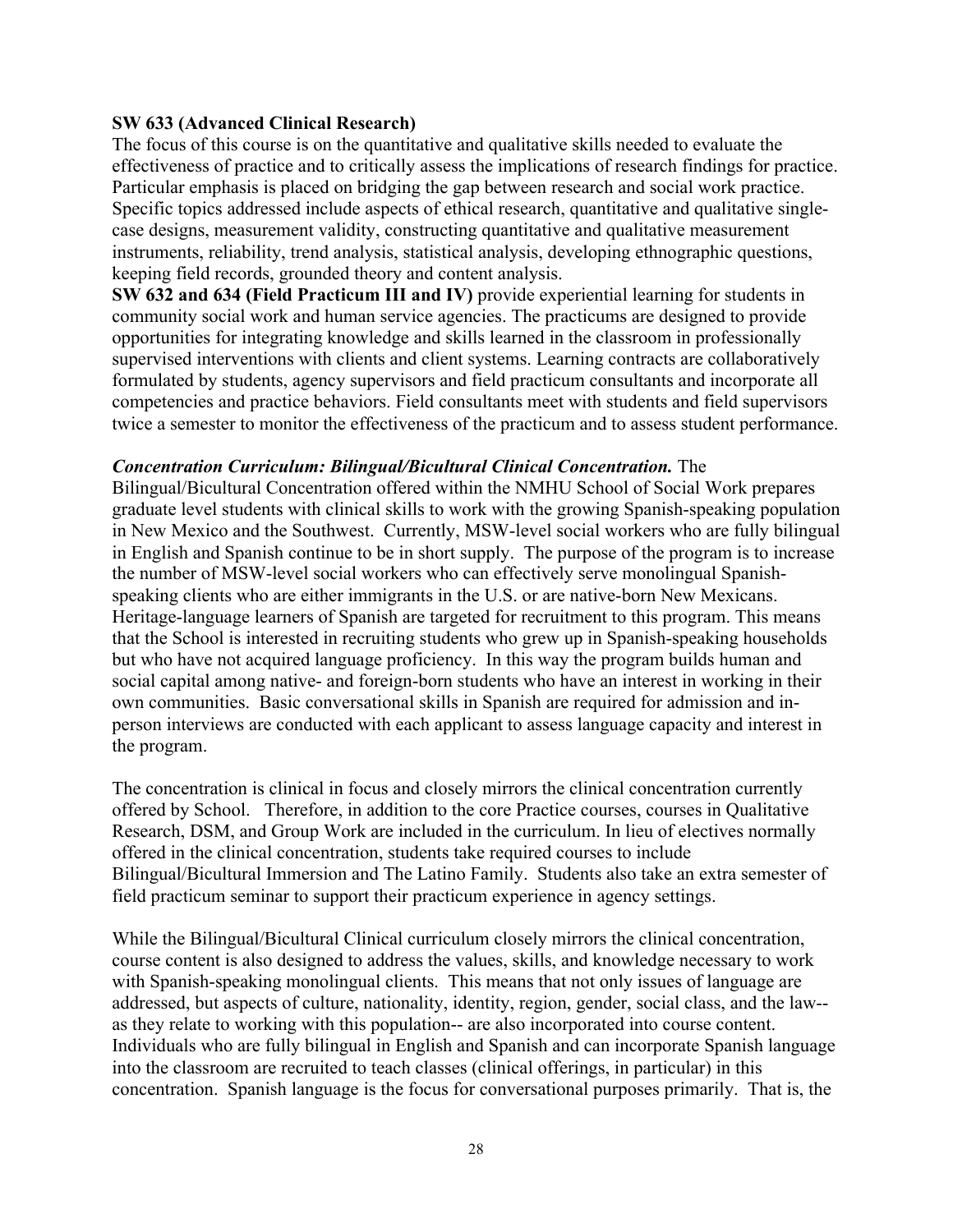program is not intended to teach biliteracy (reading and writing in Spanish). Reading materials and writing assignments are primarily in English, while conversationally students will move toward advanced skills intended to impact services for Spanish-speaking clients.

**SW667. (Advanced Bilingual Practice I)**, as in SW665 (Advanced Multicultural Practice I), builds on course content from the first year foundation curriculum. The course focuses on psychosocial difficulties from the perspective of etiology, epidemiology and treatment with Spanish-speaking individual clients and client systems. Didactic methods, in addition to experiential learning through role playing, observation and the writing of progress notes are important components of this course. Practice theory which has been particularly effective with Spanish-speaking populations will be highlighted in this course. A signature assignment assesses student ability to conceptualize theory and apply it to individual hypothetical client situations in Spanish. This course complements the DSM IV course which focuses on the classification of mental disorders.

**SW 668. (Advanced Bilingual Practice II)** is similar to SW666 (Advanced Multicultural Practice) with a focus on working with Spanish-speaking clients. This course focuses on clinical practice with children and adolescents. The course reviews major theoretical approaches for use with children and adolescents within Spanish-speaking communities and requires students to apply this knowledge, in combination with social work values and principles, in recorded role play assignments conducted in Spanish. The course incorporates didactic presentations with a focus on techniques and methods that have evidence-based effectiveness in Spanish-speaking communities. A signature assignment assesses student capability in applying theory related to interventions with children/ adolescents in Spanish-speaking communities to client situations. **SW 602. (DSM for Bilingual/Bicultural)**

This course complements SW 667, but differs in that it does not focus on the etiology or treatment of mental disorders. The focus is on the classification of mental disorders from a descriptive, phenomenological approach, with an emphasis on how the DSM is used with Spanish-speaking clients. Like SW601, the course focuses on the diagnostic process and the basics of conducting a psychiatric assessment and mental status exam, but with an eye toward working with Spanish-speaking monolingual clients. The course will work off the cultural formulation model as outlined in the DSM IV. This model supplements the biopsychosocial approach by highlighting the effect of culture (in this case-Latino culture) on clients' symptomology , explanatory models of illness, help seeking preferences and outcome expectations. Along with the cultural formulation model each disorder will be covered focusing the literature that describes some of the cultural issues of each disorder. The course will be taught from a variety of perspectives including didactic, videos, an analysis of cases and practice in formulating a diagnosis. Experiential, role play assignments will be conducted in Spanish. **SW 631. (Advanced Qualitative Research)**

In this course students will learn about a range of qualitative research methods, with a focus on acquiring skills in the method of life story interviewing. The influence of scholarship in the humanities o qualitative research is an important component of this course and complements the quantitative research course offered at the foundation level. In this course students will develop skills in analyzing interdisciplinary texts that employ qualitative research methods. These texts and readings will introduce students to the socio-historical-political context of New Mexico and the diversity of its Hispanic/Latino populations. These broader perspectives, along with the lived experience of native Hispanic New Mexicans and Mexican nationals reflected in personal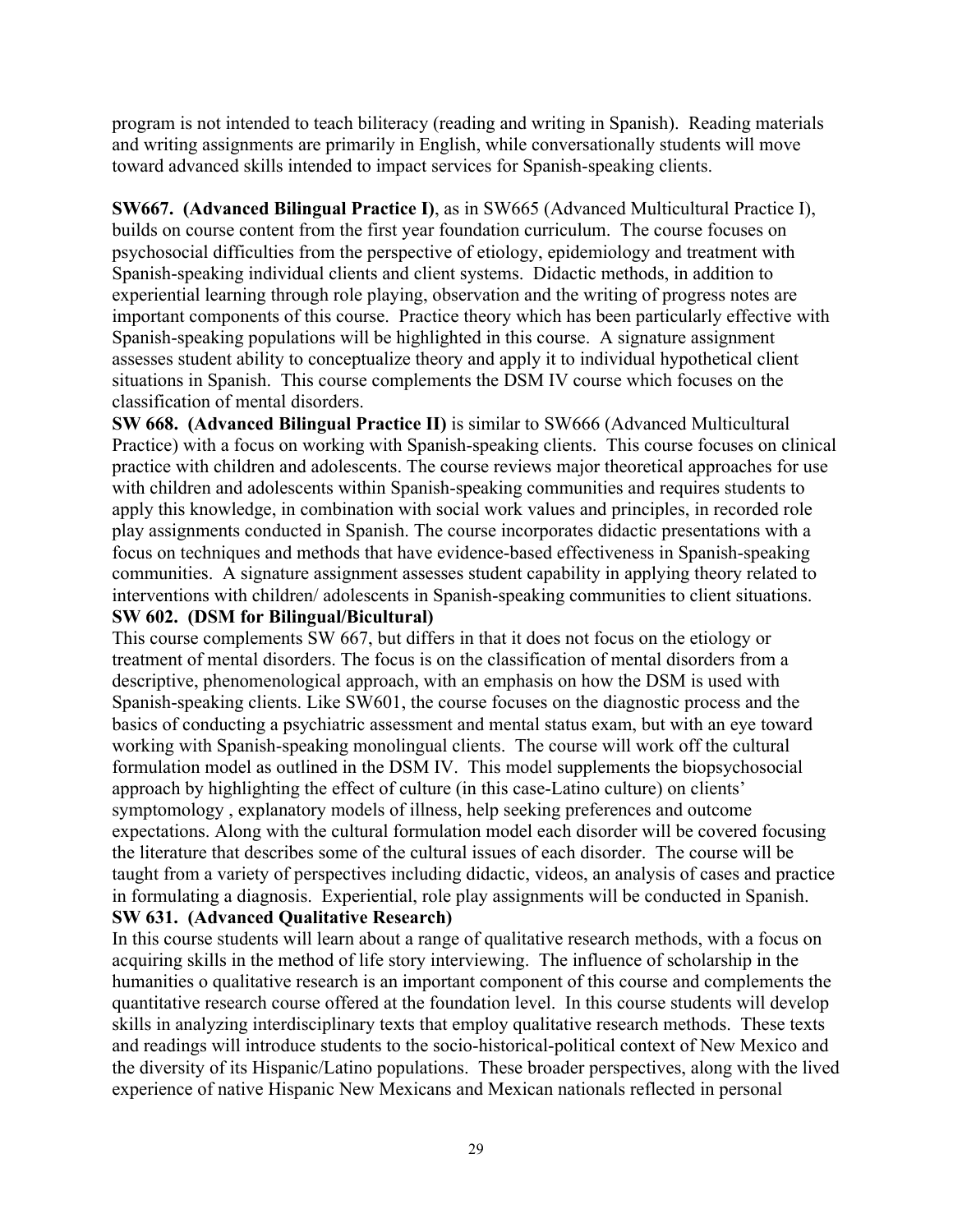narratives, serve as a backdrop to social work as it is practiced in New Mexico and U.S.-Mexico border region. The course is designed to familiarize students with a range of qualitative methods, become proficient in life story interviewing, and introduces bilingual social work students to important contextual issues when practicing social work with Hispanics and Latinos in New Mexico.

# **SW 615. (Bilingual/Bicultural Immersion for Social Work I)**

The course addresses Spanish language development for students in this concentration. This language and cultural immersion course is the first of two classes which focuses on Spanish language skill development within a bilingual/bicultural social services work setting. It is designed to strengthen the student's prior academic and heritage language Spanish language skills. The course emphasizes the practical oral use of Spanish through a variety of interactive role play situations pertinent to the field of social work. Practice, interviewing, and assessment with local Hispanic/Latino and immigrant families will be emphasized. Language skills will be grammatically based, but embedded within functional/notional social work situations. Cultural nuances and regional Spanish vocabulary will be included as integral parts of the class.

# **SW 616. (Bilingual/Bicultural Immersion for Social Work II)**

This course is a continuation of SW615 and builds on the skills and knowledge acquired in that course.

# **SW 644. (Group Work for Bilingual/Bicultural)**

This course focuses on the use of group work in clinical social work practice with Spanishspeaking clients. The goal is to prepare students to conceptualize and develop groups from different theoretical perspectives and to be able to provide leadership in different types of groups. In order to do this the student will understand group process and how this group process is played out within Spanish-speaking client populations. As in SW644, the student will learn about the ethical and leadership perspectives of conducting groups and will learn about and be able to understand and incorporate some of the different theories of group practice that are represented in the literature. The class is knowledge based and experiential in that the students will be required to run mock groups in Spanish which demonstrate their understanding of process and techniques that are required in group work. The signature assignment will require the student to formulate a group proposal for an identified Spanish-speaking client population.

# **SW 661 and 662 (Field Seminar I and II)**

These courses are designed to support field practicum for students in the Bilingual/Bicultural concentration. Seminars will be conducted with a group work format, and will support students as they navigate practicum experiences with Spanish-speaking clients. Field seminars will be facilitated by instructors who are fully bilingual in Spanish and English and can conduct the seminar primarily in Spanish.

**SW 632 and 634 (Field Practicum III and IV)** provide experiential learning for students in community social work and human service agencies with a primary emphasis on working with Spanish speaking clients. The practicums are designed to provide opportunities for integrating knowledge and skills learned in the classroom in professionally supervised interventions with Spanish speaking clients and client systems. Learning contracts are collaboratively formulated by students, agency supervisors and field practicum consultants and incorporate all competencies and practice behaviors relevant to the clinical concentration with additional bilingual/bicultural specific practice behaviors. Field consultants meet with students and field supervisors twice a semester to monitor the effectiveness of the practicum and to assess student performance.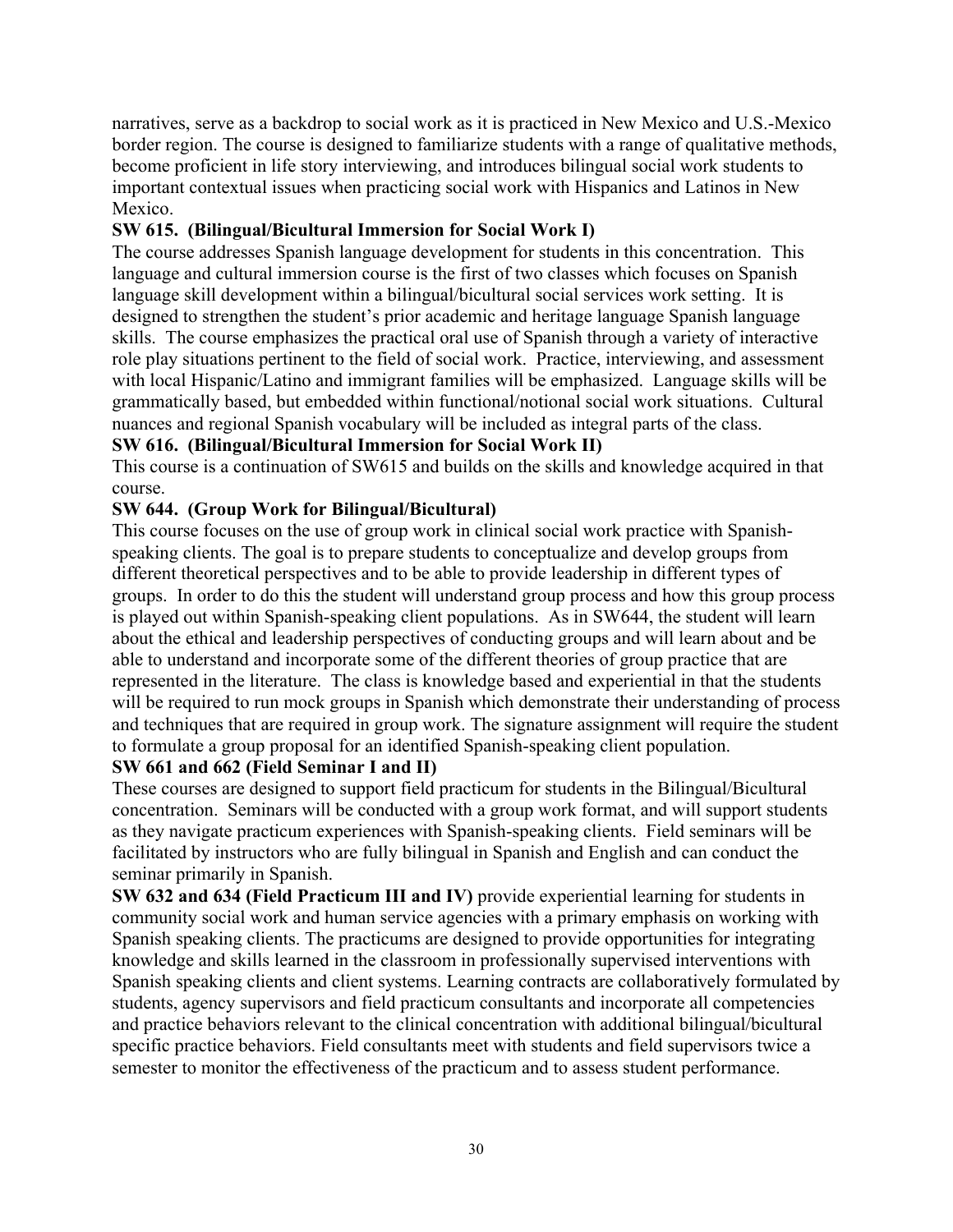*Concentration Curriculum: Government/Non-Profit Management Concentration.* In preparing to practice as professional social workers in the rural communities of New Mexico and the Southwest, students must have the mezzo- and macro-level skills, including technical writing competence, advocacy skills, program development and administrative and management abilities, to succeed in the multicultural environments in which these skills are desperately needed. With this critical point in mind, the essential purpose of the Government/Non-profit Concentration is to educate social workers to

- a) Identify opportunities to participate in formulating, changing and evaluating policies at the agency, local, state, tribal and federal level that enhance the well being and political and economic sustainability of communities, organizations and governmental units;
- b) Use the practicum experience, knowledge of scholarly research and understanding of planning and organizational theory to develop and implement health, mental health and human service programs at the agency level;
- c) Apply knowledge of community needs assessment techniques in the creation and evaluation of methodologies for gauging social needs in communities;
- d) Critique and apply knowledge relating to traditional community organization methods , including social action, social planning and locality development, in the creation of community agency programs;
- e) Critique and apply knowledge of economics and administrative, organizational and political processes in the creation of regionally sustainable health, mental health and human service programs.

In fulfilling their roles as participants in governmental and not-for profit milieus, it is intended that social work students accomplish the following tasks in their education at the concentration level:

- a) Demonstrate knowledge of approaches to organizational, community and tribal assessment and intervention that are culturally and regionally appropriate for work with culturally diverse and socially, politically and economically marginalized populations;
- b) Recognize the extent to which organizations and political systems and their operations may marginalize or exclude classes of persons;
- c) Work as advocates for social inclusion and social cohesion in at-risk communities.

In the course of their education, Students in the Government/Non-profit Management Concentration must, as assessed by the practice behaviors defined for the concentration, demonstrate the knowledge, ability, and professional preparation to accomplish the following ends:

- a) Engage in policy practice within agency, governmental and tribal settings to advance social and economic well-being and to deliver effective in health and social services;
- b) Engage in advocacy by taking action to address discriminatory patterns that underlie the development of policies and services at local, state, tribal and national governmental levels and within health and in agency settings.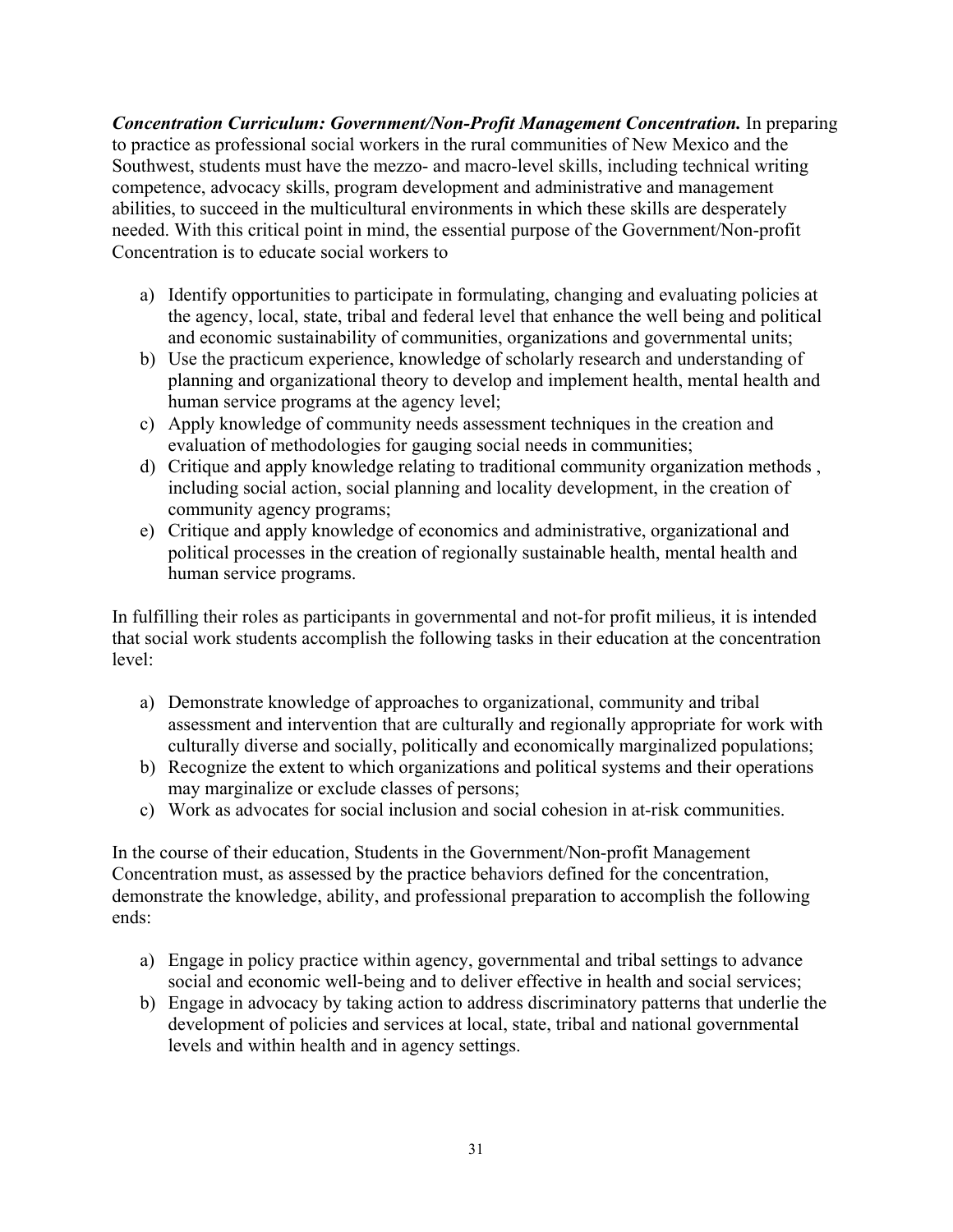In the delivery of classroom and field curriculum to students, the following courses are required to be completed by students successfully:

# **630. Advanced Research**

This course teaches advanced research skills necessary for program evaluation. Topics covered include qualitative and quantitative research methods, research design, analysis of research reports, the use of statistical packages for data analysis for practice and program evaluation.

# **632. Field Practicum 3**

The advanced field practicum sequence is designed to help students continue to develop a professional identity as a social work practitioner/administrator as well as to improve practice skills through experiential learning and supervision. Students in this concentration are expected to focus on "macro practice". This course will build on advanced practice skills learned in the foundation practice courses. Students must demonstrate the ability to engage in policy advocacy and development, program evaluation, budget development, and economic theory as it affects program planning and service delivery.

## **634. Field Practicum 4**

The advanced field practicum sequence is designed to help students continue to develop a professional identity as a social work practitioner/administrator as well as improve upon practice skills through experiential learning and supervision. Students in this concentration are expected to focus on "macro practice". This course will build on advanced practice skills learned in the foundation practice courses. Students must demonstrate the ability to engage in policy advocacy and development, program evaluation, budget development, and economic theory as it affects program planning and service delivery.

## **642. Advanced Social Policy**

This course examines the social policy planning, advocacy, and implementation process, as well as the professional social worker's policy role. The use of frameworks for policy analysis at the agency, community, political, and legislative levels is discussed. Strategies and techniques for skillful social change interventions in the policy arena are taught. The influences of such factors as oppression, racism, ageism, and homophobia on policy planning at the administrative and agency levels (and in both urban and rural areas) are also examined. Emphasis is placed on the impact of social policy and planning on Hispanics, Native Americans, and other diverse populations of New Mexico and the Southwest.

#### **605. Public Budgeting**

This course focuses on public budgeting principles and processes and policy-making process in federal, state and local government. Topics include the history of budgeting, budget reform, ethical considerations, budget development, analysis, and revenue, expenditure forecasting, and state and local financial management.

#### **651. Leadership & Supervision**

This course examines relevant theory pertaining to the purpose, function and role of the social worker as administrator and manager. Management theory, leadership styles, and working within a diverse workforce are presented with special emphasis on working within administrative environments in New Mexico and the Southwest.

#### **664. Organizational Theory**

This course provides an analysis of formal organizations and informal relationships among individuals and small groups. This course stresses the study of business organizations as a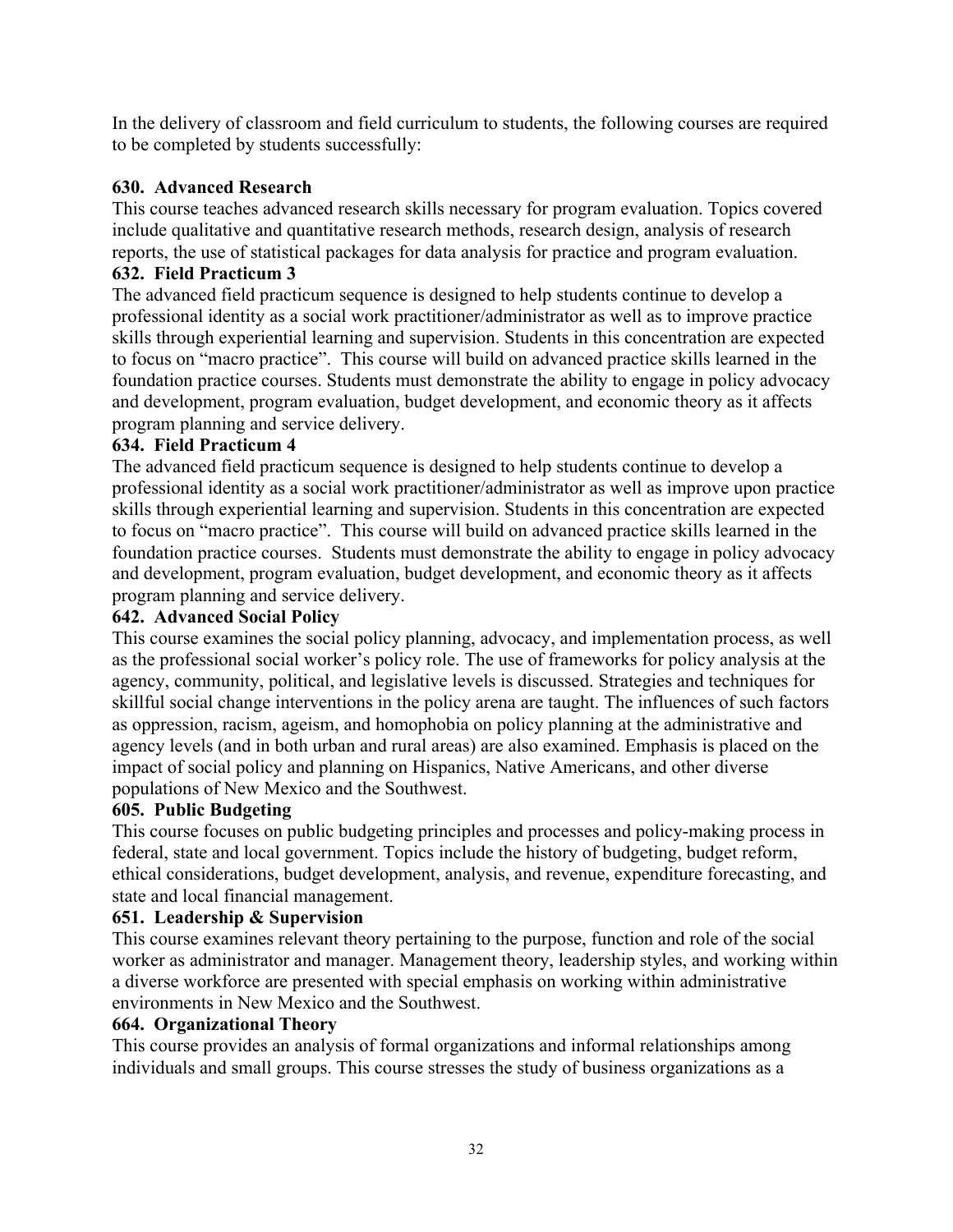system of authority and status, control and communication, decision-making centers and leadership positions. Current research and case studies are used for analysis.

#### **609. Political Economy**

This course reviews the government's effect on the economy, specifically reviewing the impact of the political process on government behavior; how government influences the behavior of private and public economics and the extent of government intervention in the allocation and distribution of economic resources.

#### *AS M2.06 The program describes and explains how its curriculum content (relevant theories and conceptual frameworks, values and skills) implements the operational definition of each of its competencies.*

The MSW curriculum has been structured by faculty so that students work towards achieving proficiency in the ten competencies during the course of their graduate study. In each course, course objectives are linked with relevant competencies; the competencies are operationalized through relevant practice behaviors that link with the specific knowledge, values, and skills addressed in the course. Competencies and practice behaviors are found across the entire MSW curriculum, since no one course carries the full weight of addressing a competency or practice behavior. This encourages integration of knowledge, values, and skills related to the competencies from a variety of perspectives. Each MSW course syllabus (Volume II) has a matrix which indicates which practice behaviors are addressed in the course. A more detailed MSW Foundation Curriculum Matrix (Appendix 2A) and Clinical, Bilingual/Bicultural Clinical, and Government Non-Profit Management Concentration matrices (Appendices 2B, C, D) are included in Volume I A. These matrices address specific course content linked with competencies and foundation or concentration advanced practice behaviors. Within each course, specific knowledge, values, and skills may be introduced, dealt with in a more complex way, and/or applied. Students either take steps toward or demonstrate proficiency in designated practice behaviors related to specific EPs (2.1.1-2.1.10) within each course. Whether a student moves toward proficiency or actually demonstrates proficiency in these areas depends on where the course is situated within the overall MSW curriculum, the centrality of certain competencies (and related practice behaviors) to a specific course, course objectives, and assignments.

Assignments in each course have been created that link course content with competencies and specific practice behaviors. Course assignments may serve either as intermediate steps toward proficiency in certain practice behaviors related to a competency or as measures demonstrating proficiency (Signature Assignments). Assignments such as exams, presentations, exercises, discussions, etc. assist students in taking steps toward proficiency. Signature Assignments offer opportunities for students to demonstrate proficiency in identified competencies and practice behaviors.

#### **Signature Assignments**

Signature Assignments for various MSW courses at both the foundation and concentration levels were developed by members of the Curriculum Committee and other faculty members responsible for individual courses. Each Signature Assignment is clearly laid out in the master syllabus for the course, so that all instructors for the course use the same standardized assignment. A grading rubric for each Signature Assignment accompanies the assignment so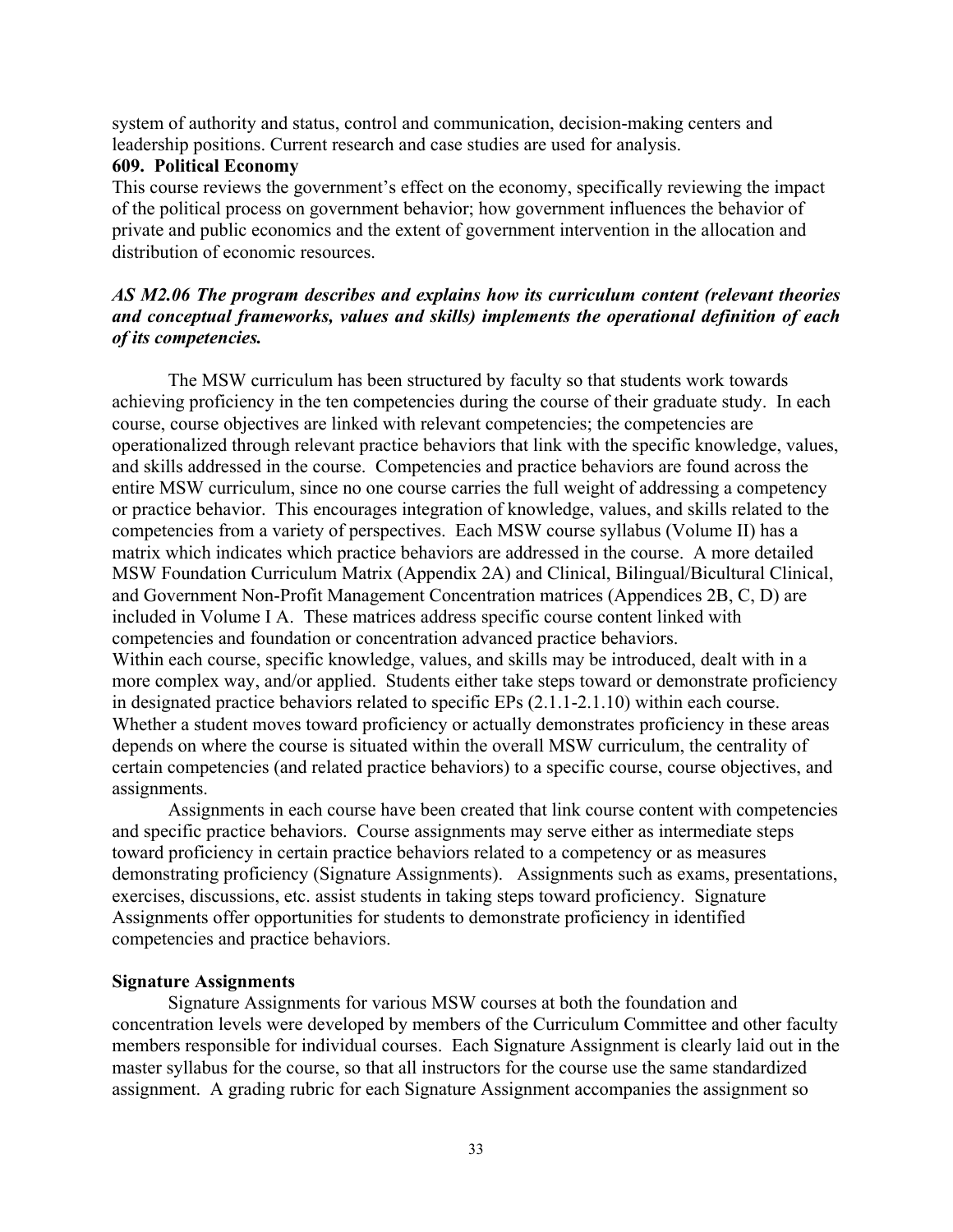that the grade conveys students' levels of proficiency in specific competency areas. The grading rubric also ensures consistency of grading from instructor to instructor. These assignments occur toward the end of specified courses, where students can be expected to demonstrate their proficiency in certain practice behaviors related to a Competency. Signature Assignments address students' abilities to integrate and apply knowledge, values, and skills related to a Competency in a way that demonstrates proficiency in specified practice behaviors. The information which follows is organized according to program competencies and practice behaviors; it briefly describes how each of the practice behaviors is implemented in selected courses. More detailed information about every MSW course can be found in the MSW Foundation Curriculum and the three concentration matrices in volume I A.These tables provide a description of course content for each course, assignments, course objectives, and units/weeks linked with each Competency and its related practice behaviors at either the MSW foundation or advanced concentration levels.

#### *EP 2.1.1 Identify oneself as a professional social worker and conduct oneself accordingly.*

Social work practitioners at both generalist and advanced levels identify with and represent social work as a profession. They do so by learning about and behaving in ways that reflect the six practice behaviors that operationalize this competency at the MSW foundation level; advanced practice behaviors for the three concentrations are also discussed in the narrative that follows. A number of MSW courses address one or more of the practice behaviors for EP 2.1.1.

#### *2.1.1(a) Advocate for client access to social work services*

During the foundation year, the concept of advocacy and its importance for social work are explored in various ways. A number of courses emphasize the role of social worker as advocate in a range of settings, and help students develop advocacy knowledge, skills, and mindsets. The first practice course, SW 565, SW Practice I, examines social work's purpose and values in relation to social justice; students study system linkage roles such as advocate and broker, and learn how to develop resources, plan, and advocate for clients at various system levels. In Social Work Practice II, SW 566, students critically examine the linkage between social justice and advocacy practices and multiple social work practice theories. In Social Policy and Services, SW 541, students develop knowledge and skills for accessing community members, lawmakers, and media to communicate effectively for policy changes that improve wellbeing. The Law and Ethics course, SW 533, helps students develop professional communication and advocacy skills for use within the legal system. Field practicum courses (SW 532 and 534) allow students to further develop and apply advocacy knowledge and skills on behalf of clients; they become aware of client resource needs and issues and then use knowledge of client needs and agency and community resources in advocating for clients. Assignments in the Field Seminar (SW 551) allow students to reflect on and discuss various resource needs of clients and ways to develop advocacy knowledge and skills. In all concentrations, issues of social justice, needs of clients, and values of advocacy are foundational to the curriculum.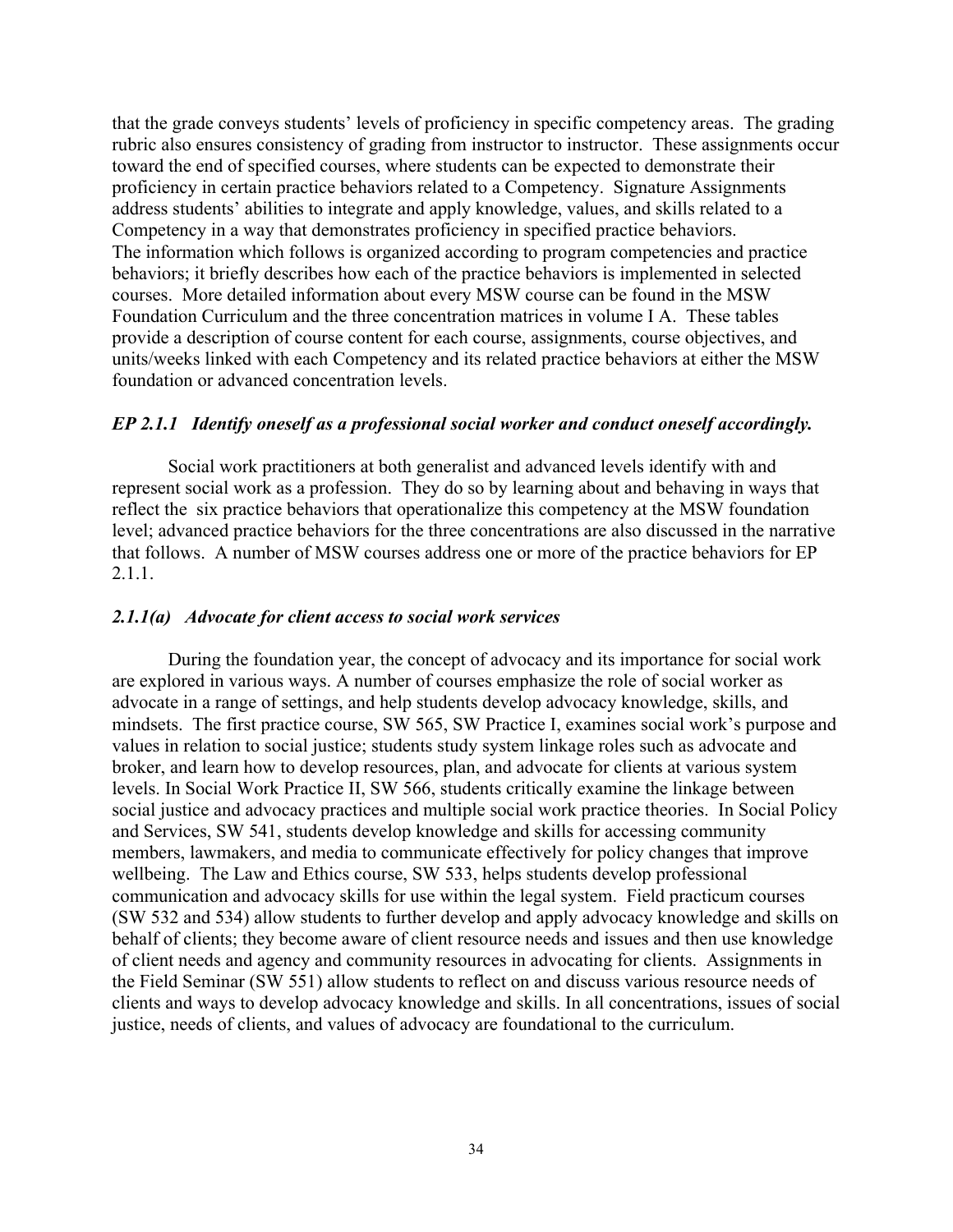#### *2.1.1(b) Practice personal reflection and self-correction to assure continual professional development.*

Practices of personal reflection and self-correction are integral to a number of practice courses at the foundation level. In SW 565, Social Work Practice I, students analyze the interaction between personal and professional values, challenges in embracing core social work values, connecting empathically with clients, and communicating core facilitative conditions. In Social Work Practice II (SW 566), students develop self-knowledge and skills as they critically self-reflect on biases and values in the use of theory-based practice. SW 530, Evaluative Research, offers students opportunities to apply personal reflection to practice experiences in the research context. The diversity course, SW 546, develops students' awareness of their social location, and personal and communal identities as they reflect critically on their life stories related to diversity. Field education courses (SW 532 and 534) and Field Seminar (SW 551) work together so students develop self-awareness of how their values, habitual styles, empathic blocks, and judgments may assist or impede client progress; they also have multiple opportunities to use this awareness in their practice with clients. In HBSE II, (SW 586), students self reflect on their own developmental pathways and integrate knowledge of life experiences with theoretical material.

#### *2.1.1(c) Identify and practice within professional roles and boundaries.*

Both of the foundation year practice courses, SW 565 and 566, address this practice behavior. In Practice I students develop knowledge of social work roles and the importance of healthy professional boundaries and link this information with each of the social work process steps; as they practice interviewing skills they learn how to operationalize professional norms that guide the helping process in work at multiple system levels. In Practice II (SW 566) they critically examine social work roles and boundary issues related to multiple theory-based practice perspectives and case situations. The field practicum courses (SW 532 and 534) and Field Seminar (SW 551) provide opportunities to further develop knowledge and demonstrate skills related to boundary setting with clients, different social work roles, and professional norms. SW 533, Law and Ethics, also addresses professional social work roles in legal contexts.

#### *2.1.1(d) Demonstrate professional demeanor in behavior, appearance, and communication.*

MSW students are expected to understand the need for professional demeanor and demonstrate it in various ways. The first foundation practice course, SW 565, helps students understand interviewing communication styles, speech patterns, focus, and ways of using self they develop skills in these areas. In SW 566, Practice II, students critically examine how to use themselves professionally as they implement multiple theory-based practice approaches. Students develop communication skills for legal settings through practice in the organization and presentation of social work testimony in court in the Law and Ethics course, SW 533. Field practicum courses (SW 532 and 534) and Field Seminar (SW 551) reinforce learning as students discuss agency and social work norms and demonstrate professional behavior, appearance, and communication in interactions with clients and staff.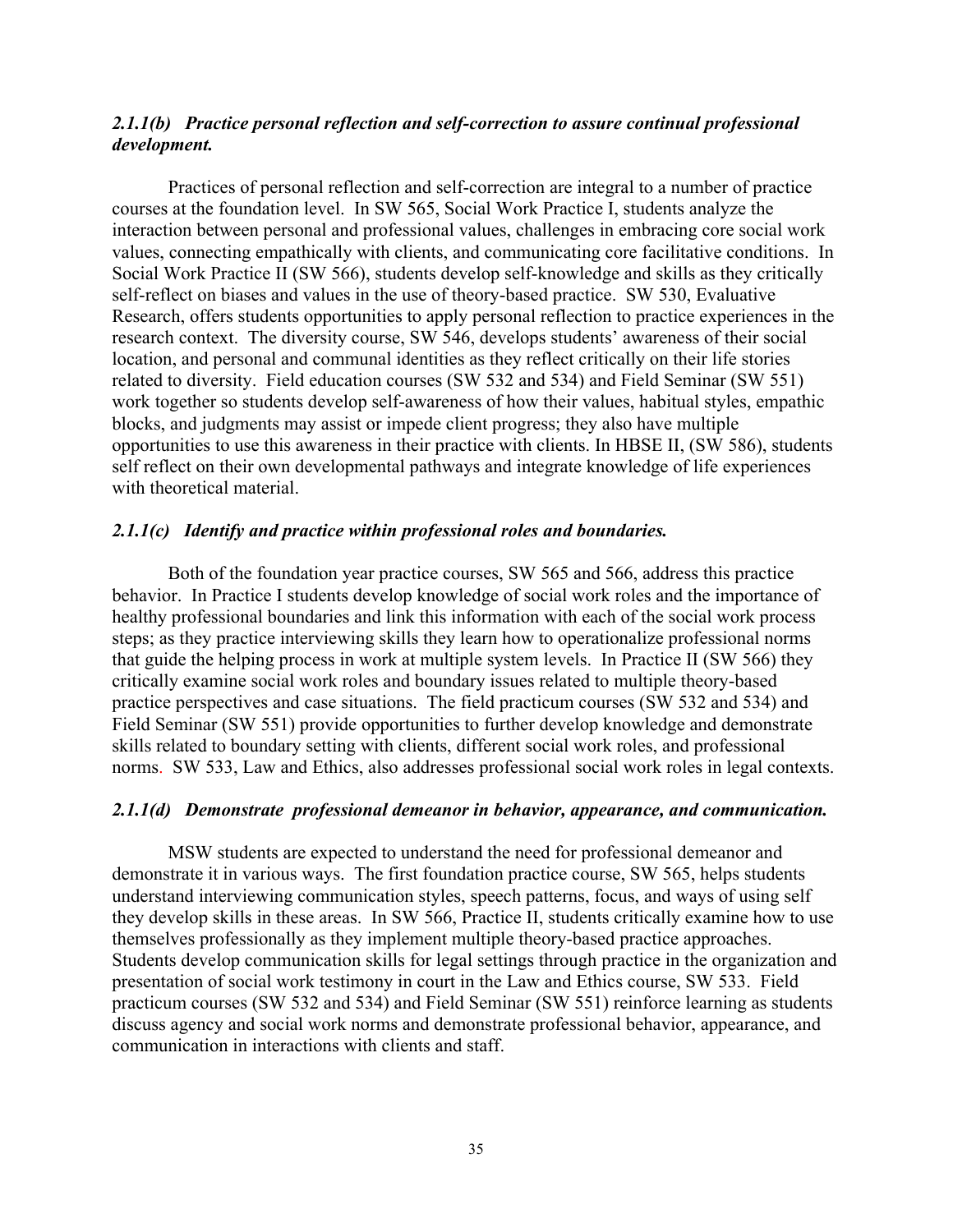### *2.1.1(e) Develop a commitment to engage in career long learning.*

In every MSW course, emphasis is placed on reading relevant literature and becoming informed about historical and evolving issues in areas of practice, human behavior and the social environment, policy, and research. This discipline supports the development of a commitment to career long learning that becomes even more relevant as students do their field practicum courses. Various courses (SW 530, 533, 565, 566) emphasize developing habits of using research based information to inform practice at different levels and settings and contribute to students' continuing professional development. Field Practicum I and II (SW 532 and 534) and Field Seminar (SW 551) offer students opportunities to develop consistent patterns that support career long learning as they observe social workers in action, research literature pertinent to agency policy and practice, and attend staff meetings, trainings, and conferences which support professional social work identity and development.

#### *2.1.1(f) Effectively use supervision and consultation.*

This practice behavior is primarily applied in the field practicum courses at both the foundation and concentration levels where students practice using supervisory feedback to improve practice effectiveness. In addition, SW 565 helps students develop an understanding of confidentiality and how to use the services of their field consultants, field supervisors, and field director/coordinator.

Advanced practice behaviors are identified in each of the concentrations and are summarized in the table (MSW Competencies & Practice Behaviors for Foundation & Concentrations) found earlier in this chapter.

### *Clinical and Bilingual/Bicultural Concentrations advanced practice behaviors for EP 2.1.1*

#### *2.1.1(g) Readily identify as social work professionals*

*2.1.1(h) Demonstrate professional use of self with clients*

*2.1.1(i) Understand and identify professional strengths, limitations, and challenges*

*2.1.1(j) Develop, manage, and maintain therapeutic relationships with clients within the* 

# *person-in-environment and strengths perspectives*

Each of these advanced practice behaviors emphasize more complex levels of professional identification and self-awareness specific to clinical practice with clients. They are addressed in a number of courses in both concentrations: Field practicum courses (SW 632, 634) where students participate in trainings, identify with professional groups, cultivate abilities to self-observe, reflect and attend to client needs with empathy, develop insight about areas for growth, and develop contextually sensitive relationships with diverse clients; Bilingual/Bicultural students in their practicum courses (SW 632, 634) demonstrate Spanish language skills and bicultural sensitivity in these areas. In Advanced Multicultural (SW 665, 666) and Bilingual Practice courses (SW 667, 668), DSM and group work courses, students further develop knowledge and skills relevant to the concentration. In Bilingual Concentration Field Seminars (SW 661, 662) and Immersion courses (SW 615, 616) students explore case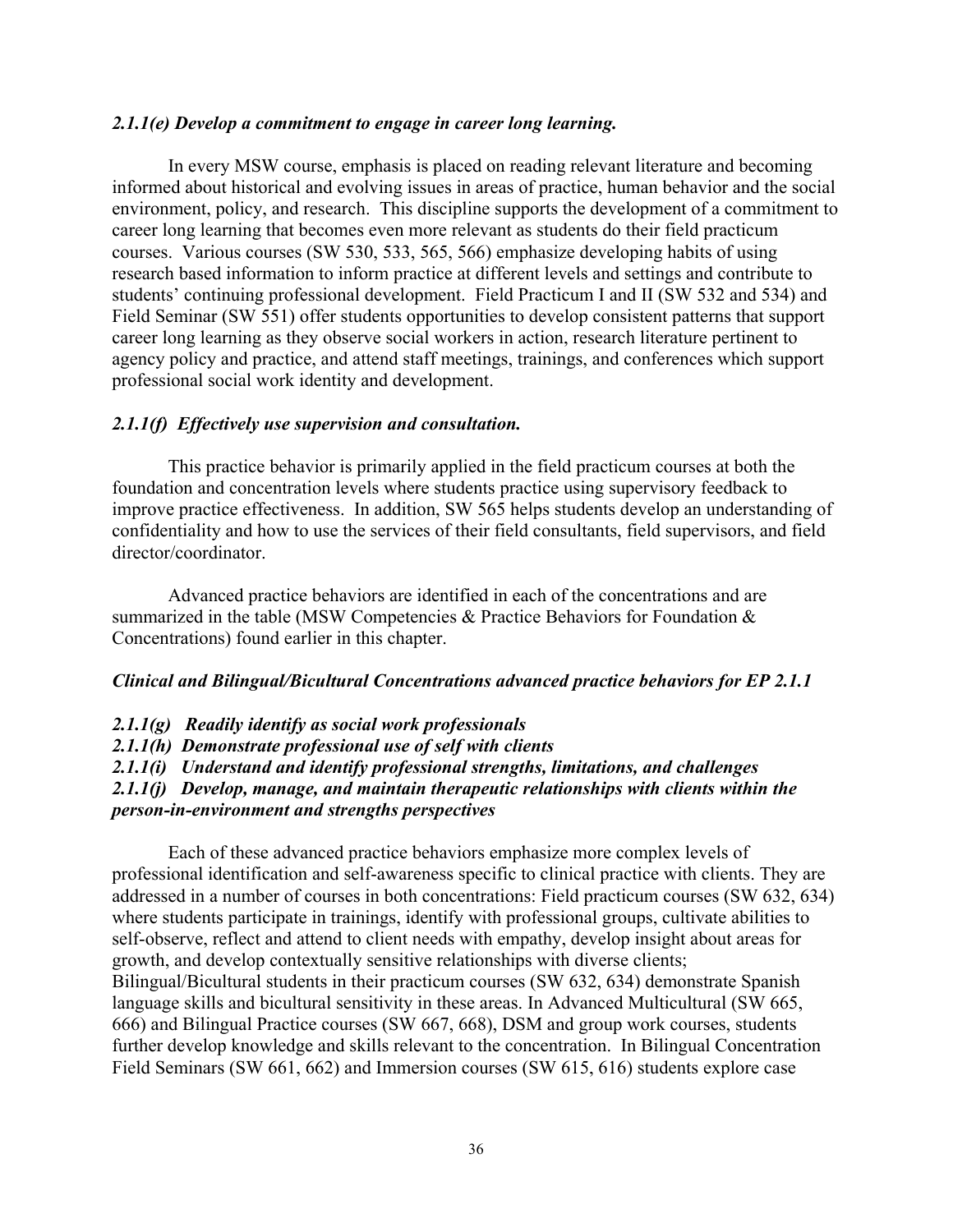situations requiring dual language skills, multiple social work roles, flexible use of self, and awareness of areas of growth.

# *Government Non-Profit Management Concentration advanced practice behaviors for EP 2.1.1*

# *2.1.1(g) Identify opportunities for social workers to participate in formulating, changing and evaluating policies at the agency, local, state, tribal and federal level that enhance the wellbeing and political and economic sustainability of communities, organizations and governmental units.*

This advanced practice behavior addresses ways that students manifest identification with the profession and act accordingly specific to the GNP Concentration. In Advanced Social Policy (SW 642) students demonstrate knowledge and skills related to policy making processes at various levels (local, state, federal). They relate organizational theory to practice in social welfare agencies in Organizational Theory (SW 664), and incorporate information on various styles of leadership into knowledge of management practice in SW 651, Leadership and Supervision. Field practicum courses (SW 632, 634) offer opportunities to work collaboratively to review, evaluate and formulate policy that better serves the agency and community.

# *EP 2.1.2 Apply social work ethical principles to guide professional practice.*

Knowledge, values, and skills related to ethical conduct and ethical decision making are integral to the practice of social work. This competency is operationalized as students learn about and behave in ways that reflect the practice behaviors for this competency.

# *2.1.2(a) Recognize and manage personal values in a way that allows professional values to guide practice.*

Developing awareness of both personal and professional social work values is woven throughout the curriculum, but is more explicitly addressed in a number of courses at the MSW foundation level and in the concentrations. Initially, in Social Work Practice I (SW 565) students explore their own values, beliefs and stereotypes related to social work practice and vulnerable groups; they also compare their values with those of the social work profession and learn how to manage that tension. They demonstrate knowledge and skills in assignments relating NASW Code of Ethics with cores values guiding the profession. Social Work Practice II (SW 566) has students critically self-reflect on the management of personal biases and values applied to theory based practice. In Law and Ethics (SW 533), students are challenged to further clarify personal values and values conflicts, as well as identify ethical decision making issues for practice and steps toward resolution. The diversity course, SW 546, enhances students' skills in listening to the voices and values of others, and builds further awareness of personal values in relation to race, class, gender, social class, sexual orientation, ethnicity, culture, nationality, age, etc. The field education courses (SW 532 and 534) and Field Seminar (SW 551) help students learn ways to let professional values guide their practice and manage the tension between personal and professional values.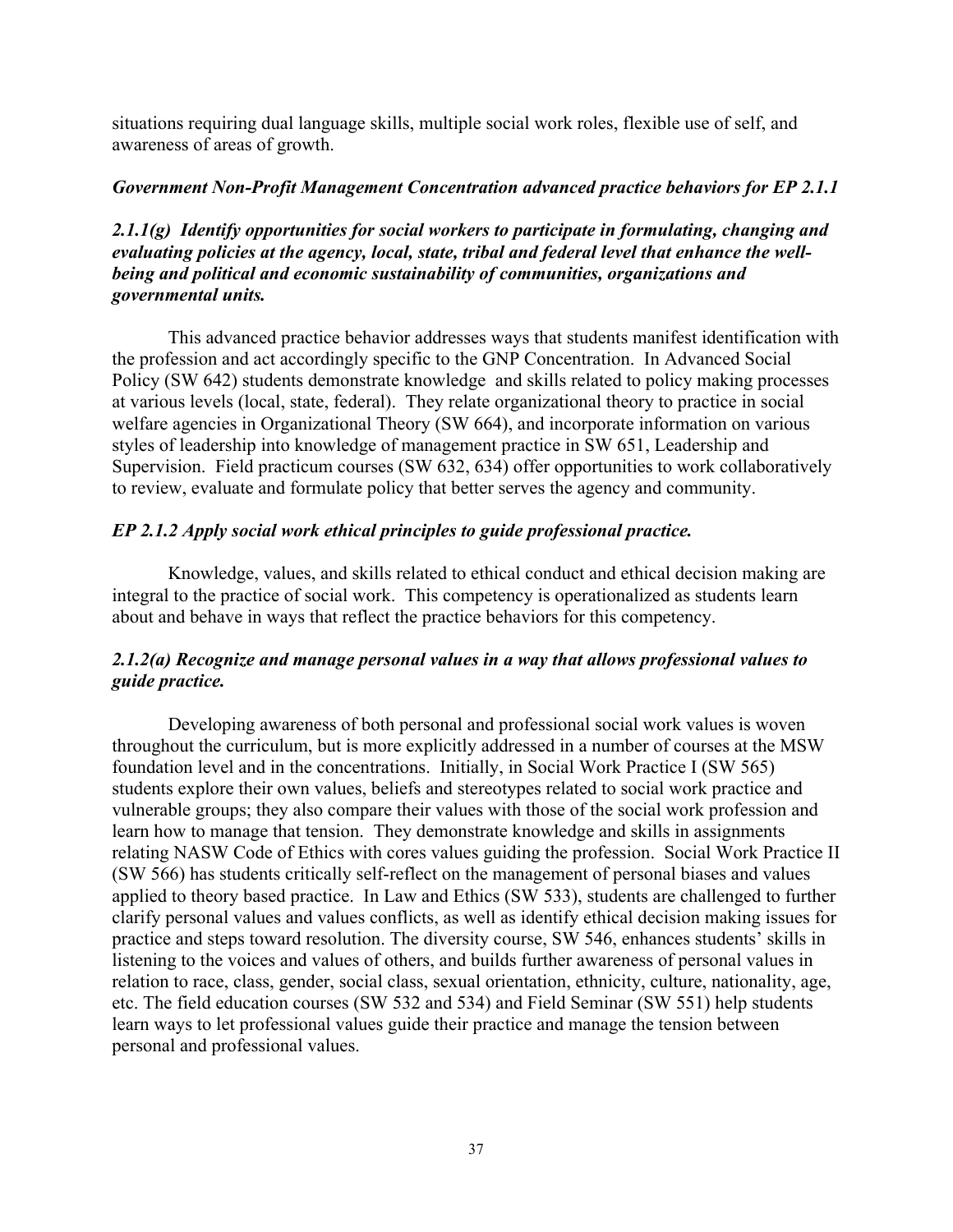## *2.1.2(b) Make ethical decisions by applying standards of the NASW and other social work codes of ethics.*

MSW students develop knowledge of issues and practices that contribute to both ethical and unethical research and review guidelines for ethical issues relevant to research in SW 530 (Evaluative Research); they develop culturally sensitive research skills relative to problem formulation, protection of human subjects, recruitment and retention of minority and vulnerable populations, and culturally sensitive measurement. The Law and Ethics course (SW 533) helps students develop knowledge and skills in applying the NASW Code of Ethics in resolve practice dilemmas and using legal and ethical guidelines and reasoning strategies to make informed practice decisions. Students in Social Work Practice I (SW 565) gain understanding of ethical codes, social workers' responsibilities, challenges in embracing professional codes, and ethical decision making strategies and practices; they practice communication about clients rights (informed consent, confidentiality and limits, etc.). In Social Work Practice II (SW 566) they examine the ethical bases of multiple practice theories and explore relevant case situations. Practicum courses (SW 532 and 534) and field seminar (SW 551) further extend and integrate students' knowledge and skills as they learn more about the complexities of ethical issues and standards in practice and apply decision-making standards congruent with the profession and practicum agency.

### *2.1.2(c) Tolerate ambiguity in resolving ethical conflicts.*

This practice behavior is primarily demonstrated in the field education courses (SW 532 and 534) and field seminar (SW 551). Social Work Practice I (SW 565) offers students opportunities to develop knowledge and skills related to complex and unclear case situations and focus on identifying and working toward resolution of ethical conflicts. Students focus on a problem solving process while also examining ethical issues in depth. The field education courses and field seminar, through ongoing supervision, consultation, and discussion, help students cultivate habits of patience and thoroughness in working with ambiguous practice situations and ethical conflicts in work with diverse clients. Knowledge of multiple perspectives related to ethical issues, both currently and historically, is also woven through SW 546, the diversity course.

### *2.1.2(d) Apply strategies of ethical reasoning to arrive at principled decisions.*

Students learn ethical decision making protocols in analyzing case situations that present ethical dilemmas and challenges in SW 565, Social Work Practice I. In Social Work Practice II (SW 566) students explore the contributions of various practice theories to ethical reasoning and decision making for practice. During the Law and Ethics course (SW 533), they develop knowledge of the ways in which codes of ethics inform decision making in social work, and use legal and ethical guidelines and reasoning strategies to inform their practice. Practicum courses (SW 532 and 534) and field seminar (SW 551) further extend and integrate knowledge of ethical guidelines and complexities as students apply decision making frameworks congruent with the profession and practicum agency.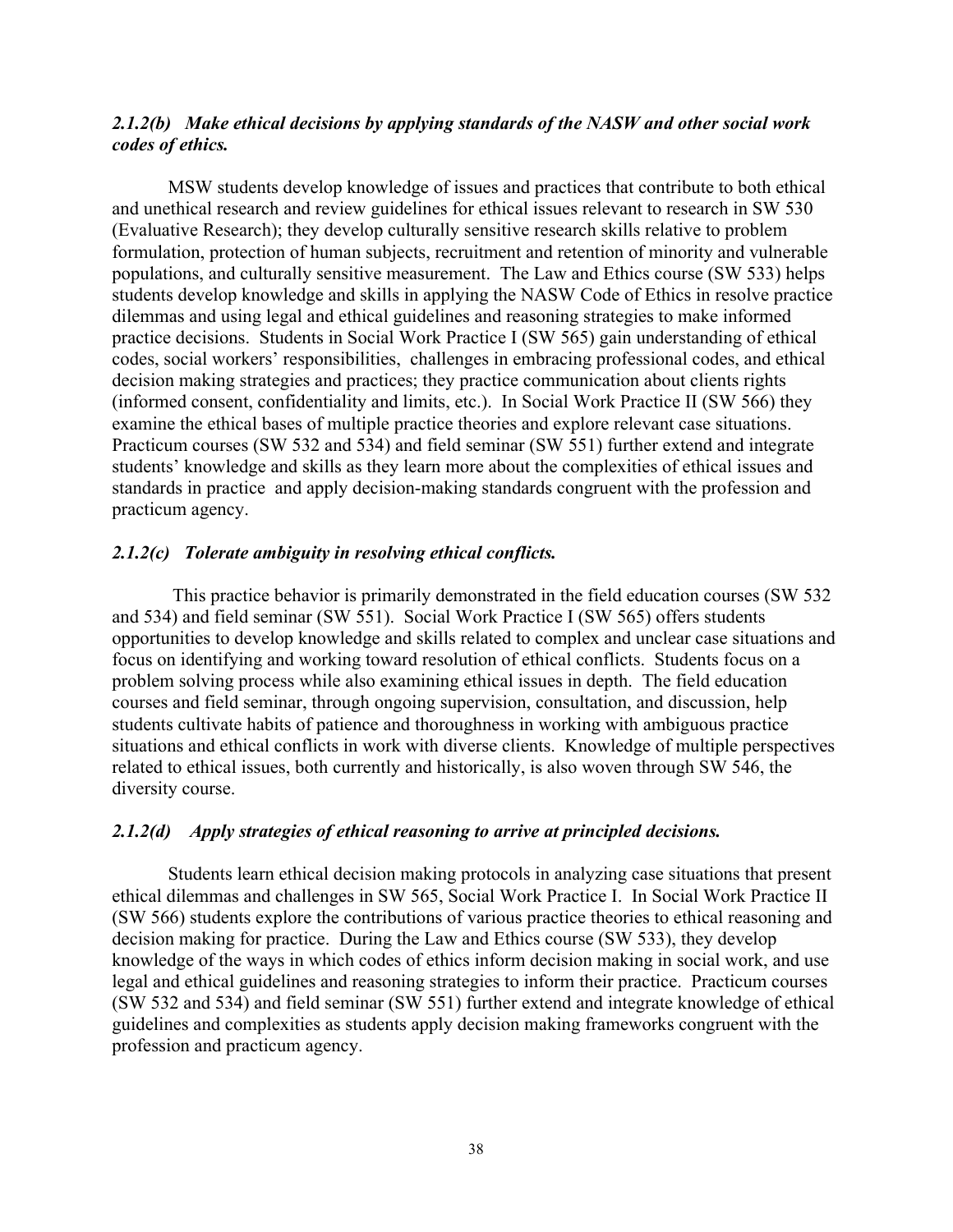**Clinical and Bilingual Concentrations advanced practice behaviors for EP 2.1.2**

*2.1.2(e) Apply ethical decision-making skills to issues specific to clinical social work; 2.1.2(f) Employ strategies of ethical reasoning to address the issue of technology in clinical practice and its effect on client rights;*

*2.1.2(g) Identify and use knowledge of relationship dynamics, including power differentials; 2.1.2(h) Recognize and manage personal biases as they affect the therapeutic relationship in the service of the clients' well-being.*

Issues of ethical decision making, managing biases, and working with relationship dynamics and power differentials are addressed in many advanced concentration level courses; courses build on the foundation and address advanced clinical practice behaviors. DSM courses (SW 601, 602) in each concentration help students develop knowledge and skills related to misuse/abuse of diagnosis, managing bias, ethical and relational issues in assessment, and culture bound syndromes; research courses specific to each concentration (SW 633, 631) explore ethical research with diverse and vulnerable populations. Practice courses in the Clinical Concentration (SW 665, 666, 644, 652) help students develop and apply knowledge of ethical, relational and power issues in practice with individuals, families, and groups as well as in clinical supervision relationships. Comparable Bilingual Concentration practice courses (SW 667, 668, 646, 654) focus on similar issues in work with Latino populations. In Bilingual Concentration Field Seminars (SW 661, 662) and Immersion courses (SW 615, 616) students explore case situations in these areas using dual language skills and bicultural knowledge. Practicum courses in both concentrations (SW 632, 634) give students opportunities to apply knowledge and skills related to ethical decision making, legal standards, managing biases and working with relational and power dynamics.

# **Government Non-Profit Management Concentration advanced practice behavior for EP 2.1.2**

# *2.1.2(e) Apply legal decision making systems and NASW ethical standards to the resolution of practice dilemmas in government and agency settings***.**

Courses in the GNP Concentration build on the foundation and address an advanced practice behavior in which students apply legal decision making frameworks and ethical standards to agency and community settings. In the Leadership and Supervision course (SW 651) students develop knowledge of different management styles and related legal and ethical issues. In Organizational Theory (SW 664) students explore effects of consistent and inconsistent policy administration, as well as legal and ethical implications of such. Field practicum courses (SW 632, 634) give students opportunities to apply knowledge of NASW Code of Ethics and legal codes to decision making in government and agency contexts.

## **EP 2.1.3. Apply critical thinking to inform and communicate professional judgments.**

Social workers understand principles of reasoning, scientific inquiry, and critical thinking. They gather, synthesize and apply relevant information in their professional work.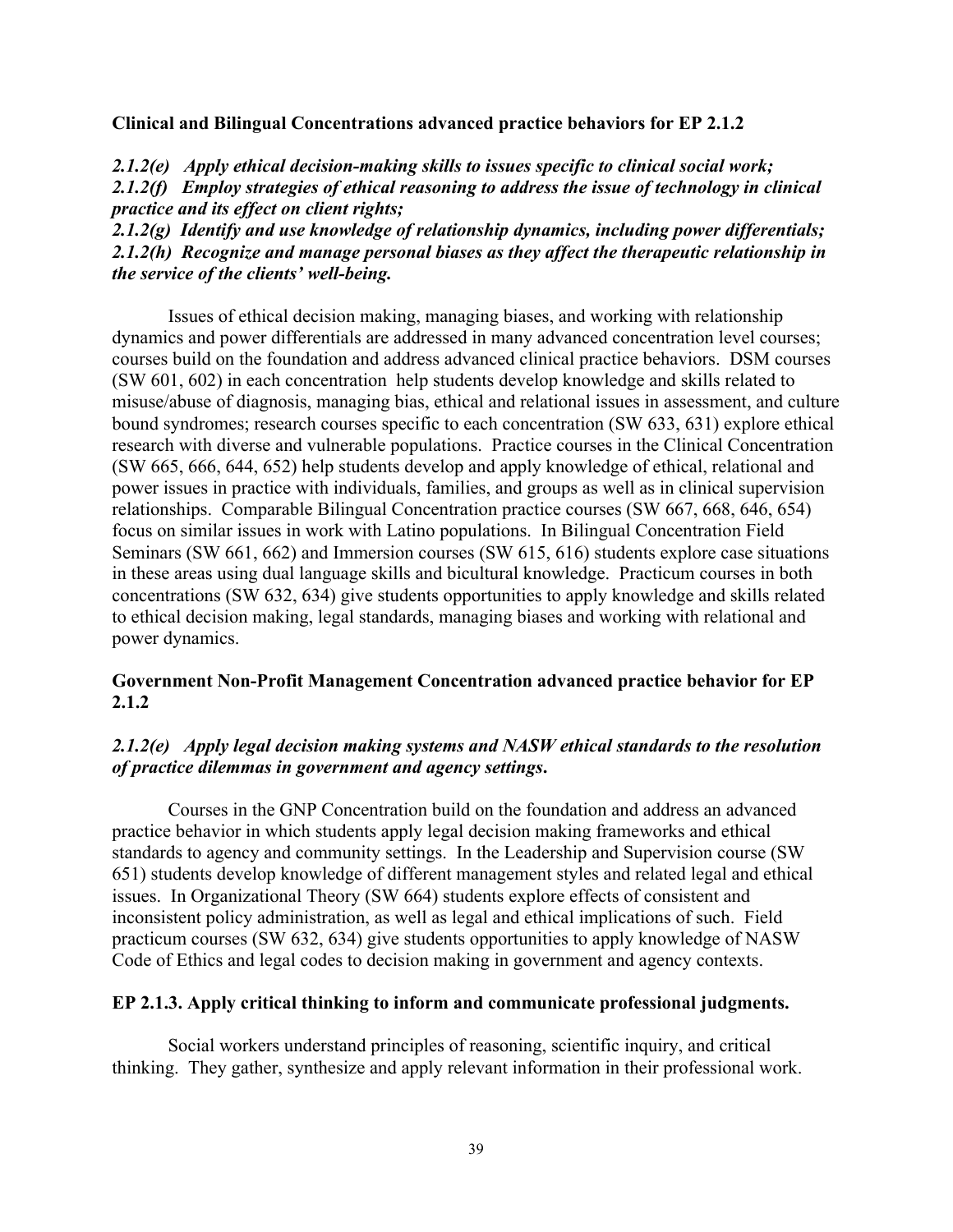The competency of critical thinking is addressed through various practice behaviors in every course in the MSW curriculum and is a basic building block for the curriculum.

### *2.1.3(a) Distinguish, appraise, and integrate multiple sources of knowledge, including research-based knowledge and practice wisdom.*

Every course in the MSW foundation addresses this practice behavior; individual courses focus on highlighting different sources of knowledge, as well as ways of evaluating and integrating them into social work practice. In SW 530, Evaluative Research, students develop knowledge of the scientific method and various ways of knowing, examine flaws in sources of knowledge, and learn about strengths and weaknesses of research designs. In the Law and Ethics course (SW 533) students acquire knowledge of multiple areas of substantive law, learn and apply basic legal research skills, apply NASW Code of Ethics to practice dilemmas, and learn legal and ethical guidelines and reasoning strategies for informed practice decisions. Students find, review, critique, and integrate information from different sources as they gain knowledge of social problems and the impact of policies and programs in Social Policy and Services (SW 541). In the diversity course (SW 546) they develop knowledge of interdisciplinary approaches in the area of multiculturalism/diversity and the contributions of qualitative and quantitative research to the field. The foundation practice courses (SW 565 and 566) familiarize students with research literature and practice wisdom, which they critically examine and integrate into case assessments. Both courses offer opportunities for students to relate various theories of practice and human behavior to work with clients. In SW 585 (HBSE I) students develop understanding of sources of knowledge and the historical and social contexts out of which dominant and alternative paradigms and HBSE theories arose; they examine these perspectives at various system levels. SW 586 (HBSE II) extends this process as students focus on the knowledge sources for developmental theories, life span and life course perspectives, and examine strengths and hazards associated with different dimensions and periods. Field practicum courses (SW 532 and 534) and field seminar (SW 551) give students opportunities to demonstrate awareness and skills in dealing with discrepancies between classroom knowledge and agency practice, and integrate knowledge of professional literature with practice wisdom.

### *2.1.3(b) Analyze models of assessment, prevention, intervention, and evaluation.*

In SW 541 (Social Policy and Services) students assess efficacy and efficiency of governmental and other community programs as they analyze various policy models. They develop and apply knowledge of social work process, practice models and professional literature to case assessments in SW 565 (Social Work Practice I); in SW 566 (Social Work Practice II) they critically examine theory-based models of engagement, assessment, intervention, prevention and evaluation. In the two human behavior and the social environment courses (SW 585 and 586) students analyze multiple theoretical models useful in social work practice and in understanding dimensions of human behavior at various system levels and over the life course. In Law and Ethics (SW 533) students learn and apply legal/ethical decision making models, as well as do an analysis of legal research. Field practicum courses (SW 532 and 534) and field seminar (SW 551) help students develop awareness and critically analyze the ways in which theory is used to direct social work processes of engagement, assessment, intervention, prevention, and evaluation in the agency setting.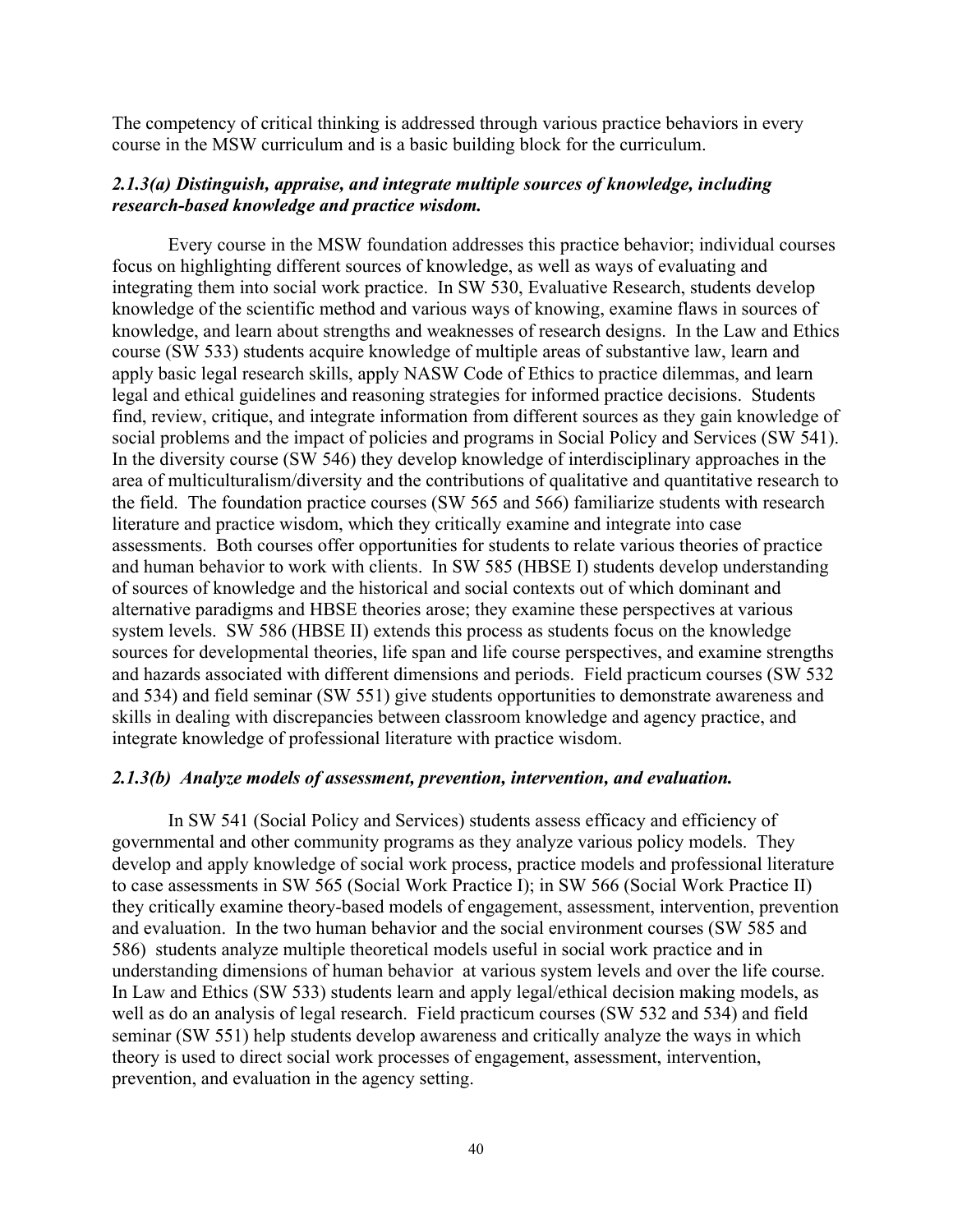### *2.1.3(c) Demonstrate effective oral and written communication in working with individuals, families, groups, organizations, communities, and colleagues.*

In numerous course assignments and activities throughout the MSW curriculum, students have opportunities to demonstrate effective oral and written communication. Sample courses noted in the MSW foundation curriculum matrix offer many examples. Presentations, exercises, role plays, and discussions are typical examples of oral communication found in courses such as SW 533, 541, 546, 565, 566, 585, 586, and 551. Written assignments such as psychosocial assessments (SW 565 and 566), theory-based interviewing (SW 566), practice contexts analysis (SW 551), policy analysis (SW 541), legal case analysis (SW 533), critical self-examination related to diversity (SW 546), HBSE theories related to a range of social systems and human life course development (SW 585 and 586) help students analyze, integrate, and apply theoretical material to social work practice.

### *Clinical and Bilingual Concentrations advanced practice behaviors for EP 2.1.3*

### *2.1.3(d) Engage in reflective practice; 2.1.3(e) Identify and articulate clients' strengths and vulnerabilities.*

Courses at the concentration level build on foundation knowledge and skills and address advanced Clinical and Bilingual/Bicultural practice behaviors in the area of critical thinking. Students in Clinical Concentration practice courses such as Advanced Multicultural Practice, Group Work (SW 665, 666, 644) and field practicum courses demonstrate skills in self-reflecting and assessing process and dynamics with clients, connecting empathically, and working with emotion in therapeutic relationships; they also work with client system patterns, capacities and vulnerabilities in these courses. In the Bilingual Concentration, practice and research courses (SW 667, 602, 631) help students develop similar skills in self-reflection and assessment related to clinical issues with Spanish-speaking populations; they further hone their dual language and bicultural skills in case presentations in Field Seminars (SW 661, 662). In both concentrations, students demonstrate their abilities to apply self-reflection as they do in-depth assessments in field practicum experiences.

## *2.1.3(f) Evaluate, select, and implement appropriate multidimensional assessment, diagnostic, intervention, and practice evaluation tools;*

# *2.1.3(g) Evaluate the strengths and weaknesses of multiple theoretical perspectives and differentially apply them to client situations;*

## *2.1.3(h) Communicate professional judgments to other social workers and to professionals from other disciplines, in both verbal and written format.*

These practice behaviors are addressed in various assessment and advanced practice courses in both concentrations as students learn about and conduct multidimensional assessments and clinical interventions with diverse individuals, families, and groups; they integrate these areas with critical analysis and application of theoretical perspectives in the field practicum courses, as well as in field seminars specific to the Bilingual Concentration. Skills in developing, integrating, and using multiple sources of information and perspectives, as well as communicating effectively about these areas are demonstrated primarily in field education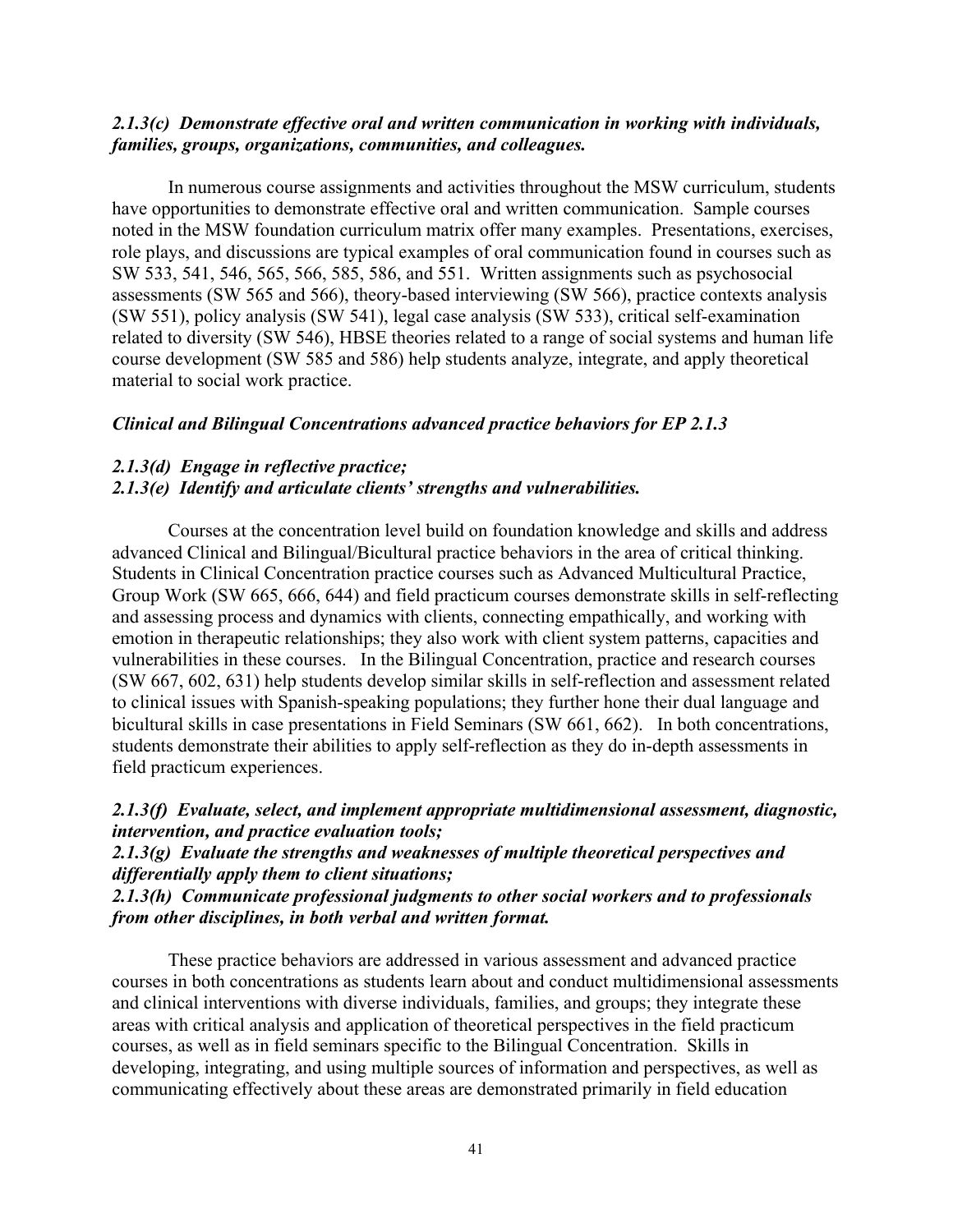settings and field seminars. The Bilingual Concentration emphasizes proficiency in communicating in Spanish and bicultural knowledge in these settings.

# *Government Non-Profit Management Concentration advanced practice behavior for EP 2.1.3*

# *2.1.3(d) Use the practicum experience, knowledge of scholarly research and understanding of planning and organizational theory to develop and implement health, mental health and human service programs a the agency level;*

*2.1.3(e) Apply knowledge of community needs assessment techniques in the creation and evaluation of methodologies for gauging social needs in communities;*

*2.1.3(f) Critique and apply knowledge relating to traditional community organization methods, including social action, social planning and locality, in the creation of community agency programs* 

*2.1.3(g) Critique and apply knowledge of economics and administrative, organizational and political processes in the creation of regionally sustainable health, mental health and human service programs.*

Courses in this concentration address critical thinking through four specific advanced practice behaviors that integrate, critique, and apply multiple knowledge sources and methods to agency programs and communities. In Political Economy (SW 609) students develop knowledge of the interaction of capitalism and social welfare programs, and economic influences on client preferences for market and government services. Students in Advanced Research (SW 630) draw on multiple sources of knowledge for programmatic changes; they demonstrate skills in identifying community needs through secondary data collection and analysis, focus groups, and surveys. Advanced Social Policy (SW 642) helps students develop knowledge of needs for policy changes in social work settings, and make recommendations for change linked with various feasibility factors; they learn skills of using media, crafting messages, identifying allies and building coalitions in change campaigns. Understanding of leadership roles in internal and external environments, strengths and challenges of different types of organizational systems, and aspects of goal setting and policy creation by dominant coalitions are developed in Leadership and Supervision (SW 651) and Organizational Theory (SW 664). Field practicum courses (SW 632, 634) apply knowledge developed in the courses mentioned as students practice sound research and organization principles in agency/community change, and develop and use needs assessments for policy recommendations, community programs and collaborations; they demonstrate knowledge of the macro impact of economics on policy processes, organizations, and communities at city/county/state levels.

# **EP 2.1.4 Engage diversity and difference in practice.**

Social workers recognize how diversity shapes life experience and understand the interrelationship of multiple factors in contributing to oppression or privilege. This competency is basic to the mission of the School of Social Work and is addressed through various practice behaviors in many courses in the MSW curriculum at both foundation and concentration levels.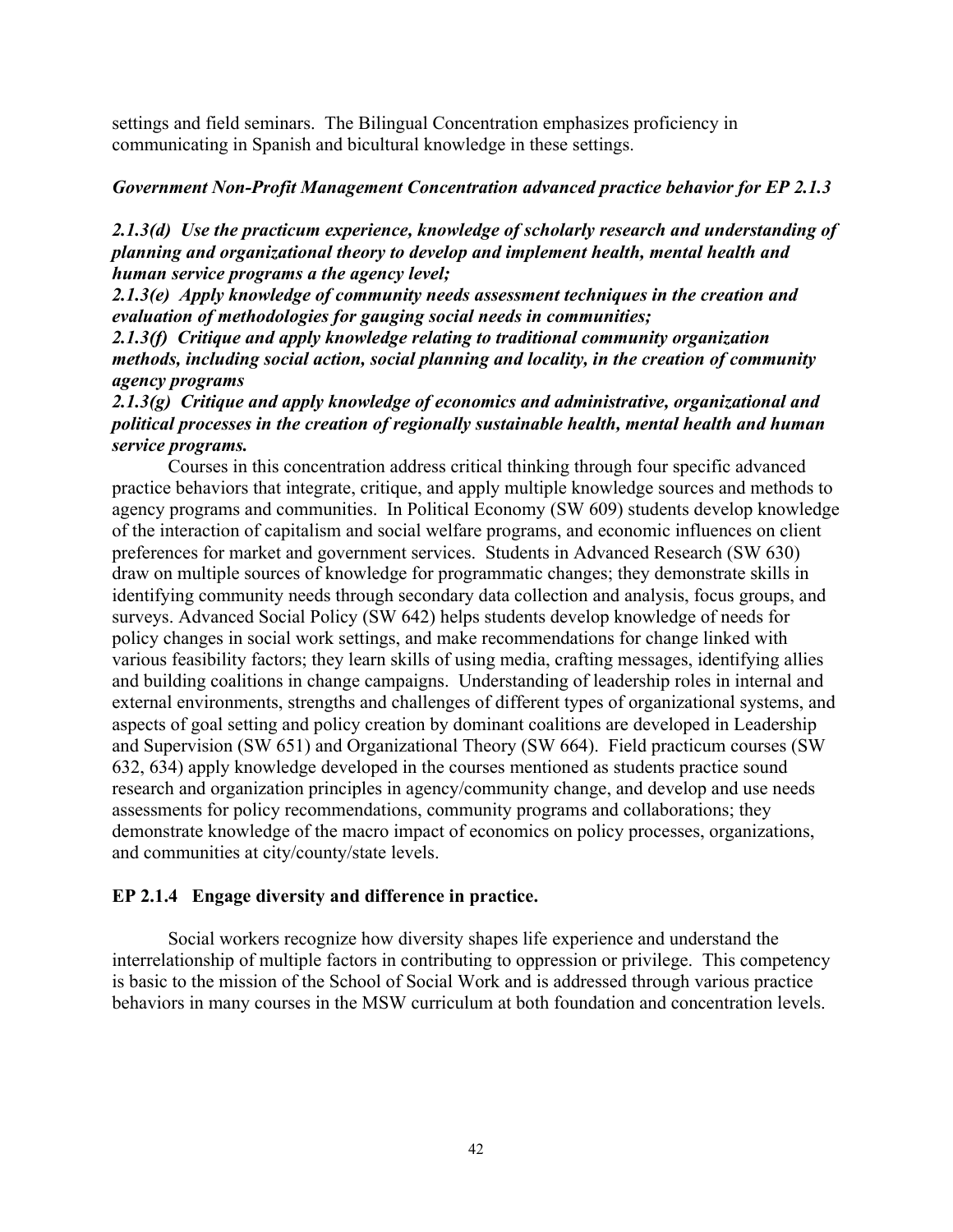### *2.1.4(a) Recognize the extent to which a culture's structures and values may oppress, marginalize, alienate, or create and enhance privilege and power.*

Many courses in the MSW foundation focus on diversity and its relationship to oppression, power, and privilege. The social policy course (SW 541) examines the legacy of discrimination in the United States, structural causes of social problems, and the influence of diverse values competing to shape social welfare policy. Students develop understanding of the legal system's role in protecting the interests of the diverse, at-risk populations of New Mexico and the Southwest and addressing prevalent social problems, including racial and gender discrimination and poverty in SW 533, Law and Ethics. In the diversity course (SW 546), students learn about the dimensions of oppression and demonstrate knowledge of conceptual frameworks (matrix of domination, critical multiculturalism, social construction, privilege and oppression) in relation to diversity, and how a socio-historical-political approach informs contemporary experiences of oppression. In practice courses such as SW 565 students learn about culturally sensitive practices and values in working with vulnerable populations and develop skill in culturally sensitive and strengths focused assessment; in Social Work Practice II (SW 566) students critically analyze the ways in which multiple practice theories address oppression and marginalization and develop knowledge of practice approaches developed by marginalized groups. Both HBSE I and II (SW 585 and 586) give students opportunities to develop knowledge of how poverty, discrimination, invisibility, microaggressions, and structural inequalities influence human development at various system levels over the life course and influence developmental strengths and hazards. In field practicum (SW 532 and 534) students apply knowledge of diversity issues and oppression in work with clients, evaluating both how power imbalances affect clients' lives and problems and how the agency addresses these issues. In field seminar (SW 551) students discuss dimensions of oppression and do a written reflection on how these issues play out in the agency context.

## *2.1.4(b) Gain sufficient self-awareness to eliminate the influence of personal biases and values in working with diverse groups.*

Students gain knowledge of their biases and address values conflicts and biases in Social Work Practice I (SW 565); they also examine how their personal values and stereotypes impact the helping relationship and process. Further self-awareness is developed in both SW 565 and 566 as students develop interviewing skills, receive feedback, and critically examine personal biases relative to the use of multiple theory-based practice approaches. They also explore the conscious use of self when working with diverse clients in various assignments. In SW 546, the diversity course, students learn how to identify their own biases, normalize the human experience of bias, and trace their life stories using a self-reflection process. Students in practicum courses (SW 532 and 534) and field seminar (SW 551) use supervisor, peer and faculty feedback to recognize bias and limit the influence of personal values and biases in work with diverse clients.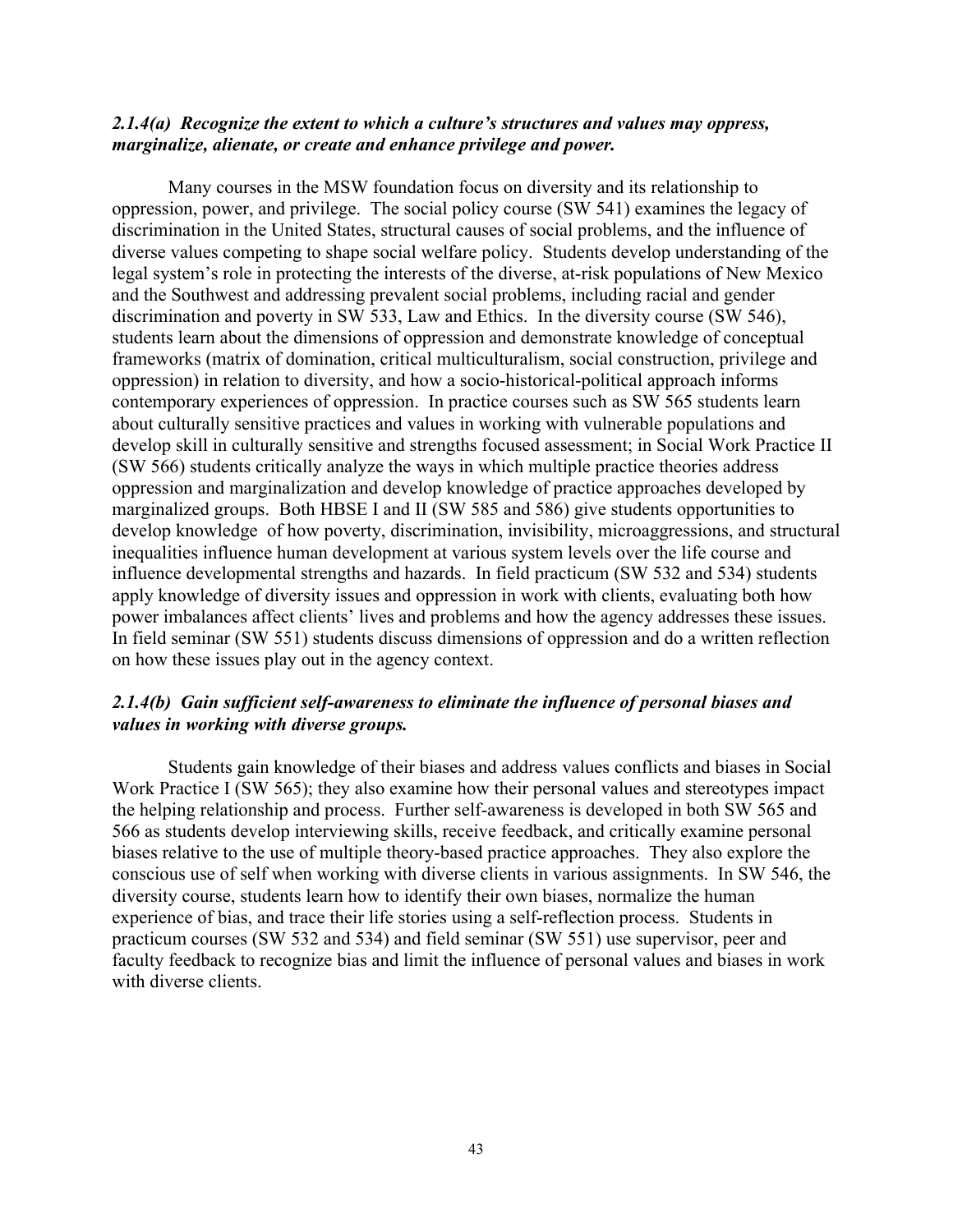## *2.1.4(c) Recognize and communicate their understanding of the importance of difference in shaping life experiences.*

Social Work Practice I (SW 565) helps students develop knowledge of the strengths of diversity in client systems and how diversity both shapes life experiences and impacts the helping process. Social Work Practice II (SW 566) gives students experience in critically examining difference relative to theory based practice. Students recognize how differential treatment based on race, ethnicity, language, nativity, and socioeconomic status shape opportunity, behavior and outcomes in the context of social policy (SW 541). The diversity course (SW 546) aids students in understanding the impact of different sociopolitical and historical contexts and the intersection of differences (race, class, ethnicity, gender, sexual orientation, disability, nationality, legal status) in shaping people's experiences and views. Students develop knowledge of how diverse sociocultural locations and historical contexts of human groups shape worldviews and experiences at various system levels and across the life course in SW 585 and 586. They bring this knowledge into practicum courses (SW 532 and 534) as they develop skills in recognizing, understanding, and working with clients whose lives have been influenced by oppression and marginalization. Field Seminar (SW 551) gives students opportunities to learn how to recognize oppression and work more skillfully with these issues in social work practice settings.

### *2.1.4(d) View themselves as learners and engage those with whom they work as informants.*

Students develop knowledge and skills related to listening, creating a client centered environment, and understand client self-determination in the SW 565 practice course. They develop the attitude of learning from clients and practice interviewing skills that embody empathy and curiosity about clients' perspectives and experiences in SW 565 and 566. In SW 566 they also analyze multiple theory based practice approaches in terms of sensitivity to client life experiences and cultural values. The diversity course (SW 546) offers opportunities for students to conduct critical self-examination of their lives in relation to diversity and develop skills in listening to voices that express diverse life experiences. Practicum courses (SW 532 and 534) help students develop skills in collaborative work with clients and habits of learning from clients, supervisors, and other sources. In Field Seminar (SW 551), discussions and assignments help students learn how to develop collaborative, learning focused work with clients.

## *Clinical and Bilingual/Bicultural Clinical Concentrations advanced practice behaviors for EP 2.1.4.*

### *2.1.4(e) Research and apply knowledge of diverse populations to enhance client well-being;*

*2.1.4(f) Work effectively with diverse populations;*

*2.1.4(g) Identify and use practitioner/client differences from a strengths perspective.*

Advanced practice behaviors reflecting knowledge of diverse populations, the development of contextual perspectives, and relevant advanced practice skills are important aspects of both concentrations. In the Clinical Concentration, many courses develop multicultural assessment and practice knowledge and skills (SW 601, 665, 666, 644); they examine cultural presentations of mental illness, alternative healing and group work approaches,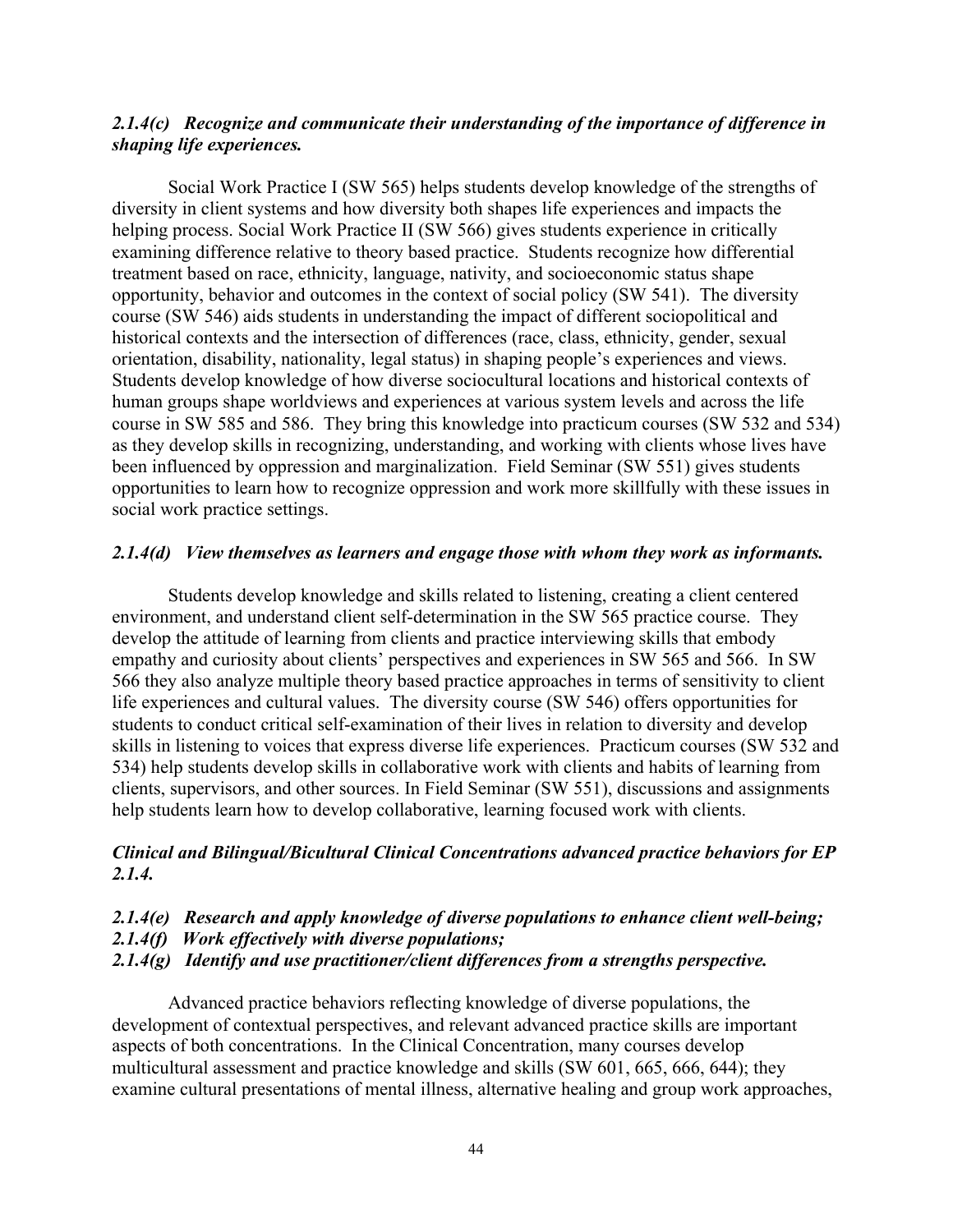and the impact of oppression and historical trauma on client issues and treatment process. Knowledge of the influence of diversity in supervision and client care is addressed in SW 652. In practicum experiences (SW 632, 634) students apply multicultural knowledge and demonstrate advanced skills in diversity sensitive and strengths based practice. The Bilingual/Bicultural Clinical Concentration addresses many of the same areas, but focuses its assessment, practice, and research courses (SW 602, 667, 668, 654) on issues more integral to work with Latino populations and communities; students demonstrate knowledge of diversity in Spanish speaking populations, with emphasis on New Mexico and the Southwest border region in Bilingual/Bicultural Immersion courses (SW 615, 616) and field seminars (SW 661, 662). These courses, along with the Bilingual/Bicultural practicum courses, are arenas for demonstrating appropriate Spanish language skills, bicultural knowledge and culturally sensitive practices.

## *Bilingual/Bicultural Clinical Concentration advanced practice behavior for EP 2.1.4*

# *2.1.4(e) Demonstrate cultural knowledge, appropriate language-use and clinical practice skills with Spanish-speaking clients in New Mexico.*

This advanced practice behavior, unique to the Bilingual/Bicultural Clinical Concentration, is addressed in many courses in the concentration. In assessment courses such as DSM Bilingual (SW 602) students demonstrate regional cultural knowledge applied to clinical interventions with Spanish speaking client systems; courses in Advanced Bilingual Practice (SW 667, 668), Bilingual Group Work (SW 646), the Latino Family (SW 654), and Advanced Qualitative Research (SW 631) facilitate students' development as they apply cultural and sociohistorical-political knowledge and Spanish language skills to clinical work in different modalities. Immersion courses (SW 615, 616) help students enhance Spanish conversational skills and attention to cultural cues in client work. In Field Seminars and field practicum courses students demonstrate cultural diversity knowledge and apply Spanish language skills in case discussions and in practice with clients.

# *Government Non-Profit Management Concentration advanced practice behaviors for EP 2.1.4.*

*2.1.4(e) Demonstrate knowledge of approaches to organizational, community and tribal assessment and intervention that are culturally and regionally appropriate for work with culturally diverse and socially, politically and economically marginalized populations; 2.1.4(f) Recognize the extent to which organizations and political systems and their operations may marginalize or exclude classes of persons; 2.1.4(g) Work as advocates for social inclusion and social cohesion in at-risk communities.* 

Advanced practice behaviors reflecting knowledge of culturally and regionally appropriate organizational, community, and tribal assessment and intervention, marginalization and exclusion of groups by organizational and political systems, and advocacy skills in at-risk communities are addressed in many courses within the GNP Concentration. In Political Economy (SW 609) students develop knowledge of the effects of inequality and poverty; they apply cultural and regional knowledge in macro level data collection and methods of research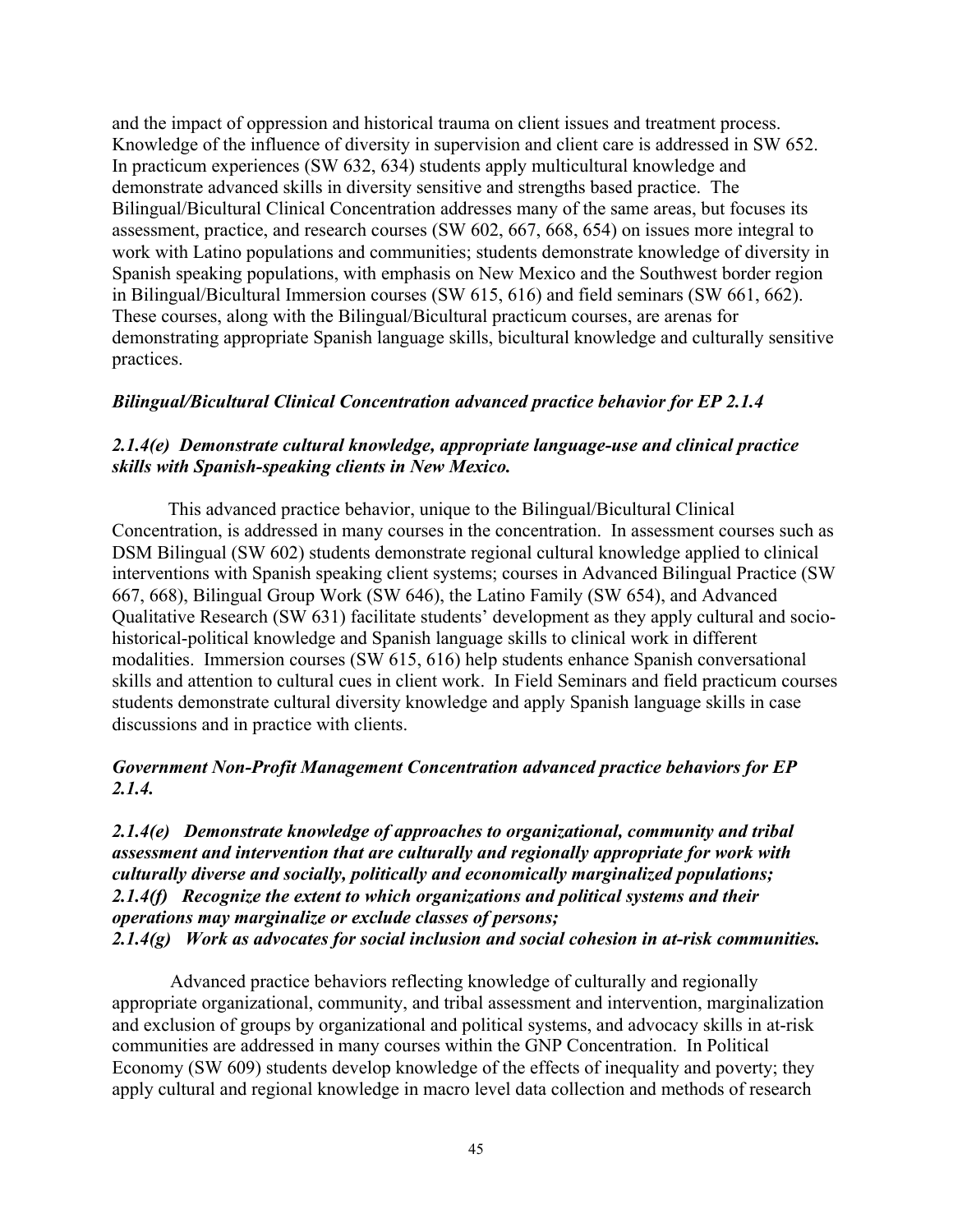analysis with vulnerable populations in Advanced Research (SW 630). Leadership and Supervision (SW 651) applies similar knowledge to leadership interactions with diverse employees. In Advanced Social Policy (SW 642) students use outreach and community organizing methods to include marginalized groups in the policy making process and amplify the power of community members' voices. In Field education courses (SW 632, 634) students demonstrate respect, appreciation and knowledge in developing diversity sensitive interventions with economically and socially marginalized populations; they apply intervention skills related to organizational and political exclusion and advocate for social inclusion and cohesion policies and programs.

## *EP 2.1.5 Advance human rights and social and economic justice.*

Knowledge, values and skills related to human rights and social and economic justice are integral to the practice of social work. This competency is also basic to the mission of the School of Social Work and is addressed through various practice behaviors in many courses in the MSW foundation curriculum and all concentrations at the advanced level.

# *2.1.5(a) Understand the forms and mechanisms of oppression and discrimination.*

Law and Ethics (SW 533) addresses the legal system's role in protecting the interests of the diverse, at-risk populations of New Mexico and the Southwest. Social Policy (SW 541) addresses the legacy of discrimination in the United States. Diversity (SW 546) includes knowledge of the matrix of domination and structures of inequality. Social Work Practice I and II (SW 565 and SW 566) address oppression as maintained by the distribution of resources and examines the ways in which theories of practice can further oppress and marginalize people. In HBSE I and II (SW 585 and SW 586), students examine the ways in which poverty, discrimination, and structural inequalities influence human development at various system levels and over the life span. In the first field education course (SW 532), students review the field agency's stance on social and economic justice. In Field Seminar (SW 551) students participate in a social justice exercise related to the field agency.

## *2.1.5(b) Advocate for human rights and social and economic justice.*

Law and Ethics (SW 533) addresses the legal system's role in protecting the interests of the diverse, at-risk populations of New Mexico and the Southwest. Social Policy (SW 541) prepares students to access lawmakers and the media and to communicate in order to promote socially just policies. The Diversity course (SW 546) examines major social justice issues that clients face. Social Work Practice I (SW 565) examines social justice and advocacy as a core value of the profession. In fieldwork courses (SW 532 and SW 534), students review the field agency's stance on social and economic justice and incorporate classroom content on social justice into their field experience. In the Field Seminar Class (SW 551) students participate in a social justice exercise related to the field agency.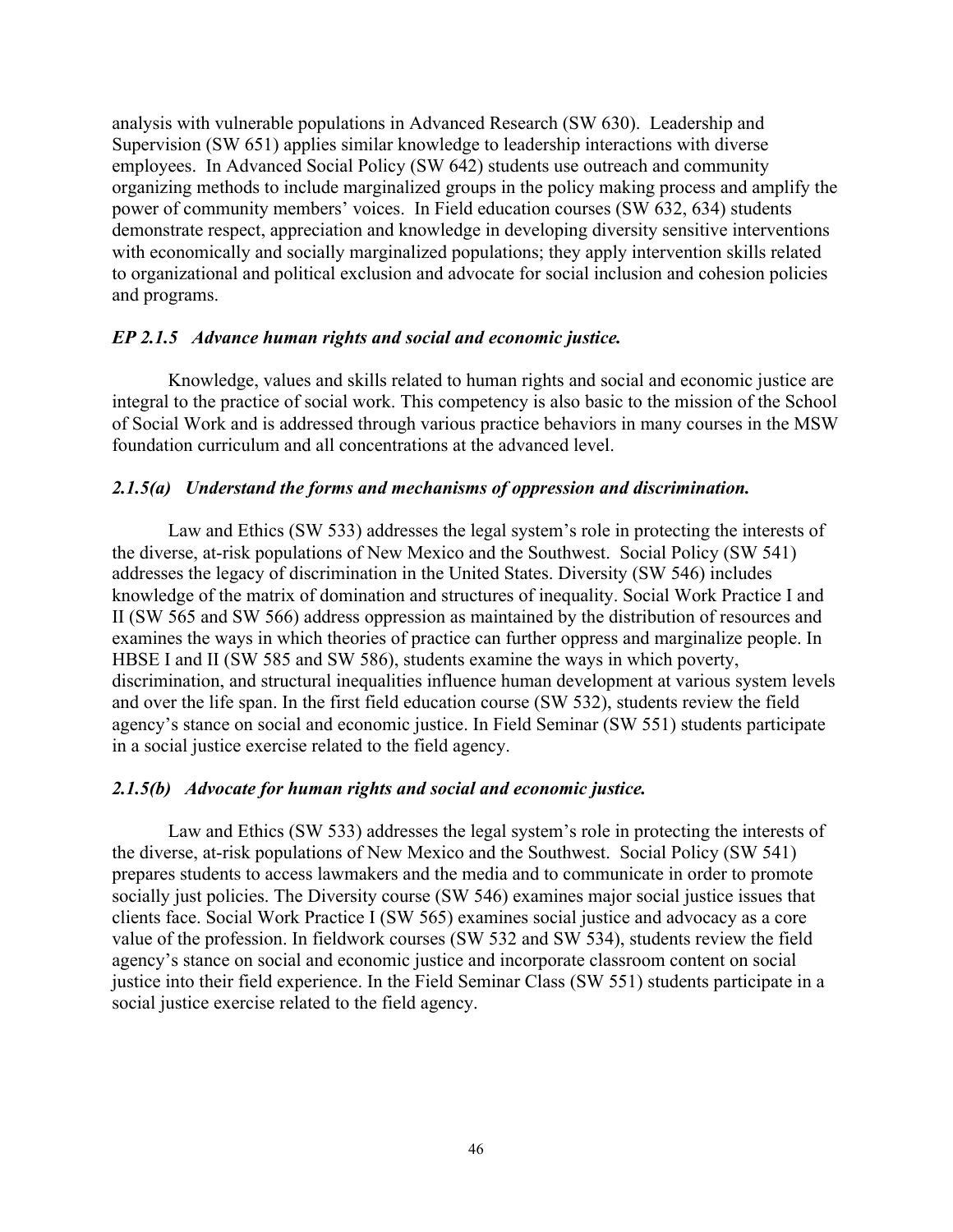### *2.1.5(c) Engage in practices that advance social and economic justice.*

In Law and Ethics (SW 533) the students understand legal structures and operations and the social worker's role in the court system. In Social Policy (SW 542) students understand how to organize campaigns, build coalitions and the ways in which voting helps shape just social policy. In the diversity course (SW 546) students participate in a self-examination assignment to learn that the fight for social justice begins with self-awareness. In Social Work Practice I and II (SW 565 and SW 566), students examine power differentials in the professional relationship and critically examine ways to use theory to empower clients. In the fieldwork courses (SW 532 and SW 534), students first prepare to advocate for social and economic justice and then advocate for social justice in a manner consistent with field agency policy and practice. In the Field Seminar course (SW 551) students participate in a social justice exercise related to advocacy in the field setting.

## **Clinical and Bilingual Concentrations advanced practice behaviors for EP 2.1.5**

## *2.1.5(d) Use knowledge of the effects of oppression, discrimination, and historical trauma on client and client systems to guide treatment planning and intervention; 2.1.5(e) Advocate at multiple levels for mental health parity and reduction of health disparities for diverse populations.*

These advanced practice behaviors emphasize more complex levels of knowledge of and clinical practice that addresses the effects of oppression, discrimination and historical trauma on clients. Students learn to advocate at multiple levels for mental health and health care parity. These practice behaviors are addressed in several courses in the Clinical and Bilingual concentrations. In the Field practicum courses (SW 632, 634), Clinical and Bilingual students integrate knowledge of oppression, stigma, historical trauma and human rights violation into treatment planning and intervention and work responsively with clients on these issues. In the Group Work course (SW 644, 646). Clinical and Bilingual concentration students examine social justice in relation to group work. The Bilingual concentration students demonstrate Spanish language skills as well as bicultural sensitivity in these areas. In Advanced Multicultural Practice I and II (SW 665, 666), the Clinical concentration students address cultural assessment, traditional healing, social justice, and gender issues in treatment. In Clinical Supervision (SW 652), Clinical concentration students examine how oppression can impact supervisor/supervisee and worker/client and the critical selection of supervisory models and approaches relative to issues of oppression and historical trauma and advocacy practice. Bilingual Concentration students address oppression, historical trauma, human rights issues and advocacy practice in Bilingual Practice (SW 667, 668), DSM and group work courses. In Bilingual Concentration Field Seminars (SW 661, 662) and Immersion courses (SW 615, 616), students explore case situations that involve oppression and historical trauma and advocacy practice with Spanish speaking populations.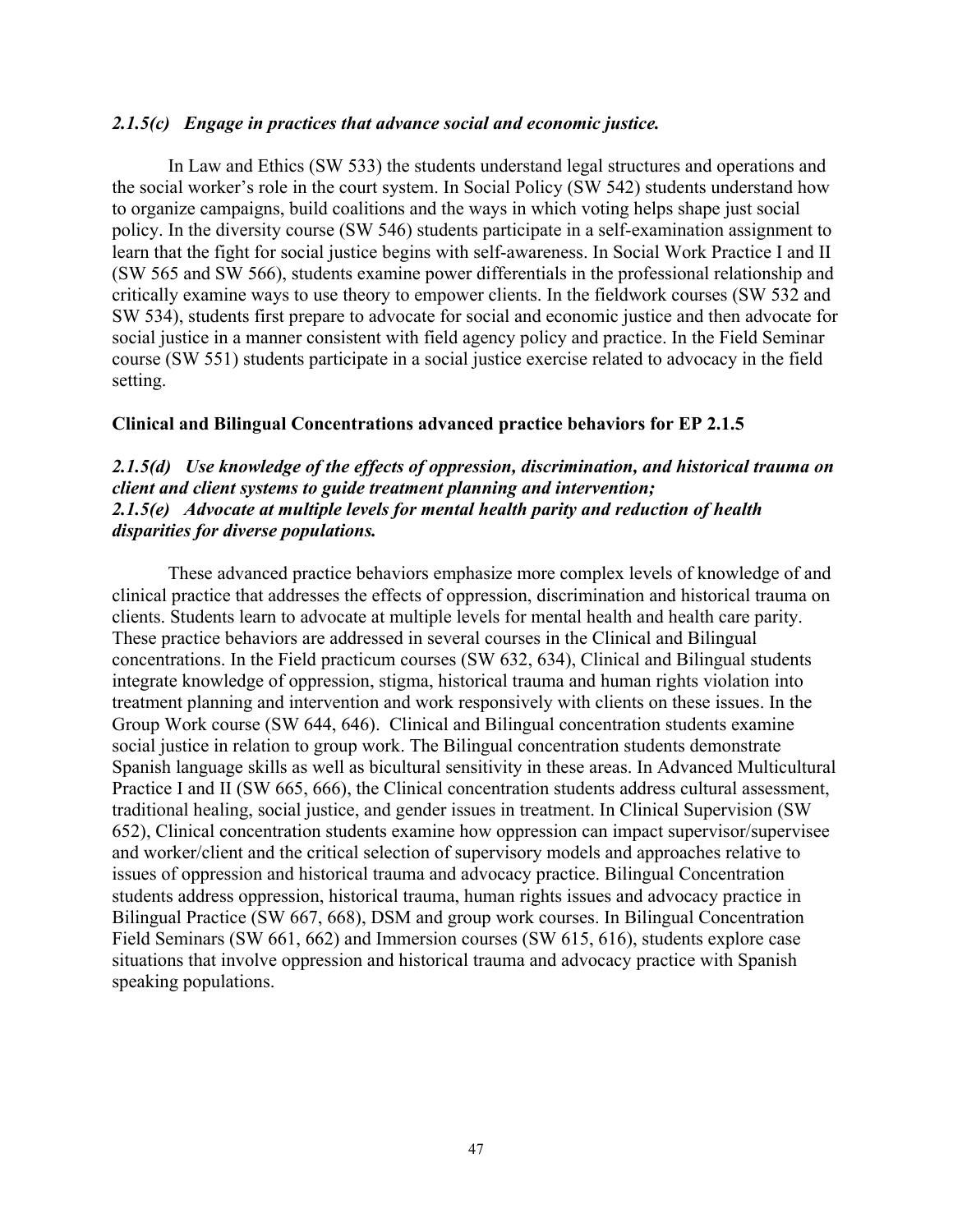### *Bilingual/Bicultural Clinical Concentration advanced practice behavior for EP 2.1.5*

# *2.1.5(f) Engage in practices that advance social and economic justice in Spanish-speaking communities, including native-born and immigrant.*

In the Bilingual/Bicultural Immersion courses (SW 615, 616), students develop conversational Spanish as a tool for advocacy and demonstrate a familiarity with social justice issues affecting Spanish-speaking clients and communities. In Advanced Qualitative Research (SW 631), students become aware of social injustice as a feature of Latino communities. In Advanced Bilingual Practice (SW 667, 668), students develop an awareness of historical and contemporary social and economic challenges impacting Spanish-speaking communites and become involved in efforts to advocate on behalf of Spanish-speaking clients and communities. In the Group Work (SW 646), The Latino Family (SW 654), the DSM Bilingual course (SW 602), the Field Seminars (SW 661, 662), and the Bilingual/Bicultural Practicum (SW 632, 634), students recognize micro/mezzo/macro system levels of oppression and appropriate micro/mezzo/macro interventions with Spanish-speaking clients.

### *Government Non-Profit Management Concentration advanced practice behaviors for EP 2.1.5*

# *2.1.5(d) Engage in policy practice within agency, governmental and tribal settings to advance social and economic well-being and to deliver effective health and social services; 2.1.5(e) Engage in advocacy by taking action to address discriminatory patterns that underlie the development of policies and services at local, state, tribal and national governmental and within health and in social service agency settings.*

Courses within the GNP Concentration address advanced practice behaviors reflecting policy practice and advocacy actions that advance social and economic well-being, address discriminatory patterns in policies and services, and the delivery of effective health and social services. Political Economy (SW 609) helps students develop knowledge of the effects of government actions and economic contexts on social justice and the role of the market economy as a mechanism of discrimination. Students recognize management practices that promote discrimination and learn alternatives that create equal access in SW 651, Leadership and Supervision. In Advanced Social Policy (SW 642) students use research findings, analysis and advocacy to identify disadvantage created by unequal access, opportunity and treatment, inform and shape policy recommendations, and develop skills in campaigning and coalition development for policy practice that supports social and economic justice. Field education (SW 632, 634) gives opportunities for students to integrate and apply knowledge developed in other courses to develop and implement socially just and ethical policy practice that enhance agency and community well-being, address discriminatory policies and practices and identify strategies for correction.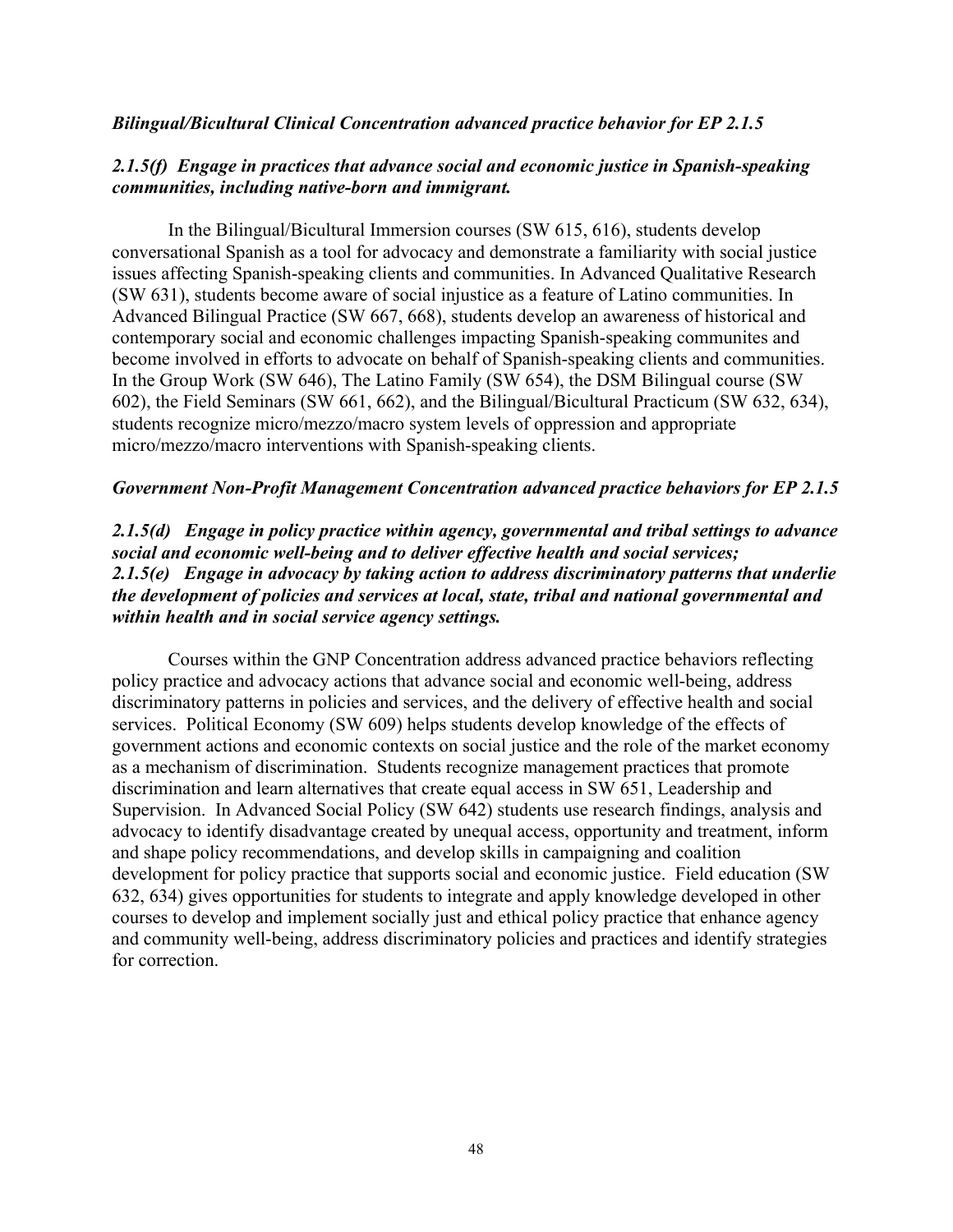## **EP 2.1.6 Engage in research-informed practice and practice-informed research.**

Social workers use practice experience to inform research-based inquiry. Social workers evaluate and use evidenced-based research, evaluate their own practice, and draw upon qualitative and qualitative research findings to improve client services, service delivery and policy.

# *2.1.6(a) Use practice experience to inform scientific inquiry.*

Students in the research class (SW 530) learn how to develop research questions. In Social Work Practice I and II (SW 565 and SW 566), students examine practice wisdom and the importance of the client's narrative while critically examining the ways in which practice wisdom informs practice theory. In the fieldwork courses (SW 532 and SW 534), students search the professional literature for best practices pertaining to assessment and treatment of clients at the field agency and then demonstrate their ability to integrate practice wisdom and evidencebased practice in agency-based assessment and treatment. In the Field Seminar (SW 551) students participate in an exercise to prepare to integrate practice wisdom and evidence-based practice into their field experience.

# *2.1.6(b) Use research evidence to inform practice.*

Students in the research course (SW 530) examine the nature of evidence-based practice, including the link between theory and practice and steps for assessing evidence-based practice. In Law and Ethics (SW 533) students learn basic legal research skills, gain the ability to apply the NASW Code of Ethics in the resolution of practice dilemmas, and learn legal and ethical reasoning strategies to make informed practice decisions. In Social Policy (SW 541), students utilize scholarly research on the causes and correlates of social problems and on successful interventions to inform policy recommendations. In HBSE I and II (SW 585 and SW 586), students integrate professional literature that relates to HBSE theories. In Social Work Practice I and II (SW 565 and SW 566), students integrate scholarly research into a case assessment and critically examine the ways in which the effectiveness of theory-based practice approaches is assessed. In the fieldwork courses (SW 532 and SW 534), students search the professional literature for best practices pertaining to assessment and treatment of clients at the field agency and then demonstrate their ability to integrate practice wisdom and evidence-based practice in agency-based assessment and treatment. In the Field Seminar (SW 551) students search professional literature on best practices with client issues at the field agency.

# *Clinical and Bilingual/Bicultural Clinical Concentrations advanced practice behaviors for EP 2.1.6*

*2.1.6(c) Use the evidence based practice process in clinical assessment and intervention with clients; 2.1.6(d) Participate in the generation of new clinical knowledge, through research and practice; 2.1.6(e) Use research methodology to evaluate clinical practice effectiveness and/or outcomes.*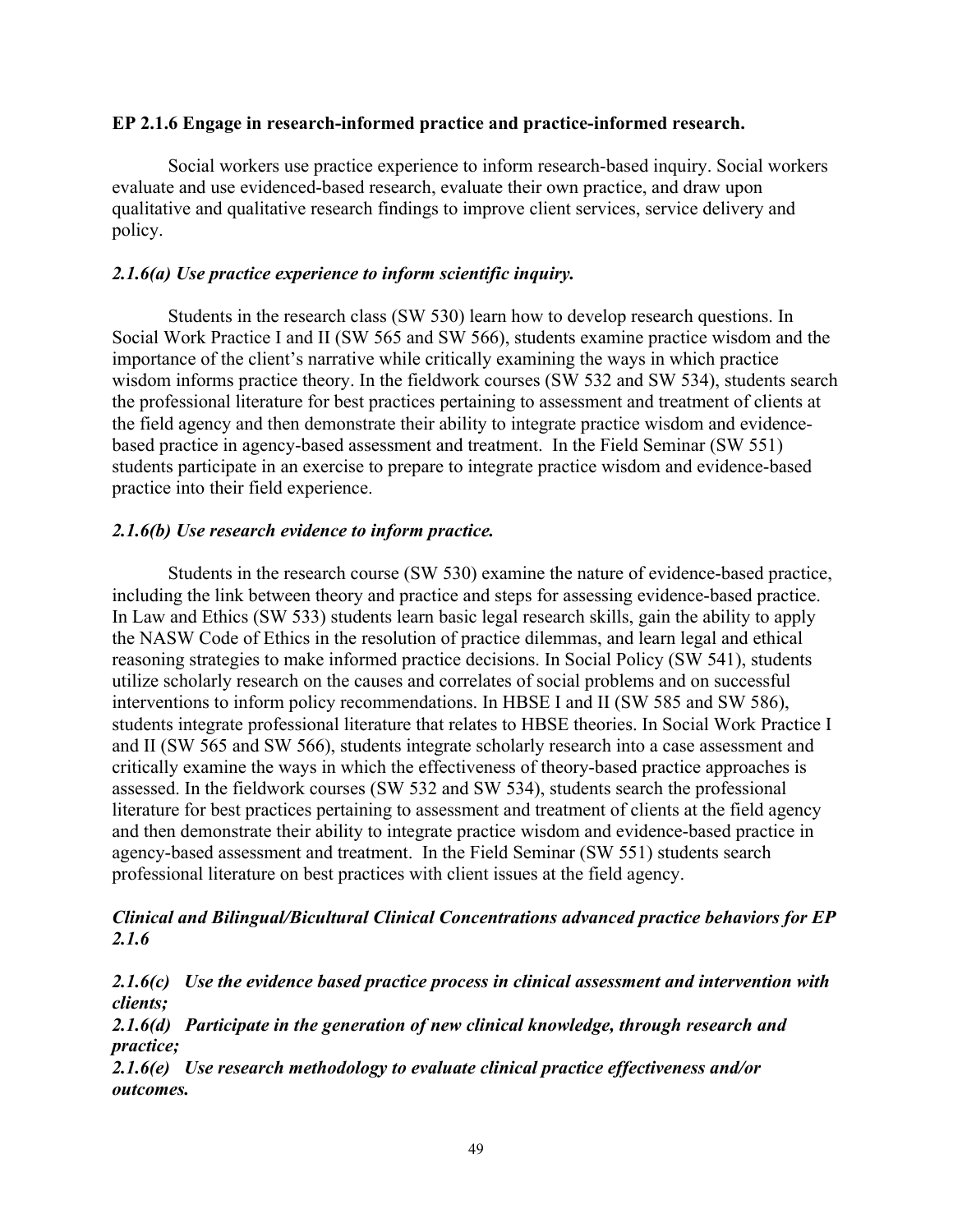In the Advanced Practice Courses in the Clinical and Bilingual/Bicultural Clinical concentrations, (SW 665, 666, 667, 668), the Field Practicum courses (SW 632, 634), Research courses (SW 633, 631), Bilingual/Bicultural Field Seminar courses (SW 661, 662), Group Work courses (SW 644, 646), and DSM course (SW 602) Clinical and Bilingual/Bicultural Clinical concentration students develop evidence based practice skills with a focus on approaches that have demonstrated effectiveness with diverse population. They apply four aspects of EBP to develop an intervention, demonstrate knowledge of how to evaluate intervention effectiveness to meet accountability demands of field agency, write a research proposal, and add to the body of knowledge by learning how to integrate client needs and characteristics with best available knowledge. Bilingual Concentration students demonstrate Spanish language skills as well as bicultural sensitivity in these areas.

### *Government Non-Profit Management Concentration advanced practice behaviors for EP 2.1.6*

*2.1.6(c) Use practice experience within agency and governmental settings to generate research questions and inform scientific inquiry;* 

*2.1.6(d) Identify, critically appraise, integrate research-derived knowledge and apply this knowledge to practice within government and agency settings;* 

*2.1.6(e) Apply research design knowledge, values, ethics and skills to the identification of population and community problems, needs, resources and strengths and to the evaluation of social programs and their outcomes;*

*2.1.6(f) Make culturally competent and ethical research decisions in critically assessing, planning, carrying out and interpreting quantitative and qualitative data collection with the Hispanic, Native American and other diverse populations of rural and urban New Mexico and the Southwest.*

Students in the GNP Concentration address four interrelated advanced practice behaviors as they engage in the process of research-informed practice and practice-informed research. In Advanced Research (SW 630) students generate research questions drawn from practicum experiences that relate to needs, service delivery, and program outputs and outcomes. They review and critique research on community needs and interventions and determine applicability to client population served, as well as assess community needs through quantitative and qualitative data collection and analysis, focus groups, and interviews. They demonstrate knowledge and skills related to ethical and culturally appropriate use of information throughout this process. The Political Economy course (SW 609) develops knowledge of agency funding and social welfare programs as functions of the macroeconomic environment and capital accumulation. In the Advanced Policy course (SW 642) students use various analyses of research, as well as forecasting and comparative policy analysis to propose policy solutions to address social problems. They develop organizational projects and research proposals in SW 651 and 664 as they integrate relevant research literature. In field education courses (SW 632, 634) students apply advanced knowledge and skills as they work with needs assessments and program evaluation, integrate best practices information and community/agency characteristics into their collaborative policy practice work, and maintain standards of ethical and culturally appropriate research as they intervene with regionally diverse and vulnerable populations.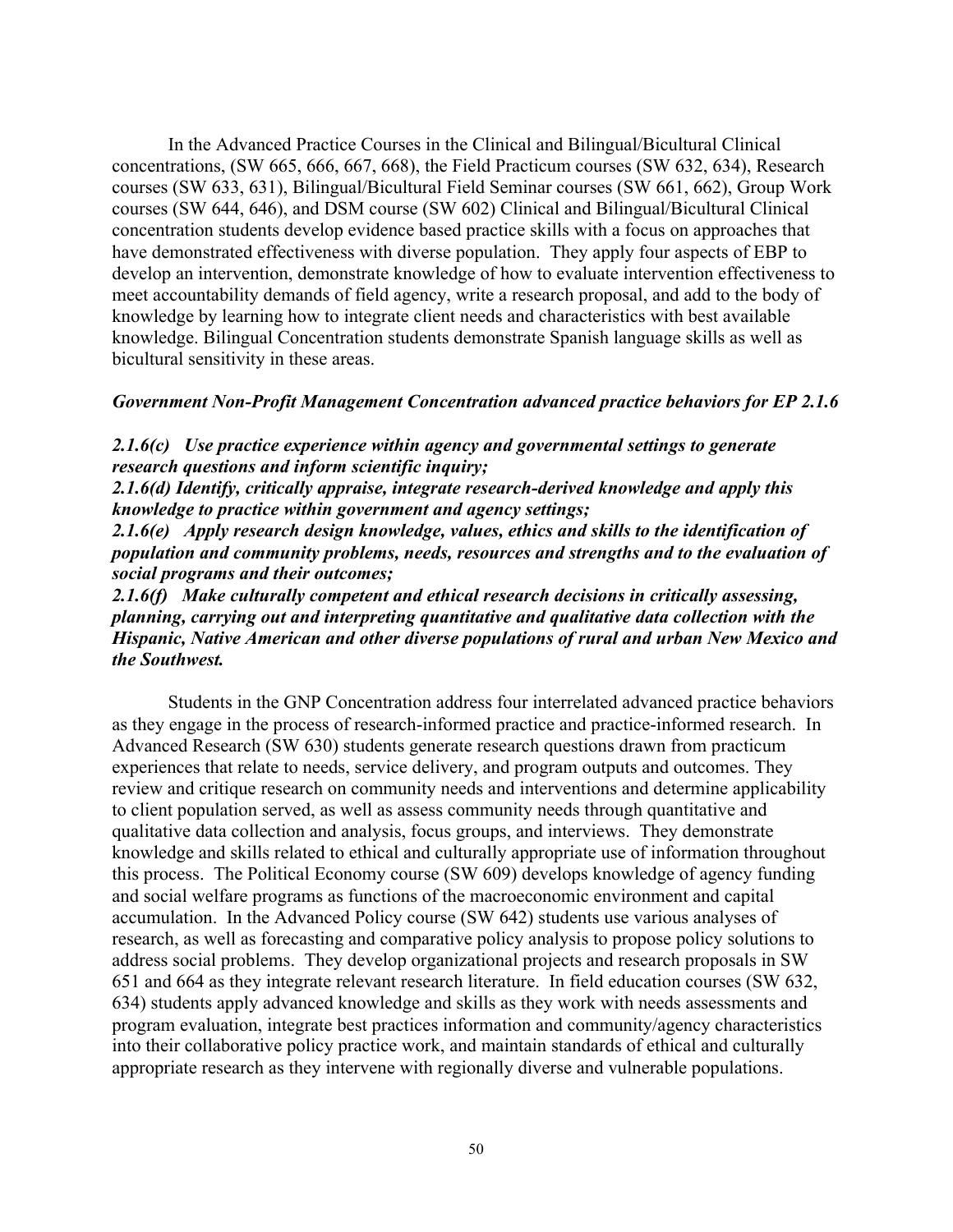## *EP 2.1.7 Apply knowledge of human behavior and the social environment*

Social workers are knowledgeable about life course human behavior, and the ways in which social systems support and/or undermine health and well being.

# *2.1.7(a) Use conceptual frameworks to guide the processes of assessment, intervention, and evaluation.*

In Law and Ethics (SW 533), students apply ethical and legal guidelines and reasoning strategies necessary to make informed practice decisions. In Diversity (SW 546) students examine the matrix of domination, social construction of difference, critical multiculturalism, historical trauma, and multiple diversities. In HBSE I (SW 585), students demonstrate knowledge of human behavior theories at various system levels and demonstrate knowledge of conflict, social construction, diversity, psychodynamic, developmental, cognitive/behavioral, existential/humanistic and transpersonal perspectives and knowledge of multiple dimensions of the person and their environments. In HBSE II (SW 586), students demonstrate knowledge of HBSE developmental theories and multiple dimensions of interactions between persons and their environments over the life course. In Social Work Practice I and II (SW 565 and SW 566), students learn multidimensional frameworks for engagement, assessment, intervention, termination, and evaluation and examine the ways in which practice theory integrates human behavior theory to guide the social work practice process. In the Fieldwork courses (SW 532 and SW 534), students first discuss and then incorporate conceptual frameworks that guide practice at the field agency. In the Field Seminar (SW 551) students examine conceptual frameworks that guide agency practice.

## *2.1.7(b) Critique and apply knowledge to understand person and environment.*

In Social Policy (SW 541), students investigate social structures that enhance or impinge upon individual and community well being. In Diversity (SW 546), students understand difference as a dynamic interaction between person and environment and identify structural and personal influences on experiences of privilege and oppression. In HBSE I (SW 585), students demonstrate ability to critically analyze various HBSE theories that address transactions between individuals and their environment. Students understand the importance of context and diversity factors. In Social Work Practice I and II (SW 565 and SW 565), students examine ways in which practice approaches integrate HBSE theory. In fieldwork courses (SW 532 and SW 534) and the Field Seminar course, students identify and demonstrate ability to address person-in-environment issues that affect field agency clients.

## *Clinical and Bilingual/Bicultural Clinical Concentrations advanced practice behaviors for EP 2.1.7*

*2.1.7(c) Synthesize and differentially apply theories of human behavior and the social environment to guide clinical practice; 2.1.7(d) Use bio-psycho-social-spiritual theories and multiaxial diagnostic classification systems in formulation of comprehensive assessments;*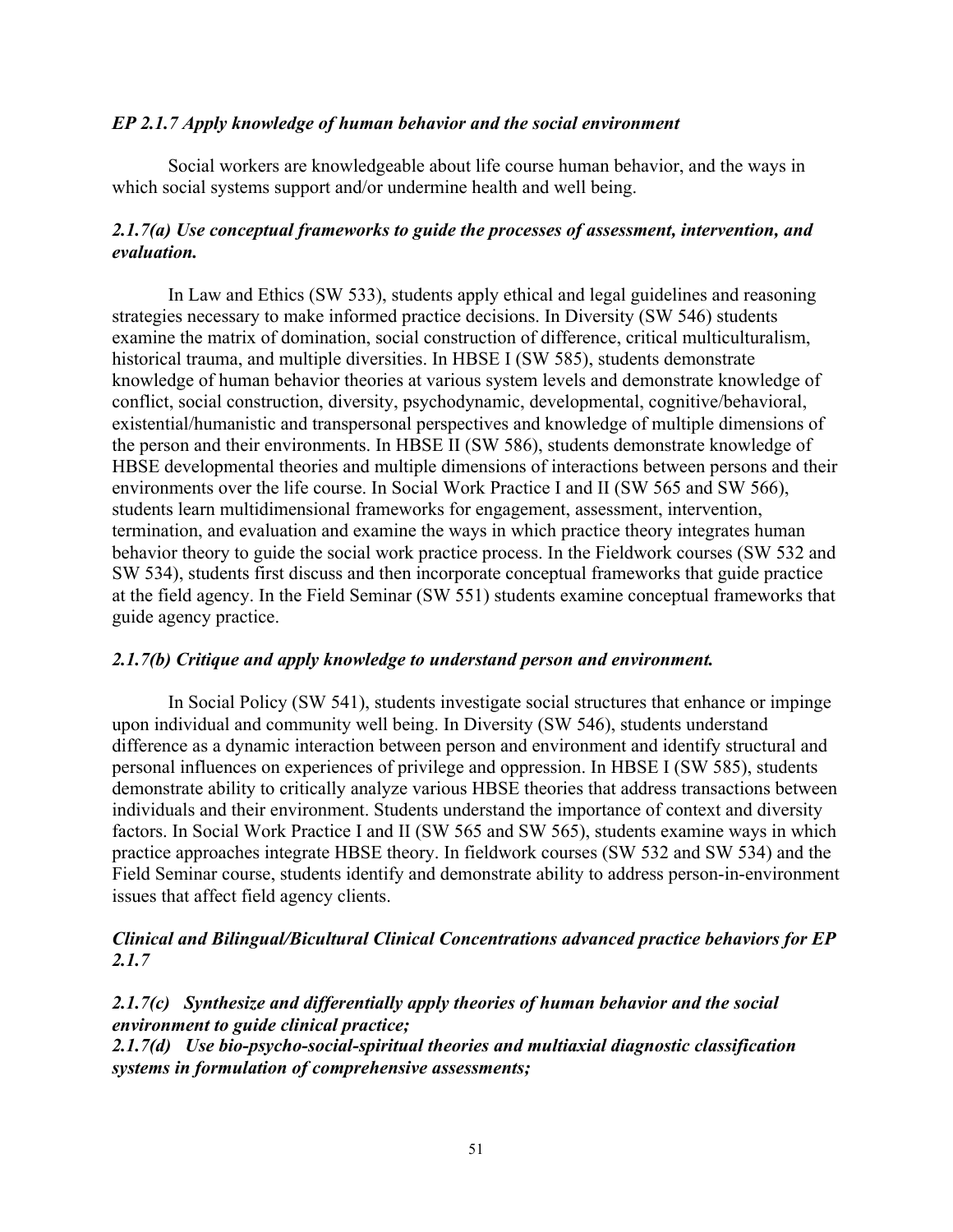### *2.1.7(e) Consult with medical professionals, as needed, to confirm diagnosis and/or to monitor medication in the treatment process.*

In Advanced Practice Courses in the Clinical Concentration (SW 665, 666) and Bilingual/Bicultural Clinical Concentration (SW 667, 668), Field Practicum (SW 632, 634), Bilingual/Bicultural Field Seminar courses (SW 661, 662), Group Work courses (SW 644, 646), and the DSM course (SW 601, 602) Clinical and Bilingual/Bicultural Clinical concentration students demonstrate increased ability to apply theories about human behavior and the social environment in the implementation of system sensitive practice approaches. Students integrate knowledge of multiple life dimensions (biological, psychological, social and spiritual) with the DSM for comprehensive assessments. Students learn and demonstrate ability to utilize medical resources for diagnostic and medical consultations. Bilingual/Bicultural Clinical Concentration students demonstrate Spanish language skills as well as bicultural sensitivity in these areas. In the Field seminar courses (SW 661, 662), Bilingual/Bicultural Clinical Concentration students apply HBSE theory (developmental systems, person-in-environment) to therapeutic work on assigned cases as demonstrated in case presentations. In the Bilingual/Bicultural Clinical concentration Latino Family course (SW 654), students develop knowledge of multiaxial diagnostic processes applied to family systems as well as knowledge of comprehensive models of assessment for family intervention. Bilingual/Bicultural Clinical Concentration students demonstrate Spanish language skills as well as bicultural sensitivity in these areas.

### *Government Non-Profit Management Concentration advanced practice behaviors for EP 2.1.7*

# *2.1.7(c) Use conceptual theoretical frameworks in HBSE to guide the process of needs assessment and the design and creation of community based agencies and larger social and governmental institutions that promote social welfare and social justice; 2.1.7(d) Apply HBSE frameworks to manage and administer agencies in promoting the wellbeing of agency employees and clients.*

Advanced practice behaviors for the GNP Concentration build upon the human behavior and the social environment foundation courses and address theoretical and conceptual frameworks useful in work with community based agencies, social and governmental institutions, and communities. In Advanced Social Policy (SW 642) students develop knowledge of structural functional theory and causal analysis to guide environmental/societal (governmental) policy solutions to individual and community problems; Organizational Theory (SW 664) addresses governance structures, ecological theory, and the effects of Weber's theory of bureaucracy in social welfare organizations. Various leadership and management theories and perspectives are examined in Leadership and Supervision (SW 651). Students integrate and apply various theoretical perspectives in assessing and intervening to address client and community programming needs, and use management frameworks that assist in agency and employee development in field education courses (SW 632, 634).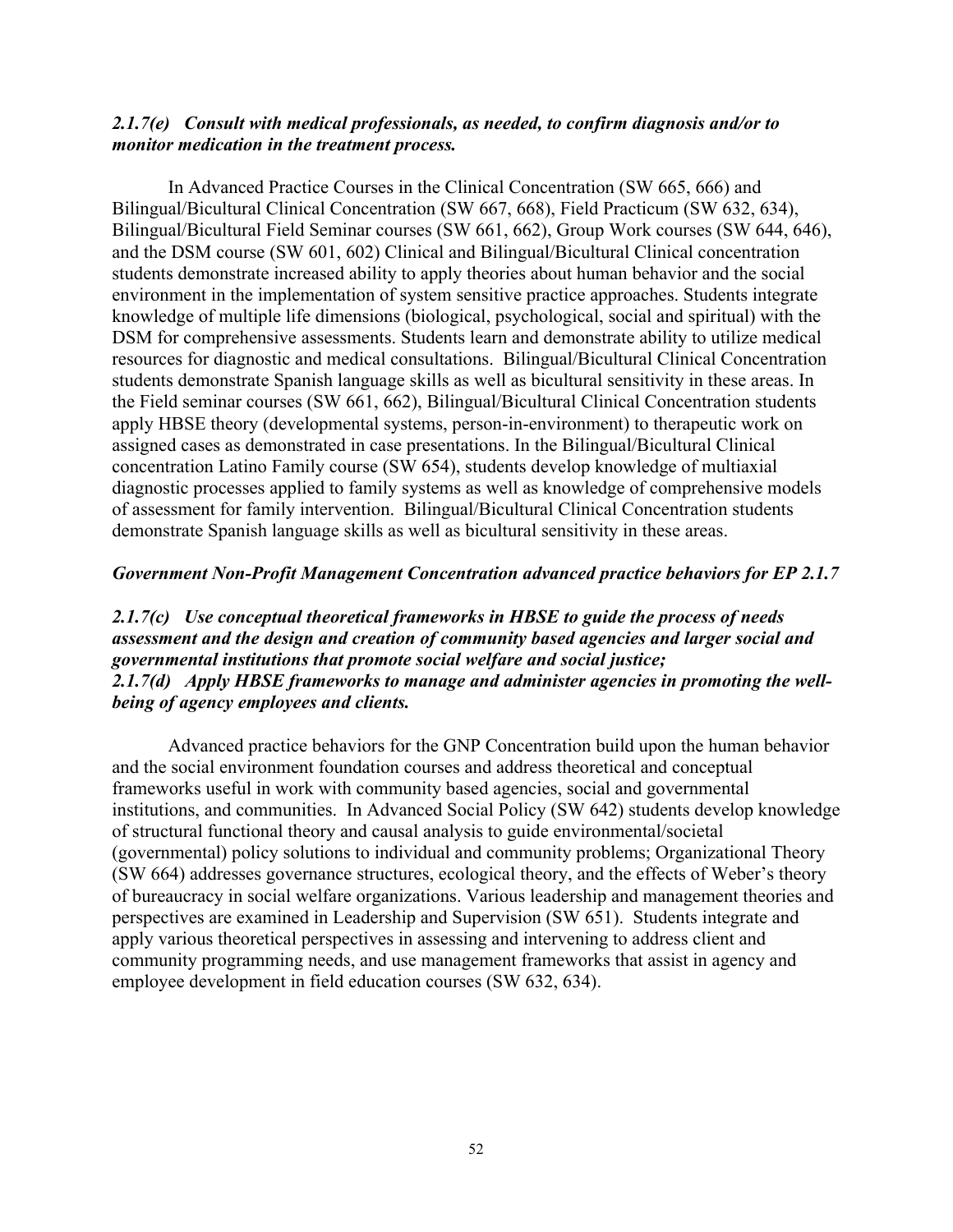## *EP 2.1.8 Engage in policy practice to advance social and economic well being and to deliver effective social work services.*

Social workers understand the history of the development of social policies and services, understand the effects of social policy on people's lives and engage in policy practice.

## *2.1.8(a) Analyze, formulate, and advocate for policies that advance social well-being.*

In Law and Ethics (SW 533), students demonstrate knowledge in a variety of areas of the law, including the U.S. Constitution, basic legal research skills, the ability to apply the NASW Code of Ethics in the resolution of practice dilemmas, and legal and ethical reasoning strategies to make informed practice decisions. In SW 541 (Social Policy), students employ a policy analysis model to weigh strengths and weaknesses of an existing policy and make and communicate informed judgments about it. Students also develop knowledge of social welfare policies at the local, state and federal level that impact client well being. In fieldwork courses (SW 532 and SW 534), students discuss agency policy and understand how agency policy connects to agency mission and programs. In the Field Seminar (SW 551) students examine agency policy manual and participate in an exercise to examine the link between agency policy and agency mission, programs, and services.

## *2.1.8(b) Collaborate with colleagues and clients for effective policy action.*

In Law and Ethics (SW 533), students demonstrate an understanding of family law, criminal law, juvenile law, legal aspects of health care, education law, and legal and ethical issues governing social work practice and also examine the legal system's impact on contemporary social problems. In Social Policy (SW 541), students learn how to access and communicate with community allies and how to deliver a shared message promoting policy action. In the field education courses (SW 532 and SW 534), students understand and participate in agency policy action. In the Field Seminar course (SW 551) students examine the agency policy manual and participate in an exercise to examine the link between agency policy and agency mission, programs, and services.

# *Clinical and Bilingual/Bicultural Clinical Concentrations advanced practice behaviors for EP 2.1.8*

*2.1.8(c) Communicate to stakeholders the implication of policies and policy change in the lives of clients;*

*2.1.8(d) Use evidence-based practice and practiced –based evidence in advocacy for policies that advance social and economic well-being;*

# *2.1.8(e) Advocate with and inform administrators and legislators to influence policies that impact clients and service.*

In the field education courses in the Clinical and Bilingual/Bicultural Clinical concentrations (SW 632, 634) students demonstrate the ability to communicate with clients, colleagues, and funding sources about the impact of policies on agency services. Students review professional literature and agency data to identify policies in need of change and to work with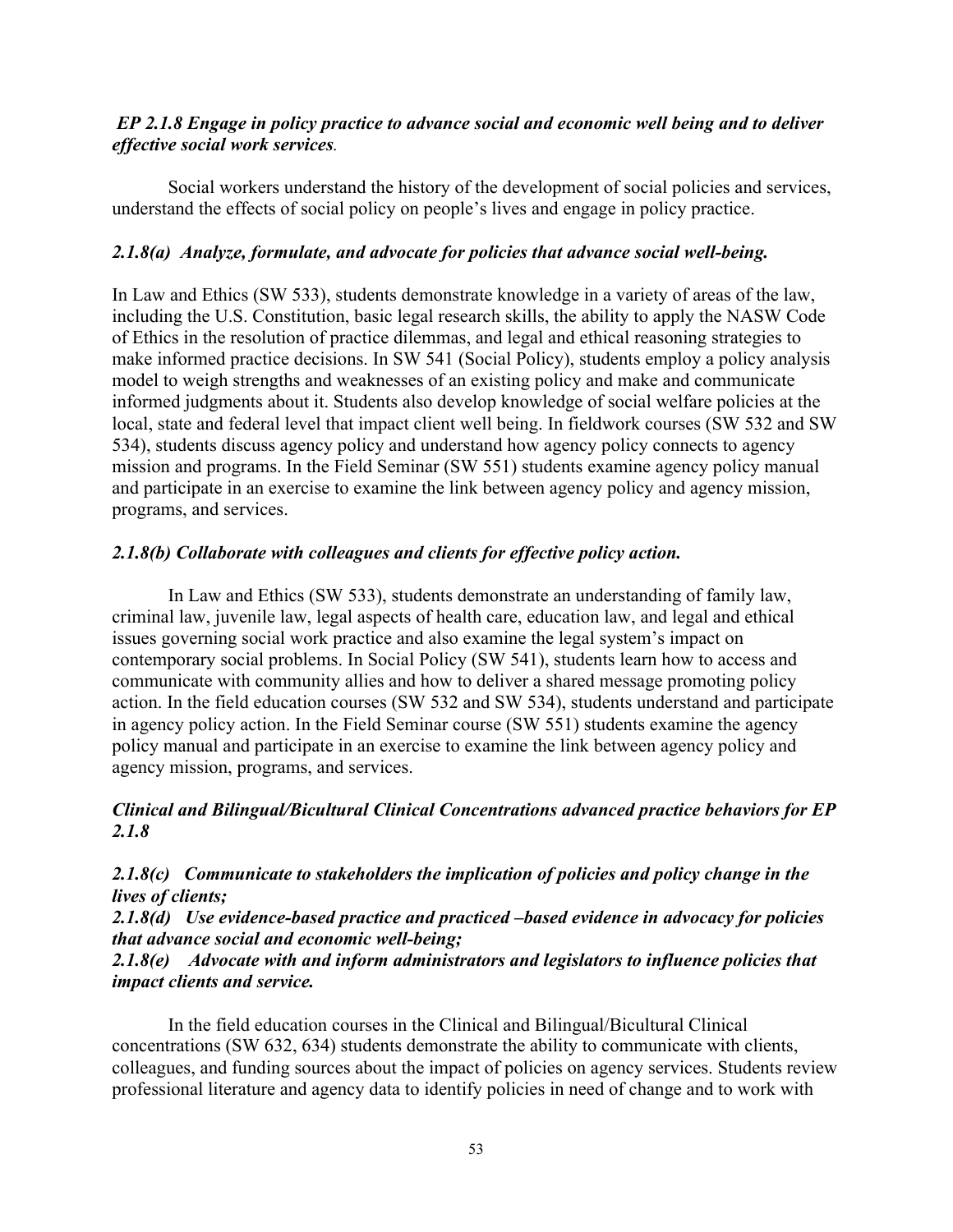supervisors to learn to effectively communicate for policy action. The Bilingual/Bicultural Clinical Concentration students demonstrate Spanish language skills as well as bicultural sensitivity in these areas.

## *Government Non-Profit Management Concentration advanced practice behaviors for EP 2.1.8*

*2.1.8(c) Demonstrate the ability to communicate both verbally and in writing various analytic methods for the assessment of federal, state, local and tribal government policies, structures, and their interrelationships;*

*2.1.8(d) Use practice, research and knowledge of federal and state laws and regulations in the creation of legally viable not-for-profit organizations for the delivery of health, mental health and human service programs;*

*2.1.8(e) Critique and apply knowledge of fiscal management techniques to develop sustainable budgets for not-for-profit organizations and government institutions that promote social welfare and social justice;*

# *2.1.8(f) Understand and apply the methodologies of grant writing and resource development in order to respond to the needs of vulnerable populations, communities and tribes.*

In Political Economy (SW 609) students develop knowledge of the interaction of economy, government policy, and social welfare, as well as skills in researching laws and regulations that influence program development. They use research to assess outcomes of policy and programs and communicate their findings in SW 630, Advanced Research. In Advanced Social Policy (SW 642) students develop skills in writing effective policy memos to advocate for policy change. Field education courses (SW 632, 634) are arenas where all of these practice behaviors are primarily addressed: students develop and apply knowledge of current research and laws that impact program development, create and disseminate policy summaries/briefs which analyze policy and structures impacting agency decisions, make recommendations on sound economical and sustainable budgets to promote social justice, and apply grant writing and resource development skills in response to community/agency needs.

# *EP 2.1.9 Respond to contexts that shape practice.*

Social workers respond to the evolving nature of the practice context. Social workers use knowledge and skills to respond to contextual changes at every level of practice and to promote changes that improve the quality of social services.

## *2.1.9(a) Continuously discover, appraise, and attend to changing locales, populations, scientific and technological developments, and emerging societal trends to provide relevant services.*

In Law and Ethics (SW 533), students use professional communication skills to organize and prepare a presentation of legal evidence and testimony in court. In Social Policy (SW541), students use research literature and knowledge of client experiences to assess needs and impacts of programs. In the diversity course (SW 546), students become familiar with current realities and changes in local contexts (ethnic, racial, cultural and social class). Students become aware of their own contexts through critical self-examination. Students become familiar with local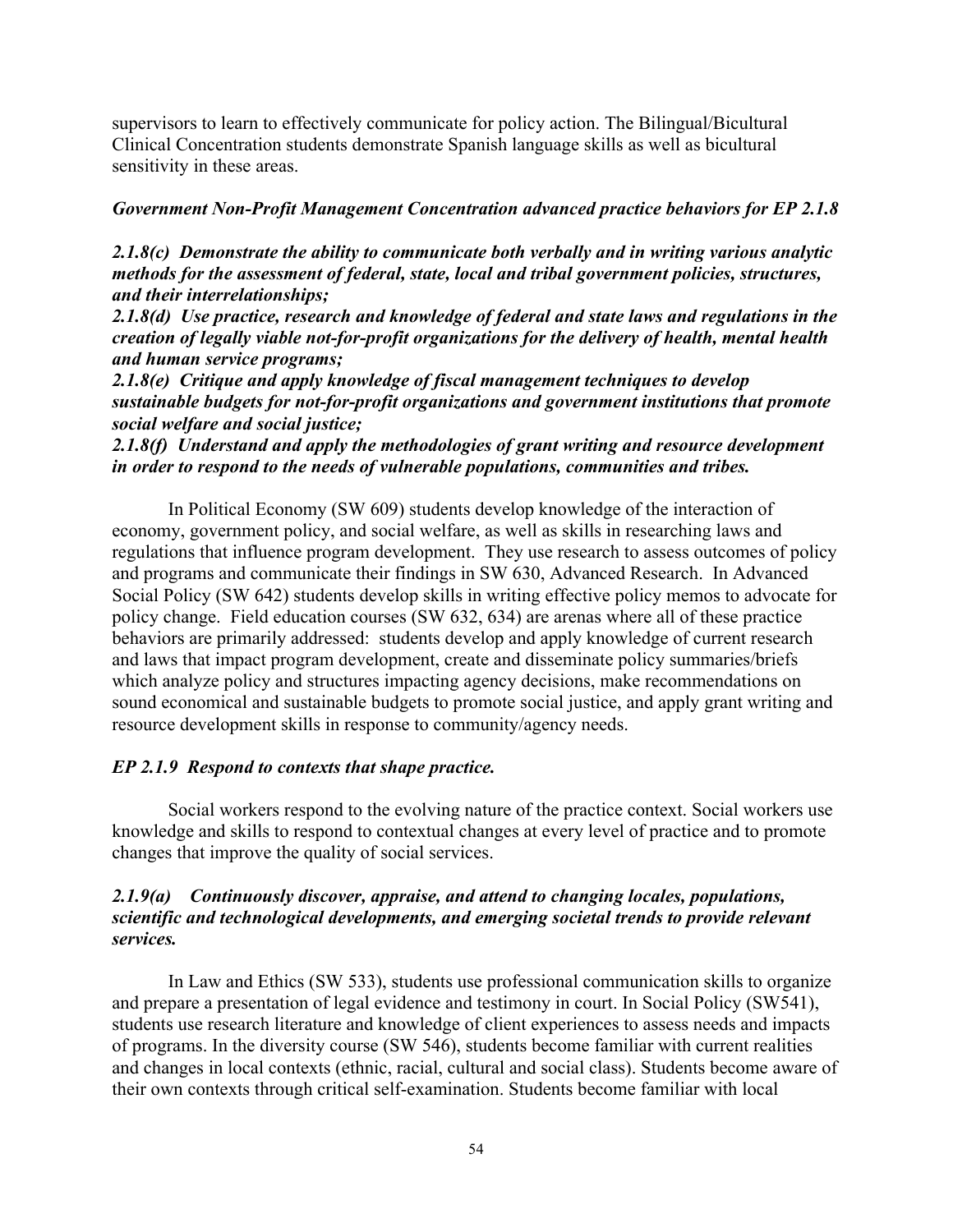Hispanic and Native American cultures and contexts. In HBSE I and II (SW 585 and 586), students demonstrate knowledge of local, regional, and global sociocultural, political, and economic contexts in evaluating HBSE theories and information and develop awareness of technological changes and globalization trends that impact people in their environments. In Social Work Practice I and II (SW 565 and SW 566), students examine social trends that challenge existing practices and societal and technological trends affecting social work practice. In the education courses (SW 532 and SW 534), students examine the demographics of clients served by the agency, agency history and integrate knowledge of changing community contexts in work with clients. In the Field Seminar course (SW 551) students discuss how to examine client demographics and agency history in the community context.

# *2.1.9(b) Provide leadership in promoting sustainable changes in service delivery and practice to improve the quality of social services.*

In Social Work Practice I (SW 565), students attend to person-in-environment strengths and challenges. In the field education courses and Field Seminar course (SW 532, SW 534 and SW 551), students examine funding sources of the agency and the ways in which the agency invites and uses client and community input. Students attend agency meetings and contribute ideas pertaining to implementation of change as a response to client/community input.

# *Clinical and Bilingual/Bicultural Clinical Concentrations advanced practice behaviors for EP 2.1.9*

- *2.1.9(c) Assess the quality of clients' interactions within their social contexts;*
- *2.1.9(d) Develop intervention plans to accomplish systemic change;*

# *2.1.9(e) Work collaboratively with others to effect systemic changes that are sustainable.*

Students in the Clinical and Bilingual/Bicultural Clinical Concentrations address contexts that affect practice in multiple courses. In the Clinical Concentration Advanced Multicultural Practice courses (SW 665, 666) and the Bilingual/Bicultural Advanced Bilingual Practice courses (SW 667, 668), Group Work course (SW 644-Clinical, SW 646-Bilingual/Bicultural), the Bicultural/Bilingual DSM course (SW 602), Field Courses (SW 632, 634), the Bilingual/Bicultural Field Seminars (SW 661, 662) the Bilingual/Bicultural Immersion courses (SW 615, 616), and in the Bilingual/Bicultural Research course (SW 631), students consider the social, regional, cultural, political, historical, social class, legal, and regional contexts that impact the client's world and inform the assessment, treatment and evaluation process, including the use of the DSM, group and family work with diverse client systems. The Latino Family course (SW 654) addresses the application of the person-in-environment perspective as the basis for effective Spanish language work with engagement, assessment, treatment and evaluation with Latino families. The Bilingual/Bicultural Clinical Concentration students demonstrate Spanish language skills as well as bicultural sensitivity in these areas, exploring the social, regional, cultural, political, historical context of language and culture and the impact this has on the client's world and clinical treatment.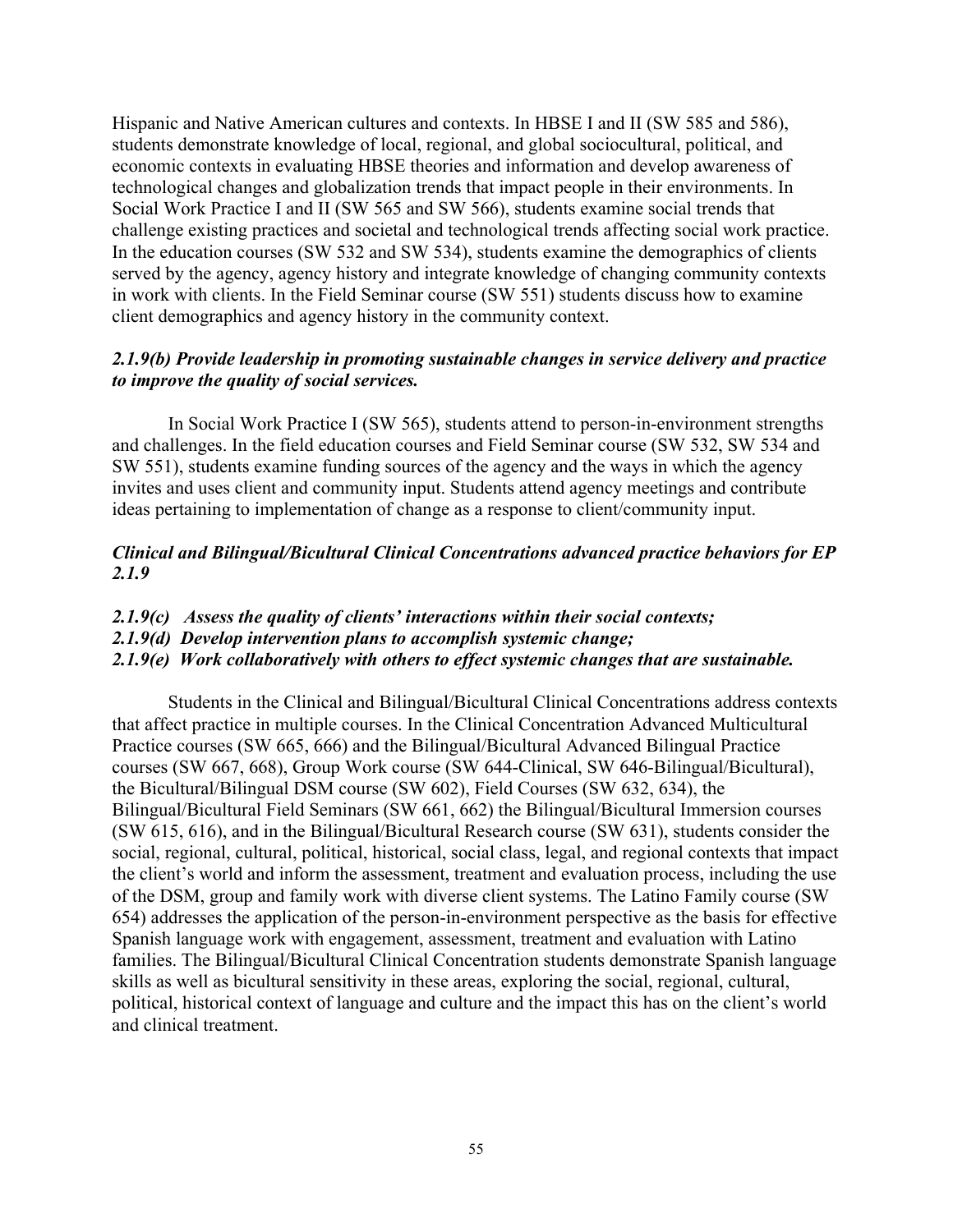*Government Non-Profit Management Concentration advanced practice behaviors for EP 2.1.9 2.1.9(c) Collaborate with private and public health and human service agencies to enhance service effectiveness and efficiency in a manner that promotes social welfare and social justice;*

*2.1.9(d) Apply management techniques within health and human service agencies and governmental and tribal institutions to effectively and efficiently deliver community-responsive programs and services.* 

In the GNP Concentration, students build on foundational knowledge about changing contexts in addressing advanced practice behaviors that focus on macro level systems and environments. In Organizational Theory (SW 664) they develop knowledge of the structure of agency environments, fields, populations, agents, and interactions; Leadership and Supervision (SW 651) helps students understand changing dynamics of internal and external elements of strategic planning. In SW 632 and 634, students apply contextual knowledge in developing outside agency partnerships, both public and private, that best serve client system/community needs and employ effective management techniques for community responsive service and enhanced agency/community functioning.

# **EP 2.1.10(a) – (d) Engage, access, intervenes and evaluate with individuals, families, groups, organizations and communities.**

Social workers use the social work processes of engagement, assessment, intervention, evaluation and termination to assist individuals, families, group and communities. Social workers use evidence-based practices to help client achieve goals.

# **EP 2.1.10(a) – Engagement**

# *2.1.10(a) i Substantively and affectively prepare for action with individuals, families, groups, organizations, and communities.*

In SW 541 (Social Policy) students learn how to access lawmakers and/or media to promote policy action. In Social Work Practice I and II (SW 565 and SW 566), students tune in to client strengths and vulnerabilities, learn about using supervision to prepare for action, search literature on evidence based approaches, critically examine in written and role-play assignments theory-based preparatory and engagement methods, and demonstrate use of core relational skills in written and role-play assignments. In field education courses (SW 532 and SW 532), students examine case files, shadow experienced social workers, and emotionally prepare for work with clients.

## *2.1.10(a) ii Use empathy and other interpersonal skills.*

In Social Work Practice I and II (SW 565 and SW 566), students demonstrate in written and role-play assignments their critical understanding of the use of the core relational conditions as the basis of all practice with clients. In field education courses (SW 532, SW 534), students recognize and demonstrate ability to communicate the core relational skills of empathy, warmth, genuineness, authenticity and respect at their field work agency with colleagues and clients. In the Field Seminar course (SW 551), students discuss the use of the core relational skills at their agency.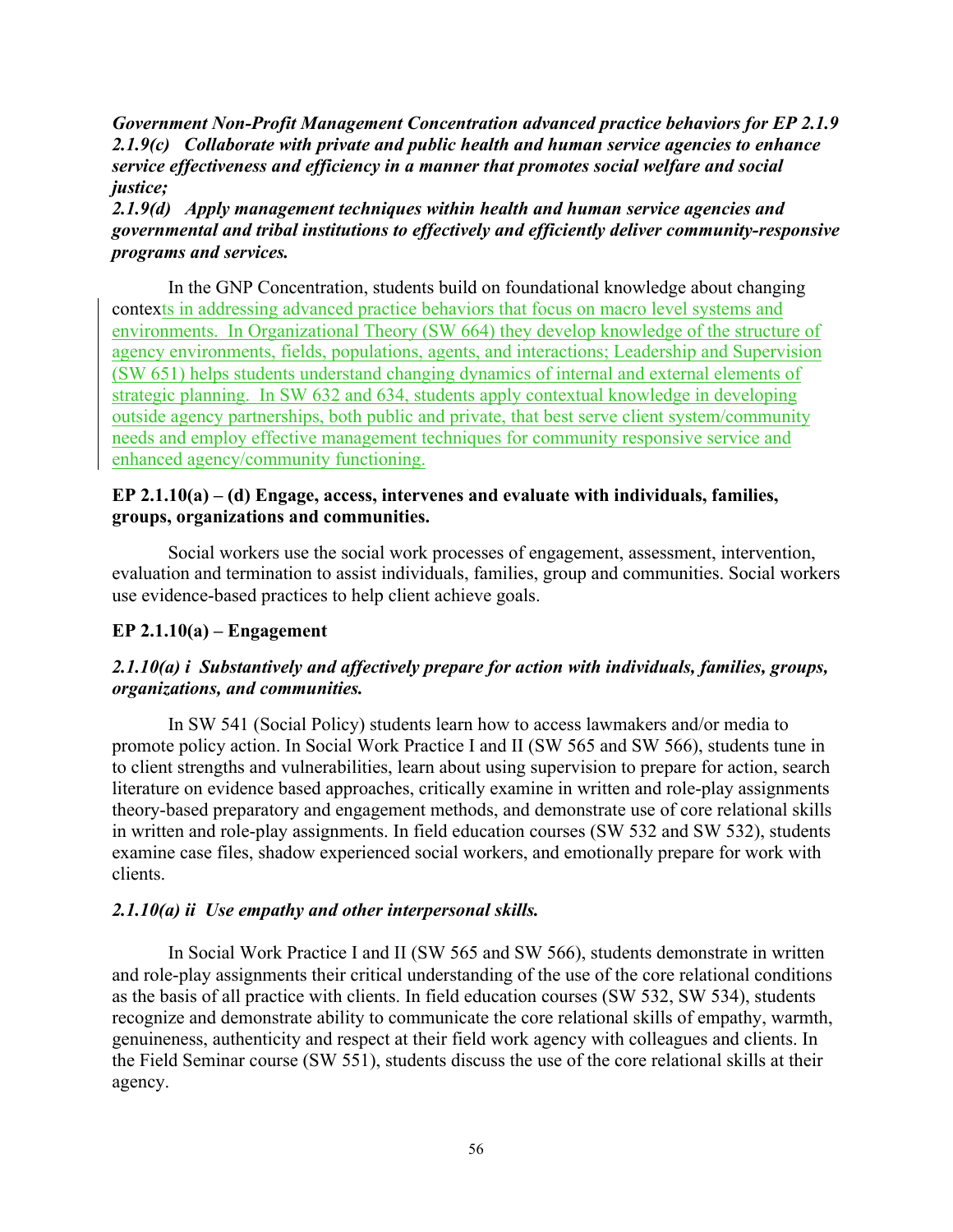### *2.1.10(a) iii Develop a mutually agreed-on focus of work and desired outcomes.*

In Social Work Practice I and II (SW 565 and SW 566), students demonstrate an understanding of informed consent, the use of mutually agreed-upon goals, the identification of a clear timeframe for work and of mutually-agreed upon procedures for work with voluntary, involuntary, minors and incapacitated clients. In written and role-play assignments, students demonstrate ability to collaborate with clients in the process of defining a purpose and focus for work. In the field education courses (SW 532, SW 534), students become familiar with and then demonstrate the ability to use, under supervision, the treatment planning processes embraced by the field agency. In the Field Seminar course (SW 551), students discuss modes of agency treatment planning.

## *Clinical and Bilingual Concentrations advanced practice behaviors for EP 2.1.10 (a)*

*2.1.10(a) iv Develop a culturally responsive therapeutic relationship; 2.1.10(a) v Attend to the interpersonal dynamic and contextual factors that both strengthen and potentially threaten the therapeutic alliance; 2.1.10(a) vi Establish a relationally based process that encourages client to be equal participants in the establishment of treatment goals and expected outcomes.*

In the Advanced Practice Courses in the Clinical (SW 665, 666) and Bilingual/Bicultural Clinical (SW 667, 668) Concentrations, the Field Practicum courses (SW 632, 634), the Bilingual/Bicultural Field Seminar courses (SW 661, 662), the Bilingual/Bicultural Immersion course (SW 615, 616), Group Work courses (SW 644, 646), DSM courses (SW 601, 602), the Clinical Supervision course (SW 652), and the Latino Family course (SW 654), Clinical and Bilingual/Bicultural Clinical concentration, students demonstrate the ability to work across difference to build therapeutic relationships that are culturally and mutually responsive. Students learn about and demonstrate the ability to critically examine power differentials between social worker and client and work collaboratively to build therapeutic alliances. Bilingual/Bicultural Clinical Concentration students demonstrate Spanish language skills as well as bicultural sensitivity in these areas, exploring the social, regional, cultural, political, and historical client contexts in order to strengthen the therapeutic alliance.

# *Government Non-Profit Management Concentration advanced practice behaviors for EP 2.1.10(a)*

*2.1.10(a) iv Through culturally and regionally competent community organizing strategies prepare and plan to effectively connect and interact with communities, agencies and governmental institutions to promote social welfare and social justice; 2.1.10(a) v Collaborate with clients to identify, evaluate and select the appropriate evidence based practice interventions.*

Students develop knowledge of campaigns, coalition building, and lobbying strategies as ways to effectively connect and interact with communities, agencies, and governmental institutions to promote social welfare and social justice in Advanced Social Policy (SW 642). They identify and assess client needs in the context of culturally and evidence-based engagement processes,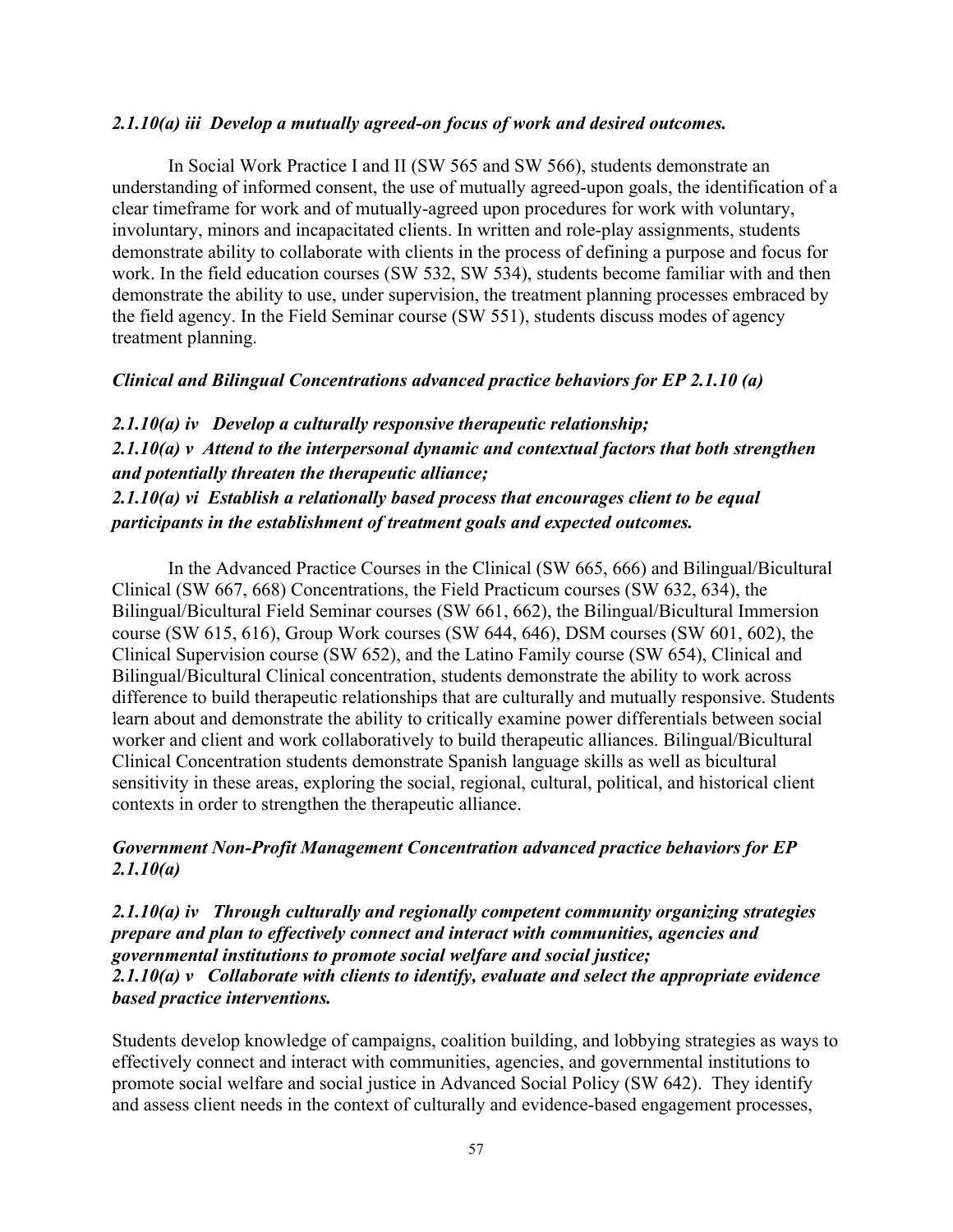and apply appropriate organizing strategies that maximize community engagement and collaboration in field education courses (SW 632, 634). Students demonstrate knowledge of culturally and regionally appropriate community organizing strategies as they prepare to campaign effectively, build coalitions, and lobby.

# *EP 2.1.10(b) Assessment*

# *2.1.10(b) i Collect, organize, and interpret client data.*

In HBSE I (SW 585), students prepare a cultural case analysis and a community observation/assessment utilizing multi-theoretical perspectives. In HBSE II (SW 586), students use scholarly literature to examine developmental hazards/challenges related to specific life periods and present a written developmental self-assessment integrating lived experience over multiple life periods with theoretical and multidimensional literature. In Social Work Practice I and II (SW 565 and SW 566), students assess intrapersonal, interpersonal and environmental, cognitive, emotional and behavioral individual, family and group dynamics. Students do written and role-play assignments demonstrating theory-based approaches to the collection and interpretation of client data.

# *2.1.10(b) ii Assess client strengths and limitations.*

In HBSE I (SW 585), students demonstrate knowledge of community strengths and limitations in a community observation/assessment assignment. In HBSE II (SW 586), students demonstrate knowledge of strengths and limitations related to specific developmental challenges and in developmental self-assessments. In Social Work Practice I and II (SW 565 and SW 566), students develop a written assessment addressing client strengths and limitations. Students demonstrate in written and role-play assignments a theory-based understanding of a clientworker collaborative examination of client strengths, resilience and vulnerability. In the field education courses (SW 532, SW 534), students demonstrate the ability to identify and then work with client strengths and limitations. In the Field Seminar course (SW 551), students discuss methods of identifying and addressing client strengths and limitations.

## *2.1.10(b) iii Develop mutually agreed-on intervention goals and objectives.*

In Social Work Practice I (SW 565), students develop a written assessment that includes goals, objectives and tasks. In Social Work Practice II (SW 566), students develop a theorybased assessment that addresses theoretically derived goals and objectives. In a social work practice role-play assignment, students demonstrate ability to work with client to develop goals and objectives. In field education courses (SW 532, SW 534), students observe the ways in which intervention plans are developed at the agency and then work with clients to develop mutually agreed-upon intervention plans that include goals and objectives. In the Field Seminar course (SW 551), students discuss methods of identifying and addressing client strengths and limitations.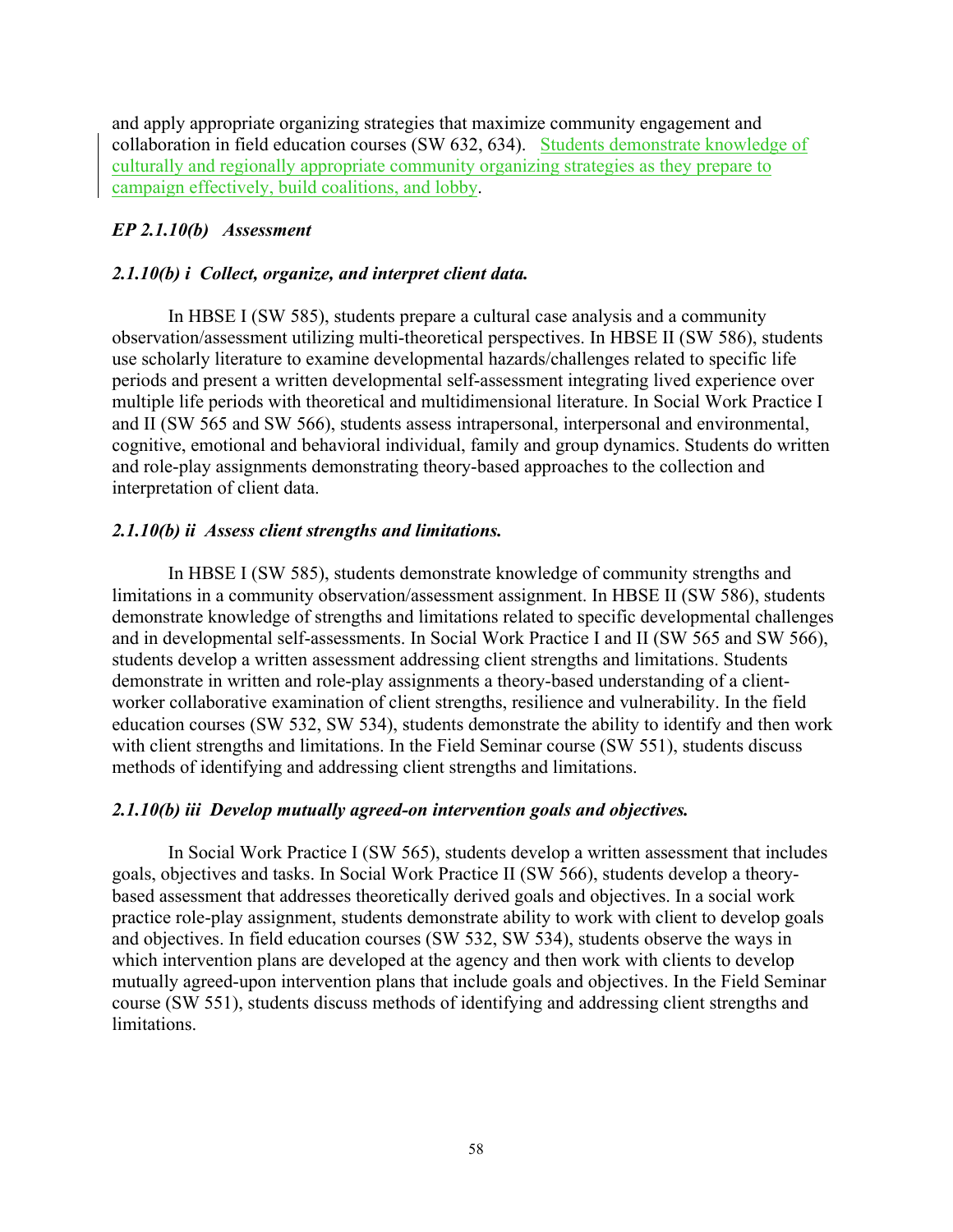### *2.1.10(b) iv Select appropriate intervention strategies.*

In Social Work Practice I (SW 565), students write a case-based written assessment that details an intervention strategy. In Social Work Practice II (SW 566) students do a theory-based written assessment and a theory-based role-play interview, both of which examine appropriate intervention strategies. In field education courses (SW 532, SW 534), students observe the ways in which intervention plans are developed at the agency and then work with clients to develop mutually agreed-upon intervention plans that include goals and objectives. In the Field Seminar course (SW 551), students discuss methods of developing intervention plans that are consistent with agency goals.

## *Clinical and Bilingual/Bicultural Clinical Concentrations advanced practice behaviors for EP 2.1.10(b).*

*2.1.10(b) v Use multidimensional bio-psycho-social-spiritual assessment tools; 2.1.10(b) vi Assess clients' readiness for change; 2.2.10(b) vii Assess client coping strategies to reinforce and improve adaptation to life situations, circumstances, and events;*

*2.1.10(b) viii Select and modify appropriate intervention strategies based on continuous clinical assessment use differential and multiaxial diagnoses.*

In Advanced Practice Courses in the Clinical (SW 665, 666) and Bilingual/Bicultural Clinical (SW 667, 668) concentrations, the Field Practice courses (SW 632, 634), the Bilingual/Bicultural Field Seminar courses (SW 661, 662), the Bilingual/Bicultural Immersion courses (SW 615, 616), the Group Work courses (SW 644, 646), the DSM courses (SW 601, 602), the Clinical Supervision course (SW 652), and the Latino Family course (SW 654) Clinical and Bilingual/Bicultural Clinical concentration students demonstrate knowledge of differential diagnoses, and demonstrate ability to perform assessments that address the interplay among the client's biological functioning, cognitive, emotional and developmental capacities, realities, social connectedness and support, spiritual beliefs and meaning systems. Students learn both the Western scientific assessment model and alternatives to the medical model and their effects on engagement, assessment, goal setting, endings and evaluation. Students in these concentrations demonstrate ability to assess intrapsychic, interpersonal and contextual factors that influence the client's readiness for change and the client's repertoire of problem-solving strategies. They demonstrate ability to select and modify intervention strategies based on a continuous assessment of the client's evolving intrapsychic, interpersonal and contextual realities. They demonstrate in role-play assignments their ability to select and modify appropriate treatment approaches based continuous assessment as part of the therapeutic process. Students in the Clinical and the Bilingual/Bicultural Clinical concentrations demonstrate ability to ability to accurately and collaboratively diagnose clients using the DSM mutiaxial system with particular attention to the critical challenges that cultural belief systems and cultural difference present to the processes of systematic diagnosis. In the Clinical and the Bilingual/Bicultural Clinical Concentration Group Work courses (SW 646, SW 644) students demonstrate knowledge of multiple group assessment dimensions (biological, psychological, social, spiritual), demonstrate ability to examine potential benefits and risks of group membership and learn assessment and screening issues related to various group models as used with diverse client populations. Clinical Concentration students in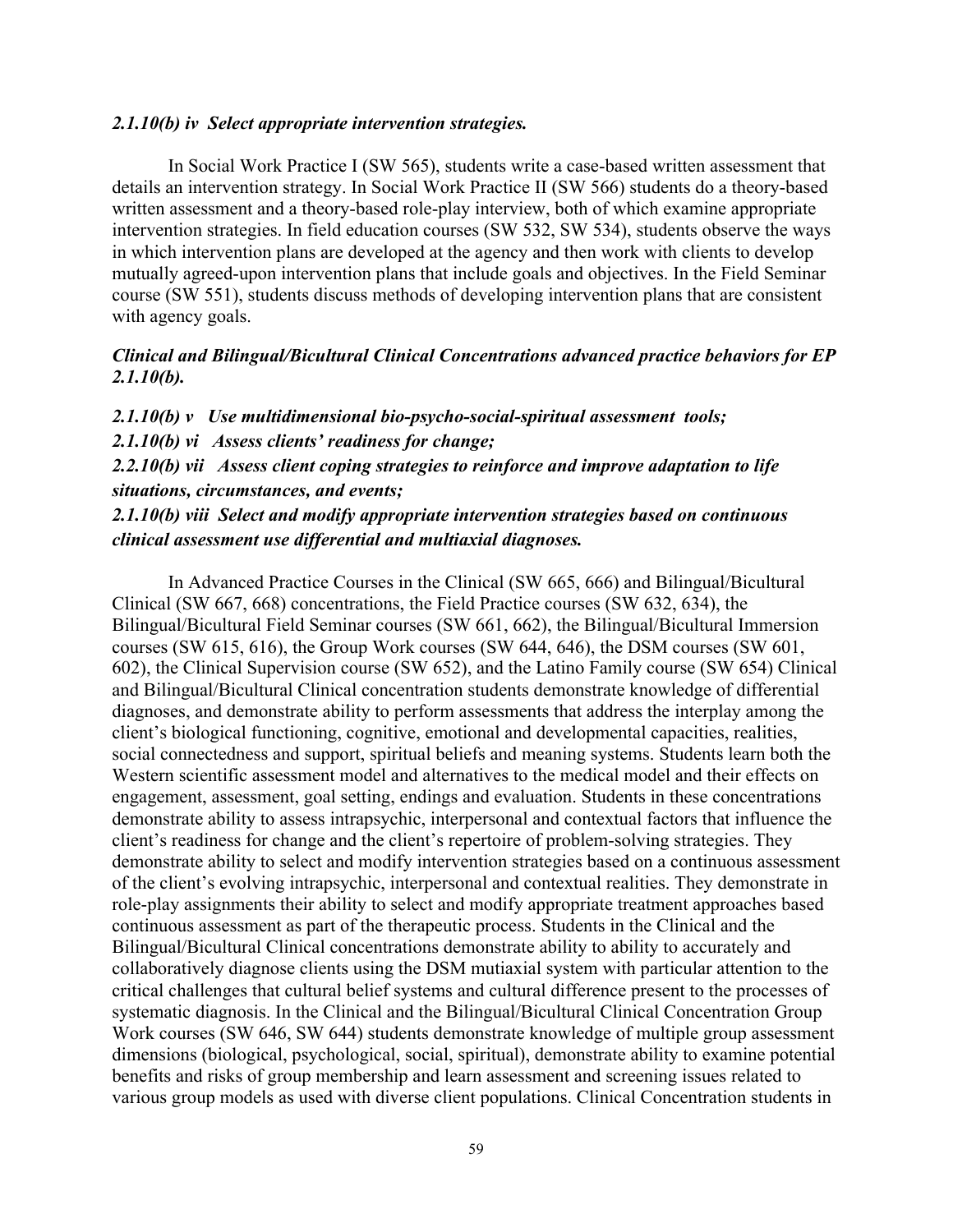the Clinical Supervision course (SW 652) demonstrate critical knowledge, values and skills in clinical supervision to facilitate use of comprehensive and culturally appropriate assessment models and tools. In the Bilingual/Bicultural Clinical Concentration Latino Family course (SW 654), students examine multiple assessment tools derived from a variety of models appropriate for use with Latino families. In the areas of multidimensional and continuous assessment of client coping strategies, client readiness for change and DSM based assessment, Bilingual/Bicultural Clinical Concentration students demonstrate Spanish language skills as well as bicultural sensitivity, exploring the social, regional, cultural, political, and historical client contexts.

## *Government Non-Profit Management Concentration advanced practice behaviors for EP 2.1.10(b).*

# *2.1.10(b) v Develop and apply culturally and regionally competent assessment tools and approaches for work with communities, organizations and governmental institutions; 2.1.10(b) vi Select and implement community organizational theories, models and research in agencies and governmental practice settings and across multiple systems of care in a culturally and regionally competent matter;*

# *2.1.10(b) vii Critique the validity and reliability of assessment tools used with clients representing the diverse cultures of New Mexico and the Southwest.*

Students develop knowledge of the use of multiple assessment tools to identify community needs, problems, strengths, and resources and critically analyze cultural and regional biases in existing measurement tools and ways to address them in Advanced Research (SW 630). They develop knowledge of relevant theoretical models related to bureaucracy, life cycles and structures in Organizational Theory (SW 664). In field education courses (SW 632, 634) students apply knowledge of organizational and community assessment tools to assess needs of the organization/community, and use culturally relevant assessment tools and theoretical models in macro level assessment.

## *2.1.10(c) Intervention*

### *2.1.10(c) i Initiate actions to achieve organizational goals.*

In Social Work Practice I (SW 565), students understand that client goals are derived from agency goals as demonstrated in written assessment. In Social Work Practice II (SW 566) students demonstrate ability to critically examine client goals as related to organizational goals. In the field education courses (SW 532, SW 534), students observe the ways in which the agency mission/purpose is reflected in the assessment process with clients and then work with clients to achieve goals that are congruent with the goals of the agency. In the Field Seminar course (SW 551), students identify how the agency mission/purpose is reflected in assessment/intervention processes with clients.

### *2.1.10(c) ii Implement prevention interventions that enhance client capacities.*

In the field education courses (SW 532, SW 534)), students first observe the ways in which the agency implements prevention interventions and then initiate intervention plans with clients that focus on prevention. In the Field Seminar course (SW 551), students identify how the agency develops and implements prevention interventions.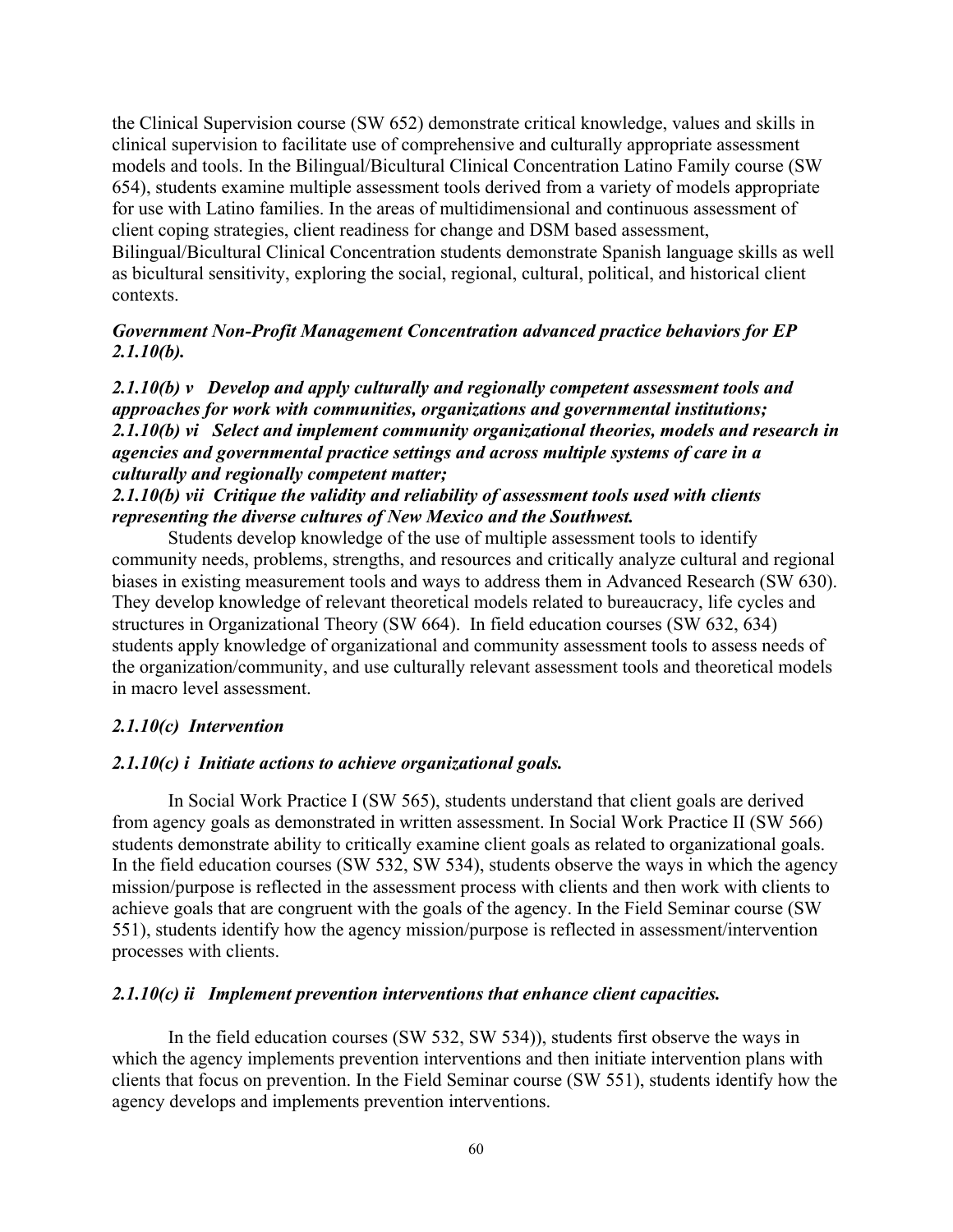### *2.1.10(c) iii Help clients resolve problems.*

In Social Work Practice I (SW 565), students learn to implement person-in-environment change strategies including task-centered, cognitive and behavioral approaches. In Social Work Practice II (SW 566) students demonstrate in written and role-play interview assignments the ability to use person-in-environment, theory-based intervention strategies to help client resolve problems. In field education courses (SW 532, SW 534), students utilize human behavior theory and social work practice theory to develop strategies to help clients resolve problems. In the Field Seminar course (SW 551), students observe the ways in which the agency utilizes human behavior theory and social work practice theory in order to develop strategies to help clients resolve problems.

### *2.1.10(c) iv. Negotiate, mediate, and advocate for clients.*

In Social Work Practice I and II (SW 565 and SW 566) students learn advocacy as a core value of the profession as utilized in direct practice with individual, families, and groups and as demonstrated in a written and role-play interview assignments. Students learn to support the client's goals and voice within various systems to address client needs. In the field practicum (SW 534) students learn skills of negotiation, mediation and advocacy in work with agency clients. In Field Seminar course (SW 551), students discuss how to learn and also practice the skills of negotiation, mediation, and advocacy.

## *2.1.10(c) v Facilitate transitions and endings.*

In Social Work Practice I and II (SW 565 and SW 566), students examine planned endings with various modalities and the importance of consolidation gains as a plan for maintenance of progress. Students learn theory-based approaches to transitions and endings. In field practicum courses (SW 532 and SW 534), students first observe and then apply knowledge gained to facilitate helpful transitions and endings for clients. In Field Seminar course (SW 551), students discuss the ways in which transitions and endings are implemented at the field agency.

# **Clinical and Bilingual/Bicultural Clinical Concentrations advanced practice behaviors for EP 2.1.10(c).**

# *2.1.10(c) vi Critically evaluate, select, and apply best practices and evidence-basedinterventions;*

*2.1.10(c) vii Demonstrate the use of appropriate clinical techniques for a range of presenting concerns identified in the assessment, including crisis intervention strategies as needed; 2.1.10(c) viii Collaborate with other professional to coordinate treatment interventions.* 

In Advanced Practice Courses in the Clinical (SW 665, 666) and Bilingual/Bicultural (SW 667, 668) concentrations, the Field Practice courses (SW 632, 634), the Bilingual/Bicultural Field Seminar courses (SW 661, 662), the Group Work courses (SW 644, 646), the Clinical Supervision course (SW 652), and the Latino Family course (SW 654) Clinical and Bilingual/Bicultural concentration students demonstrate knowledge of the literature on best practices and evidence-based research to develop goals and desired outcomes in collaboration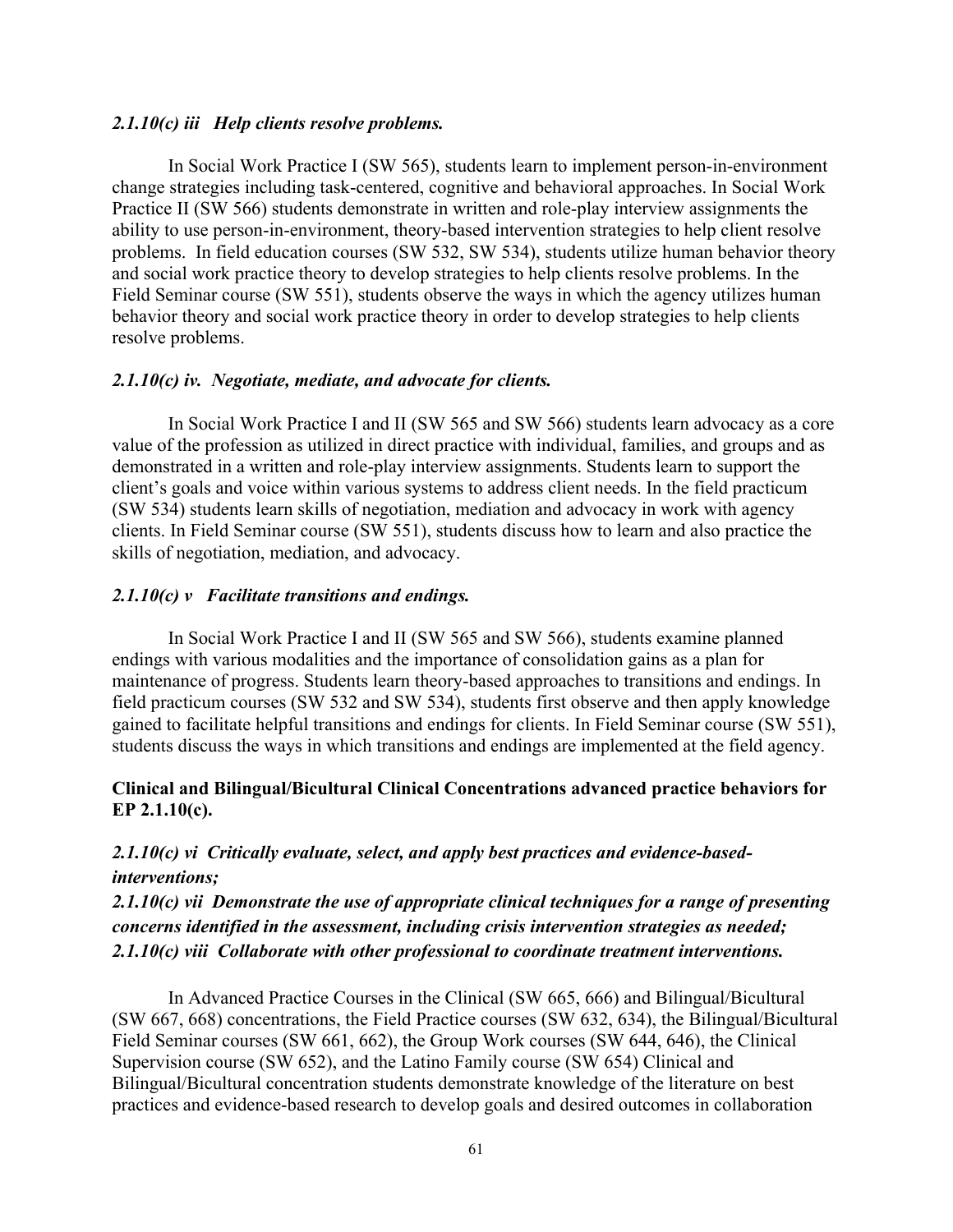with clients. Students in both concentrations demonstrate knowledge of evidence based processes and critical thinking in use of group models and techniques appropriate to the population and group/individual goals. In role-play assignment, students in the Bilingual/Bicultural and Clinical concentrations focus on treatment approaches that exhibite effectiveness for specific clinical diagnoses and demonstrate knowledge of evidence-based interventions and best practices with families, groups and individuals. Students in both concentrations demonstrate a selective and critical use of increased knowledge and skills associated with a range of practice approaches, including psychodynamic, cognitive, behavioral, experiential, transpersonal and crisis models in accordance with assessment information, goals, and desired outcome. Students in the Bilingual/Bicultural and Clinical concentrations demonstrate ability to collaborate with agency colleagues and collateral contacts to coordinate treatment interventions that are client-centered and collaborative. In the Clinical Supervision course (SW 652), Clinical concentration students demonstrate knowledge of multiple supervisory models and theoretical approaches and demonstrate recognition of the positive impact of collaborative supervisor/supervisee relationships as demonstrated in experiential class exercises. In the Bilingual/Bicultural C Concentration Latino Family course (SW 654), students demonstrate knowledge of the integral importance of practice-based research in the use of clinical techniques, methods and strategies in work with Latino families. In selecting appropriate evidence-based interventions and collaborating with other professional for change, Bilingual/Bicultural Concentration students demonstrate Spanish language skills as well as bicultural sensitivity, as they explore social, regional, cultural, political, and historical client contexts.

# *Government Non-Profit Management Concentration advanced practice behaviors for EP 2.1.10(c).*

# *2.1.10(c) vi Identify and select evidence-based organizational and community intervention strategies;*

# *2.1.10(c) vii Apply culturally and regionally competent intervention strategies across all client-system levels, including agency, organizations, communities and government and tribal institutions.*

The field practicum is the arena for addressing the GNP advanced practice behaviors focused on intervention. In SW 632, students demonstrate their understanding of the use of evidence-based models which may best serve the agency and community and develop sound decision-making processes for developing and providing regionally and culturally appropriate interventions. In SW 634 students implement decision making processes that lead to culturally appropriate interventions and apply evidence based models which have been adopted collaboratively with agency/community stakeholders.

# *2.1.10(d) Evaluation*

### *2.1.10(d) i Social workers critically analyze, monitor, and evaluate interventions.*

Students in the Evaluative Research course (SW 530) examine the nature of evidencebased practice, including the link between theory and practice; they learn and utilize steps for assessing evidence-based practice. In Social Work Practice I and II (SW 565 and SW 566), students learn to evaluate client progress through goal attainment scaling, single case design, and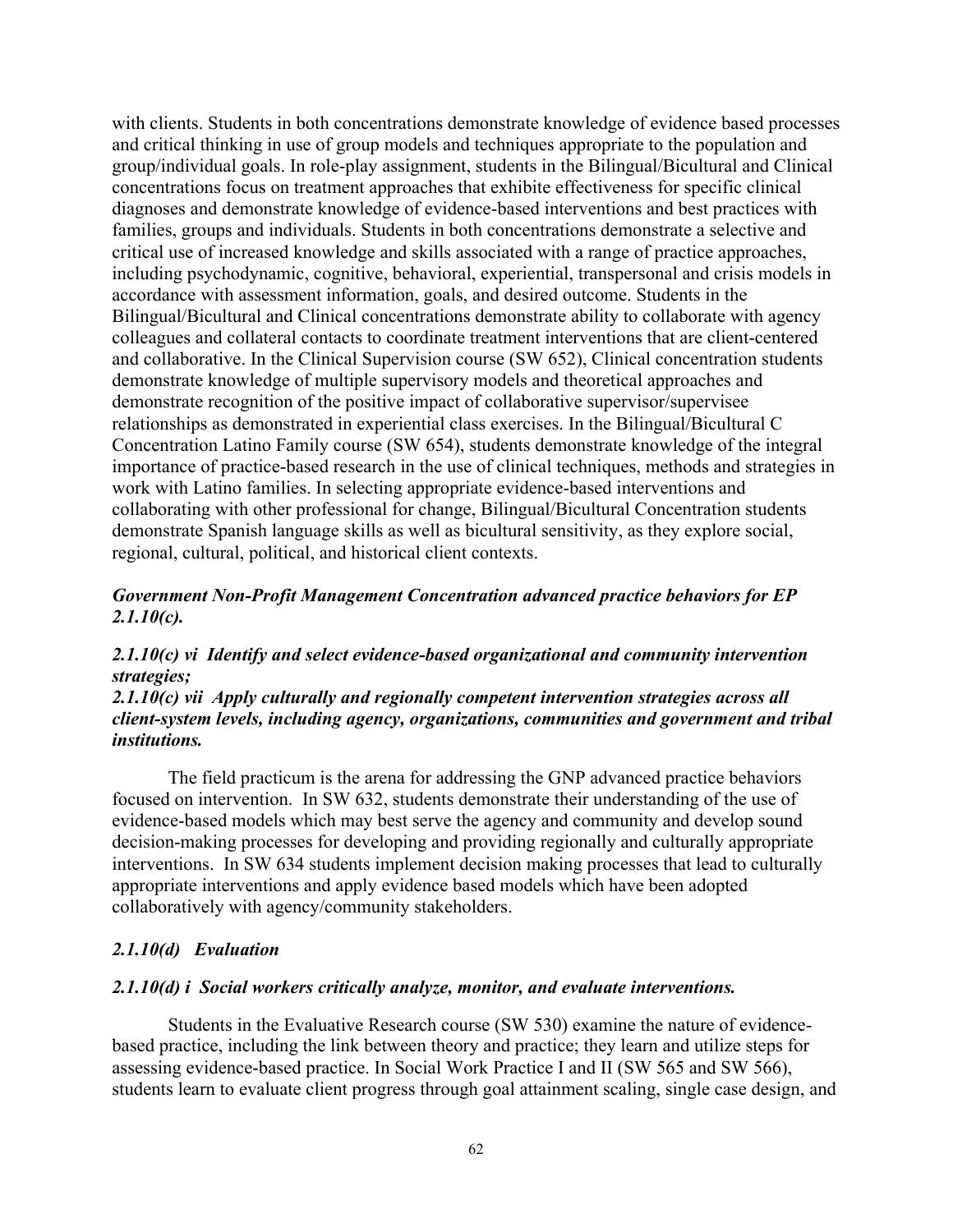narrative inquiry. Students examine how practice wisdom can enhance evaluation strategies and how systematic evaluation studies can enhance practice. In field practicum courses (SW 532 and SW 534), students first observe and then apply knowledge of the ways in which the agency documents and measures effectiveness of client services. In the Field Seminar course (SW 551), students discuss the ways in which agencies measure and document the effectiveness of client services.

## *Clinical and Bilingual/Bicultural Clinical Concentrations advanced practice behaviors for EP 2.1.10(d).*

# *2.1.10(d) ii Contribute to the theoretical knowledge base of the social work profession through practice-based research;*

# *2.1.10(d) iii Use clinical evaluation of the process and/or outcomes to develop best practice interventions for a range of bio-psycho-social- spiritual conditions*

In Advanced Practice Courses in the Clinical (SW 665, 666) and Bilingual/Bicultural Clinical (SW 667, 668) concentrations, Field Practicum courses (SW 632, 634), the Bilingual/Bicultural Field Seminar courses (SW 661, 662), Group Work courses (SW 644, 646), Clinical Supervision course (SW 652), DSM courses (SW 601, SW 602) and the Latino Family course (SW 654) Clinical and Bilingual/Bicultural Clinical concentration students examine the literature for evidence- based treatments, participate in agency-based evaluation strategies that are focused on development of best practices, and demonstrate in experiential assignments and in the field knowledge and skills that promote best practice interventions for a range of bio-psychosocial–spiritual conditions and a range of modalities. Students in both concentrations continue to add to the body of knowledge drawn from clients' own lived experiences and work to integrate knowledge of client's own lived experiences with best available practices to offer clientappropriate interventions. In the Clinical Supervision course (SW 652), Clinical Concentration students demonstrate knowledge of strategies for the evaluation of the clinical supervision process and apply the results of this process to creation of best supervisory methods. In the Bilingual/Bicultural Clinical Concentration Latino Family course (SW 654), students demonstrate knowledge of the integral importance of practice-based research related to reflective clinical evaluation of process and outcomes with Latino family systems and the application of this knowledge to the clinical context. In the Bilingual/Bicultural Advanced Bilingual Research course (SW 631), students understand how knowledge gained through qualitative methods can be blended with quantitative methods to sharpen one's evaluative lens. In the Advanced Clinical Research course (SW 633), students meet accountability demands of the field agency by evaluating effectiveness of interventions. Bilingual/Bicultural Clinical Concentration students demonstrate Spanish language skills as well as bicultural sensitivity, exploring relevant client contexts as they critically and collaboratively analyze, monitor, and evaluate interventions and work to contribute to the theoretical knowledge base.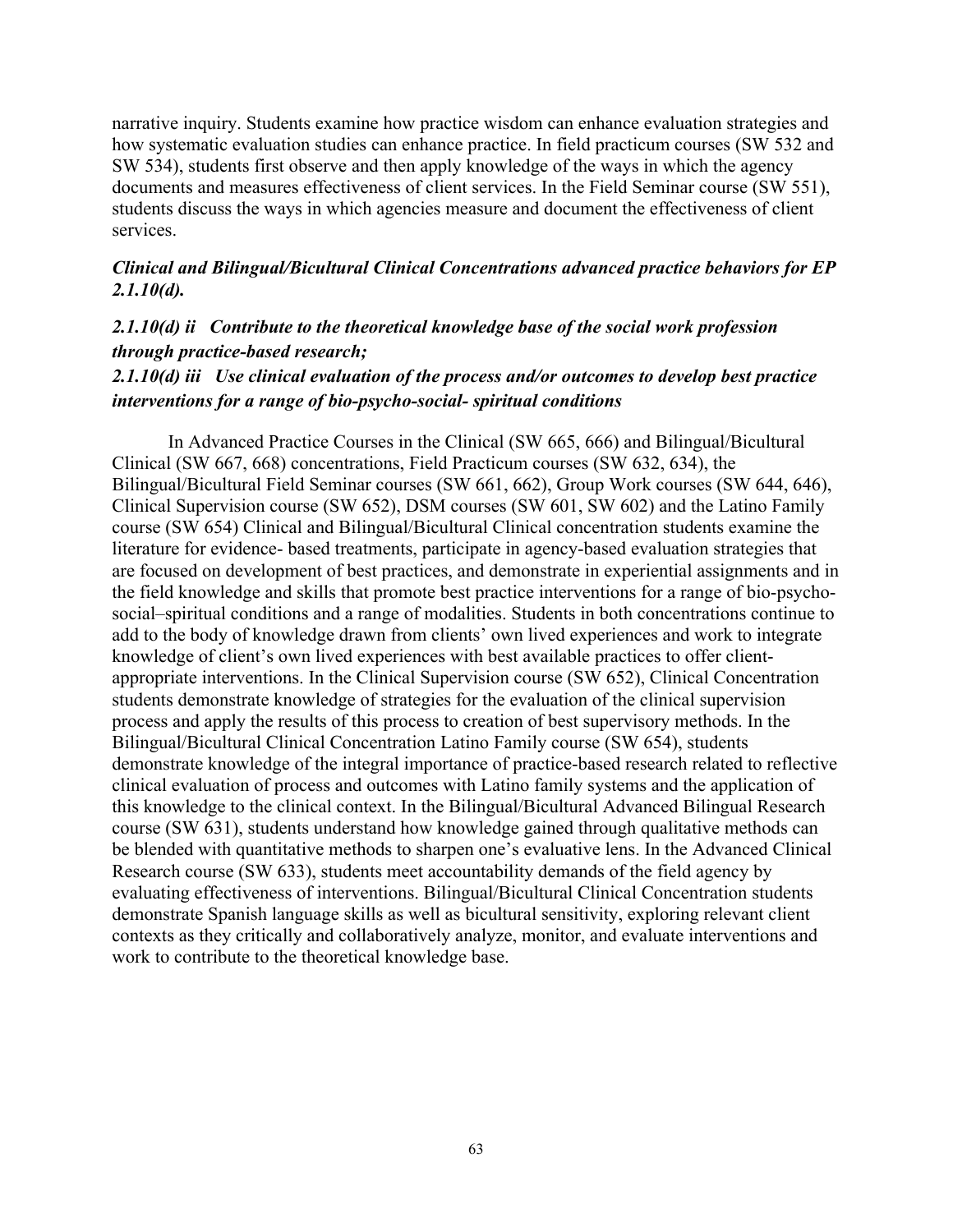*Government Non-Profit Management Concentration advanced practice behaviors for EP 2.1.10(d).*

# *2.1.10(d) ii Evaluate practice interventions through personal reflection, systematic inquiry and client feedback;*

*2.1.10(d) iii Apply culturally and regionally competent quantitative and qualitative research skills to evaluate practice interventions in agency, governmental and tribal settings; 2.1.10(d) iv Communicate and disseminate research results in a format appropriate to the target community, organization, government or tribe.* 

In Advanced Research (SW 630) students develop knowledge of multiple sources of information for evaluating macro level practice interventions; they use program evaluation techniques such as logic modeling to determine the efficacy and efficiency of services and prepare and deliver summary reports of program evaluation, taking the target audience into consideration. Field education courses (SW 632, 634) give students opportunities to draw from multiple sources in the use of macro level practice evaluations and critically analyze biases. They apply culturally and regionally appropriate research skills to evaluate practice interventions for effectiveness and outcome in agency, government, and tribal settings; they demonstrate understanding of important decision making skills needed for this process. Students also develop understanding of the importance of communicating evaluation results to target groups as an aid in policy and intervention development, and demonstrate skills in disseminating evaluation results in formats appropriate to the target community, organization, government or tribe.

# **References**

- Anderson, C., & Carter, I. (1990). *Human behavior in the social environment*. NY: De Gruyter.
- Compton, B., & Galaway, B. (1994). *Social work processes*. Pacific Grove, CA.: Brooks-Cole. Cross, T. (1988). Cultural competence. *Focal Point, 3*.
- Germain, C., & Gitterman, A. (1996). *The life model of social work practice* (2d ed.). NY: Columbia University Press.
- Hosenfeld, Y. (1987). Power in social work practice. *Social Service Review, 61,* 469-483.
- Kirst-Ashmen, K., & Hull, G. (1993). *Understanding generalist practice*. Chicago: Nelson-Hall.
- Kozlowska, K., & Hanney, L. (2002). The network perspective: An integration of attachment and family systems theories. *Family Process, 41(3)*, 285-312.
- Lee, M.Y. (2003). A solution-focused approach to cross-cultural clinical social work practice: Utilizing cultural strengths. *Families in Society, 84(3)*, 385-395.
- Miley, K, O'Melia, M., & Dubois, B. (1995). *Generalist social work practice an empowering approach*. Boston: Allyn and Bacon.
- Montiel, M., & Wong, P. (1982). The minority perspective in social work: Theoretical change. *Social Casework, February*.
- Olsen, M. (1968). *The process of social organization*. NY: Holt, Rinehart and Winston.
- Rappaport, J. (1981). In praise of a paradox: a social policy or empowerment over prevention. *American Journal of Community Psychology, 9,* 1-25.
- Saleeby, D. (Ed.) (1992). *The strengths perspective in social work practice*. NY: Longman.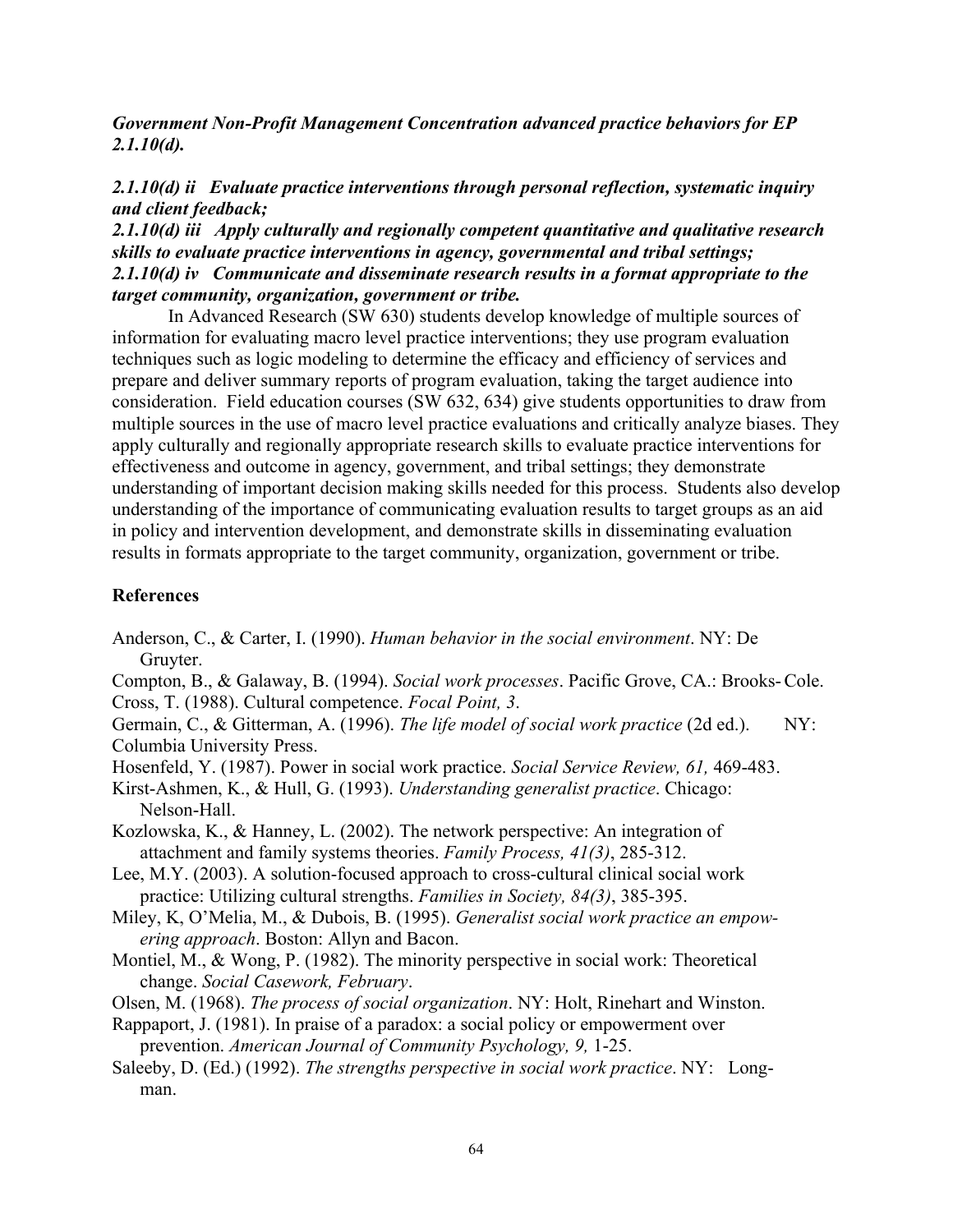Sergeeva, O. (2003). Ethnocultural and sociocultural marginality: Contribution to civilizational transformation. *Social Sciences, 34(2)*, 3-12.

Specht, H. (1990). Social work and the popular psychotherapies. *Social Service Review, 64,*  345-357.

Valle, R. (1986). Cross cultural competence in minority communities: a curriculum

implementation strategy. In M. Miranda & H. Kitano (Eds.), *Mental health research and practice in minority communities: development of culturally sensitive training programs.* Rockville, MD.: US Dep't of Health and Human Services.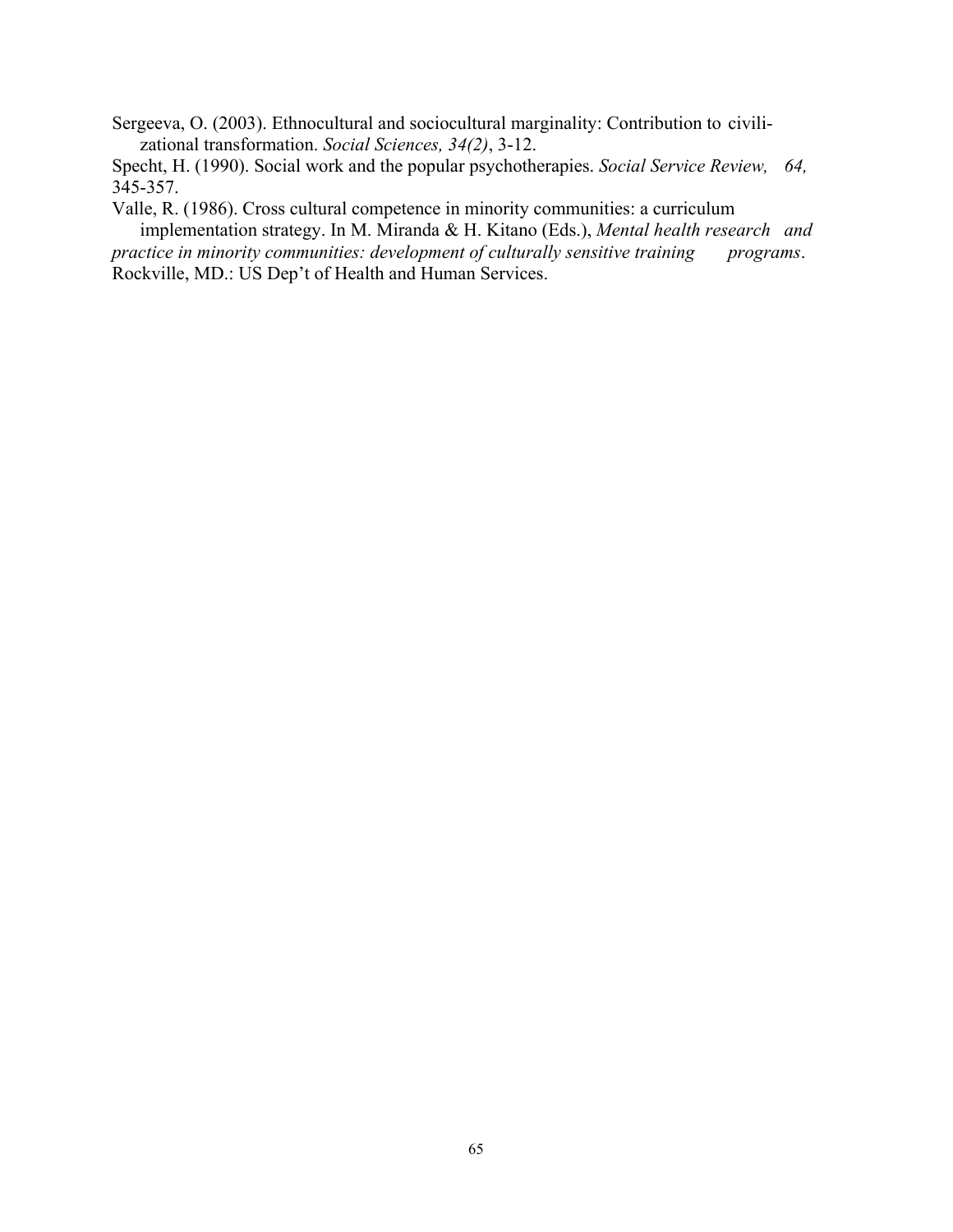# **Chapter 2**

# **Explicit Curriculum: Field Education**

### *AS 2.1.1 Field Education*

*The program discusses how its field education program connects the theoretical and conceptual contribution of the classroom with the practice setting, fostering the implementation of evidence-based practice.*

## **The Field Education Manual and all forms referenced in this section can be accessed from online documents:**

### **www.nmhu.edu/academics/graduate/socialworkgrad/fieldeducationformsmsw/index.aspx**

It is important to note at the outset that the linkage established by the School's programs between field education and the classroom educational experience is grounded in the School's effort to lend support to field education as a signature pedagogy and the School's corresponding determination to identify student competencies and practice behaviors through the evaluation and assessment of evidence-based performance by students both in the classroom and in field.

The BSW field practicum courses:  $(SW432 \& SW434)$  and the field seminar courses  $(SW451 \& SW452)$  are taken during the same semesters. As articulated in the field policy manual, BSW students generally conduct a fall/spring field practicum, concurrently with the field practicum seminars and social work practice courses. Students also have the option of conducting a block practicum after successful completion of all the senior level courses. *Refer to Field Education Manual, Policies 10.0, 11.0.* 

The MSW foundation field practicum courses include: (SW532 & SW534). The field seminar course (SW551) is taken during the same semester as the (SW532) field practicum course.

As articulated in the field policy manual, MSW foundation year students generally conduct a fall/spring field practicum, concurrently with the field practicum seminar and social work practice courses. Students also have the option of conducting a block practicum after successful completion of all the First Year MSW foundation level courses. *Refer to Field Education Manual, Policies 13.0, 14.0*.

The MSW concentration field practicum courses include (SW632 & SW634) and are coded for the specific concentration areas: Clinical, Bilingual/Bicultural Clinical, and Government Non Profit Management.

MSW Second Year/Advanced Standing Students generally conduct a fall/spring field practicum, concurrently with the social work practice courses (clinical concentrations only). Students also have the option of conducting a block practicum after successful completion of all the Second Year MSW courses. *Refer to Field Education Manual, Policies 16.0, 17.0*.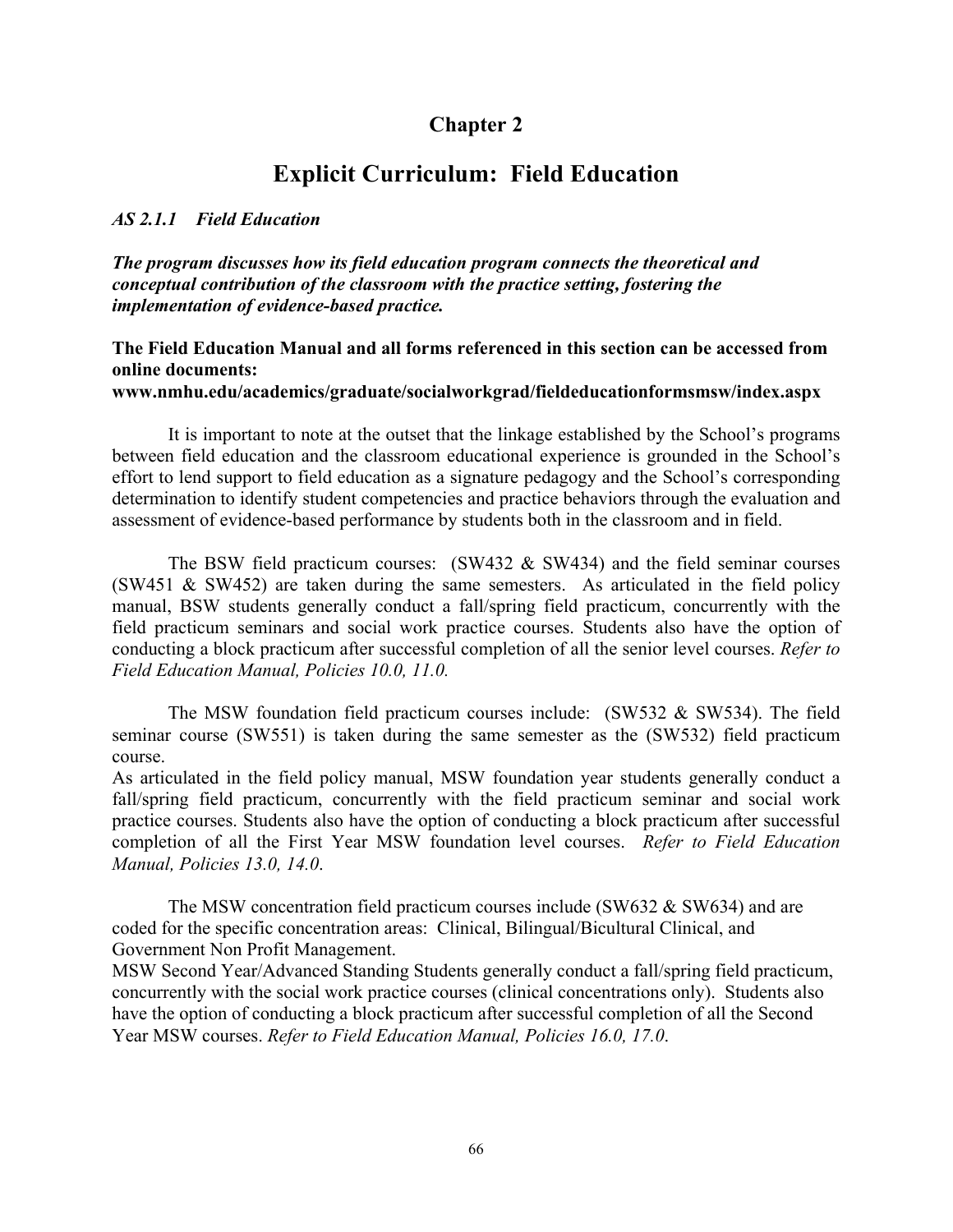Further evidence of the integration of field education with classroom education is identified in succeeding sections of this document, including AS B2.1.2 and AS M2.1.2, each of which follows.

### Field Education Connected to Theoretical and Conceptual Classroom Contributions

The Field Director (based on main campus), and 3 Field Coordinators, (based in Albuquerque, Roswell, Farmington), are actively involved in the field policy committee and meet several times a year. The practice faculty also plays an integral role in the field committee and is involved in the many facets of field program development. Input on field program development is solicited from field consultants and field seminar instructors throughout the year and at least 1-2 mandatory meetings are held yearly to educate everyone on the changes and updates in field practicum and to ensure that they have sufficient knowledge to educate the agency instructors and students as needed during their visits.

In Fall of 2010, the School implemented the Competencies and Practice Behaviors in field and elected to identify the practice behaviors that could easily be met in field practicum. Based on a meeting with Dr. Hoffman later that semester, we decided to allow for agencies to make the determination if they could provide opportunities to meet the practice behaviors. To avoid confusion, all students in a fall/spring concurrent practicum continued to meet only the identified practice behaviors. The new practicum students in spring and summer of 2010 were required to meet all practice behaviors.

Once the full set of competencies and practice behaviors was implemented in Spring 2011, we received feedback from our field practicum agencies that there were too many practice behaviors, making it difficult to meet all of them. Given the limited scope of services provided by a majority of our agencies, particularly those in rural settings, we elected to modify the practice behaviors and created 'field specific practice behaviors' for each classification. *Refer to Field Specific Practice Behaviors for each Classification---Appendices 2E.*

To fully implement the use of the competencies in field practicum we 'progressed' the practice behaviors for the second semester of practicum. Initially, we discussed progressing the points earned for each practice behavior as the student advanced in skill level. We instead determined that 'progressing' the practice behaviors would be the best way to show improvement and mastery. We paid particular attention to ensuring that each field specific practice behavior could be traced back to the original set of practice behaviors to make certain that we held to the original content.

As of Fall 2011, all students in field practicum completed learning contracts with the 'field specific practice behaviors' for their classification as the foundation. The change was well received by agency instructors and continuing students and clearly guides the field practicum by anchoring the learning in the competencies and practice behaviors.

The field specific practice behaviors for each classification are also outlined in the Field Policy Manual. To provide a theoretical connection with classroom and field practicum, within each competency area courses are listed that contain content areas relevant to that competency. We also created examples of the 'application' of each practice behavior so that students understand how to integrate what they learn in the classroom with the field practicum experience. Students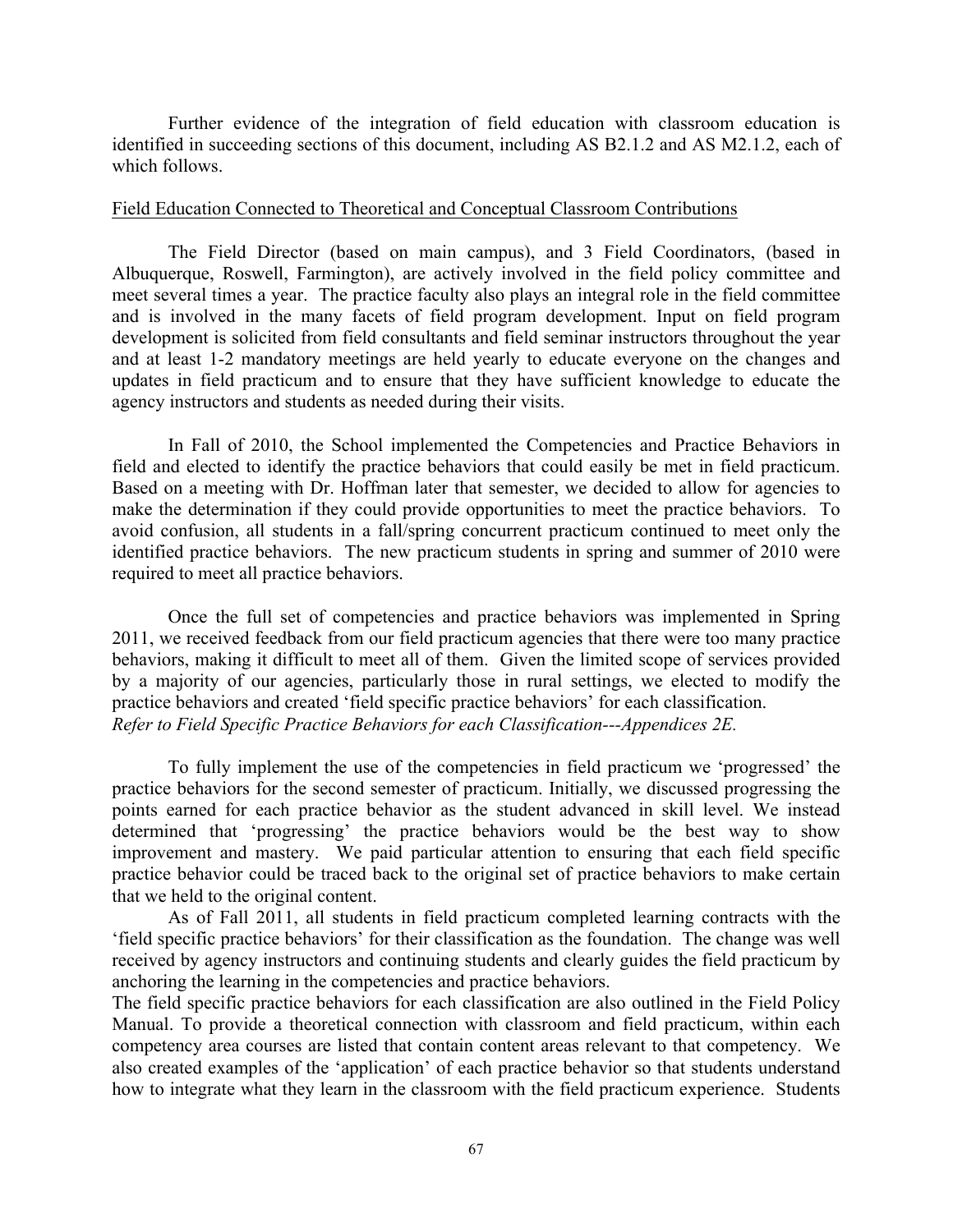also have the opportunity to use other academic settings—most notably the social work practice courses—to discuss theory and practice. *Refer to Field Education Manual, Policies 12.1, 15.1, 18.1, 18.2, 18.3.* 

# *AS M2.1.2 The program discusses how its field education program provides advanced practice opportunities for students to demonstrate the program's competencies.*

The field practicum courses are structured in the same way as classroom courses in that they are designed to grade students on a cumulative rating based on completion and implementation of the learning contract, mastery of the competencies and field specific practice behaviors, attendance, performance and behavior. *Refer to Field Education Manual, Policy 6.0.*

Students complete foundation year MSW field practicum in agencies that meet generalist practice opportunities. Students must have the opportunity to observe, learn, and implement the practice behaviors at a field agency that can support generalist learning at a first year MSW level, and just as importantly, set the foundation for the second year of the field practicum experience.

## *AS B2.1.2 The program discusses how its field education program provides generalist practice opportunities for students to demonstrate the core competencies.*

## *Field Education: Integration of MSW Core Competencies***.**

The field practicum is an integral component of the graduate foundation social work curriculum. It engages each student in supervised social work practice and provides opportunities to apply social work skills, values and ethics in the field practicum setting.

Field content is supported by the graduate foundation curriculum which is taken concurrently with field practicum courses or before the block practicum placement during the summer semester. Through this strategy, the field education program provides ongoing generalist practice opportunities for students to demonstrate the BSW program's core competencies.

The framework for the (SW 532, SW 534) field practicum is anchored in the competencies and field specific practice behaviors. The field specific practice behaviors for Field Practicum I (SW532) are further advanced in Field Practicum II (SW534). Field specific practice behaviors for both (SW532 & SW534) are fulfilled in the Block Field Practicum. Students in (SW532) are helped to make the transition from student to intern by demonstrating the ability to request feedback in supervision, the student intern role and other contextual issues. Student generally takes the role of observer and learner during the first semester of practicum. Students in (SW534) are required to play a more active role and demonstrate competence in the field setting by taking the role of active participant in the agency setting and demonstrating effective use of supervision. All field students are expected to grow in self-awareness by gaining openness to feedback through the evaluative process. Students are also expected to take increasing responsibility for their own learning and for the effectiveness of their work by initiating the development of the learning contract with the agency instructor. Students are exposed to a range of essential skills that can be applied to different problems across a variety of settings and client groups, including Hispanic, Native American and other diverse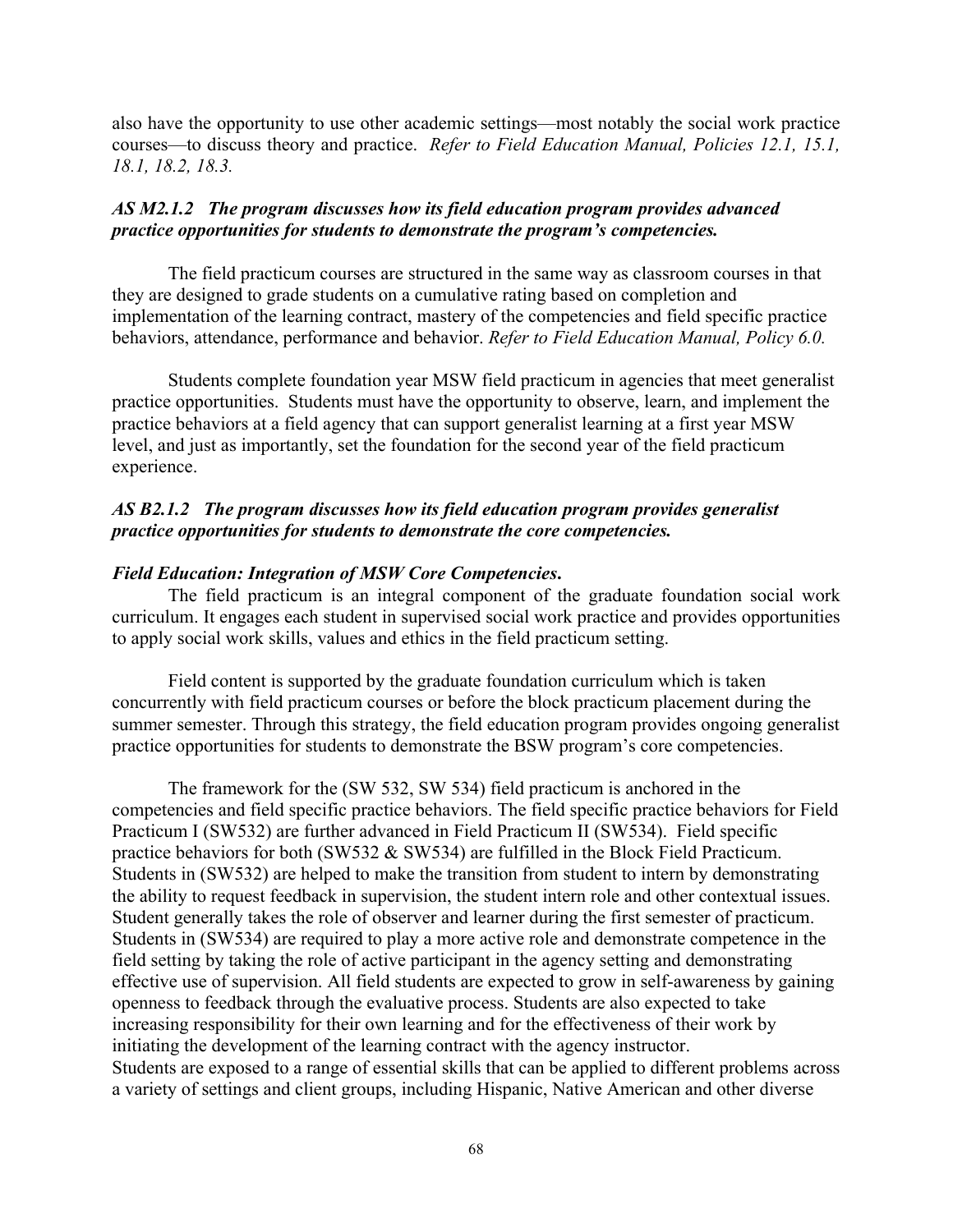individuals, families, small groups and the rural/urban communities of New Mexico and the Southwest. The array of skills developed in this sequence include those related to advocacy, establishing roles and boundaries, effective use of supervision, application of professional values, critical thinking in work with clients, effective oral and written communication, recognizing and managing personal biases, recognizing issues of oppression and discrimination and how they factor into clients' lives, integrating relevant research into field practicum, integrating theoretical classroom content into practicum, demonstrating awareness of policy that is relevant to agency, integrating knowledge of changing community contexts that improves services, understanding and demonstrating knowledge of engagement, assessment, intervention, and evaluation in work with clients.

The field practicum courses are structured in the same way as classroom courses in that they are designed to grade students on a cumulative rating based on completion and implementation of the learning contract, mastery of the competencies and field specific practice behaviors, attendance, performance and behavior. *Refer to Field Education Manual, Policy 6.0.*

This course sequence is supplemented by the required field seminar (SW551), in which students have an opportunity to integrate social work practice and theoretical perspectives with the field practicum. An emphasis is placed on the use of applied knowledge in the resolution of practice situations arising in the field setting. Through this approach, the field education program provides ongoing practice opportunities for students to demonstrate the MSW program's competencies.

The weekly or bi-weekly, (depending on the program site), field practicum seminar enables students to process experiences in their agency placements—linking knowledge, skills and values acquired in previous social work foundation courses to experiences and activities in the field. Development and demonstration of professional social work identity through oral and written communication is central to field seminar. Students in seminar discuss experiences working with diverse clients and the elements of culturally competent social work practice. Block field practicum seminar students meet several times throughout the semester and cover the same content and meet the same course requirements as students who take field practicum concurrently.

Students are also required to complete activity logs that provide an account of their respective practicum experiences for each week of practicum. In an effort to further incorporate and ensure mastery of the 10 competencies, the activity logs are designed to cover all 10 competency areas by requiring that student's complete exercises in the field practicum setting that directly correlate with the competencies. In the second semester of practicum, students must reference the first semester activity logs and complete exercises that further advance the application and mastery of the practice behaviors. The activity log exercises effectively operationalize the 10 competencies and provide a strong link to classroom content as students must rely on classroom learning in order to complete the weekly exercises. *Refer to online activity logs.*

Additionally, in the field seminar, students discuss professional identity at the field agency by integrating the NASW code of ethics, critically reflecting upon and engaging difference, critically reflecting upon the ways in which changing contexts affect social work practice, understanding their role in social justice, understanding how practice informs research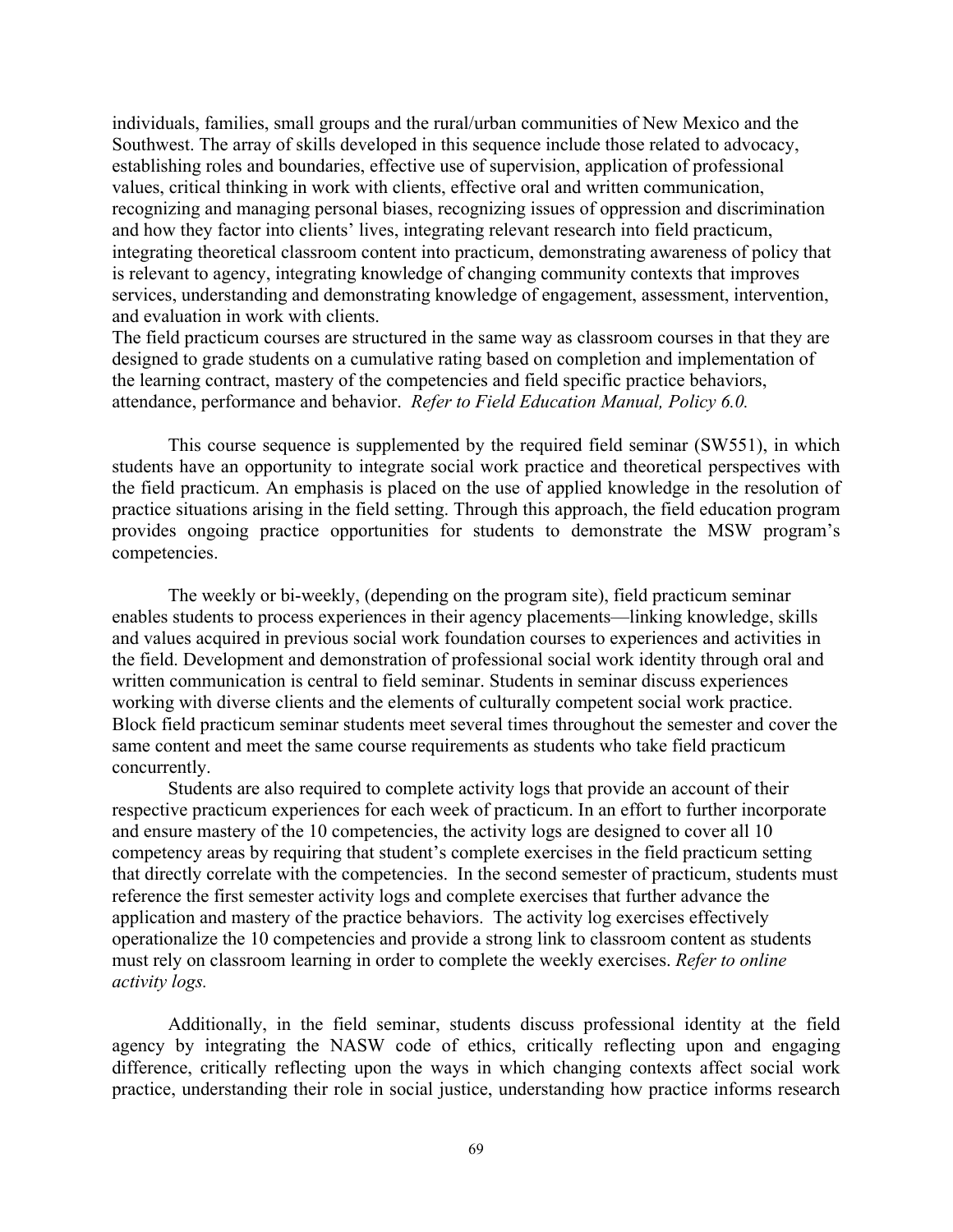and research informs practice, preparing for and participating in engagement, assessment, intervention and evaluation through the development of an acceptable learning contract.

Although students learn to develop their learning contracts in field practicum seminar, they are not graded on the completion of the learning contract. They are graded on attendance, participation and presentation of the practice activity exercises and weekly completion and timely submission of logs and assignments. *(SW551) Field Practicum Seminar Syllabi located in Volume II.*

At the conclusion of Field Practicum, students are expected to be prepared academically, experientially and psychologically for competent and ethical professional social work practice, and this is demonstrated by the evidence-based evaluative process that takes place within each academic course and in all aspects of the field education program.

The School offers three program concentrations: Clinical, Bilingual/Bicultural Clinical, Government Non Profit Management (GNP). Students in the second year of practicum are placed in agencies that clearly demonstrate the ability to support learning experiences in the concentration areas.

**The 632. Field Practicum III**, **(Clinical Concentration)** course is the first of a two semester sequence field practicum course within the concentration. Students complete a total of *240* hours at a community agency during the semester. Students in this concentration are expected to select an agency that complements their program concentration, that is, agencies working directly with individuals, families and groups within a clinical setting. The field practicum provides an opportunity to evaluate the student's level of competence as it relates to the integration of knowledge, skills and practice behaviors related to the concentration. Students develop a learning contract that addresses specific practice activities that measure the degree of mastery of the practice behaviors and competencies as it relates to the skills and knowledge expected of an advanced social work practitioner in the first semester of a second year practicum.

**The 634. Field Practicum IV (Clinical Concentration)** course is the second of the two semester sequence field practicum course within the concentration and continues to build on the activities of SW 632. Students complete an additional *240* hours at the community agency and continue to address and complete the practice activities required in the second semester learning contract. Students are expected to demonstrate classroom knowledge in their field practicum, specifically assessment, treatment planning, development of a professional sense of self, ability to identify treatment ethical issues and learn and integrate advanced clinical knowledge to practice under the supervision of a licensed practitioner. The students' learning contracts for the two sequence practicum courses incorporate the foundation and advanced clinical practice behaviors. At the conclusion of (SW  $\overline{632}$  & SW  $\overline{634}$ ) students are evaluated on their performance in meeting foundation and concentration practice behaviors identified as field specific practice behaviors.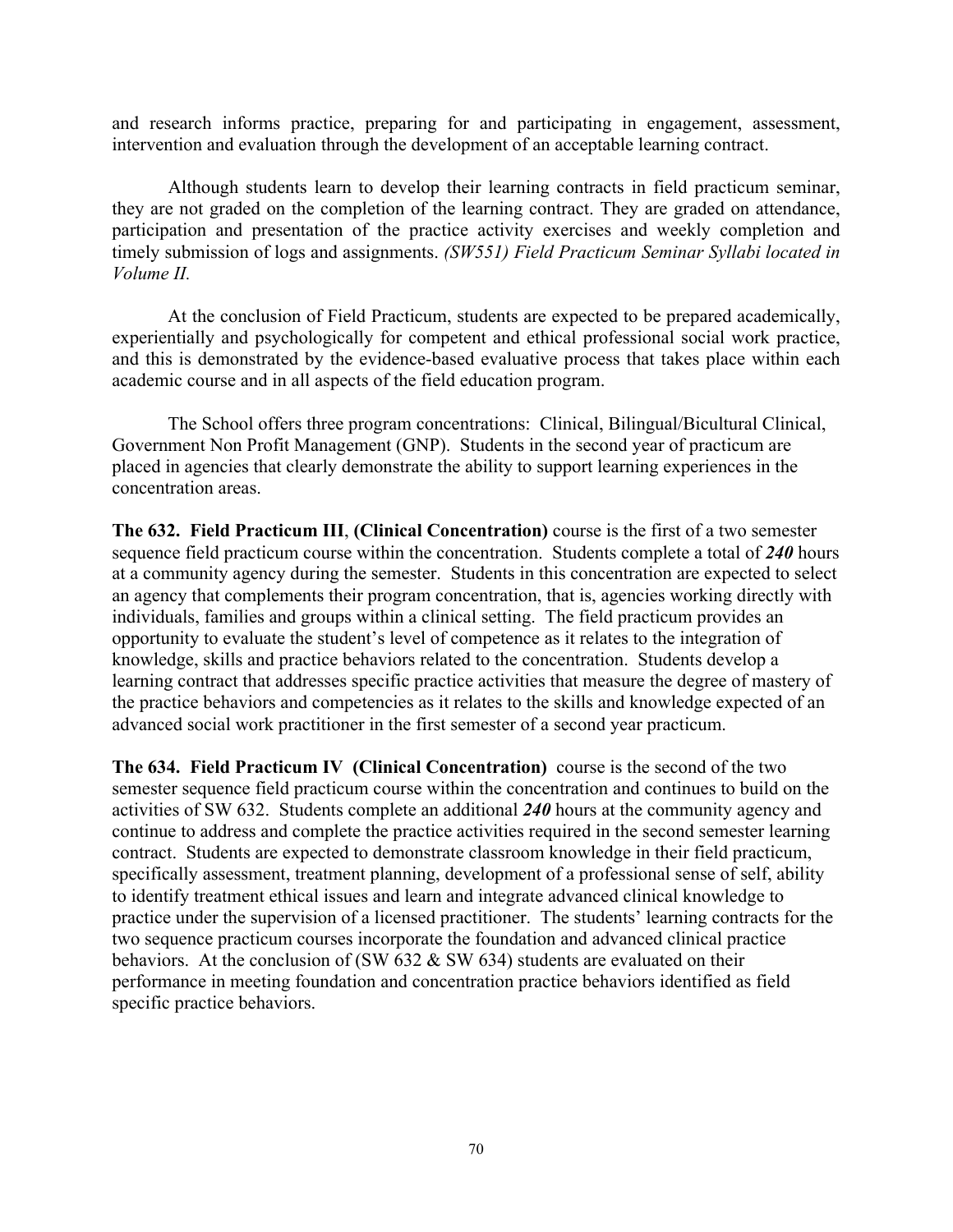**The 632. Field Practicum III**, **(Bilingual/Bicultural Clinical Concentration)** course is the first of two semester sequence field practicum course designed for students in the bilingual/bicultural clinical concentration. The course requires *240* hours and is similar in content to the clinical concentration field practicum but with a focus on working with Spanish speaking populations. Students in this concentration are expected to select an agency that primarily serves Spanish speaking clients. Students in this concentration also take (SW661) Spanish Field Practicum Seminar I concurrently with their field practicum. The seminar immerses students in the Spanish language and each student is required to present specific case material in Spanish. Specifically, this course addresses professional language delivery and application of social work knowledge to the specific context of serving Spanish-speaking clients at their field practicum agencies. The practice behaviors and competencies specific to this concentration provide for the integration of classroom knowledge to specific skills in working with Spanish speakers in a clinical setting. Students learning contracts incorporate the skills in conducting assessments and clinical interventions in Spanish. In addition to meeting and demonstrating competence in clinical practice, students in this concentration must also demonstrate language and cultural competence working with Spanish speaking clients. Students in this concentration must conduct a concurrent practicum during the Spring/Summer semesters.

**The 634. Field Practicum IV (Bilingual/Bicultural Clinical Concentration)** course is the second of a two semester sequence field practicum course designed for students in the bilingual/bicultural clinical concentration. Course content is consistent with SW 634 in the clinical concentration; however, students in the bilingual/bicultural concentration also take (SW662) Spanish Field Practicum Seminar II concurrently. Students complete an additional *240* hours at the community agency and continue to address and complete the practice activities required in the second semester learning contract. Students must demonstrate mastering of the clinical concentration practice behaviors and competencies related to clinical social work practice. In addition, students must also demonstrate mastery of language/Spanish and cultural competence as it relates to working with Spanish speaking clients (individual, families and groups) in a clinical setting. The student's learning contracts for the two sequence field practicum courses incorporate the foundation and advanced clinical practice behaviors. At the conclusion of (SW632 & SW634) students are evaluated on their performance in meeting foundation and concentration practice behaviors identified as field specific practice behaviors.

**SW 632. Field Practicum III (Government Non-Profit Management Concentration)** course is the first of a two semester sequence field practicum course within the concentration. Students complete *240* hours at the community agency and address and complete the practice activities required in the first semester learning contract. Students in this concentration are expected to develop learning contracts that specifically focus on "macro" practice. The practice behaviors developed for this concentration include policy development, use of research data for policy and administration decision making, use of self in a supervisory setting and use of supervision in providing leadership and direction for agency effectiveness. Students must demonstrate the integration of classroom knowledge to be able to engage in policy advocacy and development, program evaluation, budget development, and economic theory as it affects program planning and service delivery.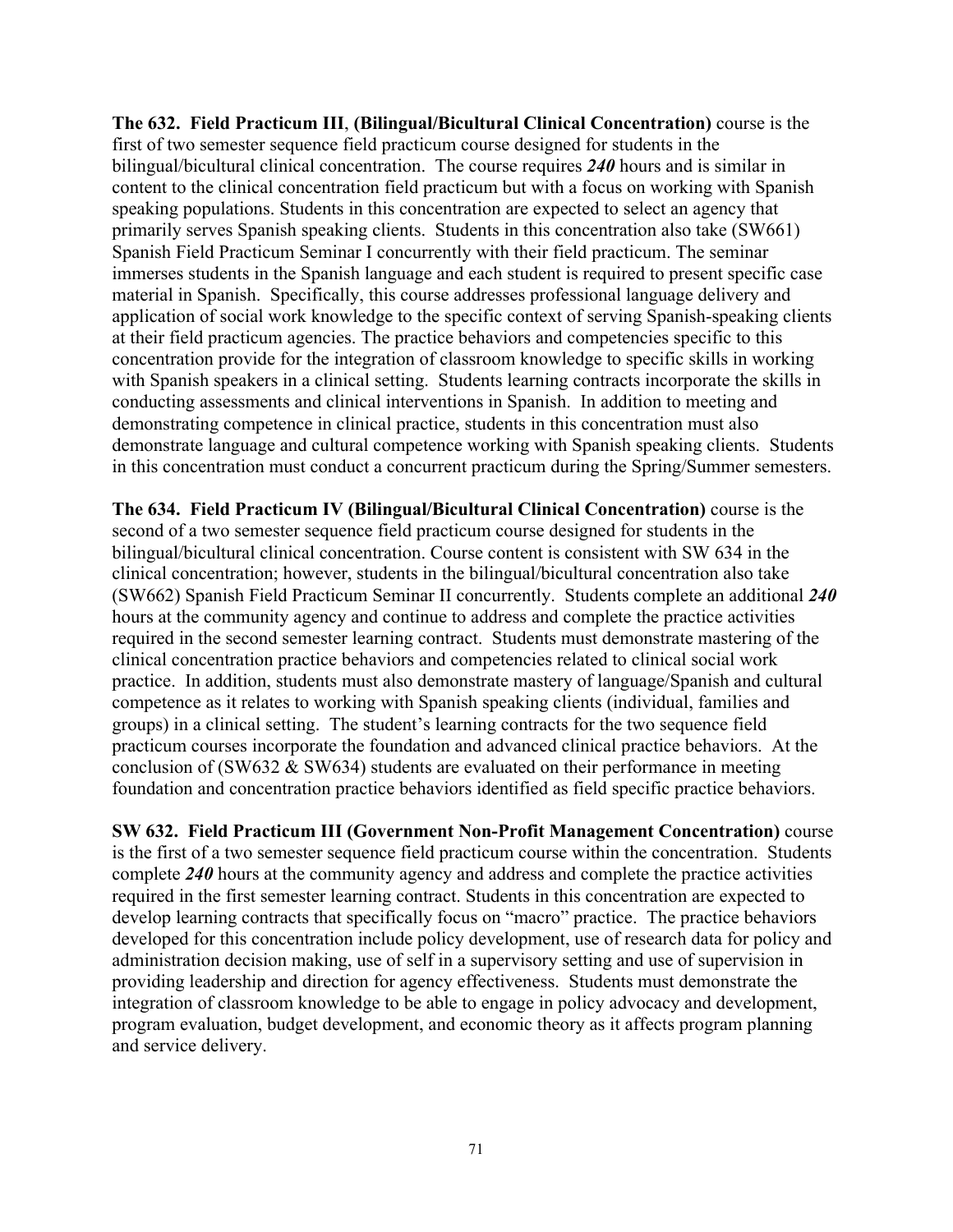**SW 634. Field Practicum IV (Government Non-Profit Management Concentration)** course is the second of the two semester sequence field practicum courses. Students in this concentration continue to implement and attain mastery of the specific "macro" practice behaviors. The expectation at the conclusion of the two practicum courses is the mastery of foundation and concentration specific "macro" practice behaviors. The student's learning contracts for the two sequence field practicum courses incorporate the foundation and advanced GNP practice behaviors. At the conclusion of (SW 632 & SW 634) students are evaluated on their performance in meeting foundation and concentration practice behaviors identified as field specific practice behaviors.

# *AS 2.1.3 The program discusses how its field education program provides a minimum of 400 hours of field education for baccalaureate programs and 900 hours for master's programs.*

# **BSW Program Field Education Hours**

BSW students are required 1 full academic year (448 clock hours) of field practicum experience, consistent with Accreditation Standard 2.1.3. These hours commence with each student's selection of a field practicum site and upon the written approval of the Field Director/Coordinator. All students complete a field hours recording form for each semester of practicum that must be signed weekly by the agency instructor. *Refer to Field Education Manual, Policy 6.1 and online Field Hours Recording Forms.* 

# **The 3 types of practicum options are:**

# • **Concurrent- Fall/Spring Practicum**

BSW students begin their practicum during the third week of the first semester. This delayed entry allows for field seminar instructors to further prepare students for the practicum experience by providing guidelines and direction on the learning contract and activity logs, facilitating discussions about field practicum concerns, and setting the foundation as to expectations and requirements of the School once they begin the practicum.

They complete 208 clock hours, 16 hours a week in the fall semester, and then resume their placements during the first week of the spring semester and complete an additional 240 field hours, 16 hours a week.

# • **Concurrent- Spring/Summer Practicum**

All requirements are the same as for students in a fall/spring practicum except that field practicum begins in spring rather than fall. Given that many of our students are nontraditional, this option allows for them to maintain employment in the summer while completing the practicum requirements for two days a week, 16 hours a week.

# • **Block -Summer Practicum**

BSW students are also afforded the opportunity to complete a *block placement*, which is completed during a summer session, five days a week 40 hours a week, for approximately 11-12 weeks. Approval is granted based upon a student's ability to demonstrate prior completion of all required coursework and the consistency of the block placement with the School's mission statement, all applicable agency requirements and the student's own educational needs. *Refer to Field Education Manual, Policies 4.0, 5.0, 10.0, 11.0.*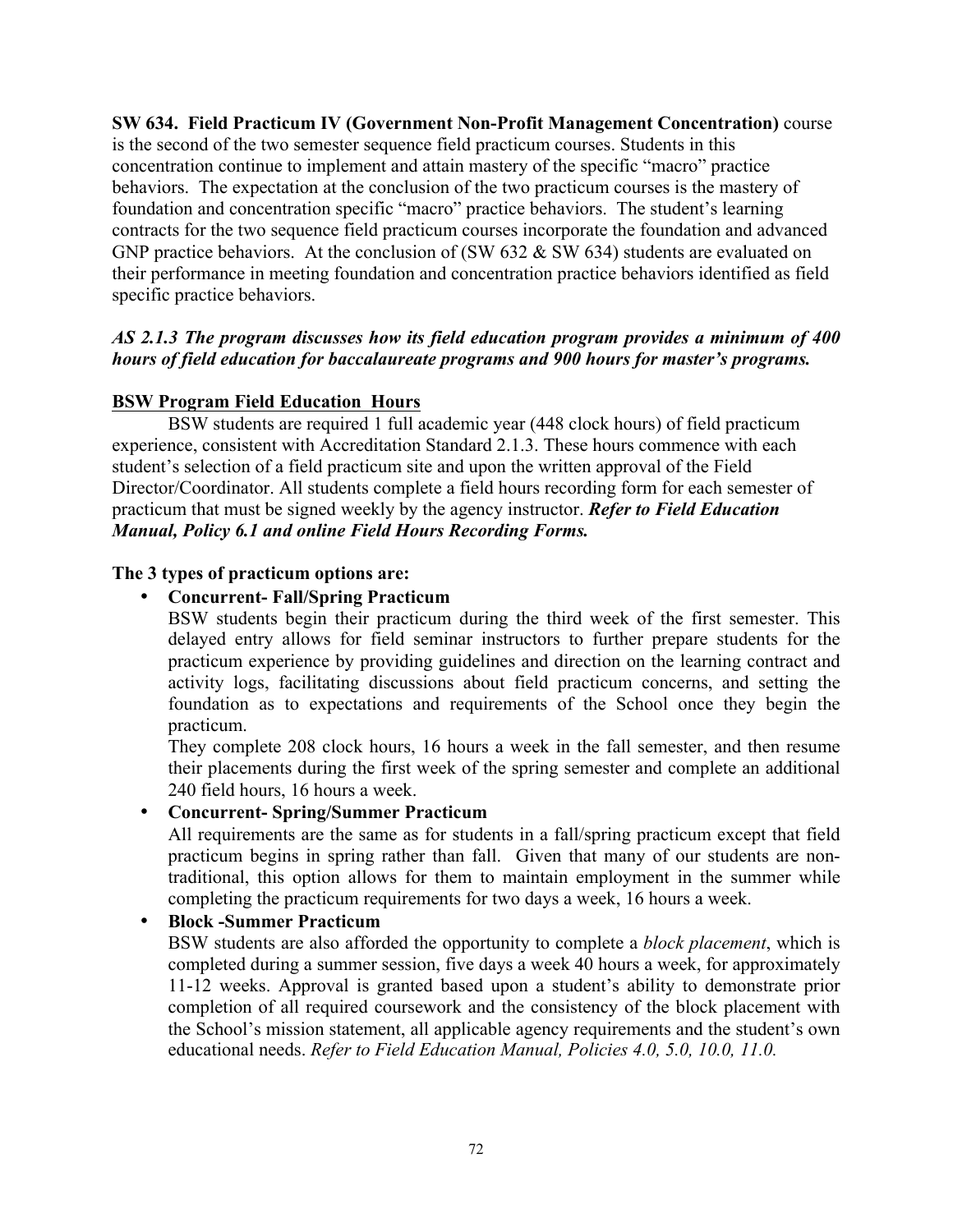# **MSW Program Field Hours**

*Total Required Hours*. MSW students are required to complete 2 full years of field practicum, for a total of (928 clock hours), in compliance with Accreditation Standard 2.1.3. These hours commence with each student's selection of a field practicum site and upon the written approval of the Field Director/Coordinator. All students complete a field hours recording form for each semester of practicum that must be signed weekly by the agency instructor. *Refer online to Field Education Manual, Policy 6.1 and online Field Hours Recording Forms.* 

# **The 3 types of practicum options are:**

# • **Concurrent- Fall/Spring Practicum**

First year (foundation level) MSW students are required to complete 448 field hours during the academic year, and, as with BSW students, enter their practicum site during the third week of the first semester. This delayed entry allows for field seminar instructors to further prepare students for the practicum experience by providing guidelines and direction on the learning contract and activity logs, facilitating discussions about field practicum concerns, and setting the foundation as to expectations and requirements of the School once they begin the practicum. They complete 208 clock hours, 16 hours a week in the fall semester, and then resume their placements during the first week of the spring semester and complete an additional 240 field hours, 16 hours a week.

Second year students and those in the Advanced Standing program must complete 480 field hours during the concentration year, and begin the field practicum during the first week of the first semester. They complete 240 hours in the fall semester, and then resume their placements during the first week of the spring semester and complete an additional 240 field hours, 16 hours a week.

# • **Concurrent- Spring/Summer Practicum**

All requirements are the same as for students in a fall/spring practicum except that practicum begins in spring rather than fall. Given that many of our students are nontraditional, this option allows for them to maintain employment in the summer while completing the practicum requirements for two days a week, 16 hours a week.

# • **Block –Summer Practicum**

MSW students are also afforded the opportunity to complete a *block placement*, which is completed during a summer session, five days a week, 40 hours a week, for approximately 12 weeks. Approval is granted based upon a student's ability to demonstrate prior completion of all required coursework and the consistency of the block placement with the School's mission statement, all applicable agency requirements and the student's own educational needs. *Refer to Field Education Manual, Policies 4.0, 5.0, 13.0, 14.0, 16.0, 17.0.*

## *AS 2.1.4 The program discusses how its field education program admits only those students who have met the program's specified criteria for field education.*

# **Specified Criteria for Field Education**

## *Administrative Criteria*

As a precondition to placement in field practicum, all students at the undergraduate and graduate levels must submit a resume and a Field Practicum Application that includes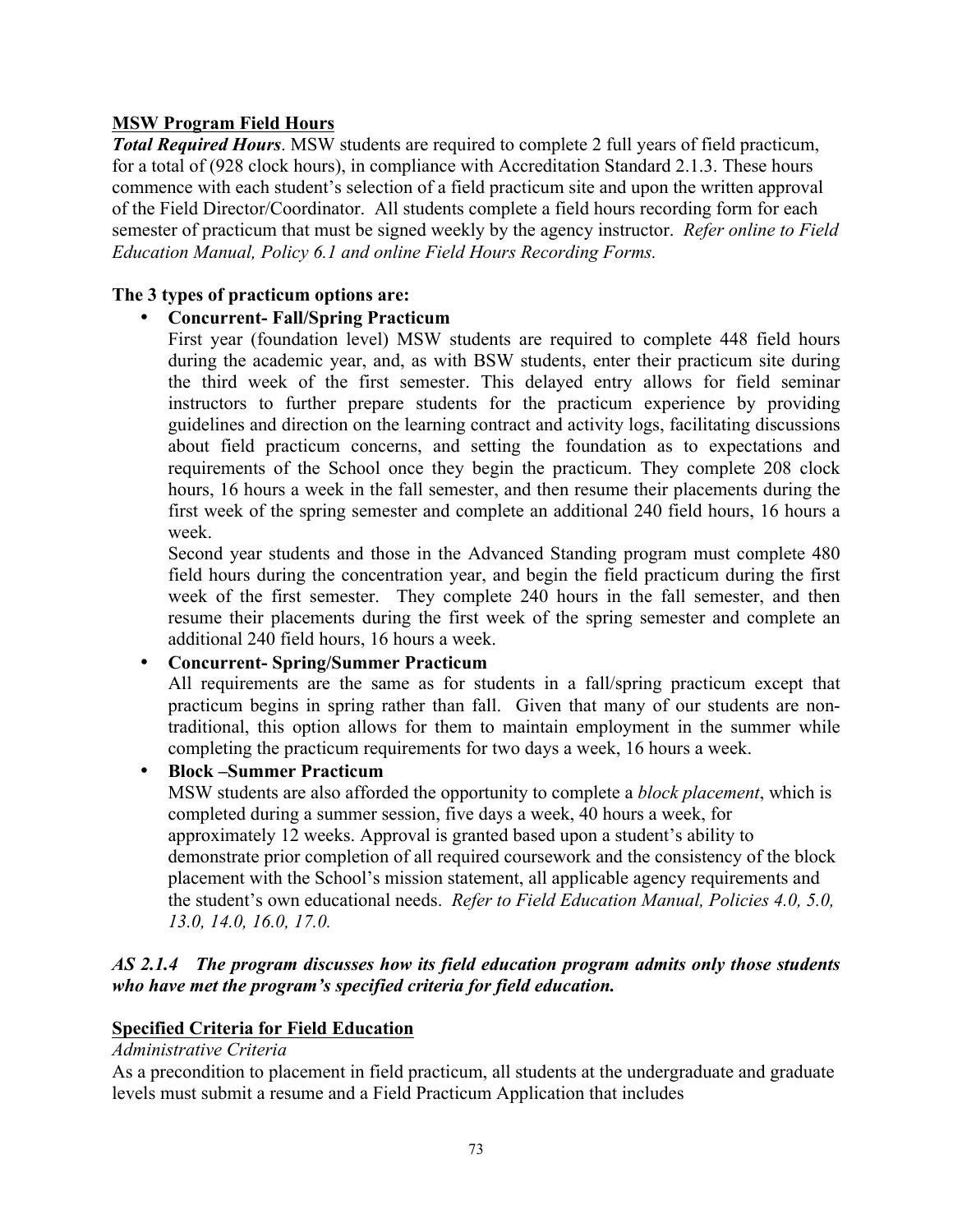Felony/Misdemeanor/Disciplinary Disclosure Forms within the specified time frames. *Refer to online Student Field Practicum Application.*

Students who have a background history are required to provide relevant court documentation that clearly outlines the disposition of the charges. As part of the practicum approval process, students must disclose the background history to the proposed agency instructor. The Field Director/Coordinator will confirm with the proposed instructor that the background was disclosed and whether the agency can accept the student. *Refer to online Field Education Manual, Policies 1.0, 1.1, 2.0.*

Additionally, field policies require that students complete 2 personal interviews with prospective field agencies and provide documentation of these interviews to the Field Director/Coordinator. *Refer to online Agency Interview Form.* 

Students must obtain written approval and provide a copy to agency instructor prior to beginning the field practicum**.** *Refer to Field Education Manual, Policy 1.0. Refer to Appendices 2F Field Practicum Approval Form.* 

## *Academic Criteria*

*BSW Students*. Undergraduate students must satisfy certain specific academic and core course requirements prior to eligibility for, or concurrently with, field practicum. These requirements include the following:

- BSW Students must be in their senior year of the undergraduate program;
- BSW Students must have successfully completed all University core curriculum requirements;
- BSW Students must have successfully completed all 300 level coursework with a grade of 'C' or higher;
- Fall Semester BSW Students must be registered for Generalist Social Work Practice II (SW 465) and Field Seminar I (SW 451) concurrently with field practicum;
- Spring Semester BSW Students must be registered for Generalist Practice III (SW 466) and Field Seminar II (SW 452) concurrently with field practicum;
- Block BSW students must complete all required courses prior to entry into field.

*MSW Students*. Foundation and concentration year graduate students must satisfy the following academic and core course requirements prior to eligibility for, or concurrently with, field practicum:

- Fall Semester Foundation Year MSW students must be registered for Social Work Practice I (SW 565) and Field Seminar I (SW 551) concurrently with field practicum;
- Spring Semester Foundation Year MSW students must be registered for Social Work Practice II (SW 566) concurrently with field practicum;
- Foundation Year MSW students cannot register for second year practicum until all 500 level courses have been successfully completed;
- Fall Semester Second Year/Advanced Standing MSW students must be registered for Social Work Practice Courses (665 or 667) concurrently with field practicum ;
- Spring Semester Second Year/Advanced Standing MSW students must be concurrently registered for Social Work Practice Courses (666 or 668), concurrently with field practicum ;
- Concentration year students, (except for Bilingual), are not required to complete field seminar courses.
- All block placement MSW students must complete all required courses prior to entry into field.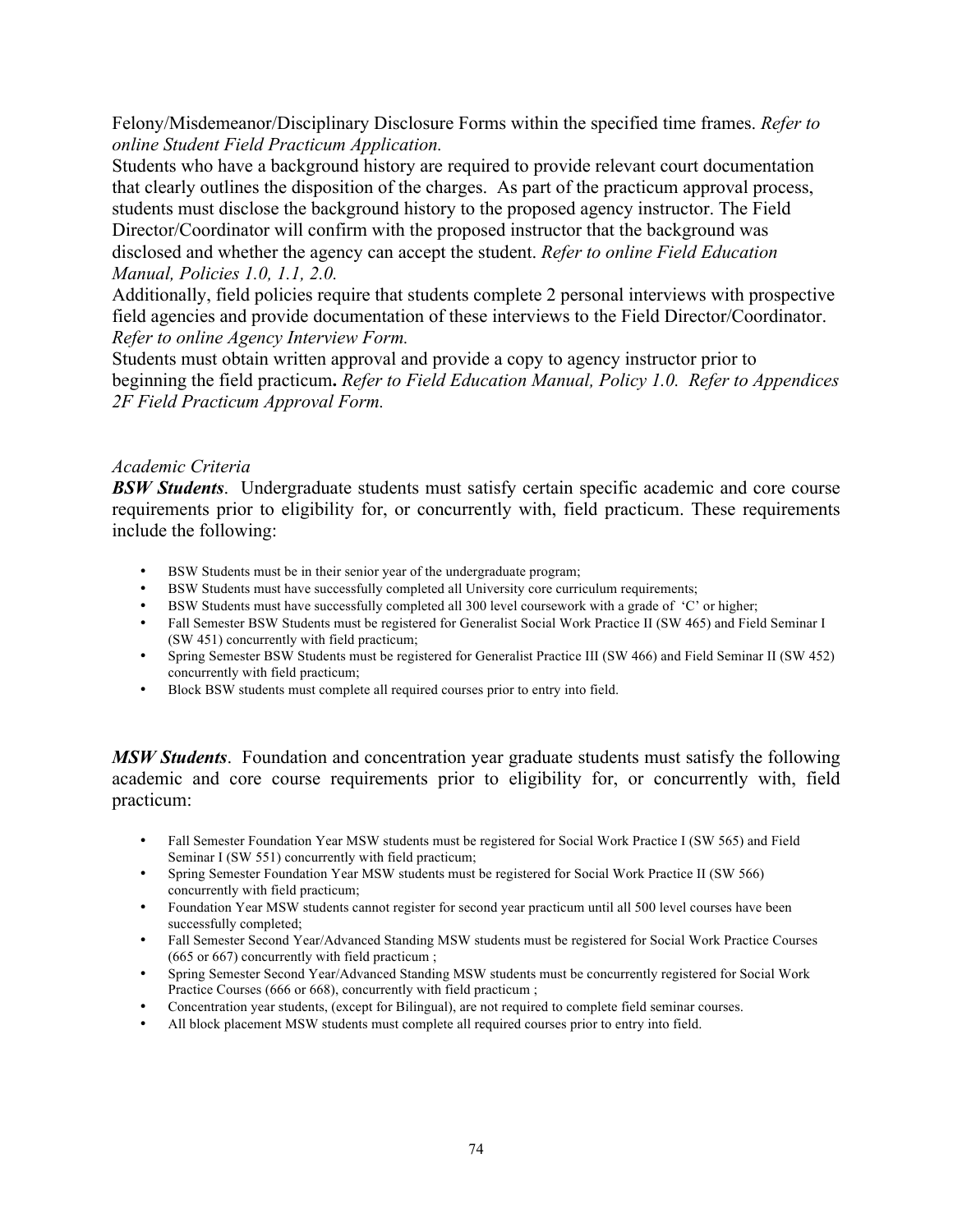*AS 2.1.5 The program discusses how its field education program specifies policies, criteria, and procedures for selecting field settings; placing and monitoring students; maintaining field consultant contacts with field education settings; and evaluating student learning and field setting effectiveness congruent with the program's competencies.*

### **Policies, Criteria and Procedures for Selecting Field Agencies**

The University and School mission statements and program competencies and practice behaviors drive all decision making concerning the eligibility of community agencies and instructors for hosting field practica. Some of the core issues connected with this selection process are outlined in this self-study's discussions of curricular issues.

As identified in the *Field Manual*, the basic preconditions for the School's approval of field agencies are that (a) each agency must have been in operation within the School's geographical community for 1 year or longer, (b) each agency must be able to meet the School's field practicum requirements and (c) each agency must demonstrate the ability to provide educational experiences that complement and support the School's mission and curricular requirements, in accordance with Accreditation Standards 1 and 2. The approval of potential field sites is facilitated by the Field Director/Coordinator's personal visit to each agency. These visits accomplish the aims of (a) assessing the physical environment of each site, (b) evaluating the suitability of each setting for student learning and socialization with agency staff, (c) ensuring each agency's ability to provide the necessary breadth and depth of student experiences claimed in the Agency Field Practicum Application, (d) identifying the role of social work staff within each agency and the level of cross-disciplinary contacts available to students and (e) confirming each agency's commitment to student training.

Policies and criteria outlining the approval process for potential field agencies are specified in the field manual. These criteria are also identified in the Agency Field Practicum Application, Agency Instructor Application and Agency Memorandum of Agreement. *Refer to Field Education Manual, Policy 22.0 and to online Agency Field Practicum Application, Agency Instructor Application ad Agency Memorandum of Agreement.*

## **Placement and Monitoring of Students**

*Field Placement*. In an effort to facilitate the placement process, Field Fair is held annually at every program site during which agencies present information concerning their functions and practicum opportunities to prospective students. By attending *Field Fair*, students also have an opportunity to consider the geographical areas and populations they wish to work with, as represented by the agency personnel in attendance. Moreover, they have a chance to meet agency representatives and prospective agency instructors, and, if possible, to complete field interviews with them. As noted earlier, at least 2 interviews with prospective agencies must be completed by all students prior to obtaining written final approval of the placement from the Field Director/Coordinator.

The School adopted the Intern Placement Tracking (IPT) web based system by Alcea Software. Once students submit a field practicum application, they are given a code that allows them to access information on potential field agency sites in all of our catchment areas. This system allows us to maintain a centralized field practicum student data base that keeps field information on every student in our Program, including: contact information, agency and agency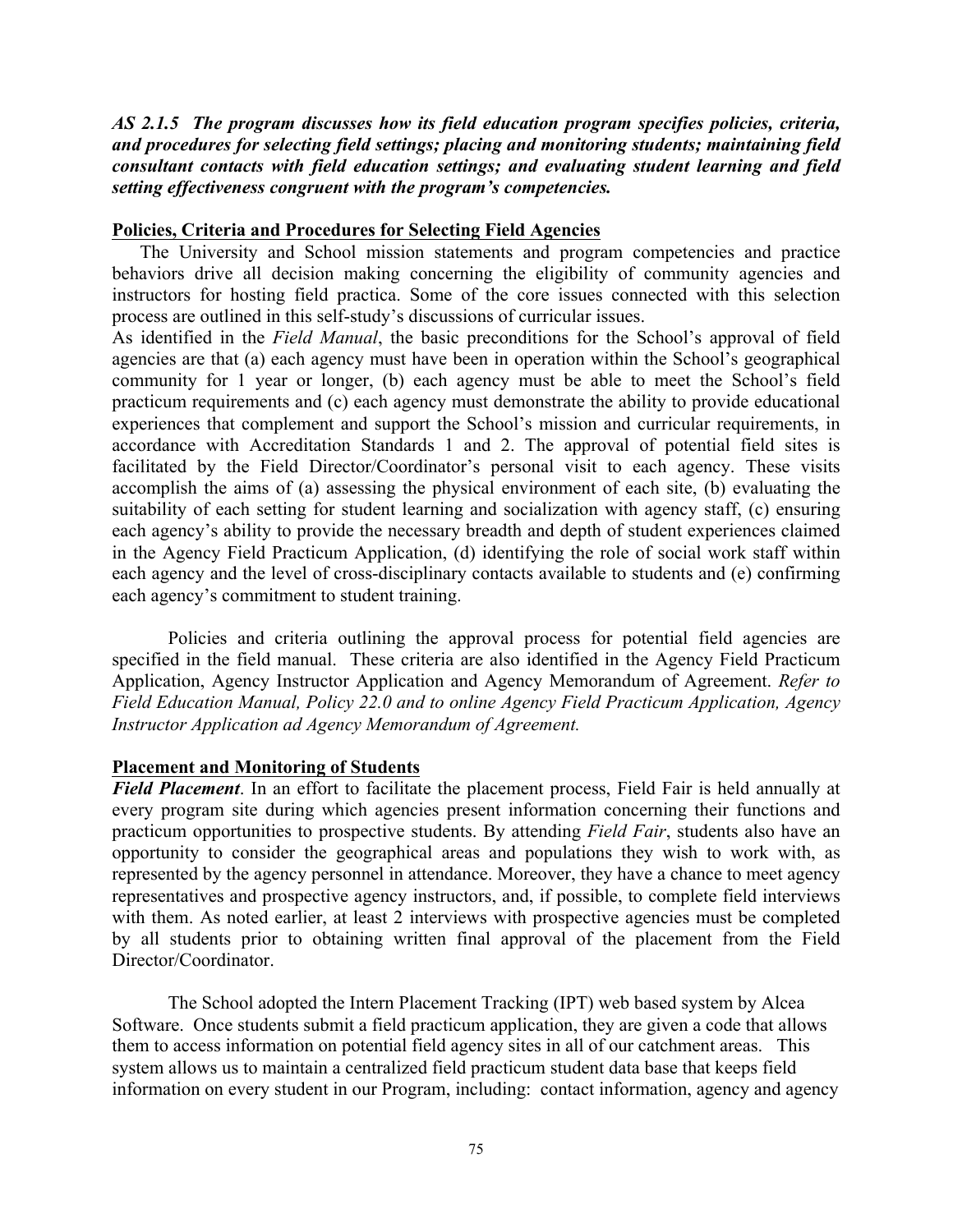instructor assignment, field consultant assignment. The system also allows for us to communicate with agencies, students, agency instructors and field consultants regarding any school updates, changes and expectations of the School. This web based program has helped organize the field program and provides a professional, streamlined process to monitoring and placing our students and eventually we will develop its use to full potential. *www.runipt.com*

#### *Monitoring Students and maintaining Field Consultant contacts with practicum settings.*

Monitoring of student performance in field is primarily the responsibility of the agency instructor, who is required by field policy to provide supervision for 1 hour per week during the academic year a student is placed with the agency (or an equivalent amount of time during block placements). This supervisory time is intended to allow students the opportunity to discuss their cases, (as applicable), receive feedback concerning the field performance and ask questions concerning professional and ethical issues. The role of the agency instructor is defined more fully in: *Refer to Field Education Manual, Policy 23.2.*

In addition to the agency instructor, each student placed in field is assigned a *field consultant*, who acts as a liaison between the School, the field agency and the agency instructor. With the exception of a few full-time faculty members who also act as field consultants, the school subcontracts its field consultant responsibilities to community social work practitioners. Pursuant to field policy, each field consultant must be a licensed MSW with a minimum of 2 years social work practice experience. The use of community social workers allows for active involvement in our Program as many of the consultants bring valuable experience and insight to Program development. They are also active in new agency recruitment as they have daily involvement with other community agencies. Depending on our program site location, the consultants tend to live in the communities in which they are providing consulting services. This allows for frequent involvement, confidence building with community agencies, and quick availability to our students that live a good distance from the Program site. The consultant is required by field policy to meet with the student and the agency instructor on-site a minimum of 2 times during the academic semester: at the commencement of the semester for the purpose of approving the student's learning contract; and at the end of the semester to again review the student's progress and assign a final grade. Additionally, the field consultant makes mid-term and on-site visits as needed for consultation on matters of field policy or academic/behavioral issues at the request of any of the parties. Periodic telephone and E-mail contacts are made at the discretion of the field consultant in order to maintain continuous supplemental supervision of the field placement.

In addition to the services provided by the agency instructor and consultant, student progress is also monitored and reported to the Field Director/Coordinator by field seminar instructors. Field seminar provides the opportunity for students to discuss their progress and present practice dilemmas in a classroom setting. Students also have the opportunity to use other academic settings—most notably their social work practice courses—to discuss professional and ethical issues arising during the field practicum. *Refer to Field Education Manual, Policy 20.0.*

Academic and behavioral issues that arise in field are required by field policy to be resolved mutually by the joint efforts of the student, agency instructor and field consultant. Where possible, the *Field Manual* emphasizes informal dispute resolution; however, a formal mechanism for the resolution of academic or behavioral problems in the field setting is also provided for. *Refer to Field Education Manual, Policies: 6.3, 6.4.*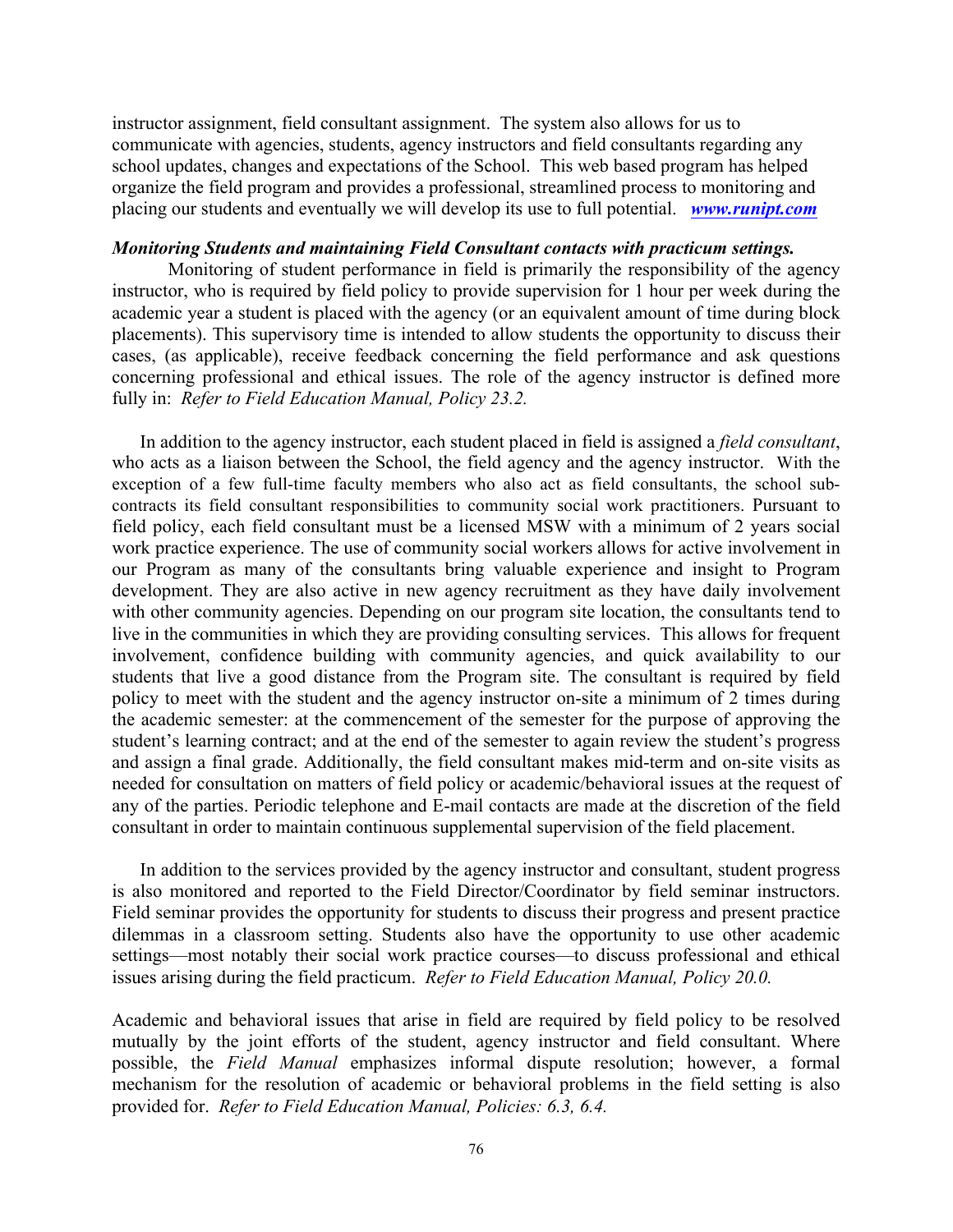#### **Evaluation of Student Learning and Agency Effectiveness**

#### *Student Learning congruent with Program's Competencies.*

The mechanism for evaluating student learning in field education is defined in the *Field Manual* and commences with the construction of a learning contract. *Refer to Field Education Manual, Policy 6.0.*

The framework for each learning contract is defined according to the student's educational level, program of study and, in the graduate program, the student's concentration. Learning contracts are initiated by the students in consultation with their agency instructors and consultants. Students are required to develop learning contracts that incorporate the School's core competencies and field specific practice behaviors. Sample learning contracts for each classification are available online.

The specific content requirements of learning contracts are identified in the Field Manual. *Refer to Field Education Manual, Policies 12.1, 15.1, 18.1, 18.2, 18.3.* 

Additionally, students must develop agency specific practice activities that advance their personal aims relative to the field experience. BSW and foundation year MSW students are required to complete the learning contract and obtain approval from the agency instructor and field consultant by the 5th week of the first semester; concentration year MSW and block placement students are required to accomplish the same steps by the 3rd week. Students who fail to accomplish these tasks are required to withdraw from field practicum, and are not permitted to reenroll the following semester. *Refer to Field Education Manual, Policies 12.0, 15.0, 18.0.*

Student progress in field practicum is evaluated according to 3 specific criteria: (a) the student's completion and successful execution of the learning contract (b) the student's attendance record in field and (c) the student's compliance with behavioral standards, including the *NASW Code of Ethics*, the School's Uniform Academic/Behavioral Code and the *Field Manual*. As with other academic courses, student performance in field is a cumulative letter grade based on a 500-point scale for each semester of field practicum. *Refer to online Field practicum evaluation forms for each classification.*

The agency instructor evaluates student performance and recommends a midterm and final semester grade to the field consultant who recommends a grade to the Field Director/Coordinator who is the instructor of record. Students in field practicum must receive at least a "C" in order to progress to the next semester. Students receiving a grade of "D" or "F" are not allowed to continue in practicum and, depending on the circumstances, and consistent with policies outlined in the *Field Manual* and Academic/Behavioral Code, may not be permitted to continue in the social work program. *Refer to Field Education Manual, Policy 6.0.*

#### *Agency Effectiveness Congruent with the Program's Competencies.*

The essential criteria that prospective agencies must meet are defined in *Field Education Manual, Policy 22.0.*

These are enforced as outlined in preceding sections of this report. The field consultant is the principal agent available during the course of each academic semester to provide feedback to the School reflecting each agency's performance in assisting students' achievement of their educational objectives and learning contracts.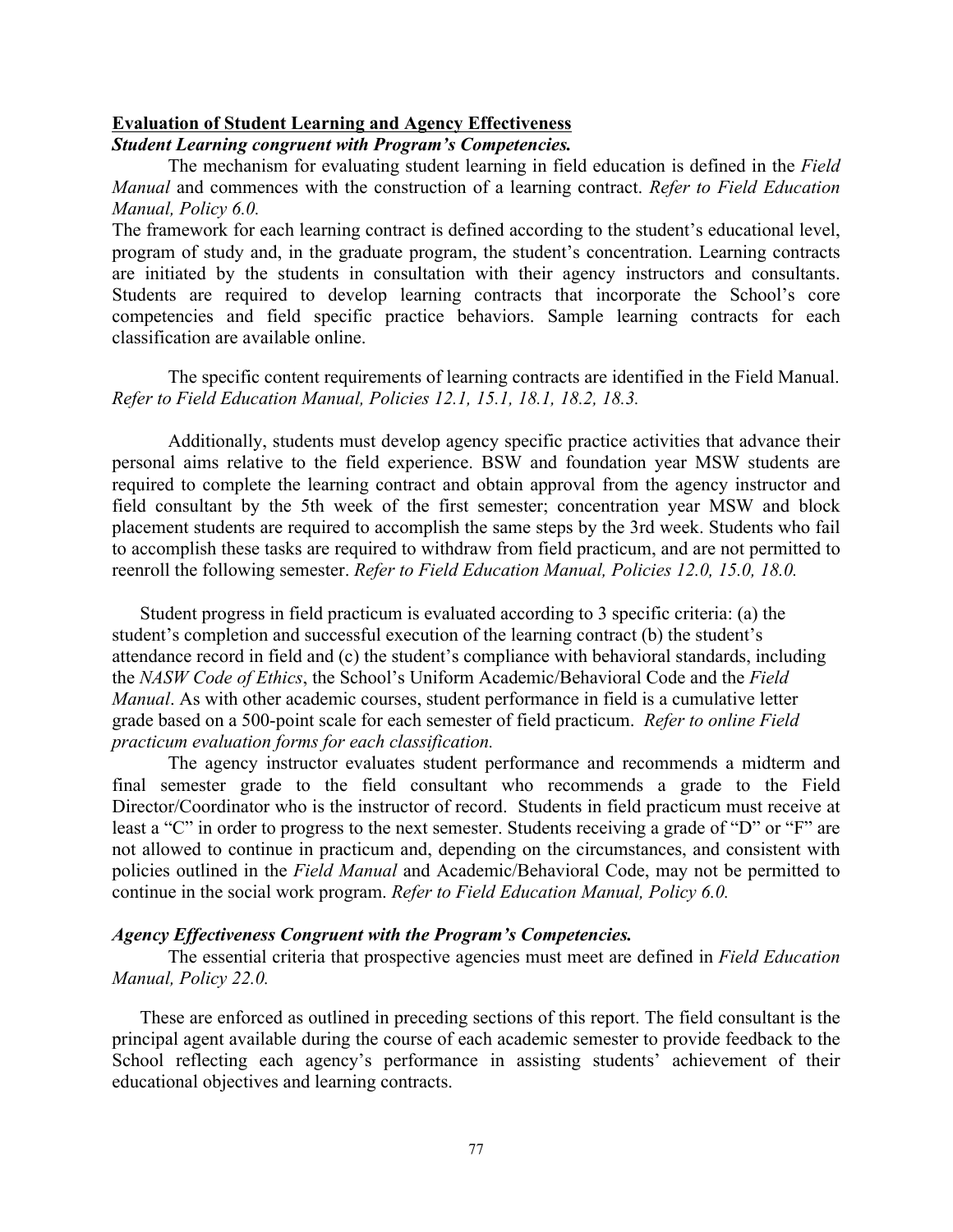A major component of the evaluative process for gauging agency effectiveness is the field practicum agency evaluation survey, which is attached and discussed in more detail in this selfstudy's report on assessment, contained in Chapter 4. The agency evaluation survey is completed by each student at the end of every academic year or at the end of a summer block practicum, and is intended to provide feedback to the School regarding (a) the student's perception of his or her agency's overall suitability as a field placement, (b) the assistance provided by all field personnel in the satisfaction of educational objectives, (c) the field experience's consistency with the themes addressed in the School's mission statement, (d) the quality of field instruction, (e) the agency's capacity to help the student integrate classroom learning and (f) the specific opportunities provided for practice with the diverse populations of New Mexico and the Southwest. The data obtained through the field evaluation are the main source of information relied upon by the School in order to determine whether a continuing partnership should be maintained with each participating agency.

The Field Director/Coordinator also rely on the Field Consultants to report any concerns they have about the field agencies they visit as well as input from the field seminar or other course instructors that may result from student feedback in classes.

*AS 2.1.6 The program discusses how its field education program specifies the credentials and practice experience of its agency instructors necessary to design field learning opportunities for students to demonstrate program competencies. Agency instructors for the baccalaureate program hold a baccalaureate or master's degree in social work from a CSWE-accredited program. Agency instructors for master's students hold a master's degree in social work from a CSWE-accredited program. For cases in which an agency instructor does not hold a CSWEaccredited social work degree, the program assumes responsibility for reinforcing a social work perspective and describes how this is accomplished.*

**Agency Instructor Approval**. Pursuant to the School's form Memorandum of Agency Agreement each prospective field agency must be able to offer the services of an agency instructor who is qualified, experienced and has demonstrable knowledge in a relevant field of social work practice. Qualifications for agency instructors are as set forth in the *Field Manual. Refer to Field Education Manual, Policy 23.0.*

As identified in the field manual, the basic preconditions for the School's approval of agency instructors are that:

At minimum, these qualifications include (a) expertise in an area of practice consistent with the School's curriculum, (b) at least 6 months experience with the agency hosting the field practicum student and (c) the ability to model and coach students by identifying and assisting their educational needs.

Agency Instructors ordinarily are expected to be employees of the host agency. If they have earned a BSW from a CSWE-accredited school, have a current bachelors level social work license and have at least 2 years post-BSW experience, they may serve as agency instructors for BSW level students, which means that they are obliged to provide the principal professional supervision of students placed at the field agency. Agency instructors at the MSW level must possess the MSW degree from a CSWE-accredited school, be licensed at the master's level and have at least 2-years post-MSW social work experience. Agency instructors who have not met any of the aforementioned criteria may serve as *co-*agency instructors, however they must work in tandem with the agency instructor who meets the requirements for primary agency instruction. In situations in which an agency does not have a licensed social worker on-site, the School may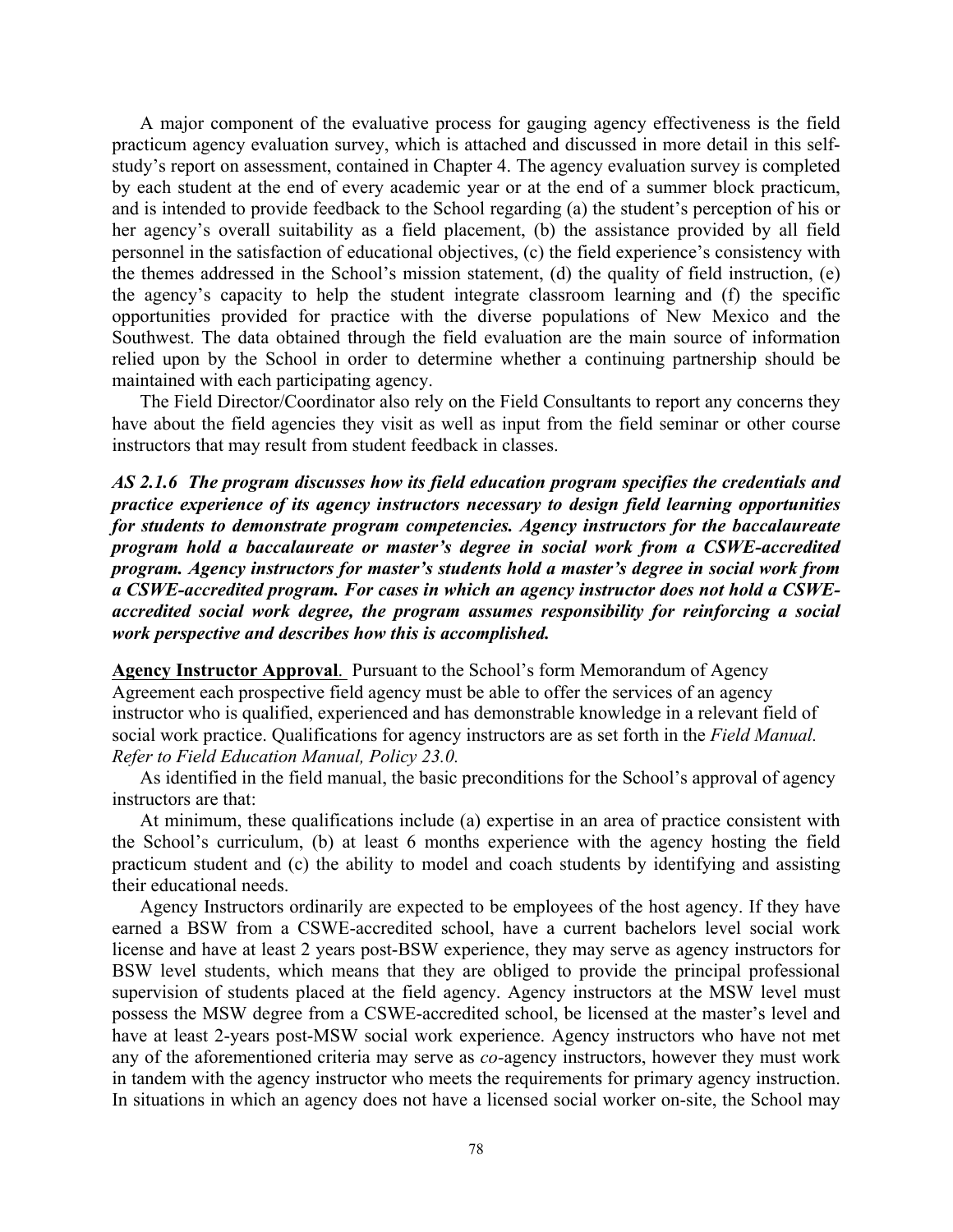consider providing field supervision through the services of an off-site individual meeting the criteria for primary agency instructors; on occasion this person may be a member of the School's faculty.

The policies governing the use of faculty agency supervisors are outlined in the *Field Manual* and are most often invoked when a field agency is located in a rural area, has limited access to resources, serves poor and underserved areas or meets other criteria designated by the Field Director/Coordinator. It is to be noted that the provision of faculty agency instructors has been an invaluable means of providing students educational access to grassroots community organizing interventions. *Refer to Field Education Manual, Policy 23.3.*

## *AS 2.1.7 The program discusses how its field education program provides orientation, agency instructor training, and continuing dialog with field education settings and agency instructors.*

#### **Agency Instructor Orientation and Training**

Formal orientation for agency instructors occurs during the School's Field Orientation held at the commencement of each academic year at each program site and every semester that a cohort group of students begins practicum. The purpose of the orientation is to assist returning and new agency instructors to understand and implement the *Field Manual* with particular regard for the requirements and expectations imposed on students and agencies. Participants are provided with current policy updates, documents, forms and other handouts containing pertinent information for agency field instruction. This last year, extensive training in the use of the Competencies and Practice behaviors in the learning contracts and evaluations was done with agency instructors at all program sites. Agency instructors are also invited to attend the School's annual *Field Fair*  held at their respective program site. In addition, on an as-needed basis, the Field Director/Coordinator and Field Consultants are available to respond to agency instructors' questions regarding any aspect of field education. In an effort to provide clear direction in the development of practice activities to agency and field seminar instructors and field consultants, the School developed *BSW/First Year MSW Sample Practice Activities.* We decided that if we were going to require that the agency instructors help students create practice activities for the practice behaviors, we would create examples in order for them to see the application and explanation of each practice behavior. These Sample Practice Activities have been well received and have helped us as a field program to fully implement and ground the competencies and practice behaviors in the field learning. *BSW/First Year MSW Sample Practice Activities— Appendices 2G.*

## **Continuing Dialog With Agencies and Agency Instructors**

Field Director/Coordinator often visit established agencies throughout the year in an effort to provide support and demonstrate appreciation for their efforts. The Field Director/Coordinator and field consultants maintain communication with agency instructors through several methods: First, all field forms, field evaluations and field practicum policy and procedures are readily accessible online for all agency instructors to download as needed. This step not only facilitates convenient access to this information, but also provides significant cost-savings benefit to the School. Second, as previously noted, the *Field Manual* requires several mandatory meetings between agency instructors, students and field consultants. Evidence that these meetings have taken place is documented on a contact form which remains a part of each student's academic file. *Refer to online Field Consultant Contact Form.*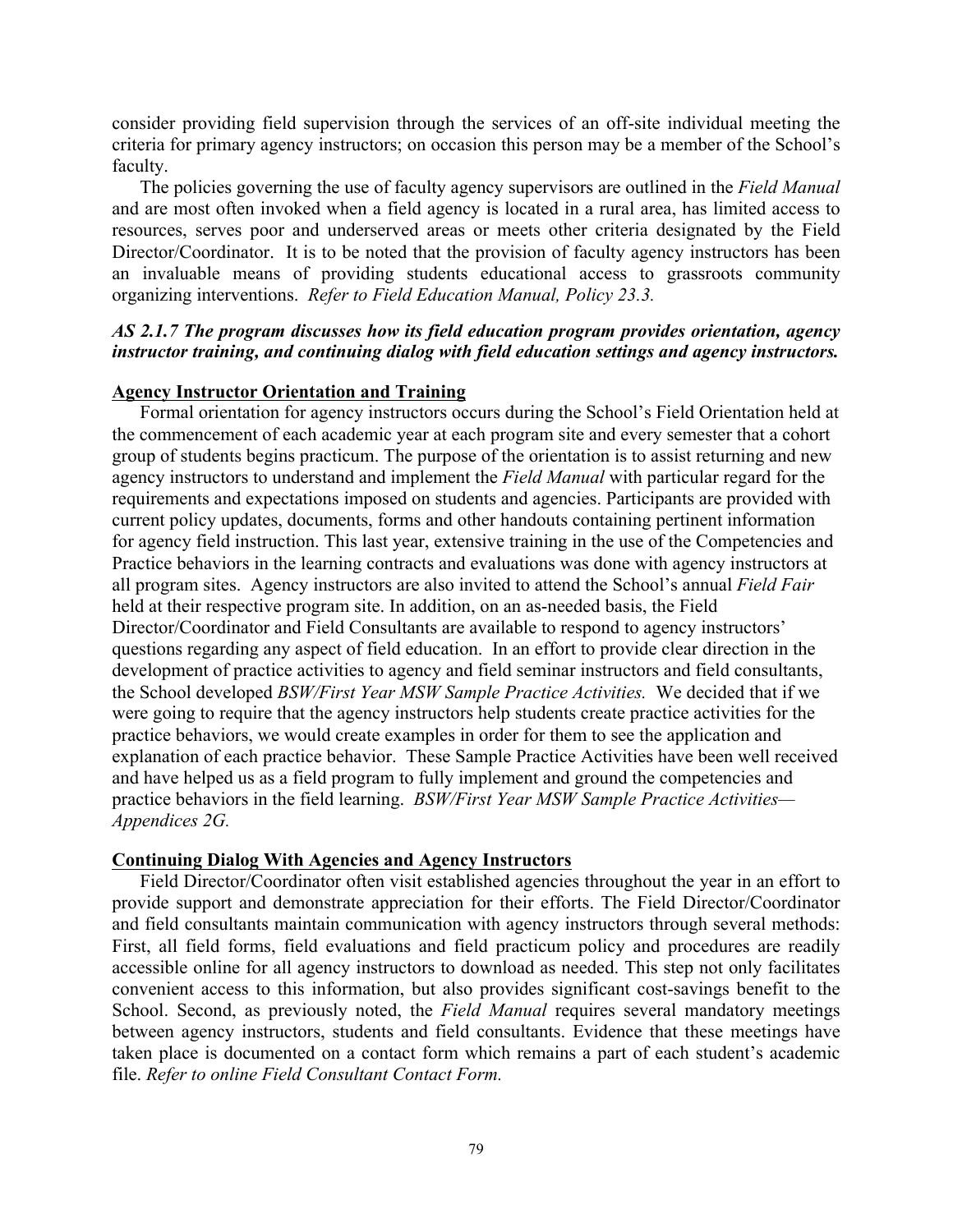Third, as noted elsewhere in this self-study, the School has increasingly relied successfully on internet resources, including *Facebook*, for the purpose of facilitating the maintenance of ongoing dialog with students and agencies, many of whom work many hundreds of miles from the School's main campus in Las Vegas.

 This mode of communication has resulted in agencies increasingly relying on our *Facebook*  page to post job listings, workshops, open houses for our students and agencies to readily access.

 The School is also in the process of developing an Agency Instructor Training Manual to provide agency instructors access to materials relevant to their teaching and supervision needs.

## *AS 2.1.8 The program discusses how its field education program develops policies regarding field placements in an organization in which the student is also employed. To ensure the role of student as learner, student assignments and field education supervision are not the same as those of the student's employment.*

## **Policies Regarding Employment Based Field Placement**

*Definition of Employment Based Field Placement*. The School defines an employment based practicum as a field placement created at an agency that already employs the student on a full- or part-time basis and financially compensates the student in the form of a salary.

*Requirements of Employment Based Field Placements*. Policies regarding employment based field placements are set forth in the field manual.

*Refer to Field Education Manual, Field Policy 21.2.* 

They require among other things that a student is to be considered for a practicum placement at an employment site only upon a demonstration that the practicum is able to provide educational opportunities consistent with (a) CSWE Educational Policies and Accreditation Standards and (b) the Field Program's practice behaviors.

It is the responsibility of any agency considering hosting an employee/student in a field practicum to demonstrate to the School that the agency is able to meet the educational needs of the student. The agency must also be able to provide the student with the opportunity to perform duties and practicum-related responsibilities that are not normally financially compensated as part of the student's job description.

Not all employment situations qualify as practicum sites. As required by the *Field Manual*, the agency must be approved by the School through the adoption of a Memorandum of Agency Agreement prior to the request for approval of the field placement. If the agency is approved as a field practicum site, a student ordinarily will qualify to complete a field practicum for a single year during the student's academic career with the School.

The agency considering an employment based field practicum must specify that the practice activities established for the placement are to be educational and different in kind from any job responsibilities. These must be appropriate for the student's educational level and program of study. Moreover, field instruction must take place in a different unit or program and be overseen by a qualified field instructor other than the student's regular supervisor. A waiver of this policy is normally granted for a student who has served in an employment position less than 6 months with the agency and that the current employment position meets the educational requirements.

Additionally, any work- and practicum-related requirements an agency wishes to add to those imposed by the School must be identified by the agency at the time the request for approval of the practicum site is made. Finally, a student considering an employment based field practicum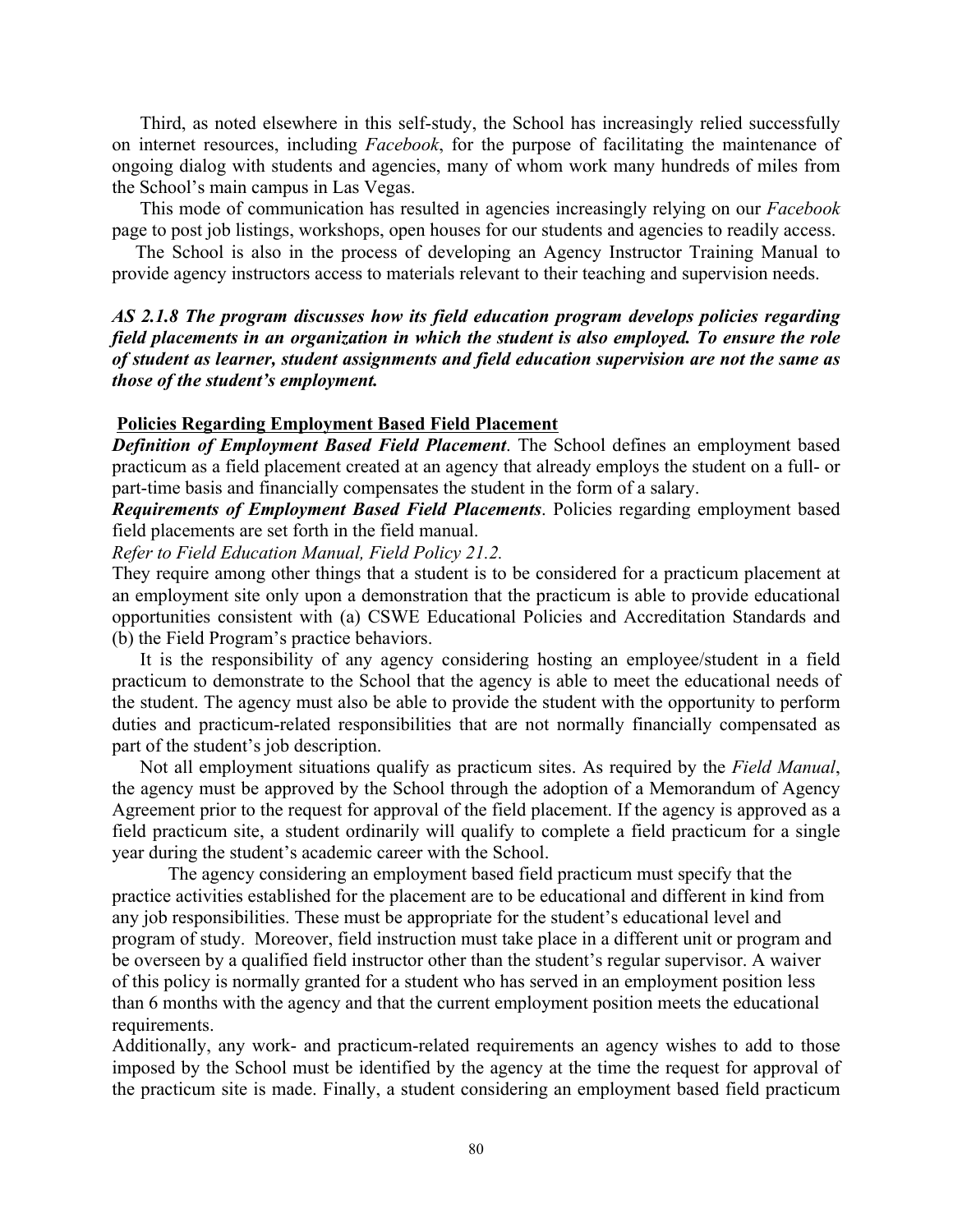must meet with the Field Director/Coordinator in order to assess the consistency of the proposed placement with the School's educational interests. Requests for employment based field practica are subject to the prior approval of the Field Director/Coordinator. *Refer to online Practicum in Place of Employment form.*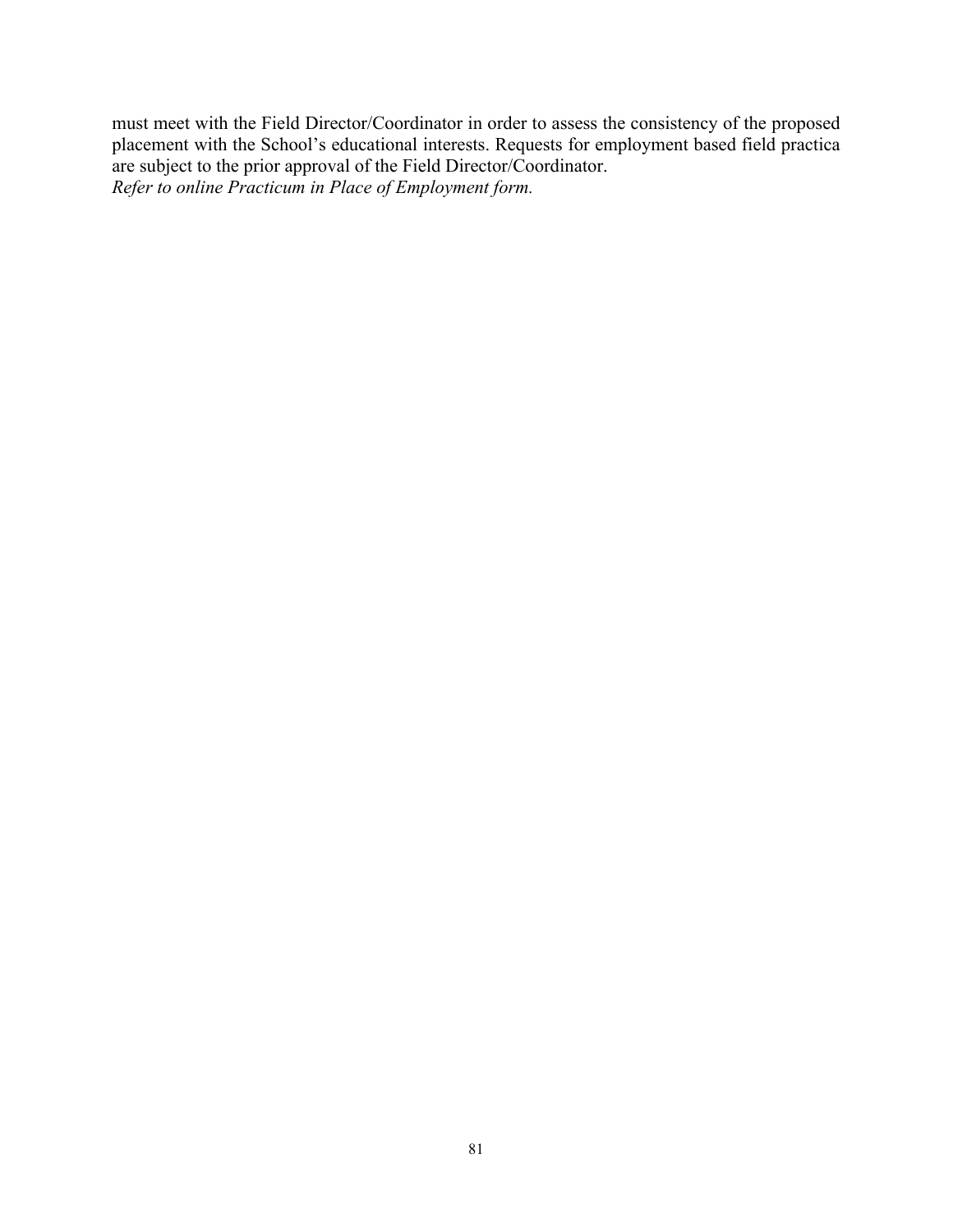# **Chapter 3**

# **MSW Implicit Curriculum**

# *AS 3.1.1 The program describes the specific and continuous efforts it makes to provide a learning environment in which respect for all persons and understanding of diversity and differences are practiced.*

New Mexico Highlands University (NMHU) is recognized as a Hispanic Serving Institution and is a member of the Hispanic Association of Colleges and Universities (HACU). The university has strived to promote a diverse student learning environment by ensuring that its student body is ethnically diverse. During the 2010-11 academic year, the student body composition was 31% White, 49% Hispanic, 5% African American, 6.5% Native American and 1% Asian Pacific Islander. The number of Hispanic students mirrors the overall state population which is 46.3% Hispanic according to the 2010 census.

The university has made significant efforts to promote itself as a welcoming university open to all ethnic groups. The university has an open enrollment policy for all undergraduate students.

During the 2010-11 academic year there were a total of 129 international students enrolled in the university representing 34 countries, a demonstration of the commitment by the administration to ensure the campus community promotes and respects cultural and ethnic differences and embraces the importance diversity plays in promoting student learning. The university' non-discrimination polices in hiring, promotion and student admissions help promote an awareness and model for the community and society at large in ensuring that respect for ethnic diversity is an essential value in creating a democratic society.

As of 2010 there were 144 full-time tenured/tenure track faculty, 38 or 26% are Hispanic and 65% white. While the ethnic distribution of faculty could improve to better represent its student body, under the leadership of the President and Vice President, two of the five academic deans are Hispanic and both university Vice President's are Hispanic. In addition, of the 488 full-time university staff, 280, or 57%, are Hispanic. A further analysis of the university staff demographics shows that of the 36% of the total Hispanic staff hold professional and/or administrative positions.

Ten years ago, the university recognized that its campus location in rural northern New Mexico (Las Vegas, NM) was not accessible to a majority of state residents and therefore impeded the ability of the university to compete with other four year educational institutions. In an effort to promote access to higher education among the diverse communities in the state, the university expanded to open five distinct off campus centers in key geographic areas in Northern New Mexico. In its commitment to serve a diverse student body the university opened five off campus centers, each serving a unique geographic and demographic community. The five centers and their geographic location are:

Farmington, New Mexico ( Northwest four-corners area) Albuquerque/Rio Rancho (Central New Mexico) Roswell (Southeastern, New Mexico) Raton (North Central, New Mexico) Santa Fe (Northern New Mexico)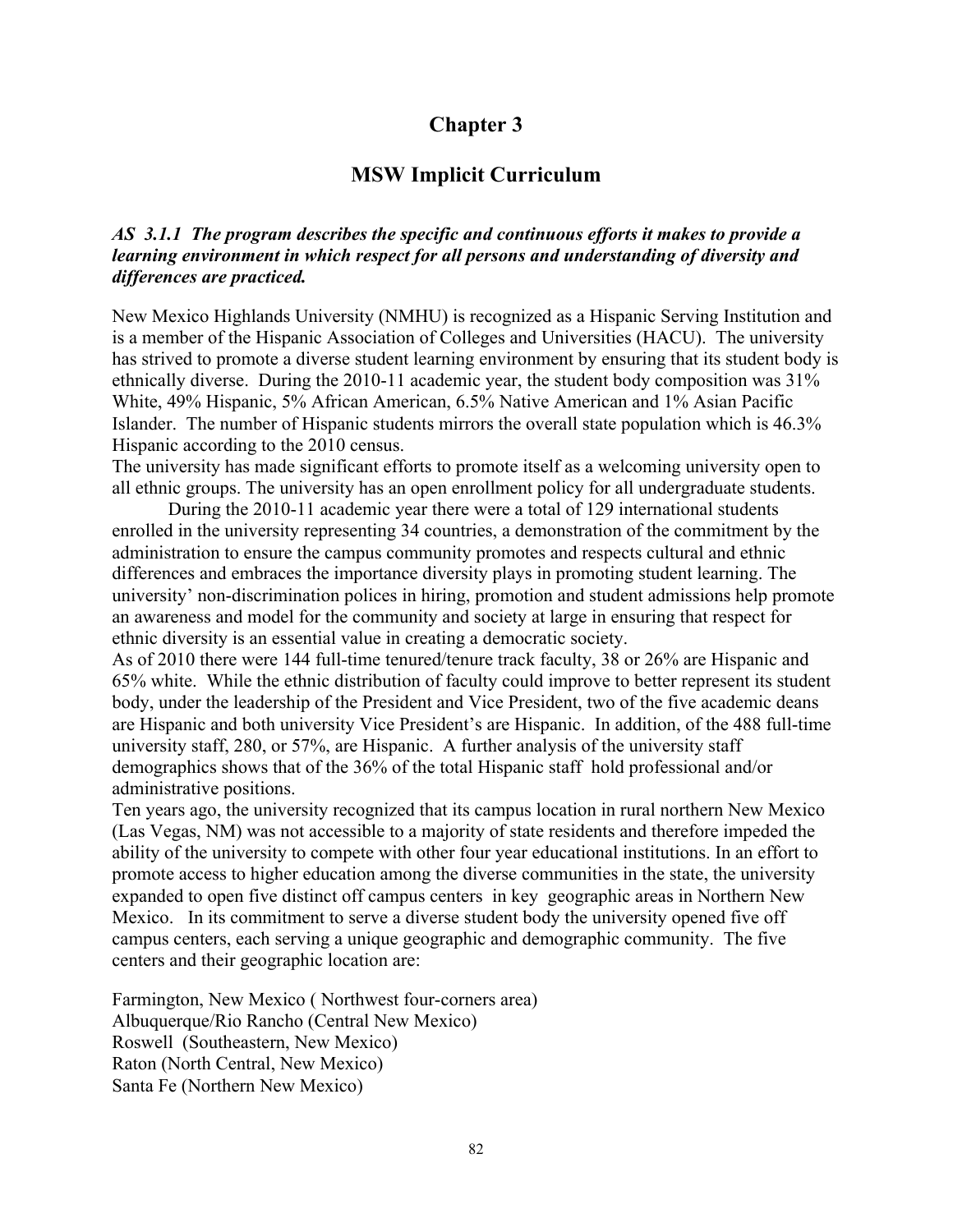The university offers undergraduate and graduate degree completion programs in education, business and social work at three of the five centers. These three professional degree programs are offered at the centers in Rio Rancho, Farmington and Santa Fe. The center in Raton only offers programs in education and business and some classes in liberal arts. No social work classes are offered.

The center located in Farmington is offered in partnership with San Juan College (SJC), a 2 year community college. All classes are offered on the SJC campus. Located within 35 miles of the Navajo reservation, the demographic of this community affords Navajo and Hopi Indians the opportunity to pursue a four year degree at NMHU. Each of the three professional schools hires its own full time and adjunct faculty and the center is under the supervision of a center director.

The center located in Santa Fe is in partnership with Santa Fe Community College. Again, all classes are offered on the SFCC campus. The location of this center affords residents in north central New Mexico the opportunity to pursue a four year degree within their own community. The Santa Fe area is predominately Hispanic, however there are 8 Indian pueblos located in close proximity within 25 miles of the center. A full time center director oversees all of the classes offered by the schools of business, education and social work. Although both undergraduate and graduate classes are offered in business and education, the school of social work only offers undergraduate classes.

The Rio Rancho and Raton centers are the only two centers not located within the campus of a community college. Rio Rancho, located 9 miles from downtown Albuquerque, offers the same degree programs as the other two centers. As a free standing center, the university has hired administrative staff to complement each of the discipline's faculty resources.

The program located in Roswell, New Mexico only offers the MSW program. No other discipline offers courses/programs in this part of the state. Located on the campus of Eastern New Mexico University-Roswell, a two year community college, classes are offered via ITV from Roswell to Clovis, and Hobbs, New Mexico. The social work program opened in 2002 at the invitation of Eastern New Mexico University, the Children Youth and Families Department and the local NASW chapter as a result of the shortage of licensed social workers within the catchment area. Initially, from 2002-2006 the school also offered the BSW program, however, in 2006 Eastern New Mexico University received CSWE accreditation for a BSW program and NMHU school of social work closed the BSW program so as not to compete with ENMU as agreed to at the time of ENMU implemented its social work program in their catchment area.

The social work programs in Farmington and Roswell are part-time. Social work students complete the MSW program in three academic years. The university's commitment to providing a learning environment that is accessible and affordable to the residents of these five communities and surrounding areas ensures that students from rural parts of the state can pursue a four degree without within their native community. Students attending the Rio Rancho/Albuquerque centers are given the opportunity to choose to attend one of three state four year educational institutions for degree completion in one of the four academic disciplines. The vision the university has followed in expanding into five distinct communities in the state is testament to its commitment to serve the rural populations of New Mexico while maintaining its commitment to diversity.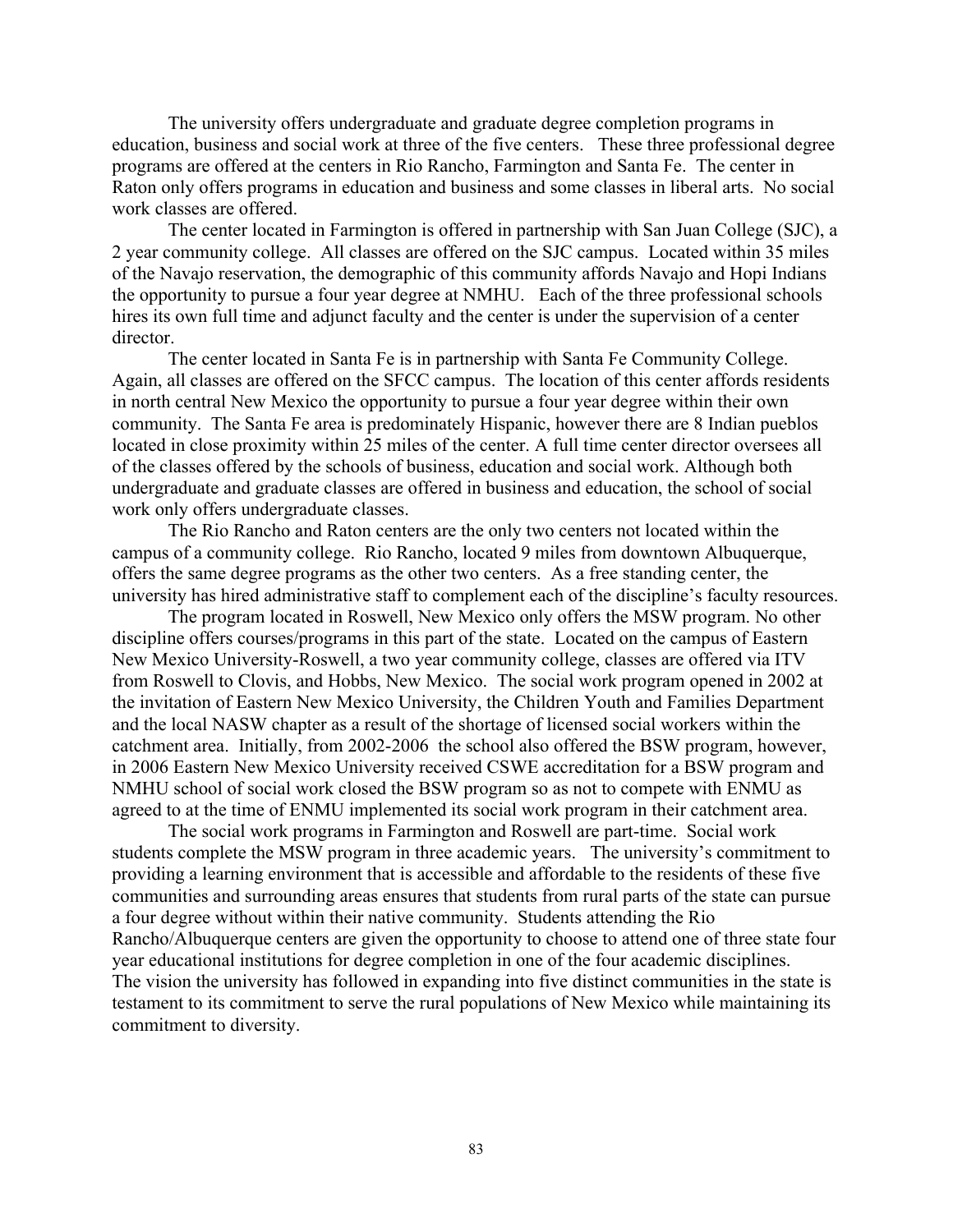#### **Commitment to Diversity within the School of Social Work**

The School continues to be committed to diversity as is reflected in its curriculum, student body, field agencies and faculty. The school has maintained a vision of ensuring that its programs provide students with academic and applied experiences that reflect and reinforce the community and state context as described in Chapter I.

In 2002 the School along with the chairman of the University Board of Regents lobbied the state legislature for funding to implement a bilingual/bicultural program concentration. The funding was approved and in 2004 the School developed and implemented the bilingual/bicultural clinical concentration. The School responded to a need to develop graduate curricula that would train social workers to work directly with Spanish speaking individuals and families. Like other states and communities who have experienced an increase in Mexican and Latin American immigrants whose primarily language is Spanish, the school accepted the increase of these individuals as a challenge that requires the need to have bilingual and culturally aware and sensitive social work practitioners to work directly with these populations. The Bilingual/Bicultural concentration prepares students to be become culturally and linguistically competent to work with Spanish Speaking individuals.

Through a program offered within the concentration, a student exchange with La Escuela de Trabajo Social in Chihuahua, Mexico, took place from 2007-10 which provided all of the students in the concentration with a field practicum immersion whereby student from the university conducted a one week immersion practicum in Chihuahua and students from Chihuahua spent a week in field practicum agencies in the community of Las Vegas. In 2011 travel to Mexico did not occur as it was considered too dangerous given the tension that exists in Mexico's battle with illegal drugs. As an alternative students in the concentration spent one week in a field practicum immersion in El Paso, Texas. Students had the opportunity to work directly with the Border Patrol, community health clinic and a mental and substance abuse agency that served Mexican immigrants. Both of these field practicum immersions provided students with the opportunity to immerse themselves in the culture and language of the individuals that they will eventually be working with as practicing social workers.

In 2009 the school implemented a Continuing Education program in response to the state's social work licensing requirements and the need to promote ongoing multicultural training opportunities for licensed social workers. New Mexico is the only state that requires social workers to demonstrate knowledge and competency of the dominant ethnic cultures in the state, Hispanic and Native American, in order to acquire their social work license. Any licensed social worker who moves into New Mexico must complete 15 hours of cultural competency training in order obtain full licensure to practice. In addition, all licensed social workers must complete 3 of 15 required Continuing Education Units in cultural related training per year. Graduates from the school meet the cultural competency licensing requirement and therefore are eligible for licensure upon graduation. The Board of Social Work Examiners has approved 12 credit units/4 classes in the graduate curriculum and 9 credit units/3 classes in the undergraduate curriculum as meeting the cultural competency licensing requirement.

The CE program offered a total of 30 individual workshops during 2010-11. The topics focused on a variety of subjects in the areas of mental health, substance abuse, aging, GLBT, and other subjects appropriate for practitioners in the state. A brief sampling of some of the workshops include: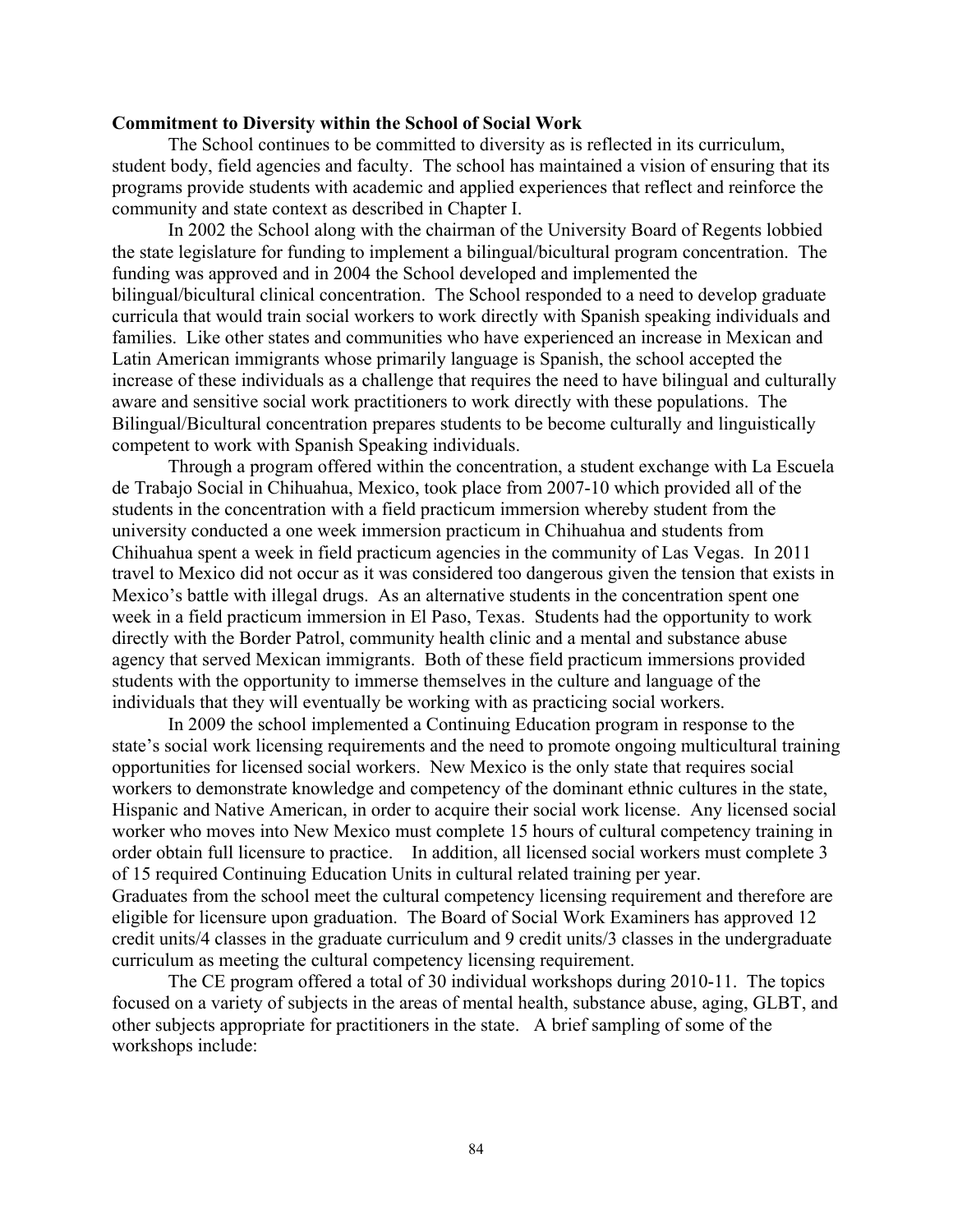- 2/04/11 Valuing Culture & Demonstrating Sensitivity in the Work Place
- 2/25/11 Cultural Sensitivity: The Myth of Cultural Competency
- 3/18/11 Feminist Multicultural Counseling
- 5/06/11 Working with Gay & Lesbians Adults in Treatment
- 6/17/11 Native American Culture: What you need to know
- 9/30/11 Cross Cultural Healing: Indigenous Teachings
- 10/28/11 Cultural Competency in Clinical Supervision

In addition, the CE program was also developed to provide affordable and accessible CEU workshops for social workers. This program is intended as a way for the School to be responsive to the needs of the community and the profession. This program has helped in bringing down the barriers and perceptions the community has of academia by inviting practitioners to participate as trainees or trainers. A \$10.00 per credit unit is the basic charge for each workshop. Presenters are selected from among the faculty and community practitioners who have demonstrated expertise in a specific area. Most of the workshops have been offered at Las Vegas, Rio Rancho, Santa Fe, Albuquerque, Roswell and Farmington utilizing the university/school facilities in these communities. Due to the rural nature of the state, as with the university centers, the workshops are offered within a geographic area that is accessible by many social workers and therefore affordable. During these hard economic times it is important to support and provide lifelong learning to members of our profession.

Another program implemented within the school that also promotes diversity is the recently adopted certificate program in substance abuse. The certificate program was developed in 2010 as part of the school Community Clinical Treatment Program. In November 2006 the School was awarded funding to provide counseling services for all first time DWI offenders by the county of Bernalillo, (Albuquerque). The funds were awarded to the school in a noncompetitive award.

The School was selected by the county based on its commitment to multiculturalism, bilingualism and expertise in bilingual social work practice. The program serves as a field practicum site for all of the students in the substance abuse certificate program. An average of 9 students per year are admitted into the program. In 2009, the program received accreditation by the Matrix Institute at the University of California Los Angeles. The diversity of the clients served by this program has led to the implementation of counseling/therapy groups specifically for Spanish Speakers and a women's group. Recognizing that the issue of alcohol abuse differs between men and women and recognizing the importance of ensuring that the services are linguistically appropriate, this program reinforces the School's commitment to diversity and the need to provide community based services that can be integrated into the academic programs.

#### **Diversity among students and faculty within the School**

An important aspect of putting the school's mission statement into action is the School's commitment to having a diverse faculty, students and a curriculum that complements the area served by school and the setting where the majority of the graduating students will be practicing. The school values the importance of ethnic identity and language differences and considers these differences as strengths that influence the school's mission and curriculum.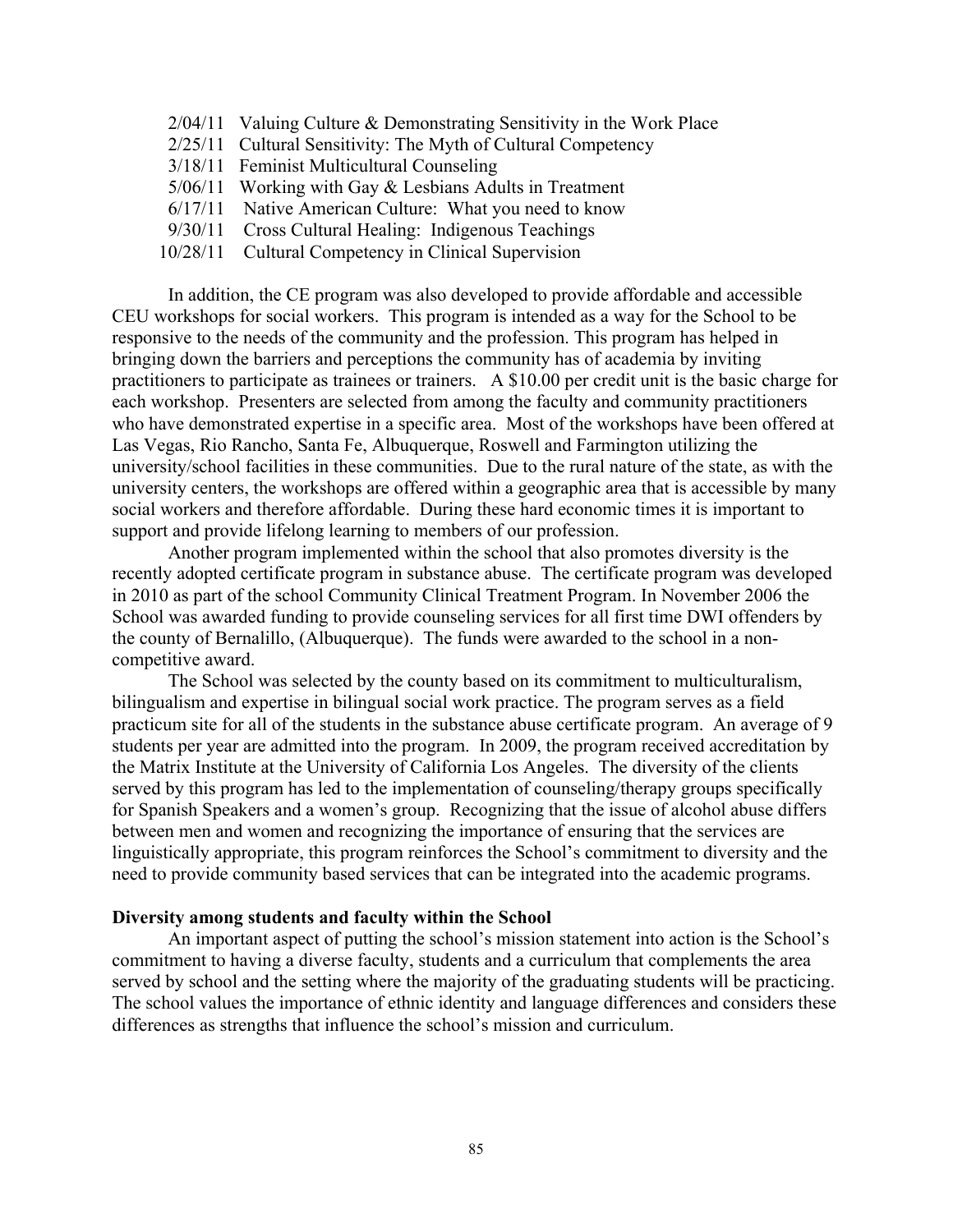#### **Faculty/Staff**

The School follows the university employment practices and adheres to established Affirmative Action requirements in all hiring decisions (Refer to Appendix 3A). As of 2011-12 the school has a total of fifteen full time faculty; 11 tenured and four are full-time retain term faculty, seven are located at the main campus and eight are located at the Albuquerque center. In addition, the main campus has full-time visiting professor. The term "retained-term" is for those faculty who do not have a Ph.D., as required for tenure but who have the practice experience that will help complement the tenured faculty and curriculum. The retained term status ensures that the faculty member has all the rights of a tenure track faculty member with the same responsibilities but is not required to be tenured. Termination of employment must be for cause and the employee is given a one year advance notice of intent not to renew his/her contract. This practice has promoted and ensured stability of having a cadre of full time faculty to deliver the curriculum. The ethnic distribution of ALL full time faculty at the main campus and Albuquerque center is as follows:

|                  | Main Campus | Albuquerque |  |
|------------------|-------------|-------------|--|
| Hispanic         |             |             |  |
| White            |             |             |  |
| African American |             |             |  |

The School has a total of 16 FTE faculty; 11 tenured, and five full-time non-tenured (4W, 1H). 7 female (4 tenured) and 9 males (7 tenured). All of the faculty teach BSW and MSW courses. In addition, the Farmington program has one full time faculty member, a .50 FTE faculty who is also the field/program coordinator. The program in Roswell has a .50 faculty member that also has responsibility as field education coordinator.

Achieving a diverse faculty is of paramount importance to the school. During the current academic year 2011-12, the school is actively recruiting to fill two tenure track positions to be located at the Albuquerque program. One is to replace one of the full time retain term positions and the other is a new positions to help meet the increased student enrollments.

In addition to the full time faculty, the school's Director of Field Education located at the main campus is a Hispanic female who has held this position for 16 years. The field coordinator located at the Albuquerque center is a Hispanic male who has been in this position for 10 years.

Complementing the diverse faculty and administrative staff are the full time academic advisor located at the Albuquerque center, she is a Native American female and has been with the school for over 8 years. The School's Admissions Coordinator is also Hispanic/male and the school's coordinator of continuing education is Hispanic Female. The School Dean also is Hispanic. All four clerical personnel at the main campus and Albuquerque are Hispanic/female. Of 22 faculty and administrative staff working for the school at the main campus and Albuquerque, 14/67% are Hispanic. This ethnic distribution is well representative of a state that as of 2010 is considered to be a minority/majority state.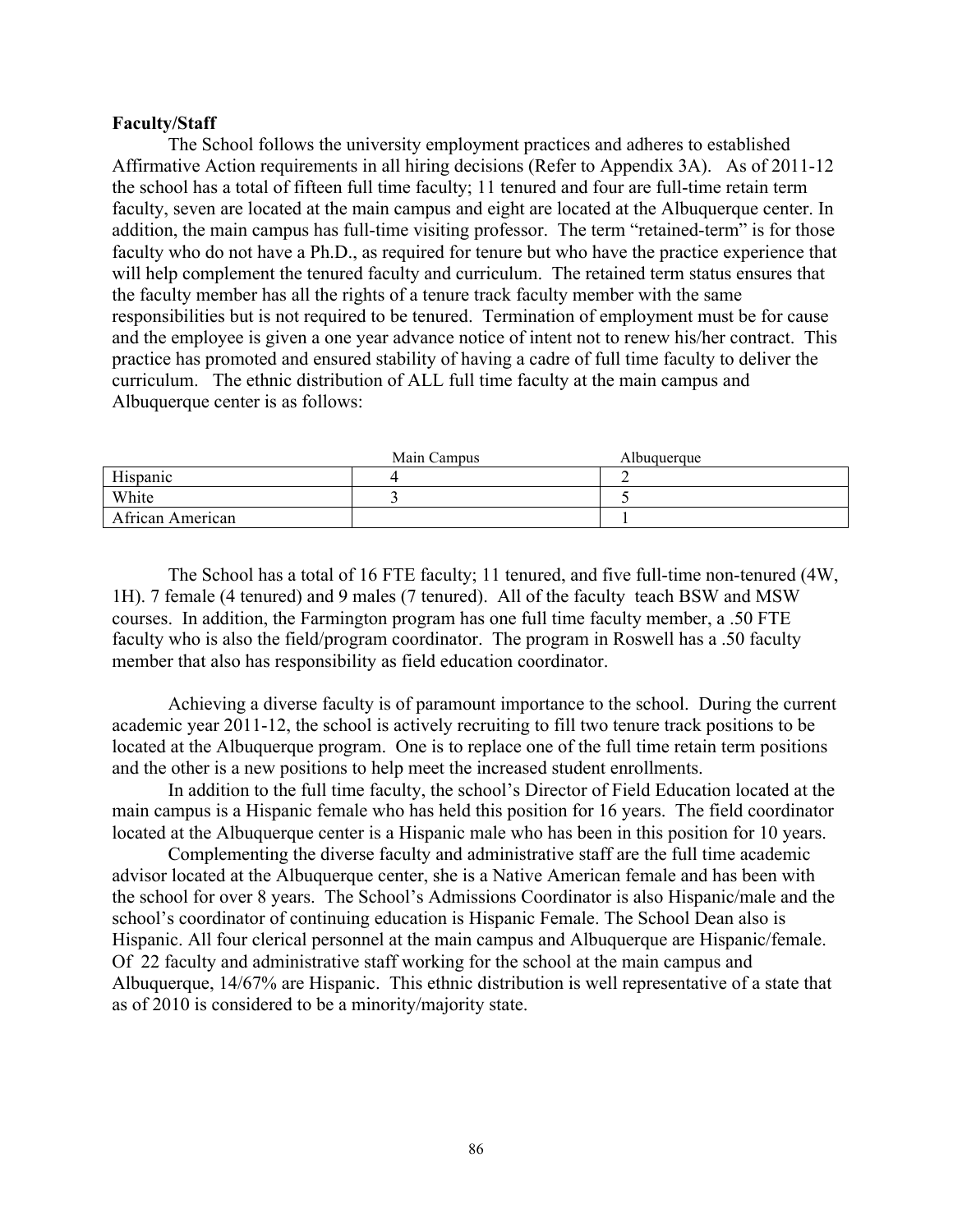#### **Student Diversity**

**Tables 1 & 2** display the ethnicity of all Full-time and Part-time MSW students enrolled for Fall semester 2011

| <b>L'AVIC 1</b>           | Pull-third MS W Students Employed Pall 2011 |              |  |  |  |
|---------------------------|---------------------------------------------|--------------|--|--|--|
|                           | <b>Main Campus</b>                          | Albuquerque  |  |  |  |
| White                     | 19                                          | 61           |  |  |  |
| <b>Hispanic</b>           | 29                                          | 67           |  |  |  |
| <b>Native</b><br>American |                                             | $\mathbf{r}$ |  |  |  |
| African<br>American       |                                             | 6            |  |  |  |
| Other                     | 12                                          | 11           |  |  |  |
| <b>Totals</b>             | 64                                          | 152          |  |  |  |

**Table 1 Full-time MSW Students Enrolled Fall 2011**

The full-time MSW program is only offered at the main campus and Albuquerque center.

| Table 2                   | <b>Part-time MSW students Enrolled Fall 2011</b> |             |            |                |  |
|---------------------------|--------------------------------------------------|-------------|------------|----------------|--|
|                           | <b>Main Campus</b>                               | Albuquerque | Farmington | <b>Roswell</b> |  |
| White                     |                                                  | 22          | 13         | 20             |  |
| Hispanic                  | 6                                                | 22          |            | 17             |  |
| <b>Native</b><br>American | 0                                                | 0           | 16         | 0              |  |
| African<br>American       |                                                  |             | 0          |                |  |
| Other                     |                                                  |             |            |                |  |
| <b>Totals</b>             |                                                  | 46          | 35         | 41             |  |

The total number of MSW students  $N = 349,52.7\%$  are ethnic minority, Hispanics comprise 38.7% of all enrolled students. The location of the MSW programs in these four communities provides minority students access to higher education. There are not four year academic institutions in the Farmington and Roswell area.

## **Diversity in the Curriculum**

The School's mission statement guides the school's curriculum. The graduate curriculum addressing Hispanic and Native American cultures is infused throughout most of the first year and concentration courses.

The schools explicit curriculum requires SW 546 SW Practice with Diverse Populations of all two year graduate students. This course has been specifically designed to focus on Hispanic and Native American cultures in New Mexico and the southwest.

The graduate curriculum through its bilingual/bicultural concentration specifically addresses language and culture vis –a-vis Hispanic. In addition, the school utilizes Special Topics ( SW 635 series) for the purposes of developing and offering courses that will compliment and supplement the curriculum. For example SW 635 Social Work Practice with GLBT has been offered for the past three years. In addition, SW 635 Spanish for Social Workers has also been offered as an elective available to all graduate students. In addition, spring semester 2012, a course entitled Navajo for Social Workers will be offered at the Farmington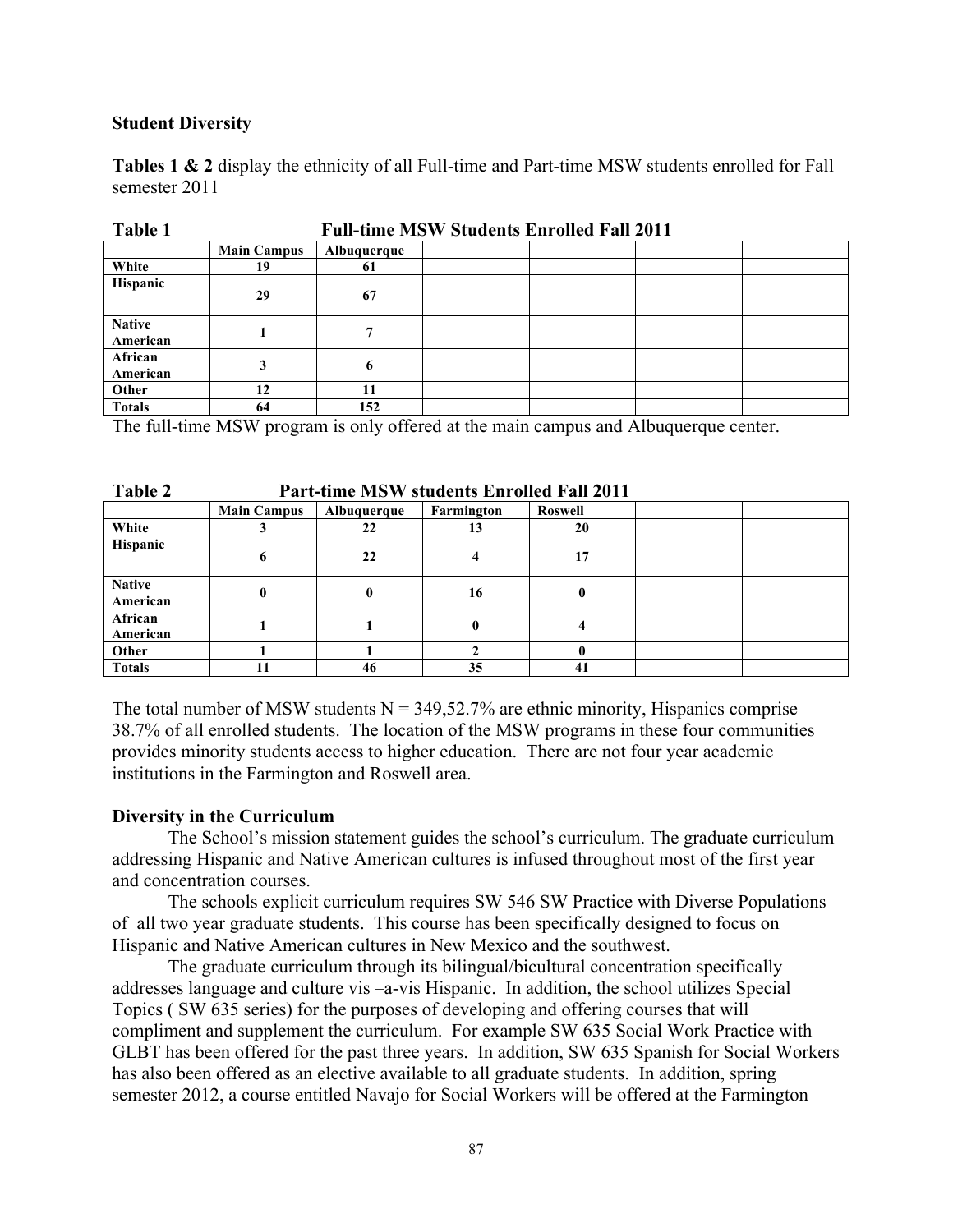center. The clinical concentration curriculum focuses specifically on working with Hispanic and Native American populations and the content is infused throughout the concentration courses. A strength of the school is its curriculum that focuses on Hispanic and Native American populations. In addition, two faculty members participated in the Gero-Ed initiative in 2009-10 to infuse gerontology content in the undergraduate and graduate curriculums.

The school revised its course evaluations in 2010-11 and required students to complete the on-line Student Course Evaluations. The survey is comprised of 15 items using a four-point response. The evaluation asks students to rate their educational experience in five areas: 1) Classroom environment 2) Professor characteristics 3) course content 4) Grading and Assignments 5) Impact course had on student's learning. The classroom environment specifically addresses four items:

- 1. The extent to which the professor allows student an equal opportunity to participate in class.
- 2. The professor's ability to promote a learning environment where the student feels safe to express her/is views and opinions.
- 3. Extent to which professor acknowledge student's strengths.
- 4. Extent to which professor treated you as a valuable person.

A detailed discussion is included in Chapter IV (Assessment). Students complete the online evaluation for each course at the end of each semester in order to access their course grade(s). The School is the only program within the university that has developed its own on line course evaluations.

#### **Diversity in Field Education**

All students have an opportunity to experience working with the two predominaant minority ethnic groups in New Mexico. Since the adoption of the School's mission statement in 1998, focusing on Hispanic and Native American populations, the School only approves community agencies that provide students the opportunity to work with diverse clientele. In 1998, the school terminated all agreements with private practice agencies that did not serve a diverse clientele. To date, the School will only consider community agencies that demonstrate servicing a diverse clientele and that will provide students the opportunity to experience working with these populations. In addition to servicing a diverse clientele in the selection of field practicum agencies, the School also promotes the need to have diverse field practicum placements settings. For example, according to the 2009 Annual CSWE report, the School provides students the opportunity to conduct their field practicum in health, mental health, schools, substance abuse and other critical fields of practice. All of the placement agencies are community based public/nonprofit or government agencies. A partial list of the populations served by these agencies include: children and families, aging, GLBT, monolingual/Spanish speakers, public school, medical/hospital based and health care providers. As discussed earlier, the student exchange program with Chihuahua, Mexico as part of the bilingual concentration reinforced the School's commitment to its mission and the importance of providing en vivo practice experiences for students.

The school's five center locations provide students the opportunity to experience working with rural and urban populations.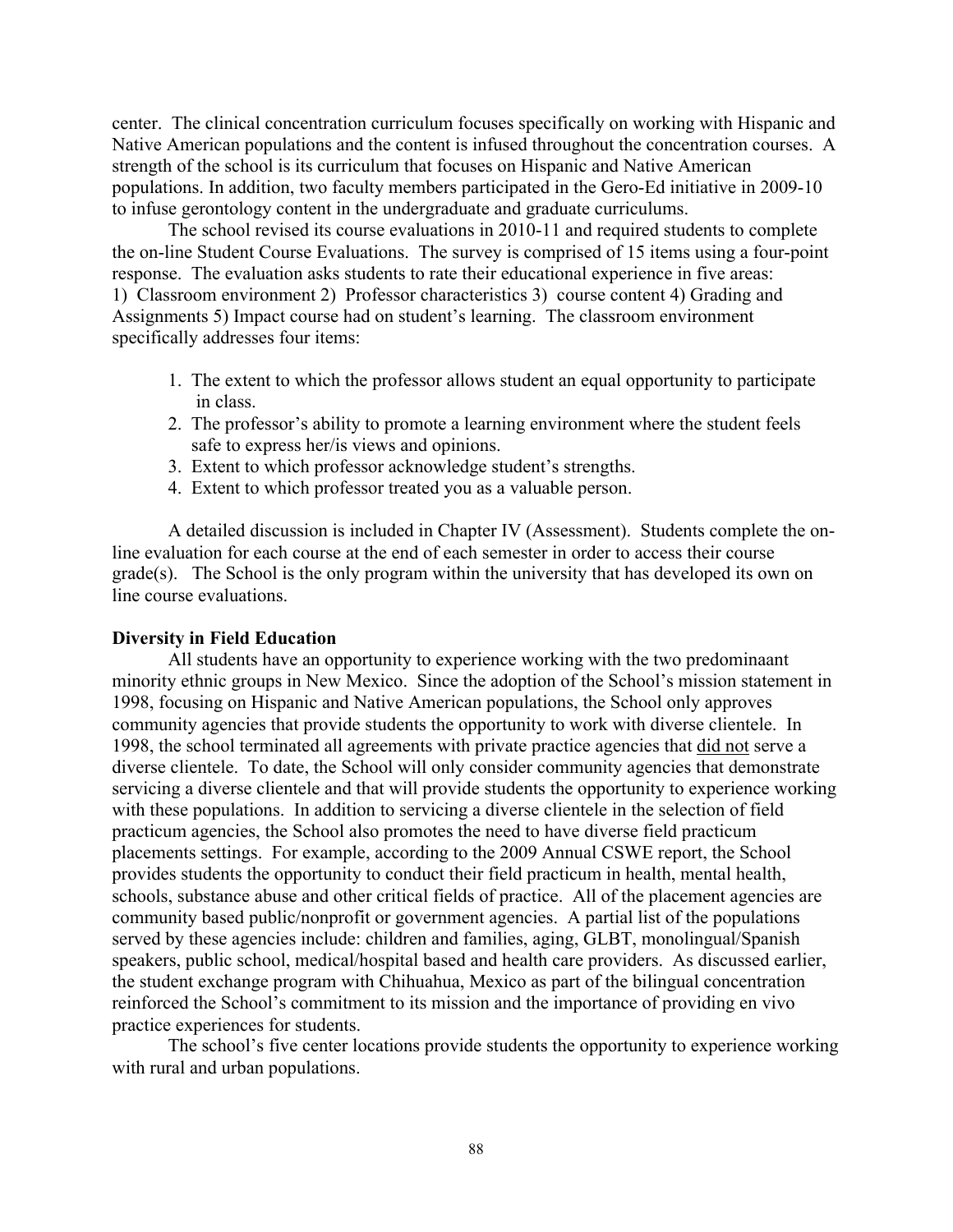#### **Commitment to Diversity within the Implicit Curriculum**

The School has made great strides in bringing to life its mission statement and providing opportunities for its student body to experience various activities and events that focus on promoting diversity. A key example of the school and university commitment to Hispanic culture is the support in securing funding and implementing the bilingual/bicultural clinical concentration and the student exchange/field practicum experience with Chihuahua, Mexico. In addition, from 2005-2010, the school sponsored a "Latina Colloquium" in celebration of National Women's month (March). Organized as part of the bilingual program, this yearly initiative provided an opportunity for students to gain exposure to leading Hispanic/Latina women in New Mexico who have been role models to others in their respective fields. Other initiatives have included students working with the elderly population to help clean their yards and homes to ensure a safe environment.

Three years ago a faculty member at the Albuquerque program began a "Spanish Conversation Group" for faculty, staff and students to practice their Spanish speaking skills. The group meets twice per week during the lunch hour. The School is in the process of planning a regional multi-cultural substance abuse conference scheduled for May 2012. The theme of the conference is working with Hispanic and Native American families in a diverse society. For the past seven years the school has participated in the NASW legislative day, providing students an opportunity to observe and lobby the New Mexico legislature. This experience affords students the opportunity to observe the legislative process in action. In the past two years, NASW/New Mexico has allowed 15 students to participate free of charge in the annual state NASW conference.

#### **Research Activities**

Faculty actively engaged in research activities that focus on diverse populations and have involved the participation of our students. Dr. Rey Martinez is actively working on two research grants; one funded by the National Institutes of Health, Center of Minority Health evaluating the health and developmental impact of methamphetamine exposure of New Mexico children taken into protective custody. The second funded research involves the UNM Center for Rural  $\&$ Community Behavioral Health and focuses on evaluating the efficacy of the Total Community Approach to substance abuse assessment in Northern New Mexico. In addition, one funded research actively funded by Gulf Coast Addiction Technology Center is to provide substance abuse training and workforce development. This activity has been integrated in the School's Continuing Education Program and the Community Clinical Treatment Program/substance Abuse Certificate Program. In 2010 Dr. Martinez along with two other faculty members ( Drs. Rodriguez and Baca) and twenty-two BSW and 2 MSW students participated in a 3 day Latino Student Social Work Conference sponsored by the University of Chicago, Jane Adams SSW. Students presented their research studies on methamphetamine along with Dr. Martinez, who mentored this group throughout the academic year culminating in a formal conference presentation.

Dr. Mark Dyke has been actively involved in community survey research, working with state and community based agencies. His work has included evaluation of the statewide Citizen Review Board, conducting a statewide survey of the state loan forgiveness program, and conducting a county survey for Torrance County of bilingual therapist assessment survey. The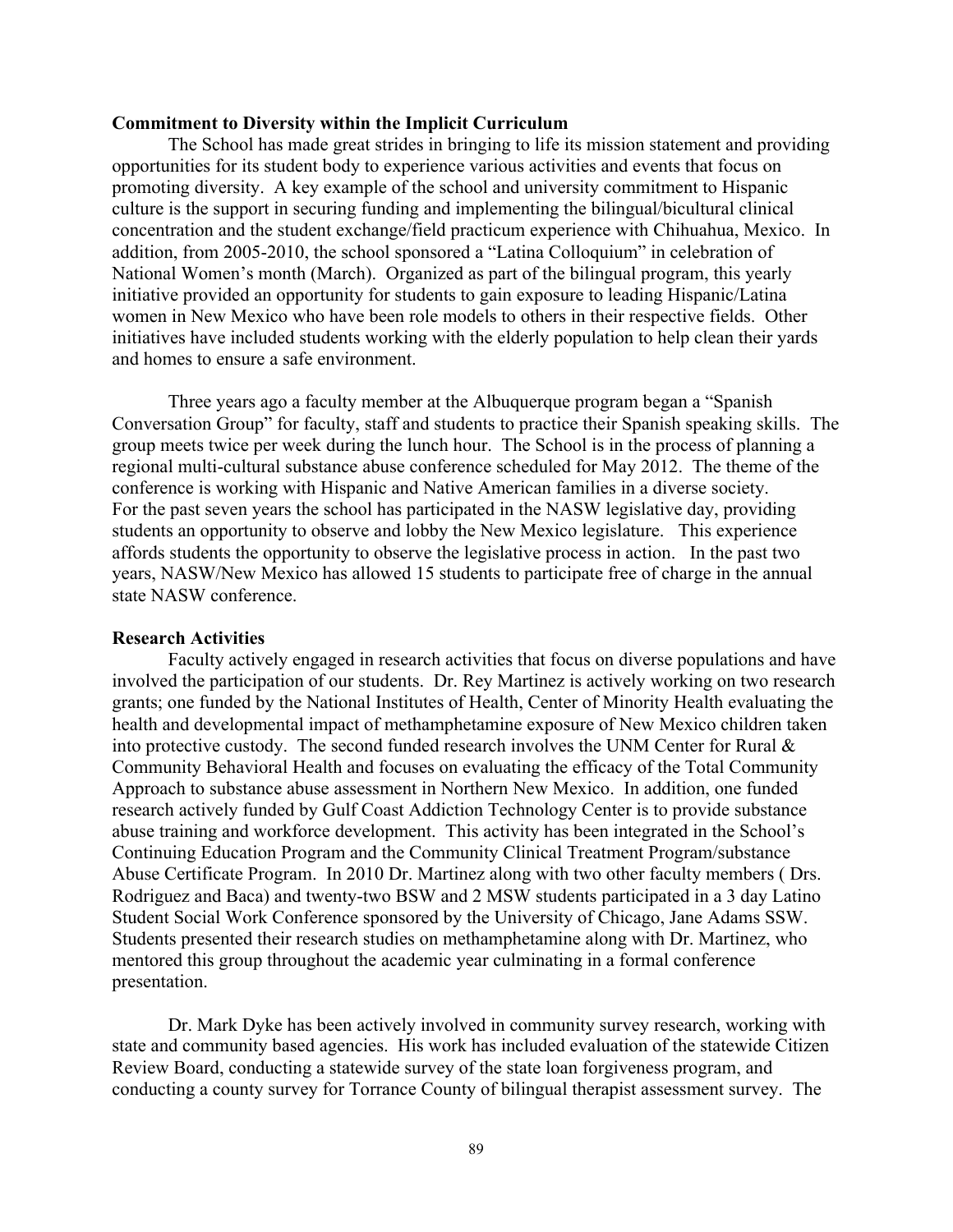university and School encourage faculty research and publications and support faculty involvement with community agencies and organizations.

#### **Resources**

The school provides opportunities for MSW students to apply for child welfare stipends under Title IVE. On average, a total of 20 MSW students receive stipends per year in the amount of \$10,000. In addition, the school funds 6 Graduate Assistantships per year located throughout the program locations. The assistantships provide a hourly salary and include partial or full tuition payment. The GA positions duties include assisting research faculty to carry out research and/or to teach undergraduate research classes under the supervision of the research faculty.

# *AS 3.1.2 The program describes how its learning environment models affirmation and respect for diversity and difference.*

The School has undertaken various activities that model respect for diversity. As discussed in AS 3.1.1 the implementation of the bilingual program, the School's Continuing Education program and workshops focus on cultural diversity, the School's ethnically diverse student body and faculty, faculty research activities and publications all are factors that promote an awareness of and respect for cultural, ethnic and gender and age differences. All of the faculty strive to create a safe and open classroom environment that supports and affords students, to an opportunity openly to discuss and share their views on given subjects. Course assignments that focus on diversity and individual differences are infused throughout the curriculum. The specific course assignments are described in detail in Chapter 2 and outlined in the Curriculum Matrix, These assignments reinforce and promote a respect for diversity and difference. In 2009, students were involved in a fund raiser for Haiti Relief Project, raising over \$2,500.

During the spring semester 2011, 75 of the 84 first year and 90 of the 116 second year MSW students completed the Field Practicum Evaluation on line form. Students were asked to reflect on the opportunity their practicum placement afforded in working with diverse populations. 90% of the students responded "a lot", and "a great amount of opportunity to work with diverse populations in terms of ethnicity, gender, age, sexual orientation and disability. Ninety-two percent had the opportunity to work with Hispanics, 72% with Native Americans, 65% with African Americans and 53% with other diverse populations such as Chinese, Vietnamese, Nigerians and East Asian. Overall students rated their opportunity to work with diverse populations between excellent and very good. This data reflects the school's diligence in recruiting field practicum agencies that serve diverse populations and through the field experiences offered compliment the school curriculum.

## *AS 3.1.3 The program discusses specific plans to improve the learning environment to affirm and support persons with diverse identities.*

The School has made significant progress in promoting a diverse learning environment and continues to affirm the values and commitment to diversity in all facets of the School and university. While progress in the area have been positive, the School recognizes the need and importance for due diligence in making sure that it continues to improve and recognizes the importance of promoting a learning environment that is supportive, open and academically relevant to the communities that students will be working in upon completion of their program.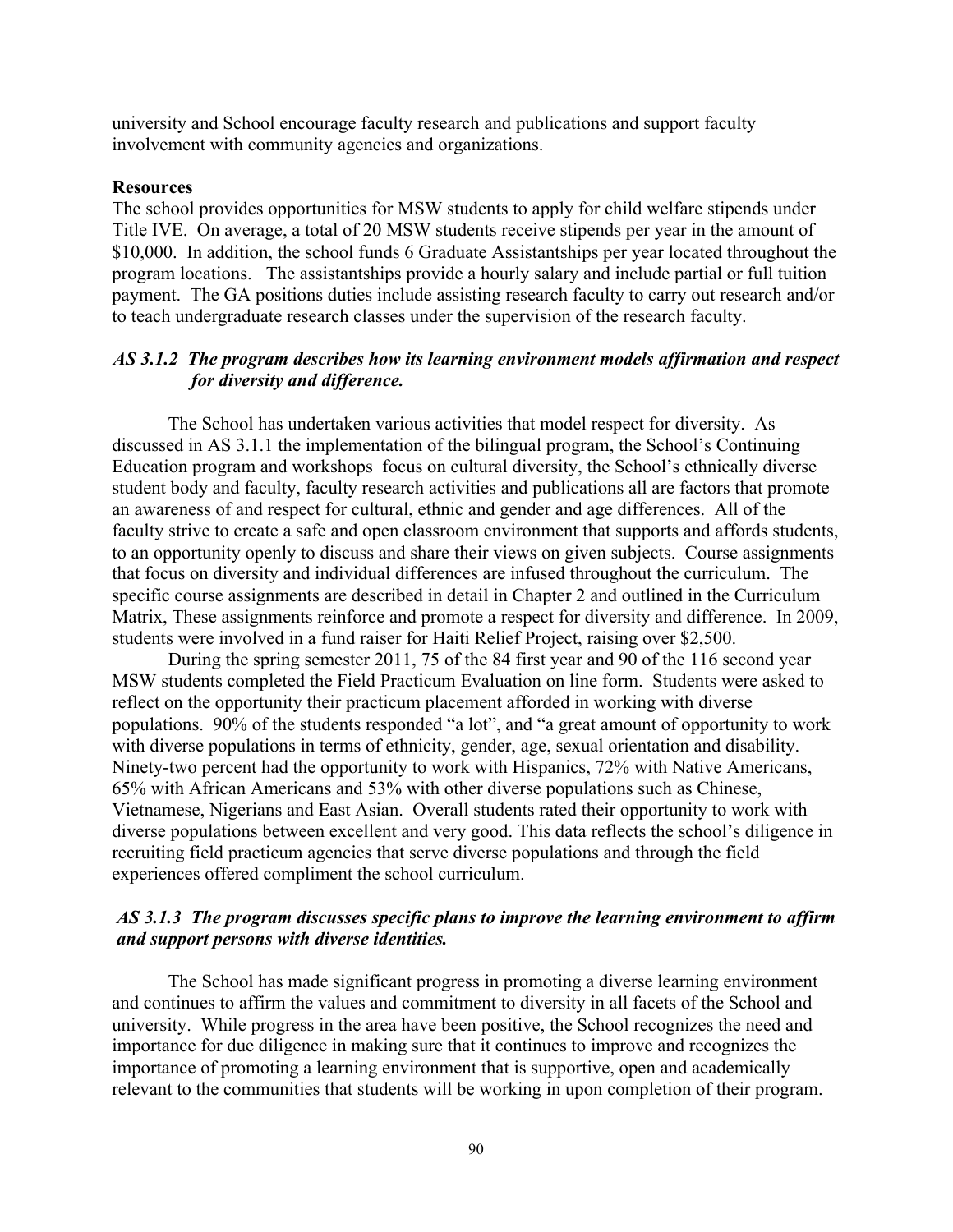During spring, 2012 the program in Farmington will be implementing a special topics course on Navajo for Social Workers. Given the number of Navajo speakers in this part of the state the School can improve upon its commitment to this cultural group and infuse content into the curriculum that reflects Native Americans.

Student involvement in school committees, curriculum and school policy has decreased in the past three years. Students at the main campus and Albuquerque center had an active student association up until three years ago. Since then, a formal association has ceased to be active and it has been very difficult to get students to participate in a formal association. The School utilizes *FACEBOOK* as a medium for communicating with students throughout all program locations. A relatively new medium, the School foresees a need to prioritize getting more student involvement in school policy and school committees. Students have been very passive in volunteering to participate in any formal association. A concerted effort needs to be made to include student participation from all sites that will have ongoing input and provide feedback on various operations of the School and university.

Student involvement consists of ethnically diverse representatives from all program locations, and from over 12 distinct rural and urban communities. The participation of this broad base will help promote sharing of experiences and knowledge among the broader student body. Coordination of all students to participate in a student organization from each site has been a challenge. The use of ITV, distance learning technology, will be explored to help bring students together.

Another mechanism that will be explored to promote and improve diverse identities is to have each program location develop course electives that will complement the curriculum and more importantly reflect the community and population. Given the diverse populations in the state, each geographic area served by the school program is unique. Elective courses can be a mechanism of having each program develop curricula that are relevant to their respective indigenous community.

Another plan is to conduct a statewide assessment of community agencies to help identify skills and knowledge they see as necessary among practicing social workers. The results of such assessment would help inform the school's curriculum and/or would be topic areas for providing continuing education opportunities. Each site is unique and different and will continue to ensure these diverse communities inform our school curriculum, School policy and future programmatic direction.

#### *AS M 3.2 STUDENT DEVELOPMENT*

## *EP 3.2 The program identifies the criteria it uses for admission. The criteria to the master's program must include an earned bachelor's degree from a college or university accredited by a recognized regional accrediting association.*

Admission to the MSW program requires an application to the School and to the university Office of Graduate Studies; acceptance to both is required. All applications for admission into any of the program sites/locations are submitted directly to the school at the main campus. Applicants must have a conferred bachelors degree from an accredited university and a minimum of a 3.0 GPA in their major program of study. Students who have less than a 3.0 GPA but not less than 2.7 may be considered for "Provisional Admission." These criteria are posted in the university Graduate Catalog and website.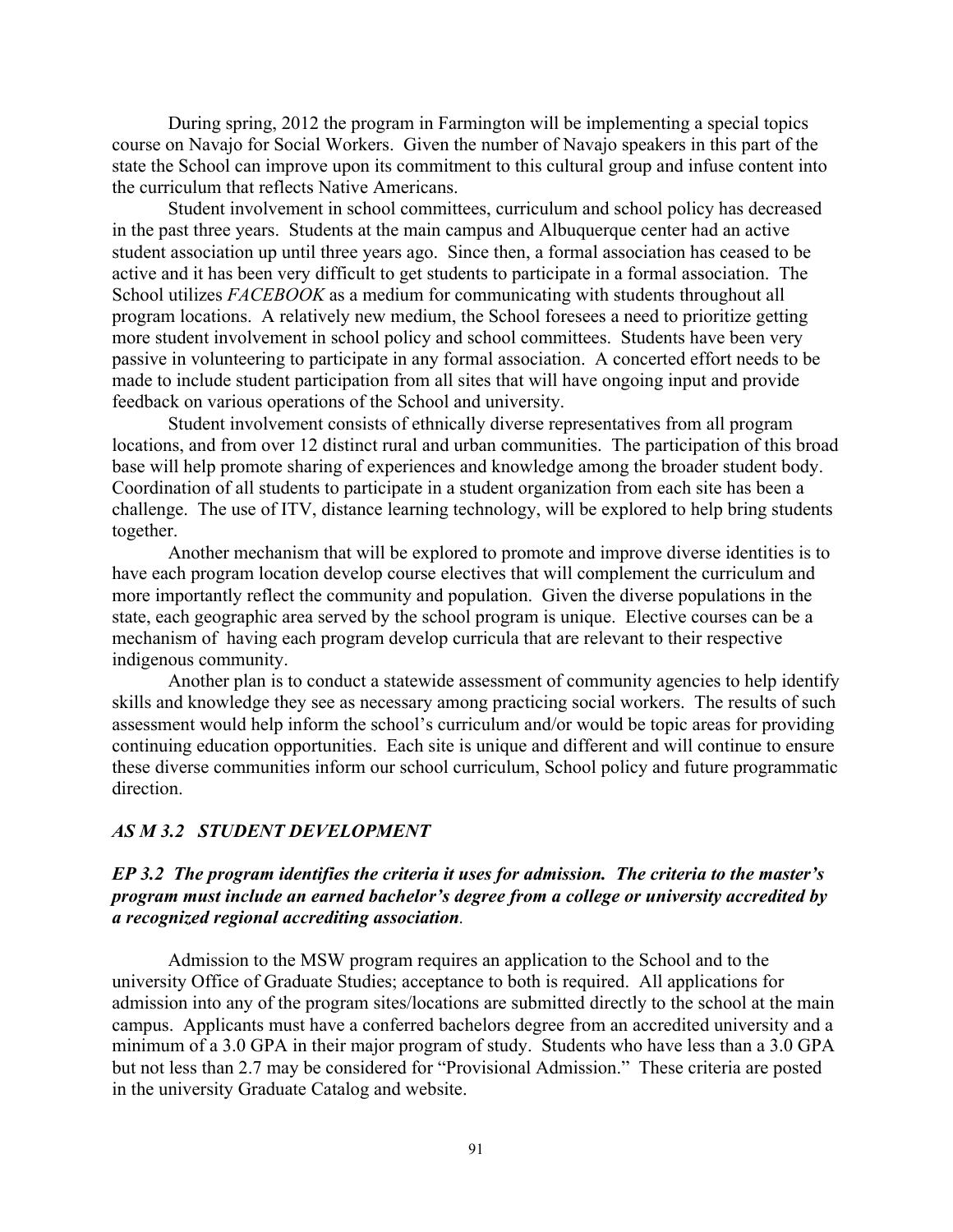Application materials required for consideration of admission include; a) Completed Application to the school and to the Office of Graduate Studies; b) Official transcripts from each post secondary institution c) Three professional references d) completion of a liberal arts courses e) employment history f) volunteer history g) a research or statistics course completed within five year from the anticipated date of enrollment and h) Personal Narrative Statement. These criteria are outlined in the graduate catalog and university/school webpage at www.nmhu.edu/socialwork.

## *AS 3.2.2 The program describes the process and procedures for evaluating applications and notifying applicants of the decision and any contingent conditions associated with admissions.*

Applications are submitted to the school's admissions office; Coordinator of Admissions and Recruitment. Once all of the required information is submitted an application is deemed to be complete and ready for review. The Coordinator will review each application for the two year program and consult with the Associate Dean and faculty as necessary to determine appropriateness for admission. The GPA is computed for all applicants, evidence of having taken a recent course in statistics, letters of reference and completed application summarizing the work and volunteer experience. In addition, completion of the narrative statement is reviewed for the quality of response and grammer. Upon review and rating of these materials, a letter is sent out by the school dean or associate dean notifying candidates of their admission or rejection. Students may be admitted on Provisional status is their GPA is less than 3.0 but not below 2.7 in their major. Students admitted under this status must demonstrate completion of their first semester courses with a passing grade of 3.5 or higher. Failure to meet this requirement may lead to the student's disenrollment from the program.

## *M 3.2.3 BSW graduates entering MSW programs are not to repeat what has been mastered in their BSW programs. MSW programs describe the policies and procedures used for awarding advanced standing. These policies and procedures should be explicit and unambiguous. Advanced standing is awarded only to graduates holding degrees from a Baccalaureate social work programs accredited by CSWE, those recognized through it international Social Work Degree Recognition and Evaluation Service, or covered under a memorandum of understanding with international social work accreditors.*

To be eligible to apply for admission to Advanced Standing, applicants must have completed a BSW degree from a CSWE accredited institution within five years from the date of anticipated enrollment. In addition, candidates must have a minimum of an overall 3.0 GPA in their BSW courses and complete an application along with a narrative statement demonstrating the student's understanding of a specific questions pertaining to the program concentration. Student applying to the advanced standing clinical concentration are interviewed by the bilingual faculty to determine language proficiency and cultural awareness.

The number of students admitted to Advanced Standing is limited to an average of 30 per year. An admissions committee comprised of full time faculty from the main campus and the Albuquerque center review all applications and make recommendations to the Dean.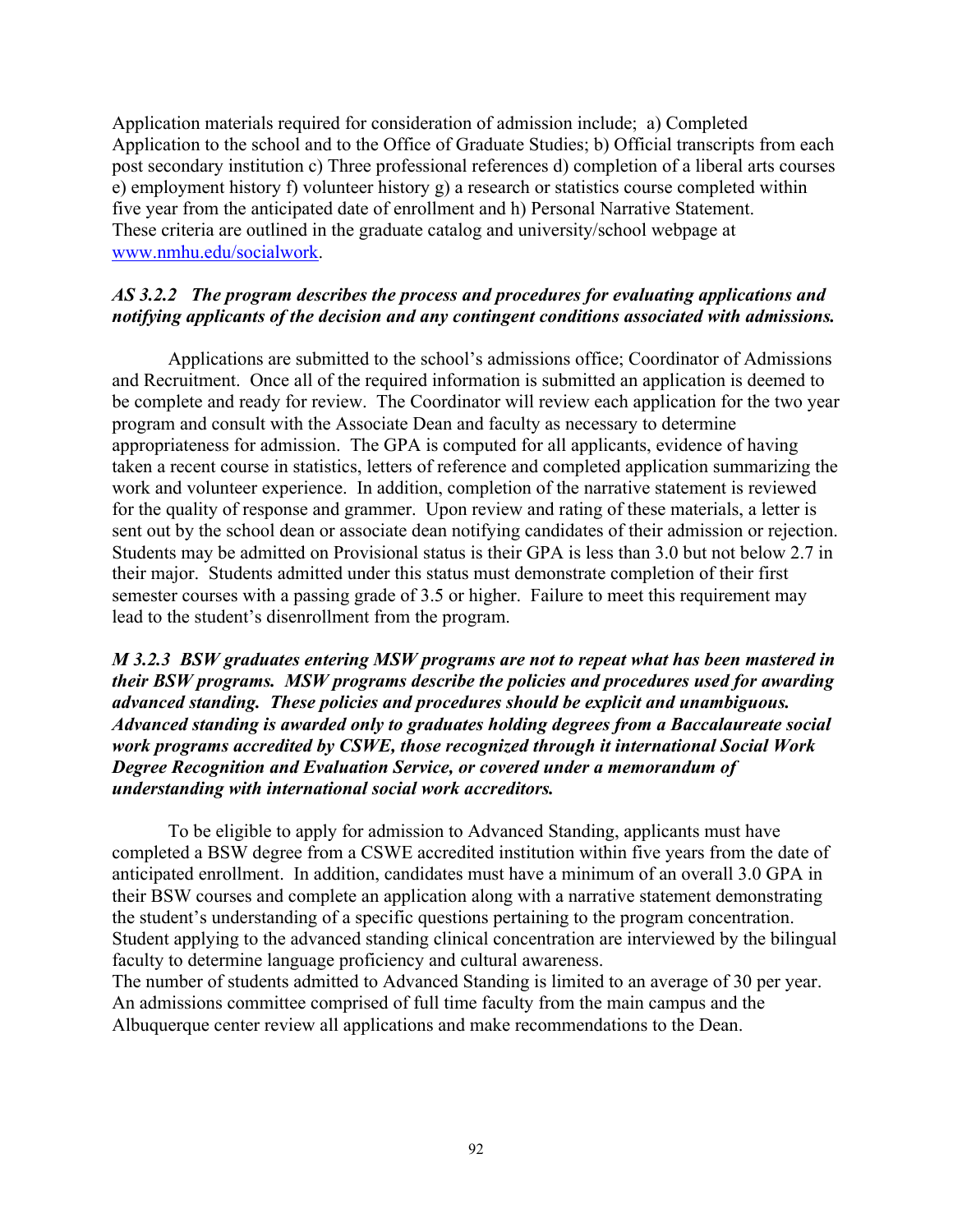#### *AS 3.2.4 The program describes its policies and procedures concerning the transfer of credits*

The school accepts student transfer of credits only from other accredited social work programs. The maximum number of credits accepted for transfer is 30 credit units or the equivalent of one academic year. Students must complete one full academic year at the university and must complete the second year MSW curriculum. Students may request to transfer less than one full academic year. Unlike other university graduate programs that only accept a maximum of 9 credit units, the school has been approved to accept transfer of one full academic year based on the number of credit units for degree completion. Transfer of credit is only accepted for successfully completed with a grade of B or higher.

This policy is found in the university/school web page and in the graduate catalog.

# *AS 3.2.5 The program submits its written policy indicating that it does not grant social work course credit for life experience or previous work experience. The program documents how it informs applicants and other constituents of this policy.*

No academic credit is given for life experiences or previous work experience. The policy is documented in the graduate application for admission and the Field Education Manual.

# *AS 3.2.6 The program describes its academic and professional advising policies and procedures. Professional advising is provided by the social work program faculty, staff or both*

All full time faculty are required to provide academic and professional advisement. Student are assigned a faculty adviser upon admission. While faculty at the main campus and Albuquerque center provide all of the student advisement, students at the centers are advised by the program coordinators.

The school requires all newly admitted students and faculty at each program location to attend an orientation. Students are provided with information on School's Uniform Academic/Behavioral Policy and Disciplinary Code, (Appendix 3B) academic expectations, field practicum processes and requirements, curriculum and course matrix/models for full-time and part-time attendance. Students also are asked to complete the Program of Study/Concentration as required by the university office of the registrar. The school's Uniform Code is given to all social work students and they are requested to sign a form stating that they have received a copy of the Code. The code specific to school outlines the academic and behavioral expectations for all students in the program.

## **AS 3.2.7 The program spells out how it informs students of its criteria for evaluating their academic and professional performance, including policies and procedures for grievance.**

The University and school informs all MSW students of the evaluation criteria for academic performance are outline in the university graduate catalog, student handbook and university web page. In addition, grading policies are also reviewed and discussed during the mandatory student orientation for all newly admitted MSW students. All graduates students must earn a 3.0 cumulative GPA per semester in order to remain in good academic standing. For all courses the student must earn a grade of B or higher however, a grade of C is acceptable provided that the student maintains a cumulative 3.0 GPA during each semester and must also complete all the course work with a cumulative 3.0 GPA for degree completion. Failure to have a 3.0 GPA will require students to re-take any course where he/she earned less that a grade of B.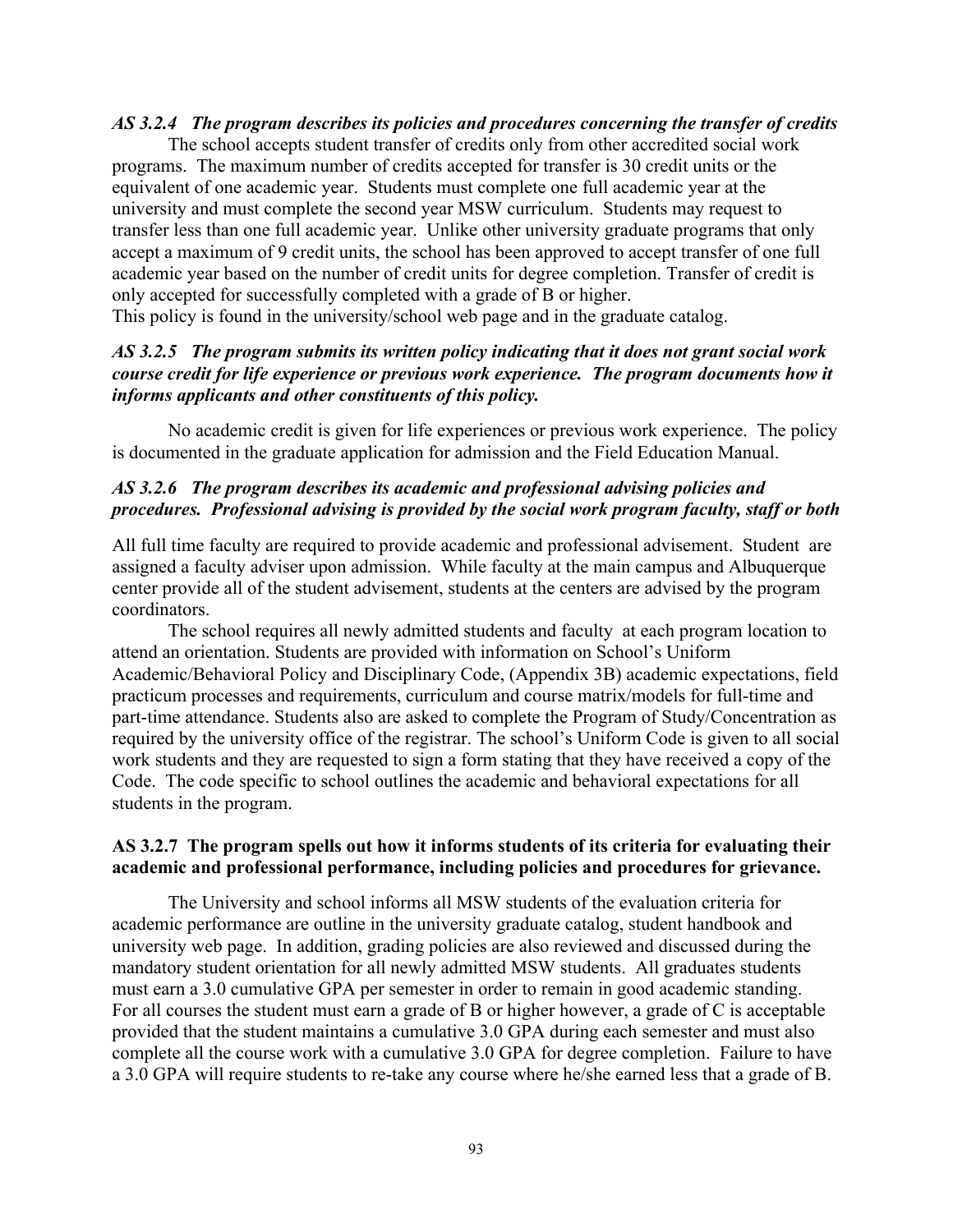Students can appeal any course grade or action taken by the school that affects their academic standing. To appeal a course grade the student must complete a "Grade Appeal Form" and he/she must state the reasons for the appeal. Students are asked to meet with the faculty member in question and attempt to resolve it. If there is not agreement, the petition is forwarded to the Dean for review. The Dean, working with the faculty member may either accept or reject. If the petition is rejected by the Dean, the student may appeal the Dean's decision and petition the University Academic Affairs Committee. The committee decision is final. Students have up to one full year to petition any course grade.

The Field Education admission and performance expectations are outlined in detail in the Field Manual. The field manual is very explicit in defining the academic and behavioral expectations. Students may appeal any decision/grade in field practicum. The process for grade appeal is made to the Field Education Director who may or may not forward the appeal to the Field Advisory Committee. The committee's/Director recommendation is forwarded to the Dean who may accept or reject the appeal. As with any other course grade appeal, the student may appeal the school/Dean decision to the university Academic Affairs Committee. Students are also informed of performance expectations and performance in course on the course syllabus. Specifically, grading criteria, attendance, participation and plagiarism are outlined.

### *AS 3.2.8 The program submits its policies and procedures for terminating a student's enrollment in the social work program for reasons of academic and professional performance.*

The School adheres to the university policies for terminating students from the program. BSW students may be terminated for academic non performance i.e., failure to maintain a cumulative 2.5 GPA in two consecutive semesters, or may be terminated due for failure to meet the behavioral expectations as defined in the NASW Code of Ethics or the School's Uniform Code or the behavioral expectations as outlined in the Field Policy Manual.

Academic policies are addressed in detail in the university undergraduate catalog, school field policy manual and course specific syllabi. Professional performance is expected of all students. Specifically, as outlined in the field education manual, and the student handbook, students may be terminated due to behavioral misconduct. For example, failure to comply with the Uniform Behavioral Code and NASW Code of Ethics may be reason(s) for termination. These policies are included in the appendix.

# *AS 3.2.9 The program describes its policies and procedures specifying students rights and responsibilities to participate in formulating and modifying policies affecting academic and student affairs.*

The school encourages students to participate in the school's Curriculum committee. A student representative is a member of the committee. Currently, a student is participating on the Faculty Search and Screen committee to fill two tenure track positions for the Albuquerque center. In the past two years, this committee has been focused on completing the self study and therefore, curricular decisions have been limited to compliance with the EPAS. Student input in course evaluations is given serious consideration for post tenure review and promotion. During 2009-10 a faculty member received negative course evaluations by students and as a result was referred to the University Faculty Affairs Committee for post tenure review.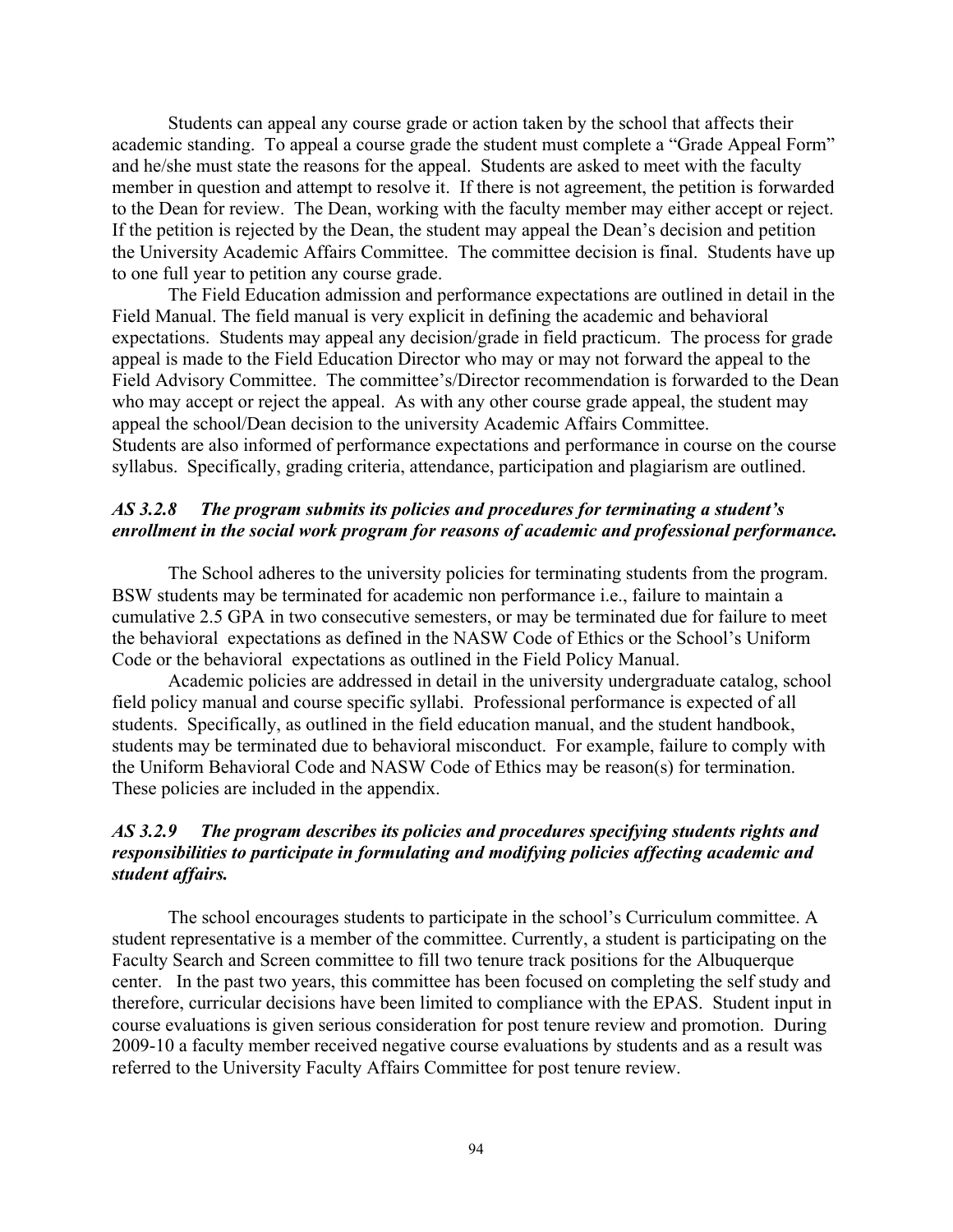Input from students in encouraged and solicited. For example, the Dean, Associate Dean and Field Director visit each site a minimum of twice per academic year. During these visits they meet with all of the on-site faculty, field consultants and student body. The purpose is to solicit input into school and field policy, maintain open lines of communication and ensure that both faculty and students feel supported by the main campus and the school administration. Each program coordinator meets with students as necessary.

During the 2010-11 academic year the school opened its own FACEBOOK account as a means of affording students the opportunity for ongoing input and dialogue among students, alumni and other interested groups and individuals. Although it has been successful, this medium is not intended to replace face to face dialogue with the students or limit direct access to the school administration.

Student input in relocating the BSW and MSW programs from their previous location in Rio Rancho to Albuquerque was determined from the results of a student survey. The university approved the School's relocation of the social work program after the school surveyed its student body and determined that 90% of the students preferred to have the program relocate to Albuquerque where most of the students reside. Since the relocation in 2008-09, student enrollments have increased.

### *AS 3.2.10 The program demonstrates how it provides opportunities and encourages student to organize in their interests.*

Over the years the School has had a graduate student association at the main campus and at Albuquerque/Rancho center. Unfortunately, over the past three years interest among students in participating in such organization has decreased. During the time the organization existed, students organized fund raisers, holiday food drives and also sponsored a speaker's luncheon series. A faculty member acted as the organization's sponsor, however, due to the lack of interest in a formal organization, the association has not been functional in the past three years. Several attempts by the School have been made to reinstitute the organization. The School has assigned graduate assistants to help organize the students, and faculty have encouraged students to organize, however this effort has not been too successful in providing a long sustaining and viable process for forming a student organization.

The School will continue to work with students providing an opportunity to organize and will continue to encourage students to organize and have a more formalized process for student input/governance. While an organization provides a formal forum/body for students to meet and share ideas as a group, input from individual students is encouraged. A strength of the School is the student's accessibility to the faculty, Associate Dean and Dean. Students have been very diligent to communicate with the Dean in person and via e-mail. This practice is encouraged and students have come to expect to be able to meet with the appropriate administrative staff. As mentioned earlier in this section, the School dean, associate dean, field director/coordinators and the center directors meet with students on a regular basis.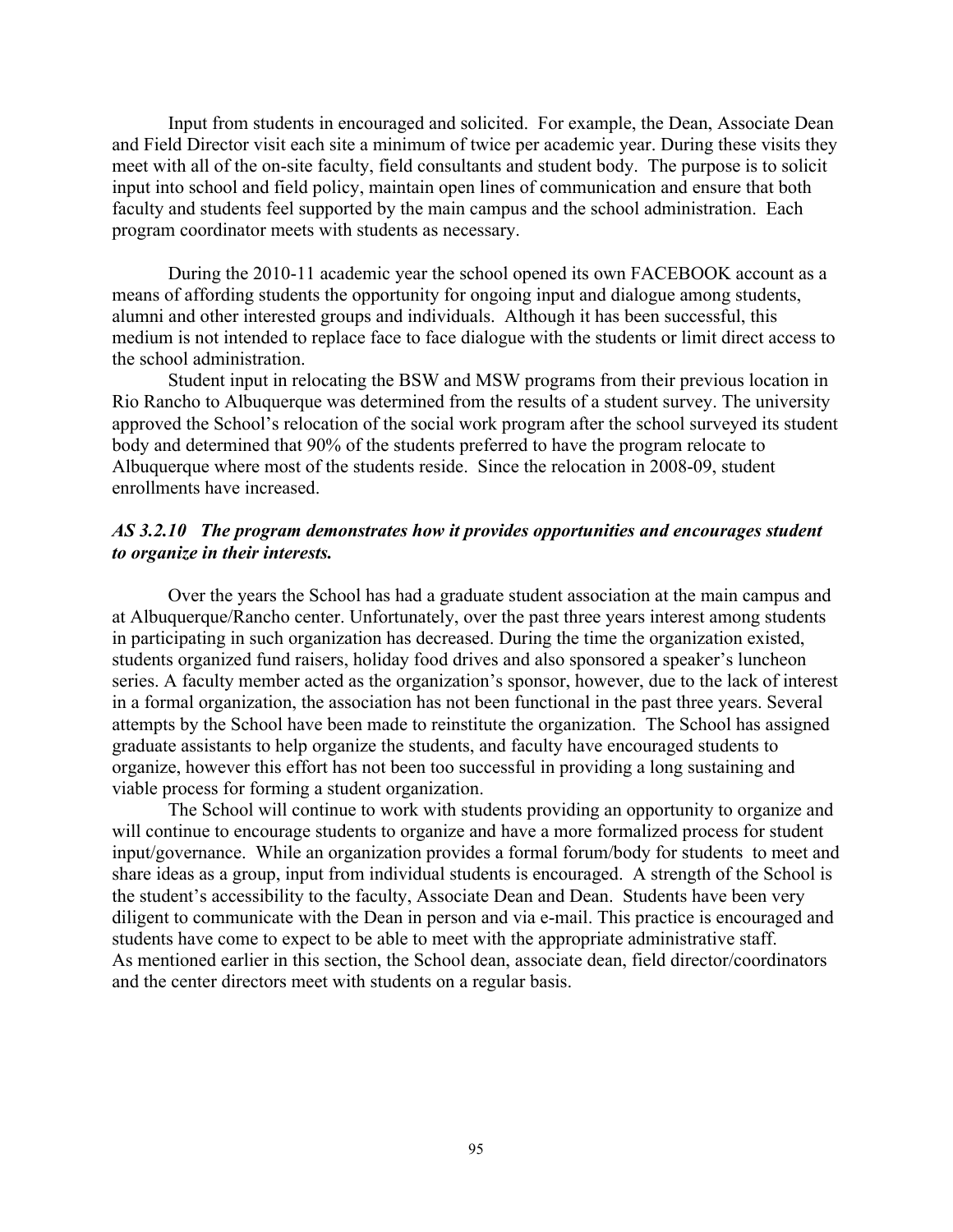#### *EP 3.3 FACULTY*

*AS3.3.1 The program identifies each full and part-time social work faculty member and discusses her/his qualifications, competence, expertise in social work education and practice, years of service to the program. Faculty who teach social work practice courses have a master's degree in social work from a CSWE accredited program and at least two years of social work practice experience.*

 Refer to Appendix 3C Faculty Bibliographies. All full-time and part-time faculty identify themselves as professional social workers. Faculty who teach practice or field education are required to be licensed social workers in accordance with the state social work examiners board, hence, all faculty who teach practice have an MSW and are licensed social workers. All but one full time faculty members are licensed however the unlicensed individual does have an MSW degree.

 The following narrative provides a brief summary of the competence and expertise of the faculty in relation to core competencies as demonstrated by experience and service. Examples of demonstrated competence with **EP 2.1.1**, **(professional identity)** include: Dr. J. Harrington, Professor James, Barnas, Arguello and Dyke are all active members of NM- NASW Chapter. The Dean is the current chair of the state Social Work Examiners Board and has been for the past three years. This is his second term and he is appointed by the governor. The dean and two other faculty members are members of the New Mexico Behavioral Health Collaborative focusing in the development of training curricula for social work practitioners in multicultural mental health and substance abuse.

 Additionally, one faculty member, Professor Andrew Israel has two published books on law, ethics and behavioral health and has provided training to licensed social workers, attorneys and other behavioral health professions in legal and ethical issues in practice as part of the school's CEU program. **E2.1.2, (ethics).**

 Faculty expertise and compliance with competency **2.1.3, (critical thinking)** is documented by the number of faculty involved in community presentations and research activities. As a teaching university, this competency is further measured by the written and verbal feedback on student assignments by faculty. The faculty's role is to challenge students to think critically in class, demonstrating faculty effectiveness in promoting critical thinking. Effectiveness is reflected in the course evaluations. Meeting competency **2.1.4 (diversity)** is a strength as evidenced by the School's mission, faculty, student body and diversity of field practicum agencies. Dr. Cristina Duran has conducted training and lectures on such topics as Mexicanizing New Mexico, Race and Barack Obama, Interdisciplinary research on Mexican Immigrant communities in New Mexico to name a few. Dr. Dolores Ortega conference presentations have included Embracing non-traditional Healing Techniques in Behavioral Health, "La Educacion de los Jovenes Rurales: Encontrando la maera de mantener su cultura e idioma. "While not all diversity interests focus on Hispanics, Dr. J. Harrington's interest and experience in low birth weight and race, specifically among African Americans, has been presented at over three annual NASW conferences and workshops. Dr. Arguello's participation in the Taos Valle Acequia Association for over 15 years provides a culturally rich experience on water and the impact and importance of this resource to Northern New Mexico farming communities. He infuses this content and experience in his class(es) on diversity. The work by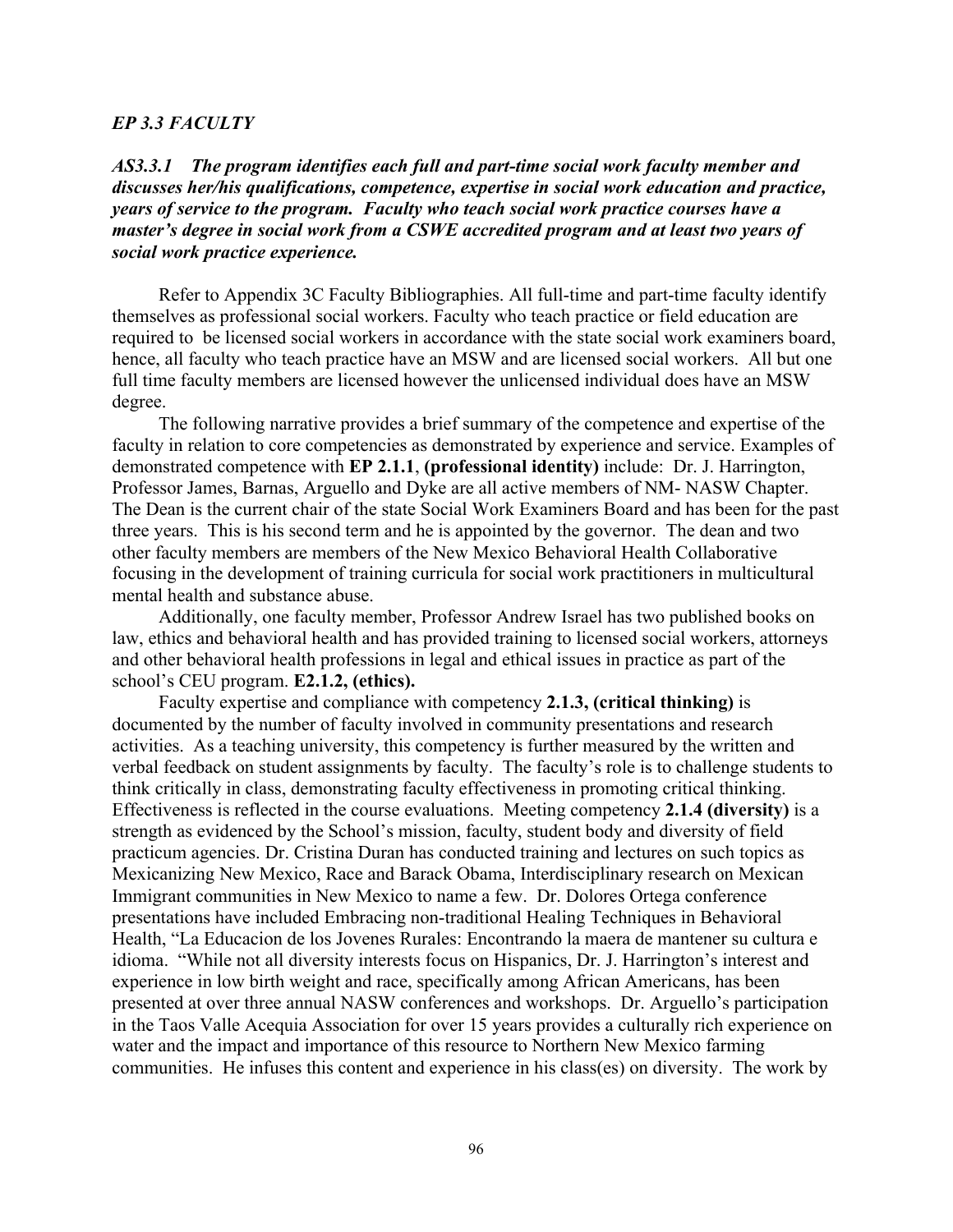these faculty address both 2.1.4 diversity and **2.1.5 (social justice)** as these activities help empower unique groups.

 Meeting competency **2.1.6 (research informs practice)** is evidenced by the faculty research activities as discussed in 3.1.1 Research Activities. Competency **2.1.7, (applying knowledge of HBSE)** is an area that can best be described as a product of faculty involvement with community agencies, and presentations. The research conducted by Drs. Dyke and Martinez is an example of how research is used to inform practice, as their research activities are applied research projects used to improve practice. Competence with HBSE is an ongoing by-product of the faculty's involvement with numerous community based agencies, through their presentations. Dr. Martinez is provides child & family therapy and is clinical consultant to a community based counseling agency; Dr. Duran's membership in the Asian Family Services and Enlace Communitario provide the experience and knowledge of human behavior contextual issues among two distinct, diverse populations. The list of similar examples is quite extensive and are included in each faculty member's biography.

Policy advocacy has been a yearly activity by a few members of the faculty and students. Participation in the NASW Legislative Day or SLADE (Student Legislative Advocacy Day). Faculty and students from all program locations participate in policy advocacy and state, county and city elected officials routinely are invited as class guest speakers. Key faculty members are active in policy advocacy; Dr. Arguello has addressed the legislature on issues related to Acequias and as a policy instructor shares his knowledge of this process with his students. He also presented to the NM Legislature on "legal ambiguities and issues for NM Land Grants. The policy faculty: Drs. Harrington, Barnstone and Arguello have all incorporated analysis of current social policy into the policy courses **2.1.8 (policy advocacy)**. The numerous examples of the faculty's response to context competency **2.1.9 (responding to context that shape practice)** is evidenced by the involvement of individual members in NASW, CSWE, the social work licensing board, issues related to acequias, memberships with ALSWE, and various other community based agencies and professional organizations. The involvement through research, and presentations help reinforce and document the faculty's response to the school's context that helps shape their practice via-a-vis teaching.

**Competency 2.1.10 (engage, assess, intervene and evaluate with individuals, families, organizations and communities.)** Our faculty are actively engaged through their involvement in community agencies, organizations and research. The Community Clinical Treatment Program is a clinic that is actively engaged with families, individuals and groups. Faculty involved with this clinic through the substance abuse certificate program supervise students as part of the processes. Professor Israel's two textbooks on social work law and ethics discuss ethical dilemmas is various contexts. The challenges presented by cross-cultural practice and its impact on ethical issues are also presented in these books and ethnic differences and how it affects ethical issues. The adjunct faculty at all locations are social work practitioners who bring years of experience. The diverse practice experience of these faculty compliment the school's curriculum and help provide current knowledge with working with individuals families, and communities.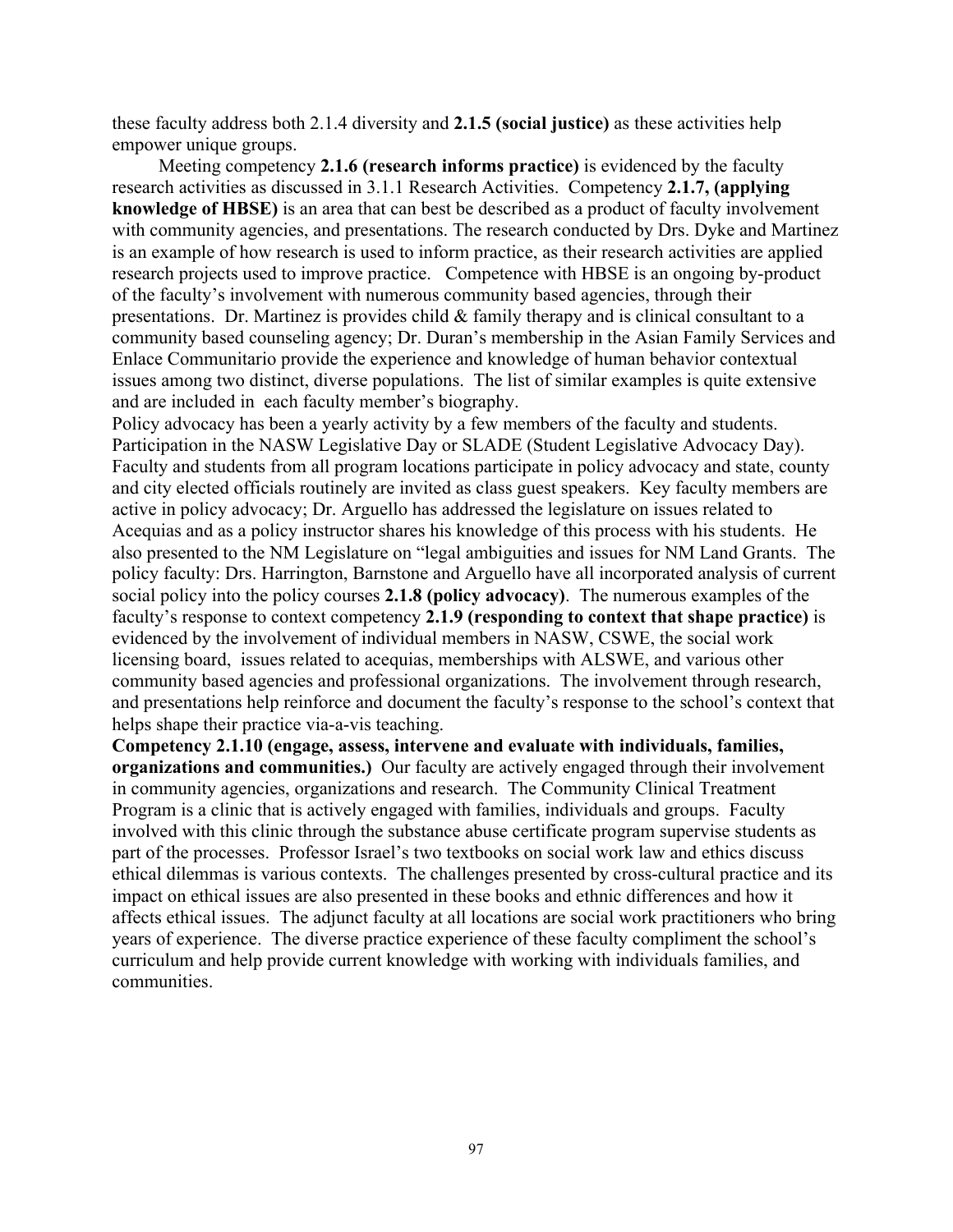## *AS 3.3.2 The program discusses how faculty size is commensurate with the number and type of curricular offerings in class and field; class size, number of students; and the faculty teaching, scholarly and service responsibilities. To carry out the ongoing functions of the program the fulltime equivalent faculty-to-student-ratio is usually 1:25 for BASW programs and 1:12 for MSW programs.*

In accordance to university policy and the Faculty Collective Bargaining Agreement, the full–time faculty teaching load is 12 credit units = 1.0 FTE per semester or .25 for each course. Tables 4A – 4D are the actual MSW teaching loads for Fall 2010 for all full-time and part-time faculty by program location. Full time faculty at the main campus and Albuquerque center teach both BSW and MSW courses. The tables provide the MSW courses being taught by all faculty. The percentage of FTE has been adjusted accordingly.  $(.25 = one course)$ .

## **FALL 2011 MSW FACULTY TEACHING ASSIGNMENTS BY PROGRAM LOCATION**

#### **TABLE 4A ALBUQUERQUE CAMPUS**

| <b>INSTRUCTOR</b> | <b>INSTRUCTOR</b><br><b>CLASSIFICATION</b> | <b>COURSE TITLE</b>                                               | <b>FACULTY</b><br><b>FTE</b> |  |
|-------------------|--------------------------------------------|-------------------------------------------------------------------|------------------------------|--|
| Acevedo, M.       | Part-Time Instructor (Adjunct)             | SW 602 DSM (Bilingual Conc.)                                      | 0.25                         |  |
| Aguirre, K.       | Part-Time Instructor (Adjunct)             | SW Field Practicum I                                              | 0.25                         |  |
| *Barnas, K.       | Full-Time/Retained Faculty                 | SW 533 Law & Ethics in SW (2)                                     | 1.0                          |  |
|                   |                                            | SW 535 Case Management                                            |                              |  |
|                   |                                            | SW 651 Leadership & Supervision                                   |                              |  |
| *Barnstone, J.    | Full-Time/Visiting Faculty                 | SW 541 Social Policy: Hist, Struc & Ana                           | 0.75                         |  |
|                   |                                            | SW 630 Advanced Agency Research                                   |                              |  |
|                   |                                            | SW 633 Advanced Clinical Research                                 |                              |  |
| Chavez, F.        | Part-Time Instructor (Adjunct)             | SW 551 Field Practicum Seminar 1                                  | 0.50                         |  |
|                   |                                            | SW 532 Field Practicum I                                          |                              |  |
| Crouse, A.        | Part-Time Instructor (Adjunct)             | SW 551 Field Practicum Seminar 1                                  | 0.50                         |  |
| Dantis, J.        | Part-Time Instructor (Adjunct)             | SW 637 Substance Abuse Field Seminar 1                            | 0.25                         |  |
| *Duran, C.        | Full-Time/Tenure Faculty                   | SW 585 HBSE 1(2)                                                  | 0.50                         |  |
|                   |                                            | SW 631 Advanced Qualitative Research<br>(Bilingual Concentration) |                              |  |
| *Dyke, J. M.      | Full-Time/Tenure Faculty                   | SW 633 Advanced Clinical Research (2)                             | 0.75                         |  |
|                   |                                            | SW 604 Mindfulness & SW                                           |                              |  |
| Giles, K.         | Part-Time Instructor (Adjunct)             | SW 551 Field Practicum Seminar 1                                  | 0.50                         |  |
|                   |                                            | SW 532 Field Practicum I                                          |                              |  |
| Harris, S.        | Part-Time Instructor (Adjunct)             | SW 615 Bilingual/Bicultural Immersion for SW I                    | 0.25                         |  |
| *Harrington, J.   | Full-Time/Tenure Faculty                   | SW 541 Social Policy: Hist, Struct & Ana (3)                      | 0.25                         |  |
| Hausner, A.       | Part-Time Instructor (Adjunct)             | SW 532 Field Practicum I                                          | 0.25                         |  |
| *James, S.        | Full-Time/Retained Faculty                 | SW 565 SW Practice 1 (3)                                          | 1.25                         |  |
|                   |                                            | SW 665 Adv Multicultural Pract. I                                 |                              |  |
|                   |                                            | SW 601 DSM for Clinicians                                         |                              |  |
| Kriechman, A.     | Part-Time Instructor (Adjunct)             | SW 613 Psychopharmacology (2)                                     | 0.75                         |  |
|                   |                                            | SW 610 Crisis Intervention                                        |                              |  |
|                   |                                            | SW 606 Brief Time-Effect Psychotherapy                            |                              |  |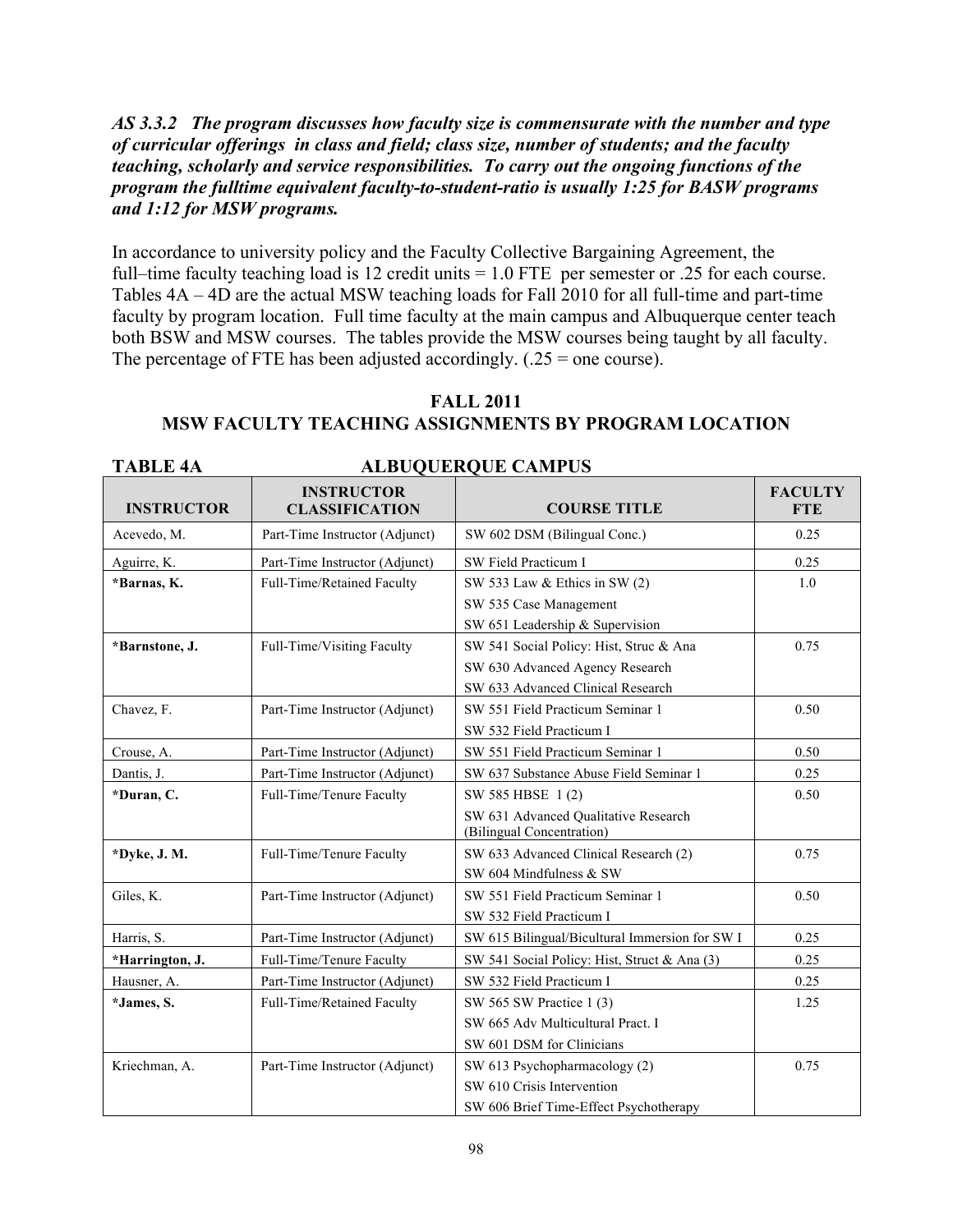| Madrid, J.                          | Part-Time Instructor (Adjunct) | <b>SW 585 HBSE 1</b>                   | 0.50  |
|-------------------------------------|--------------------------------|----------------------------------------|-------|
|                                     |                                | SW 691 Child Welfare Pract. & Services |       |
| *Mercer, G.                         | Full-Time/Retained Faculty     | SW 565 SW Practice 1                   | 0.75  |
|                                     |                                | SW 665 Adv Multicultural Pract. I (2)  |       |
|                                     |                                | SW 667 Adv Bilingual Pract. I          |       |
| Mims-Dowling, M.                    | Part-Time Instructor (Adjunct) | SW 551 Field Practicum Seminar 1       | 0.50  |
|                                     |                                | SW 532 Field Practicum I               |       |
| Mungula-Wellman, M.                 | Part-Time Instructor (Adjunct) | <b>SW 585 HBSE 1</b>                   | 0.25  |
| Ramirez, G.                         | Part-Time Instructor (Adjunct) | SW 532 Field Practicum I               | 0.25  |
| Romo, S.                            | Part-Time Instructor (Adjunct) | SW 533 Law & Ethics in SW (2)          | 0.50  |
| Salvador, M.                        | Part-Time Instructor (Adjunct) | SW 647 Resource Acquis & Grant Writing | 0.25  |
| *Sisneros, J.                       | Full-Time/Tenure Faculty       | SW 601 DSM for Clinicians (2)          | 0.75  |
|                                     |                                | SW 644 Group Work                      |       |
| Trujillo, P.                        | Part-Time Instructor (Adjunct) | SW 635 ST: SW in School Settings       | 0.25  |
| Full-time faculty $= *$ <b>bold</b> |                                | <b>TOTAL FTE</b>                       | 12.00 |

Total MSW FTE faculty = 12.0

Total FTE MSW Students = 160

Total PT MSW students 45 x 0.400 = 18 (Part-time is 6 credit units or less or 40% of a FTE SW student) FTE students  $160 + 18 = 178$  FTE students FTE Faculty 12 ratio 14.8:1FTE

The ratio of FTE faculty to FTE students exceeds the ratio of 12:1 by 2.8 students. The school has experienced an increase in the student enrollments in the fall 2010-11 when the program moved from Rancho to Albuquerque. As stated earlier, the school is actively recruiting to fill two tenure track faculty positions for fall 2012. If the enrollments continue at the same levels, additional faculty positions will be considered. At this time, the addition of one FTE position will reduce the ratio to 13.6 : 1.

#### TABLE 4B LAS VEGAS CAMPUS

| <b>INSTRUCTOR</b>     | <b>INSTRUCTOR</b><br><b>CLASSIFICATION</b> | <b>COURSE TITLE</b>                     | <b>FACULTY</b><br><b>FTE</b> |
|-----------------------|--------------------------------------------|-----------------------------------------|------------------------------|
| Baca, Gilbert         | Part-Time Instructor (Adjunct)             | SW 532 Field Practicum I                | 0.25                         |
| *Baker, J.            | <b>Full-Time/Tenured Faculty</b>           | <b>SW 585 HBSE 1</b>                    | 0.50                         |
|                       |                                            | SW 604 Mindfulness & SW                 |                              |
| Chavez, A.            | Part-Time Instructor (Adjunct)             | SW 532 Field Practicum I                | 0.25                         |
| Davidson-Arellano, E. | Part-Time Instructor (Adjunct)             | SW 532 Field Practicum I                | 0.25                         |
| *Gorman, J.           | Full-Time/Tenured Faculty                  | SW 565 SW Practice 1                    | 0.75                         |
|                       |                                            | SW 645 Grief & Loss                     |                              |
|                       |                                            | SW 532 Field Practicum I                |                              |
| *Israel, A.           | Full-Time/Tenured Faculty                  | SW 533 Law & Ethics in SW Pract.        | 0.75                         |
|                       |                                            | SW 541 Soc. Policy: Hist, Struct. & Ana |                              |
|                       |                                            | SW 647 Resource Acquis & Grant Writing  |                              |
| Lujan, L.             | Part-Time Instructor (Adjunct)             | SW 532 Field Practicum I                | 0.25                         |
| *Martinez, R.         | Full-Time/Tenured Faculty                  | SW 633 Adv. Clinical Research (2)       | 0.50                         |
|                       |                                            | SW 633 Adv. Clinical Research (2)       |                              |
| *Ortega, D.           | Full-Time/Tenured Faculty                  | SW 601 DSM for Clinicians (2)           | 0.50                         |
| *Rodriguez, M.        | Full-Time/Tenured Faculty                  | SW 535 ST:Aging & The Hispanic Family   | 0.75                         |
|                       |                                            | SW 665 Adv Multicultural Pract. I (2)   |                              |
| *Sanchez, I.          | Full-Time/Visiting Faculty                 | SW 551 Field Practicum Seminar 1        | 0.25                         |
| Silva, J.             | Part-Time Instructor (Adjunct)             | SW 532 Field Practicum I                | 0.25                         |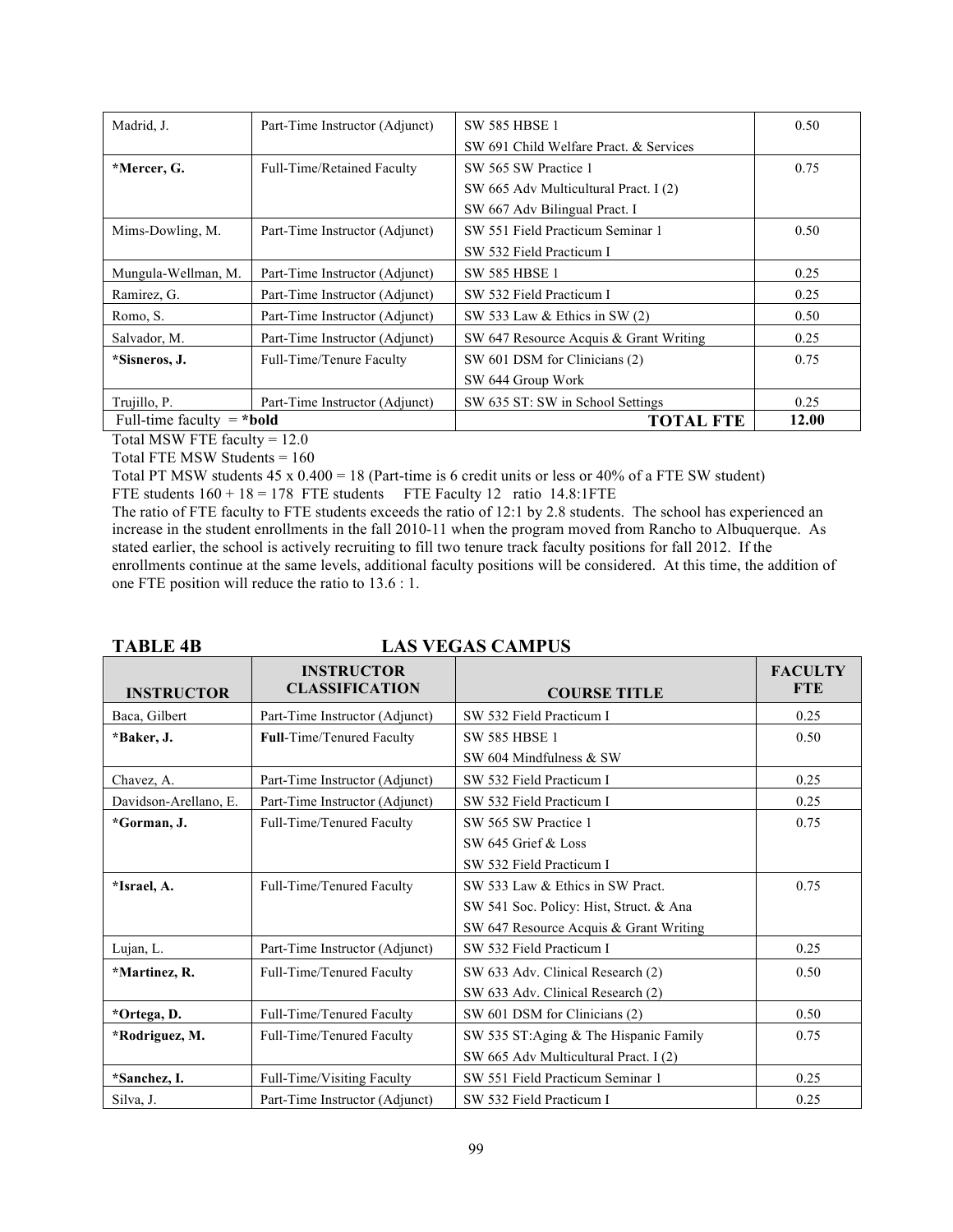| Trujillo, J.<br>$\sim$  | Part-<br>-Time Instructor (Adjunct) | SW 532 Field Practicum |                  | U.Z. |
|-------------------------|-------------------------------------|------------------------|------------------|------|
| Full faculty $= *$ bold |                                     |                        | <b>TOTAL FTE</b> | 6.00 |

Total MSW FTE faculty  $= 6.00$ 

Total FTE MSW Students = 56

Total PT MSW students 8 x 0.400 = 3 (Part-time is 6 credit units or less or 40% of a FTE SW student course load) FTE students  $56 + 3 = 59$  FTE students FTE Faculty 6.00 ratio 10.6: 1

The FTE faculty to FTE students is less than the standard of 10:1

#### TABLE 4C FARMINGTON CAMPUS

| <b>INSTRUCTOR</b>    | <b>INSTRUCTOR</b><br><b>CLASSIFICATION</b> | <b>COURSE TITLE</b>                      | <b>FACULTY</b><br><b>FTE</b> |
|----------------------|--------------------------------------------|------------------------------------------|------------------------------|
| Castenell, M.        | Part-Time Instructor (Adjunct)             | SW 608 Diag & Trmnt PTSD                 | 0.25                         |
| Cooper, D.           | Part-Time Instructor (Adjunct)             | SW 541 Social Policy: Hist, Struct & Ana | 0.25                         |
| *Eldridge, F.        | Full-Time/Visiting Faculty                 | SW 551 Field Seminar 1                   | 0.50                         |
|                      |                                            | SW 565 SW Practice 1                     |                              |
| Lindgren, K.         | Part-Time Instructor (Adjunct)             | <b>SW 585 HBSE 1</b>                     | 0.25                         |
| McKeon, W.           | Part-Time Instructor (Adjunct)             | SW 665 Adv Multicultural Pract. I        | 0.50                         |
|                      |                                            | SW 532 Field Practicum I                 |                              |
| Ramey, L.            | Part-Time Instructor (Adjunct)             | SW 601 DSM for Clinicians                | 0.25                         |
| Stacey, C.           | Part-Time Instructor (Adjunct)             | SW 623 Couples Therapy                   | 0.25                         |
| *Stern, C.           | Full-Time/Visiting Faculty                 | SW 633 Adv. Clinical Research            | 0.25                         |
| Full-time $= *$ bold |                                            | <b>TOTALFTE</b>                          | 2.50                         |

Total MSW FTE faculty = 2.50

Total PT MSW students 32 x 0.400 = 12.8 (Part-time is 6 credit units or less or 40% of a FTE SW student course load. The MSW program is a Part-time program)

FTE Faculty 2.50 FTE students =  $12.8$  ratio 5: 1

The FTE faculty to FTE students is less than the standard of 12:1

#### TABLE 4D ROSWELL CENTER

| <b>INSTRUCTOR</b>  | <b>INSTRUCTOR</b><br><b>CLASSIFICATION</b> | <b>COURSE TITLE</b>                       | <b>FACULTY</b><br><b>FTE</b> |
|--------------------|--------------------------------------------|-------------------------------------------|------------------------------|
| Carrillo, C.       | Part-Time Instructor (Adjunct)             | SW 665 Adv Multicultural Pract. I         | 0.25                         |
| Cogan, D.          | Part-Time Instructor (Adjunct)             | SW 633 Adv. Clinical Research             | 0.25                         |
| Hanway, Ann        | Part-Time Instructor (Adjunct)             | SW 532 Field Practicum I                  | 0.25                         |
| Holt, R.           | Part-Time Instructor (Adjunct)             | SW 633 Adv. Clinical Research             | 0.25                         |
| Martinez, D.       | Part-Time Instructor (Adjunct)             | SW 565 SW Practice 1                      | 0.25                         |
| Phillips, R.       | Part-Time Instructor (Adjunct)             | SW 613 Psychopharmacology                 | 0.50                         |
|                    |                                            | SW 648 Addictions & Sub. Abuse            |                              |
| Smith, Sheila      | Part-Time Instructor (Adjunct)             | SW 532 Field Practicum I                  | 0.25                         |
| Stephenson, Sheila | Part-Time Instructor (Adjunct)             | SW 532 Field Practicum I                  | 0.25                         |
| Tattershall, M.    | Part-Time Instructor (Adjunct)             | SW 541 Social Policy: Hist, Struct. & Ana | 0.25                         |
| *Thompson, M.      | Part-Time Instructor                       | SW 551 Field Practicum Seminar 1          | 0.50                         |
|                    |                                            | <b>SW 585 HBSE 1</b>                      |                              |
| Whited, S.         | Part-Time Instructor (Adjunct)             | SW 665 Adv Multicultural Pract. I         | 0.25                         |
|                    |                                            | TOTAL FTE                                 | 3.25                         |

Total MSW FTE faculty = 3.25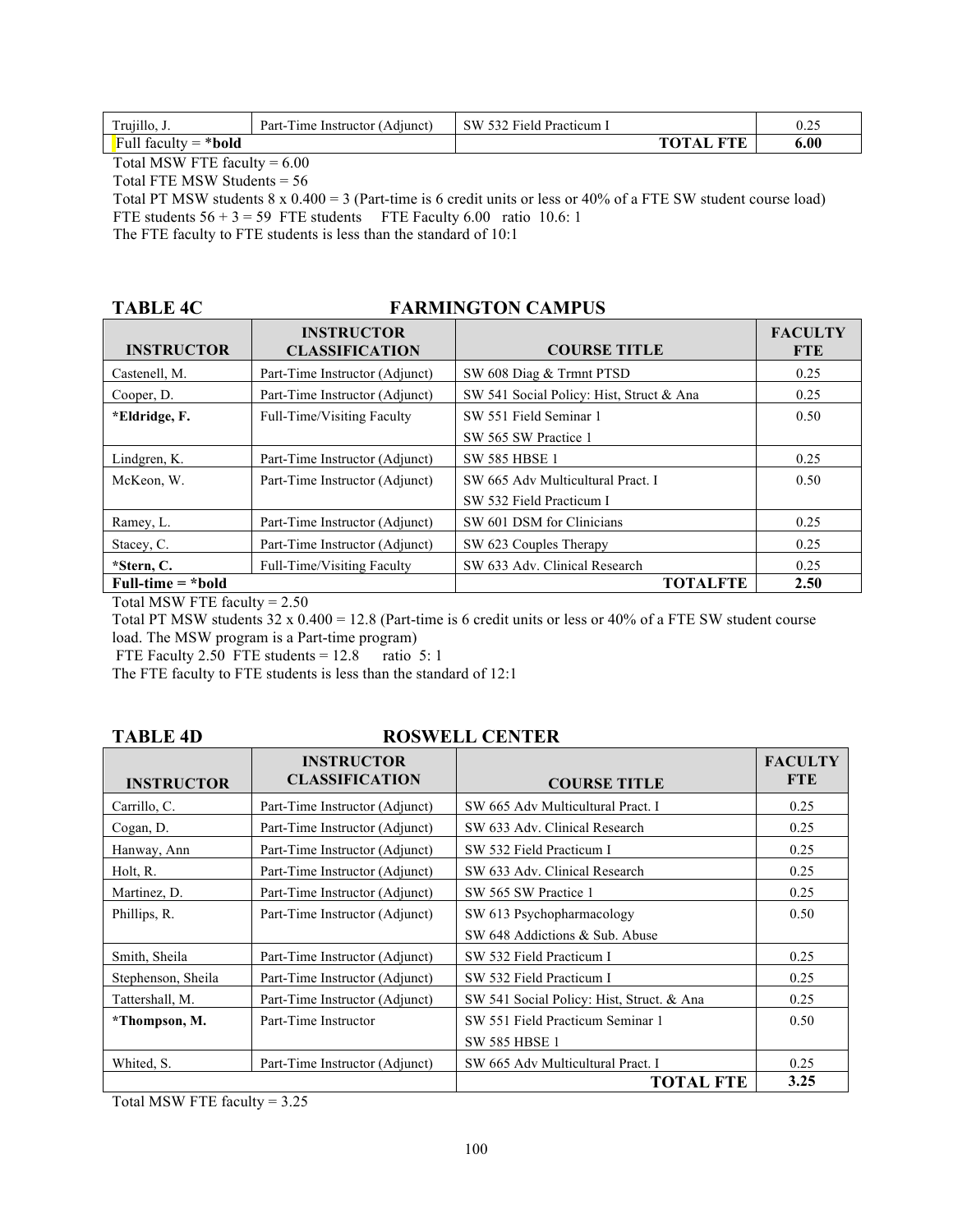Total PT MSW students  $43 \times 0.400 = 17$  (Part-time is 6 credit units or less or  $40\%$  of a FTE SW student course load. The MSW program is a Part-time program) FTE Faculty 3.25 FTE students =  $17.2$  ratio  $5.3:1$ The FTE faculty to FTE students is less than the standard of 12:1

The faculty/student ratios at the main campus, Farmington and Roswell are well below the 12:1 standard. The school may consider moving full-time faculty positions from the main campus to the Albuquerque program to help meet the increases in student enrollments standard as positions are vacated or if the enrollments continue to decrease at the main campus. Moving of faculty positions may be considered to meet the increased enrollments at the Albuquerque center if new positions are not funded.

## *M3.3.3 The master's social work program identifies no fewer than six full-time faculty with a master's degrees in social work from a CSWE accredited program and whose principal assignment is to the master's program. The majority of the full-time masters social work faculty has a master's degree in social work and a doctoral degree preferably in social work*

As discussed in AS 3.3.2 above, all full-time social work faculty teach at the BSW and MSW levels and all but one faculty member have an MSW one faculty member lacks an MSW but holds a DSW. Every effort is made to hire part-time faculty who have an MSW degree. All faculty who teach practice or are field consultants must have an MSW and be licensed to practice social work in accordance with the New Mexico Social Work Practice Act.

# *AS 3.3.4 The program describes its faculty workload policy and discusses how the policy supports the achievement of the institutional priorities and the program's mission and goals*

The university workload policy requires full time faculty to teach 12 credit units per semester. Teaching four classes per semester is considered 1.0 FTE. Unlike R-1 universities that emphasize research and scholarship as part of the teaching load, New Mexico Highlands University is a "teaching" institution and emphasis on teaching is the highest priority. Although research is strongly encouraged, faculty are given opportunities to pursue scholarly research interests, however, teaching remains the cornerstone for excellence at the university. Within the School of Social Work, all full-time faculty teach 12 units or four (4) classes per semester. Field supervision/consulting is performed by part-time/adjunct faculty, and community social work practitioners. Only one tenured FT faculty member supervises students in field practicum as part of their regular teaching load. All other faculty teach four classes. In order to reduce the number of class preparations, most of the faculty teach at least two sections of the same course, having only three class preps per semester. Some faculty have two separate preps per semester.

As the university has expanded to five off campus centers/locations, the university has supported funding for hiring part-time faculty. The school is currently recruiting to fill two tenure track faculty positions at the Albuquerque center for academic year 2012-13. One of the tenure track positions is held by a full-time non-tenure track visiting professor; this will result in a net increase of FTE = 1.0.

Ideally, all program locations should have a compliment of full-time faculty however, university funding has been reduced in the past five years and new faculty positions have not been funded. The schools of Education and Business that offer degree programs at the five off campus centers have chosen to deliver many of their classes via distance/ITV. This is the only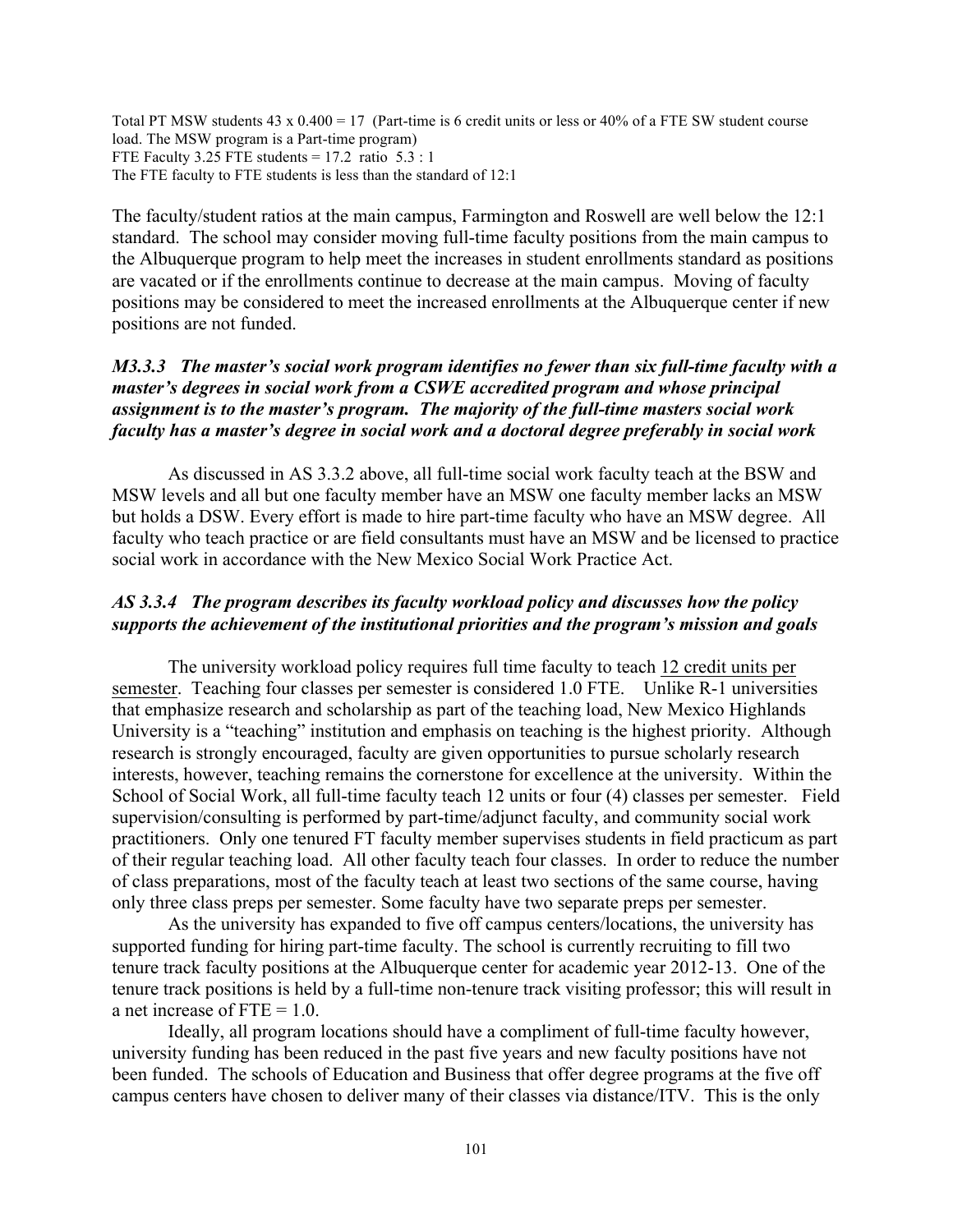medium available that affords the school to deliver the program and ensure access to the MSW program within the catchment area.

Although additional faculty resources would complement the current faculty, the school has been able to continue with its mission and goals. The ability to be able to serve a broader and ethnically diverse student body has afforded the school and university an opportunity to meet its mission and program goals.

# *AS 3.3.5 Faculty demonstrate ongoing professional development as teachers, scholars, and practitioners through dissemination of research and scholarship exchanges with external constituencies such as practitioners and agencies and through other professionally relevant creative activities that support the achievement of the institutional priorities and the programs mission and goals.*

As documented in the Faculty Biographies, professional development among the faculty and participation with external constituencies is strongly encouraged. As discussed under section 3.1.1 Research Activities and 3.3.1. faculty involvement with community based agencies through research activities and personal and professional interests varies. Because all of the social work faculty are licensed social worker, as part of the CEU licensure requirements all must have documented 15 CEU hours per year. This requirement must include 3 CEU's specifically in culturally relevant content. These workshops provide the knowledge that helps supports the program mission and goals.

As part of the graduate bilingual/bicultural concentration, faculty have accompanied students to Chihuahua, Mexico as part of the student exchange program for the field practicum immersion. Faculty have also presented CEU workshops and at state conferences reinforcing the role of faculty engaging with the practice community.

# *AS 3.3.6 The program describes how its faculty models the behavior and values of the profession in the program's educational environment.*

Modeling of the behavior and values of the profession by the faculty occurs on a daily basis in the classroom**.** Respect for ethnic and gender difference, the importance of human interaction and establishing relationships, treating individuals with dignity and promoting social justice are values that each faculty member espouses and models as she/he interacts and works with the student body. Faculty are cognizant of the importance to "set an example" for professional conduct and role modeling for our students. The full-time faculty involvement in the community, attendance of and presentation at conferences are aspects of modeling positive behavior. The role that adjunct/part-time faculty play in modeling professional conduct is crucial for our students to observe and learn from professional social work practitioners.

Involving students in various research projects by our research faculty is part of the learning and modeling process. Students are asked to work with the research faculty and participate in on-going data collection as part of the learning process. Mentoring of these students occurs on a regular basis.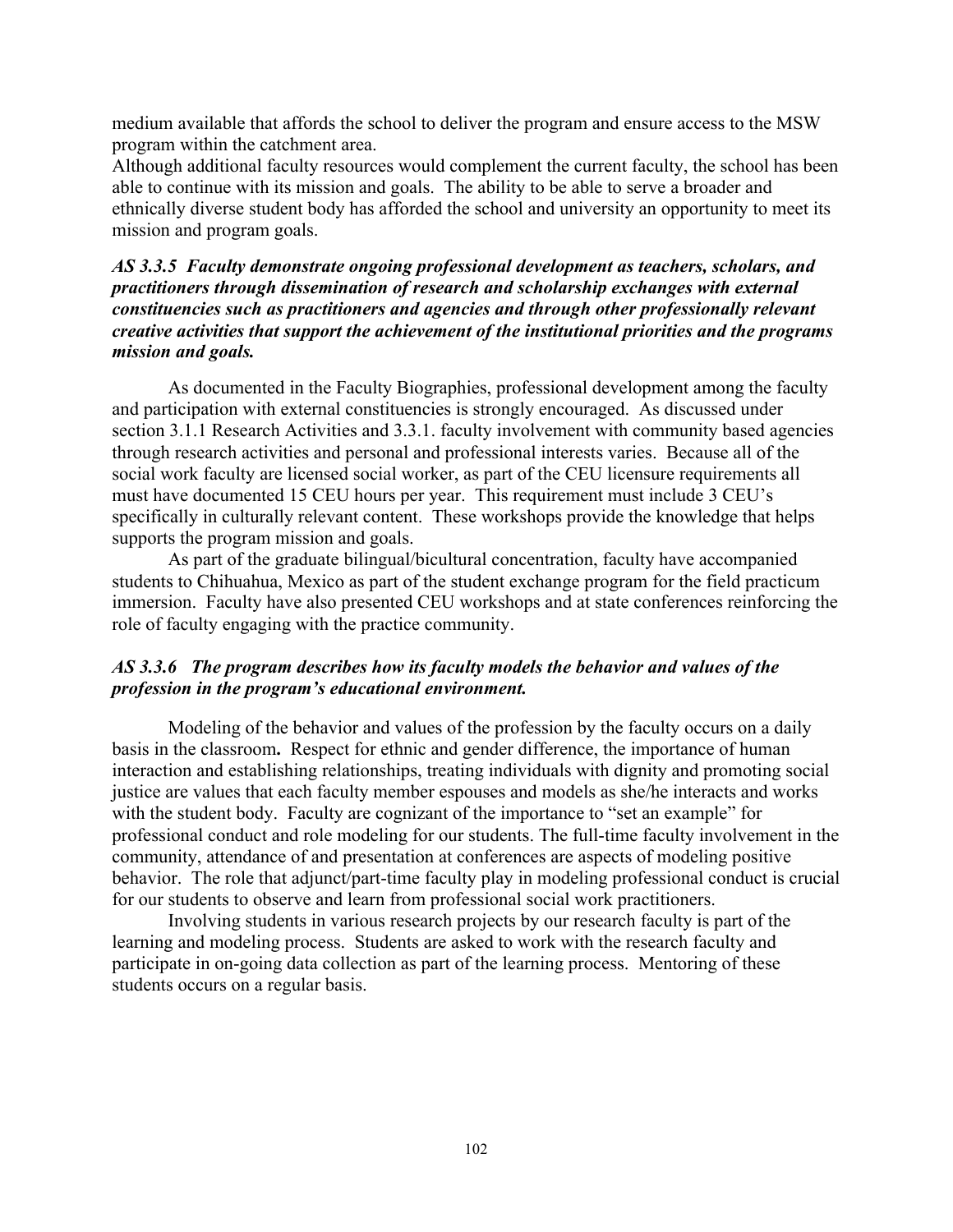As a "teaching university" modeling of professional behavior and reinforcing the professions values occurs in day to day interactions with students. Faculty are keenly aware of capitalizing on "teaching moments" where they can use their interaction with a student as a learning opportunity to further their professional identity as a future social worker. Participation at the NASW conference and Student Advocacy Legislative Day also provide opportunities for mentoring and modeling.

# *EP 3.4 Administrative Structure*

# *AS 3.4.1 The program describes its administrative structure and shows how it provides the necessary autonomy to achieve the program's mission and goals.*

The School of Social Work is one of four freestanding independent units of the university and one of three professional schools within the university. The Dean of the School reports directly to the Vice President for Academic Affairs and is a member of the President's Administrative Cabinet. The administrative structure has served to promote autonomy and achieve the schools' goals and mission. The following are the key positions/personnel that are involved in the school's administration:

- 1. Dean as Administrator (office located at the Albuquerque center)
- 2. Associate Dean (main campus)
- 3. Director, Field Education (main campus)
- 4. Coordinator, Admissions and Recruitment (main campus)
- 5. Coordinator, Continuing Education (main campus)
- 6. Coordinator, Field Education (Albuquerque center)
- 7. Program/Coordinator, Field Education (Farmington Program)
- 8. Program/Coordinator, Field Education (Roswell)

In addition, faculty and administrative staff are active participants in the administration of the school. The organizational charts for the school and university are located in Appendix 3F.

## *AS 3.4.2 The program describes how the social work faculty has responsibility for defining program curriculum consistent with the Educational Policy and Accreditation Standards and the institution's policies.*

The School has complete autonomy to change and modify its academic curriculum. All curriculum decisions are made by the school's Curriculum Committee comprised of faculty and site coordinators. Any and all changes to the curriculum, to include changing course syllabi, textbooks, adding new electives or offering courses as "special topics" must be reviewed and approved by the Curriculum Committee (AA). Any substantive changes made to the curriculum i.e., new courses, concentrations, changes in academic policy, must also be approved by the university Academic Affairs Committee and the Vice President for Academic Affairs (VPAA). The School has been able to gain the support of the AA committee and the VPAA, to develop a curriculum that meets EPAS and addresses the School's mission.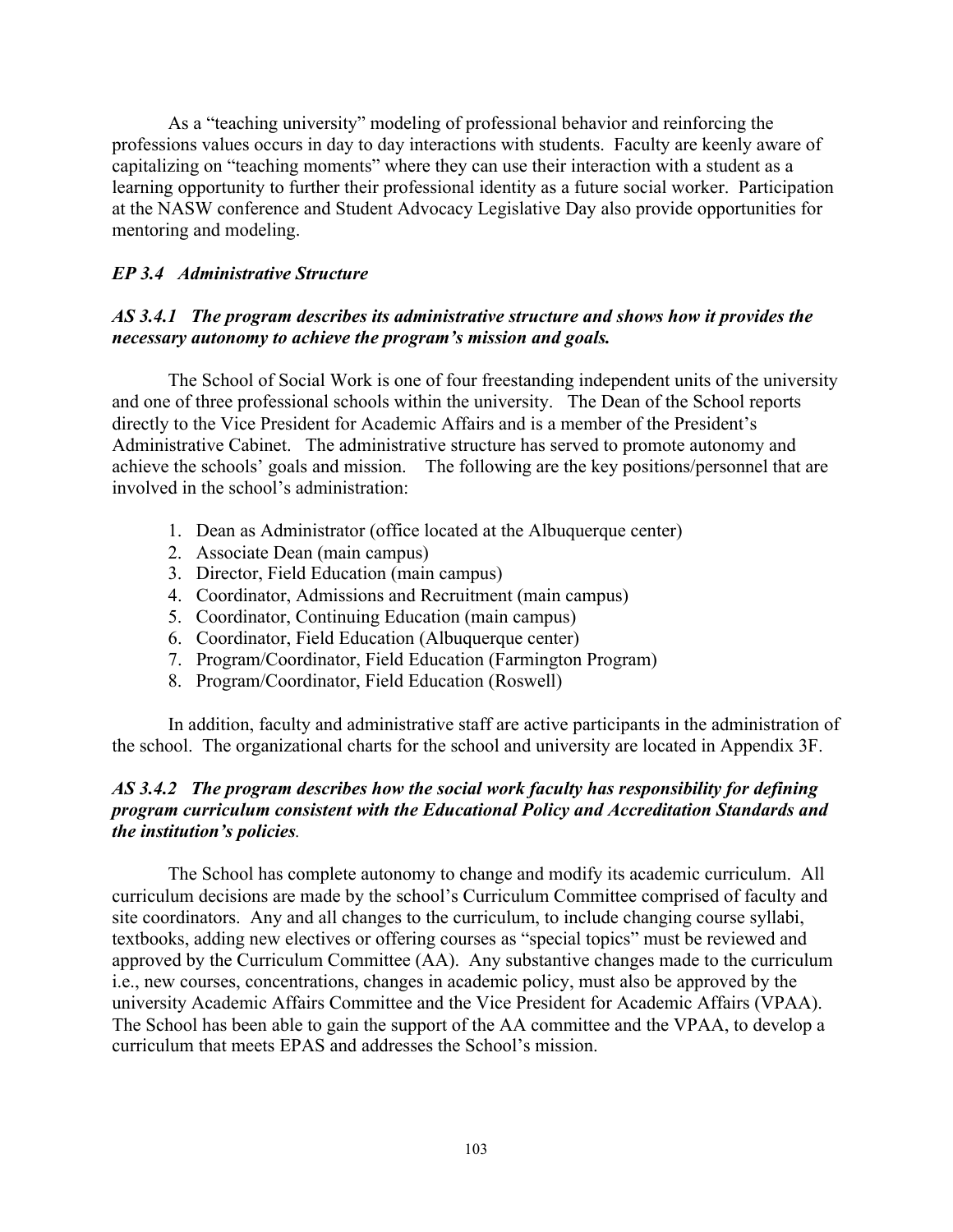## *AS3.4.3 The program describes how the administration and faculty of the social work program participate in formulating and implementing policies related to the recruitment, hiring, retention, promotion and tenure of program personnel.*

The policies governing recruitment, hiring, retention, promotion and tenure are governed by the University Handbook and the Faculty Collective Bargaining Agreement (CBA). The CBA outlines specific procedures and timelines that must be adhered in all of these processes.

- a. Procedures for hiring of tenured faculty begins with the appointment of a faculty search committee.
- b. The Dean charges the committee to recruit, interview and recommend the top candidate(s) for the position. (The Dean in consultation with the VPAA may or may not accept the committee's recommendations after interviewing the final candidate(s).)

## **Tenure & Promotion**

Non-tenured faculty are required to be reviewed by their peers once per year leading up to tenure. Only Tenured faculty are allowed to evaluate their peers for tenure and promotion. If the faculty member receives favorable evaluations from his/her peers and if the independent evaluation by the Dean is also positive, the individual member will be recommended for tenure to the VPAA. The VPAA can support or reject the recommendation. The VPAA will then forward his/her recommendations along with the recommendations of peers and school dean to the university president for final approval.

#### **Annual Faculty Evaluations**

In accordance with the CBA all full-time tenured, tenure track and retained term faculty are evaluated by their peers once per academic year. Faculty are required to develop an annual faculty development plan outlining the specific activities they wish to accomplish during the academic year. These activities are the basis for their evaluation along with feedback on student course evaluations. The three areas reviewed are research, teaching and service. If a member receives the majority of negative evaluations she/he will automatically be referred to the university Faculty Affairs Committee for Tenure review.

Appointment and hiring of temporary, part-time faculty are made by the Associate Dean and Dean in consultation with members of the faculty who teach the course(s) for which the individual is being considered to teach.

## *M3.4.4 The program identifies the program director.*

Dr. Alfredo A. Garcia is the Dean of the School of Social Work. He earned his MSW from the University of Michigan and doctorate in social work from the University of Denver. He was appointed to his current position in 1996-2002. In 2004 he was reappointed to the position after having served as the Director of the Rio Rancho Center.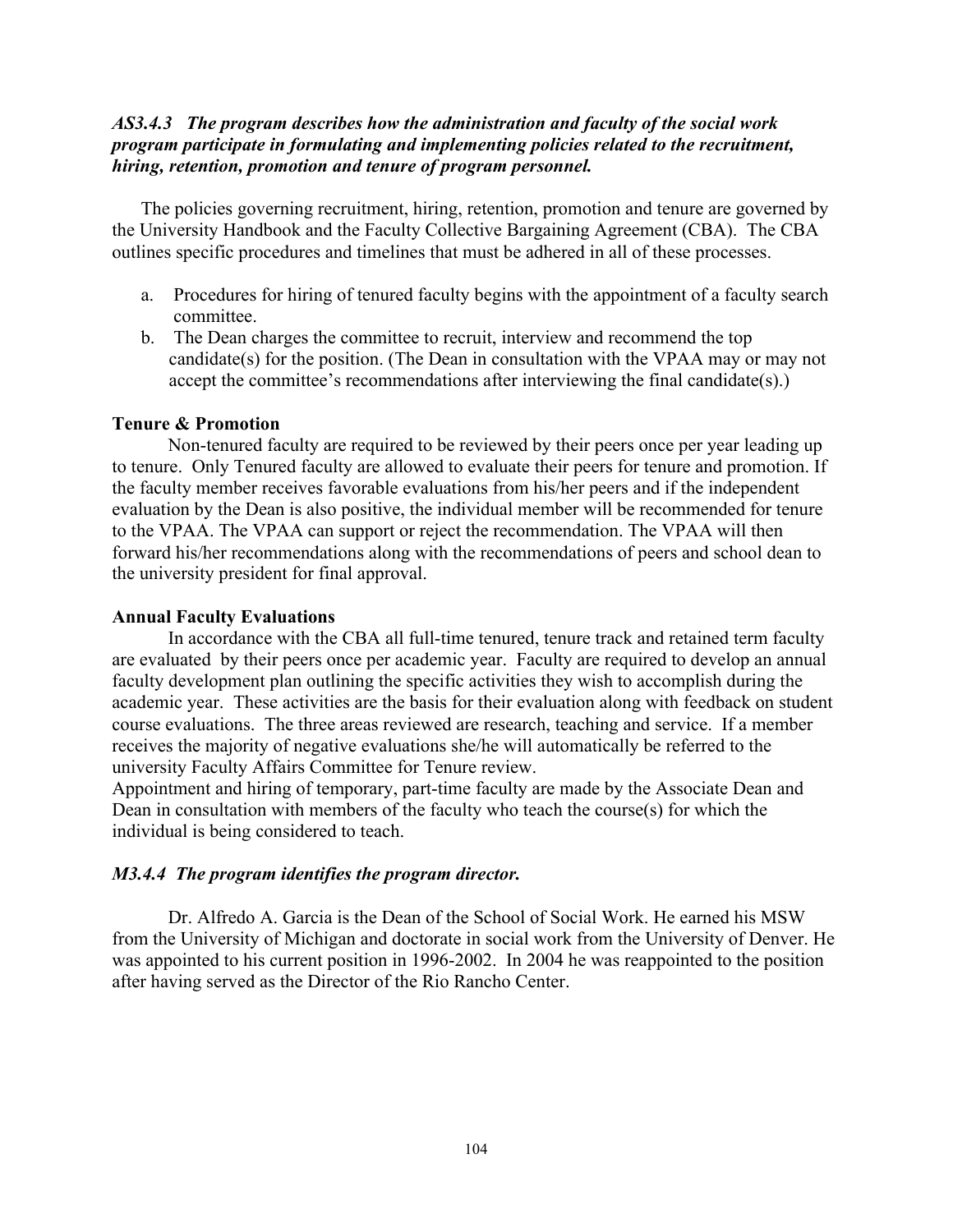## *M3.4.4 (a)(b) The program describes the MSW program Director's leadership ability through teaching, scholarship, curriculum development, administrative experience and other academic and professional activities in social work. The program documents that the director has a master's degree in social work from a CSWE accredited program with a doctoral degree preferred.*

The school dean also serves and the MSW program director. As stated above, Dr. Garcia holds a MSW and Ph.D, in social work. Prior to his appointment he held numerous administrative positions in mental health, health care and substance abuse. He has held numerous positions in state government to include: Social Services Director for Children Youth & Families Department, State Director of Mental Health and Substance Abuse, Hospital Administration, New Mexico State Psychiatric Hospital; Director Inpatient Psychiatric Services, University of New Mexico Hospital.

Dr. Garcia is currently the Chair of the New Mexico Board of Social Work Examiners, serving a second 3 year term in this position. He also served as a member of the CSWE Board of Directors 2001-2003.

Up until three years ago, he taught one course per semester which included Advanced Research Leadership & Supervision (a course her developed), and Social Policy. He has also served as a member of the university president search and screen committee and chaired the search of the Dean, School of Education. His interest and background in administration and his commitment to promoting Hispanic culture and language were instrumental in the school's development of the Government non-Profit Management concentration and the concentration in Bilingual/bicultural clinical practice.

## *M3.4.4 (c) The program describes the procedures for determining the program director's assigned time to provide educational and administrative leadership to the program. To carry out the administrative functions of the program, a minimum of 50% assigned time is required by the CSWE at the Master's level. The program demonstrates this time is sufficient.*

The Dean position is 100% administrative position, approximately 50% of the time is devoted to the MSW program. In addition to the MSW oversight, the Dean also oversees all of the administrative functions of the off campus social work programs and visits each site a minimum of twice per year. This time is sufficient to meet the needs of the program.

## *AS 3.4.5: The program identifies the field education director.*

The Director of Field Education is Julia D. Lucero, MSW. Ms. Lucero received her MSW from NMHU-School of Social Work and when she assumed this position she had more than two years minimum post MSW work experience.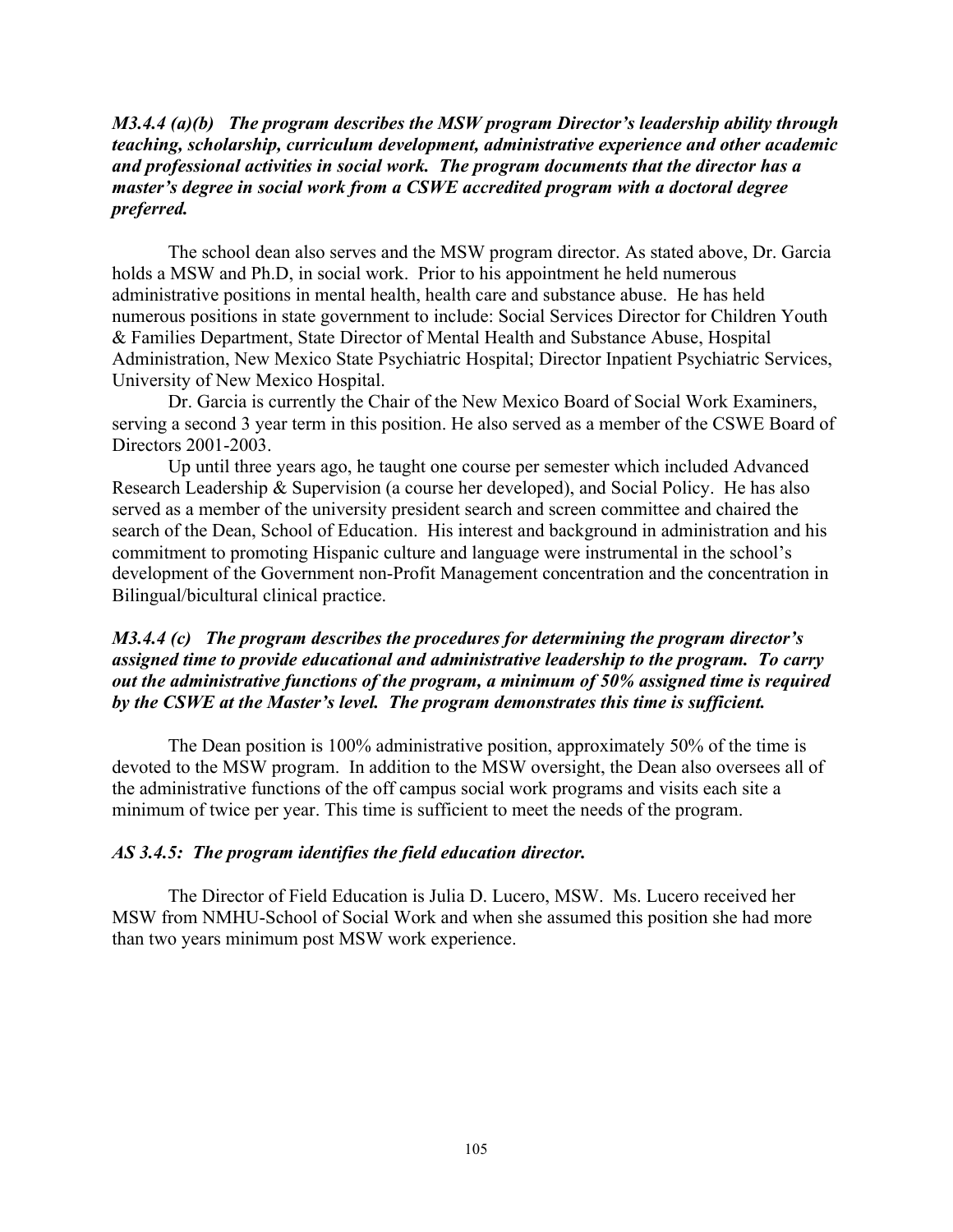*B 3.4.5 (a & b) The program describes the field director's ability to provide leadership in the field education program through practice experience, field instruction experience, and administrative and other relevant academic and professional activities in social work. The field director has a master's degree in social work from a CSWE accredited institution and at least 2 years post baccalaureate or postmaster's social work practice experience.*

The Field Director has been the director since 1996. Her extensive knowledge of community resources and her long tenure in the position have contributed to the stability and continuity of the program. Prior to her appointment she worked for 8 years with the Department of Children Youth and Families as an Adult Protective services social worker and supervisor. During 2002-2005 she taught in the BSW program. The teaching experience she brought to her role as director helped create the field seminars courses required of undergraduate and first year/semester graduate students. In addition, due to her knowledge and experience she has the respect of the faculty and field instructors. Having earned her social work degree from New Mexico Highlands University and having been a agency instructor prior to her appointment, she has made significant contributions to field education. Her experience and knowledge of the various communities are strengths have allowed her to assume a leadership role in directing and improving the field education curriculum. As a member of the school's Curriculum Committee she is an active participant in developing the School's curriculum in ensuring the integration of classroom knowledge in field education.

## *M3.4.5 9 (c) The program describes the procedures for determining the field directors assigned time to provide educational and administrative leadership for the field education. To carry out the administrative function of the field at least 50% assigned time is required for baccalaureate programs program's. The program demonstrates this time is sufficient.*

The director of field education is 100% time assigned to oversee the school's field education program. This time is equally shared between the BSW and MSW programs. In addition to the director, the program at the Albuquerque center also has a full time Field Education coordinator who is devoted 100% to the field education program at the center. The programs in Roswell and Farmington each have individuals who are assigned .25 FTE as Field Education coordinators for their respective part-time programs. The FTE field directors/coordinators for all programs is 2.5 FTE. All field education coordinators have an MSW degree and have at least 2 years post master's experience. Each field education office is supported by an administrative assistant.

The field education program at each program location is responsible for approving all student field placements, agencies as field practicum sites, providing ongoing training to the agency instructors and field consultants who oversee and supervise field placement students.

The Field Director provides oversight of all field education policies and participates in the annual agency instructor training at each site. In addition to these duties, the Field Director also oversees the school Title IVE student stipend program.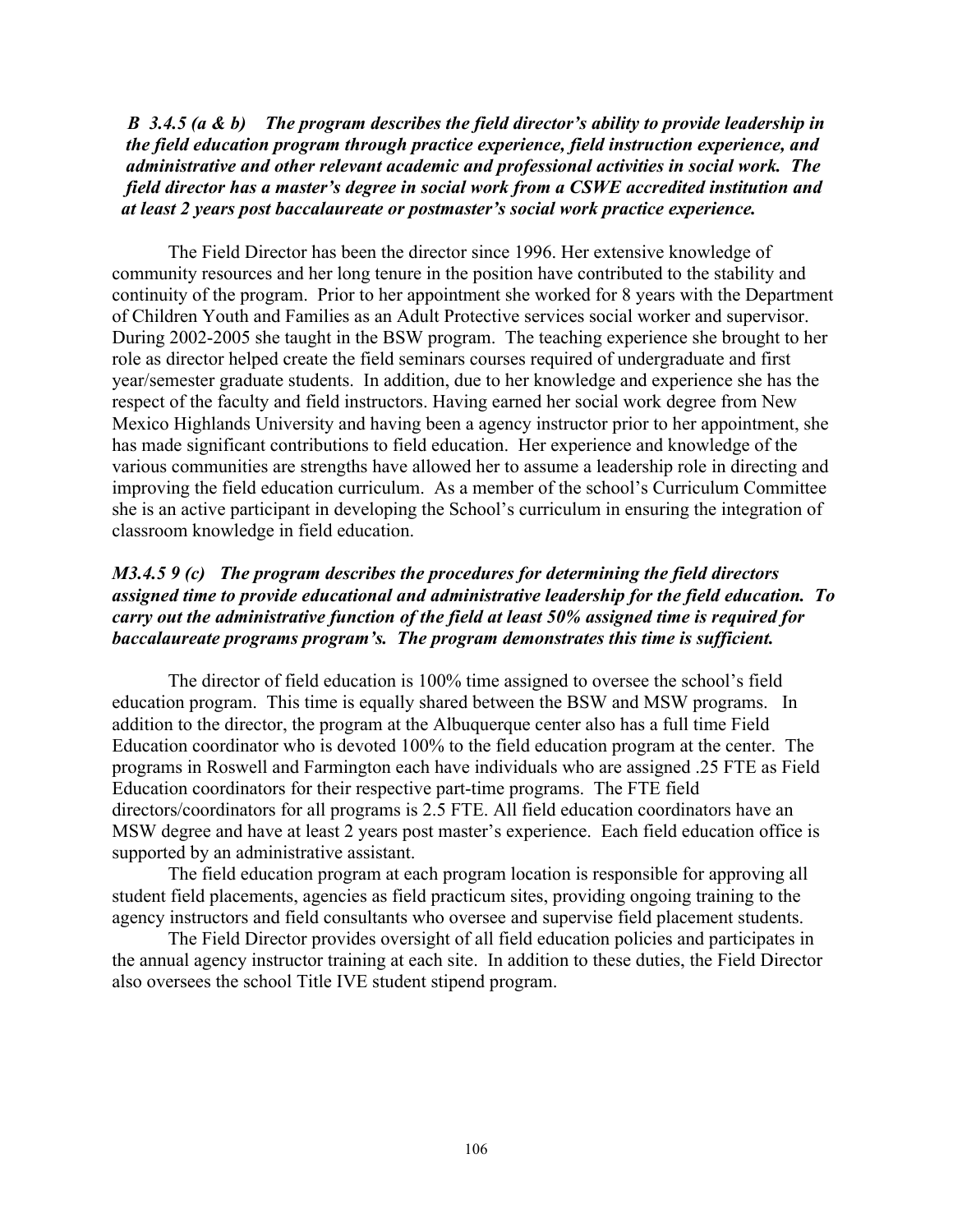#### *EP 3.5 Resources*

## *3.5.1 The program describes the procedures for budget development and administration it uses to achieve its mission and goals. The program submits the budget form to demonstrate sufficient and stable financial support that permits program planning and faculty development.*

The university Board of Regents approves all annual operating budgets. During the past six years the university budget has been decreased due to a decrease in state funding. However, the school's budget has remained flat, with no substantive increases and more importantly no funding decreases.

The development of the annual operating budget occurs during the month of April. Any requests for increased funding must support and compliment the university Strategic Plan. Each professional school is required to develop its own strategic plan and ensure any new programs that require additional funding are part of the plan. The school dean in consultation with the center coordinators, faculty and staff, develops the budget and submits it to the Vice President for Finance and the Vice President for Academic Affairs. Upon submission of the budget, the Dean meets with the two Vice Presidents and reviews previous year's expenditures. If funding is available, the Dean considers any new program initiatives or new personnel/staff or faculty. The Dean oversees the expenditures of all operating budgets.

In addition to state funding, the school also utilizes Title IVE funds to support 45% of the school's expenses. The high percentage of federal funds supporting the school's programs is an issue that the university is well aware of and will address as the economy and funding to the university increases. The university is prepared to seek state funding to continue should Title IVE funds be reduced to a level where programs will be adversely affected. While the overdependence on federal funding is not ideal for ensuring long term support for a program, the percentage of state funding required to match Title IVE funds has ensured that level of state funding support to the school is sufficient to match the Title IVE funding as required, hence no budget decreases have been made to the School's operating budget.

Although the overall budget from state funds has remained constant over the past five years, it has not affected the School's program planning and faculty development activities. (Refer to Budget Form, Appendix 3E)

### *3.5.2 The program describes how it uses resources to continuously improve the program and address challenges in the program's context.*

Approximately 80% of the School operating budget is for personnel costs. While the budget has not been increased, the School has been able to improve its programs. For example, although the School suspended its student exchange/practicum immersion with Chihuahua, Mexico (discussed under 3.1), funding has continued to support students in the bilingual program to travel to El Paso, Texas as an alternative. The university's continued support of the School's mission and programs is evidenced by the additional funding allocated by the university for moving the social work program from Rio Rancho to Albuquerque. In 2008 the school moved half of its faculty and classes to Albuquerque. In 2009, the university increased funding for leasing additional office and classroom space to move all of the social work program from Rio Rancho to Albuquerque.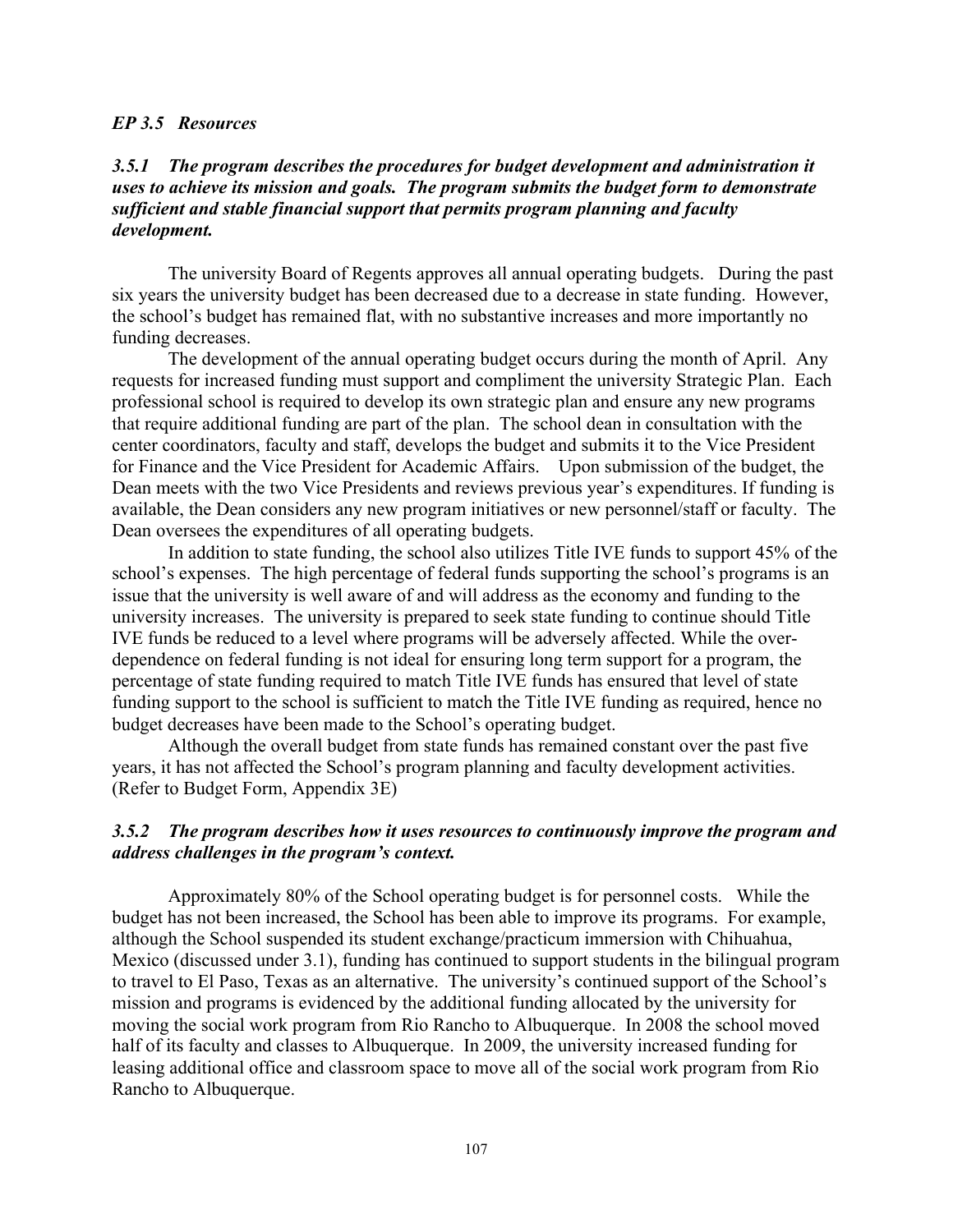During these austere financial times, many academic unit's budgets have experienced decreases. As a result, some have expanded the use of distance technology to deliver their respective curriculum. The School has not had to embrace distance education/ITV as a medium for delivering its programs, instead the university has maintained the same level of funding for part-time faculty to deliver the curriculum face to face. The school is in the process of recruiting to fill two tenure track faculty positions at the Albuquerque center. Given the austere funding to the university, the school is fortunate to be able to hire new faculty. Funding for student recruitment, as well as funding to support faculty attend once at state

workshops and conferences have continued. Although out of state travel has been curtailed, instate travel is supported and is ongoing.

As discussed previously the School receives funding from county government to operate the Community Clinical Treatment Program. The county has approved the School's request to use a portion of these funds to host and sponsor a regional multicultural substance abuse conference. The planning for this conference is underway, and it will be held in May, 2012. The university continues to fund and support faculty sabbaticals and funds for specific faculty research activities.

## *3.5.3 The program demonstrates sufficient support staff, other personnel and technological resources to support itself.*

The School has sufficient support staff to deliver all of its programs. The following is the distribution of support staff by program location:

| <b>Main Campus</b> | 1.0 FTE Administrative Assistant assigned to Director, Field Education<br>1.0 FTE Coordinator, Admissions & Recruitment<br>1.0 FTE Coordinator, Continuing Education<br>1.0 FTE Secretary/Receptionist<br><b>4.0 FTE</b> |
|--------------------|--------------------------------------------------------------------------------------------------------------------------------------------------------------------------------------------------------------------------|
| Albuquerque        | 1.0 FTE Administrative Assistant - Field Education<br>1.0 FTE Administrative Assistant – Dean and Faculty<br>1.0 FTE Academic Advisor<br>1.0 FTE Evening Coordinator<br><b>4.0 FTE</b>                                   |
| <b>Roswell</b>     | <b>1.0 FTE</b> Administrative Assistant                                                                                                                                                                                  |
| Farmington         | <b>1.0</b> FTE Administrative Assistant assigned to program coordinator and<br>faculty                                                                                                                                   |

The number of support staff is sufficient to manage the program. In addition to the support staff the Farmington center also has a 1 FTE administrative assistant that works for the Center director and provides back up support for social work, education and business administrative assistants. All off campus centers, with the exception of the program in Roswell have university administrative personnel to support the three professional schools. In addition to these administrative staff, other school administrative personnel include: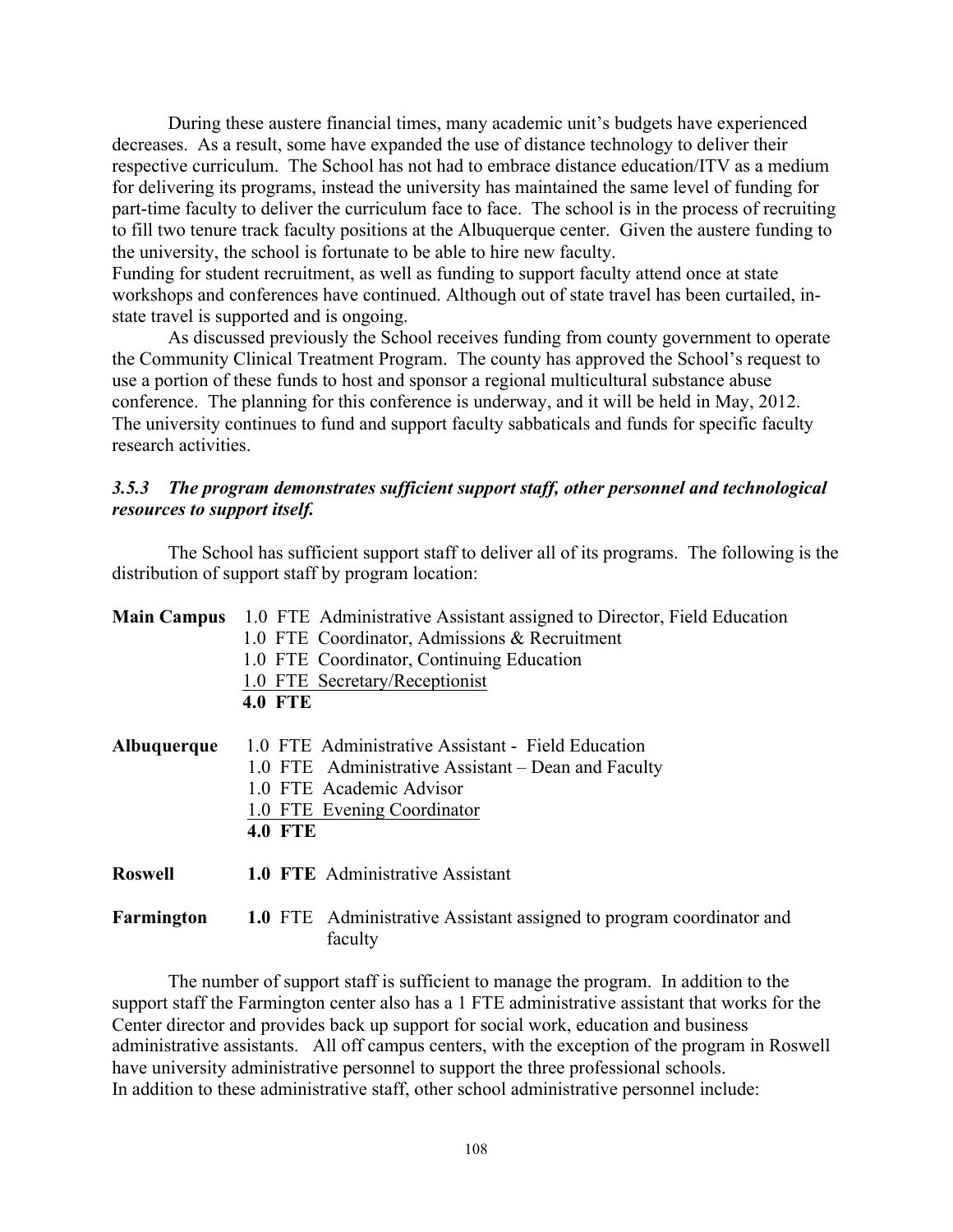| Dean                                      | The dean's office in located at the Albuquerque Center and the Dean oversees<br>the day to day administration of the program as well as provide oversight<br>of all off campus centers.                                                                             |
|-------------------------------------------|---------------------------------------------------------------------------------------------------------------------------------------------------------------------------------------------------------------------------------------------------------------------|
| <b>Associate Dean</b>                     | The associate dean receives 50% release time for administrative duties.<br>This position is located at the main campus and provides day to day<br>administration of the program in addition to being the BSW coordinator.                                           |
| <b>Field Education</b><br><b>Director</b> | This position is located at the main campus. 100% of this position is for<br>program. Administration of the BSW and MSW field practicum.                                                                                                                            |
| Albuquerque                               | <b>Field Coordinator</b> A full-time field education coordinator position is located at the<br>Albuquerque campus and is responsible for BSW and MSW field practicum<br>placements, administrative oversight of field consultants, and field<br>placement agencies. |

The staff at the Roswell program also includes a .50 FTE MSW Field/ Program Education Coordinator who oversees the administration of the field practicum and overall program administration. As a part-time MSW program the administrative staff are sufficient to meet the program and academic needs.

The program in Farmington also has a 1.0 FTE staff position assigned at .25 field education and .25 administration. The individual, Ms. Faith Eldridge, also teaches two courses per semester in addition to the administrative duties.

# *3.5.4 The program submits the library form to demonstrate comprehensive library holdings and /or electronic assess and other informational and educational resources necessary for achieving its mission and goals.*

Thomas C. Donnelly Library provides research resources to our main campus as well as the clientele at our various centers. Our online resources are available remotely to meet the research needs of our faculty and students no matter where they reside. Cooperative agreements with academic institutions' libraries in other cities enable NMHU students to have access to library resources and services. *(Refer to Cooperative Agreement Appendix 3F).*

# **(1)** Holdings

The main collection of resources at New Mexico Highlands University is located at the Thomas C. Donnelly Library on the main campus in Las Vegas. The secondary collection is located at the NMHU Rio Rancho campus. Items with call number HV-social and public welfare total more than 2,900 volumes at Las Vegas and 240 volumes at Rio Rancho. Related resources under call numbers BF-psychology, KF-health law, RA-public medicine, RC-internal medicine, and RJ-pediatrics total over 7,500 volumes at the Las Vegas campus and over 350 at Rio Rancho. More than 275 electronic books under the subject headings of social work, social welfare, public health, and counseling are available online to all students.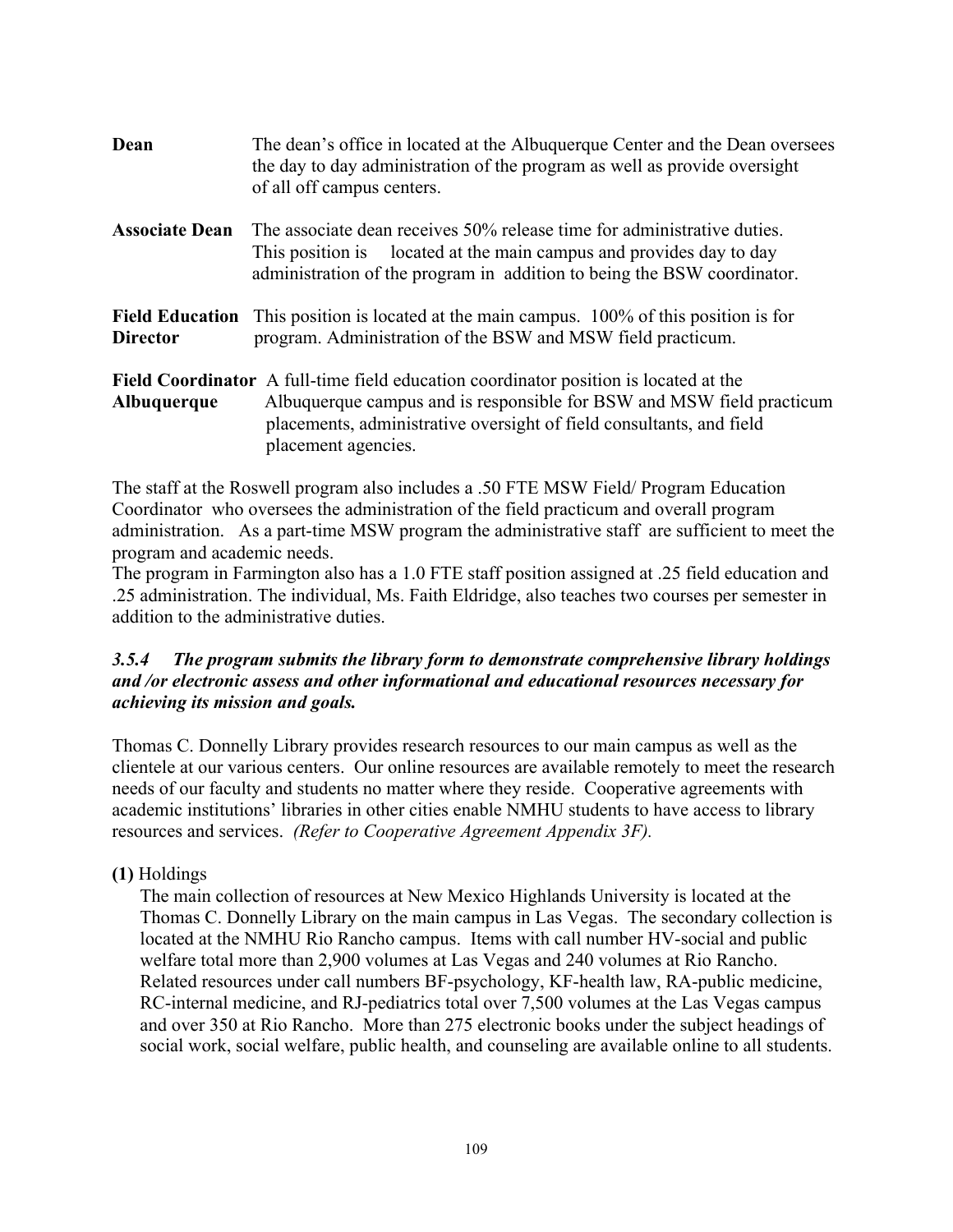Donnelly is a full repository for state documents in print and a 40% repository of print federal documents. In addition, we have full-text access to 70% of federal documents and over 50% of state documents which are available through the Internet.

The library currently subscribes to 40 social work journals in print and print + online formats at the main campus and 10 journals at the Rio Rancho campus, at a cost of \$22,244 for the current fiscal year. Through various full-text and index databases, we provide online access to 1,220 journals on social welfare and social work, 530 journals on sociology and social history, 560 journals on psychology, 750 journals on public health, and 360 general social science journals, for a total of 3,420 titles online relevant to social work.

The library subscribes to 3 electronic databases specific to social work: EBSCO's PsycArticles, PsycInfo, and SocIndex. Other relevant databases are EBSCO's Academic Search Premier, CINAHL, and WilsonWeb; JSTOR Arts and Sciences I, II, III; ProQuest Research Library, and ScienceDirect. On and off-campus students have unlimited online access.

# **(2)** Staffing

We do not have designated library staff for social work faculty and students. However, in addition to the library director, the library employs 5 full-time equivalent (FTE) professional librarians with MLS degrees, who provide research assistance on a regular basis. Eight library associates with Bachelor's degrees and 3 support personnel (technicians and clerks) comprise the remainder of the library staff. Social work patrons interact with library staff in a variety of areas: research assistance, library instruction, interlibrary loan, collection development and acquisitions, and instruction in the use of electronic resources. The reference desk is staffed all hours that the library is open, and we have recently implemented an online helpdesk, which is available during regular library hours.

 **(3)** Budget for social work resources

|                            | 2010-11  | 2011-12  | 2012-13  |
|----------------------------|----------|----------|----------|
| <b>Books</b>               | \$5,216  | \$5,390  | \$5,390  |
| Periodicals                | \$22,769 | \$22,244 | \$22,244 |
| Online databases* \$17,695 |          | \$20,290 | \$20,290 |
| <b>Annual Totals</b>       | \$45,680 | \$47,924 | \$47,924 |

\* PsycArticles, PsycInfo, SocIndex

The library uses the Clapp/Jordan academic library collection formula as a general model to maintain an appropriate rate of collection development in fields pertinent to the curriculum. In recent years there has been a trend towards providing more online resources.

Every two years, we have been fortunate to receive additional funds for book and audiovisual purchases from the State of New Mexico's educational GO Bond. The bond in 2008 enabled us to allocate \$5,750 for social work purchases over and above our regular book budget.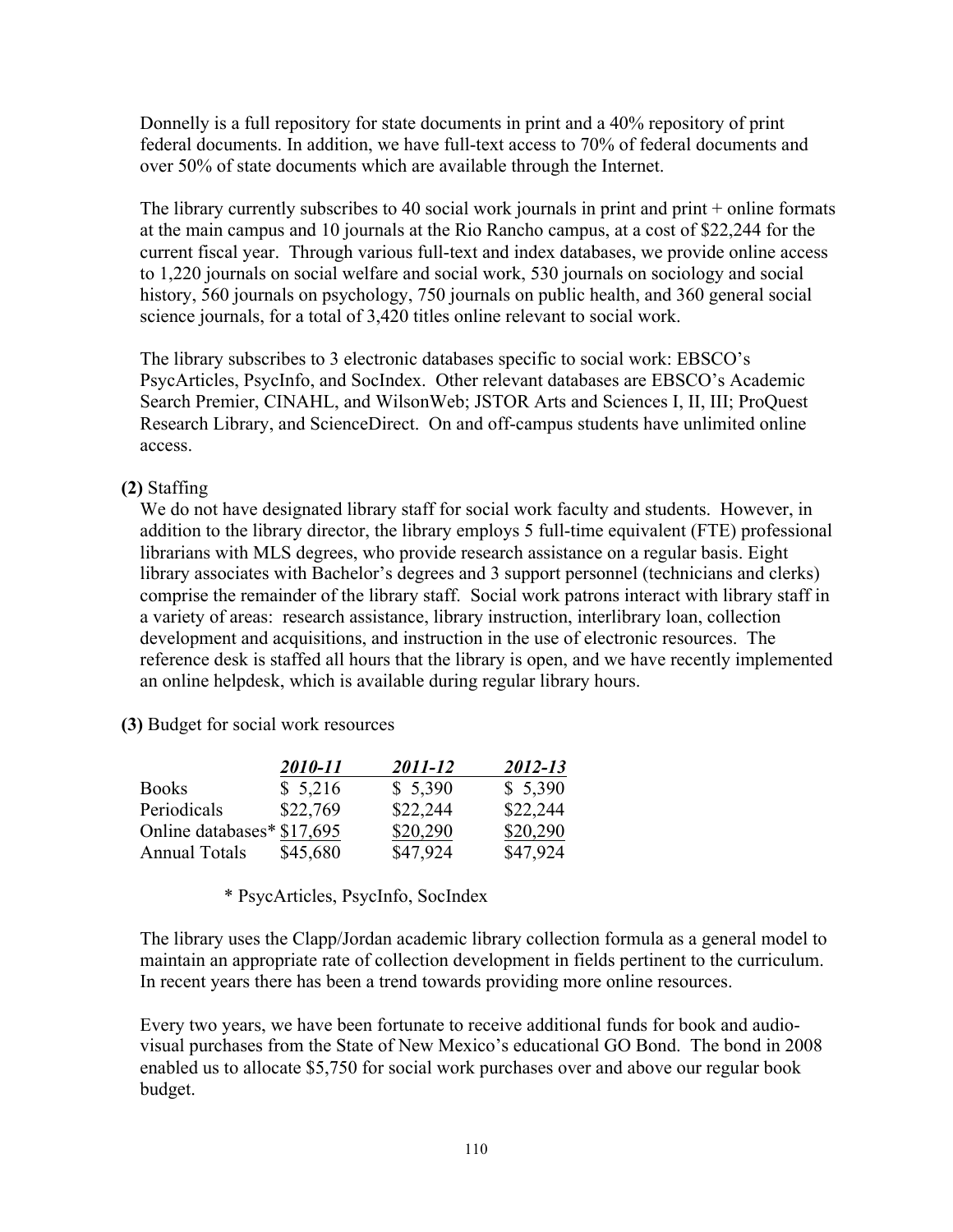## **(4)** Circulation data

In fiscal year 2010/2011 the main campus library circulated more than 900 titles relevant to social work; Rio Rancho circulated approximately 80 titles. *Refer to Appendix 3G.*

# **(5)** Equipment

In Donnelly Library there are 52 public computers, 3 photocopiers, 1 scanner, and 1 printer available to social work students and faculty. The Rio Rancho library has 7 computers, 1 printer, and 1 photocopier. Students have access to Microsoft Office products, the Internet, and Blackboard on all computers.

## **(6)** Circulation policy

Patrons must present a valid NMHU identification card to borrow items. NMHU faculty and graduate students may checkout a maximum of 30 items for the semester; undergraduates, 20 items. Books that have been checked out may be recalled by another patron. Library Passport Certificates grant borrowing privileges at libraries belonging to the New Mexico Consortium of Academic Libraries. Students enrolled at external sites are granted full library services at the external site institution's library. Further details on circulation policies and procedures are available upon request.

#### **(7)** Online services

The Internet and email are available from all library computers. Library resources are accessible online from the Donnelly Library homepage at http://donnelly.nmhu.edu. These resources are the library's online catalogue LIBROS, which includes access to the catalogues of all member institution libraries of the New Mexico Consortium of Academic Libraries; full-text and index databases; document delivery services, non-fee Interlibrary Loan service through ILLiad; and electronic course reserves. To keep abreast of electronic resource needs for social work students and faculty, we regularly offer database trials and review monthly database usage statistics.

#### **(8)** Reference

Reference staff is available to provide service to our social work clientele all hours that Donnelly Library is open. Donnelly has extended hours during the weeks of midterms and final exams. Donnelly Library is regularly open:

| Mon-Thu  | 7:30 a.m. $-10:00$ p.m.                  |
|----------|------------------------------------------|
| Friday   | 7:30 a.m. $-5:00$ p.m.                   |
| Saturday | $1:00$ p.m. $-5:00$ p.m.                 |
| Sunday   | $1:00 \text{ p.m.} - 10:00 \text{ p.m.}$ |

The Rio Rancho Library has reference staff for a majority of the hours that the library is open, except for 8:00 a.m. -10:00 a.m. Mondays through Fridays and 7:00 p.m. - 10:00 p.m. on Monday evenings. When faculty and students are in need of assistance, they may also contact the main library's information desk. The Rio Rancho Library is regularly open:

| Mon-Fri  | $8:00$ a.m. $-10:00$ p.m. |
|----------|---------------------------|
| Saturday | $8:00$ a.m. $-5:00$ p.m.  |
| Sunday   | Closed                    |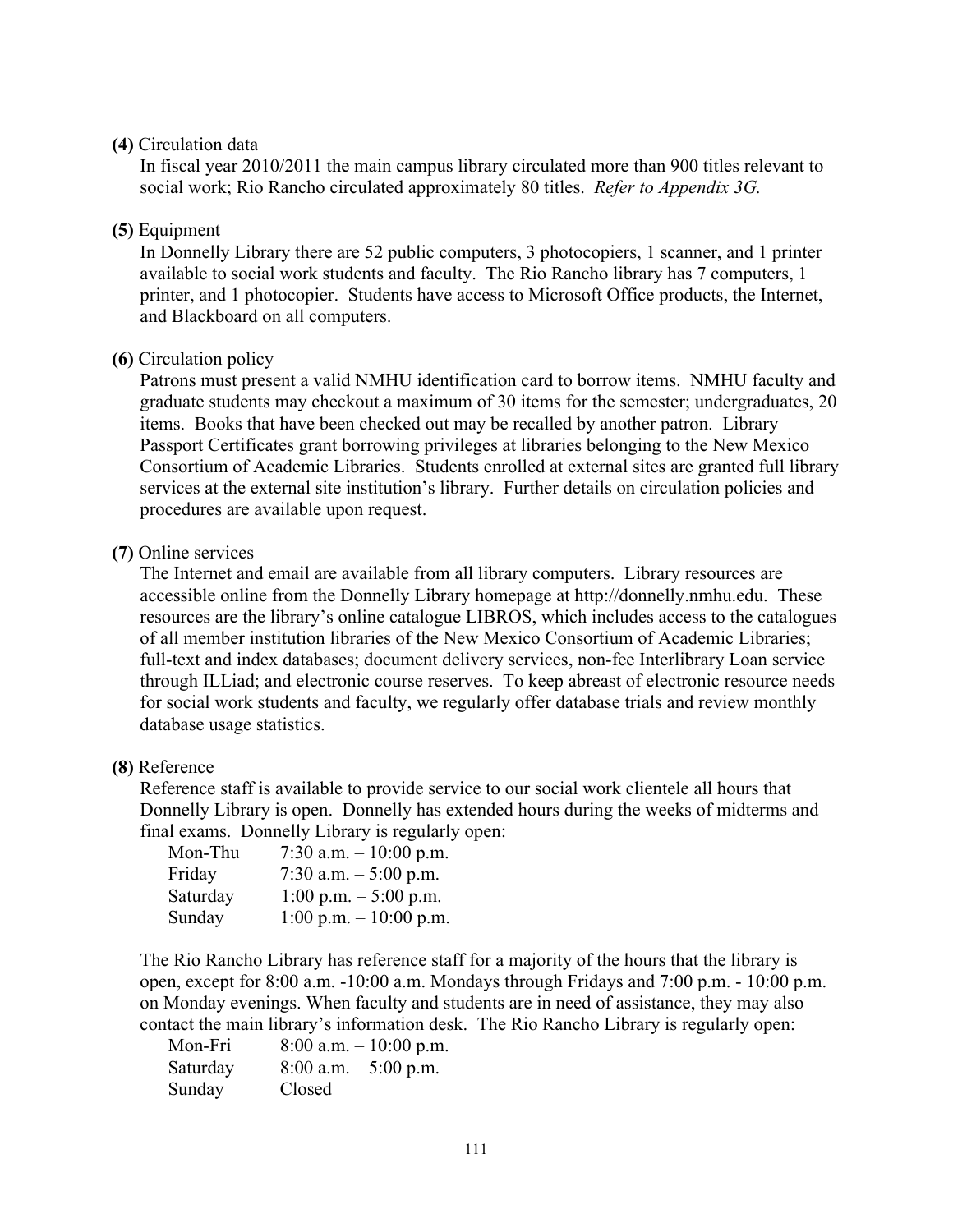To better assist off-campus students, we now have an online reference helpdesk which is staffed during library hours. Electronic reference service is also offered through the "E-mail a Librarian" link on the homepage which connects patrons to the library email address, libinfo@nmhu.edu.

## **(9) (10)** Social work liaison

A librarian at the Las Vegas campus and the librarian at Rio Rancho are assigned the collection development responsibilities for social work at the respective campuses. These librarians are not formally designated liaisons to the School of Social Work, but they are the primary staff members responsible for seeing to faculty acquisition or instruction needs.

The Rio Rancho librarian, as Head of External Programs Division, is responsible for the Satellite Programs which entails providing distance education instruction to social work students.

## **(11)** Faculty input

An elected social work faculty member serves on the Faculty Senate Library Committee, a group that facilitates communication between faculty and the librarians. Individual social work professors are encouraged to recommend books, audio-visual materials, journals, and electronic databases for purchase by the library. Recommendations are made to the collection development librarian and also through any of the other librarians and reference staff. Faculty requests are given high priority. Social work faculty is given the opportunity to review items selected for withdrawal from the collection.

#### **(12)** New acquisitions

Library staff will notify faculty when newly purchased social work material is ready for check-out. This generally occurs about once a month. Professors also receive notification when items they have requested for purchase are placed on hold at the Circulation desk.

# **(13)** Usage statistics

We track monthly usage of all the electronic databases. Database usage for FY 2010/2011 was high for the social work databases: 13,248 searches in SocIndex; 17,226 searches in PsycArticles; and 7,794 searches in the PsycInfo database. In the past fiscal year, over 900 print titles relevant to social work were checked out from the main campus library; Rio Rancho circulated approximately 80 titles. *(See attachment C for circulation details).*

#### **(14)** Instruction

Every semester librarians teach 3 undergraduate sections and 1 advanced section of the Library Research Course. It is one-credit hour, 5-week class in which students learn how to do effective research, perform successful searches, learn how to use library services, discuss scholarly publication and plagiarism, learn the components of a literature review, and create bibliographies. In the 2010/2011 fall and spring semesters, 61 students enrolled in the Library Research Course.

In addition, faculty is encouraged to request one-time instruction for specific classes. The number of individual instructions have increased due to our outreach and to the fact that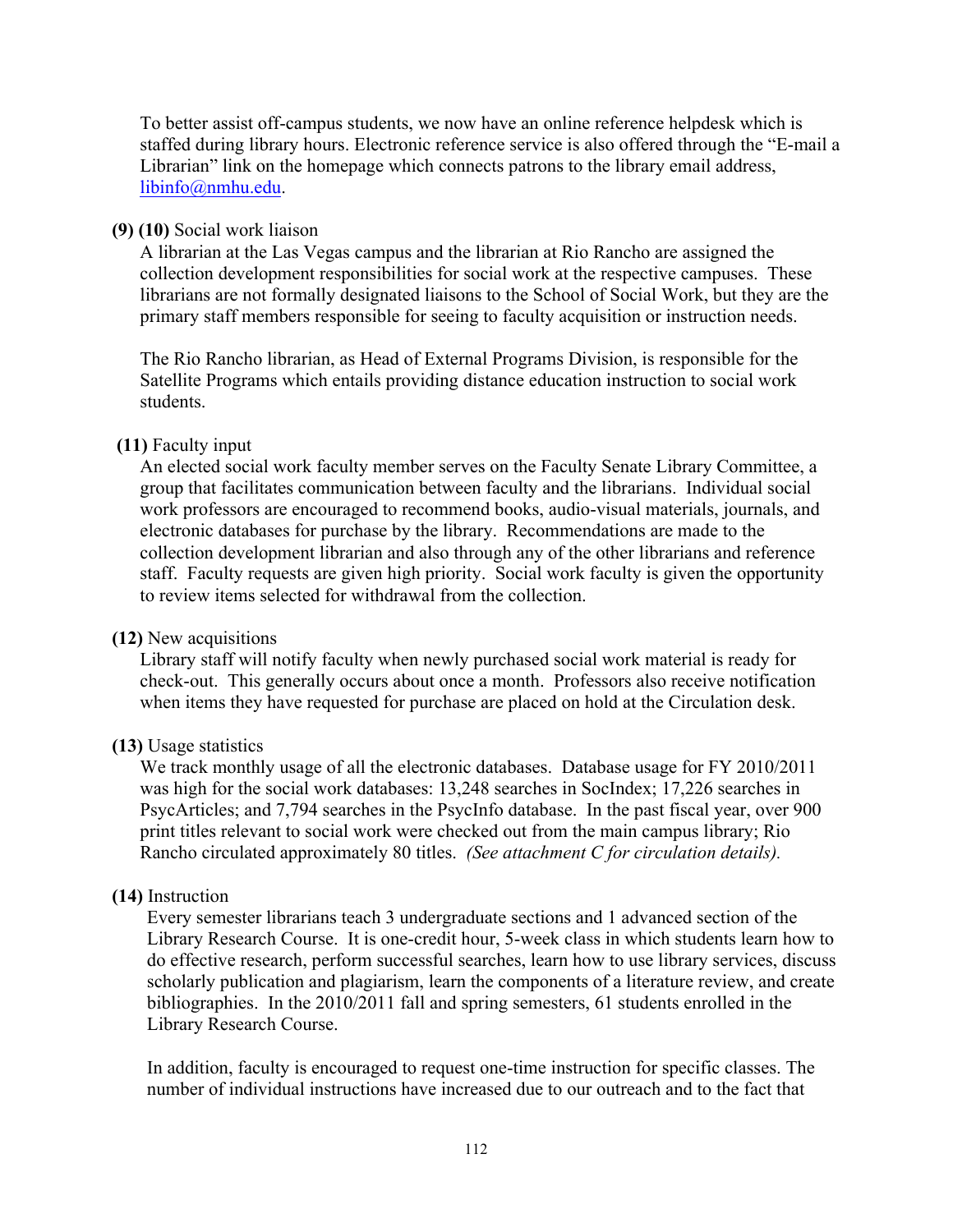faculty have been supportive of our goals. During FY 2010/2011, librarians at Donnelly Library (not including Rio Rancho) gave 46 library instruction sessions to 624 students in all. Instructions to social work classes at Donnelly totaled 4, with 63 participants.

| (15) Social Work collection location |  |  |  |
|--------------------------------------|--|--|--|
|--------------------------------------|--|--|--|

|              |       | Main campus Rio Rancho campus | External sites |
|--------------|-------|-------------------------------|----------------|
| <b>Books</b> | 7,500 | 350                           | $N/A^*$        |
| Journals     | 40    | 10                            | $N/A^*$        |
| E-Books      | 275   | 275                           | 275            |
| E-Journals   | 3,420 | 3,420                         | 3,420          |

\*Numbers unavailable at external library sites. These libraries join in partnership with us to provide services to NMHU faculty and students.

## **(16)** Library semester hours\*

|          | Thomas C. Donnelly                       |          | Rio Rancho                |
|----------|------------------------------------------|----------|---------------------------|
| Mon-Thu  | 7:30 a.m. $-10:00$ p.m.                  | Mon-Fri  | $8:00$ a.m. $-10:00$ p.m. |
| Friday   | 7:30 a.m. $-$ 5:00 p.m.                  | Saturday | $8:00$ a.m. $-5:00$ p.m.  |
| Saturday | $1:00 \text{ p.m.} - 5:00 \text{ p.m.}$  | Sunday   | Closed                    |
| Sunday   | $1:00 \text{ p.m.} - 10:00 \text{ p.m.}$ |          |                           |

\*We have extended hours during midterm and final exam weeks. *(For the full calendar year, please see attachment D).* There has been little demand for extended hours. Electronic resources are available 24/7.

# **(17)** Assessment surveys

The biannual assessment of library services is conducted during the fall and spring semesters. The main campus and Rio Rancho libraries' assessment surveys are made available via print and/or electronically. Library Assessment Reports are accessible through the university's Online Documents webpage. In our most recent assessment, nearly twothirds of respondents consider library services to be good or excellent.

In addition, the Public Services staff responds to comments submitted via the suggestion boxes on all three floors of Donnelly Library and the online form on the library's website.

# **(18)**

**(a)** Strengths

- Interlibrary loan service, which we recently upgraded to ILLiad.
- Electronic resources (journals, books, article databases, e-reserves).
- Use of consortia for expanding resources and cost effectiveness. Belonging to the NMLA Consortium, in particular, greatly increases resource-sharing and gives patrons and staff access to New Mexico libraries' catalogues.
- Library instruction serves more students every year.
- A standing advisory committee, the Faculty Library Committee, with a social work faculty as a regular member.
- The legislative GO Bond for libraries helps with inflationary increases.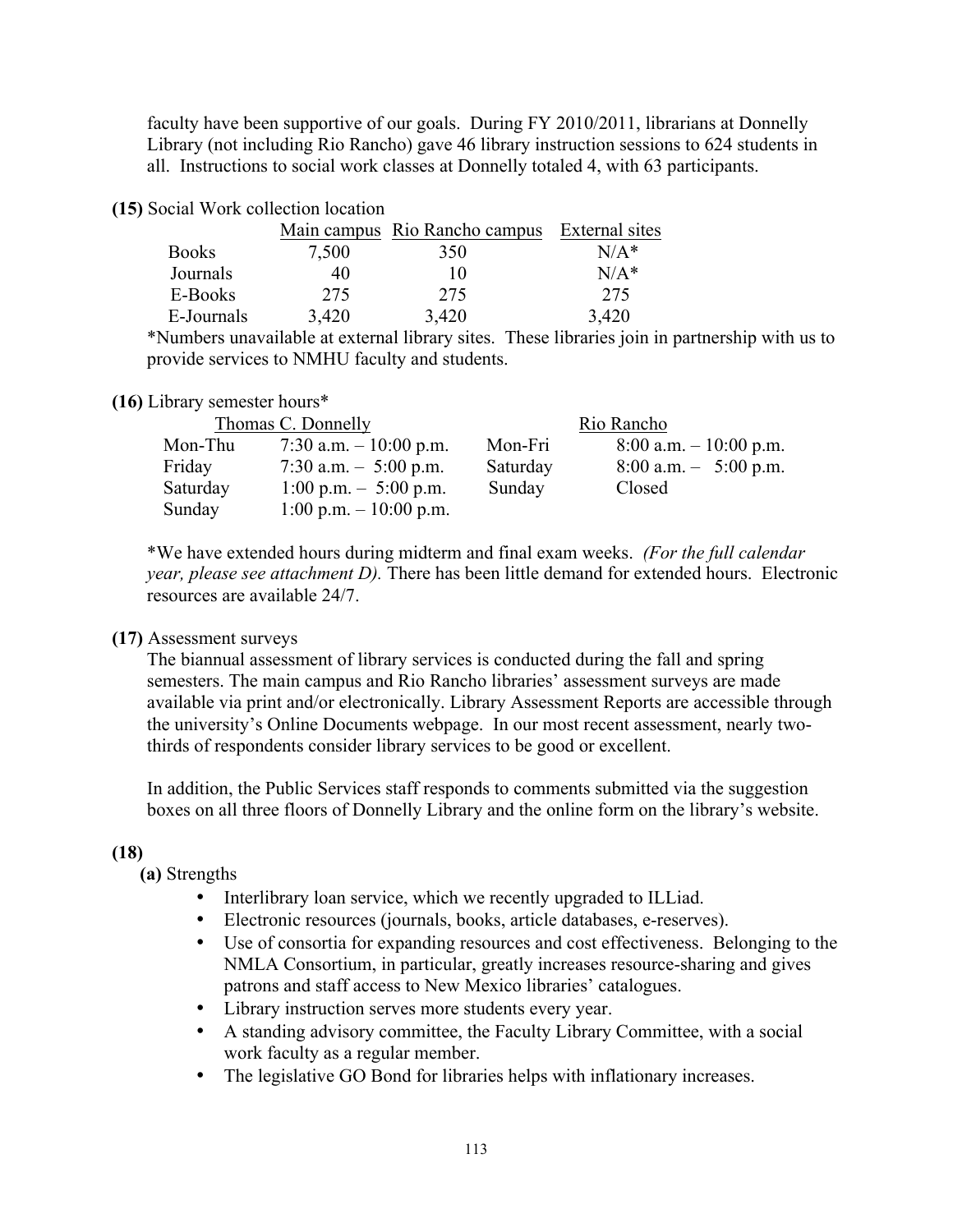**(b)** Areas of concern

- Additional funding for staffing and travel to better support external sites.
- Finding additional ways to support our off-campus students. Because our print material is only accessible to on-campus students, we need to purchase more electronic resources.
- Enhancing services by keeping up with technological changes.
- Maintaining accuracy and timeliness of library's webpage and OPAC.
- Flat budgets have reduced our ability to expand our collections and services.

**(c)** Projections

- Continue updating and enlarging the audio-visual collection.
- Build the existing e-book and e-journal collections. The trend is towards online format for the purpose of reaching out to the external site clientele.
- Subscribe to additional specialized databases that support the subject area of social work.
- Increase staffing at the external sites, which are growing at an extreme rate. The predominant increase in Highland's enrollment is occurring in the Albuquerque/ Rio Rancho area.
- Continue working with faculty to maintain a quality collection.
- Review the use of Illuminate, Blackboard, and ITV technologies to provide instruction to distance-education students; having received requests for online classes from the School of Social Work and other departments, we plan to offer two sections of the Library Research course in an online format beginning in the fall semester of 2012.

# **(d)** Assessment plan

We plan to continue assessing the social work collection by utilizing the following evaluation tools: World Cat, Millennium software, *Choice* magazine, the ILLiad collection development component, and R.R. Bowker RCL Analysis program in conjunction with Books-In-Print, which has been successful in the past for comparing our collection to ACRL standards. In our opinion, all of the above have been extremely helpful in maintaining an assessment plan for a quality collection.

# *3.5.5 The program describes and demonstrates sufficient office and classroom space and/or computer mediated access to achieve its mission and goals.*

The School has sufficient office, classroom and computer labs to meet the School's mission and goals. The office and classroom space at each site is as follows:

**Main Campus:** The school is located in the Lora Shields building. Remodeled in 2009, the building houses the School of Social Work and the Department of Behavioral Sciences. There are 14 classrooms and one of two computer labs in the building is specifically dedicated for use by the school. Each faculty member and staff member have their own private office and there are sufficient vacant offices for use by visiting faculty and graduate assistants. Additionally, there is one classroom with ITV technology for use for faculty/staff meetings and for ITV classes if necessary.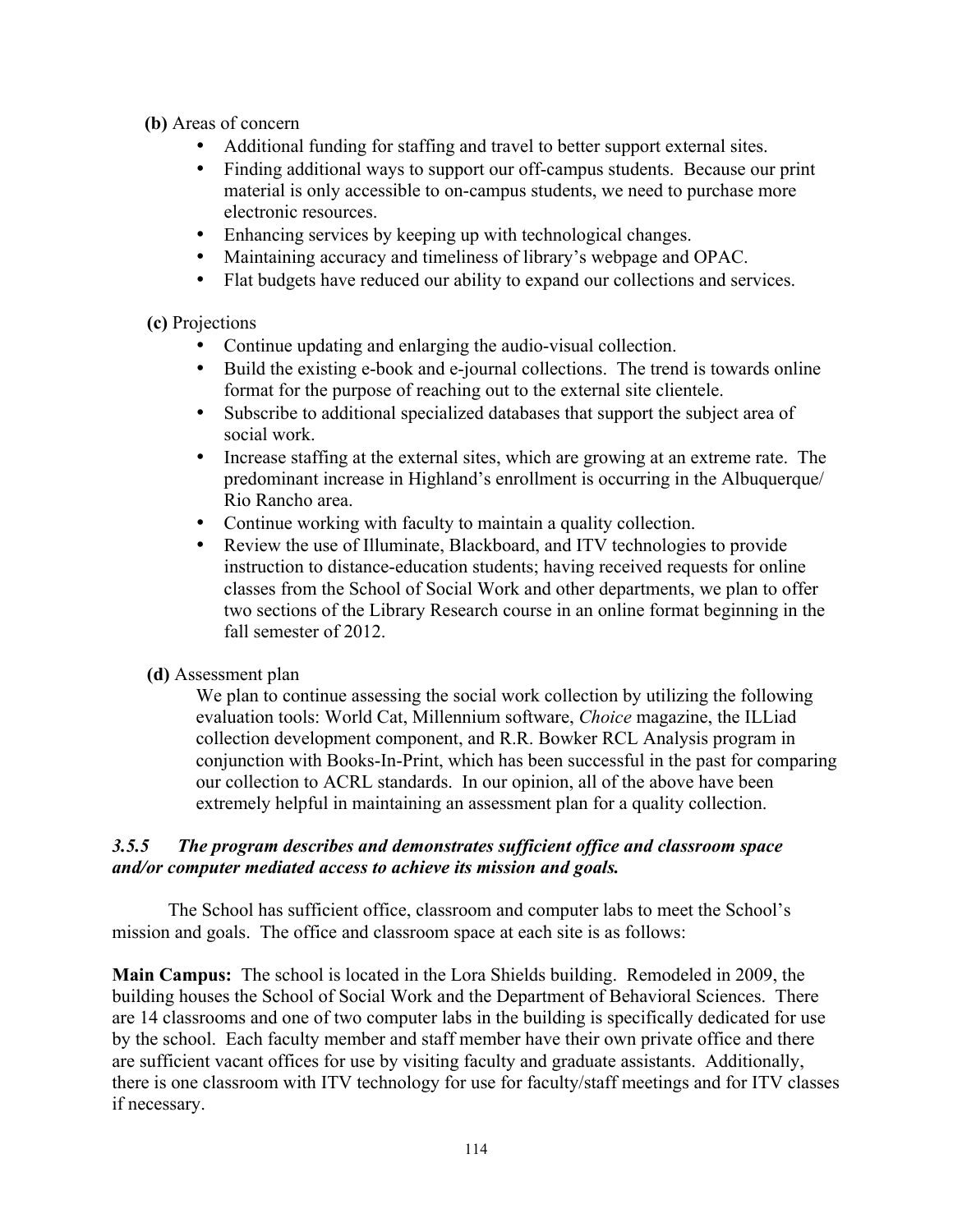**Albuquerque:** The program in Albuquerque occupies leased office space at 5041 Indian School Rd. NE. The total square footage is 10,500 ft. and accommodates seven (7) classrooms, one computer lab and 17 faculty and staff offices. Four of the seven classrooms are equipped with ITV equipment and are used for faculty meetings and for delivery of ITV classes as necessary.

**Santa Fe/SFCC:** The program is located on the campus of the Santa Fe Community College. As of 2011, the college dedicated 5 classrooms to be used by the University for its programs. Additional classrooms on their campus are available if necessary. New Mexico Highlands students have complete access to SFCC computer labs, library services and sports complex. There is sufficient office space for all of the part-time faculty teaching at this campus.

**Farmington:** the social work program is housed two blocks from the campus of San Juan College (SJC). The school utilizes the classrooms at SJC. As NMHU students, they have access to all student services offered by SJC to include: library, computer labs, recreational facilities etc. The university is considering expanded space for better accommodate the faculty and staff.

#### *AS 3.5.6 The program describes its access to assistive technology, including materials and alternative formats (e.g. Braille, large print, books on tape, assistive learning systems).*

Students with a documented disability are eligible to receive appropriate and reasonable academic accommodations or auxiliary aids in accordance with the Americans with Disabilities Act, ADA amendments of 2008, the Vocational Rehabilitation Act of 1974 and all laws governing accessibility. Accessibility Services also adheres to the professional code of conduct promulgated by the Association of Higher Education and Disability (AHEAD). The university office of disability services oversees compliance with all rules and regulations for all university students at all program locations.

The Office of Disability Services oversees all requests for accommodations and provides assistive services as appropriate.

The process for students to access these services begins at the time of application for admission and requests that applicants declare if they intend to seek academic accommodations. Upon admission, a student must complete a request for accommodations to the University Office of Disabilities (ODS) who will determine the specific accommodation. The range of accommodations may include: in class note takers, Assistive Technology equipment for visually impaired, sign language etc., determined by the ODS as reasonable.

Once a determination is made, the student's faculty members are informed of the specific accommodations. All student accommodations are honored and addressed regardless of program location.

If a student requires specific computer software or any special equipment, the ODS will coordinate with the university IT department for installing the necessary equipment at the specific location where the student is attending.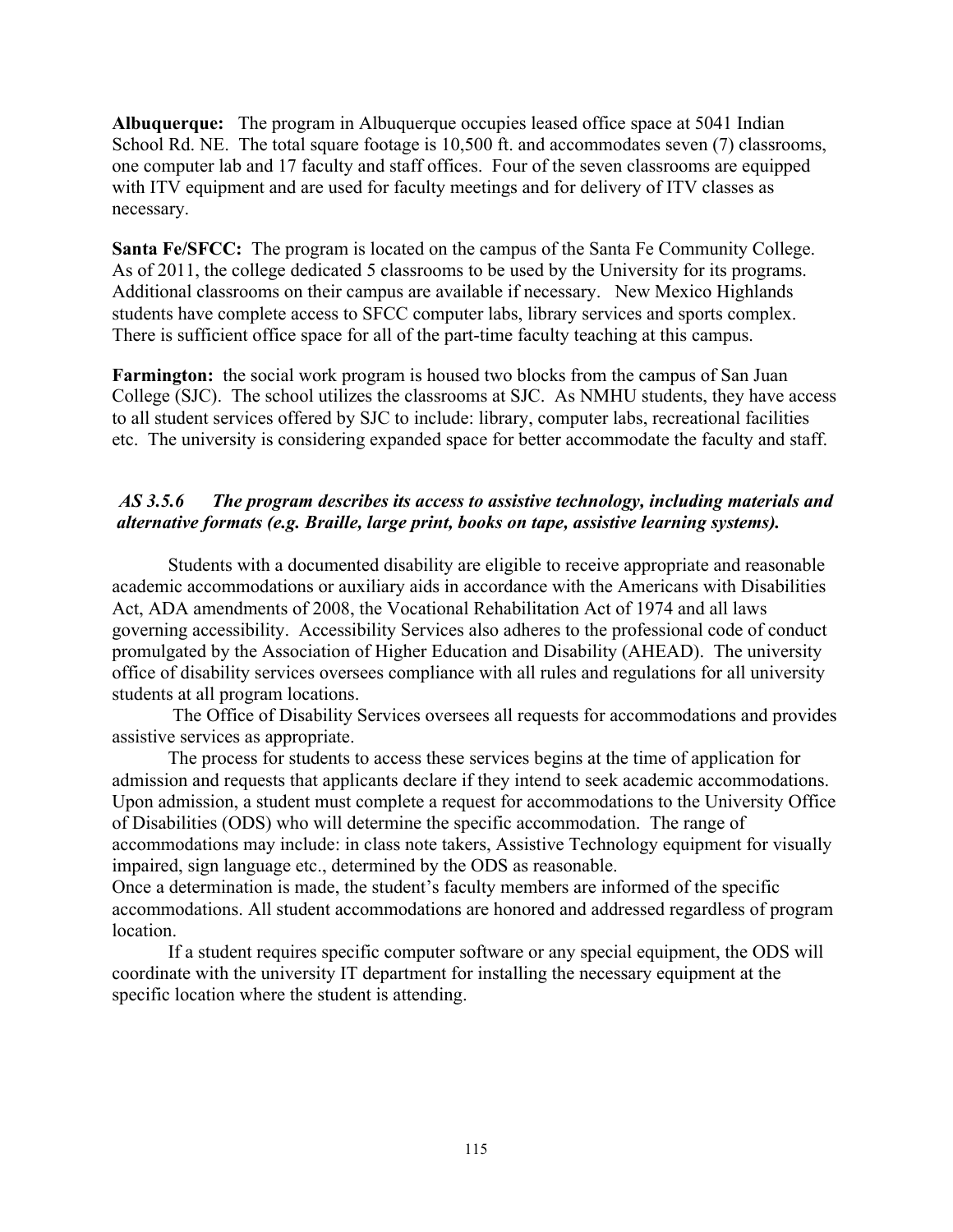# **Chapter Four**

## **MSW Assessment**

## *4.0.1 The program presents its plan to assess the attainment of its competencies. The plan specifies procedures, multiple measures, and benchmarks to assess the attainment of each of the program's competencies.*

The purpose of the MSW program assessment is to determine if individual students have developed the knowledge, values and skills necessary to meet the competencies and their respective practice behaviors as defined by CSWE's Educational Policy and Accreditation Standards (2008). In this section we will describe the 1) three measures used to assess student learning; 2) benchmarks for each measure and how they were determined; 3) procedures for collecting data and a description of data analysis; and 4) evidence of ongoing data collection and use of data to improve curriculum.

#### **Program Measures and Data Analysis**

In order to collect the data needed to evaluate the extent to which our students' learning meets the EPAS and practice behaviors, we have implemented three measures. The first is the Field Practicum Evaluation, which is completed by the agency instructor and field consultant and assesses student learning at the practicum site. This measurement tool encompasses all ten Competencies and utilizes the 31 practice behaviors recommended by CSWE EPAS's (2008) as indicators. The second measure is Signature Assignments, which are comprehensive embedded assignments developed by faculty to test a student's knowledge related to course material and ability to apply that knowledge in a classroom setting. Third, we developed a Self-Efficacy Scale for the MSW foundation year and additional Self-Efficacy Scales for each of the concentrations (i.e. Clinical, Bilingual, and Government Non Profit Management). The Self-Efficacy Scale was designed to tell us how confident students feel regarding their knowledge and ability to meet the practice behaviors and consequently the competencies. What follows is a detailed description of each measure.

#### **Program Measures**

#### *Field Instructor Evaluation of Student Learning in Practicum Setting:*

The Field Practicum assessment instrument was designed to correlate directly with CSWE's core competencies, which are operationally defined through the practice behaviors. The evaluation tool is sectioned into ten competency sections. Field instructors score students on each practice behavior, and then compute the average of the practice behaviors to arrive at the mean score for each competency. Each practice behavior is weighted equally and is scored using a five-point Likert scale. In the event the student did not have an opportunity to practice a particular behavior they receive a zero, but are not penalized and the zero is not added into the competency score. The ten core competency scores are averaged to arrive at a summative grade. Students are evaluated twice each semester, during midterm week and again during finals week. In order to increase inter-rater reliability Field Director/Coordinators met with agency instructors and field consultants on numerous occasions to train them on the use of the instrument. Data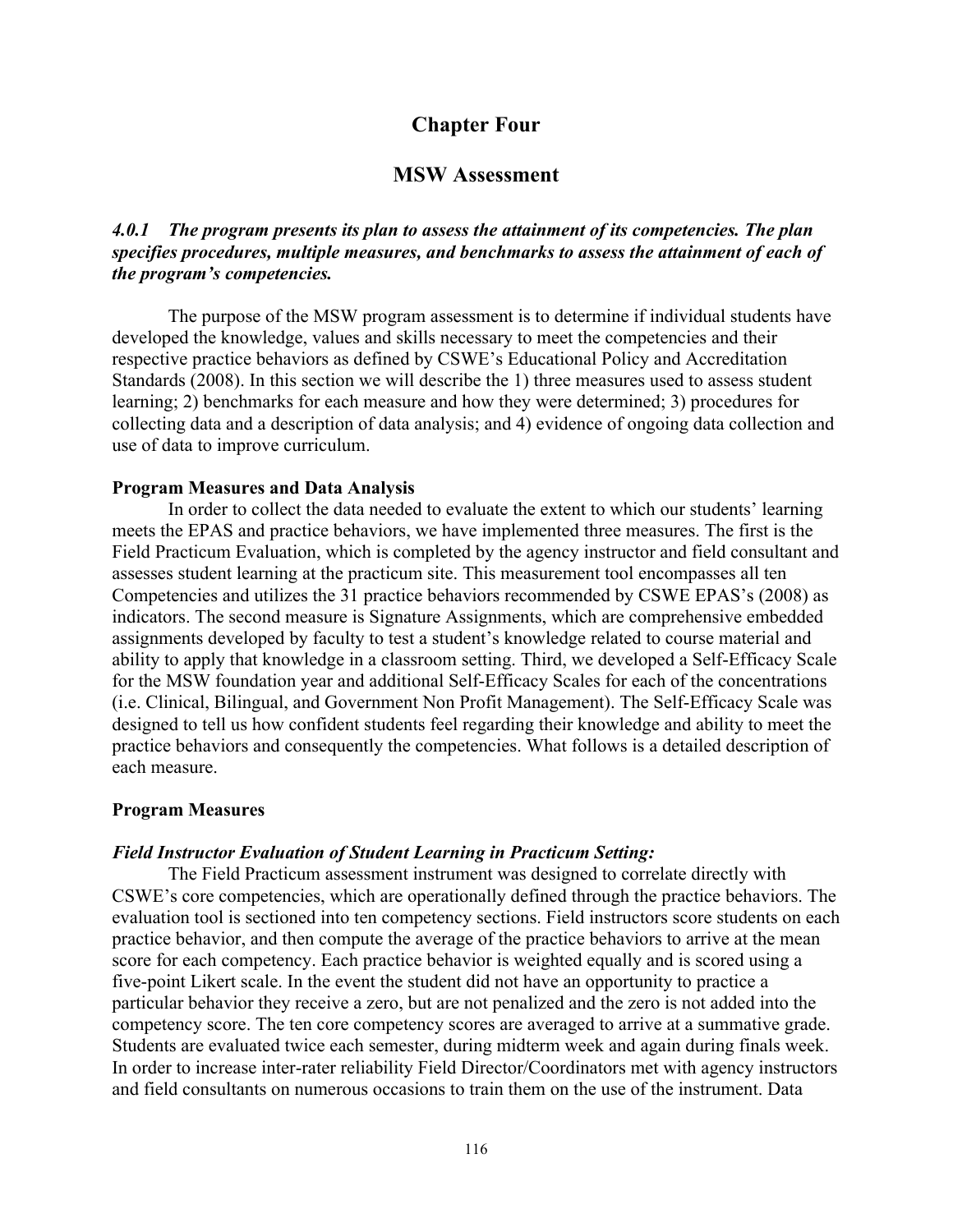reported in the results section were gathered for the fall 2010 and spring 2011 semesters. See Appendices for copies of the Field Practicum Evaluation forms for MSW  $1<sup>st</sup>$  year (Appendix 4 A), and the  $2<sup>nd</sup>$  year Clinical (Appendix 4 B), Bilingual/Bicultural Clinical (Appendix 4 C), and Government Non-Profit Management (4 D).

#### **Practice Performance**

- 0 N/O—no opportunity to observe/demonstrate practice behavior
- 1 = NO Progress-fails to meet basic requirements of practice behavior
- 2 = INSUFFICIENT PROGRESS-Rarely meets basic requirements of practice behavior
- 3 = PROGRESS-sometimes meets basic requirements of practice behavior
- 4 = PROFICIENCY=consistently meets basic requirements of practice behavior
- 5 = ADVANCED PROFICIENCY=always meets and exceeds basic requirements of practice behavior

#### *Signature Assignments*

We have chosen to use Signature Assignments as a second measure of students' learning. Faculty from each sequence reviewed curriculum to determine which of the CSWE competencies and practice behaviors were covered by course content. Based on the connection between curriculum and practice behaviors, faculty developed a Signature Assignment for those core courses where mastery of skill and knowledge were expected. All students completed the same Signature Assignment in required classes, across all sections at all campuses. For example, all sections of sw566 Social Work Practice 11, completed the same assignment. This embedded measure provides students an opportunity to demonstrate their learning in the context of a class. Many but not all of the items on the grading rubrics are directly related to practice behaviors. Signature assignments are graded utilizing a traditional 100 to150 point scale, which is transformed into a percentage (i.e.  $84\%, 7\%, 94\%,$  etc.). Scores between 90 and  $100 =$  an A,  $80$ to 89=B, 70 to 79= C, and so on.

In order to bolster the consistency of instructor's grading practices faculty collaborated on the creation of rubrics and engaged in discussion regarding the use of the rubric during faculty week, Curriculum Committee meetings and via email. We recognize that increasing the reliability of instructors' grading practices is an ongoing process. We intend to hold formal discussions regarding the use of rubrics during faculty development week, and research instructors are designing a study to measure the reliability of grading practices. Research faculty will conduct this study during the spring 2012 semester. Copies of a sample Signature Assignment and grading rubric can be found in the Appendix 4 E.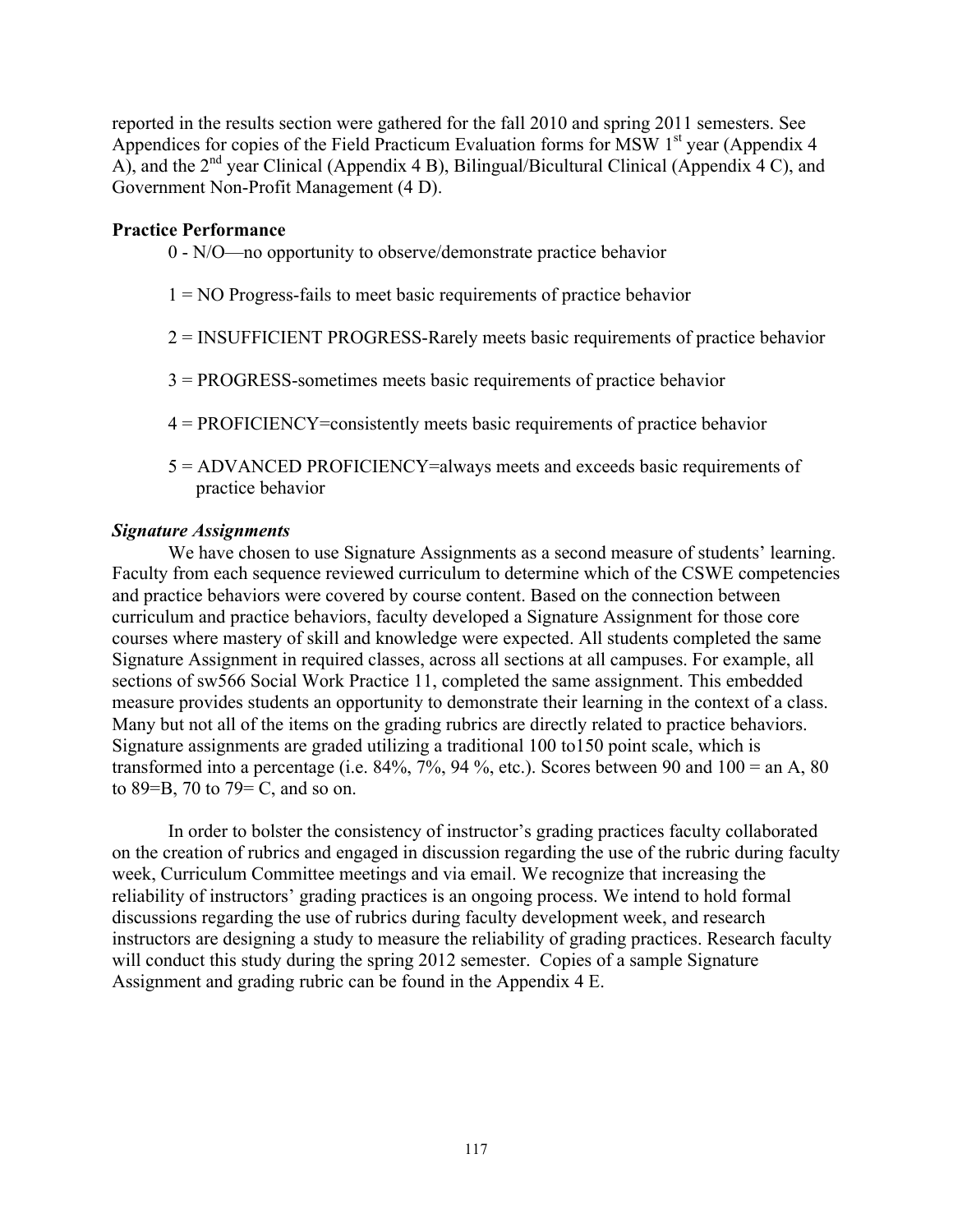## *Self-Efficacy Scale*

The Self-Efficacy Scale is completed by students at the conclusion of their foundational year and again at the end of their concentration year. The Self-Efficacy Scale consists of one demographic item (primary campus) and 39 items blocked into ten competencies taken directly from CSWE's EPAS and practice behaviors. The instrument uses a four-point scale with response categories ranging from Not Confident to Somewhat Confident to Confident to Very Confident. All students completing the first year of the MSW program are invited to compete the electronic survey during class time. In instances involving instructors not comfortable with or without easy access to electronic surveys, students are given the option to complete a paper version of the survey. Regardless of the delivery method used to complete the survey, students were informed that their answers were both confidential and anonymous and that data will be reported in aggregate form. Seventy-four first year MSW students from the Las Vegas, Albuquerque and Roswell Campuses completed the Self-Efficacy measure. These same procedures are repeated for MSW students completing their concentration year. See appendices for copies of Self-Efficacy Scales for MSW first year (Appendix 4F), Clinical Concentration (Appendix 4G), Bilingual/Bicultural Clinical (Appendix 4H) and Government Non-Profit Management (Appendix 4I).

## **Program Benchmarks**

Field Practicum Evaluations: The Field Practicum Evaluation form covers the ten competencies delineated by CSWE (2008) and is comprised of 31 items taken directly from CSWE practice behaviors. The instrument uses a five-point scale, with an additional score of zero used to indicate No Opportunity. The five-point scale ranges from: No Progress =1; Insufficient Progress=2; Progress=3; Proficiency=4; and Advanced Proficiency=5. During midterm and finals week, agency instructors and supervisors meet with students to complete the evaluation and provide them with feedback regarding their performance. The benchmark for all ten core competencies is set at 4, which indicates Proficiency. We selected this benchmark because Social Work students work with vulnerable populations and it is incumbent upon them to meet a high standard (Proficient) of knowledge and skill.

Signature Assignments: These course-specific assignments are embedded comprehensive examinations of a student's learning. Signature Assignments are graded by faculty at the end of the semester. A rubric was developed for each assignment in order to improve inter-grader reliability. Signature Assignments are graded by instructors using a standardized scoring rubric. In order to pass the State of New Mexico LMSW licensing exam students must score a 70% or higher. We have adopted a slightly higher score of 80% as a benchmark for these capstone-like assignments. The benchmark is in line with traditional grading procedures, in which a score of 80% represents a B.

Self-Efficacy Scale: This instrument covers the ten competencies and is composed of 39 items taken directly from CSWE's practice behaviors. The Self-Efficacy Scale is given to MSW students at the conclusion of their first year, and again at the conclusion of their concentration year. The concentration year Self-Efficacy scales have items based on CSWE's EPAS and practice behaviors and additional advanced practice behaviors designed by sequence chairs and faculty teaching courses within the sequence. The instrument uses a four-point Likert-like scale.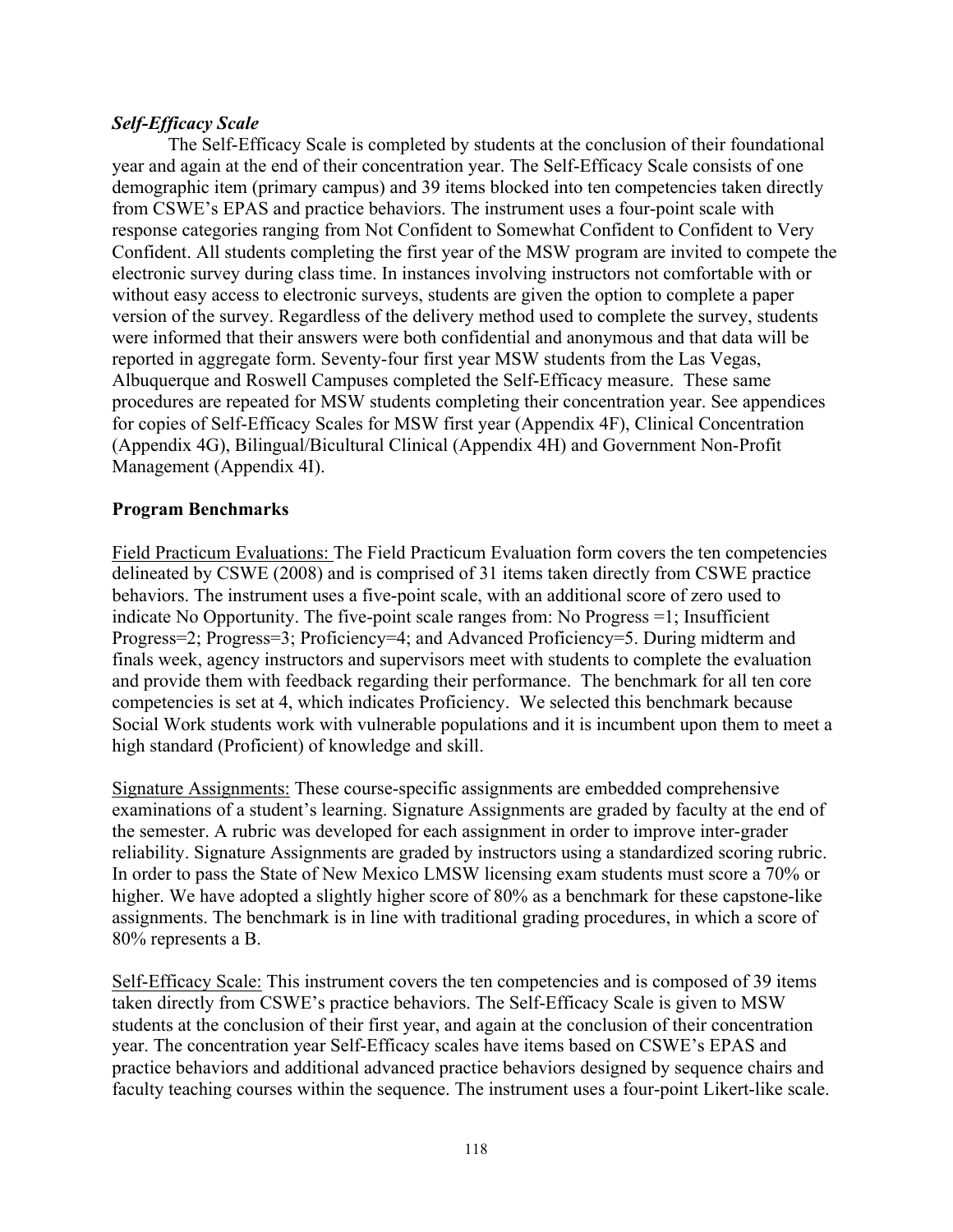Not Confident=1, Somewhat Confident  $=2$ , Confident  $=3$ , and Very Confident  $=4$ . Using the four-point scale we set the benchmark at 3, which indicates the student feels Confident to perform the practice behavior. Table 2 presents the benchmark for individual student scores for each of the three measures described above.

|                         |                 | <b>Below Benchmark</b>       |                 | <b>Benchmark or Above</b> |                |
|-------------------------|-----------------|------------------------------|-----------------|---------------------------|----------------|
| <b>Field Evaluation</b> | No.             | <b>Insufficient Progress</b> | <b>Progress</b> | Proficiency               | Advanced       |
|                         | <b>Progress</b> |                              |                 |                           | Proficiency    |
| Signature               | $50-59$         | 60-69                        | $70 - 79$       | $80 - 89\%$               | $90 - 100\%$   |
| Assignment              |                 |                              |                 |                           |                |
| Self-Efficacy           |                 | Not Confidential             | Somewhat        | Confident                 | Very Confident |
|                         |                 |                              | Confident       |                           |                |

**Table 2 Benchmarks set for Field Evaluation, Signature Assignment and Self-Efficacy scale.** 

## **Additional Quantitative Data**

#### *Student evaluation of Field Practicum*

During the spring 2011 semester MSW students were invited to evaluate their field agencies, instructors, and consultants as well as their perception of learning in the field setting. Our purpose for conducting this assessment was to give students a voice, and to gather information that can be used to develop and strengthen our practicum setting. A total of 75 MSW first year students, and 90 MSW second year students completed the Field Practicum Evaluation Form. The evaluation form consists of six demographic items, six items related to the Agency instructor, four items regarding field agency setting, four items related to the field consultant, five items asking students about their opportunity to work with diverse populations at the field agency, and six items asking them to rate the NMHU field placement program. In addition, students were provided with an opportunity to make comments regarding the agency, the instruction and supervision received, and field experiences over all. A copy of the Field Evaluation Practicum Form and samples of student comments can be found under Appendix 4J.

#### *Course Evaluations*

In addition to the three measures described, we revised the end of semester classroom evaluations to assess student's perceptions of the classroom learning environment, professor characteristics, course content, grading/examinations, impact of learning on students and extent to which competencies and practice behaviors were achieved in the course. Results of the spring 2011 Course Evaluations will be presented after the results of the other three measures because the items although informed by CSWE's EPAS are not directly related to practice behaviors. A copy of the Classroom Evaluation survey can be found under Appendix 4K.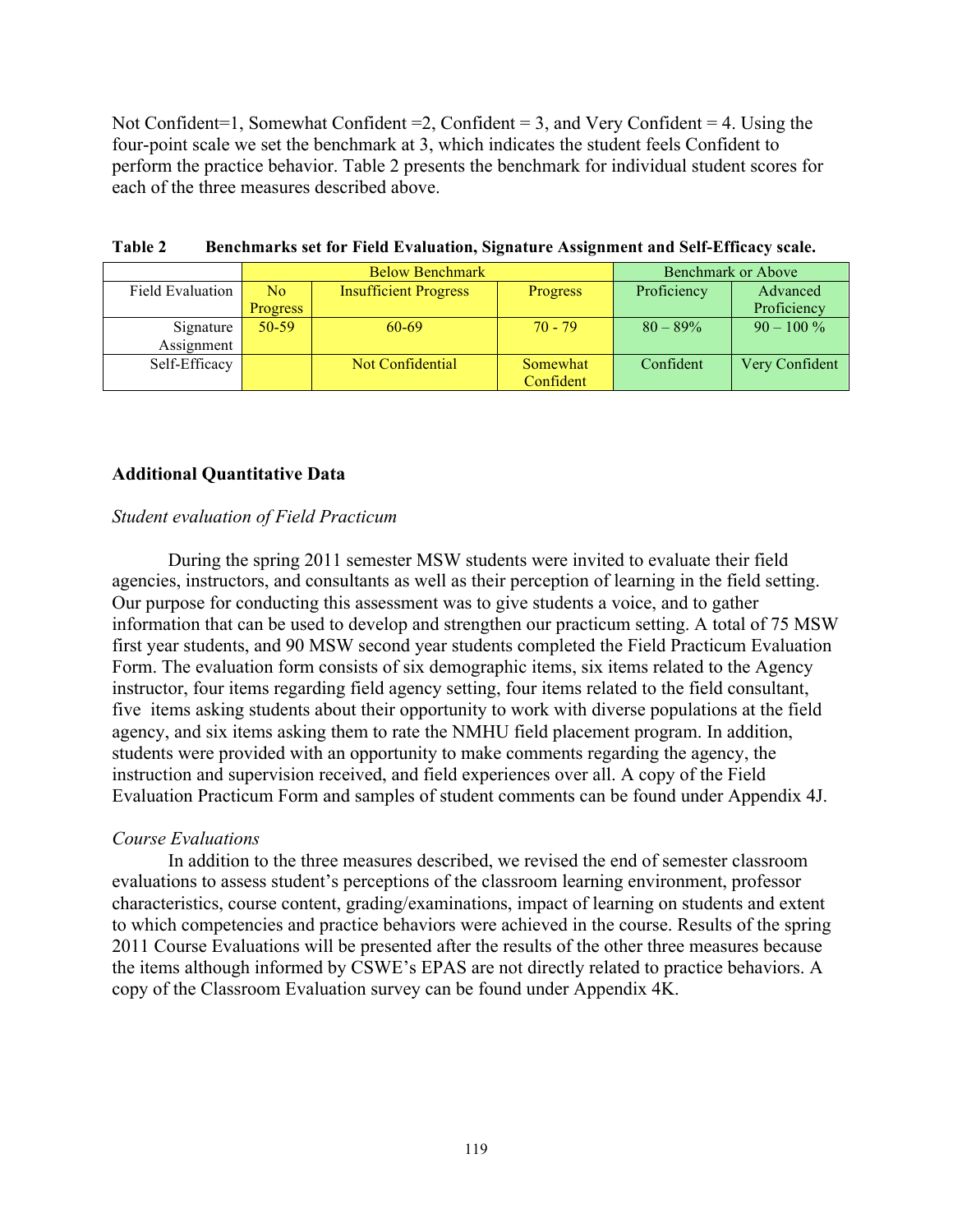#### **Additional Qualitative Data**

The Field Practicum Evaluation, Self-Efficacy Scale and the Classroom Evaluation include an invitation for students to comment on their educational process. While the Field Practicum Evaluation is confidential, the Self-Efficacy Scale and Classroom evaluation offers students a format for making comments anonymously. These comments have not been formally analyzed; however, they are made available to each instructor and sequence chairs and inform curriculum revision and program improvement. The comment section of the also gives individual instructors a chance to receive feedback on their teaching performance and to make corrections as needed to improve the quality of the service they deliver. In addition, during the spring 2011 semester students were asked to rate their practicum experience through the on-line Student Evaluation Field Practicum Form. Ninety-nine out of a possible 165 students completing the form made comments. Results are presented in Table 16. A sampling of student's comments can be found in Appendix 4L.

#### **Data Analysis Plan**

Three types of data were analyzed to determine the extent to which student learning met the benchmark for core competencies. The analysis of data collected via the Field Practicum Evaluations involved the calculation of mean scores for each practice behavior, followed by the calculation for the mean score for each competency. In addition, the number of students falling below the benchmark compared to the total number of students included in the field evaluations was calculated (that is, a percentage of students falling below the benchmark was calculated). Similar calculations were performed on data collected via Signature Assignments, with the additional mathematical conversion of a percentage score, such as 84% to a five point scale.

Scores collected through the Self-Efficacy scale also received similar analysis, with the additional conversion of data from a four-point scale to a five-point scale. Please note that we did not use the transformed scores in determining the number/percentage of students falling below a benchmark. Scores from the three measures were also weighted. We believe that measures of student learning involving instructor assessment are more valid measures of student learning than is the student's own assessment of their self-efficacy, which may be influenced by mood, personality, general self-esteem and self-efficacy. For this reason, Field Evaluation and Signature Assignment scores contributed 40% respectively to the mean score for the competency, and the Self-Efficacy scores contributed 20%. Presentations of the MSW  $1<sup>st</sup>$  year students for each competency are presented in tabular form in the body of this report. Results for the concentration year (Clinical, Bilingual, Government Non-Profit Management, & Bilingual Clinical) are discussed in the body of the report and can be found in the appendices.

#### *Limitations of our analysis plan*

Our analysis plan has several limitations. We consider these limitations as opportunities for growth, which can be ameliorated to some extent during future data collection. Although we have three measures of student learning on all competencies, we have three measures on 71% of the practice behaviors. This limitation is improved by the fact that our Field Evaluations and Self-Efficacy measures examine all practice behaviors. Another limitation is our use of Signature Assignment scores to indicate student learning on more than one practice behavior.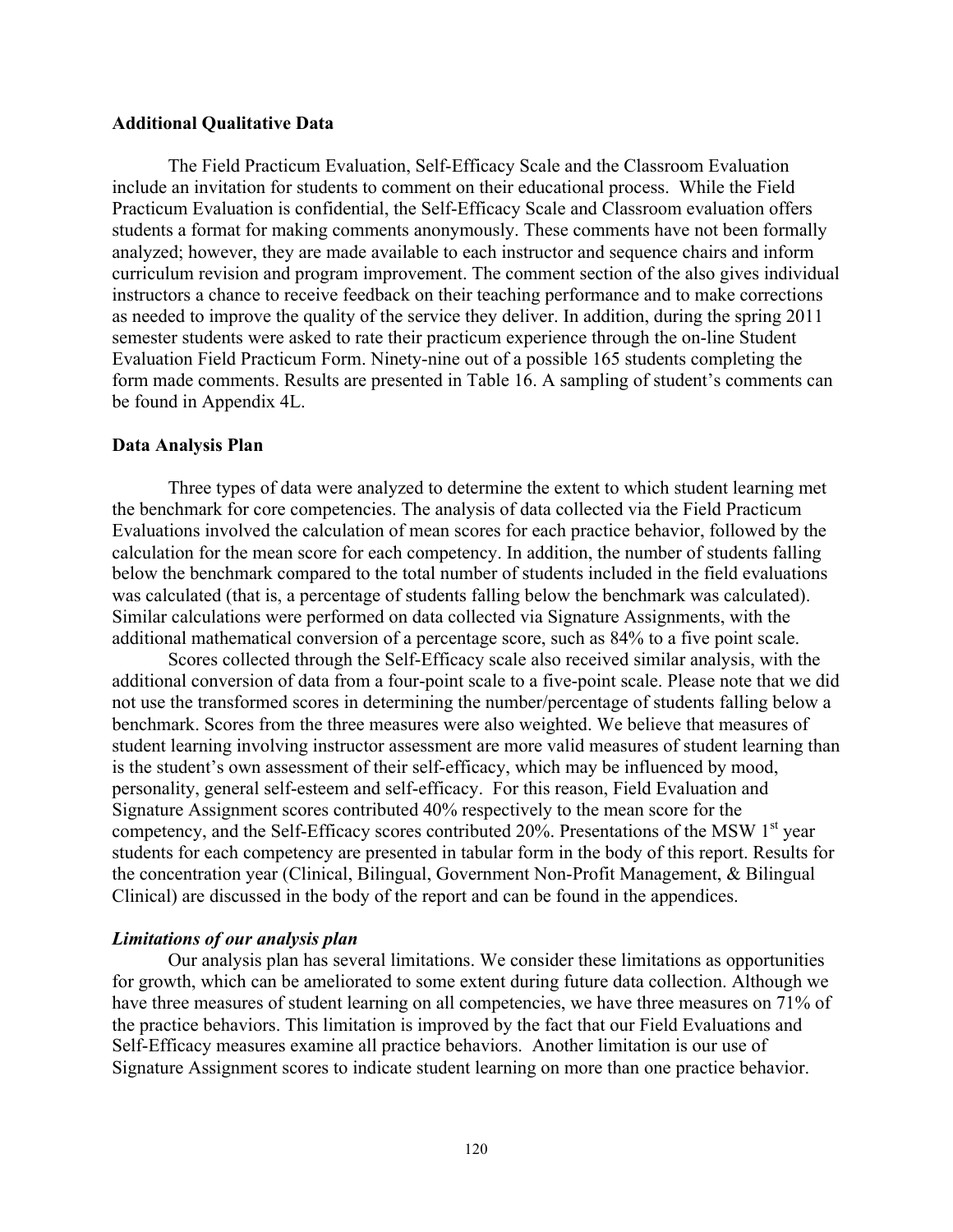Although the Signature Assignments were designed to test student learning on practice behaviors, we did not organize the scoring rubrics so that we could collect scores pertaining to single practice behaviors. In other words, we are using an aggregate score as if it were a score pertaining to the specific practice behavior. While this is seen as an obvious weakness, the scores we report on Signature Assignments are consistent with student scores on Field Evaluation and Self-Efficacy instruments, as illustrated by data reported in Tables 3 through 15. A similar weakness can be found with the Field Evaluations scores on competency 10. These four areas (engagement, assessment, intervention, and evaluation) were scored in aggregate, rather than on specific practice behaviors. We reported

summary scores for the areas, rather than individual practice behaviors. The limitations reported in refinement of the field education instruments and the development of field specific practice behaviors for all classifications implemented in Fall 2011.

## *4.0.2: The program provides evidence of ongoing data collection and analysis and discusses how it uses assessment data to affirm and/or make changes in the explicit and implicit curriculum to enhance student performance.*

In this standard, procedures for data collection are described and the results of data analysis of Field Practicum Evaluations, Signature Assignments and Self-Efficacy Scale are presented in table format along with a brief narrative. In addition, we describe the procedures and discuss the results for the Student Evaluation Field Practicum Form, and the Classroom evaluations, both of which gather information regarding student's perception of the implicit and explicit learning environment. Lastly, we discuss the organizational review mechanism through which data is presented to faculty and informs programmatic change.

#### **Evidence of Ongoing Data Collection**

Dating back to the Fall of 2005, the NMHU School of Social Work has embraced the notion that data can help us to understand our current status in the areas of instruction, student, learning, student's perception of the learning environment and instructor's perception of the learning environment, and data can be used to help guide our efforts toward improvement. Some of our efforts include: 1) students surveyed to gather information regarding types of elective classes needed, preference for day, night and weekend classes, preference regarding instructional site, and general needs assessment; 2) student and faculty evaluation of our use of Interactive Television to provide instruction; 3) alumni and community members surveyed regarding the types of CEU workshops that would most benefit their practice. 4) In addition, in 2009, NMHU students and faculty in collaboration with numerous agencies conducted the New Mexico Human Service Labor study. The purpose of this study was to examine the current state of social work and human services in New Mexico. Results were presented to the Interim Legislative Health and Human Services Committee.

In addition to the above mentioned data collection activities, we collect data through the Classroom Evaluations at the end of each semester, Field Practicum Evaluations at the end of each semester, Signature Assignment grades at the end of each semester on specified courses, and Self-efficacy Scales for MSW students completing their first year and MSW students graduating from the program. This schedule will be followed into the foreseeable future.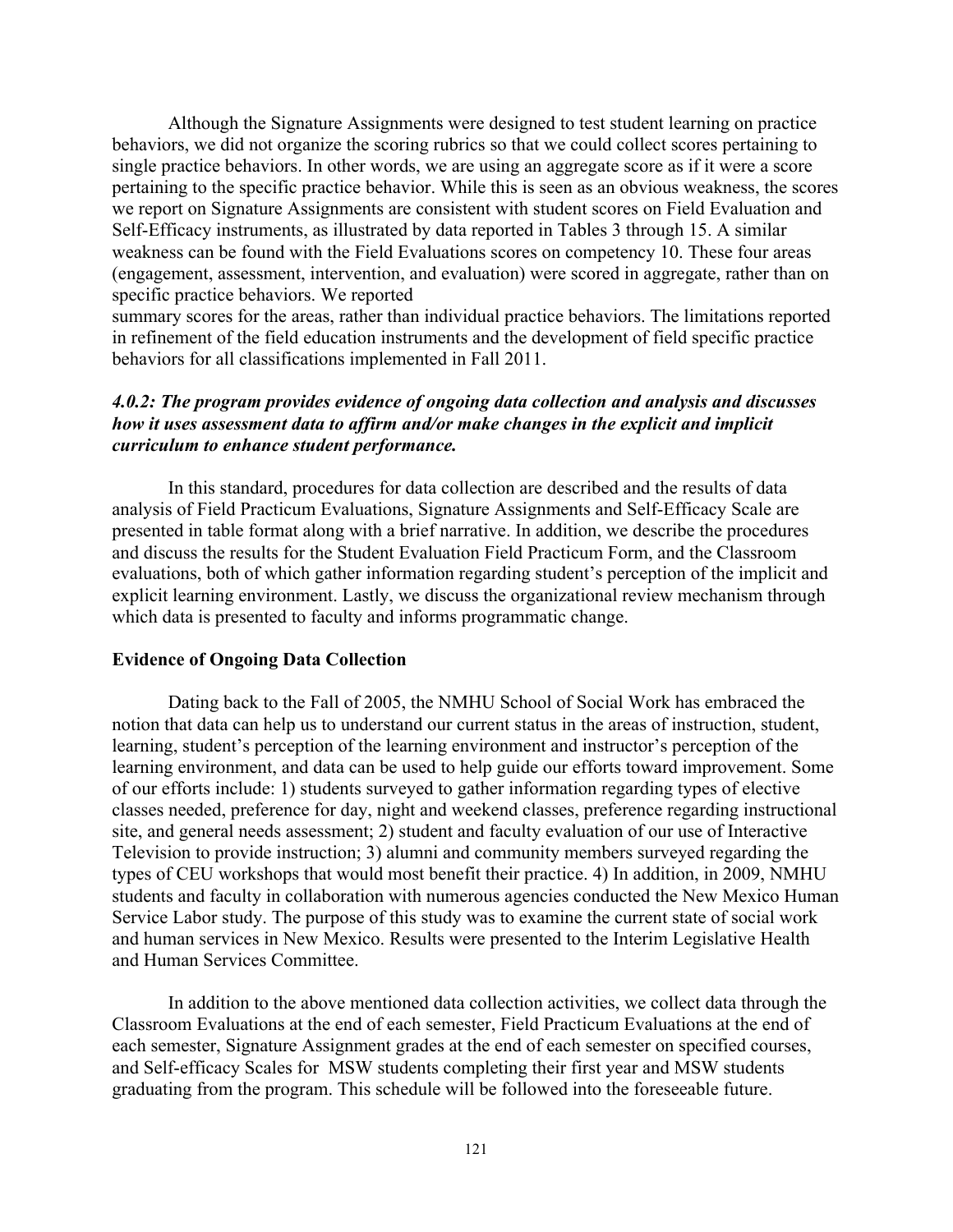#### **Summary of Program Assessment Data**

The data reported in this section was collected between the Fall 2010 semester and Spring 2011 semester and analyzed according to the plan described in ES 4.0.1. During the Fall 2010 semester our student body consisted of 96 MSW first year students enrolled in classes and field practicum, and 128 second year MSW students enrolled in classes and field practicum. Included in this evaluation are Field Practicum Evaluations on 84 students for Fall 2010 and 81 students for Spring 2011. We have not included 100% of the evaluations due to missing data and field evaluations not completed correctly. In a very few cases instructors only graded competencies instead of practice behaviors. The number of Signature Assignment grades included in this evaluation range from 91 to 108. This fluctuation is due to a very few instructors not sending in their grades and in rare cases students not completing the course. In the event that the student did not complete the course, their Signature Assignment grade is not included because in the event they retake the course they will have to once again complete the Signature Assignment. Participation in our Self-efficacy scale is voluntary. Seventy-seven first year MSW students out of 96 (80%) completed the Self-Efficacy scale. Of the 128 students attending concentration year classes, 56 (47%) completed the Self-Efficacy scale.

## **Summary of Results**

## **First Year Master of Social Work Student Learning and Self-Efficacy**

- MSW mean scores on student learning exceeded the benchmark of 4.0 on all 10 competencies.
- The average percentage of students meeting or exceeding the benchmark for each of the ten competencies is 92%, which means 8% of students fell below the benchmark of 4.0.
- MSW first year students (N=74) feel *most confident* in their ability to:
	- 1. Engage diversity and difference in practice  $(M= 4.45)$
	- 2. Identify oneself as a professional social worker and conduct oneself accordingly  $(M=4.39)$
	- 3. Apply critical thinking and communicate professional judgments  $(M= 4.31)$
	- 4. Advance human rights and social and economic justice (M=4.23)
	- 5. Apply social work ethical principles to guide practice  $(M= 4.20)$
- MSW first year students (N=74) feel *least confident* in their ability to:
	- 1. Engage in research-informed practice and practice-informed research (3.75)
	- 2. Respond to contexts that shape practice  $(M= 3.88)$
	- 3. Engage in policy practice to advance social and economic well-being and to deliver effective social work services (M=3.89)
	- 4. Evaluate with individuals, families, groups, organizations, and communities  $(M=3.90)$
- MSW first year, student learning (Field Practicum + Signature Assignment) on Core competencies (best to poorest) mean scores:
	- 1. Engage diversity and difference in practice (4.59)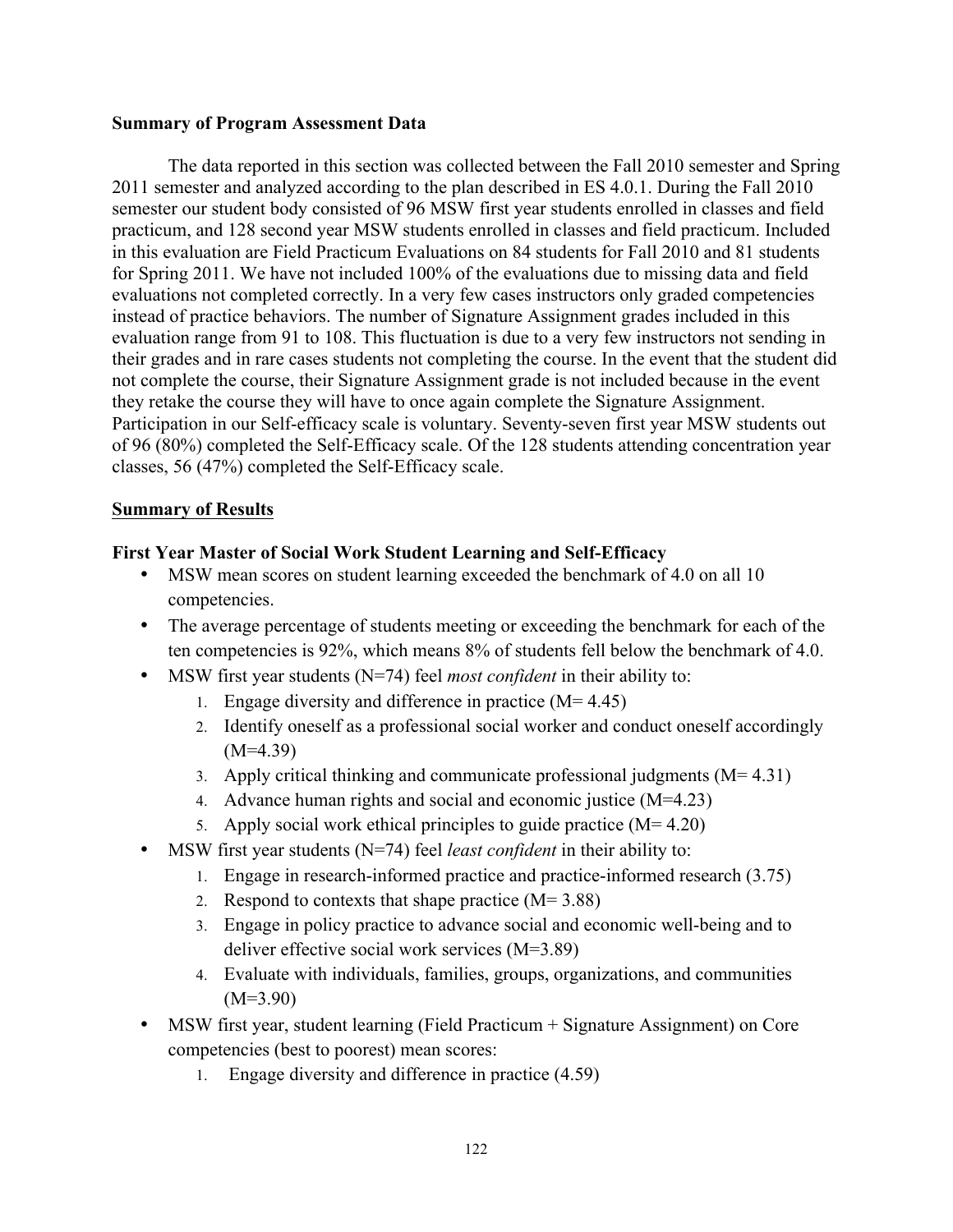- 2. Identify oneself as a professional social worker and conduct oneself accordingly (4.55)
- 3. Apply critical thinking to inform and communicate professional judgment (4.52)
- 4. Engage with Individuals, families, groups, organizations and communities (4.52)
- 5. Apply knowledge of human behavior and the social environment (4.49)
- 6. Engage in policy practice to advance social and economic well-being and to deliver effective social work services (4.48).
- 7. Respond to contexts that shape practice (4.49)
- 8. Advance human rights and social and economic justice (4.45)
- 9. Apply social work ethical principles to guide practice ( 4.45)
- 10. Assess with individuals, families, groups, organizations, and communities (4.41)
- 11. Intervene with individuals, families, groups, organizations, and communities (4.38)
- 12. Evaluate with individuals, families, groups, organizations, and communities (4.31)
- 13. Engage in research-informed practice and practice-informed research (4.10)

# **Concentration Year Master of Social Work Student Learning and Self-Efficacy**

- All Competency Mean scores were above the benchmark of 4.0
- The average percentage of students meeting or exceeding the benchmark for all ten competencies is 92%, which means 8% of students fell below the benchmark of 4.0.
- MSW first year students (N=74) feel *most confident* in their ability to:
	- 1. Apply social work ethical principles to guide practice (4.41)
	- 2. Advance human rights and social and economic justice (4.32)
	- 3. Engage diversity and difference in practice (4.29)
	- 4. Engage with Individuals, families, groups, organizations and communities (4.26)
	- 5. Respond to contexts that shape practice (4.12)
	- 6. Assess with individuals, families, groups, organizations, and communities (4.07)
- MSW first year students (N=74) feel *least confident* in their ability to:
	- 1. Apply knowledge of human behavior and the social environment (4.06)
	- 2. Evaluate with individuals, families, groups, organizations, and communities (4.05)
	- 3. Identify oneself as a professional social worker and conduct oneself accordingly  $(4.05)$
	- 4. Intervene with individuals, families, groups, organizations, and communities  $(4.05)$
	- 5. Apply critical thinking to inform and communicate professional judgment (3.99)
	- 6. Engage in research-informed practice and practice-informed research (3.83)
	- 7. Engage in policy practice to advance social and economic well-being and to deliver effective social work services (3.74).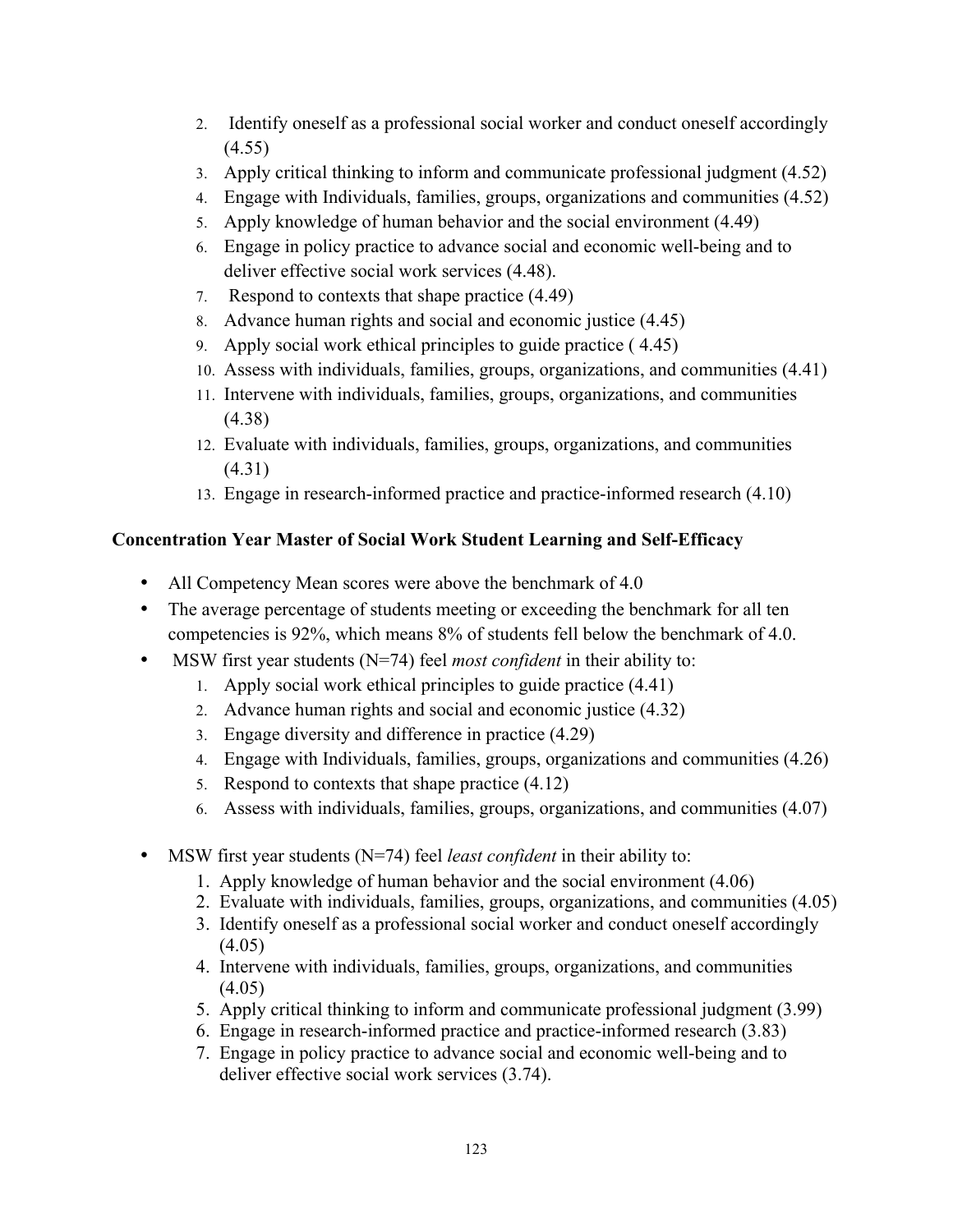- Concentration year student learning (Field Practicum + Signature Assignment) on Core competencies best to poorest mean scores:
	- 1. Engage diversity and difference in practice (4.61)
	- 2. Engage with Individuals, families, groups, organizations and communities (4.60)
	- 3. Apply social work ethical principles to guide practice (4.59)
	- 4. Respond to contexts that shape practice (4.54)
	- 5. Apply knowledge of human behavior and the social environment (4.51)
	- 6. Assess with individuals, families, groups, organizations, and communities (5.51)
	- 7. Apply critical thinking to inform and communicate professional judgment (4.49)
	- 8. Identify oneself as a professional social worker and conduct oneself accordingly (4.48)
	- 9. Intervene with individuals, families, groups, organizations, and communities (4.47)
	- 10. Advance human rights and social and economic justice (4.45)
	- 11. Evaluate with individuals, families, groups, organizations, and communities (4.33)
	- 12. Engage in research-informed practice and practice-informed research (4.32)
	- 13. Engage in policy practice to advance social and economic well-being and to deliver effective social work services (4.17).

# **Results by Competencies and Practice Behaviors**

Tables 3 through 15 present the results of MSW first year student learning as evaluated through Field Evaluations, Signature Assignments, and student self-report concerning Self-Efficacy.

Each table presents: the mean score and number of students falling below the benchmark for each practice behavior, followed by the mean score for combined practice behaviors for each of the three measures. Next, the table presents the total number of student scores falling below the benchmark (4.0) as compared to the total number of scores for the competency. This information is followed by a row presenting the percentage of students falling below the benchmark for each measure. Lastly we present the mean score for the Competency and the percentage of students meeting or exceeding the benchmark. As discussed in the Data Analysis Plan section, Field Evaluation and Signature Assignment scores each contribute 40% to the Competency mean score, while the Self-Efficacy scores contributes 20%. Data is presented in this manner for Tables 3 through 15. All data presented in these tables pertains to MSW first year students. Only students completing their first year were invited to complete the self-efficacy scale. Data pertaining to students in their concentration year are discussed in the highlights and presented in tabular form in the appendices. An asterisk in the table indicates data was not collected.

# *EP 2.1.1 Identify oneself as a professional social worker and conduct oneself accordingly.*

As can be seen in Table 3. Students scores well above the benchmark on Field evaluation, Signature assignments and Self-efficacy. Advocating for client access to the services of social work and demonstrating professional demeanor in behavior, appearance, and communication, and using supervision and consultation were through the Field Evaluation and not Signature assignments, which are classroom assignments. Approximately 95% of all scores were above the benchmark.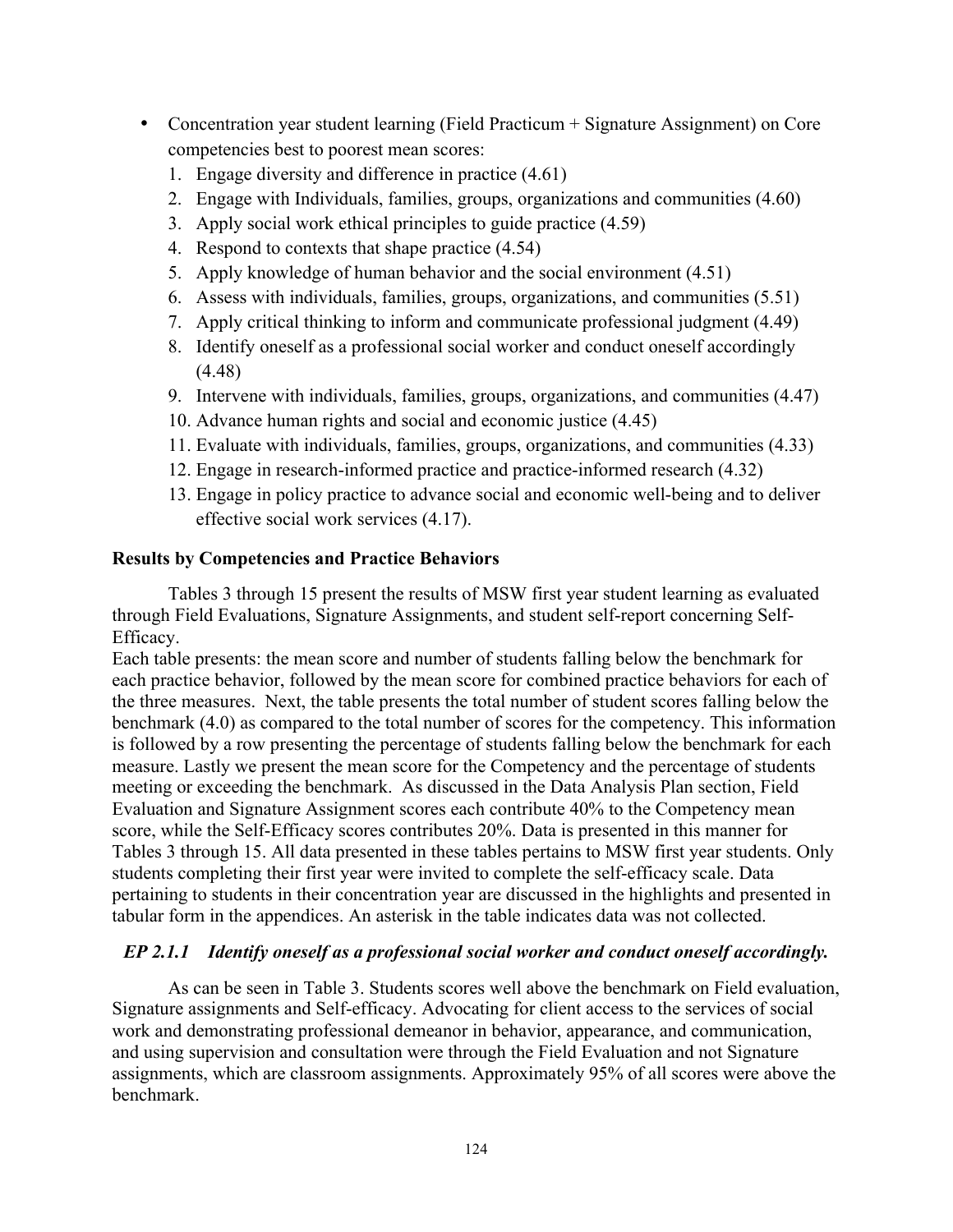| <b>Practice Behaviors</b>              |                                                 |              | <b>Field Evaluation</b>       |                                          | <b>Signature Assignment</b> |                   |                                           | <b>Self-Efficacy</b>                     |                                             |  |
|----------------------------------------|-------------------------------------------------|--------------|-------------------------------|------------------------------------------|-----------------------------|-------------------|-------------------------------------------|------------------------------------------|---------------------------------------------|--|
|                                        |                                                 |              | Mean<br>Fall<br><b>Spring</b> | <b>Students</b><br>below<br><b>Total</b> | <b>Class</b>                | Mean              | Students/<br><b>Below</b><br><b>Total</b> | Mean                                     | <b>Students below</b><br>benchmark<br>Total |  |
| a.                                     | advocate for client                             |              | 4.58                          | 7/84                                     | $\star$                     | $\star$           | $\star$                                   | 4.14                                     | 9/74                                        |  |
|                                        | access to the services of<br>social work;       |              | 4.59                          | 3/81                                     |                             |                   |                                           |                                          |                                             |  |
| b.                                     | practice personal                               |              | 4.52                          | 6/84                                     | 546                         | 4.70              | 3/95                                      | $\star$                                  | $\star$                                     |  |
|                                        | reflection and self-                            |              | 4.68                          | 2/79                                     | 566                         | 4.55              | 10/91                                     |                                          |                                             |  |
|                                        | correction to assure<br>continual professional  |              |                               |                                          | 586                         | 4.54              | 4/98                                      |                                          |                                             |  |
|                                        | development;                                    |              |                               |                                          |                             |                   |                                           |                                          |                                             |  |
| $c_{\cdot}$                            | attend to professional<br>roles and boundaries; |              | 4.59<br>4.7                   | 4/84<br>4/80                             | 566                         | 4.55              | 10/91                                     | 4.31                                     | 6/74                                        |  |
| $d_{\cdot}$                            | demonstrate                                     |              | 4.66                          | 3/84                                     | $\star$                     | $\star$           | $\star$                                   | 4.66                                     | 3/74                                        |  |
|                                        | professional demeanor                           |              | 4.72                          | 2/80                                     |                             |                   |                                           |                                          |                                             |  |
|                                        | in behavior,                                    |              |                               |                                          |                             |                   |                                           |                                          |                                             |  |
|                                        | appearance, and                                 |              |                               |                                          |                             |                   |                                           |                                          |                                             |  |
|                                        | communication;                                  |              |                               |                                          |                             |                   |                                           |                                          |                                             |  |
| e.                                     | engage in career long                           |              | 4.58                          | 5/84                                     | 533                         | 4.57              | 3/95                                      | 4.55                                     | 4/74                                        |  |
|                                        | learning;                                       |              | 4.68                          | 1/80                                     |                             |                   |                                           |                                          |                                             |  |
| $f_{\cdot}$                            | use supervision and                             |              | 4.64                          | 4/84                                     | $\star$                     | $\star$           |                                           | 4.28                                     | 5/74                                        |  |
|                                        | consultation.                                   |              | 4.76                          | 1/80                                     |                             |                   |                                           |                                          |                                             |  |
|                                        | <b>Competency mean scores</b>                   |              |                               | 4.64                                     |                             | 4.58              |                                           |                                          | 4.39                                        |  |
|                                        |                                                 | <b>below</b> |                               | 42                                       |                             |                   | 30                                        |                                          | 27                                          |  |
|                                        | <b>Scores Below</b>                             |              |                               |                                          |                             |                   |                                           |                                          |                                             |  |
|                                        | <b>Benchmark</b>                                | <i>total</i> |                               | 984                                      |                             |                   | 470                                       | 370                                      |                                             |  |
|                                        |                                                 | $\%$         |                               | 4.27%                                    |                             | 6.38%             |                                           |                                          | 7.30%                                       |  |
|                                        |                                                 |              |                               |                                          |                             |                   |                                           |                                          |                                             |  |
| <b>Results for Competency</b><br>2.1.1 |                                                 |              | <b>Benchmark</b>              |                                          |                             | <b>Mean Score</b> |                                           | <b>Percent above</b><br><b>Benchmark</b> |                                             |  |
|                                        |                                                 |              | $\overline{4}$                |                                          |                             | 4.57              |                                           |                                          | 95%                                         |  |

**Table 3 Identify Oneself as a Professional Social Worker and Conduct Oneself Accordingly**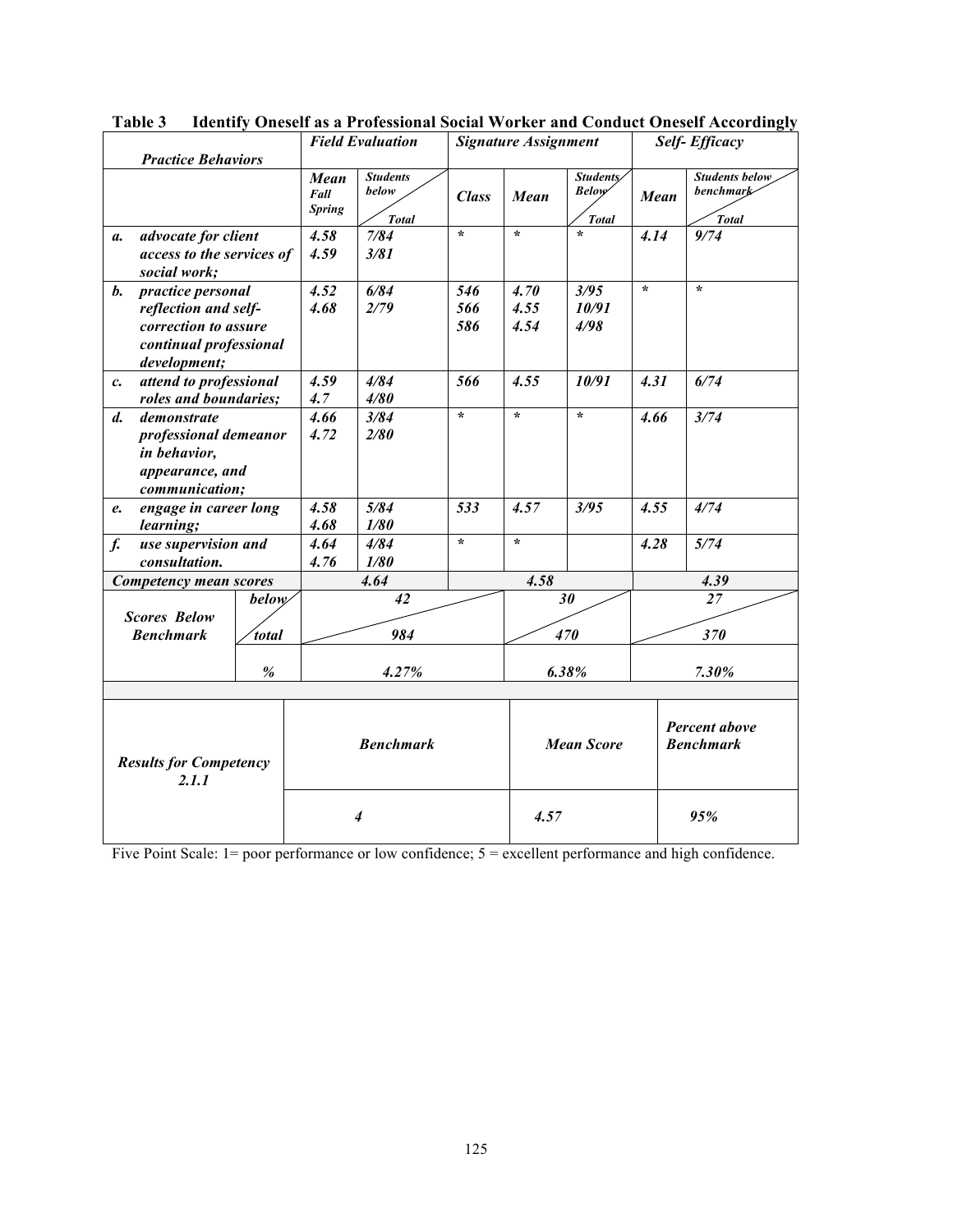## *EP 2.1.2 Apply Social Work Ethical Principles to Guide Practice.*

NMHU curriculum focuses a great deal of instruction on ethical principles. This effort is reflected in the high scores students received on this competency. The mean score for this competency is 4.49. Student's scored their own confidence level as high on all practice behaviors

| <b>Practice Behaviors</b>                                                                                                                                                                               |                               | <b>Field Evaluation</b>                             |              | <b>Signature Assignment</b> |                                                     |      | Self-<br><b>Efficacy</b>                            |  |
|---------------------------------------------------------------------------------------------------------------------------------------------------------------------------------------------------------|-------------------------------|-----------------------------------------------------|--------------|-----------------------------|-----------------------------------------------------|------|-----------------------------------------------------|--|
|                                                                                                                                                                                                         | Mean<br>Fall<br><b>Spring</b> | <b>Students</b><br><b>Below</b><br><b>Benchmark</b> | <b>Class</b> | Mean                        | <b>Students</b><br><b>Below</b><br><b>Benchmark</b> | Mean | <b>Students</b><br><b>Below</b><br><b>Benchmark</b> |  |
| recognize and manage personal<br>a.<br>values in a way that allows<br>professional values to guide<br>practice                                                                                          | 4.44<br>4.69                  | 4/84<br>1/81                                        | 566          | 4.55                        | 10/91                                               | 4.36 | 3/74                                                |  |
| b. make ethical decisions by applying<br>standards of the National<br><b>Association of Social Workers</b><br>Code of Ethics and as applicable,<br>of the International Federation of<br>Social Workers | 4.51<br>4.56                  | 4/84<br>1/80                                        | 530<br>566   | 4.61<br>4.55                | 5/94<br>10/91                                       | 4.25 | 3/74                                                |  |
| tolerate ambiguity in resolving<br>$c$ .<br>ethical conflicts                                                                                                                                           | 4.39<br>4.57                  | 5/84<br>3/79                                        | $\star$      | $\star$                     |                                                     | 4.01 | 9/74                                                |  |
| apply strategies of ethical<br>$d_{\cdot}$<br>reasoning to arrive at principled<br>decisions                                                                                                            | 4.62<br>4.63                  | 4/84<br>1/80                                        | $\star$      | $\star$                     |                                                     | 4.20 | 5/74                                                |  |
| Competency mean scores                                                                                                                                                                                  |                               | 4.55                                                |              | 4.57                        |                                                     |      | 4.21                                                |  |
| below/<br><b>Scores Below Benchmark</b><br>total                                                                                                                                                        |                               | 23<br>656                                           | 25<br>276    |                             |                                                     |      | 20<br>296                                           |  |
| $\%$                                                                                                                                                                                                    |                               | 3.51%                                               |              |                             | 9.06%                                               |      | 6.76%                                               |  |
| <b>Results for Competency 2.1.2</b>                                                                                                                                                                     |                               | <b>Benchmark</b>                                    |              | <b>Mean Score</b>           |                                                     |      | <b>Percent above</b><br><b>Benchmark</b>            |  |
|                                                                                                                                                                                                         |                               | 4                                                   |              |                             | 4.49                                                |      | 95%                                                 |  |

**Table 4 Apply Social Work Ethical Principles to Guide Practice**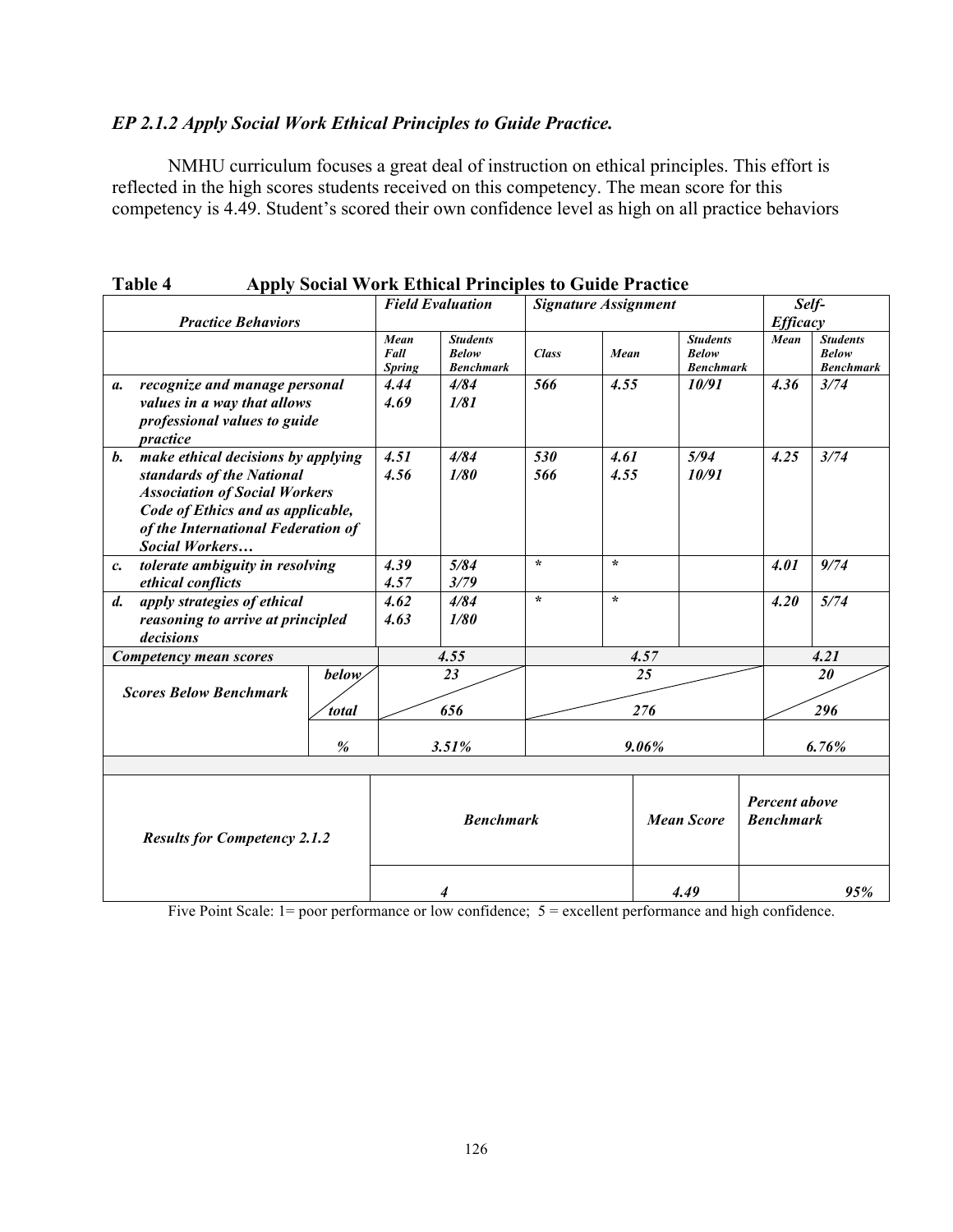#### *EP 2.1.3 Apply Critical Thinking to Inform and Communicate Professional Judgments.*

The ability to think critically, use multiple sources of knowledge, and communicate is critical to serving the populations of New Mexico. Mean scores are well above the benchmark of 4, and only a handful of students received scores below the benchmark. Students evaluated their confidence levels as high in this area and more than 92% of all scores were above the benchmark.

|                                                               |                                                                                                                                                             |                   | <b>Field Evaluation</b>       |                                                     | <b>Signature Assignment</b>     |                                      |                                                     |                                          | <b>Self-Efficacy</b>                      |  |
|---------------------------------------------------------------|-------------------------------------------------------------------------------------------------------------------------------------------------------------|-------------------|-------------------------------|-----------------------------------------------------|---------------------------------|--------------------------------------|-----------------------------------------------------|------------------------------------------|-------------------------------------------|--|
|                                                               | <b>Practice Behaviors</b>                                                                                                                                   |                   | Mean<br>Fall<br><b>Spring</b> | <b>Students</b><br><b>Below</b><br><b>Benchmark</b> | <b>Class</b>                    | Mean                                 | <b>Students</b><br><b>Below</b><br><b>Benchmark</b> | Mean                                     | <b>Students Below</b><br><b>Benchmark</b> |  |
| $\mathfrak{a}.$                                               | distinguish, appraise, and integrate<br>multiple sources of knowledge,<br>including research-based<br>knowledge, and practice wisdom;                       |                   | 4.57<br>4.5                   | 4/84<br>0/79                                        | 530<br>541<br>546<br>566<br>586 | 4.64<br>4.53<br>4.70<br>4.55<br>4.54 | 5/94<br>14/110<br>3/95<br>10/91<br>4/98             | 4.48                                     | 4/74                                      |  |
| $\mathbf{b}$ .                                                | analyze models of assessment,<br>prevention, intervention, and<br>evaluation;                                                                               |                   | 4.20<br>4.25                  | 15/84<br>0/79                                       | 541<br>566<br>586               | 4.53<br>4.55<br>4.54                 | 14/110<br>10/91<br>4/98                             | 4.01                                     | 15/74                                     |  |
| c.                                                            | demonstrate effective oral and<br>written communication in working<br>with individuals, families, groups,<br>organizations, communities, and<br>colleagues. |                   | 4.53<br>4.62                  | 6/84<br>3/81                                        | 541<br>546<br>566<br>586        | 4.53<br>4.70<br>4.55<br>4.54         | 14/110<br>3/95<br>10/91<br>4/98                     | 4.45                                     | 5/74                                      |  |
|                                                               | Competency mean scores                                                                                                                                      |                   | 4.45                          |                                                     |                                 | 4.57                                 |                                                     |                                          | 4.31                                      |  |
| <b>below</b><br><b>Scores Below Benchmark</b><br><i>total</i> |                                                                                                                                                             |                   |                               | 28<br>491                                           | 95<br>1181                      |                                      |                                                     |                                          | 24<br>222                                 |  |
|                                                               |                                                                                                                                                             | $\%$              |                               | 5.7%                                                | 8.04%                           |                                      |                                                     | 10.81%                                   |                                           |  |
| <b>Results for Competency 2.1.3</b>                           |                                                                                                                                                             | The Benchmark is: |                               |                                                     | <b>Mean Score</b>               |                                      |                                                     | <b>Percent above</b><br><b>Benchmark</b> |                                           |  |
|                                                               |                                                                                                                                                             |                   |                               | 4.0                                                 |                                 | 4.47                                 |                                                     | 92%                                      |                                           |  |

#### **Table 5 Apply Critical Thinking to Inform and Communicate Professional Judgments**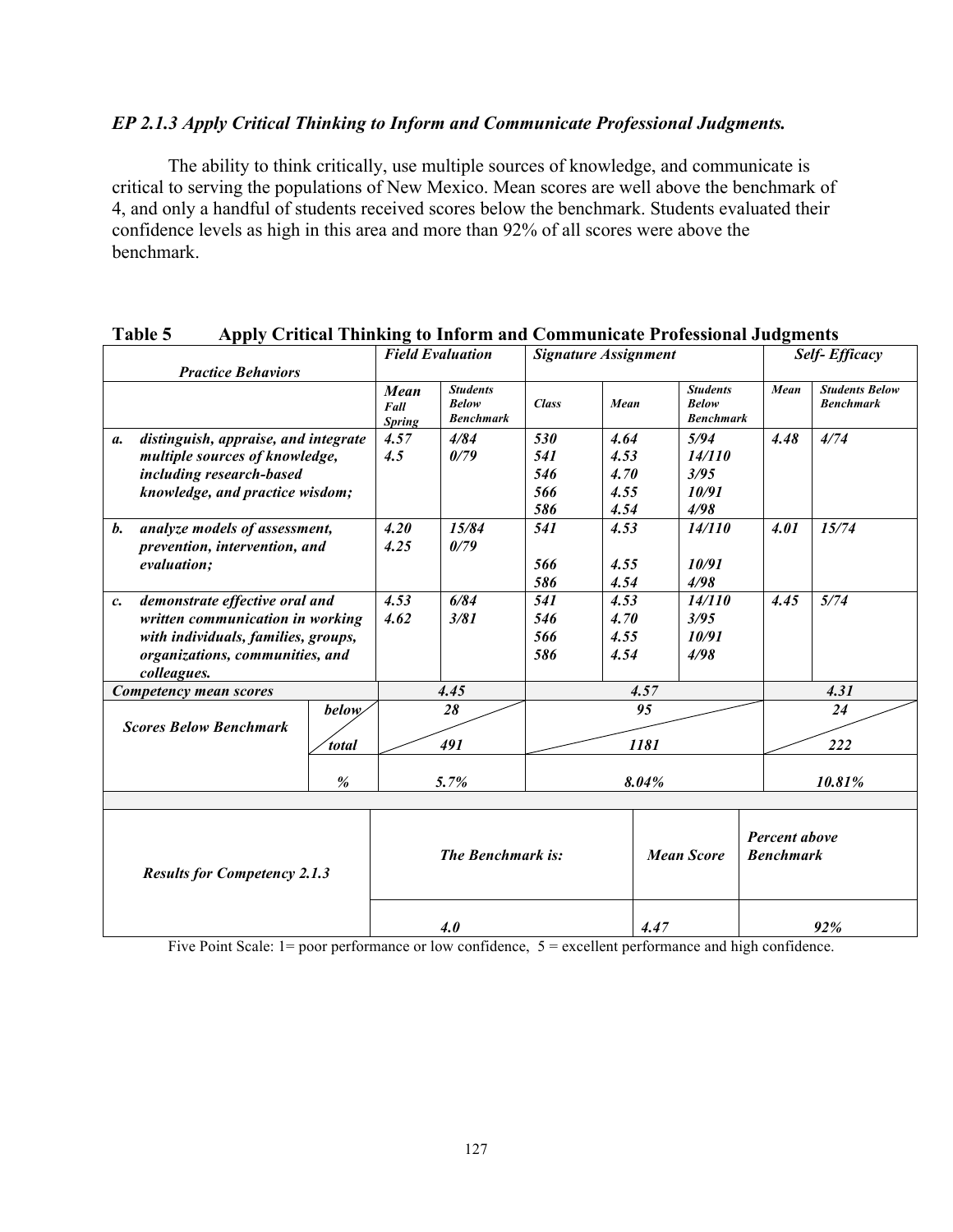# *EP 2.1.4 Engage Diversity and Difference in Practice.*

New Mexico is a state of great diversity with a rich cultural heritage. Social workers are expected to work with a variety of cultures, oppressed and marginalized peoples. Agency instructors and classroom instructors scored student's learning high on this competency with a mean score of 4.62. Students scored their confidence level as very high on this competency. All mean scores are well above the benchmark, with only 3% of the scores falling below the

| Table 6                                             | <b>Engage Diversity and Difference in Practice</b> |                               |                                                     |              |                             |                                                     |                      |                                                     |  |  |  |
|-----------------------------------------------------|----------------------------------------------------|-------------------------------|-----------------------------------------------------|--------------|-----------------------------|-----------------------------------------------------|----------------------|-----------------------------------------------------|--|--|--|
|                                                     |                                                    | <b>Field Evaluation</b>       |                                                     |              | <b>Signature Assignment</b> |                                                     | <b>Self-Efficacy</b> |                                                     |  |  |  |
| <b>Practice Behaviors</b>                           |                                                    |                               |                                                     |              |                             |                                                     |                      |                                                     |  |  |  |
|                                                     |                                                    | Mean<br>Fall<br><b>Spring</b> | <b>Students</b><br><b>Below</b><br><b>Benchmark</b> | <b>Class</b> | Mean                        | <b>Students</b><br><b>Below</b><br><b>Benchmark</b> | Mean                 | <b>Students</b><br><b>Below</b><br><b>Benchmark</b> |  |  |  |
| recognize the extent to which a<br>а.               |                                                    | 4.68                          | 2/84                                                |              |                             |                                                     | 4.26                 | 6/74                                                |  |  |  |
| culture's structures and values                     |                                                    | 4.75                          | 0/79                                                | 546          | 4.70                        | 3/95                                                |                      |                                                     |  |  |  |
|                                                     | may oppress, marginalize,                          |                               |                                                     |              |                             |                                                     |                      |                                                     |  |  |  |
| alienate, or create or enhance                      |                                                    |                               |                                                     | 586          | 4.54                        | 4/98                                                |                      |                                                     |  |  |  |
| privilege and power;                                |                                                    |                               |                                                     |              |                             |                                                     |                      |                                                     |  |  |  |
| $\mathbf{b}$ .<br>gain sufficient self-awareness to |                                                    | 4.53                          | 3/84                                                |              |                             |                                                     | 4.44                 | 3/74                                                |  |  |  |
| eliminate the influence of personal                 |                                                    | 4.64                          | 1/82                                                | 546          | 4.70                        | 3/95                                                |                      |                                                     |  |  |  |
| biases and values in working with                   |                                                    |                               |                                                     |              |                             |                                                     |                      |                                                     |  |  |  |
| diverse groups;                                     |                                                    |                               |                                                     | 586          | 4.54                        | 4/98                                                |                      |                                                     |  |  |  |
| recognize and communicate their<br>$c_{\cdot}$      |                                                    | 4.70                          | 2/84                                                |              |                             |                                                     | 4.53                 | 2/74                                                |  |  |  |
| understanding of the importance of                  |                                                    | 4.67                          | 0/80                                                | 546          | 4.70                        | 3/95                                                |                      |                                                     |  |  |  |
| difference in shaping life                          |                                                    |                               |                                                     | 566          | 4.55                        | 10/91                                               |                      |                                                     |  |  |  |
| experiences;                                        |                                                    |                               |                                                     | 586          | 4.54                        | 4/98                                                |                      |                                                     |  |  |  |
| view themselves as learners and<br>$\mathbf{d}$     |                                                    | 4.57                          | 1/84                                                | 546          | 4.70                        | 3/95                                                | 4.55                 | 2/74                                                |  |  |  |
| engage those with whom they work                    |                                                    | 4.77                          | 1/82                                                |              |                             |                                                     |                      |                                                     |  |  |  |
| as informants.                                      |                                                    |                               |                                                     |              |                             |                                                     |                      |                                                     |  |  |  |
| Competency mean scores                              |                                                    |                               | 4.66                                                | 4.62         |                             |                                                     | 4.45                 |                                                     |  |  |  |
|                                                     | below                                              |                               | 10                                                  |              | 34                          |                                                     |                      | 13                                                  |  |  |  |
| <b>Scores Below Benchmark</b>                       |                                                    |                               | 659                                                 |              |                             |                                                     |                      |                                                     |  |  |  |
|                                                     | total                                              |                               |                                                     |              | 765                         |                                                     |                      | 296                                                 |  |  |  |
| $\%$                                                |                                                    |                               | 1.52%                                               |              | 4.44                        |                                                     | 4.39%                |                                                     |  |  |  |
|                                                     |                                                    |                               |                                                     |              |                             |                                                     |                      |                                                     |  |  |  |
|                                                     |                                                    |                               |                                                     |              |                             |                                                     |                      |                                                     |  |  |  |
|                                                     |                                                    |                               |                                                     |              |                             |                                                     |                      |                                                     |  |  |  |
|                                                     |                                                    | $\boldsymbol{4}$              |                                                     |              |                             | 4.59                                                |                      | 97%                                                 |  |  |  |
| <b>Results for Competency 2.1.4</b>                 |                                                    |                               |                                                     |              |                             |                                                     |                      |                                                     |  |  |  |
|                                                     |                                                    |                               |                                                     |              |                             |                                                     |                      |                                                     |  |  |  |

#### **Table 6 Engage Diversity and Difference in Practice**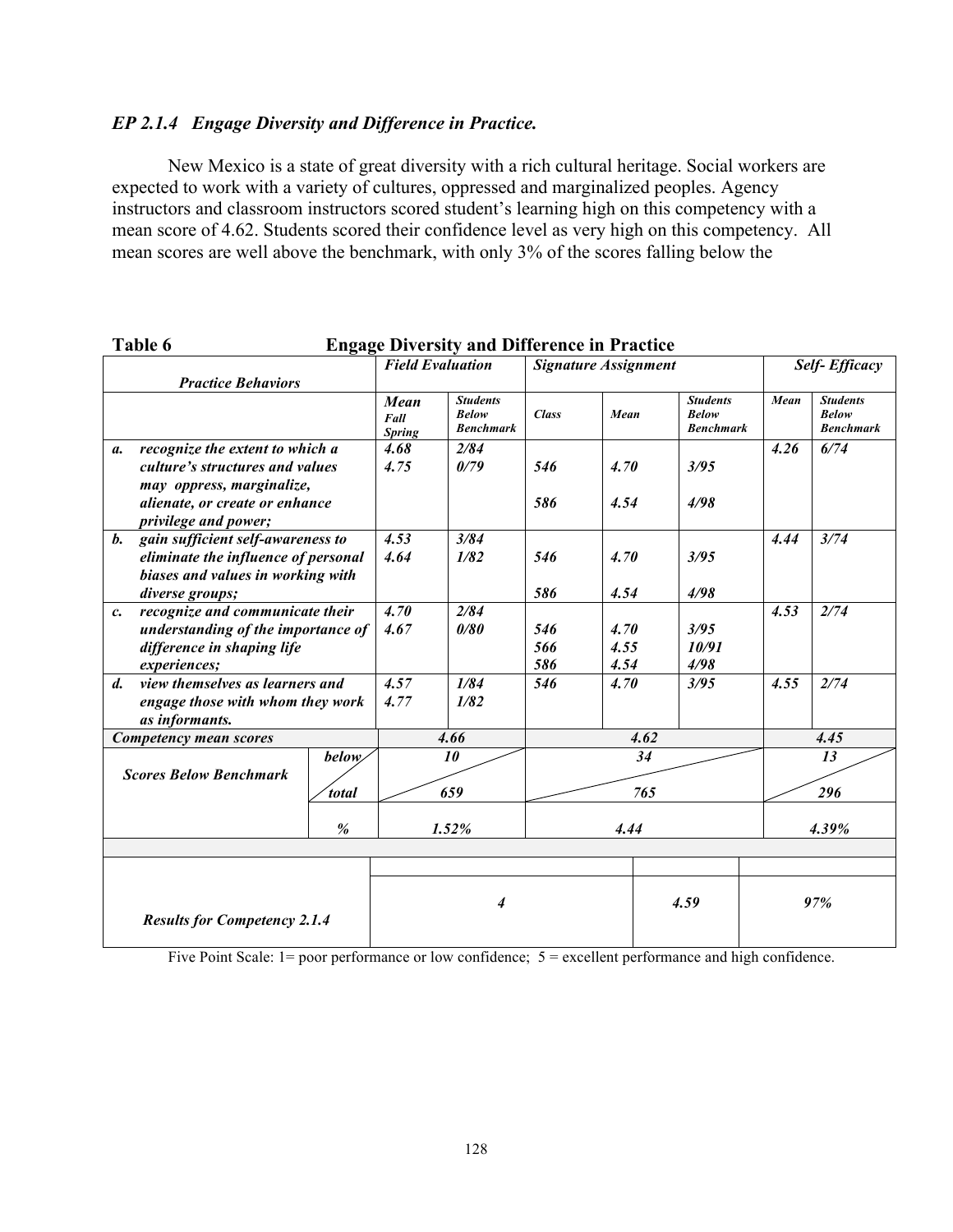## *EP 2.1.5 Advance Human Rights and Social and Economic Justice.*

Our students are strong advocates for human rights and social justice. Scores on this competency bear this out. Student self-assessment of confidence is in line with their instructor's assessment of their ability on this competency. The mean score for this competency is 4.45, with 94% of the scores meeting or exceeding the benchmark.

|                                                    |              |                               | <b>Field Evaluation</b>                             | <b>Signature Assignment</b> |         |                   |                                                     |  | <b>Self-Efficacy</b>                     |                                           |  |
|----------------------------------------------------|--------------|-------------------------------|-----------------------------------------------------|-----------------------------|---------|-------------------|-----------------------------------------------------|--|------------------------------------------|-------------------------------------------|--|
| <b>Practice Behaviors</b>                          |              |                               |                                                     |                             |         |                   |                                                     |  |                                          |                                           |  |
|                                                    |              | Mean<br>Fall<br><b>Spring</b> | <b>Students</b><br><b>Below</b><br><b>Benchmark</b> | <b>Class</b>                | Mean    |                   | <b>Students</b><br><b>Below</b><br><b>Benchmark</b> |  | Mean                                     | <b>Students Below</b><br><b>Benchmark</b> |  |
| understand the forms and<br>$\mathfrak{a}$ .       |              | 4.38                          | 3/84                                                |                             |         |                   |                                                     |  | 4.26                                     | 3/74                                      |  |
| mechanisms of oppression and                       |              | 4.67                          | 0/80                                                | 546                         | 4.70    |                   | 3/95                                                |  |                                          |                                           |  |
| discrimination;                                    |              |                               |                                                     | 565                         | 4.45    |                   | 18/108                                              |  |                                          |                                           |  |
|                                                    |              |                               |                                                     | 566                         | 4.55    |                   | 10/91                                               |  |                                          |                                           |  |
|                                                    |              |                               |                                                     | 586                         | 4.54    |                   | 4/98                                                |  |                                          |                                           |  |
| advocate for human rights and<br>b.                |              | 4.34                          | 1/84                                                | $\star$                     | $\star$ |                   | $\star$                                             |  | 4.19                                     | 10/74                                     |  |
| social and economic justice;                       |              | 4.46                          | 3/82                                                |                             |         |                   |                                                     |  |                                          |                                           |  |
| engage in practice that advance<br>$\mathcal{C}$ . |              | 4.33                          | 2/84                                                | 546                         | 4.70    |                   | 3/95                                                |  | 4.24                                     | 8/74                                      |  |
| social and economic justice.                       |              | 4.51                          | 4/82                                                |                             |         |                   |                                                     |  |                                          |                                           |  |
| Competency mean scores                             |              |                               | 4.45                                                |                             |         | 4.58              |                                                     |  |                                          | 4.23                                      |  |
| <b>Scores Below Benchmark</b>                      | <i>below</i> | 13                            |                                                     | 38                          |         |                   |                                                     |  | 21                                       |                                           |  |
|                                                    | <i>total</i> |                               | 496                                                 |                             |         | 487               |                                                     |  | 222                                      |                                           |  |
|                                                    |              |                               |                                                     |                             |         | 7.80              |                                                     |  |                                          |                                           |  |
|                                                    | %            |                               | 2.62%                                               |                             |         |                   |                                                     |  |                                          | 9.46%                                     |  |
|                                                    |              |                               |                                                     |                             |         |                   |                                                     |  |                                          |                                           |  |
| <b>Results for Competency 2.1.5</b>                |              | <b>Benchmark</b>              |                                                     |                             |         | <b>Mean Score</b> |                                                     |  | <b>Percent above</b><br><b>Benchmark</b> |                                           |  |
|                                                    |              | 4.45<br>4                     |                                                     |                             |         | 94%               |                                                     |  |                                          |                                           |  |

**Table 7 Advance Human Rights and Social and Economic Justice**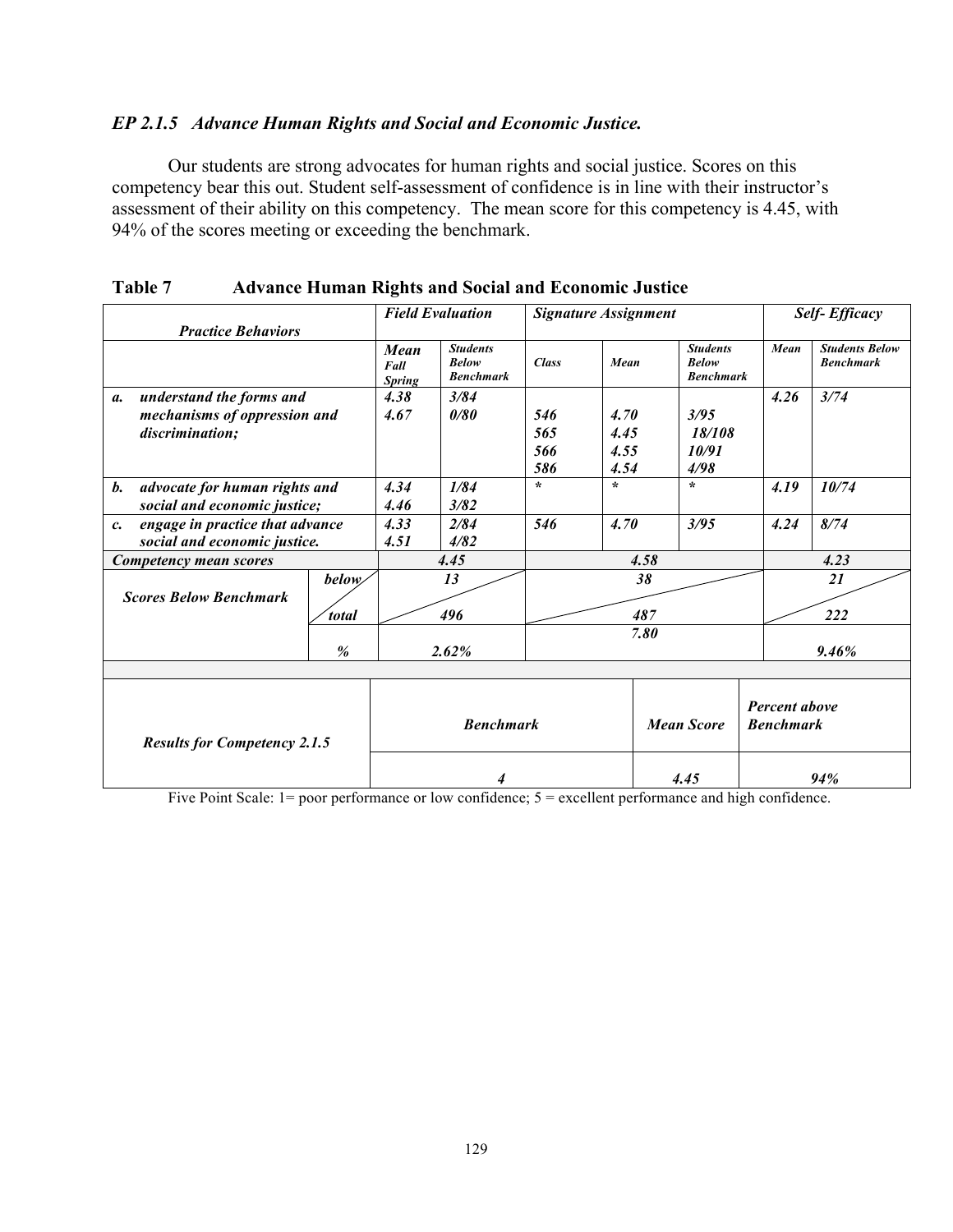#### *EP 2.1.6 Engage in Research-Informed Practice and Practice-Informed Research.*

Students find research to be a challenging subject. Classes involve a great deal of learning to read research and apply it to practice. The majority of students express informally that research is intimidating and they are not comfortable with numbers. Student's lack of confidence in this area is reflected in their lower scores on the Self-Efficacy measure. On average instructors in the field practicum and classroom score students above the benchmark, but these scores are also lower than most other competencies. Student confidence in this area is an area requiring improvement. The mean score for all measures combined is 4.10, which is above the benchmark of 4.0, but when compared to the other competencies it is at the bottom. The majority of scores below the benchmark derive from the Self-Efficacy measure.

| <b>Practice Behaviors</b>                                        |                              | <b>Signature Assignment</b><br><b>Field Evaluation</b> |                                                     |                   |                      |      | <b>Self-Efficacy</b>                                |                                          |                                           |  |
|------------------------------------------------------------------|------------------------------|--------------------------------------------------------|-----------------------------------------------------|-------------------|----------------------|------|-----------------------------------------------------|------------------------------------------|-------------------------------------------|--|
|                                                                  |                              | Mean<br>Fall<br><b>Spring</b>                          | <b>Students</b><br><b>Below</b><br><b>Benchmark</b> | <b>Class</b>      | Mean                 |      | <b>Students</b><br><b>Below</b><br><b>Benchmark</b> | Mean                                     | <b>Students Below</b><br><b>Benchmark</b> |  |
| use practice experience to inform<br>a.<br>scientific inquiry;   |                              | 4.27<br>4.5                                            | 3/84<br>0/81                                        | 530<br>565<br>566 | 4.61<br>4.45<br>4.55 |      | 5/94<br>18/108<br>10/91                             | 3.69                                     | 20/74                                     |  |
| <b>b.</b><br>use research evidence to inform<br><i>practice.</i> |                              | 4.29<br>4.31                                           | 3/84<br>5/82                                        | 530<br>541        | 4.61<br>4.53         |      | 5/94<br>14/110                                      | 3.81                                     | 16/74                                     |  |
| Competency mean scores                                           |                              |                                                        | 4.37                                                |                   |                      | 4.55 |                                                     |                                          | 3.75                                      |  |
| <b>Scores Below Benchmark</b>                                    | <b>below</b><br><i>total</i> |                                                        | 11<br>329                                           | 52<br>497         |                      |      | 36<br>148                                           |                                          |                                           |  |
|                                                                  | $\%$                         |                                                        | 3.34%                                               | 10.46%            |                      |      |                                                     |                                          | 24%                                       |  |
|                                                                  |                              |                                                        |                                                     |                   |                      |      |                                                     |                                          |                                           |  |
| <b>Results for Competency 2.1.6</b>                              |                              | <b>Benchmark</b>                                       |                                                     |                   |                      |      | <b>Mean Score</b>                                   | <b>Percent above</b><br><b>Benchmark</b> |                                           |  |
|                                                                  |                              | 4                                                      |                                                     |                   |                      | 4.10 |                                                     | 90%                                      |                                           |  |

#### **Table 8 Engage in Research-Informed Practice and Practice-Informed Research**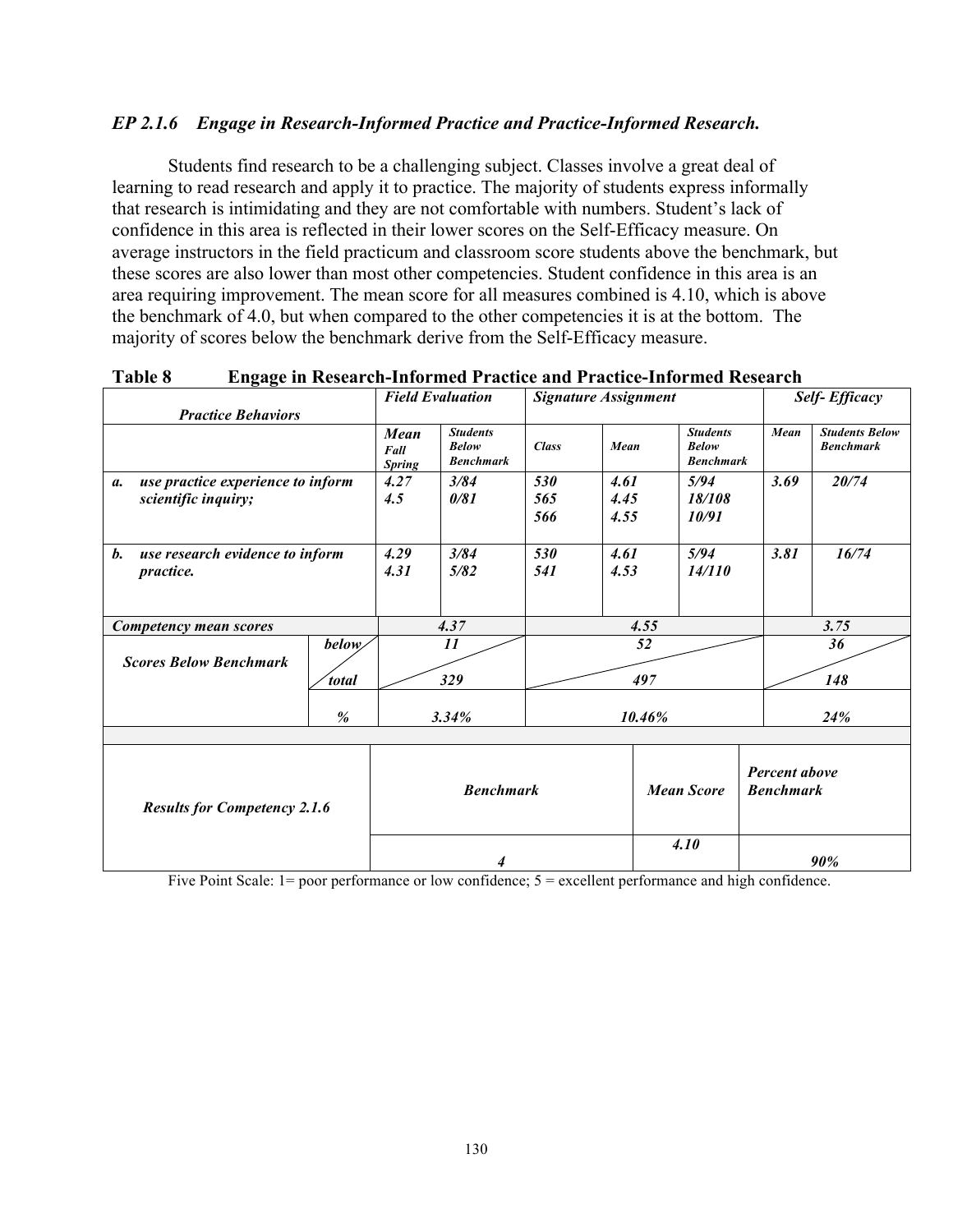#### *EP 2.1.7 Apply Knowledge of Human Behavior and the Social Environment.*

The mean scores on this competency is 4.49, which is well above the benchmark of 4.0. Student learning on this competency received higher scores than did the Field Evaluations, and students scored their sense of self-efficacy high on their ability to critique and apply knowledge to understand person in the environment.

| .<br><b>Practice Behaviors</b>                                             | o                            |                               | <b>Field Evaluation</b>                             | <b>Signature Assignment</b> |                   |      |                                                     | <b>Efficacy</b>                          | Self-                                                   |
|----------------------------------------------------------------------------|------------------------------|-------------------------------|-----------------------------------------------------|-----------------------------|-------------------|------|-----------------------------------------------------|------------------------------------------|---------------------------------------------------------|
|                                                                            |                              | Mean<br>Fall<br><b>Spring</b> | <b>Students</b><br><b>Below</b><br><b>Benchmark</b> | class                       | Mean              |      | <b>Students</b><br><b>Below</b><br><b>Benchmark</b> | Mean                                     | <b>Students</b><br><b>Below</b><br><b>Benchm</b><br>ark |
| utilize conceptual frameworks to<br>а.                                     |                              | 4.35                          | 2/84                                                |                             |                   |      |                                                     | 3.98                                     | 11/74                                                   |
| guide the processes of assessment,                                         |                              | 4.0                           | 0/81                                                | 546                         | 4.70              |      | 3/95                                                |                                          |                                                         |
| intervention, evaluation;                                                  |                              |                               |                                                     | 565                         | 4.45              |      | 18/108                                              |                                          |                                                         |
|                                                                            |                              |                               |                                                     | 566                         | 4.55              |      | 10/91                                               |                                          |                                                         |
|                                                                            |                              |                               |                                                     | 586                         | 4.54              |      | 4/98                                                |                                          |                                                         |
| $\mathbf{b}$ .<br>critique and apply knowledge to<br>understand person and |                              | 4.6<br>4.70                   | 3/84<br>0/81                                        |                             |                   |      |                                                     | 4.28                                     | 5/74                                                    |
| environment.                                                               |                              |                               |                                                     | 546                         | 4.70              |      | 3/95                                                |                                          |                                                         |
|                                                                            |                              |                               |                                                     | 566                         | 4.55              |      | 10/91                                               |                                          |                                                         |
|                                                                            |                              |                               |                                                     | 586                         | 4.54              |      | 4/98                                                |                                          |                                                         |
| Competency mean scores                                                     |                              | 4.42                          |                                                     | 4.57                        |                   |      |                                                     |                                          | 4.30                                                    |
| <b>Scores Below Benchmark</b>                                              | <i>below</i><br><i>total</i> |                               | 5<br>330                                            | 52<br>676                   |                   |      |                                                     |                                          | 16<br>148                                               |
|                                                                            | %                            |                               | 1.52%                                               |                             | 7.69%             |      |                                                     |                                          | 10.81%                                                  |
|                                                                            |                              |                               |                                                     |                             |                   |      |                                                     |                                          |                                                         |
| <b>Results for Competency 2.1.7</b>                                        |                              | <b>Benchmark</b>              |                                                     |                             | <b>Mean Score</b> |      |                                                     | <b>Percent above</b><br><b>Benchmark</b> |                                                         |
|                                                                            |                              |                               |                                                     |                             |                   | 4.49 |                                                     |                                          | 93%                                                     |

#### **Table 9 Apply Knowledge of Human Behavior and the Social Environment**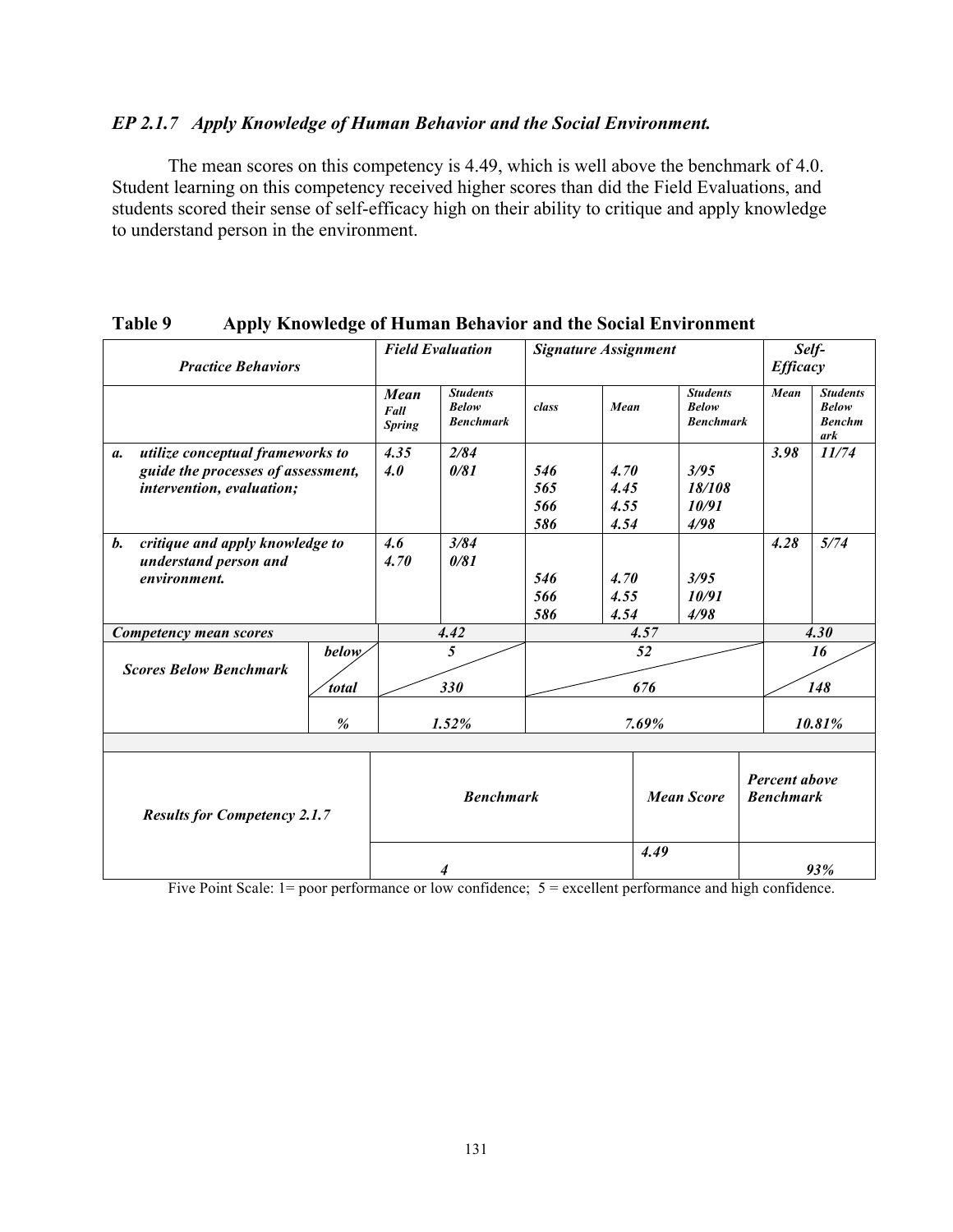## *EP 2.1.8 Engage in Policy Practice to Advance Social and Economic Well-Being and to Deliver Effective Social Work Services.*

Agency instructors and classroom instructors scored student learning well above the benchmark for this competency's practice behaviors. However, students rated themselves comparatively low on a. *analyze, formulate, and advocate for policies that advance social well-being,* indicating this is an area needing improvement. The mean score for this competency is 4.48, which is well above the benchmark of 4.0.

#### **Table 10 Engage in Policy Practice to Advance Social and Economic Well-Being and to Deliver Effective Social Work Services**

|                                                                                           |                       |                               | <b>Field Evaluation</b>                             | <b>Signature Assignment</b> |               |  |                                                     | Self-     |                 |                                                         |
|-------------------------------------------------------------------------------------------|-----------------------|-------------------------------|-----------------------------------------------------|-----------------------------|---------------|--|-----------------------------------------------------|-----------|-----------------|---------------------------------------------------------|
| <b>Practice Behaviors</b>                                                                 |                       |                               |                                                     |                             |               |  |                                                     |           | <b>Efficacy</b> |                                                         |
|                                                                                           |                       | Mean<br>Fall<br><b>Spring</b> | <b>Students</b><br><b>Below</b><br><b>Benchmark</b> | <b>Class</b>                | Mean          |  | <b>Students</b><br><b>Below</b><br><b>Benchmark</b> |           | Mean            | <b>Students</b><br><b>Below</b><br><b>Benchma</b><br>rk |
| analyze, formulate, and advocate<br>а.<br>for policies that advance social<br>well-being; |                       | 4.6                           | 6/84                                                | 541                         | 4.53          |  | 14/110                                              |           | 3.76            | 20/74                                                   |
| <b>b.</b><br>collaborate with colleagues and                                              |                       | 4.25                          | 3/84                                                | $\star$                     | $\mathcal{N}$ |  |                                                     |           | 3.99            | 13/74                                                   |
| clients for effective policy action.                                                      |                       | 4.47                          | 3/75                                                |                             |               |  |                                                     |           |                 |                                                         |
| <b>Competency mean scores</b>                                                             |                       | 4.44                          |                                                     |                             | 4.53          |  | 3.89                                                |           |                 |                                                         |
| <b>Scores Below Benchmark</b>                                                             | <b>below</b><br>total |                               | 12<br>243                                           | 14<br><i>110</i>            |               |  |                                                     | 33<br>148 |                 |                                                         |
|                                                                                           | %                     |                               | 4.92%                                               | 12.73                       |               |  |                                                     | 22%       |                 |                                                         |
|                                                                                           |                       |                               |                                                     |                             |               |  |                                                     |           |                 |                                                         |
| <b>Results for Competency 2.1.8</b>                                                       | <b>Benchmark</b>      |                               |                                                     | <b>Mean Score</b>           |               |  | <b>Percent above</b><br><b>Benchmark</b>            |           |                 |                                                         |
|                                                                                           |                       |                               | 4                                                   | 4.48                        |               |  |                                                     |           |                 | 89%                                                     |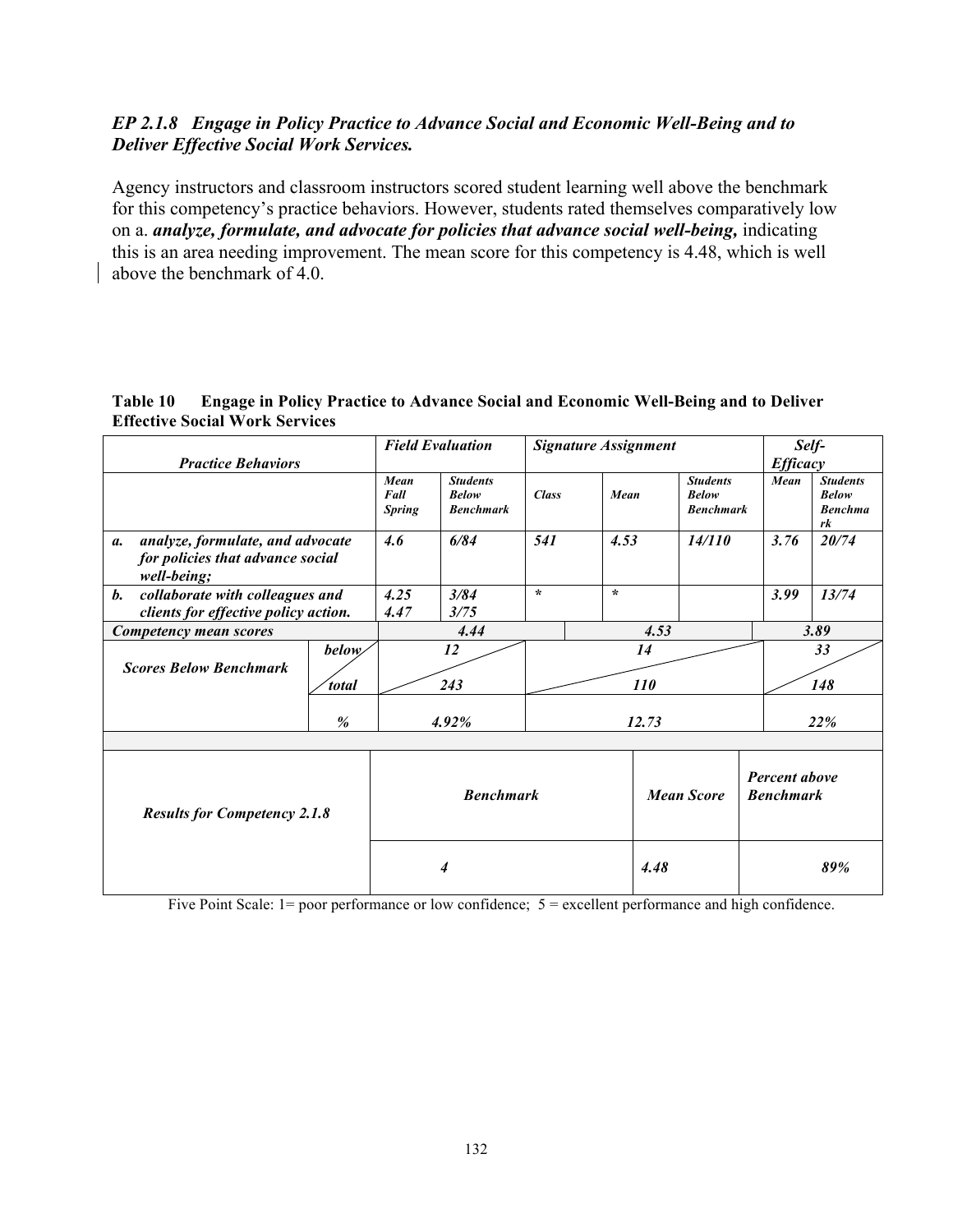#### *EP 2.1.9 Respond to Contexts That Shape Practice.*

While instructor's assessed student learning on the competency to be high, ranging from 4.39 to 4.57, students assessed their confidence levels as relatively low (mean = 3.88). The aggregate mean is 4.49, which is above the 4.0 benchmark with 10% of the students falling below the benchmark. The mean scores on this competency are above the benchmark and the majority of scores falling below the benchmark are due to student's scoring their self-efficacy low. For this reason student's confidence to meet this core area merits attention.

|                                                                                                                                                                                                     |                              |                               | <b>Field Evaluation</b>                             |                          | <b>Signature Assignment</b>  |                                                     |      | Self-                                                   |
|-----------------------------------------------------------------------------------------------------------------------------------------------------------------------------------------------------|------------------------------|-------------------------------|-----------------------------------------------------|--------------------------|------------------------------|-----------------------------------------------------|------|---------------------------------------------------------|
| <b>Practice Behaviors</b>                                                                                                                                                                           |                              |                               |                                                     |                          |                              |                                                     |      | <b>Efficacy</b>                                         |
|                                                                                                                                                                                                     |                              | Mean<br>Fall<br><b>Spring</b> | <b>Students</b><br><b>Below</b><br><b>Benchmark</b> | <b>Class</b>             | Mean                         | <b>Students</b><br><b>Below</b><br><b>Benchmark</b> | Mean | <b>Students</b><br><b>Below</b><br><b>Benchm</b><br>ark |
| continuously discover, appraise,<br>а.<br>and attend to changing locales,<br>population, scientific technological<br>developments, and emerging<br>societal trends to provide relevant<br>services; |                              | 4.65<br>4.64                  | 3/84<br>3/78                                        | 541<br>546<br>566<br>586 | 4.53<br>4.70<br>4.55<br>4.54 | 14/110<br>3/95<br>10/91<br>4/98                     | 3.76 | 20/74                                                   |
| provide leadership in promoting<br>$\mathbf{b}$ .<br>sustainable changes in service<br>delivery and practice to improve<br>the quality of social services.                                          |                              | 4.25<br>4.0                   | 3/84<br>0/81                                        | $\star$                  | $\star$                      |                                                     | 3.99 | 13/74                                                   |
| Competency mean scores                                                                                                                                                                              |                              |                               | 4.39                                                |                          | 4.57                         |                                                     |      | 3.88                                                    |
| <b>Scores Below Benchmark</b>                                                                                                                                                                       | <b>below</b><br><i>total</i> | 31<br>9<br>327<br>394         |                                                     |                          |                              |                                                     |      | 33<br>148                                               |
|                                                                                                                                                                                                     | %                            |                               | 2.75%                                               |                          | 7.86                         |                                                     |      | 23%                                                     |
| <b>Results for Competency 2.1.9</b>                                                                                                                                                                 |                              | <b>Benchmark</b>              |                                                     |                          | <b>Mean Score</b>            |                                                     |      | <b>Percent above</b><br><b>Benchmark</b>                |
|                                                                                                                                                                                                     |                              |                               | 4                                                   |                          | 4.49                         |                                                     |      | 90%                                                     |

**Table 11 Respond to Contexts That Shape Practice.**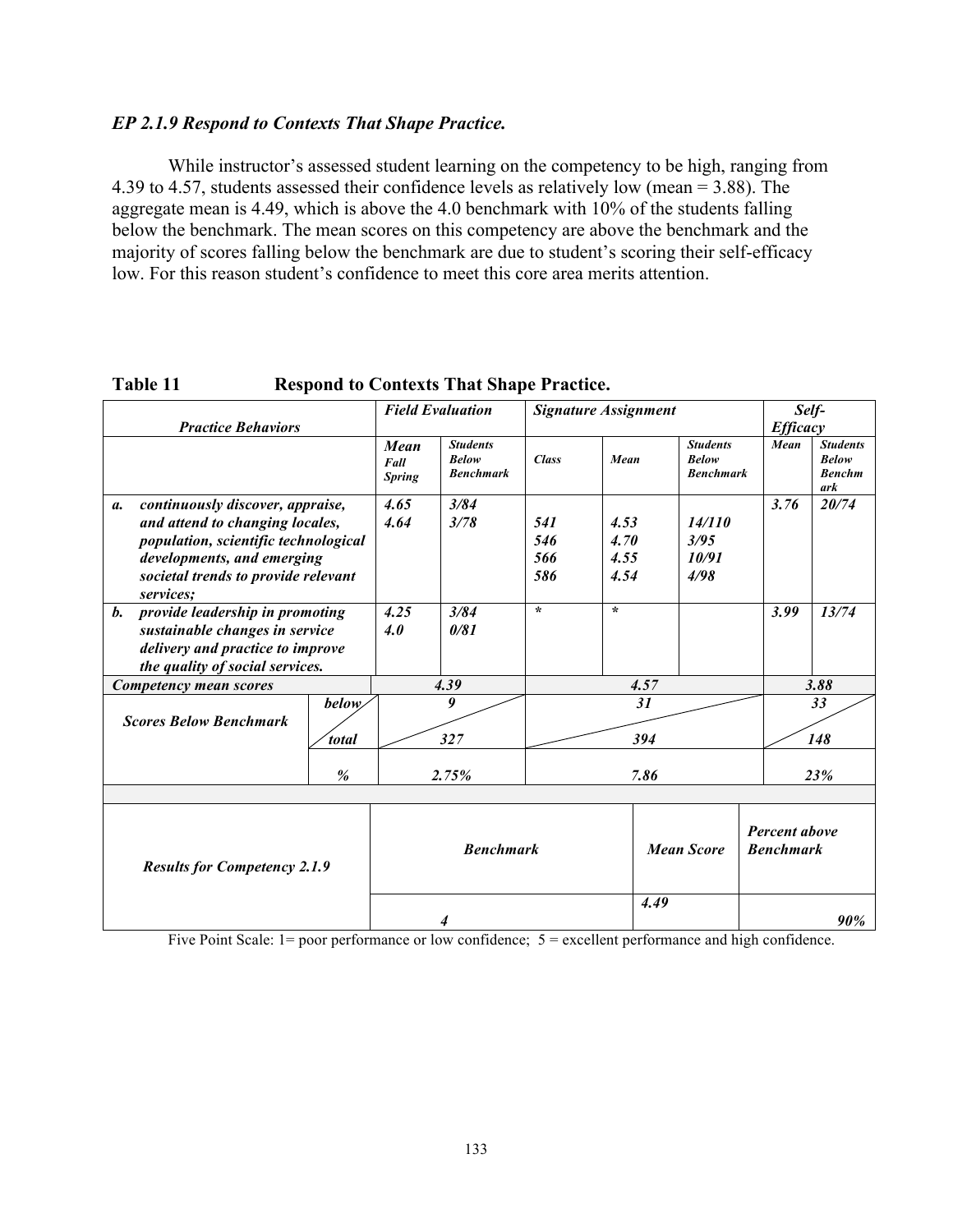## *EP 2.1.10 Engage, assess, intervene, and evaluate with Individuals, Families, Groups, Organizations, and Communities.*

This competency is divided into four areas (engage, assess, intervene, evaluation), with each area having its own practice behaviors. Field evaluation scores are currently collected by area. The Field Evaluation tool used by the agency instructor to assess students lists the practice under each area as an operational definition, for this reason practice behaviors inform the aggregate score. Field staff chose to collapse these practice behaviors due to the excessive amount of time and effort that would be required by field agency supervisors, who are volunteers, to score each of the practice behaviors.

The next three tables present the results for each of the areas listed for EP 2.2.10. While the aggregate mean score for this area of 2.1.10 (a) is above the benchmark, the number and percentage of students below the benchmark is higher than the other competencies. Approximately 11% of scores are below the benchmark. This competency is an area meriting attention.

## *EP 2.1.10(a) Engage, with Individuals, Families, Groups, Organizations, and Communities.*

Student learning and Self-Efficacy scored high on the Engagement aspect of 2.1.10. The mean score for this competency is 4.52, which ranks it third best. A significant number (n=15) of students did not feel confident about their ability to prepare for action with clients. This is an area needing improvement.

|                                                     |              | <b>Field Evaluation</b>              |                                                     | <b>Signature Assignment</b> |      |        |                                                     | <b>Self-Efficacy</b> |                                                     |  |
|-----------------------------------------------------|--------------|--------------------------------------|-----------------------------------------------------|-----------------------------|------|--------|-----------------------------------------------------|----------------------|-----------------------------------------------------|--|
| <b>Practice Behaviors</b>                           |              |                                      |                                                     |                             |      |        |                                                     |                      |                                                     |  |
|                                                     |              | <b>Mean</b><br>Fall<br><b>Spring</b> | <b>Students</b><br><b>Below</b><br><b>Benchmark</b> | <b>Class</b>                | Mean |        | <b>Students</b><br><b>Below</b><br><b>Benchmark</b> | Mean                 | <b>Students</b><br><b>Below</b><br><b>Benchmark</b> |  |
| Substantively and affectively<br>$\mathfrak{a}.$    |              | 4.74                                 | 2/84                                                |                             |      |        |                                                     | 3.79                 | 15/74                                               |  |
| prepare for action with individuals,                |              | 4.79                                 | 3/82                                                | 541                         | 4.53 |        | 14/110                                              |                      |                                                     |  |
| Families, groups, organizations,<br><i>b</i> .      |              |                                      |                                                     | 565                         | 4.45 |        | 18/108                                              |                      |                                                     |  |
| and communities                                     |              |                                      |                                                     | 566                         | 4.55 |        | 10/91                                               |                      |                                                     |  |
| Use empathy and other<br>c.<br>interpersonal skills |              |                                      |                                                     | 566                         | 4.55 |        | 10/91                                               | 4.63                 | 0/74                                                |  |
| $\boldsymbol{d}$ .<br>Develop mutually agreed upon  |              |                                      |                                                     | 565                         | 4.45 |        | 18/108                                              | 4.19                 | 8/74                                                |  |
| focus of work and desired                           |              |                                      |                                                     |                             |      |        |                                                     |                      |                                                     |  |
| outcomes                                            |              |                                      |                                                     |                             |      |        |                                                     |                      |                                                     |  |
| Competency mean scores                              |              | 4.76                                 |                                                     | 4.51                        |      |        |                                                     |                      | 4.20                                                |  |
|                                                     | <i>below</i> |                                      | 5                                                   |                             |      | 70     |                                                     |                      | 23                                                  |  |
| <b>Scores Below Benchmark</b>                       | total        |                                      | 166                                                 | 508                         |      |        |                                                     |                      | 222                                                 |  |
|                                                     |              |                                      |                                                     |                             |      |        |                                                     |                      |                                                     |  |
|                                                     | %            |                                      | $3.01\%$                                            |                             |      | 13.78% |                                                     |                      | 10.36%                                              |  |
|                                                     |              |                                      |                                                     |                             |      |        |                                                     | Percent above        |                                                     |  |
| <b>Results for Competency 2.1.10(a)</b>             |              |                                      | <b>Benchmark</b>                                    |                             |      |        | <b>Mean Score</b>                                   | <b>Benchmark</b>     |                                                     |  |
| <b>Engage</b>                                       |              | 4                                    |                                                     |                             | 4.52 |        | 89%                                                 |                      |                                                     |  |

**Table 12 Engage, with Individuals, Families, Groups, Organizations, and Communities**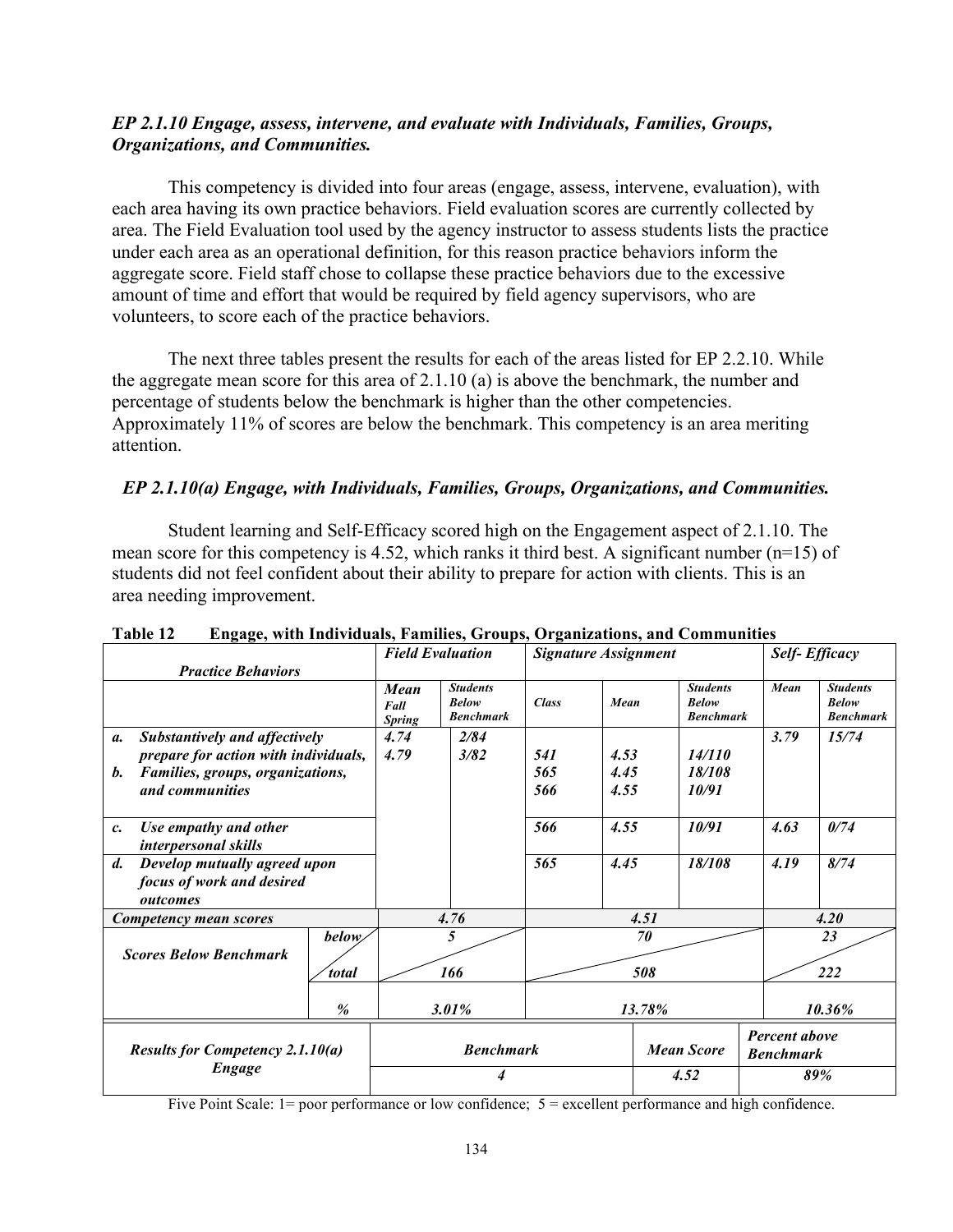#### *EP 2.1.10(b) Assess with Individuals, Families, Groups, Organizations, and Communities.*

MSW students scored high in Field Practicum Evaluation and Signature assignments and relatively high on Self efficacy. A high percentage (10%) of students scored below the 4.0 benchmark on a. Collect, organize, and interpret client data. This is an area of the competency in need of improvement. This deficiency is addressed during MSW student's concentration year in SW 633 Advanced Clinical Research.

| 1 AVIL 1J                                                    | Азэсээ үни нийгийнэ, ганнисэ, Огоирэ, Огданганонэ, ани Соннийнисэ |                          |                                  |              |      |      |                                         |               |                                   |                                  |
|--------------------------------------------------------------|-------------------------------------------------------------------|--------------------------|----------------------------------|--------------|------|------|-----------------------------------------|---------------|-----------------------------------|----------------------------------|
|                                                              |                                                                   | <i><b>Instructor</b></i> |                                  |              |      |      | <b>Instructor Evaluation of student</b> | Student self- |                                   |                                  |
| <b>Practice Behaviors</b>                                    |                                                                   | <b>Evaluation of</b>     |                                  | in classroom |      |      |                                         |               |                                   | evaluation Self-                 |
|                                                              |                                                                   | student in field         |                                  |              |      |      |                                         |               | <b>Efficacy</b>                   |                                  |
|                                                              |                                                                   | Mean                     | <b>Students</b>                  |              |      |      | <b>Students</b>                         |               | Mean                              | <b>Students</b>                  |
|                                                              |                                                                   | Fall                     | <b>Below</b><br><b>Benchmark</b> | <b>Class</b> | Mean |      | <b>Below</b><br><b>Benchmark</b>        |               |                                   | <b>Below</b><br><b>Benchmark</b> |
|                                                              |                                                                   | <b>Spring</b>            |                                  |              |      |      |                                         |               |                                   |                                  |
| Collect, organize, and interpret<br>$\mathfrak{a}.$          |                                                                   | 4.47                     | 2/84                             | 565          | 4.45 |      | 18/108                                  |               | 3.98                              | 13/74                            |
| client data                                                  |                                                                   | 4.6                      | 1/83                             | 566          | 4.55 |      | 10/91                                   |               |                                   |                                  |
|                                                              |                                                                   |                          |                                  | 586          | 4.54 |      | 4/98                                    |               |                                   |                                  |
| Assess client strengths and<br><b>b.</b>                     |                                                                   |                          |                                  | 565          | 4.45 |      | 18/108                                  |               | $\mathcal{N}$                     | $\star$                          |
| <i>limitations</i>                                           |                                                                   |                          |                                  | 566          | 4.55 |      | 10/91                                   |               |                                   |                                  |
|                                                              |                                                                   |                          |                                  | 586          | 4.54 |      | 4/98                                    |               |                                   |                                  |
| Develop mutually agreed upon<br>$c$ .                        |                                                                   |                          |                                  | 565          | 4.45 |      | 18/108                                  |               | 4.09                              | 8/74                             |
| intervention goals and objectives                            |                                                                   |                          |                                  | 566          | 4.55 |      | 10/91                                   |               |                                   |                                  |
|                                                              |                                                                   |                          |                                  |              |      |      |                                         |               |                                   |                                  |
| Competency mean scores                                       |                                                                   |                          | 4.53                             |              |      | 4.51 |                                         |               |                                   | 4.04                             |
|                                                              | below/                                                            |                          | 3                                |              |      | 92   |                                         |               |                                   | 21                               |
| <b>Scores Below Benchmark</b>                                |                                                                   |                          |                                  |              |      |      |                                         |               |                                   |                                  |
|                                                              | total                                                             |                          | 167                              |              |      | 885  |                                         |               |                                   | 148                              |
|                                                              |                                                                   |                          |                                  |              |      |      |                                         |               |                                   |                                  |
|                                                              | %                                                                 |                          | 1.80%                            | 10.39%       |      |      |                                         |               |                                   | 14.19                            |
|                                                              |                                                                   |                          |                                  |              |      |      |                                         |               |                                   |                                  |
| <b>Results for Competency 2.1.10(b)</b><br><b>Assessment</b> |                                                                   |                          | <b>Benchmark</b>                 |              |      |      | <b>Mean Score</b>                       |               | Percent above<br><b>Benchmark</b> |                                  |
|                                                              | 4                                                                 |                          |                                  | 4.41         |      | 90%  |                                         |               |                                   |                                  |

# **Table 13 Assess with Individuals, Families, Groups, Organizations, and Communities**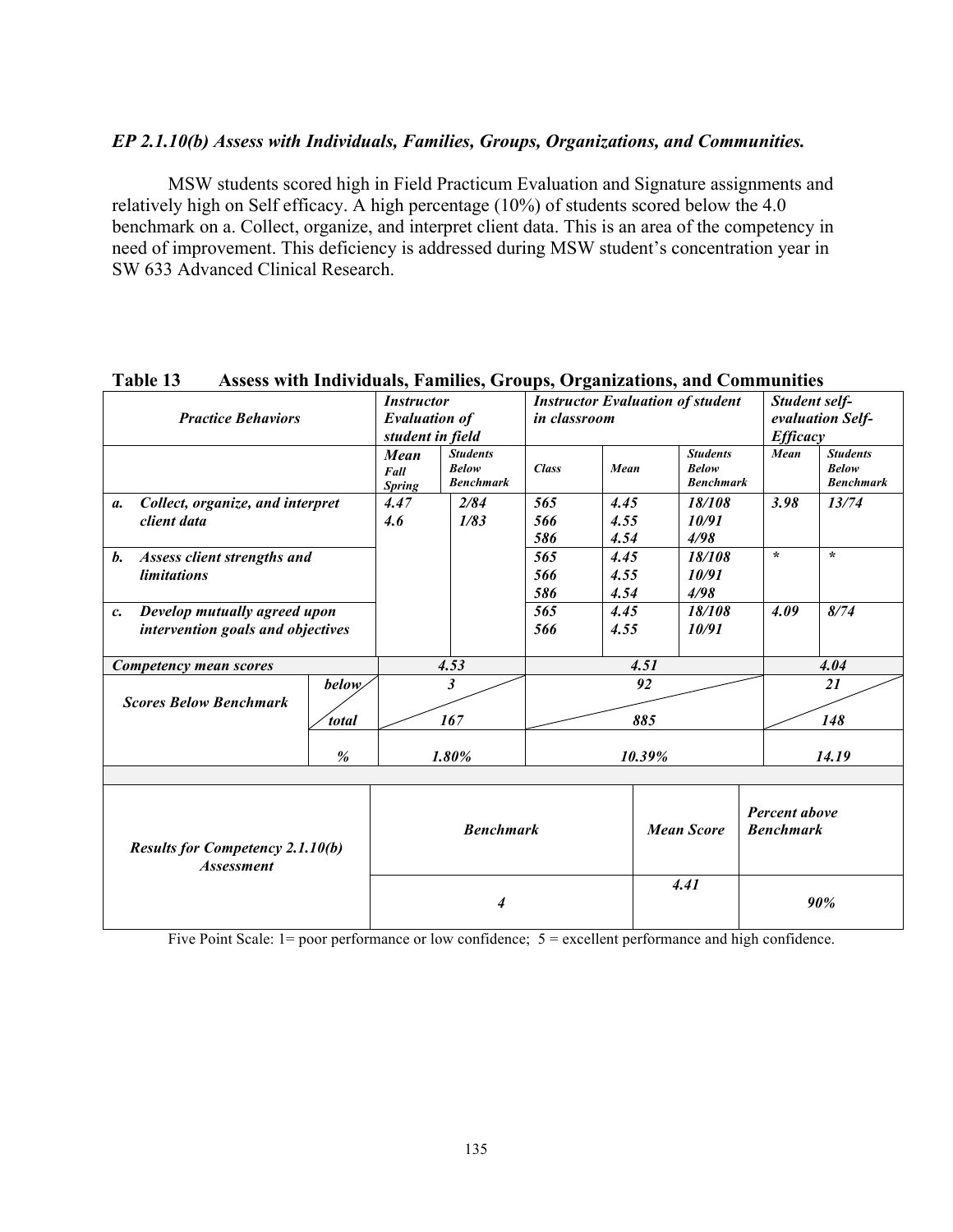#### *EP 2.1.10(c) Intervene with Individuals, Families, Groups, Organizations, and Communities.*

Results demonstrate that a student learning is above the benchmark of 4.0, however our need for additional assessment data in the area of Signature Assignments will be considered as we move into the fall 2011 semester. The percentage of student scores below the benchmark is 11%, which makes this an area needing improvement.

|                                                                         | L AVIV 17<br>Thici vene with Thurviquals, Fallines, Groups, Organizations, and Communities |                               |                                                     |                             |         |                   |                                     |                                          |                                                         |  |
|-------------------------------------------------------------------------|--------------------------------------------------------------------------------------------|-------------------------------|-----------------------------------------------------|-----------------------------|---------|-------------------|-------------------------------------|------------------------------------------|---------------------------------------------------------|--|
|                                                                         |                                                                                            |                               | <b>Field Evaluation</b>                             | <b>Signature Assignment</b> |         |                   |                                     | Student self-                            |                                                         |  |
| <b>Practice Behaviors</b>                                               |                                                                                            |                               |                                                     |                             |         |                   |                                     |                                          | evaluation Self-                                        |  |
|                                                                         |                                                                                            |                               |                                                     |                             |         |                   |                                     | <b>Efficacy</b>                          |                                                         |  |
|                                                                         |                                                                                            | Mean<br>Fall<br><b>Spring</b> | <b>Students</b><br><b>Below</b><br><b>Benchmark</b> | <b>Class</b>                | Mean    | <b>Below</b>      | <b>Students</b><br><b>Benchmark</b> | Mean                                     | <b>Students</b><br><b>Below</b><br><b>Benchm</b><br>ark |  |
| Initiate actions to achieve<br>$\mathfrak{a}$ .<br>organizational goals |                                                                                            | 4.41<br>4.63                  | 3/84<br>2/83                                        | 566                         | 4.55    |                   | 10/91                               | 4.08                                     | 8                                                       |  |
| <b>Implement prevention</b><br><b>b.</b>                                |                                                                                            |                               |                                                     | 565                         | 4.45    |                   | 18/108                              | 4.04                                     | 8                                                       |  |
| interventions that enhance client                                       |                                                                                            |                               |                                                     | 566                         | 4.55    |                   | 10/91                               |                                          |                                                         |  |
| capacities                                                              |                                                                                            |                               |                                                     |                             |         |                   |                                     |                                          |                                                         |  |
| Help clients resolve problems<br>$c_{\cdot}$                            |                                                                                            |                               |                                                     | $\star$                     | $\star$ | $\star$           |                                     | 4.13                                     | 9                                                       |  |
| Negotiate, mediate, and advocate<br>$\mathfrak{d}$ .                    |                                                                                            |                               |                                                     | $\mathcal{N}$               | $\star$ | $\star$           |                                     | 4.18                                     | 10                                                      |  |
| for clients                                                             |                                                                                            |                               |                                                     |                             |         |                   |                                     |                                          |                                                         |  |
| <b>Facilitate transitions and endings</b><br>$e_{\cdot}$                |                                                                                            |                               |                                                     | $\star$                     | $\star$ | $\mathcal{L}$     |                                     | 3.93                                     | 14                                                      |  |
| Competency mean scores                                                  |                                                                                            |                               | 4.52                                                |                             |         | 4.52              |                                     |                                          | 4.07                                                    |  |
|                                                                         | below                                                                                      |                               | 5                                                   |                             |         | 38                |                                     |                                          | 49                                                      |  |
| <b>Scores Below Benchmark</b>                                           |                                                                                            |                               |                                                     |                             |         |                   |                                     |                                          |                                                         |  |
|                                                                         | total                                                                                      |                               | 167                                                 |                             |         | 290               |                                     |                                          | <b>370</b>                                              |  |
|                                                                         |                                                                                            |                               |                                                     |                             |         |                   |                                     |                                          |                                                         |  |
|                                                                         | $\%$                                                                                       |                               | 2.99%                                               |                             |         | 13.10%            |                                     |                                          | 13.24%                                                  |  |
|                                                                         |                                                                                            |                               |                                                     |                             |         |                   |                                     |                                          |                                                         |  |
| <b>Results for Competency 2.1.10(c)</b><br><b>Intervene</b>             |                                                                                            |                               | <b>Benchmark</b>                                    |                             |         | <b>Mean Score</b> |                                     | <b>Percent above</b><br><b>Benchmark</b> |                                                         |  |
|                                                                         | 4                                                                                          |                               |                                                     | 4.38                        |         | 89%               |                                     |                                          |                                                         |  |

#### **Table 14 Intervene with Individuals, Families, Groups, Organizations, and Communities**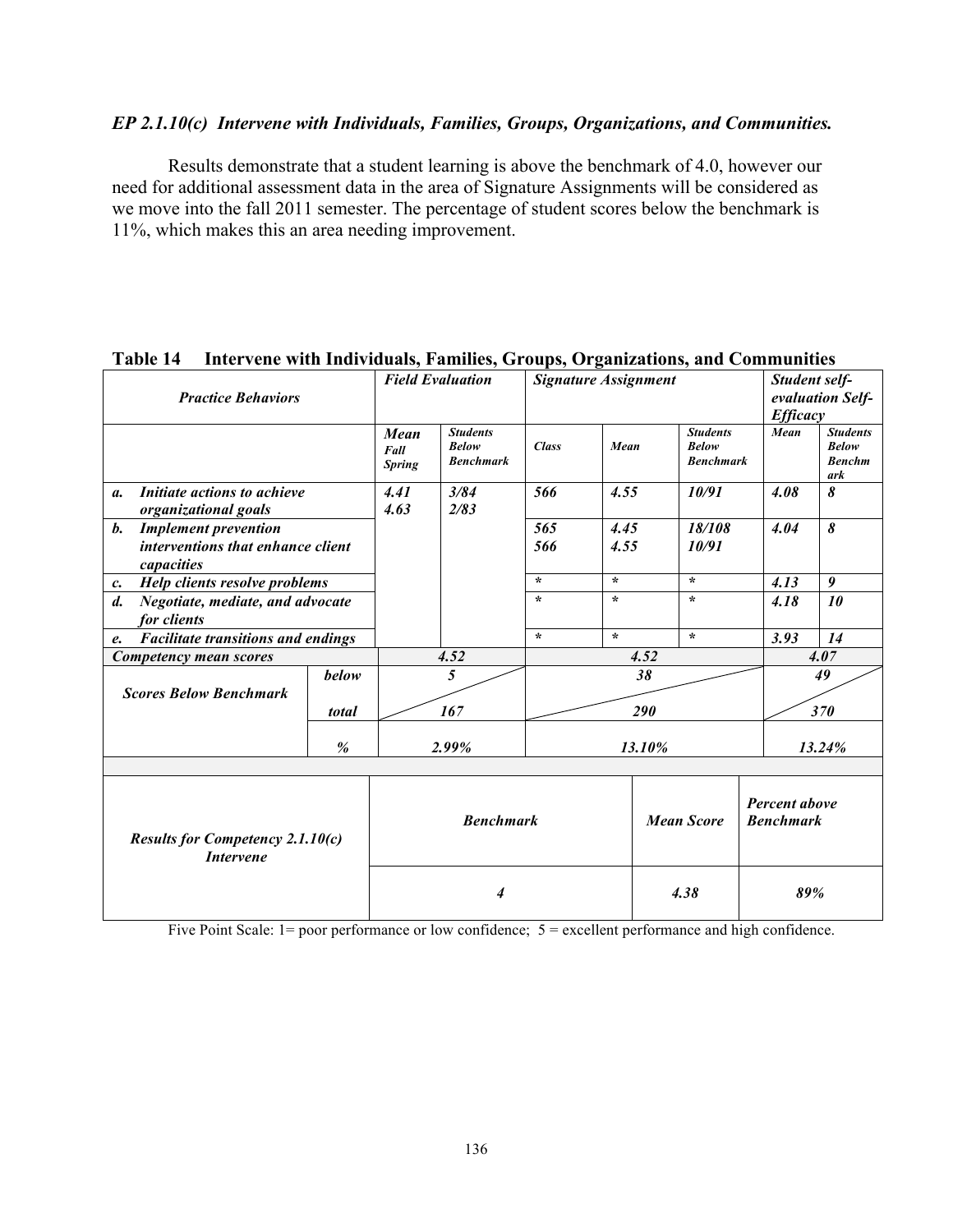#### *EP 2.1.10 (d) Evaluate with Individuals, Families, Groups, Organizations, and Communities.*

Results suggest that the majority (90%) of student's learning met or exceeded the benchmark of 4.0 on this area of competency 10. We are in need of a Signature Assignment to measure student learning on this practice behavior.

|                                                                  |                        |                                      | <b>Field Evaluation</b>                             |              | <b>Signature Assignment</b> |                                                     |                                   | <b>Self-Efficacy</b>                      |
|------------------------------------------------------------------|------------------------|--------------------------------------|-----------------------------------------------------|--------------|-----------------------------|-----------------------------------------------------|-----------------------------------|-------------------------------------------|
| <b>Practice Behaviors</b>                                        |                        |                                      |                                                     |              |                             |                                                     |                                   |                                           |
|                                                                  |                        | <b>Mean</b><br>Fall<br><b>Spring</b> | <b>Students</b><br><b>Below</b><br><b>Benchmark</b> | <b>Class</b> | Mean                        | <b>Students</b><br><b>Below</b><br><b>Benchmark</b> | Mean                              | <b>Students Below</b><br><b>Benchmark</b> |
| Critically analyze, monitor, and<br>a.<br>evaluate interventions |                        | 4.40<br>4.61                         | 3/84<br>2/83                                        | $\star$      | $\star$                     | $\star$                                             | 3.9                               | 15/74                                     |
| Competency mean scores                                           |                        | 4.5                                  |                                                     |              |                             |                                                     |                                   | 3.9                                       |
| <b>Scores Below Benchmark</b>                                    | below/<br><i>total</i> |                                      | 5<br>167                                            |              | $\star$<br>$\star$          |                                                     |                                   | 15<br>74                                  |
|                                                                  | %                      |                                      | 2.99%                                               |              | $\star$                     |                                                     |                                   | 20.27%                                    |
| <b>Results for Competency 2.1.10</b><br>Evaluation               |                        | <b>Benchmark</b>                     |                                                     |              |                             | <b>Mean Score</b>                                   | Percent above<br><b>Benchmark</b> |                                           |
|                                                                  |                        | 4                                    |                                                     |              |                             | 4.31                                                |                                   | 90%                                       |

## **Table 15 Evaluate with Individuals, Families, Groups, Organizations, and Communities**

**Explicit and Implicit Curriculum** 

#### **Student Evaluation Field Practicum**

During the spring 2011 semester 75 first year students and 65 second year Clinical practice students, 9 Bilingual clinical practice students and 12 Government not-for profit students completed the Student Evaluation Field Practicum Form online. Participation in this evaluation was voluntary, anonymous and confidential. The twenty-six items all used five-point Likert like scale. A score of five represented labels such as, *to a great extent*, *always,* and *more than four times*, lower scores denoted labels such as, *not at all, never,* or *very poor.* See appendices for a copy of the instrument.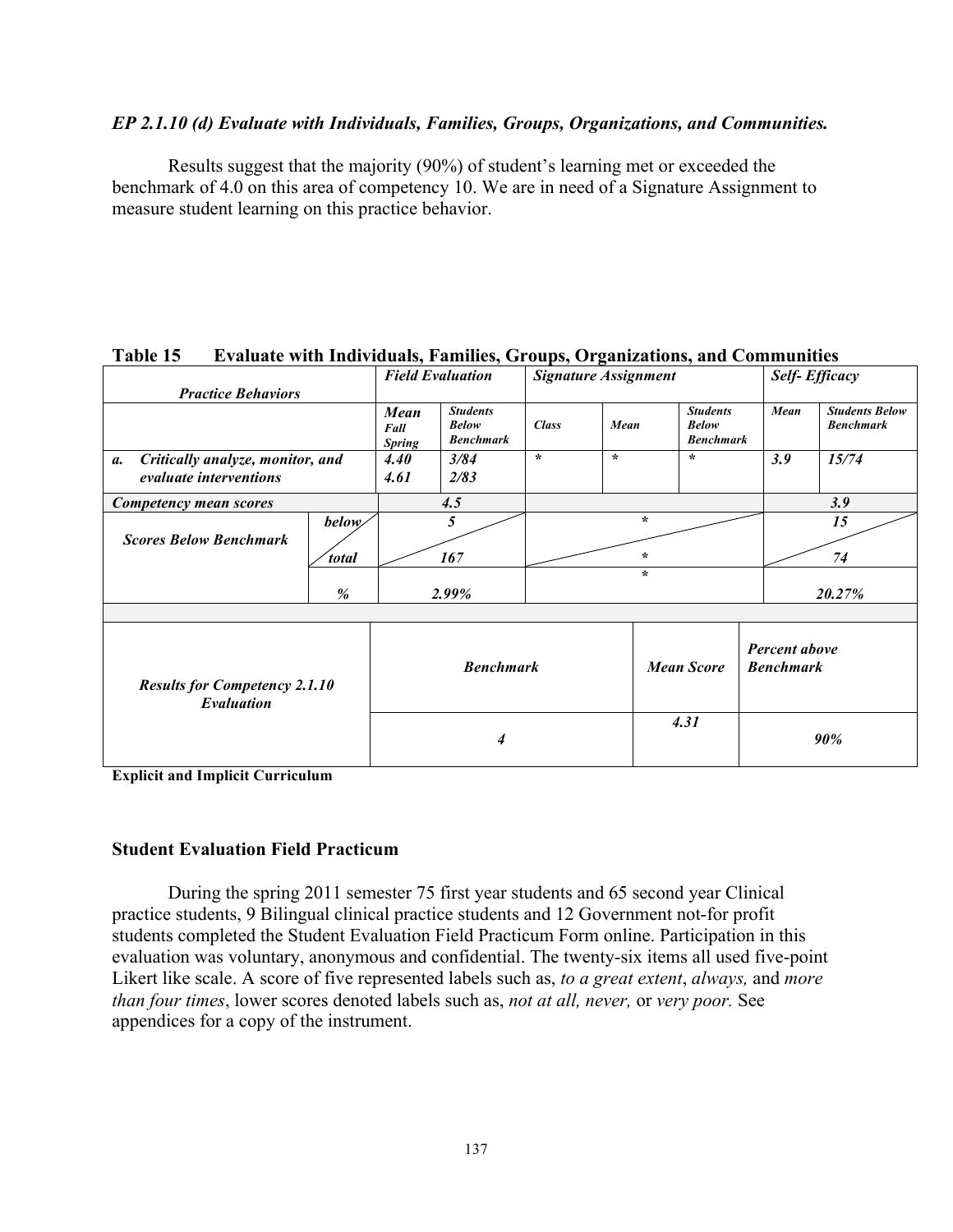The Student Evaluation Field Practicum form assessed five areas: 1) students experience with their agency instructor; 2) students assessment of the field agency setting; 3) students opportunity to work with diverse populations at the field agency; 4) students' assessment of the NMHU field placement program, and 5) student's overall field practicum experience. Results by item can be found in the appendices. Table 16 presents the percentage of scores for each category for MSW first and second year students combined. While the instrument used a variety of Likert Like labels for items, we have simplified the five-point scale on Table 16 to read from Excellent to Very Poor. See Appendix 4J for a copy of the instrument.

|                        |                                       |           |           | <b>Response Types</b> |      |           |       |
|------------------------|---------------------------------------|-----------|-----------|-----------------------|------|-----------|-------|
|                        |                                       | Excellent | Very Good | Fair                  | Poor | Very Poor | Total |
| 5 factors on<br>survey | Experience with agency<br>instructor  | 53%       | 31%       | 12%                   | 3%   | $1\%$     | 100%  |
|                        | Assessment of field agency<br>setting | 18%       | 38%       | 14%                   | 25%  | 5%        | 100%  |
|                        | Support from field consultant         | 22%       | 43%       | 23%                   | 7%   | 5%        | 100%  |
|                        | Work with diverse populations         | 56%       | 22%       | 5%                    | 12%  | 5%        | 100%  |
|                        | Engaging in practice behaviors        | 56%       | 37%       | 5%                    | 2%   | $1\%$     | 100%  |

## **Table 16 MSW First and Second Year Field Evaluation Results Spring 2011**

Count

Students were asked to reflect upon their opportunity to work with diverse populations at their field agency. The results suggest that the majority (78 %) of MSW had between 'a lot' and a great amount of opportunity to work with diverse populations in terms of ethnicity, gender, age, sexual orientation, and disability. Of those students with an opportunity to work with diverse populations, ninety-two percent of MSW students had an opportunity to work with Hispanic individuals, while 72% had an opportunity to work with American Indians, 65% had an opportunity to work with African Americans, and 53 percent had an opportunity to work with other diverse ethnicities, such as Chinese, Vietnamese, East Asian, and Nigerians. Students rated their opportunity to work with diverse populations as between "excellent" and "Very good." Out of the 75 Second year MSW students (in the various concentrations) completing the field assessment, 88% rated their opportunity to work with diverse populations between, to *a great extent* and *a lot*.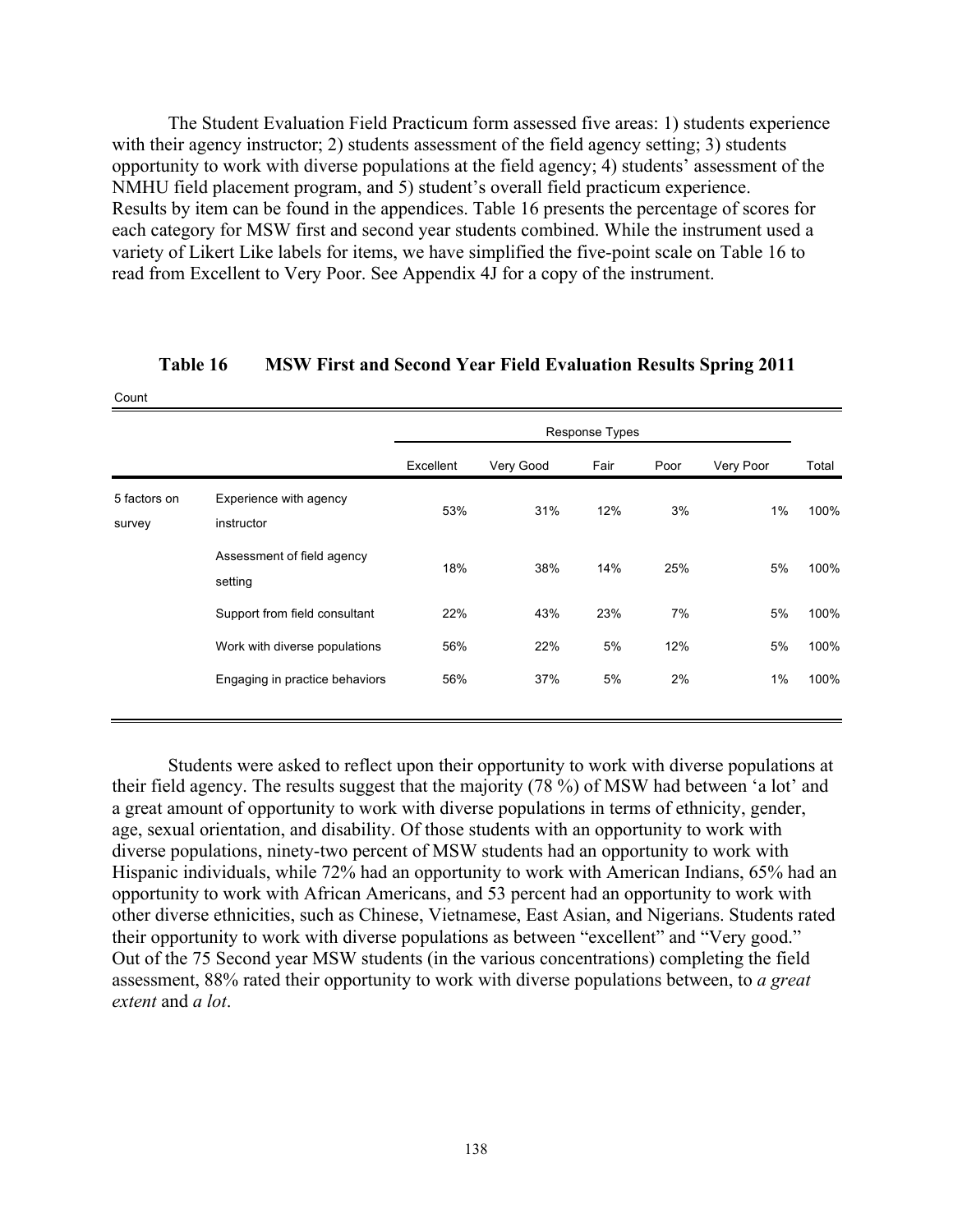Student comments regarding their opportunity to work with diverse populations at their field agency, also suggest they value the experience. A complete list of student comments can be found under Appendix 4L. The following represents a sample of student comments:

- I learned quite a lot about diverse population and myself.
- The skills and knowledge present in the clinical staff is stellar and the services provided meet the needs of an oppressed and multi-cultural population.
- Encouraged to work with various populations and discuss in supervision; group and individual
- Most suitable for Bilingual student/and/or Bilingual concentration, as population demographics have slowly sifted over last ten years to serving more than 80% monolingual Spanish speaking clients...yeah!
- The agency served a wide variety of clients and when applying concepts of cultural diversity in interventions learned in my coursework, the setting proved to be a great educational setting.
- I feel this is a very good opportunity for first year MSW students to learn about a large client population with severe mental illnesses and to directly serve them, in a psychosocial rehab setting and by shadowing case managers and doing detailed rehab assessments.

In addition, students identified the following racial or ethnic groups that their field placement provided an opportunity to work with: Hispanic, Native American, Lesbians, Asian, Hawaiian, Japanese, Chinese, Latino (a) immigrants & undocumented immigrants, Islanders, Vietnamese, professionals from all over the world, Nigerian, East Indian, Mexican, middle-eastern, clients who were identified with multiple racial or ethnic groups, Russian, Asian American population, with all ethnicities

# **Course Evaluation**

Beginning in the Fall 09 semester and continuing into the Spring 2011semester, we have invited students to evaluate their learning environment. The evaluation is designed to gather data on both the explicit and implicit classroom and includes items examining five educational areas: 1) Class Room Environment: 2) Professor Characteristics; 3) Course Content; 4) Grading/Examinations; and 5) Impact on Student.

The Course Evaluation survey is composed of 13 positively worded items using a four-point response set: Excellent, Good, Average, and Poor. The  $14<sup>th</sup>$  item provided students with an opportunity to make comments on any aspect of the class. A copy of the instrument can be found in the Appendices.

Table 17 presents the scores collected for the Spring 2011 semester. It compares the mean scores for five educational areas. The sample size N represents the number of responses for each area, not the number of participants, and reflects the number of items on the survey multiplied times the number of students completing the item, times the number of courses for which the student completed the survey. Some educational areas have higher number of responses because the Educational Area has a greater number of items. Results suggest that students believe the School of Social Work is doing a *Good* to *Excellent* job in all five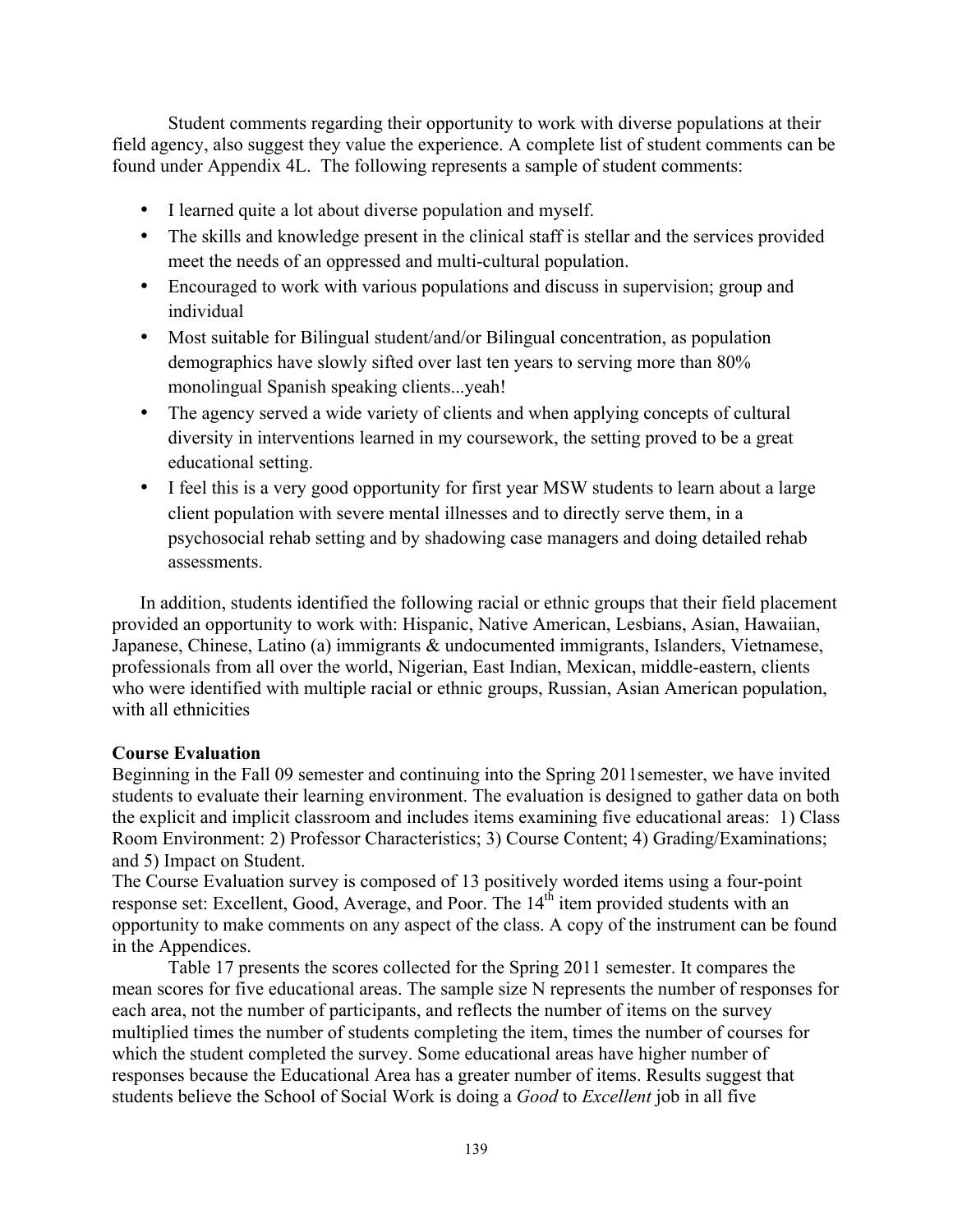Educational areas. The median scores of 1 indicate a higher proportion of Excellent scores than scores of Good, Average and Poor combined.

| Scores                                                      |        |       |                |        |
|-------------------------------------------------------------|--------|-------|----------------|--------|
| <b>Educational Areas</b>                                    | Mean   | N     | Std. Deviation | Median |
| Classroom Environment                                       | 1.4657 | 2362  | .75103         | 1.0000 |
| Professor Characteristics                                   | 1.6334 | 4713  | .83869         | 1.0000 |
| Course Content                                              | 1.6711 | 3500  | .84163         | 1.0000 |
| Grading/Examinations                                        | 1 6375 | 1164  | .81527         | 1.0000 |
| Impact on Student                                           | 1.5779 | 1168  | .82636         | 1.0000 |
| <b>CSWE Competencies &amp;</b><br><b>Practice Behaviors</b> | 1.6106 | 1166  | .80408         | 1.0000 |
| Total                                                       | 1.6085 | 14073 | .82228         | 1.0000 |

**Table 17 Mean and Median Scores for Educational Areas Spring 2011 Report**

1=Excellent 2= Good 3=Average 4=Poor

The complete Fall and Spring Classroom evaluation reports can be found on the NMHU School of Social Work website.

#### **Qualitative Data Summary**

A great deal of data is collected informally through faculty meetings with students, field instructors, agency representatives, and constituents. In addition, the Field Practicum Evaluation, the Classroom Evaluation and the Self-Efficacy instruments all include qualitative items, providing students with a confidential (Field Evaluations) and anonymous (Classroom Evaluations, Self-Efficacy Instrument) venue for make comments regarding their education. These comments have been reported to faculty informally and will be the subject of qualitative analysis during the Fall 2011 semester.

#### **Organizational Review Mechanism**

Program assessment data is routinely generated to meet the needs of faculty and Dean. During the fall 2005 semester research faculty and students developed a needs assessment survey to determine the needs of students attending the Rio Rancho and Albuquerque campus. Result of this survey led to the NMHU offering more social work classes at the Albuquerque site and fewer at the Rio Rancho site. In 2008 we conducted a survey to gather student and faculty attitudes toward offering instruction through Interactive Television. We found students in distant sites appreciated the use of ITV, while the majority of students at main campus, Albuquerque and Rio Rancho sites preferred the traditional face to face instruction. Subsequent to this survey the School of Social Work's use of ITV has dropped significantly. In addition, assessment data collected through the Course Evaluations, Signature Grade assignments, Field Evaluations and Self-Efficacy scales is presented to faculty and the Dean attending the Curriculum Committee and during Faculty Development Week. These venues afford faculty an opportunity to review and revise the data collection instruments if needed, review the data that applies to their particular school site and sequence and discuss possible uses of the data.